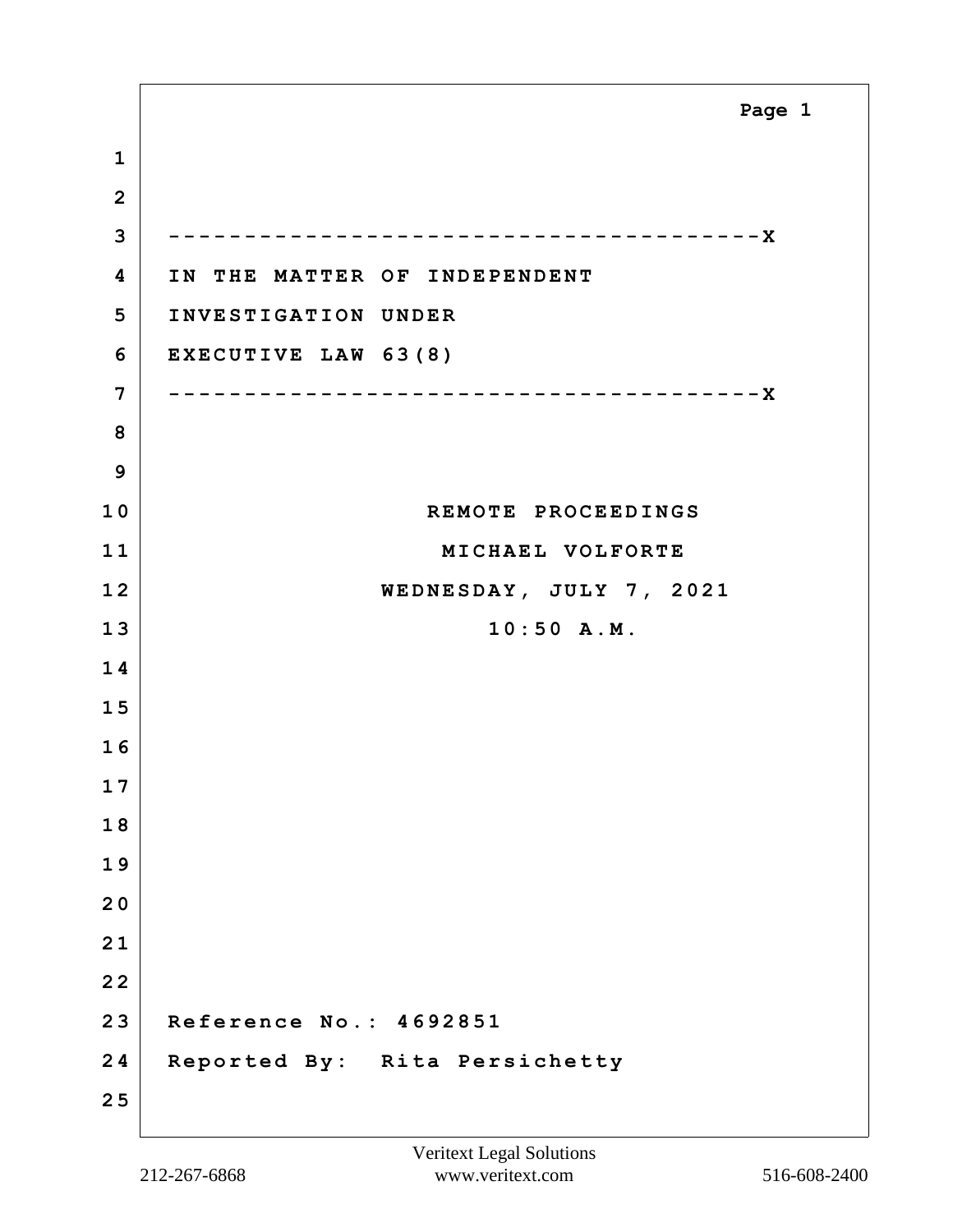**1 A P P E A R A N C E S: (All remote) 2 3 VLADECK, RASKIN & CLARK, PC 4 Attorneys for New York State Attorney 5 General's Office 6 565 Fifth Avenue 7 New York, New York 10017 8 BY: YANNICK GRANT, ESQ. 9 - and - 10 EZRA CUKOR, ESQ. 11 PHONE: 212.403.7300 12 EMAIL: ecukor@vladeck.com 1 3 14 CLEARY GOTTLIEB STEEN & HAMILTON 15 Attorneys for New York State Attorney 16 General's Office 17 One Liberty Plaza 18 New York, New York 10006 19 BY: JOON H. KIM, ESQ. 2 0 2 1 22 ALSO PRESENT: ERIC FISHER, Videographer 2 3 2 4 2 5 Page 2**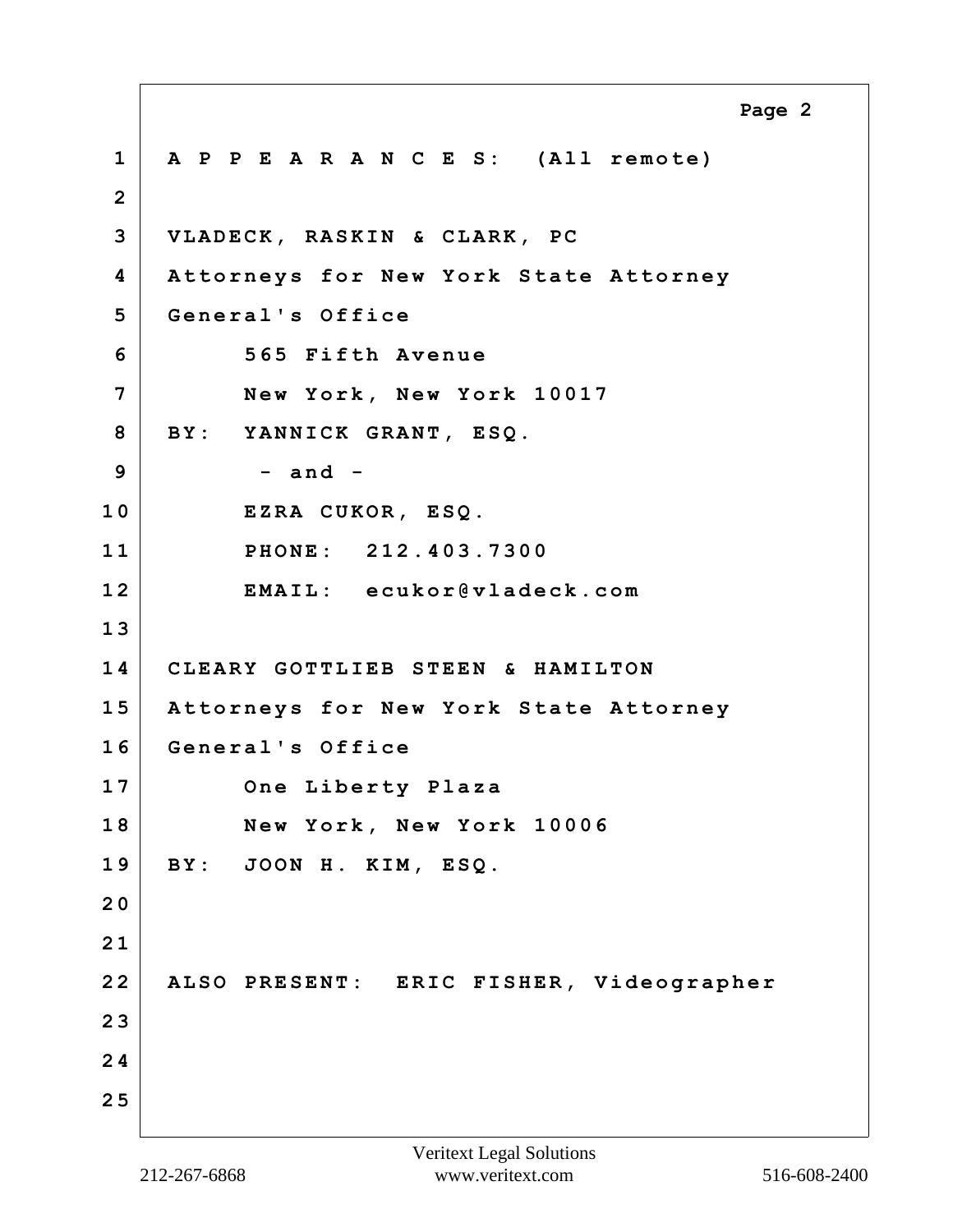**Page 7**

**1 P R O C E E D I N G S 2 THE VIDEOGRAPHER: So due to the 3 severity of COVID-19 and following the 4 practice of social distancing, I, the 5 videographer, will not be in the same room 6 as the witness or any of the other 7 participants. Instead I'll be recording 8 remotely, and the court reporter will be 9 swearing the witness in from -- remotely as 10 well. 11 So good morning. We are going on the 12 record at 10:47 a.m. on Wednesday, July 7, 13 2021. This is media unit one for the video 14 recorded deposition of Michael Volforte in 15 the matter of Independent Investigation 16 under New York State executive law section 17 63(8) versus New York. 18 This deposition is being held via 19 remote video stream. My name is Eric 20 Fisher from the firm Veritext New York and 21 I'm the videographer. The court reporter 22 is Rita Persichetty from the firm Veritext 23 New York. All appearances have been noted 24 for the stenographic record so when the 25 court reporter is ready she may swear in**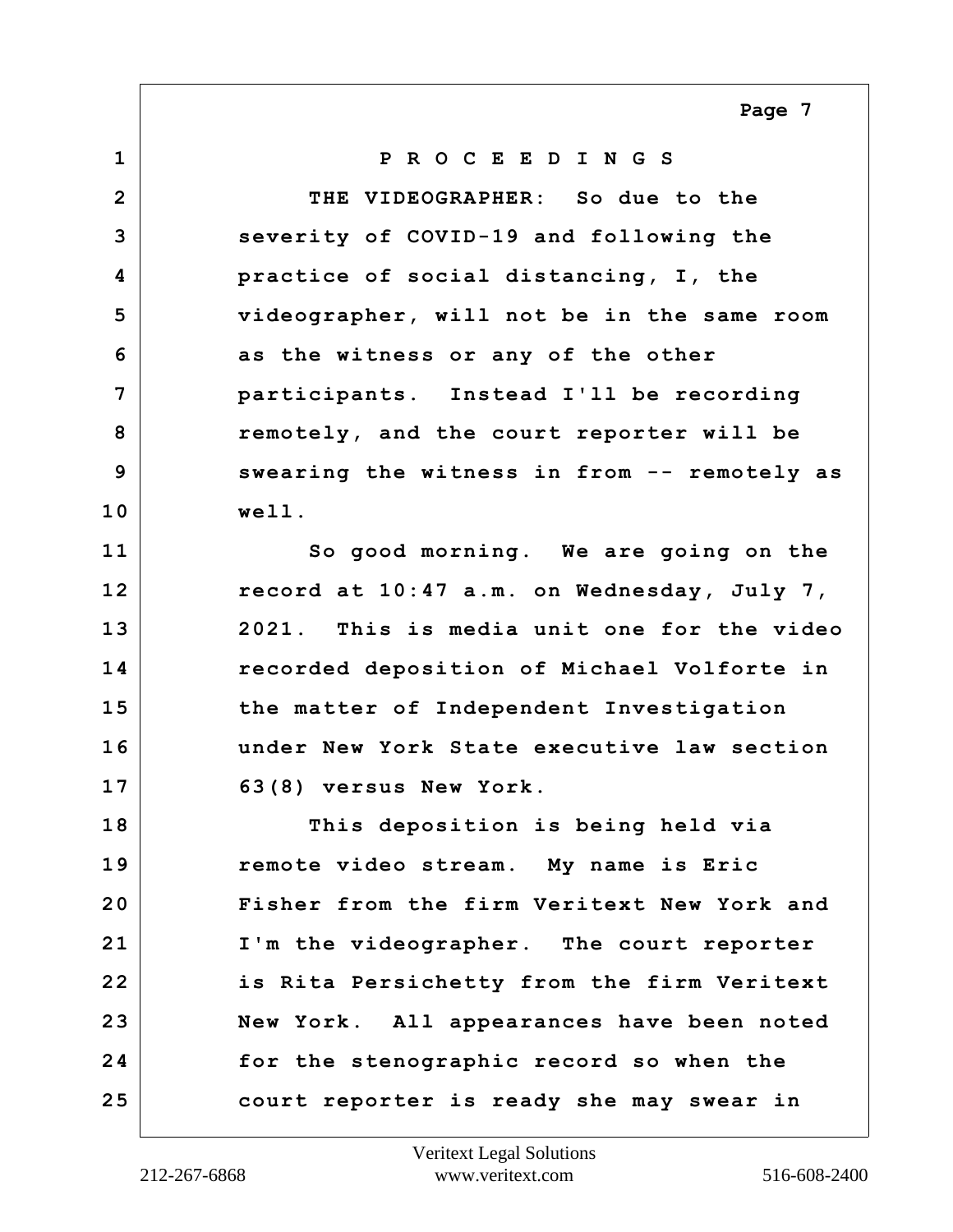**Page 8**

**1 the witness.**

**2 THE COURT REPORTER: The attorneys 3 participating in this deposition 4 acknowledge that I am not physically 5 present in the deposition room and that I 6 will be reporting this deposition remotely. 7 They further acknowledge that, in lieu of 8 an oath administered in person, the witness 9 will verbally declare his testimony in this 10 matter is under penalty of perjury. The 11 parties and their counsel consent to this 12 arrangement and waive any objections to 13 this manner of reporting. Please indicate 14 your agreement by stating your name and 15 your agreement on the record. 16 MR. GRANT: I agree. My name is 17 Yannick Grant of the law firm Vladeck 18 Raskin & Clark. And I'll let my colleagues 19 introduce themselves. 20 MR. CUKOR: My name is Ezra Cukor and 21 I am also from the law firm of Vladeck 22 Raskin & Clark. 23 MR. GRANT: And we will also be joined 24 today intermittently by Joon Kim of the law 25 firm Cleary Gottlieb Steen & Hamilton.**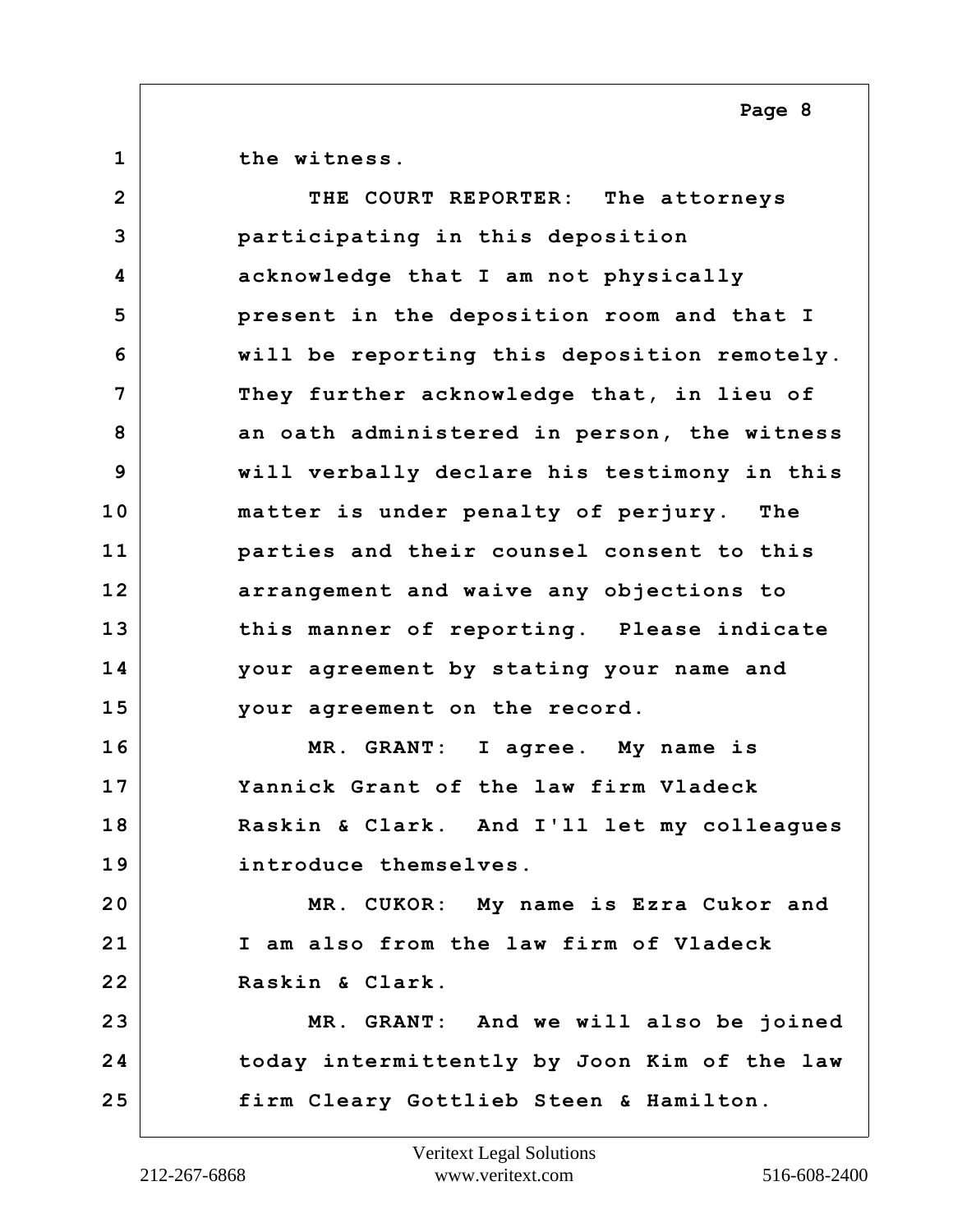**1 M I C H A E L V O L F O R T E, 2 called as a witness, having been sworn 3 by the Notary Public, was examined and 4 testified as follows: 5 EXAMINATION BY 6 MR. GRANT: 7 Q. Good morning, Mr. Volforte. And am I 8 saying your last name correctly? 9 A. It's Volforte, but it's all right. 10 Volforte, Volforte, it's -- it's okay either 11 way. 12 Q. Gotcha. Thank you for meeting with us 13 today. As I said earlier my name is Yannick 14 Grant. I'm a partner at the law firm Vladeck 15 Raskin & Clark. My colleagues have already 16 introduced themselves. Today I'm here in my 17 capacity as a special deputy to the first deputy 18 of the New York State Attorney General. 19 As, you know, the attorney -- the New 20 York Attorney General has appointed Cleary 21 Gottlieb as well as Vladeck Raskin & Clark to 22 conduct an independent investigation under New 23 York executive law section 63(8) into 24 allegations of sexual harassment brought against 25 Governor Andrew Cuomo as well as the surrounding Page 9**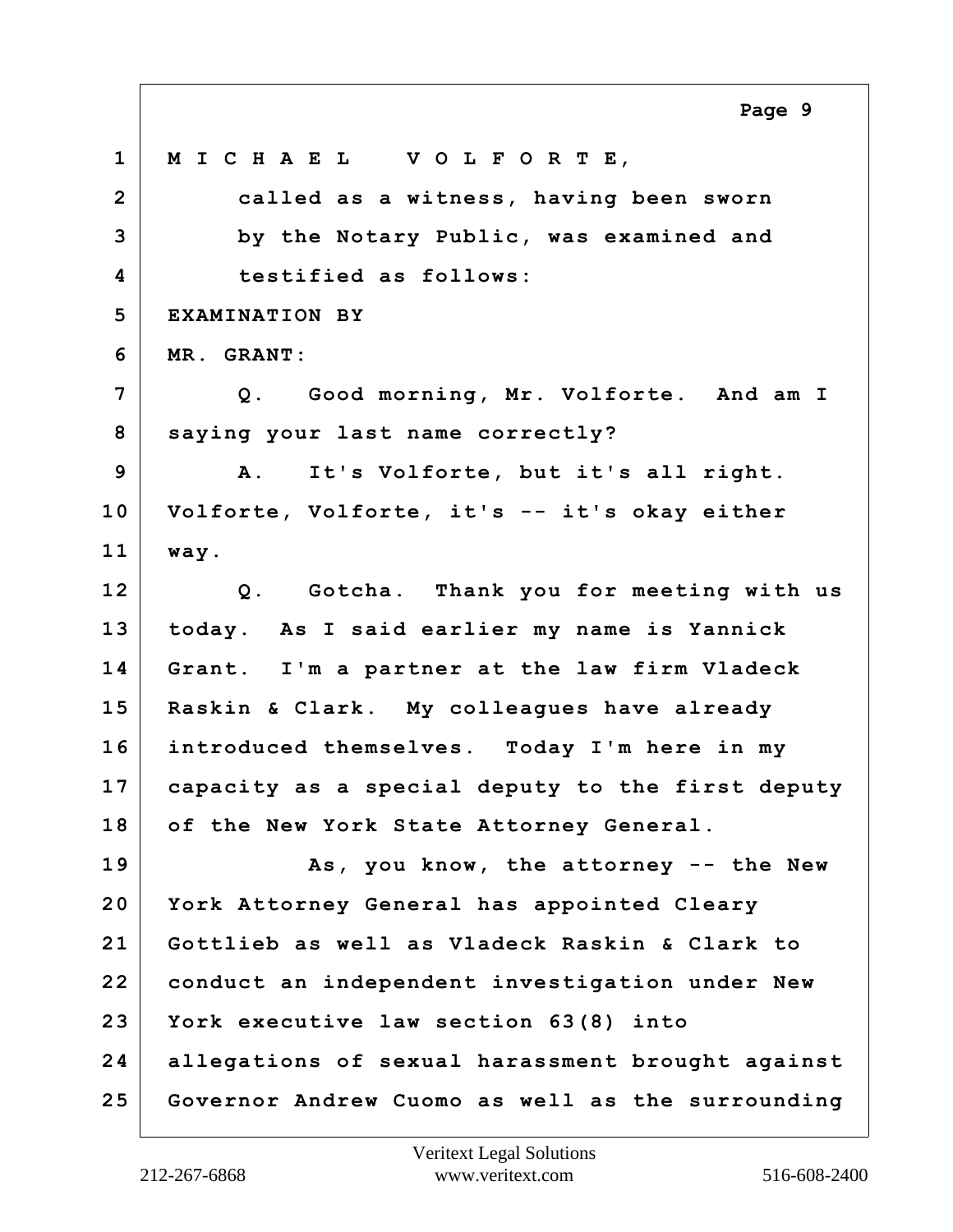**1 circumstances.**

**2 You are here today pursuant to a 3 subpoena issued in connection with this 4 investigation. 5 I'll note at the onset today, as 6 you've likely recognized, that this testimony is 7 being video recorded. You are under oath. That 8 means you must testify fully and truthfully just 9 as -- just as you would in a court of law and 10 before a judge and a jury. Your testimony is 11 subject to a penalty of perjury. 12 So do you understand? 13 A. I do. 14 Q. Okay. If you would like to make a 15 brief sworn statement we ask that you do so at 16 the conclusion of the examination today. 17 Do you understand? 18 A. Yes. 19 Q. Great. Although this is a civil 20 investigation, the attorney general's office 21 does have criminal enforcement powers. You have 22 the right to refuse to answer a question if 23 answering the question would incriminate you. 24 However, your failure to answer a question can 25 be used against you in a court of law in a civil**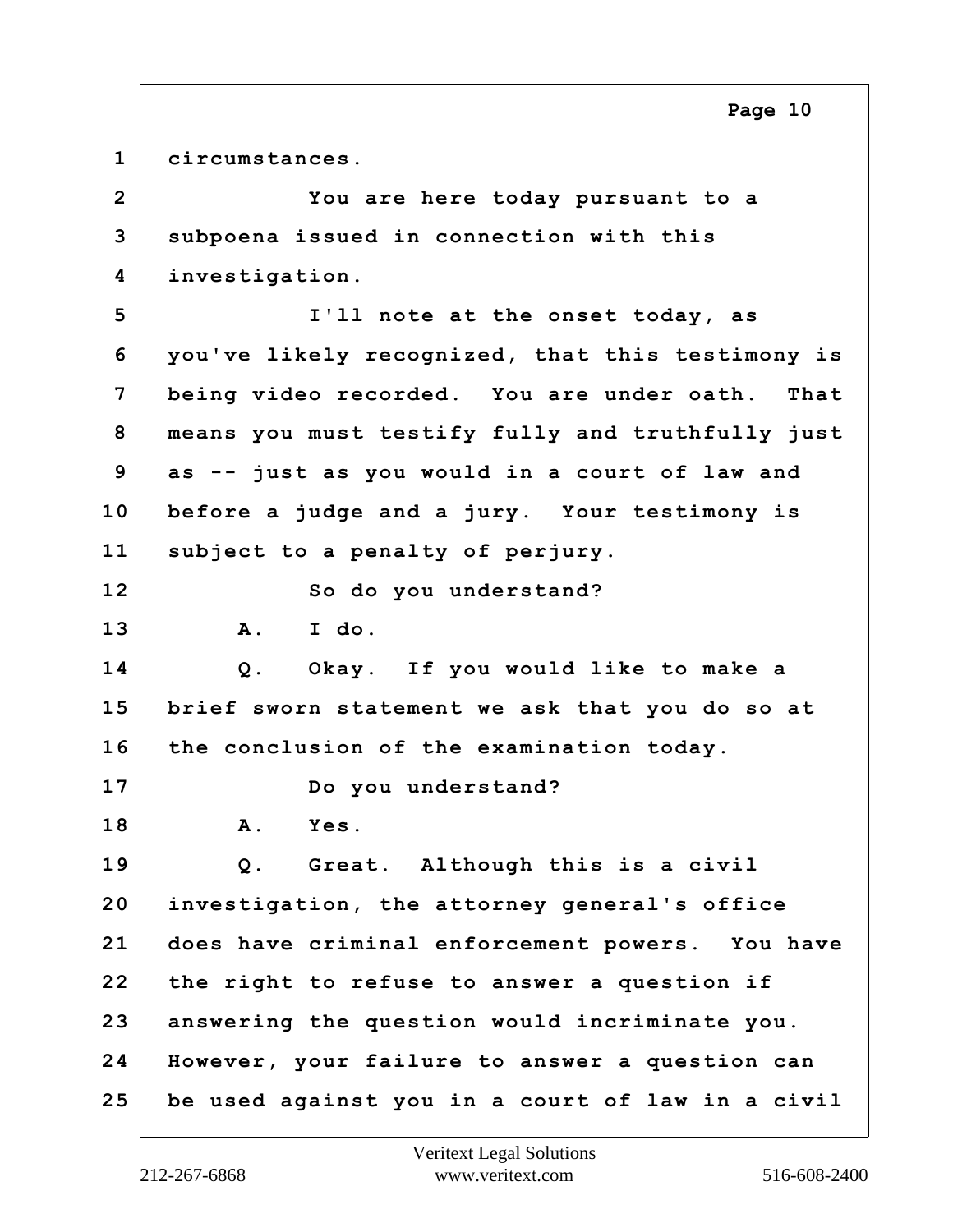**1 noncriminal proceeding. 2 Do you understand? 3 A. I do. 4 Q. Accordingly, asserting your Fifth 5 Amendment privilege does have evidentiary 6 significance. If you choose to assert your 7 Fifth Amendment privilege, the fact that could 8 be presented -- that fact would be presented to 9 a judge or a jury in a civil proceeding and they 10 would be free to draw a conclusion from your 11 assertion of the Fifth Amendment privilege. 12 Do you understand? 13 A. I do. 14 Q. Okay. As you know, we have a court 15 reporter present with us on this -- in the 16 virtual room, so the court reporter, Rita, will 17 need to be taking down my questions as well as 18 your answers to create a clean transcript. To 19 that end, I'm going to ask that you wait until I 20 finish my question before you give a response. 21 Do you understand? 22 A. I do. 23 Q. On the same line, even if you nod your 24 head or, you know, indicate approval physically, 25 you still need to answer yes or no. Understood? Page 11**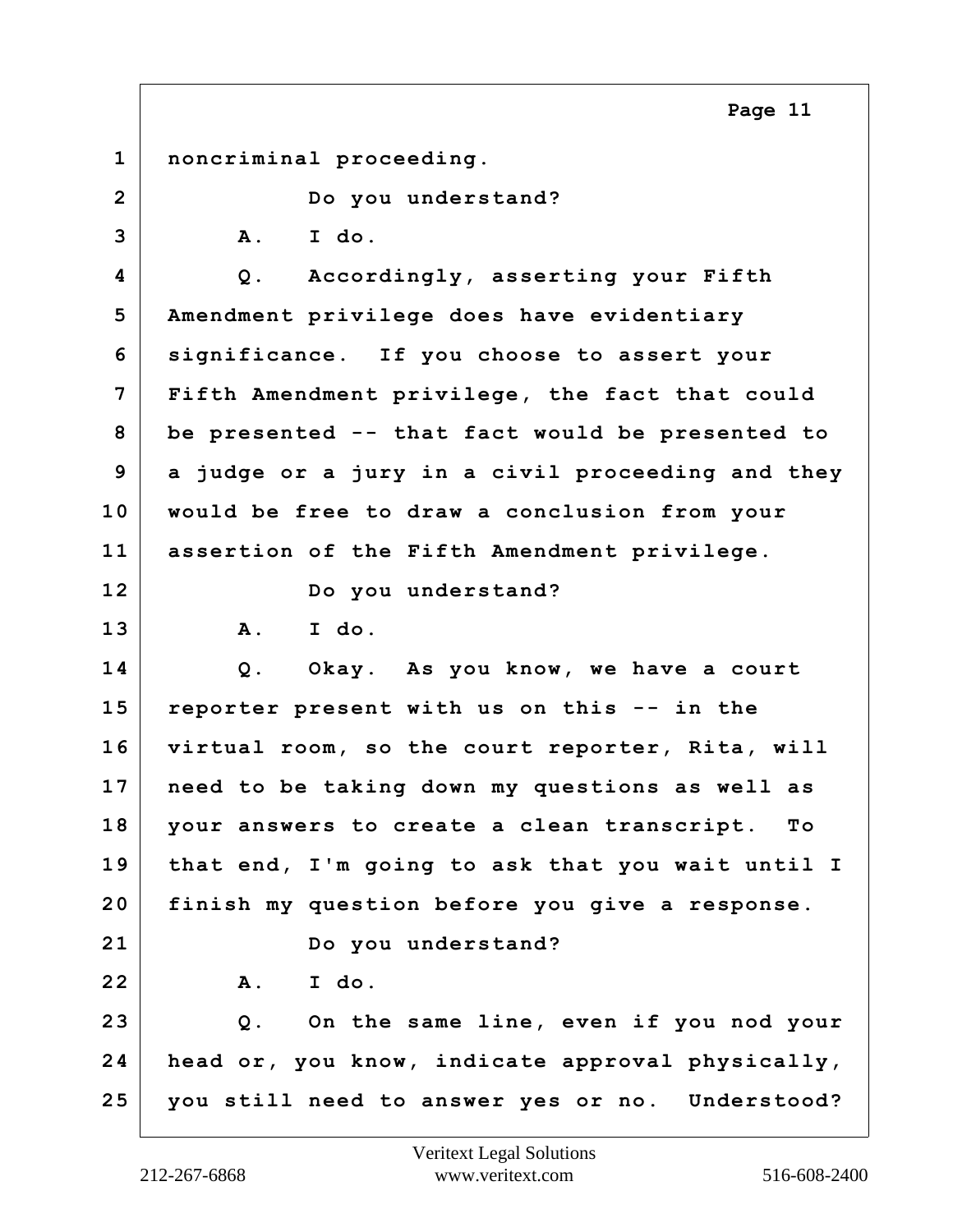|                | Page 12                                          |
|----------------|--------------------------------------------------|
| $\mathbf{1}$   | A. I do.                                         |
| $\overline{2}$ | Okay. If you do not understand the<br>$Q$ .      |
| 3              | question, please let me know and I will rephrase |
| 4              | it. Understood?                                  |
| 5              | Yes.<br><b>A</b> .                               |
| 6              | Q. If you don't ask me I will assume you         |
| $\overline{7}$ | understood the question as asked. All right?     |
| 8              | <b>A</b> .<br><b>Yes.</b>                        |
| 9              | Q. Great. Today I will be asking you             |
| 10             | certain questions about specific dates and       |
| 11             | information. I ask that even if I ask a          |
| 12             | specific question and you don't have a specific  |
| 13             | recollection that you provide an answer to your  |
| 14             | general recollection of the situation and your   |
| 15             | recollection of approximate dates and times.     |
| 16             | Do you understand?                               |
| 17             | <b>A</b> .<br>Yes.                               |
| 18             | Q. Okay. If you need to take a break at          |
| 19             | any point please let me know. However, I will    |
| 20             | ask that if a question is pending that you       |
| 21             | provide me an answer to that question before we  |
| 22             | take a break. Understood?                        |
| 23             | Yes.<br><b>A</b> .                               |
| 24             | Q. You're here without an attorney today         |
| 25             | but can you confirm that you are not recording   |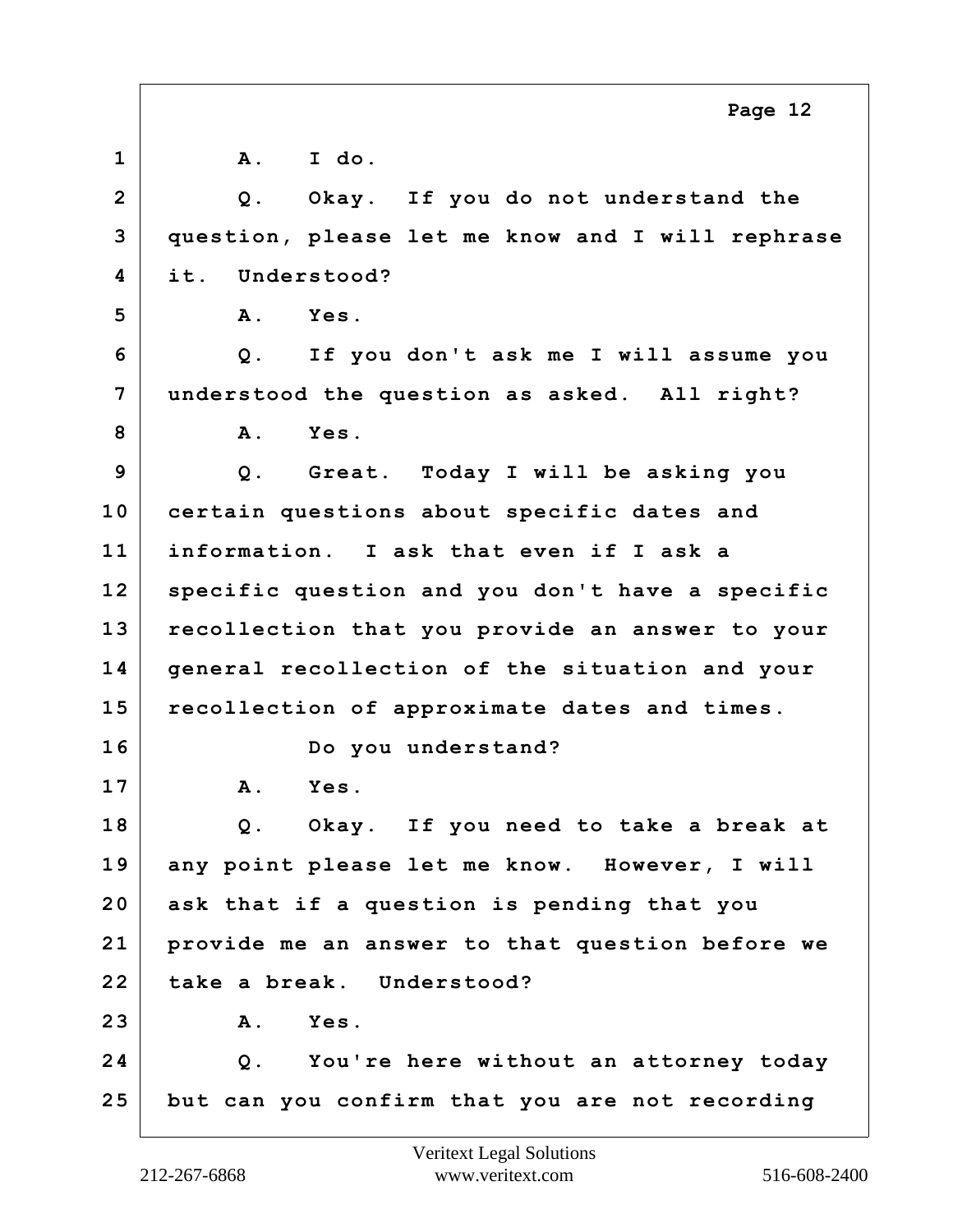**Page 13**

**1 this proceeding in any way? 2 A. I am not recording this proceeding in 3 any way. 4 Q. Thank you very much. 5 And please confirm that you will not 6 communicate in real time with anyone about the 7 substance of your testimony here today? 8 A. I will not be communicating with 9 anyone in real time about the substance of my 10 testimony. 11 Q. Executive law 63(8), the provision 12 under which this investigation is being 13 conducted, prohibits you or any counsel you may 14 have from revealing anything that we ask you or 15 what we say during your testimony to anyone 16 before or after this testimony. Understood? 17 A. Understood. 18 Q. If anyone asks that you disclose any 19 such information, please let us know, including 20 any reason they provide for seeking such 21 information and we will discuss with you any 22 disclosure that would be permitted. Understood?** 23 A. Understood. **24 Q. Are you taking any medications or have 25 you taken any medications or drugs recently that**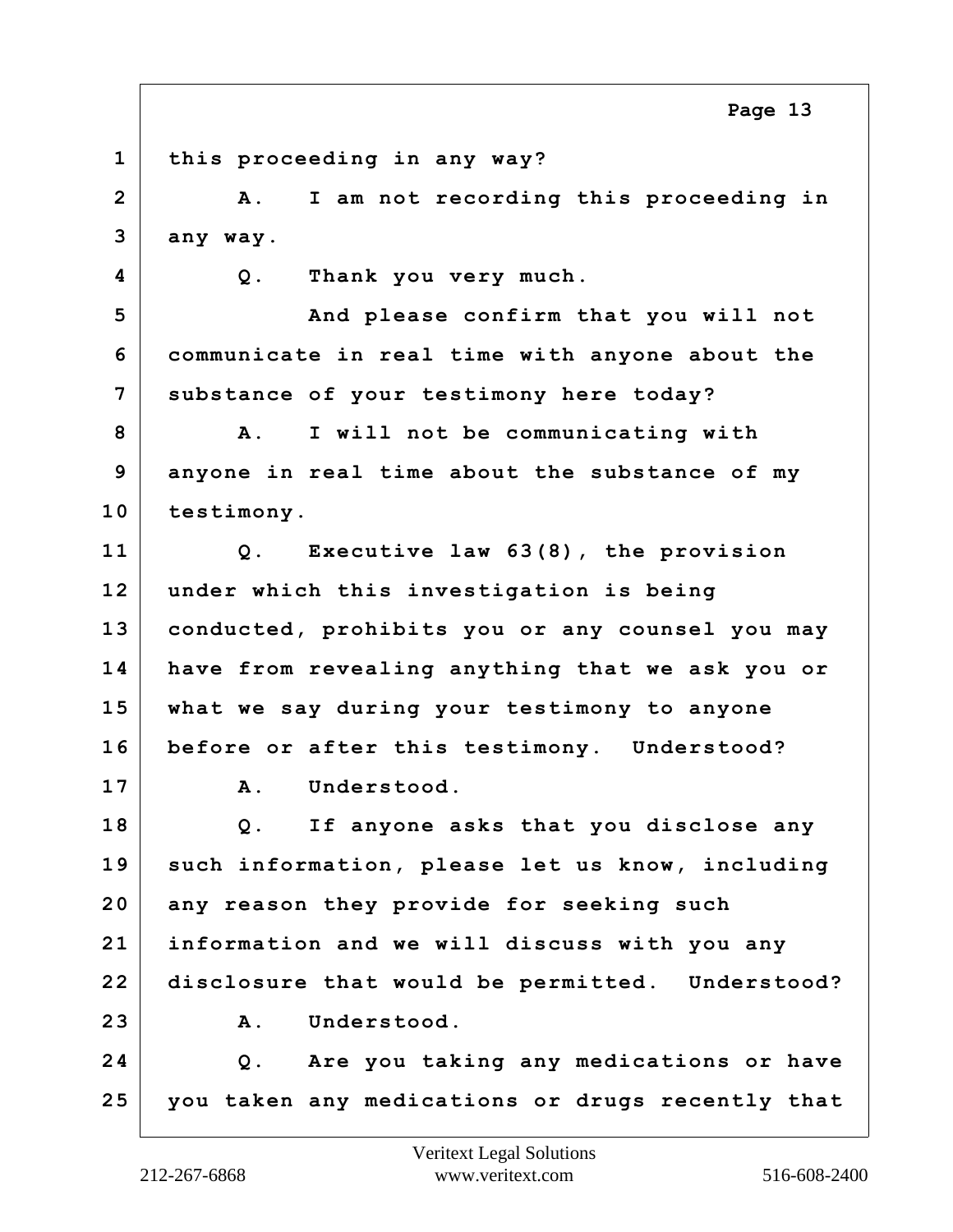|                | Page 14                                          |
|----------------|--------------------------------------------------|
| $\mathbf{1}$   | would affect your ability to testify truthfully  |
| $\overline{2}$ | today?                                           |
| 3              | No.<br>Α.                                        |
| 4              | Have you had any alcohol recently that<br>Q.     |
| 5              | would impair your ability to testify truthfully  |
| 6              | and fully today?                                 |
| 7              | No.<br><b>A</b> .                                |
| 8              | Is there any other reason you may know<br>$Q$ .  |
| 9              | of that would interfere with your ability to     |
| 10             | testify?                                         |
| 11             | No.<br><b>A</b> .                                |
| 12             | Q. Could you please state your name for          |
| 13             | the record as well as your current business      |
| 14             | address?                                         |
| 15             | A. Sure. My name is Michael Volforte,            |
| 16             | V-O-L-F-O-R-T-E, and my current business address |
| 17             | is Two Empire State Plaza,<br>Albany,            |
| 18             | New York 12223.                                  |
| 19             | Great. Have you ever testified in a<br>Q.        |
| 20             | proceeding before?                               |
| 21             | Α.<br>Yes.                                       |
| 22             | How many times?<br>Q.                            |
| 23             | Approximately three times in<br>A.               |
| 24             | depositions.                                     |
| 25             | Do you recall the subject matter of<br>Q.        |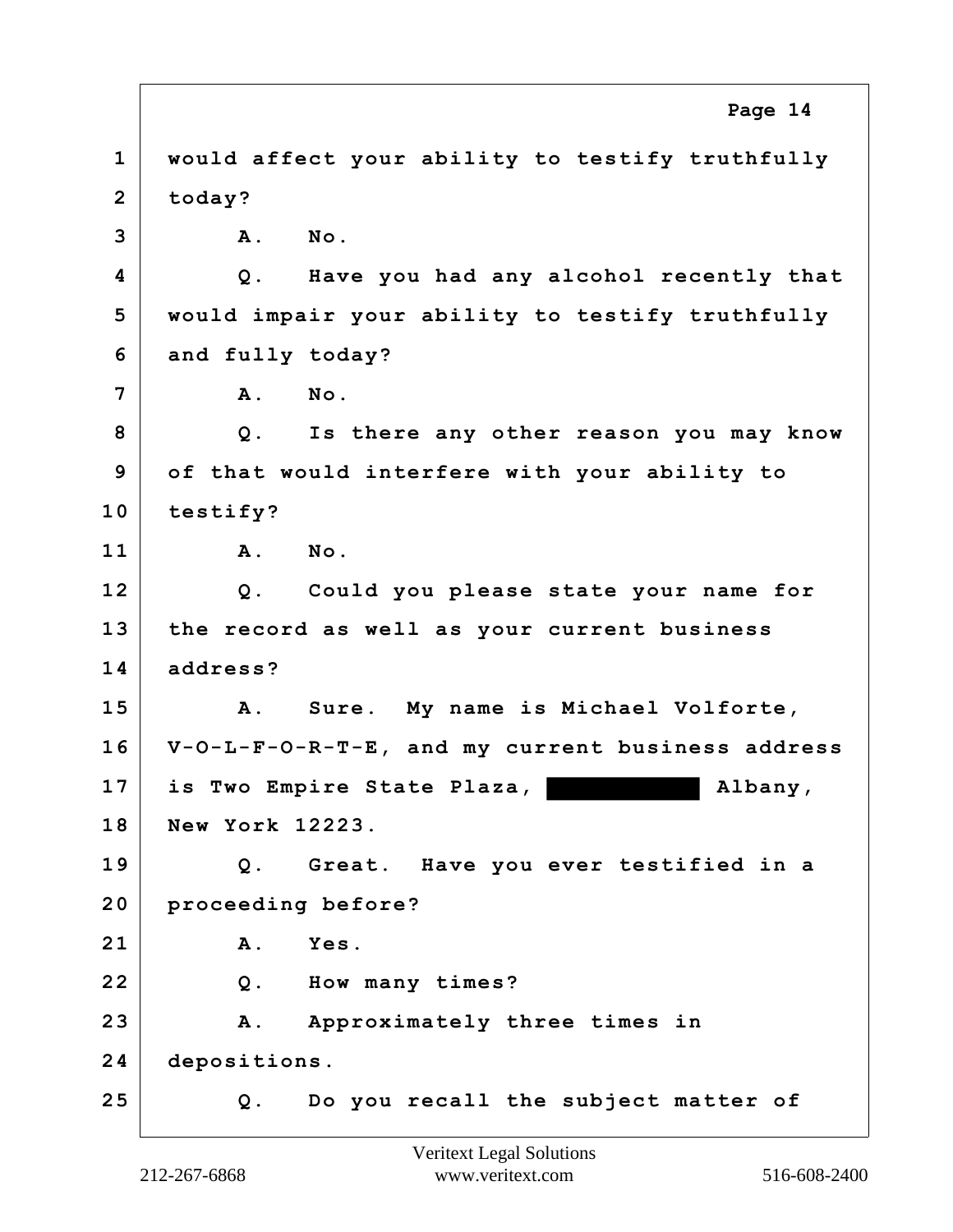**1 those cases? 2 A. Yes. 3 Q. What were they about? 4 A. I testified twice in depositions 5 regarding union challenges to changes in health 6 insurance premiums, and I was deposed one time 7 in a manner -- sorry, in a matter that a former 8 employee sued the Department of Environmental 9 Conservation. 10 Q. What were the grounds of the former 11 employee's suit? 12 A. I believe it was a retaliatory 13 discharge. 14 Q. Based on what sort of complaint? 15 A. The complaint was there was a prior 16 lawsuit involving that individual and an 17 individual that was associated with that 18 company, and that was a -- wound up in 19 litigation with the Office of General Services, 20 which I was not involved, it was not a permit 21 for a food truck. 22 And then later on that -- she worked 23 for the state as well as being associated with 24 that food truck, and she was let go from a 25 probationary position at the Department of Page 15**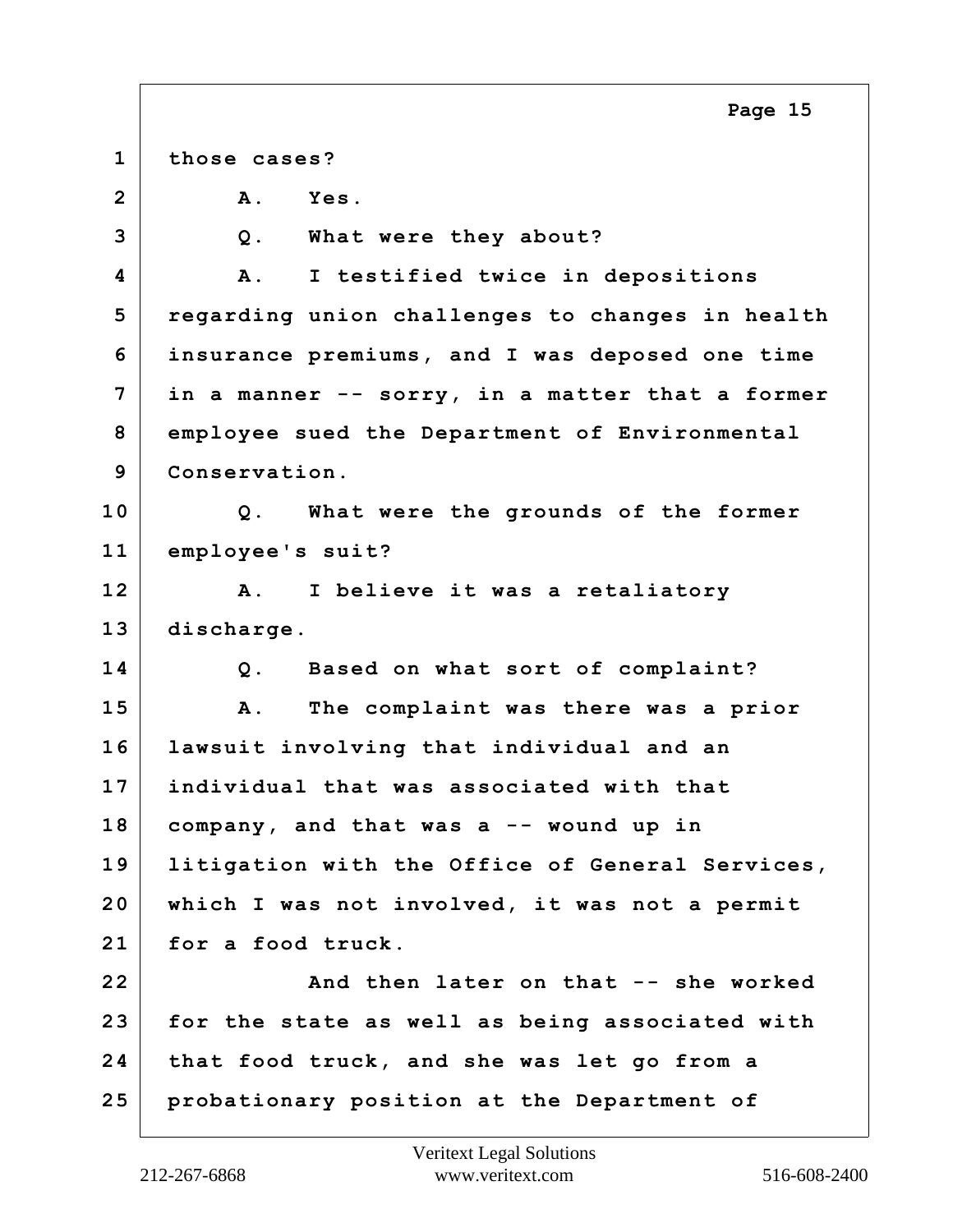**1 Environmental Conservation and sued. And I 2 think one of the grounds may have been 3 retaliation for whatever was being sought in 4 that first lawsuit against OGS. 5 Q. Meaning she alleged that she was 6 retaliated against based on testimony she 7 provided in connection with that prior 8 proceeding? 9 A. No. 10 Q. Okay. Sorry, if I got that wrong. 11 Could you explain -- so what sort of 12 retaliation, meaning what did she provide that 13 she was being -- 14 A. I -- I believe it was. I wasn't 15 involved in the first lawsuit, but I think they 16 were -- I think there were allegations because 17 the first lawsuit involved first amendment 18 concerns regarding the name of her food -- of 19 the food truck she was associated with. I don't 20 remember the exact business relationship. I 21 think those were some of the issues raised in 22 the second litigation about her discharge. 23 Q. Okay. And have you ever testified at 24 a trial? 25 A. Not a court trial but in a Page 16**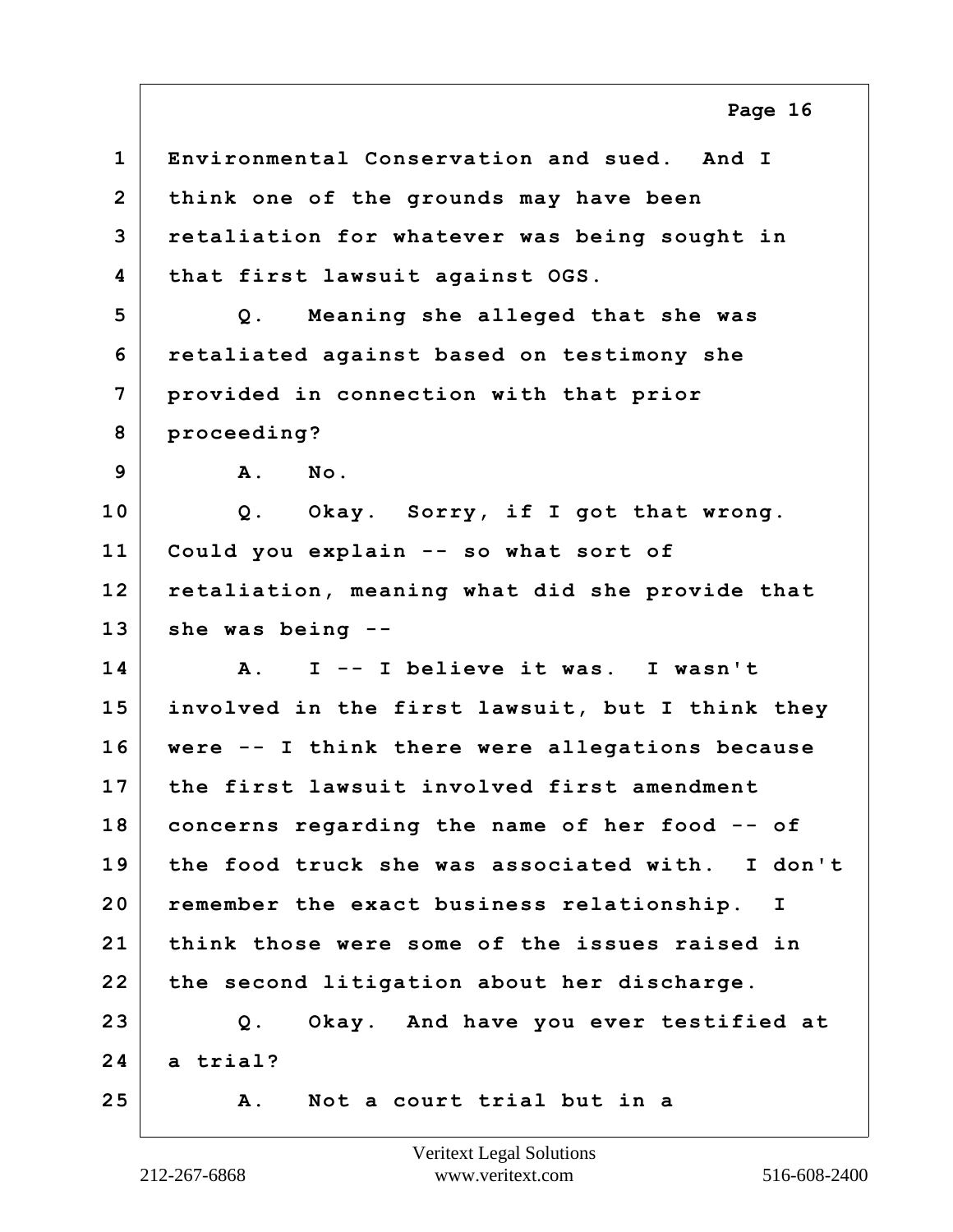**1 arbitration. 2 Q. Gotcha. And what was the subject 3 matter of that arbitration? 4 A. I've testified numerous times, mostly 5 contract interpretation issues of our collective 6 bargaining agreements, and a few times in 7 arbitration proceedings regarding compensation 8 and benefit levels that my agency is involved in 9 as a result of negotiations. 10 Q. So the arbitrations you've testified 11 in all relate to collective bargaining disputes? 12 A. Yes. 13 Q. Okay. How did you prepare for today's 14 testimony? 15 A. I didn't. 16 Q. You did not prepare at all? 17 A. No. 18 Q. Did you review any documents? 19 A. No. 20 Q. Did you speak to anyone else about you 21 testifying here today? 22 A. No. 23 Q. Okay. And outside the context of 24 preparation for this testimony did you speak 25 with anybody about speaking with the Page 17**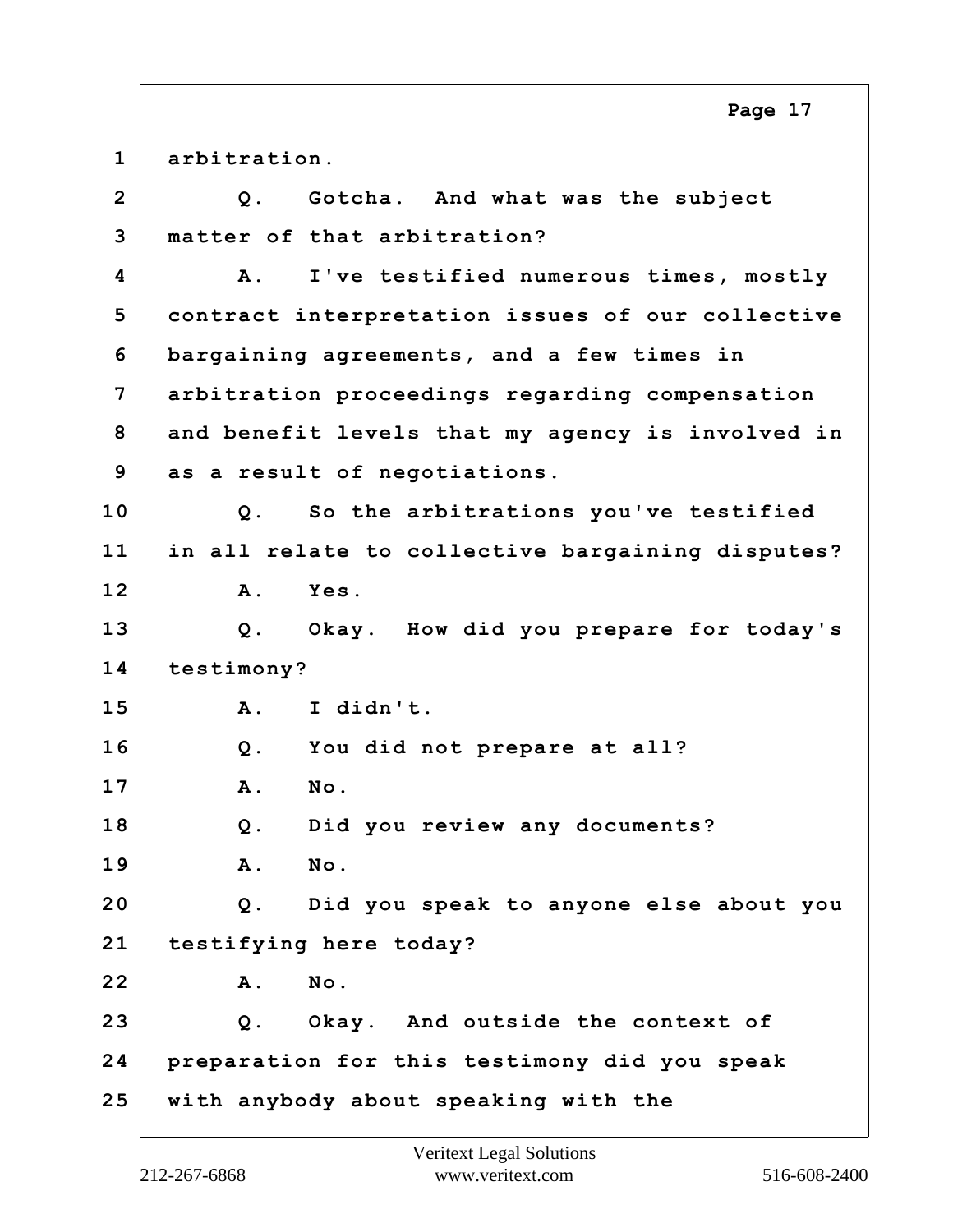**1 investigative team at any point? 2 A. Yes. 3 Q. With whom did you speak? 4 A. I spoke to and 5 of my staff and informed them that I 6 had been subpoenaed for testimony. I also 7 informed Beth Garvey, counsel to the Governor, 8 that I had been subpoenaed for testimony. And 9 those are the people I spoke to. 10 Q. Okay. When did you speak to 11** and ? **12 A. Immediately after the subpoena was 13 first issued for my testimony, within a day or 14 two, and I spoke to them last week when it was 15 confirmed that I would be testifying today. And 16 I spoke to Ms. Garvey I believe last week as 17 well. 18 Q. And so you spoke to Ms. Garvey last 19 week? 20 A. Yes. 21 Q. Okay. Do you recall what you told 22 Ms. Garvey? 23 A. I told her I was subpoenaed to testify 24 as a witness and that I anticipated that 25 happening this week. Page 18**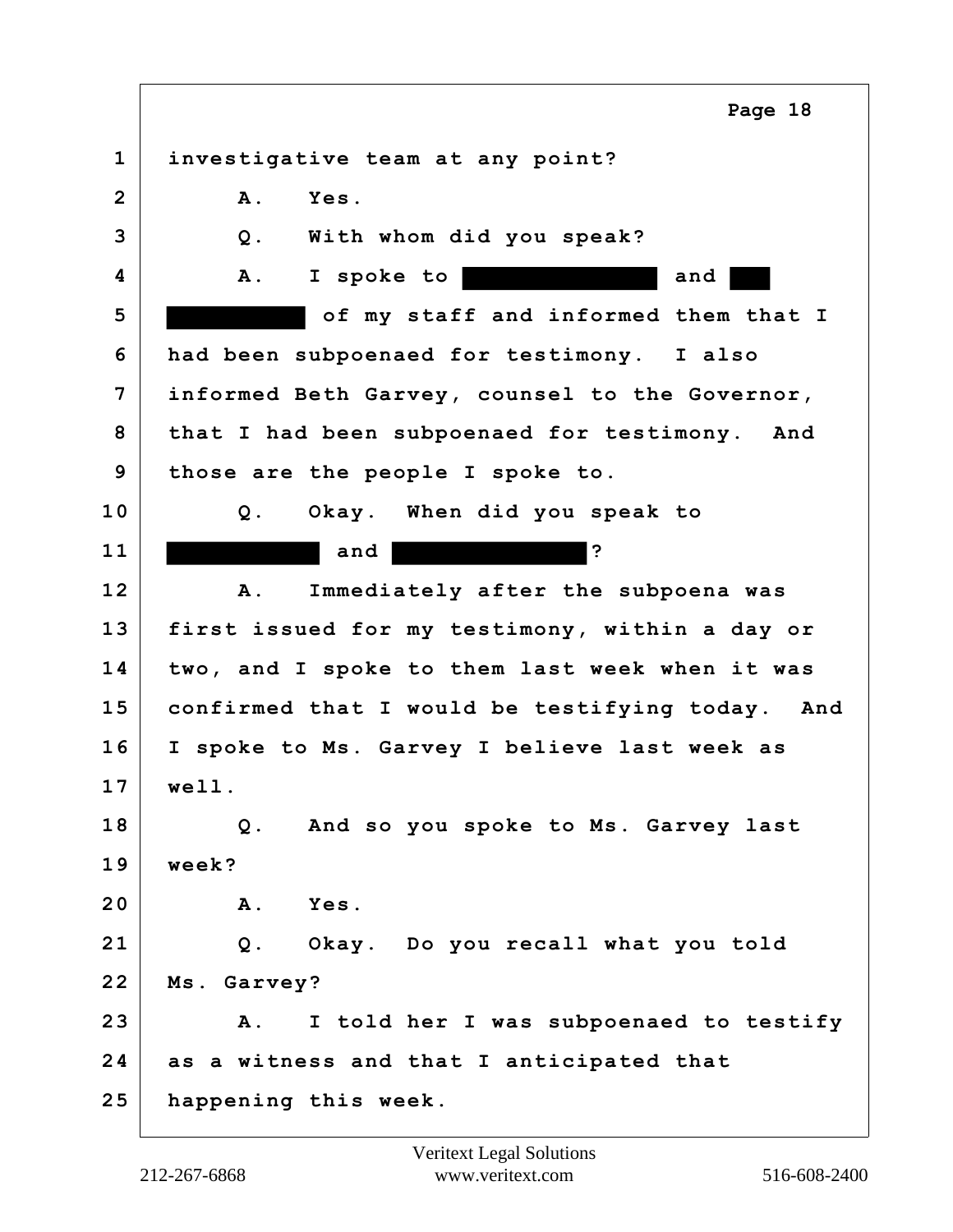**1 Q. And what did Ms. Garvey say in 2 response? 3 A. She thanked me for letting her know 4 and that was it, that I recall. 5 Q. Have you spoken with anyone about 6 testimony they've given the investigative team? 7 A. No. 8 Q. Have you spoken to anybody about this 9 investigation generally? 10 A. Generally, yes. 11 Q. With whom have you spoken? 12 A. I spoke to Mitra Hormozi who is 13 representing the executive chamber and I believe 14 folks in the executive chamber, and with one of 15 her associates or people she's associated with 16 on at least one other -- one other occasion 17 other than a conversation with Ms. Hormozi. 18 Q. Okay. And when was this conversation 19 with Ms. Hormozi? 20 A. I don't recall an exact date of it. I 21 believe the first conversation with Ms. Hormozi 22 was in May, and then I think there was a 23 follow-up additional conversation in June. 24 Q. Gotcha. And what was the subject 25 matter of your conversation with Ms. Hormozi? Page 19**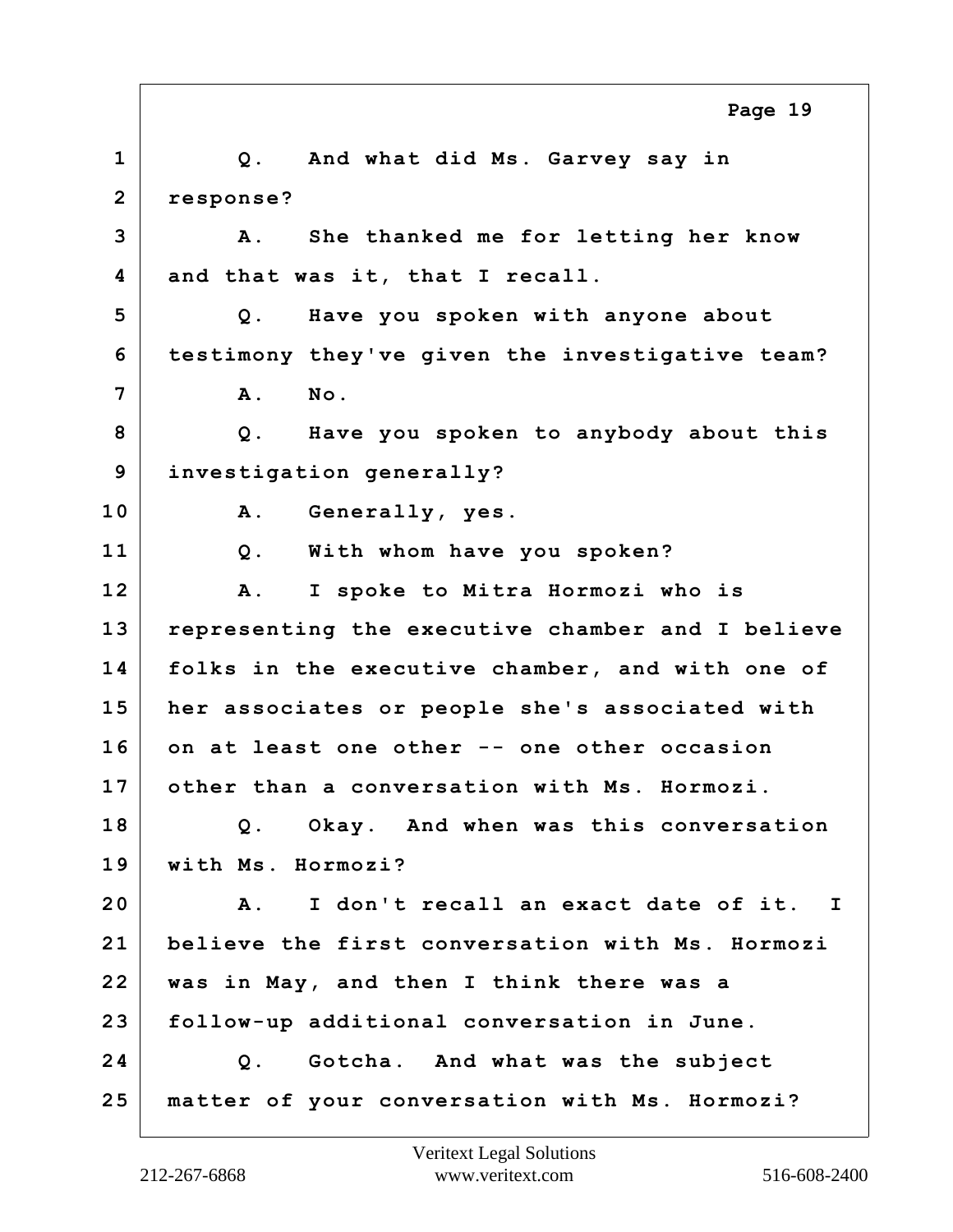**1 A. The subject matter of the conversation 2 was two conversations that had occurred with 3 individuals in the executive chamber regarding 4 attorney/client privilege regarding those 5 conversations. 6 Q. Okay. And who were those 7 conversations with, the ones that they're 8 asserting privilege over? 9 A. There was a December 2020 conversation 10 with Judy Mogul and Linda Lacewell, and then a 11 March 2021 conversation with Ms. Lacewell. 12 Q. Sorry, March 2021? 13 A. Correct. 14 Q. Okay. Could you turn to Tab 1 in your 15 binder? 16 (Exhibit 1, Subpoena, marked for 17 identification.) 18 A. Okay. You want me -- 19 Q. Oh. Yeah, open it up. 20 A. I figured it was safe now but I wanted 21 to wait in case there was a specific 22 instruction. 23 Q. No, it's fine. 24 A. Going to show incompetence in knot 25 untying here. Page 20**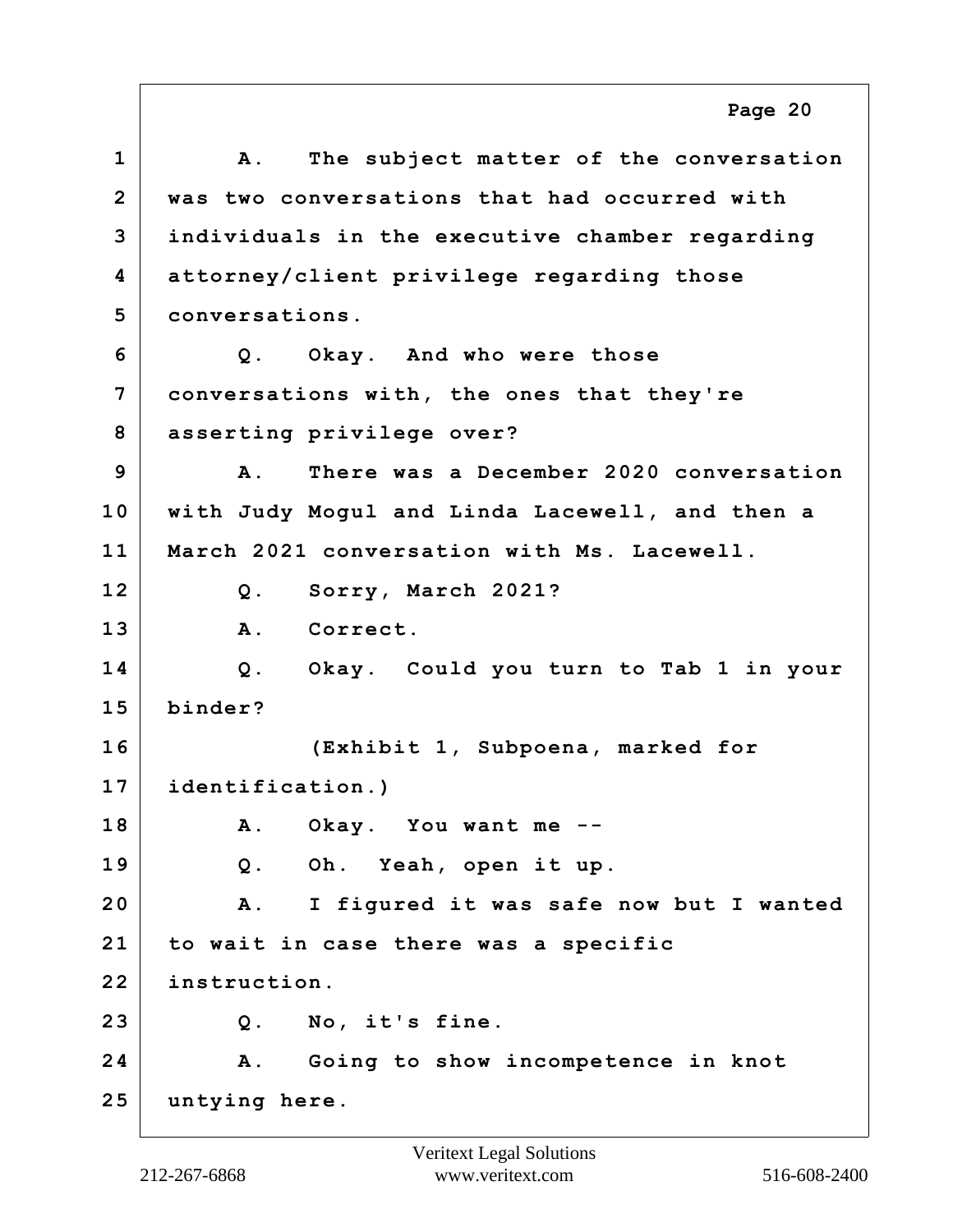**1 Q. Had to pay attention in Boy Scouts. 2 Take your time to review it and let me 3 know when you're ready. 4 A. I'm ready. 5 Q. All right. And is that -- do you 6 recognize this document? 7 A. Yes. 8 Q. Is this the subpoena that you received 9 from our office? 10 A. Yes. 11 Q. And you read this subpoena completely, 12 correct? 13 A. Correct. 14 Q. And you understand that your testimony 15 here today is being taken pursuant to the 16 authority under the subpoena, correct? 17 A. Correct. 18 Q. Great. Could you turn to Tab 2. 19 (Exhibit 2, Subpoena, marked for 20 identification.) 21 Q. Please take a moment to review it and 22 let me know when you're ready. 23 A. I'm ready. 24 Q. Okay. Do you recognize this document? 25 A. Yes. Page 21**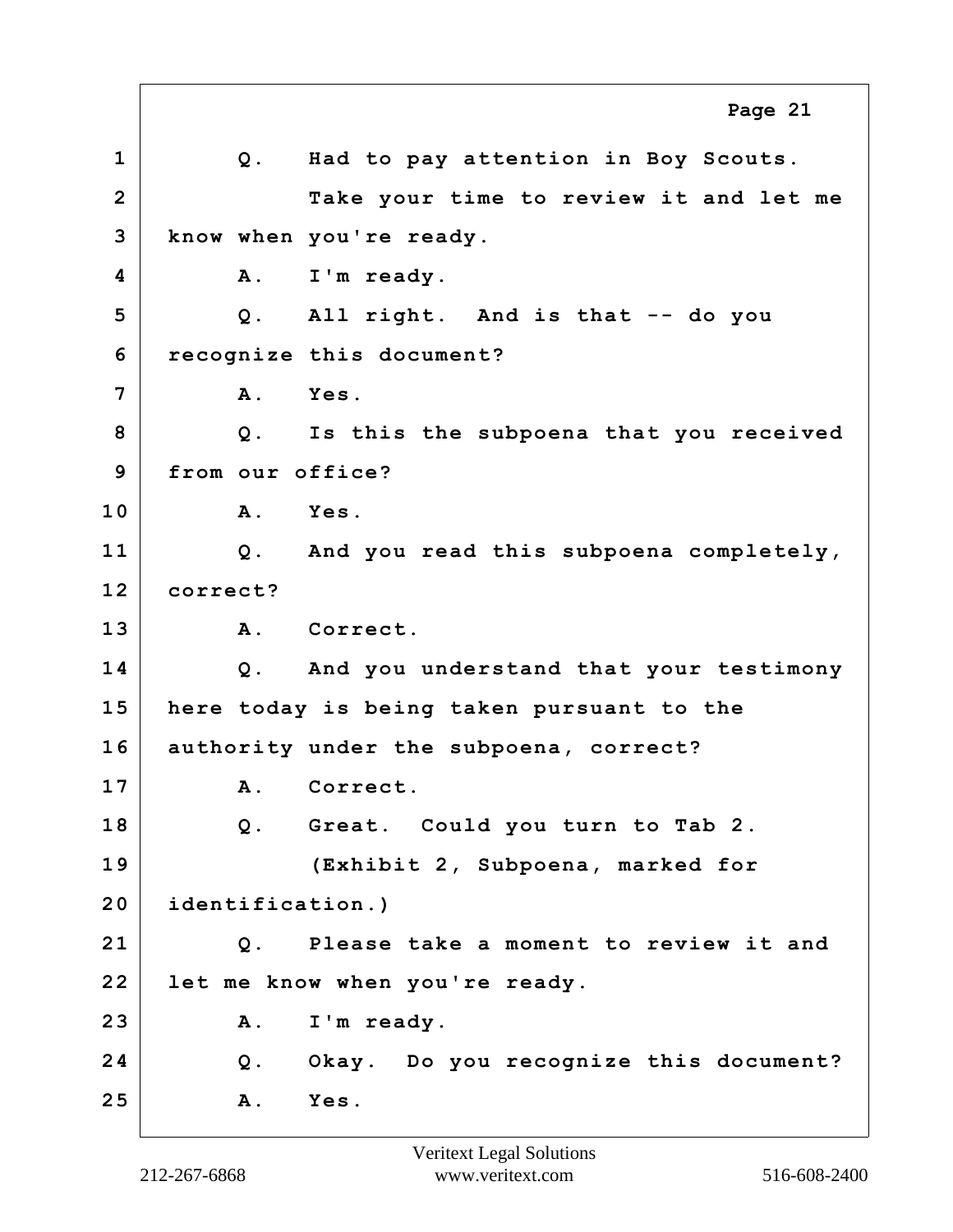**1 Q. And is this document a subpoena that 2 we issued to the Governors Office of Employee 3 Relations -- 4 MR. GRANT: Which for the court 5 reporter I note I will call GOER, G-O-E-R, 6 throughout the testimony today. 7 Q. -- that we sent to GOER? 8 A. Yes. 9 Q. Okay. And did you read the subpoena 10 completely? 11 A. At the time of receipt, in response to 12 the subpoena, yes. 13 Q. And were you the person who gathered 14 the documents that were produced in accordance 15 with the subpoena? 16 A. I was one of those individuals. 17 Q. Who was the other person? 18 A. The -- and 19 from my staff. That's 20 . 21 Q. Other than the documents you've 22 already provided -- or GOER has already provided 23 to us, have either you, or -- or to 24 the extent you know has -- I'll break up the 25 question. Page 22**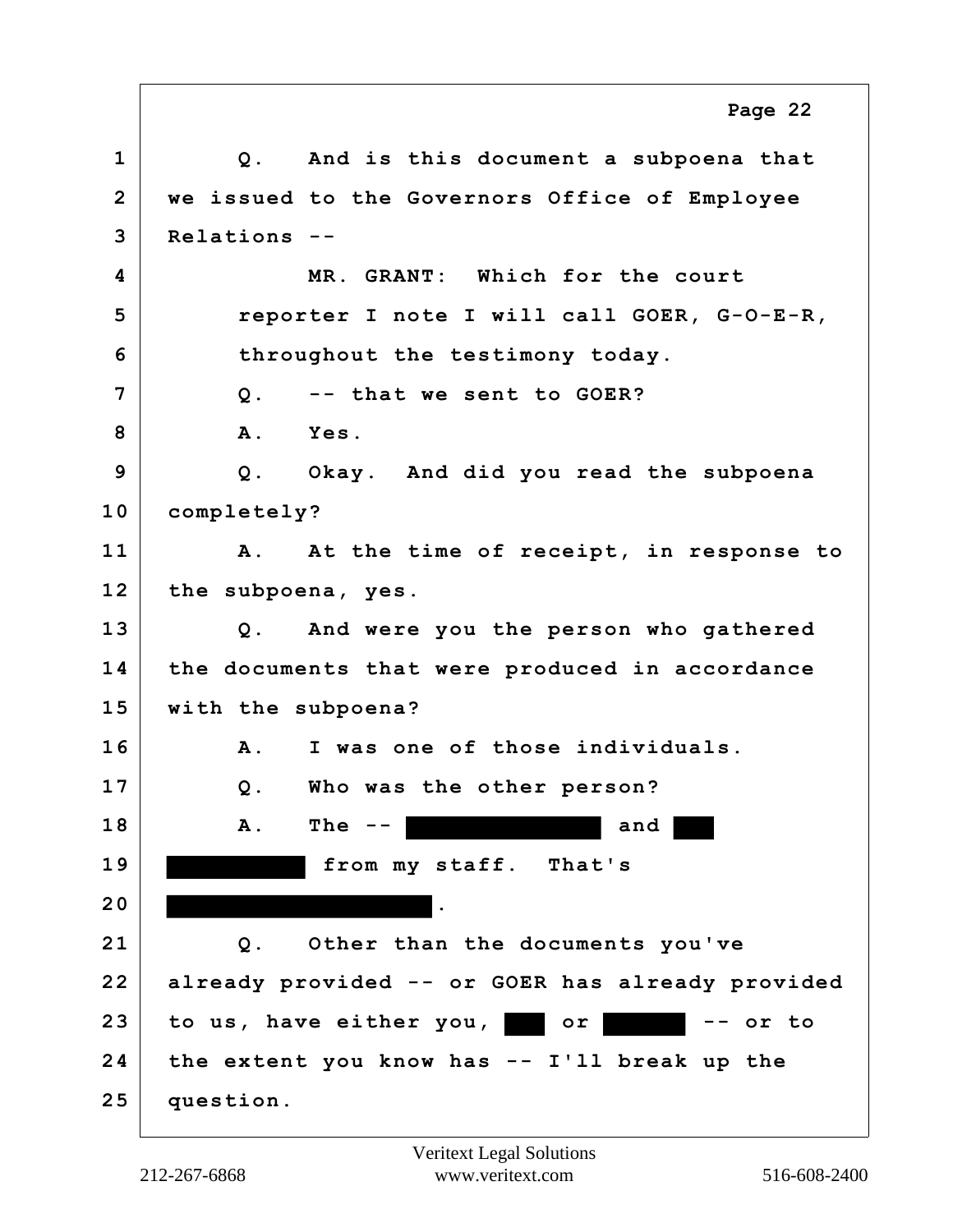**1 So besides the documents that have 2 already been produced by GOER, have you 3 encountered any additional responsive documents 4 to the subpoena that have not yet been produced? 5 A. I believe has been in -- 6 yes. And I believe has been in 7 communication with Ms. Mainoo -- is that -- I 8 want to -- if I'm butchering her name, regarding 9 additional potential disclosures based on a 10 clarification we received from the special 11 investigators. 12 Q. Okay. And are you aware -- besides 13 the documents that you just mentioned that will 14 be produced in response to a clarification, are 15 you aware personally or has or told 16 you of any other documents that exist responsive 17 to our subpoena that have not yet been produced? 18 A. No. Just things in process that 19 we're -- that we're evaluating, yes. 20 Q. Gotcha. And do you intend to provide 21 us with an affidavit of compliance after 22 completing your production? 23 A. Yes. 24 Q. Great. All right. Taking a step 25 back. Besides the conversations you may have Page 23**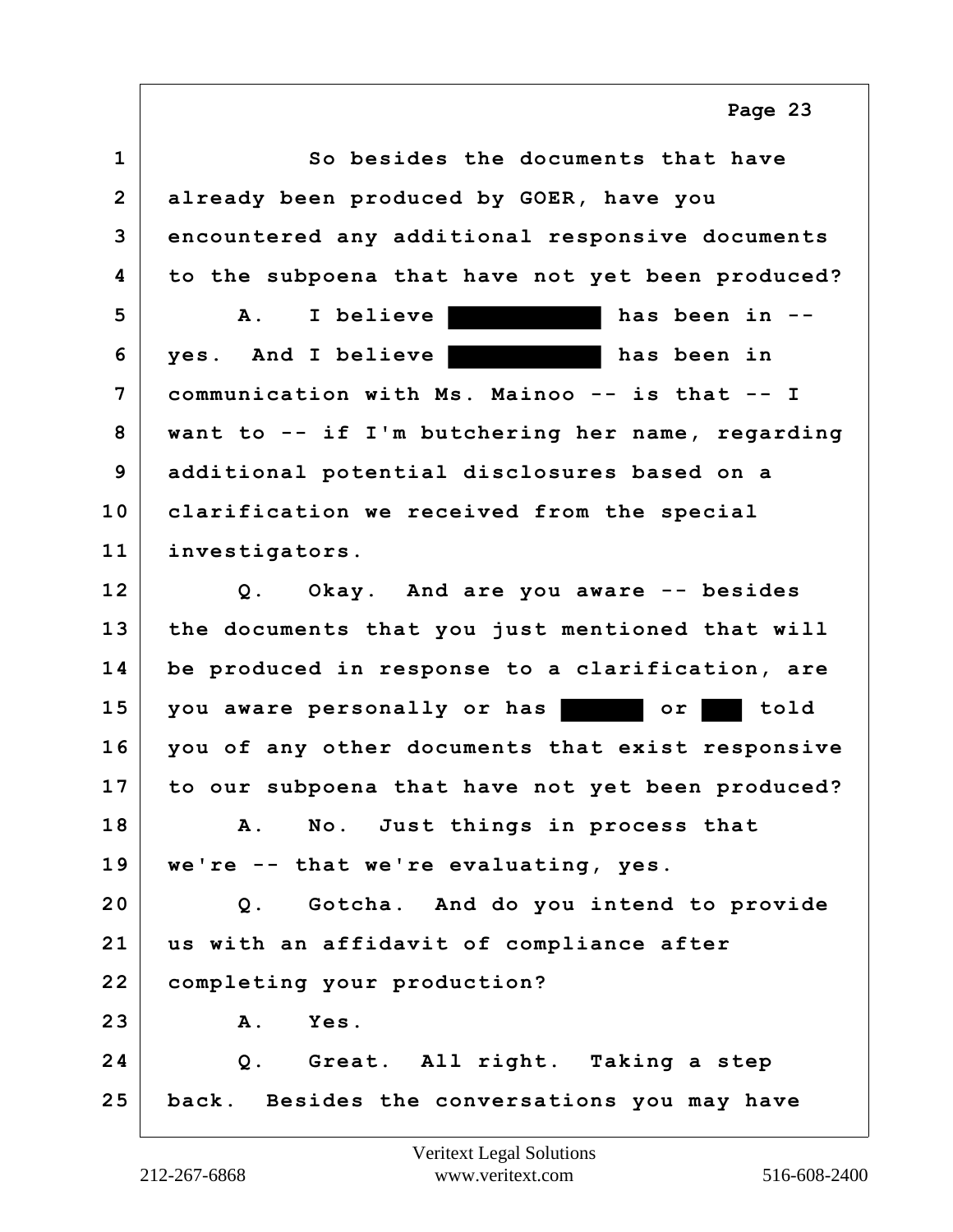**1 had about the investigation, have you spoken to 2 anyone about the sexual harassment allegations 3 that that have been made against Governor Cuomo? 4 A. Yes. 5 Q. With whom have you spoken? 6 A. I have spoken with Ms. Garvey and 7 Ms. Mogul. 8 Q. Anyone else? 9 A. No. 10 Q. And when did you speak with Ms. Garvey 11 about the sexual harassment allegations? 12 A. I spoke with Ms. Garvey in connection 13 with the first complaint GOER received that we 14 turned over to the investigators from the 15 attorney general in March of 2021 I believe. 16 That was also a conversation that involved 17 Ms. Mogul. 18 And then I spoke with Ms. Garvey again 19 regarding the second complaint that Ms. Garvey 20 filed with GOER that we have disclosed to the 21 attorney general in April of 2021. 22 Q. Okay. And when did you have 23 conversations with Ms. Mogul about sexual 24 harassment allegations against the governor? 25 A. I had a conversation with Ms. Mogul Page 24**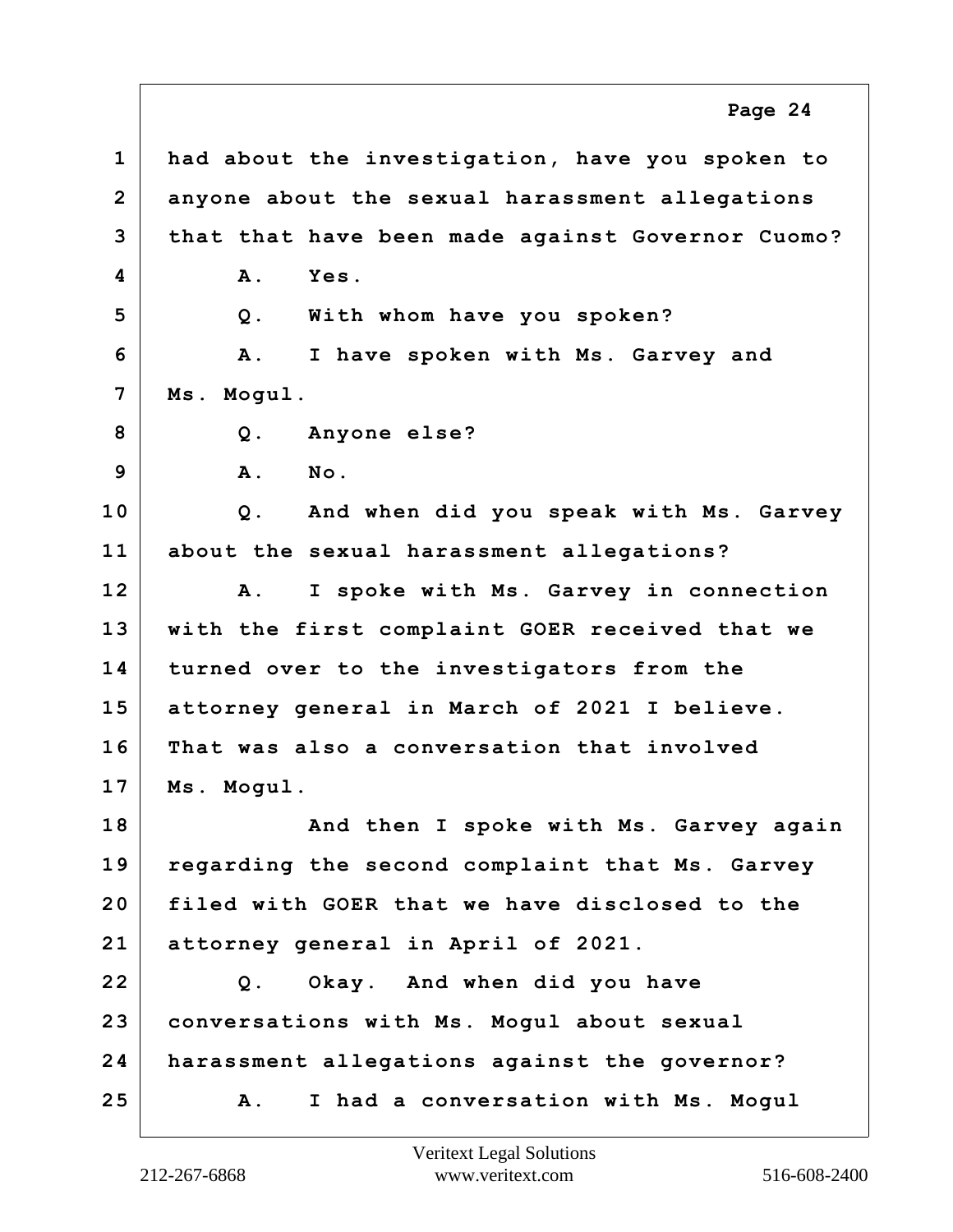**1 regarding the March 2021 complaint that GOER 2 turned over. 3 Q. And am I correct that that was a 4 complaint -- those were complaints -- meaning 5 the March complaint and the April complaint were 6 complaints concerning Brittany Commisso and 7 Alyssa McGrath? 8 A. Yes, I believe you're correct with 9 those names. 10 Q. Thank you. Could you describe your 11 educational history following high school? 12 A. Sure. I'm a 1992 graduate of 13 St. Lawrence University, and a 1996 graduate of 14 Albany Law School. 15 Q. Great. What did you do that year -- 16 am I correct that there was a year between you 17 attending -- completing college and attending 18 law school? 19 A. You are correct. 20 Q. And what did you do during that year? 21 A. I worked with my father in his 22 business. 23 Q. Gotcha. What sort of business? 24 A. Flooring installation. 25 Q. All right. And after graduating from Page 25**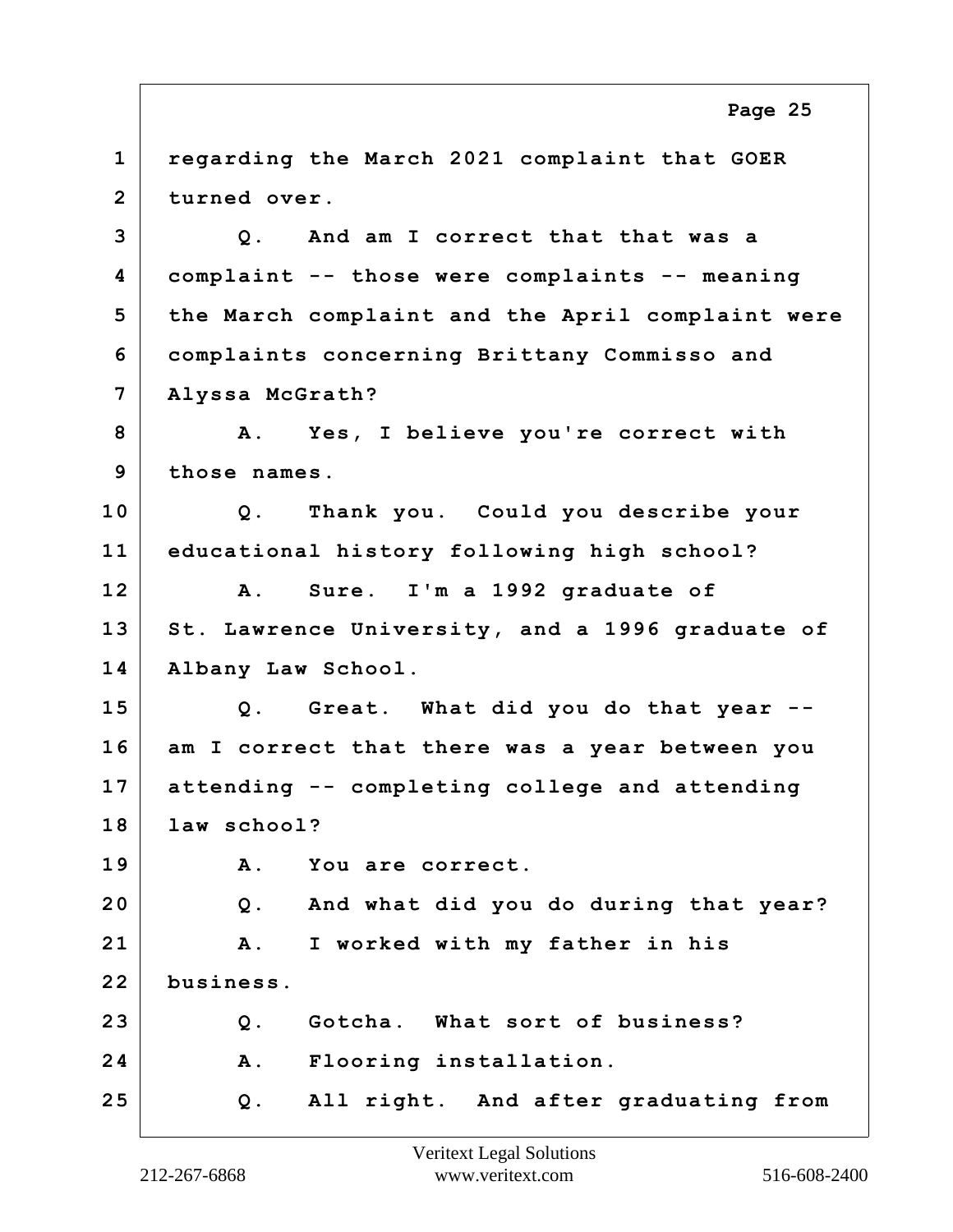**1 law school what did you do? 2 A. After graduating from law school I 3 started to work here at GOER. 4 Q. Have you worked anywhere besides GOER? 5 A. In a capacity as a -- as a lawyer, no. 6 Q. Have you worked anywhere in the 7 capacity other than being a lawyer? 8 A. Yes. 9 Q. Where have you worked? 10 A. In addition to working for my father's 11 business, in law school I was employed by the 12 University doing tech work during my first or 13 second year. I was employed as a law clerk by 14 the New York State Bar Association, and I was 15 also employed as a law clerk by the Civil 16 Service Employees Association. It's a union 17 that represents public sector employees and 18 their central office is here in Albany. 19 Q. Gotcha. When did you hold each of 20 those positions? 21 A. First year of law school, so that 22 would have been the summer of 1994 for the law 23 school. The Bar Association would have been 24 '94, '95. And I believe my CSEA, Civil Service 25 Employees Association, employment was 1996. Page 26**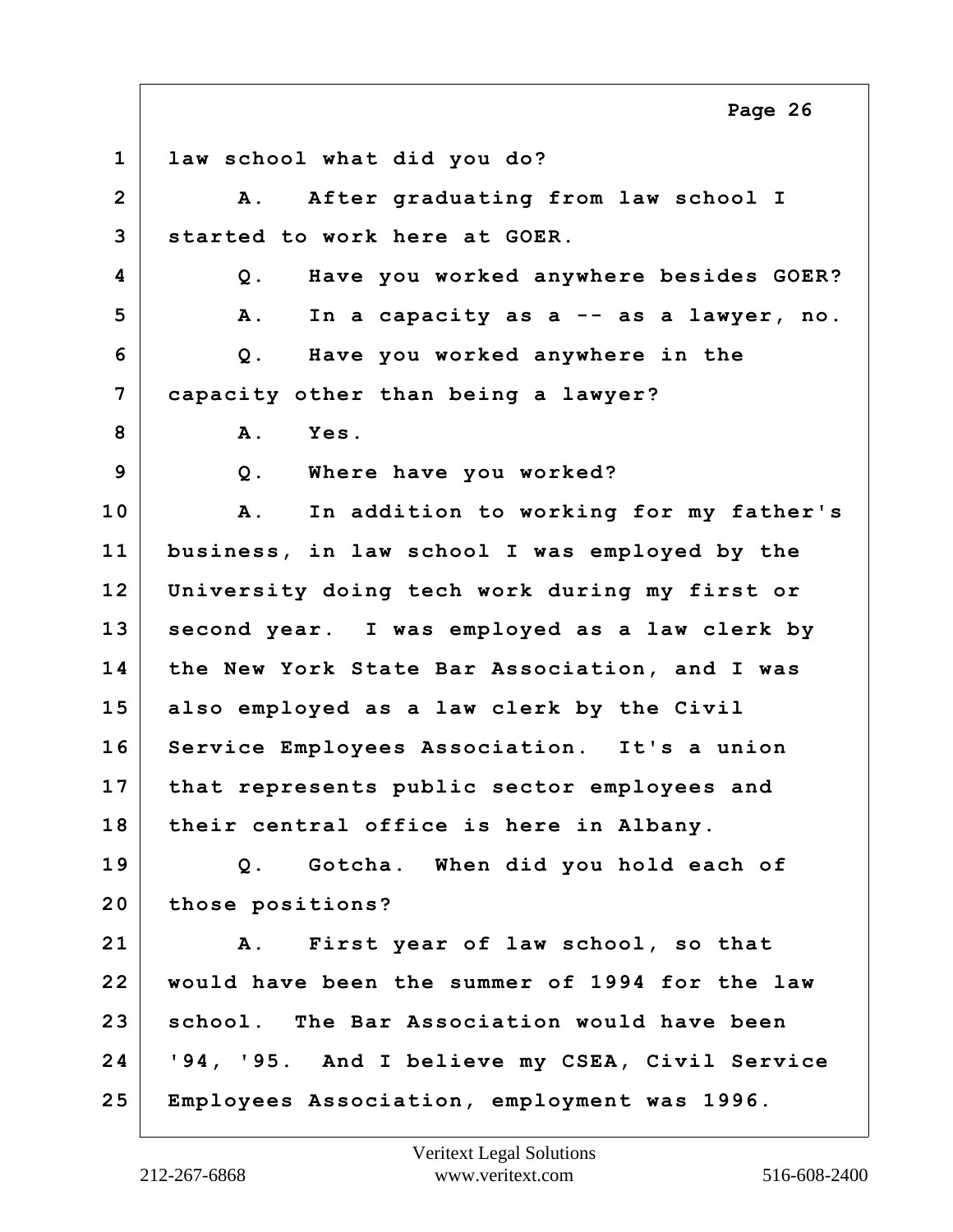**1 Q. Any other -- since graduating from law 2 school, any other employment you've had in any 3 capacity either as a lawyer or not as a lawyer? 4 A. No. 5 Q. Okay. So what was your first job at 6 GOER? 7 A. I was hired as an assistant counsel. 8 Q. And how long were you an assistant 9 counsel? 10 A. I was an assistant counsel until 2002. 11 Q. So am I correct, is that from 1996 to 12 2002? 13 A. Yes, October 1996 through 2002. 14 Q. Okay. And what were your duties in 15 connection with being an assistant counsel? 16 A. I was assigned grievance and 17 arbitration cases and improper practice charges 18 and would represent state agencies in those 19 proceedings when -- where the union would be on 20 one side and the state agency would be on the 21 other, and I would also serve on -- as counsel 22 to negotiating teams as well. So those were my 23 primary duties during those years. 24 Q. Did you represent particular state 25 agencies or any state agency? Page 27**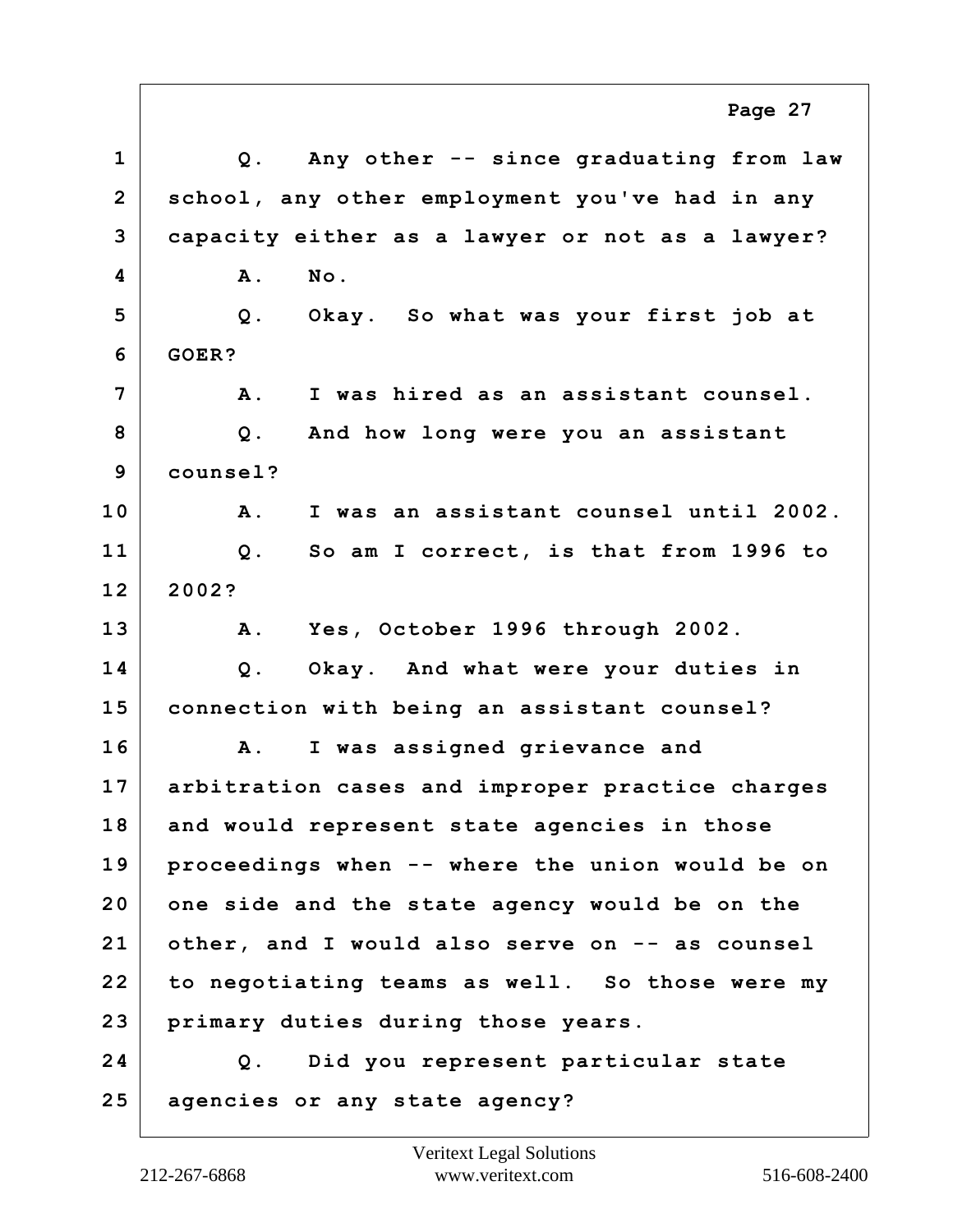1 A. Could be any state agency. **2 Q. And after 2002 how did your job change 3 or what was your new title? 4 A. In 2002 I -- the individual who was 5 the chief negotiator for collective bargaining 6 for the state police units retired, and in 2002 7 those duties were -- were added to my position. 8 And in 2003 I became associate director. So 9 basically I had my duties amended to not only 10 include what I was doing before but the new 11 duties of being the chief negotiator for those 12 collective bargaining agreements. 13 Q. Gotcha. And what are your duties in 14 connection with being the chief negotiator for 15 the collective bargaining agreements? 16 A. Two main duties. When the contract is 17 opened you go to the bargaining table and you 18 are the state's chief spokesperson in terms of 19 achieving a new agreement. When a new agreement 20 is signed you're the -- basically the signatory 21 to that agreement on behalf of the director. 22 And after it's negotiated you're in charge of 23 implementing all the changes in the collective 24 bargaining agreement. 25 Q. Okay. So you said there were two. Page 28**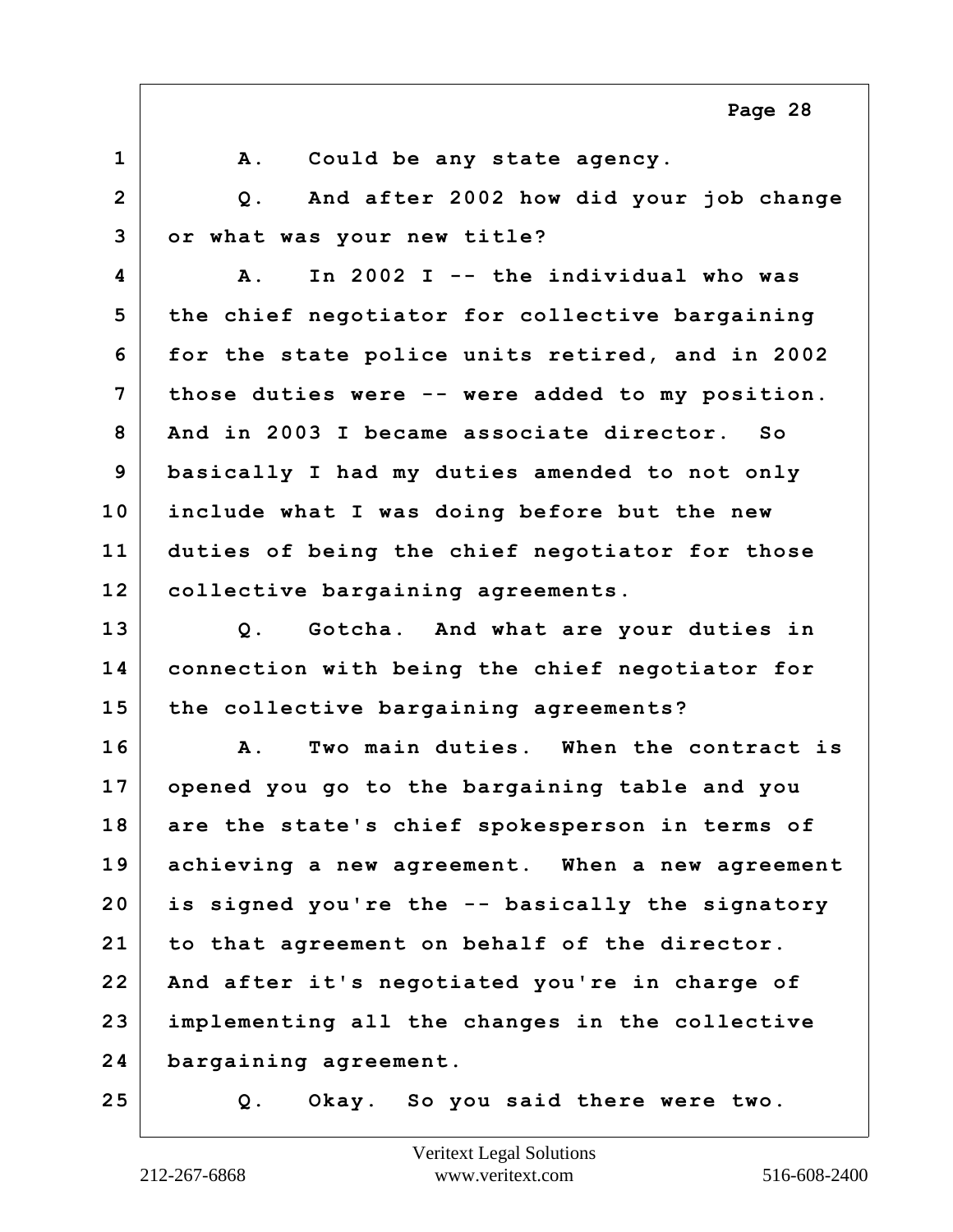**1 Did you testify to both of them? Sorry. I 2 thought it sounded like an answer to just one 3 duty. 4 A. Two -- I'm sorry. Could you repeat 5 that, Yannick? 6 Q. Sorry. I thought you said that there 7 were two main duties you had in connection with 8 being the chief negotiator. Did you testify to 9 both of those duties? 10 A. I did, yes. The pre and the post -- 11 Q. Gotcha. 12 A. The pre agreement and the post 13 agreement are two different sets of duties. 14 Q. Gotcha. And in terms of negotiating 15 these bargaining agreements, who's providing you 16 guidance as to what the state's position would 17 be or do you come up with the state's position 18 independently? 19 A. It would -- it would depend on what 20 the position would be. It would be -- you know, 21 if it was monetary or of a global state 22 perspective that would have come through either 23 the deputy director of GOER -- of GOER or the 24 actual director of GOER. If it was an agency 25 specific issue it would have been done in Page 29**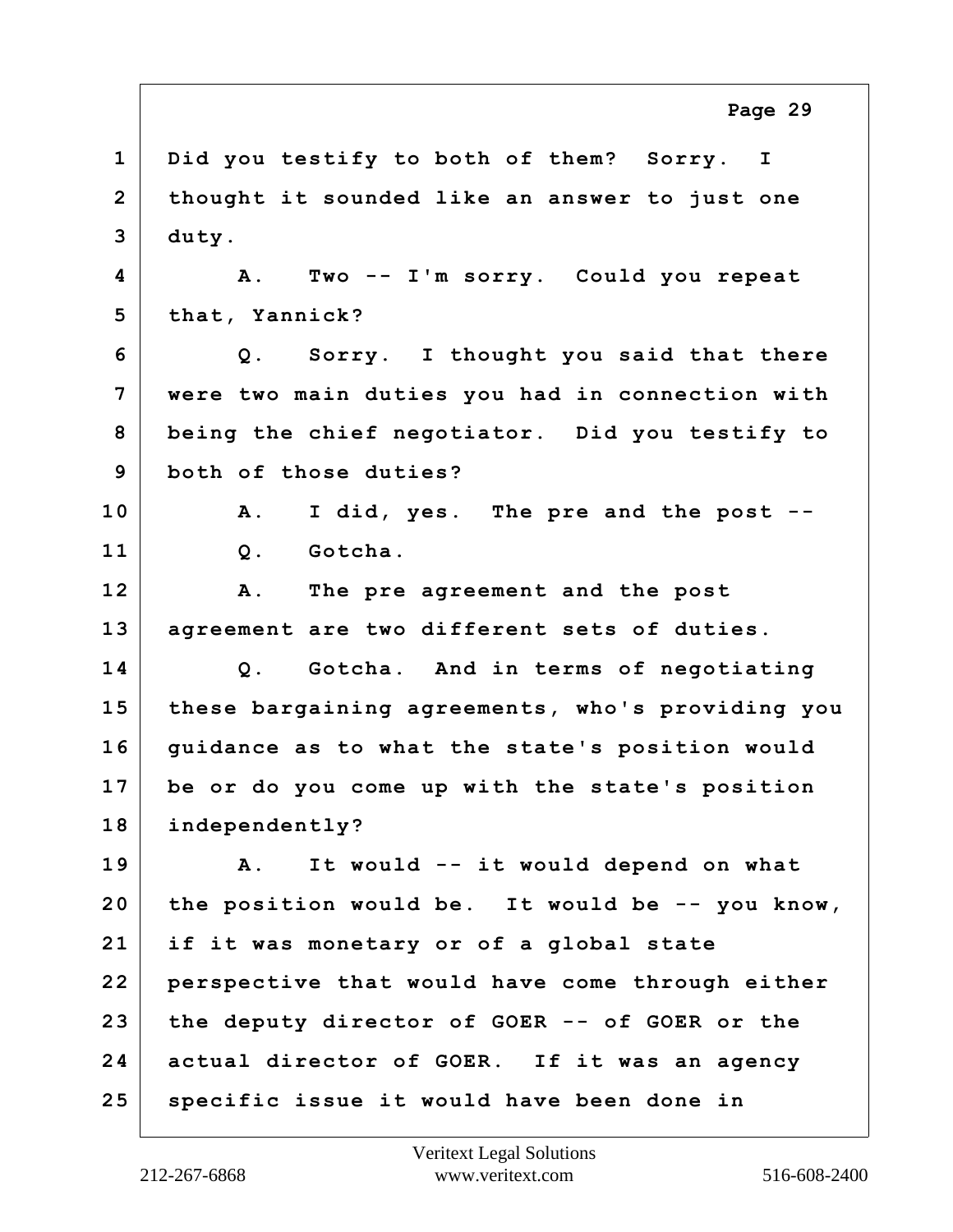**1 consultation with the superintendent of state 2 police and his deputy superintendent for 3 employee relations. 4 Q. Gotcha. And how long were you 5 associate director? 6 A. I'm sorry? 7 Q. How long -- so while you were 8 associate director, how -- did your duties 9 change at all during that time, other than what 10 you've just testified to? 11 A. No, I stayed basically working in 12 counsel's office and doing those negotiations 13 as -- as a new position. 14 Q. Gotcha. And are you, did you get a 15 new title sometime after 2003? 16 A. In 2003 I got that new title. I think 17 it was towards the end of 2003. 18 Q. Gotcha. And then afterwards did you 19 get any other new titles at GOER? 20 A. In 2008 I was promoted to deputy 21 counsel. 22 Q. Okay. And how did your duties change 23 when you were promoted to deputy counsel? 24 A. I no longer did a lot of individual 25 cases but was more of a resource for the then Page 30**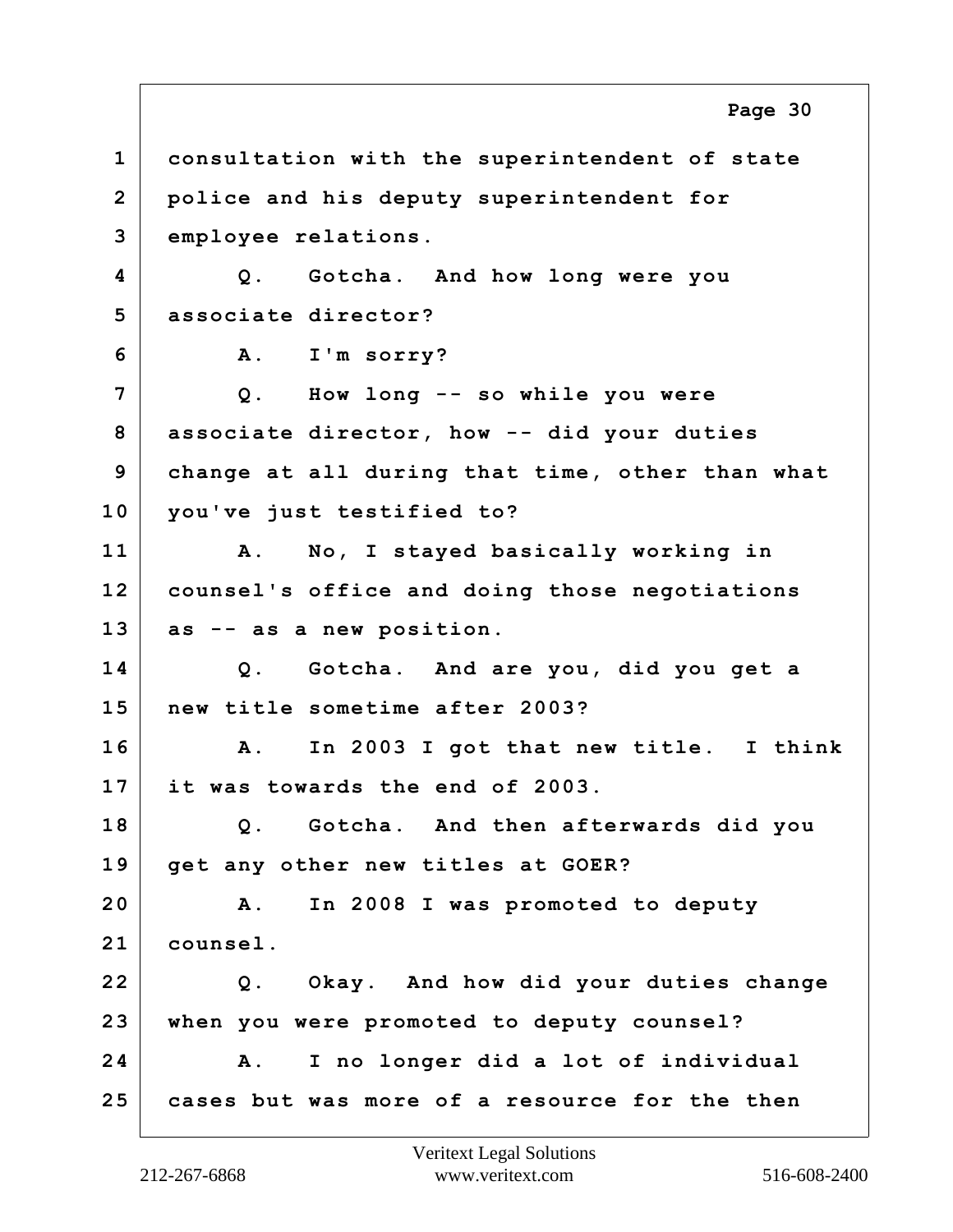**1 members of counsel's office, but I kept my 2 negotiating duties with that promotion. 3 Q. And when you say resources for members 4 of counsel office, that's counsel within GOER, 5 correct? 6 A. Correct. 7 Q. Okay. And how long were you deputy 8 counsel? 9 A. I was deputy counsel from 2008 until 10 2017, but my -- that's my civil -- was my civil 11 service title. But my functional duties changed 12 even though I didn't change titles. 13 Q. Am I correct then that you still, with 14 respect to your civil service title, is -- are 15 still deputy counsel? 16 A. No, I'm actually director of GOER. 17 Q. Okay. Sorry for the confusion there. 18 So when did you become director? 19 A. I became interim director in May of 20 2013 and was formally appointed as director in 21 February of 2017. 22 Q. Okay. Did your duties change in 23 connection with being named interim director? 24 A. Yes. 25 Q. How did they change? Page 31**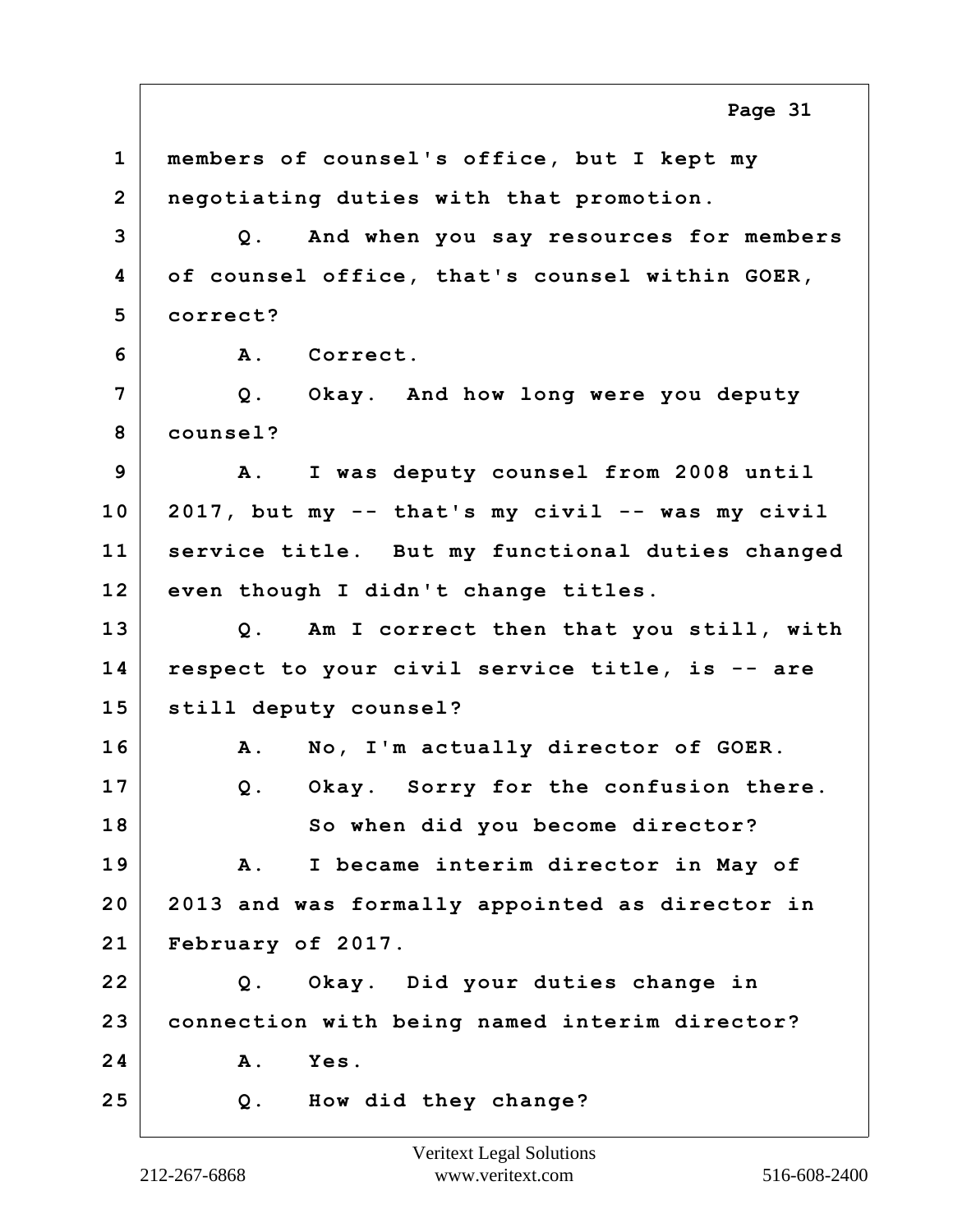**1 A. In addition to being the acting 2 general counsel I took over day-to-day oversight 3 over all of the operations of GOER. 4 Q. And what were those operations as of 5 2013? 6 A. So basically GOER, at that time, 7 was -- is -- could be considered as having two 8 major functions. There's the negotiations and 9 implementation of collective bargaining 10 agreements, that's one function. And in 11 addition to that, there's another set of 12 functions which are called labor management 13 committees. They are how we implement certain 14 negotiated benefits like pre-tax programs, 15 tuition benefits, and just general labor 16 management cooperative activities. 17 So as a result of becoming interim 18 director, all of those underlying duties that 19 the agency performed would ultimately report up 20 through me and I was ultimately responsible for 21 it. 22 Q. Gotcha. And you served as interim 23 director from 2013 until 2017?** 24 A. Correct. **25 Q. And how did it come -- how did your Page 32**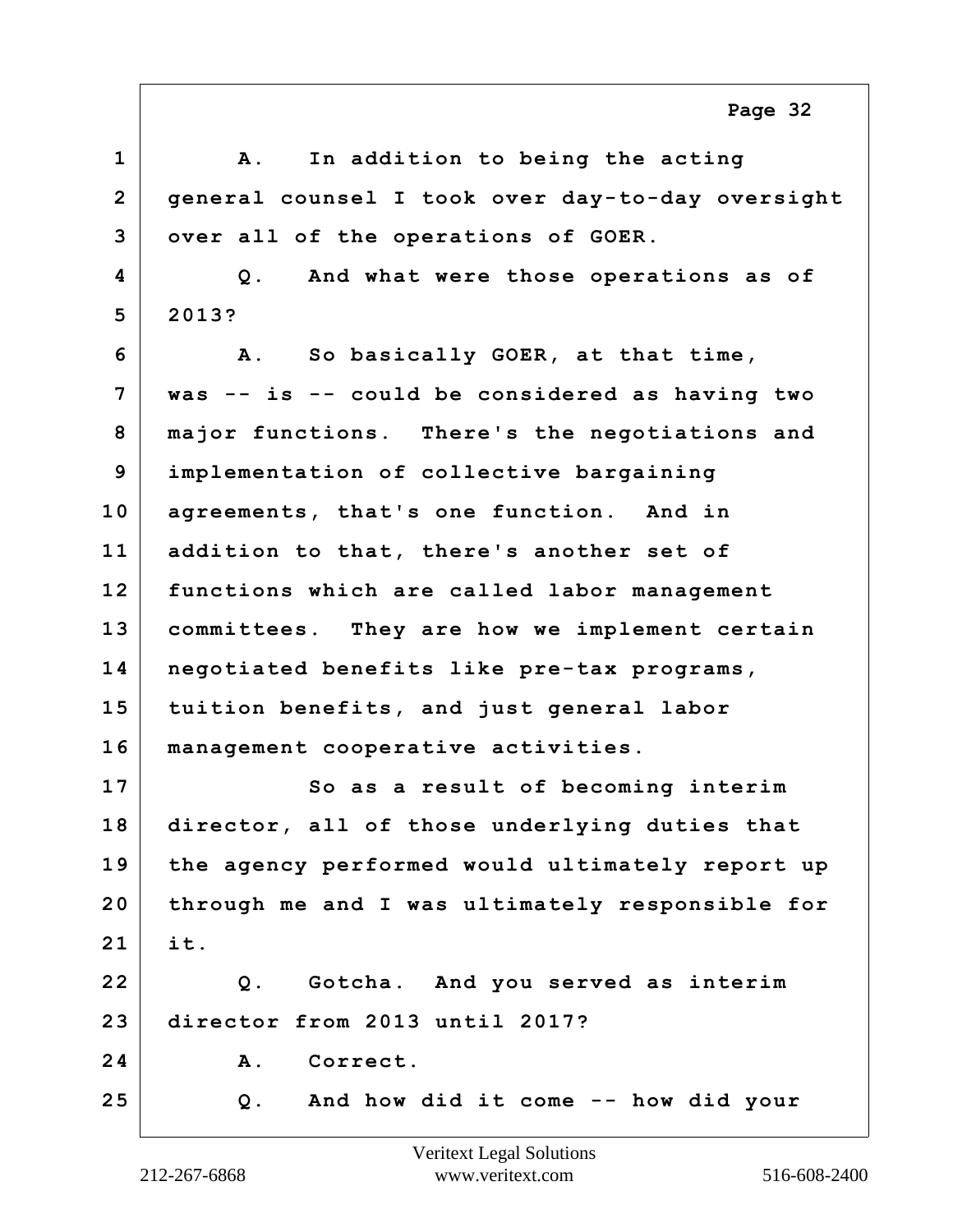**1 promotion to director come about? 2 A. I remember a call with the then deputy 3 secretary for labor and work force, 4 , and she asked me why I was 5 interim director. And we talked about how I was 6 just never pushed. I never -- I never pushed or 7 we never talked about becoming actual director. 8 And then in February or late January I think of 9 2017 I was told I was going to be appointed 10 formally as director of GOER. 11 Q. And who appointed you? 12 A. I'm appointed by the Governor, but I 13 believe the letter is signed by the secretary to 14 the Governor. 15 Q. Ultimately it's with the Governor's 16 approval that you hold the title of director, 17 correct? 18 A. Correct. 19 Q. Okay. And you noted that you had 20 never pushed to become director, correct? 21 A. Correct. 22 Q. Were there particular actions you took 23 after having this conversation with**  24 and when -- the time you were appointed **25 director? Page 33**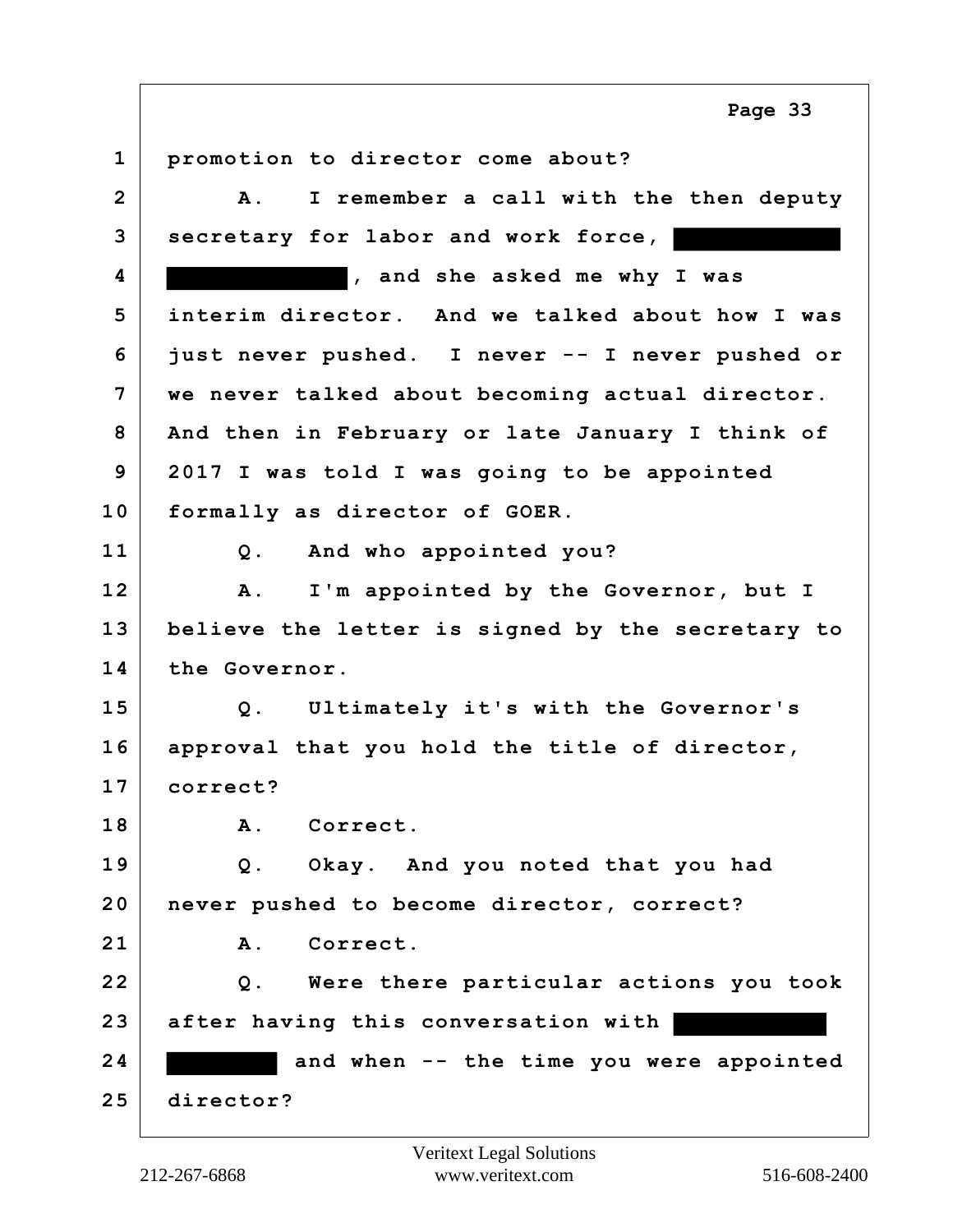|                | Page 34                                          |
|----------------|--------------------------------------------------|
| $\mathbf 1$    | No.<br>Α.                                        |
| $\overline{2}$ | No actions, was just a conversation<br>Q.        |
| 3              | ?<br>with                                        |
| 4              | Just a conversation with her, and I<br>Α.        |
| 5              | believe she had conversations with others, which |
| 6              | probably ultimately led to my appointment.       |
| 7              | Q. Gotcha. And how did your duties               |
| 8              | change after being named director of GOER?       |
| 9              | Practically they didn't change. It<br>A.         |
| 10             | was the same as being interim director.          |
| 11             | Gotcha. As director of GOER do you<br>$Q$ .      |
| 12             | report to anyone?                                |
| 13             | Generally I report to the deputy<br><b>A</b> .   |
| 14             | secretary for labor in the executive chamber.    |
| 15             | And who is that?<br>Q.                           |
| 16             | Currently it's<br>A.                             |
| 17             | خ.<br>And who was it before<br>Q.                |
| 18             | Before it was<br>Α.<br>there was an              |
| 19             | interim individual  <br>I don't know             |
| 20             | that he was formerly the deputy secretary for    |
| 21             | labor, but he had those duties. I think he had   |
| 22             | other duties and took over those duties upon     |
| 23             | leaving. Before<br>[sic] it                      |
| 24             | . And before<br>$\sqrt{6}$ GOER<br>was           |
| 25             | reported to Alphonso David when he was deputy    |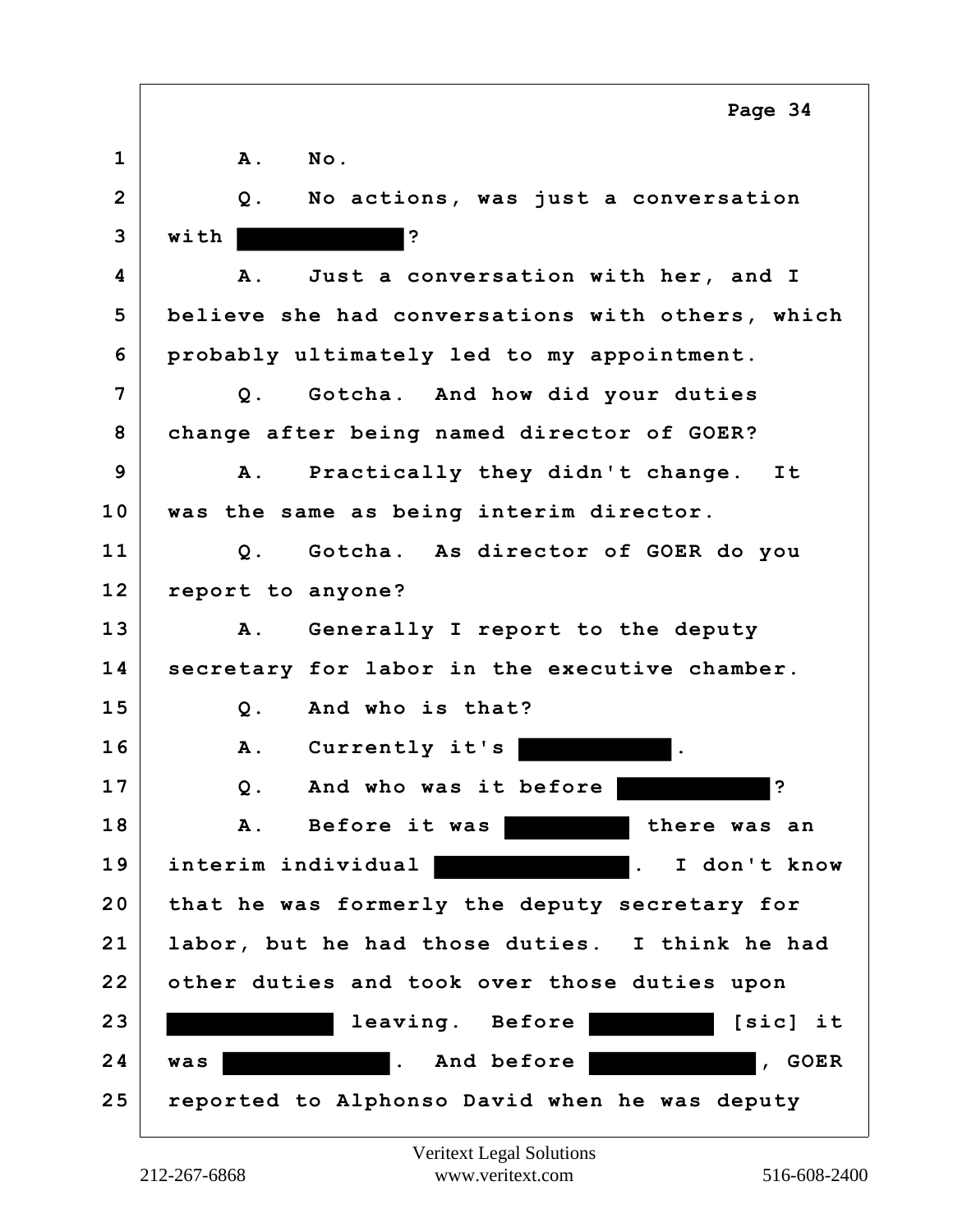**1 secretary for civil rights, which was before he 2 was counsel to the Governor. 3 Q. Okay. So am I correct that in 4 connection -- that since the time you've become 5 director of GOER you've reported to , 6 and ? 7 A. And Mr. David in 2013 until the time 8 he become counsel to the governor. 9 Q. Gotcha. When you were serving as the 10 interim director of GOER? 11 A. Correct. 12 Q. Gotcha. And how many direct reports 13 do you have? 14 A. Eleven. 15 Q. And what are their names? 16 A. Now my math is going to have to be 17 right. I'm going to go down -- 18 Q. It doesn't have to be right.** 19 A. **A.** phonetic). **20 Q. Okay. 21 A. (phonetic). 22 Q. And with each could you also tell us 23 what their -- that person's title is? 24 A. Sure. is deputy director of 25 GOER. is an assistant director of Page 35**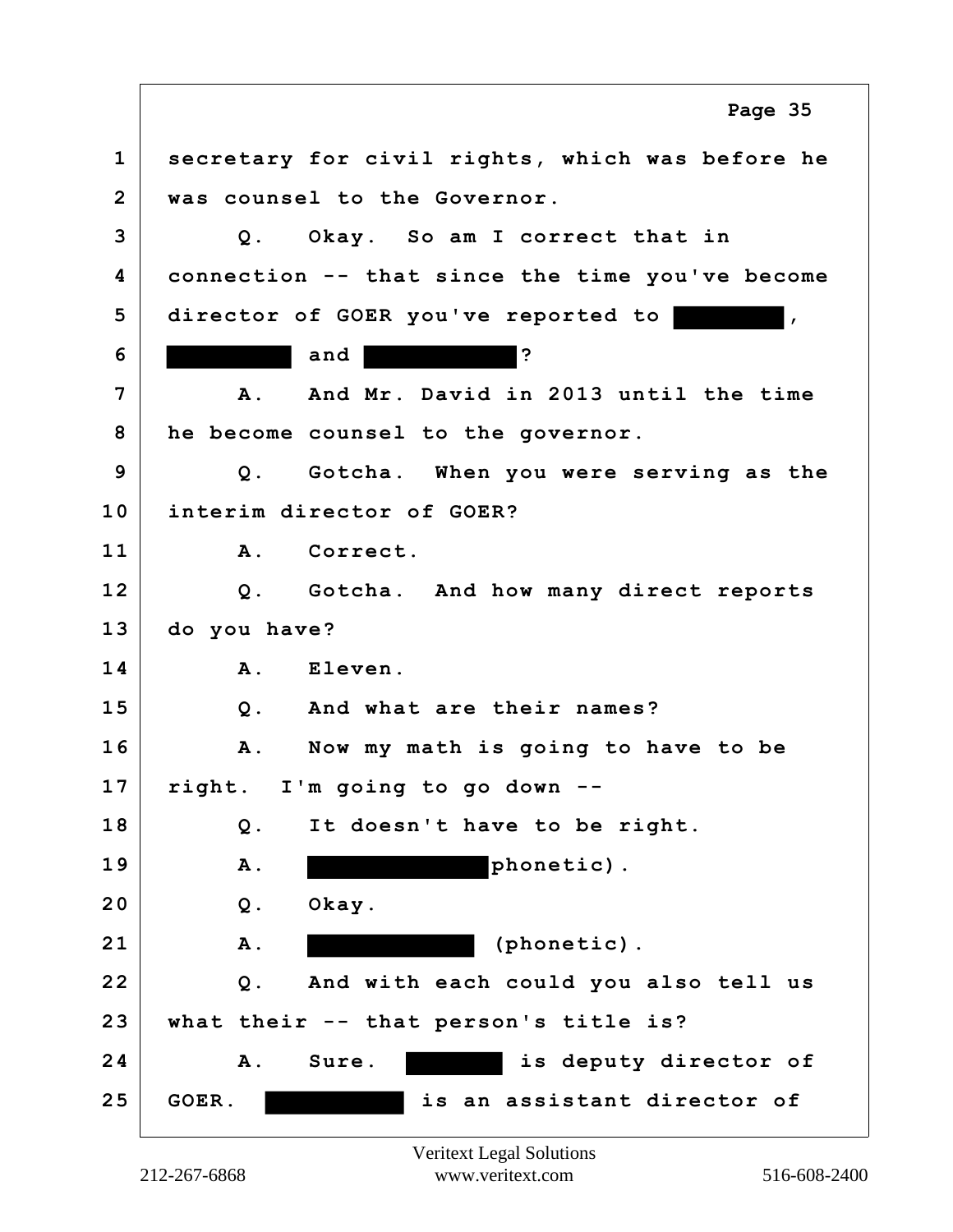|                | Page 36                                          |
|----------------|--------------------------------------------------|
| 1              | GOER.<br>, is also an assistant                  |
| $\overline{2}$ | director of GOER.<br>(phonetic), an              |
| 3              | assistant director of GOER.                      |
| 4              | (phonetic), an assistant director of GOER.       |
| 5              | (phonetic) an assistant director of              |
| 6              | (phonetic) who is also an<br>GOER.               |
| 7              | assistant director to GOER.                      |
| 8              | who is acting deputy                             |
| 9              | counsel of GOER.<br>who is director              |
| 10             | and counsel for investigations in the            |
| 11             | antidiscrimination investigation division of     |
| 12             | GOER.<br>who's also an                           |
| 13             | assistant director of GOER.                      |
| 14             | When I use assistant director,                   |
| 15             | sometimes that's a functional title rather than  |
| 16             | a civil service title, as we have the            |
| 17             | flexibility when somebody's of a certain title   |
| 18             | we can make them have an in-house title of that. |
| 19             | who is the director for<br>And                   |
| 20             | administration for GOER.                         |
| 21             | And I think you mentioned one of those<br>Q.     |
| 22             | direct reports having responsibility for         |
| 23             | investigations. Who is that?                     |
| 24             | Α.                                               |
| 25             | And is anyone -- is there anyone<br>Q.           |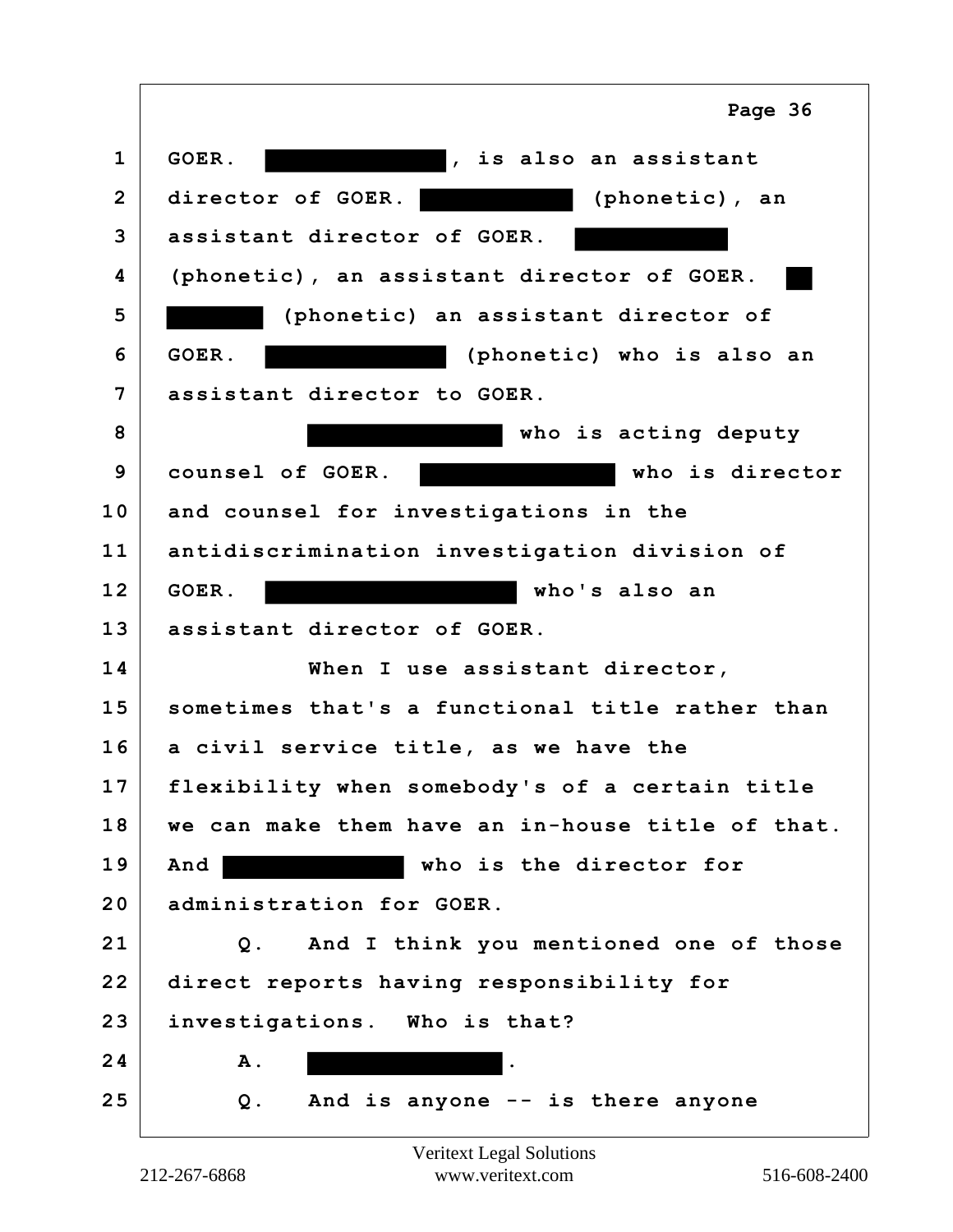**1 besides who has oversight of GOER's 2 investigations? 3 A. runs the unit. She has a 4 staff. 5 Q. Gotcha. But none of your other direct 6 reports deal with GOER's investigations, 7 correct?** 8 A. Correct. **9 Q. All right. As part of your work -- so 10 I know you report to the -- whomever serves as 11 the interim or official deputy Secretary of 12 Labor in the executive chamber, correct? 13 A. Correct. 14 Q. Is there anyone else with whom you -- 15 you often interact with -- or is there anyone 16 else in the executive chamber with whom you 17 interact as part of your job? 18 A. Yes, I will often interact with the 19 assistant counsel who has GOER in their 20 portfolio on legal and legislative matters. 21 Q. Anyone else? 22 A. I will speak to many people in the 23 executive chamber from time to time if there are 24 labor issues that arise in their portfolios, 25 whether that be counsel's office or operations. Page 37**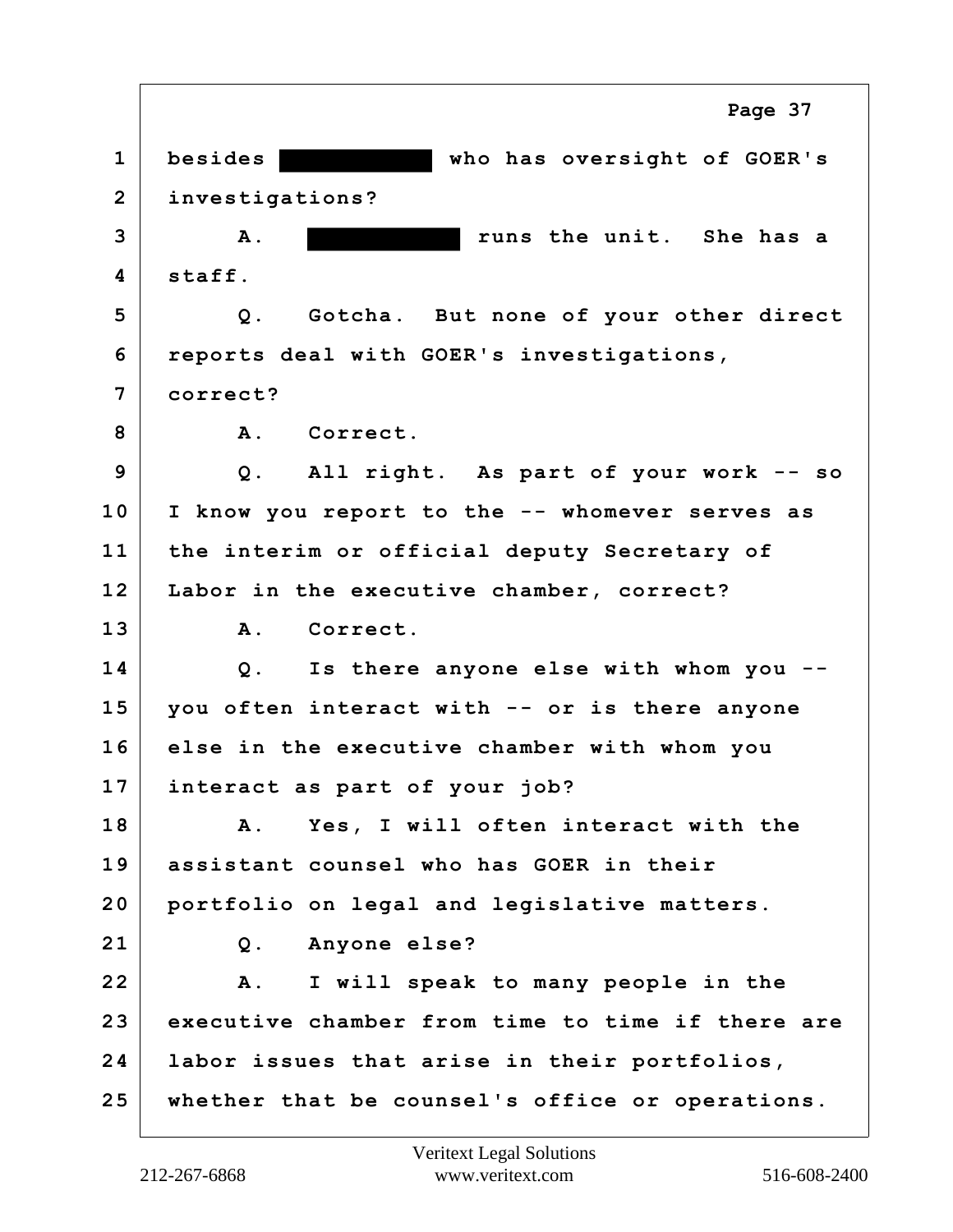|                | Page 38                                          |
|----------------|--------------------------------------------------|
| $\mathbf{1}$   | Q. And when you say counsel office there,        |
| $\overline{2}$ | you mean the counsel's office of the executive   |
| 3              | chamber?                                         |
| 4              | Correct.<br><b>A</b> .                           |
| 5              | Q. Is there any particular practices             |
| 6              | around what sort of issues other people in the   |
| 7              | executive chamber will bring to your attention?  |
| 8              | No.<br>A.                                        |
| 9              | Q. So am I correct saying it's a sort of         |
| 10             | ad hoc thing that -- so, for instance, the chief |
| 11             | of staff of the executive chamber may call you   |
| 12             | about an issue?                                  |
| 13             | A. Correct.                                      |
| 14             | Q. Okay. All right. And you said you             |
| 15             | often interact with the assistant counsel,       |
| 16             | correct?                                         |
| 17             | A. Correct.                                      |
| 18             | Q. And who has that been during the time         |
| 19             | that you've served as either interim director or |
| 20             | director of GOER?                                |
| 21             | Currently it's an individual<br>${\bf A}$ .      |
| 22             | And before that was<br>, I don't<br>Ι.           |
| 23             | recall<br>last name. Before that was             |
| 24             | $\bullet$                                        |
| 25             | Q. Okay.                                         |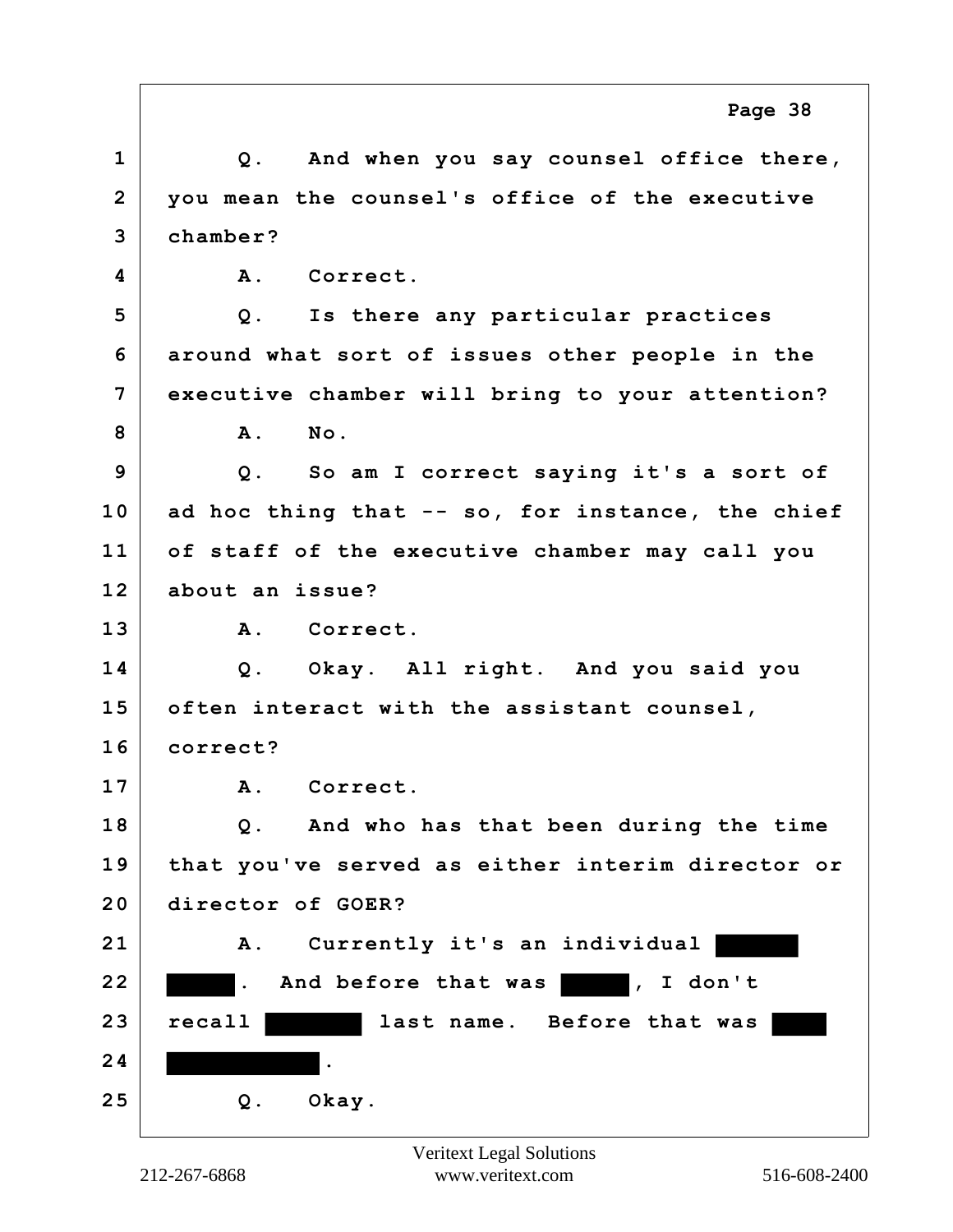1 A. And there may have been someone else **2 in there but I'm just not remembering a name at 3 this point. 4 Q. Gotcha. And you're -- you've 5 testified to interacting on occasion with other 6 people who work in the senior leadership of the 7 executive chamber, correct?** 8 A. Correct. **9 Q. And how frequently do you say you 10 interact with those people? 11 A. It's really not subject to any pattern 12 or number. It could be, you know, weekly. It 13 could be biweekly. You know, some weeks it's 14 more often than just, you know, once a week. 15 Some periods of time it's less. 16 Q. Gotcha. All right. Do you interact 17 with Governor Cuomo as part of your work? 18 A. No. 19 Q. Have you ever spoken to Governor 20 Cuomo? 21 A. Yes. 22 Q. How many times? 23 A. One time. 24 Q. When was that? 25 A. A number of years ago. It was in Page 39**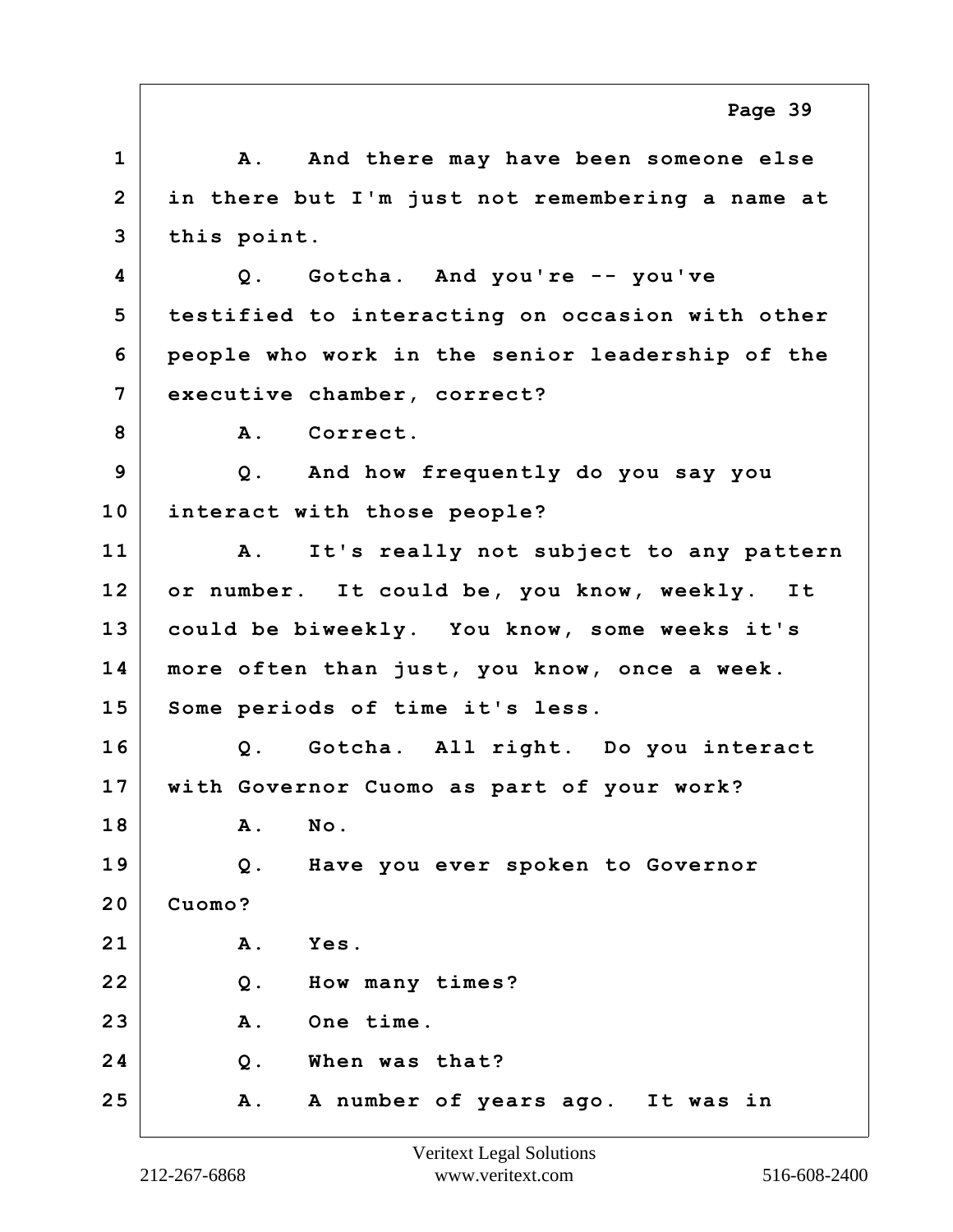**1 connection with a private sector strike that was 2 going on in the area where I was involved in on 3 behalf of the administration trying to lead to a 4 conclusion of the strike and a resolution of 5 their bargaining. 6 Q. Gotcha. Do you remember approximately 7 what year this was? 8 A. No. 9 Q. Do you remember what the subject 10 matter of the strike was? 11 A. It was -- there was a breakdown in 12 bargaining and the union was striking and 13 picketing and so I don't know -- you know, other 14 than being a dispute over the terms and 15 conditions, I don't know what the specific cause 16 was at the time. 17 Q. Gotcha. Do you remember or do you 18 recall the name of the union? 19 A. No. 20 Q. And this one conversation you had with 21 Governor Cuomo, what was discussed during the 22 conversation? 23 A. It was a discussion about what the 24 status of the negotiations was, and it was 25 regarding what my efforts had been in terms of Page 40**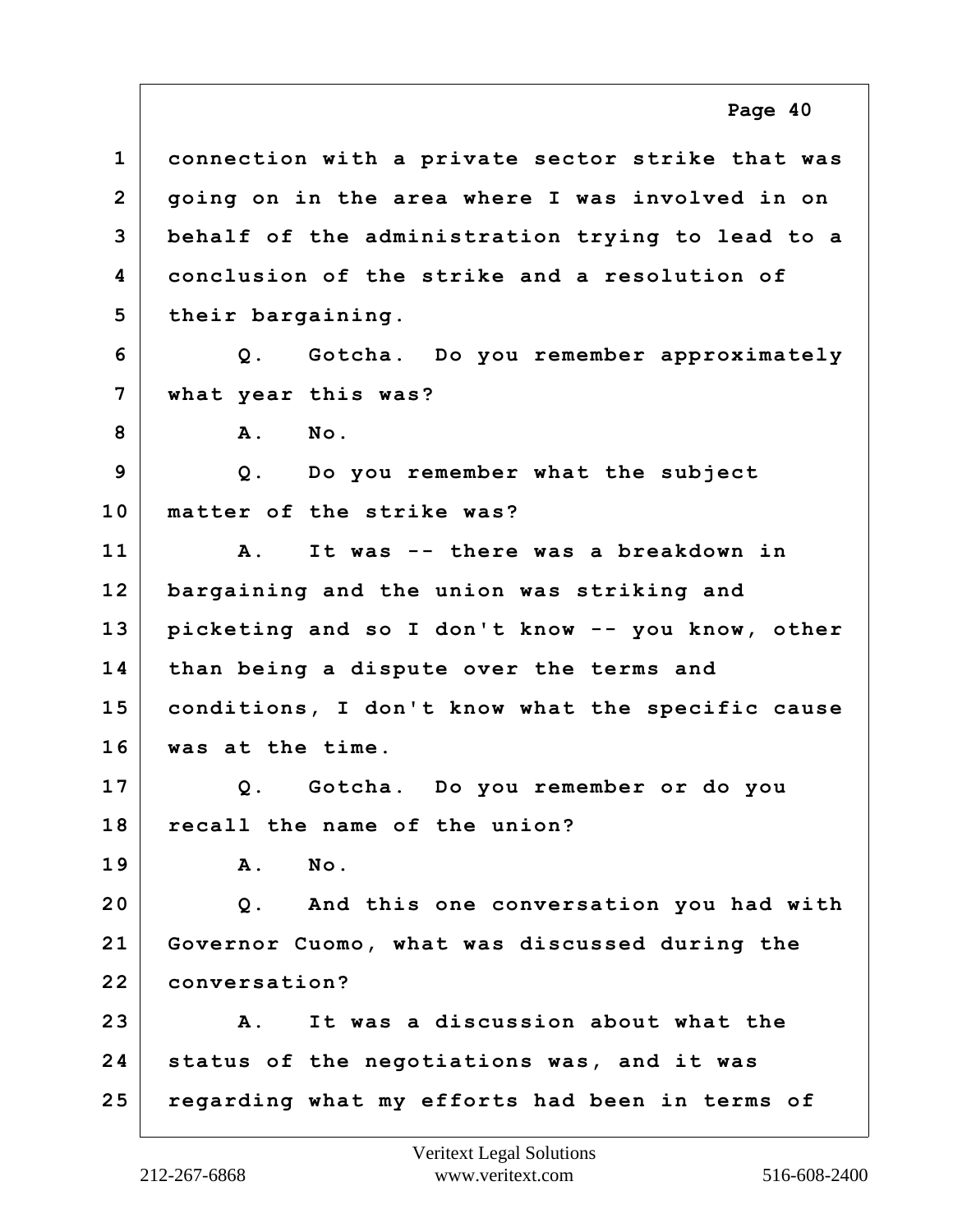**1 resolving it. And then from that conversation 2 we then discussed with -- we -- the two of us 3 got on the phone with the then president of the 4 company. 5 Q. Okay. The president of the company at 6 which those workers were striking? 7 A. Correct. 8 Q. Okay. And what was discussed on the 9 phone between you, Governor Cuomo and the 10 president of this company? 11 A. The Governor wanted to speak to the 12 president, CEO of the company and just to 13 encourage him to work harder towards resolving 14 the strike and how important it was because it 15 was, you know, people out of -- on the picket 16 line and just reemphasized that we were, you 17 know, involved to try and work towards an end. 18 And that was the basic context of the 19 conversation that I recall. 20 Q. Okay. And did you know the Governor 21 would be reaching out to you about -- before he 22 called you? 23 A. No. 24 Q. Did the Governor tell you why he 25 reached out to you directly? Page 41**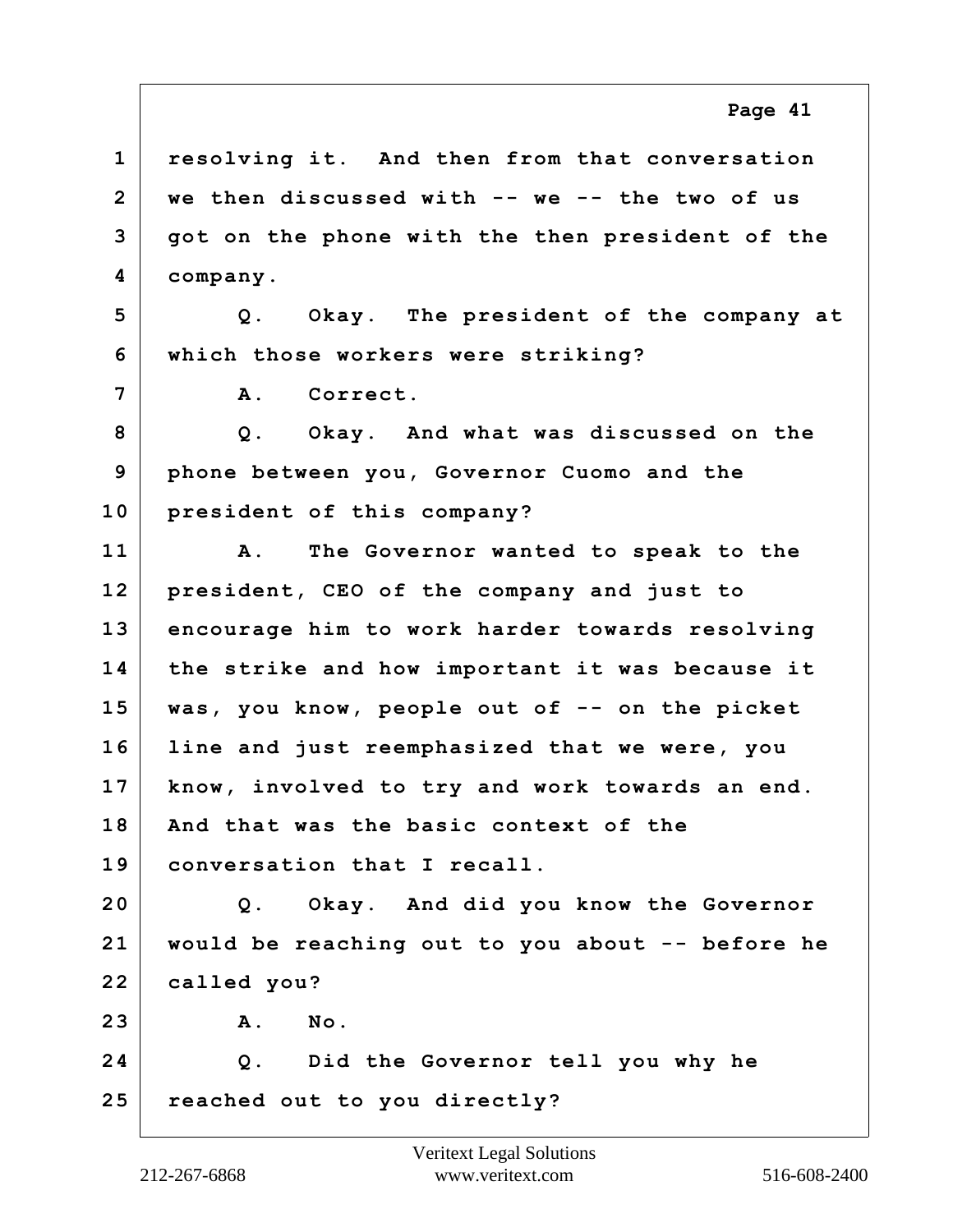**1 A. Yes. No. When we got on the phone he 2 asked me, he's like I want to know what the 3 status of what -- what's been going on there and 4 what you understand, so ... 5 Q. How would you describe the Governor's 6 demeanor during the call with you? 7 A. Friendly. To the -- to -- friendly 8 and to the point I mean, you know. 9 Q. Gotcha. And how would you describe 10 the Governor's demeanor with the president of 11 the company? 12 A. He was direct with -- with that 13 individual. I, you know, don't recall exactly 14 what the Governor said just in terms of sum and 15 substance, but he was direct that he wanted to 16 see an end to the strike and put this issue 17 behind the company and the workers. 18 Q. Okay. Was it your idea to reach out 19 to the president of this company? 20 A. No. The governor asked me if I could 21 connect us. 22 Q. Okay. Besides interactions with work 23 do you interact with Governor Cuomo outside of 24 work at all? 25 A. No. Page 42**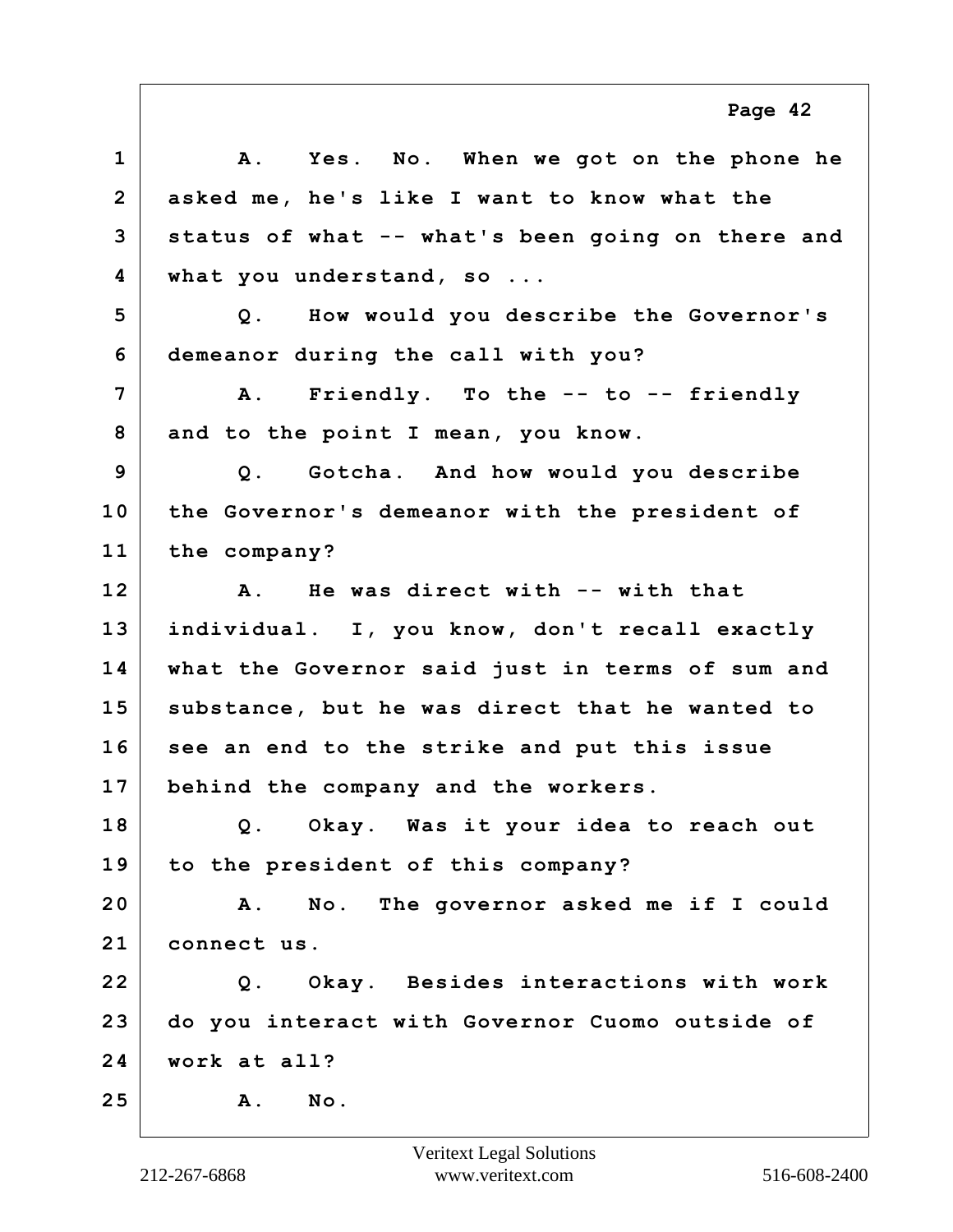**1 Q. Have you met with the Governor or 2 spoken to the Governor any time outside of work, 3 meaning even at like an event, a, you know, 4 state event, something like that? 5 A. No. 6 Q. Have you been at attendance at events 7 where the Governor also is, even if you never 8 interacted with him personally? 9 A. Yes. 10 Q. How frequently would you say you are 11 at events with the Governor, even if you do not 12 interact with him personally? 13 A. I think I've been at two holiday 14 parties where the Governor was that individuals 15 were invited to and I attended. 16 Q. Anything else besides those holiday 17 parties that you can recall? 18 A. No. 19 Q. Okay. And just so I'm clear, you 20 didn't interact with the Governor personally 21 during either of these holiday parties, correct? 22 A. Correct. 23 Q. Do you recall observing the Governor 24 interacting with anyone else at these holiday 25 parties? Page 43**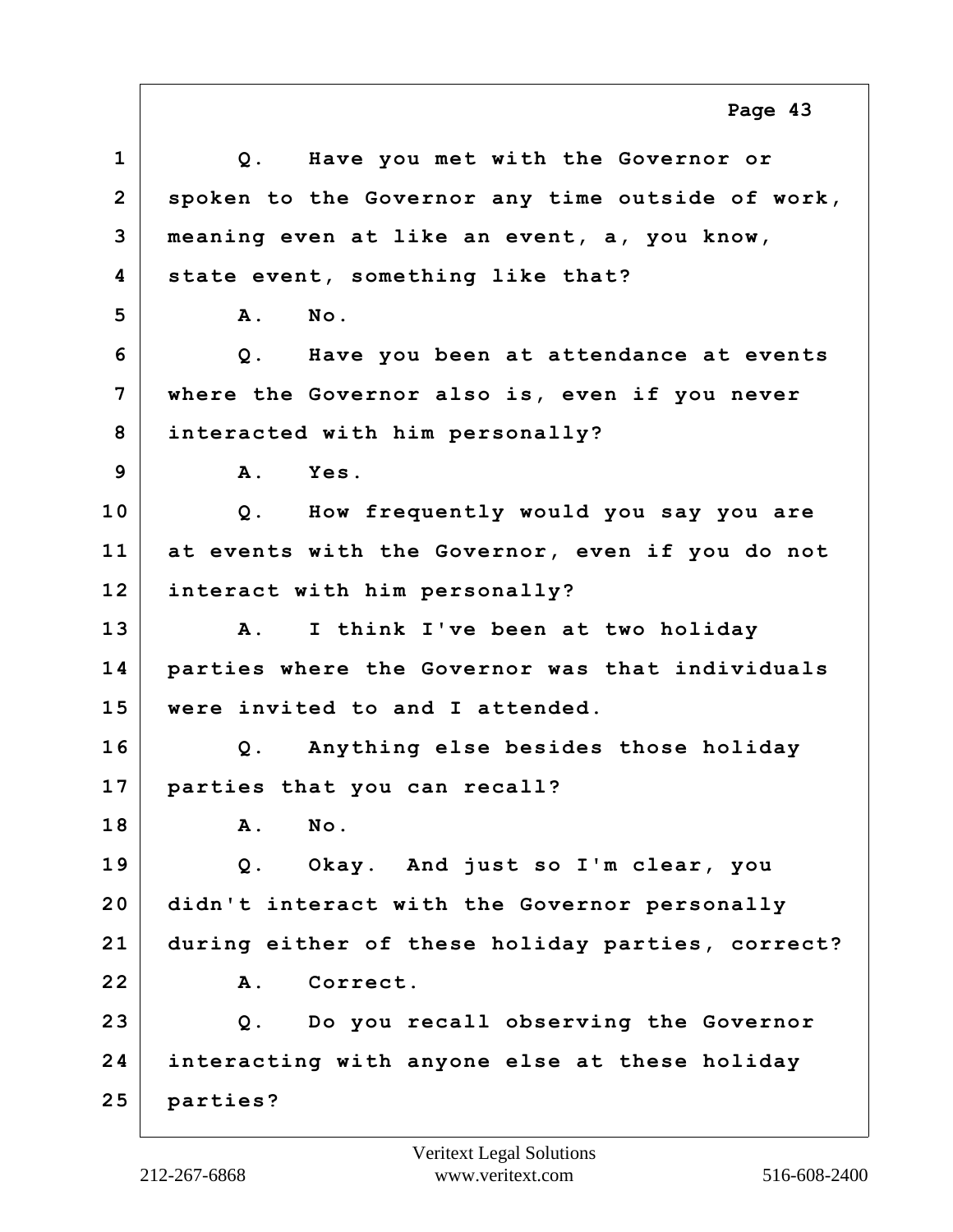**1 A. At one I know he stood up and said 2 some remarks to folks at one point during it, 3 but other than that I was just with the group of 4 people I was with, so ... 5 Q. Okay. No other observations you can 6 recall of the Governor during either of those 7 holiday parties? 8 A. No. 9 MR. GRANT: Okay. Do you mind if we 10 take a five-minute break? 11 THE WITNESS: No, not at all. I could 12 use a glass of water, so ... 13 MR. GRANT: Great. Be back in five. 14 THE VIDEOGRAPHER: Time now is 15 11:33 a.m. We're going off the record. 16 This ends media unit one. 17 (Short recess taken) 18 THE VIDEOGRAPHER: Time now is 19 11:38 a.m. We're back on record. This 20 begins media unit two. 21 BY MR. GRANT: 22 Q. All right. New York State has equal 23 employment policies that it promulgates for the 24 employees who work in state government, correct? 25 A. Correct. Page 44**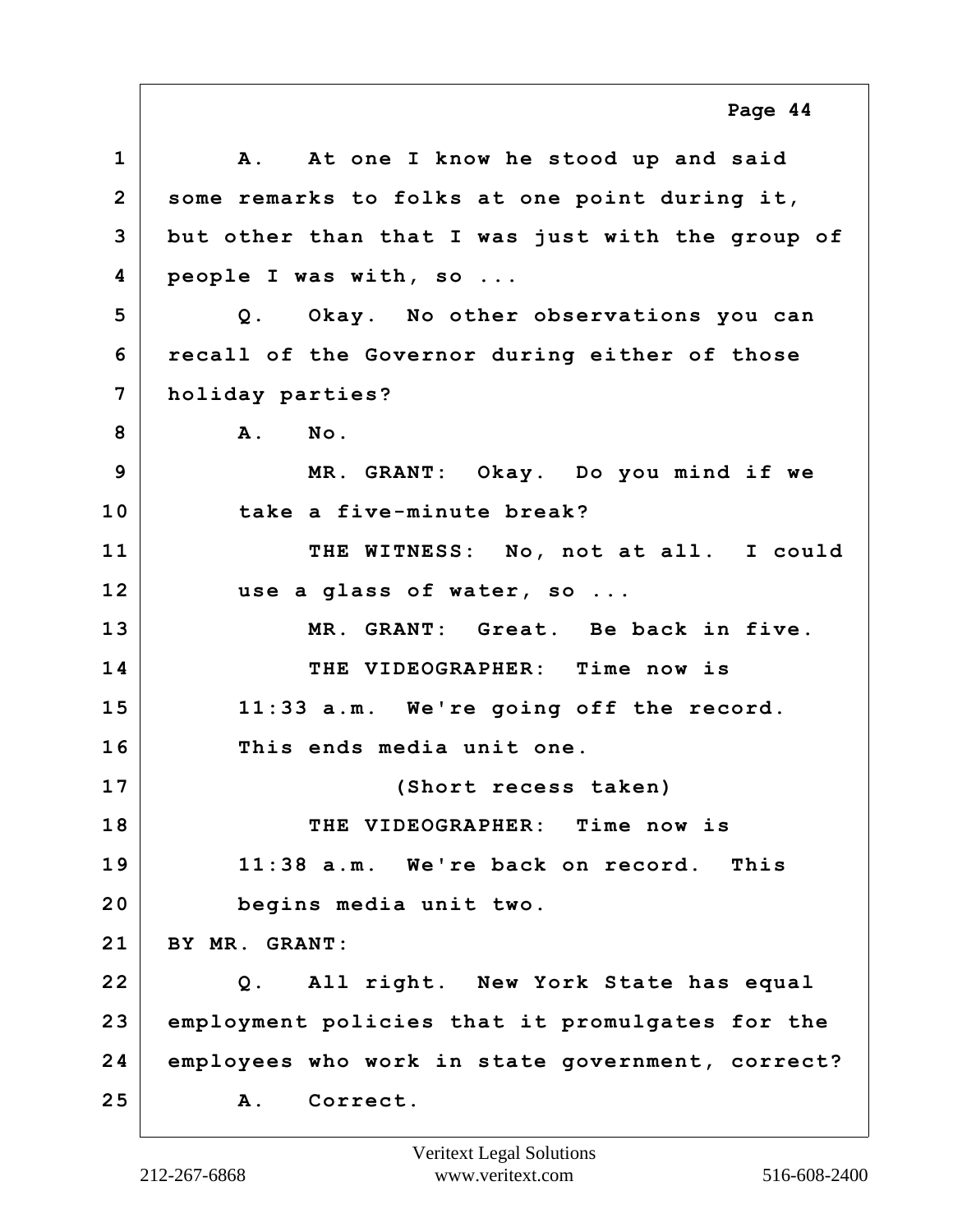|                | Page 45                                          |
|----------------|--------------------------------------------------|
| $\mathbf{1}$   | Q. Does GOER have any role in formulating        |
| $\overline{2}$ | those policies?                                  |
| 3              | A.<br>Yes.                                       |
| 4              | Q. What is GOER's role in formulating            |
| 5              | those policies?                                  |
| 6              | When the Governor was elected in 2011<br>Α.      |
| 7              | we were, we, GOER, me specifically, was part of  |
| 8              | a team that put together the first comprehensive |
| 9              | EEO policy for state employees that I'm aware of |
| 10             | for executive branch agencies.                   |
| 11             | Q. Gotcha. Who else was part of this             |
| 12             | team?                                            |
| 13             | It was the then general counsel of the<br>Α.     |
| 14             | Department of Civil Service, There her name is   |
| 15             | escaping me.                                     |
| 16             | Q. Take your time.                               |
| 17             | A. Alphonso David who was deputy                 |
| 18             | secretary for civil rights. The general counsel  |
| 19             | for the Division of Human Rights,                |
| 20             | . And I'm not sure if there was more.            |
| 21             | There might have been a staff member for         |
| 22             | Mr. David who was also involved. That name       |
| 23             | would have been<br>$\sqrt{1}$                    |
| 24             | believe. I think he might have been involved.    |
| 25             | And ultimately that process culminated in a      |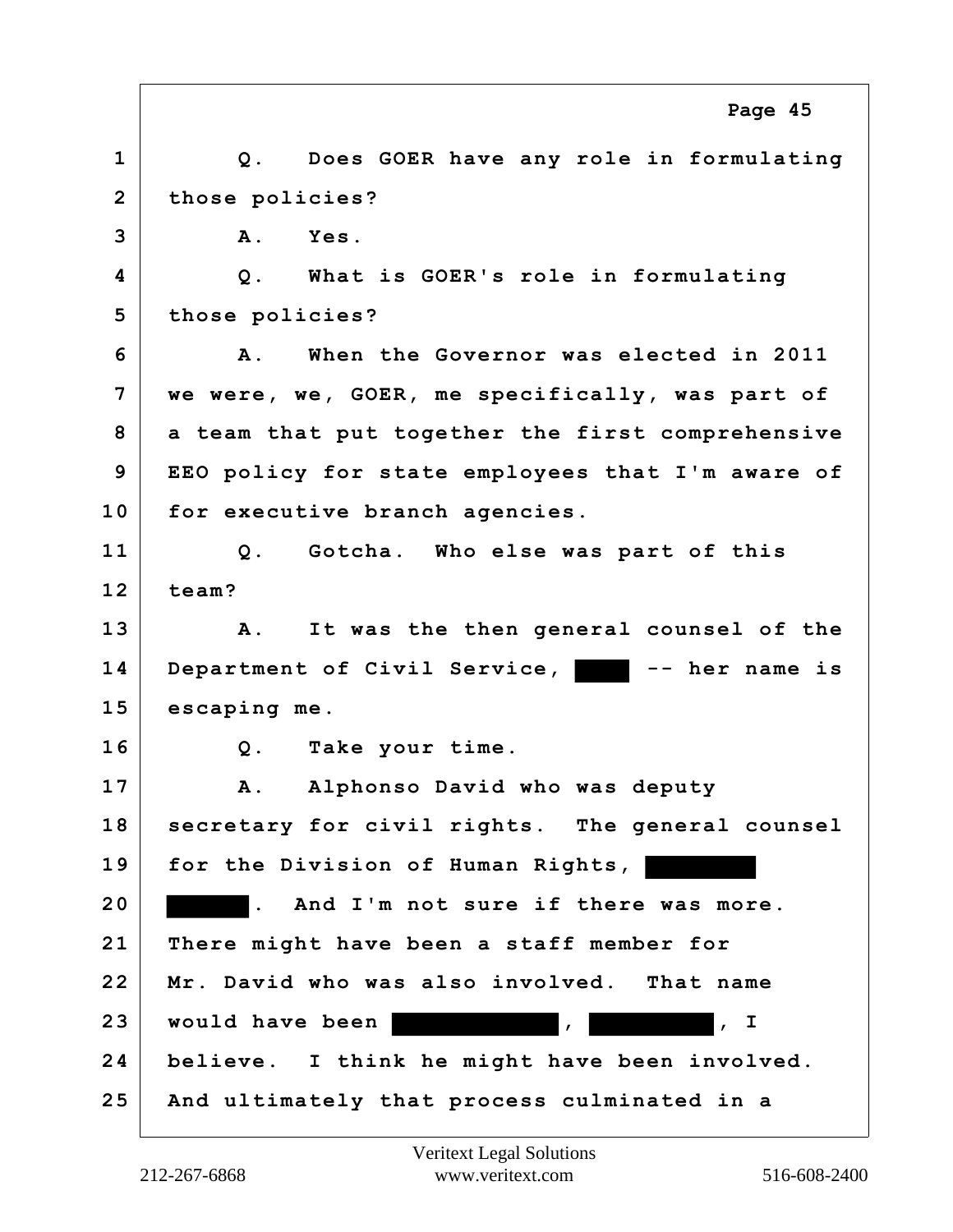**1 policy that we put out in December of 2011. 2 Q. Gotcha. And you were saying before 3 this you were unaware of any global policy 4 governing executive agencies? 5 A. Yeah, each agency took it upon 6 themselves to formulate and promulgate what 7 their individual policies were in their -- what 8 I believe, you know, probably at that time their 9 employee handbooks. 10 Q. Gotcha. And that would include the 11 executive chamber? 12 A. I -- I believe so. 13 Q. And do you recall who in the executive 14 chamber, meaning pre 2011, would have been 15 responsible for promulgating the executive 16 chamber's EEO policies? 17 A. No. 18 Q. Okay. And after this, after 19 December 2011 when the team promulgated or 20 formulated this policy for all state agencies, 21 who has been responsible for revising that 22 policy or changing that policy since then? 23 A. It -- it's been GOER. 24 Q. Okay. Anyone in addition to GOER? 25 A. In 2018 that was the first true update Page 46**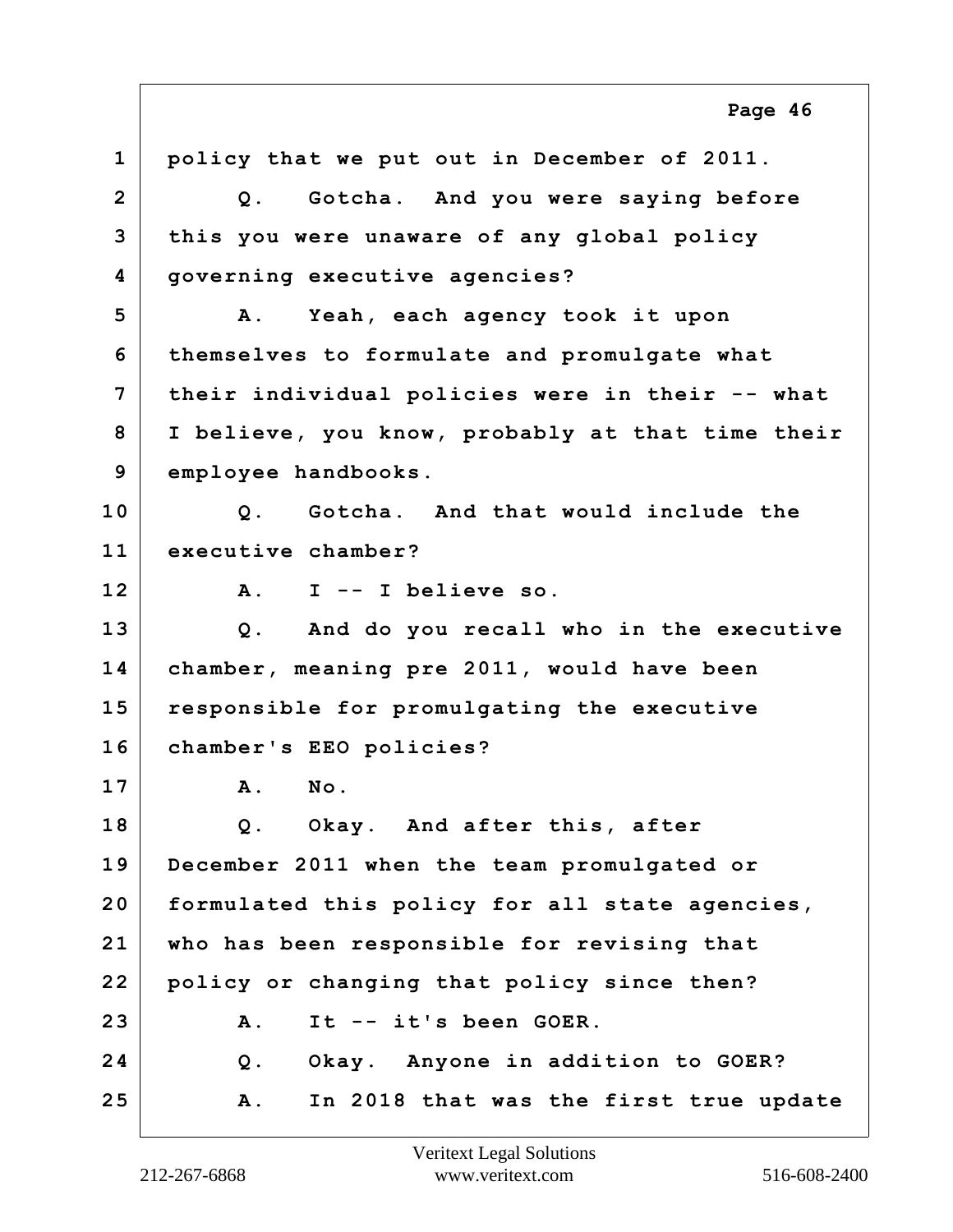**1 of that document and that was revised between 2 GOER and the executive chamber. That would have 3 been Mr. David, it might have been 4 and and also at that time. 5 And it would have been primarily and 6 myself for GOER. 7 Q. Okay. And why were you updating or 8 you described it as the first true update. Why 9 were you providing a true update to these 10 policies in 2018? 11 A. In December of 2018, pursuant to 12 Executive Order No. 187, GOER became responsible 13 for investigating complaints of protected class 14 employment discrimination in executive 15 controlled agencies. Before that the 16 individuals who investigated them were actual 17 employees of those agencies. And after 18 December 2018 those investigators became 19 employees of GOER. 20 Q. Okay. So let's use the executive 21 chamber, for instance. Before December 2018 if 22 there was an investigation of practices at -- in 23 the executive chamber, it would have been 24 conducted by an employee of the executive 25 chamber and not GOER?**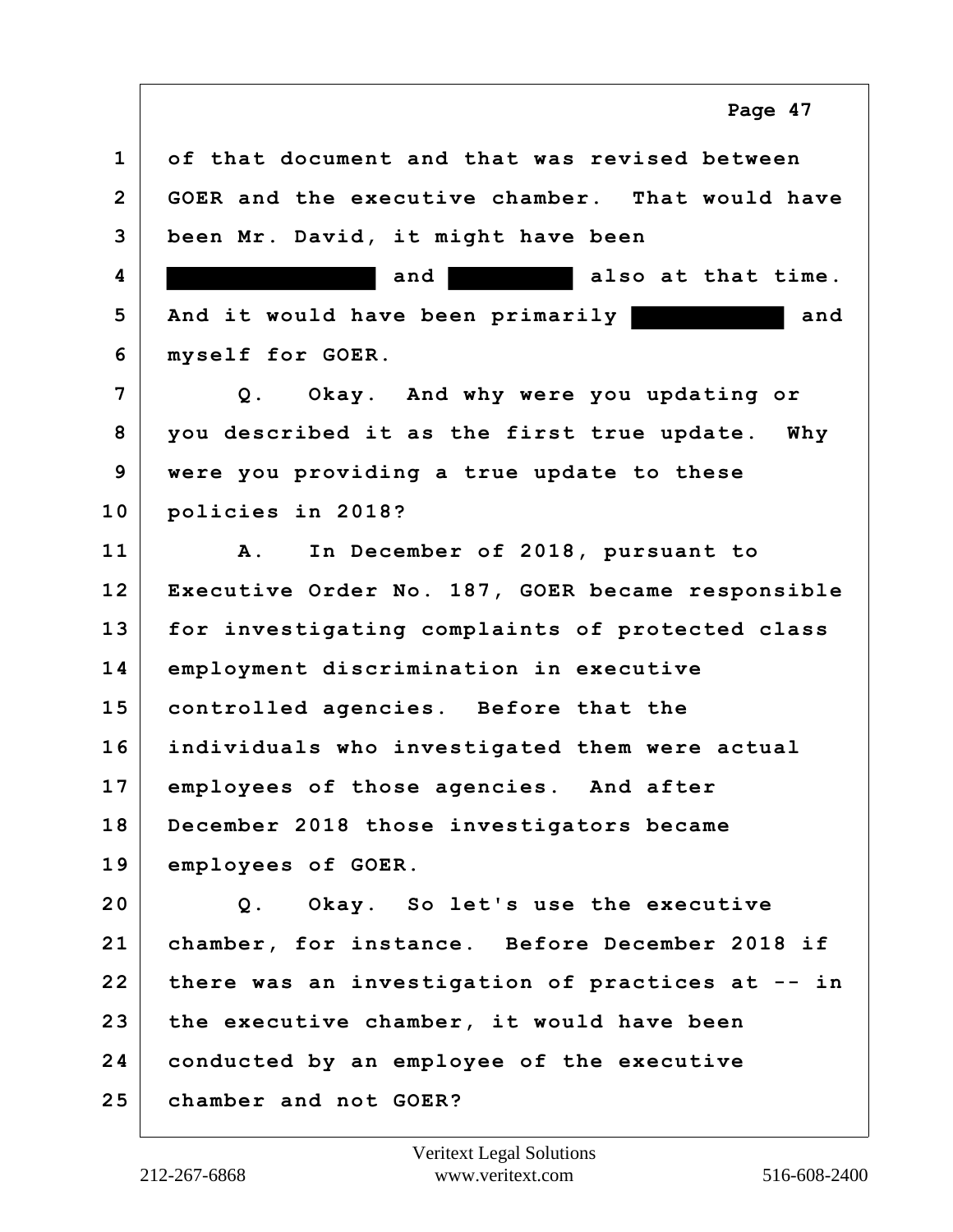| $\mathbf{1}$   | I don't know at that time if they<br><b>A</b> .  |
|----------------|--------------------------------------------------|
| $\overline{2}$ | would have conducted their own or if they would  |
| 3              | have sought looking outside to have somebody     |
| 4              | investigate it. We were involved in the          |
| 5              | investigations between 2011 and 2018, but it was |
| 6              | more in terms of ensuring that folks are         |
| $\overline{7}$ | following policy.                                |
| 8              | But I don't know if the executive                |
| 9              | chamber had an actual assigned person internally |
| 10             | to do it in that period of time. But after       |
| 11             | December of 2018 GOER would have been            |
| 12             | responsible by that executive order to be the    |
| 13             | actual investigative agency.                     |
| 14             | Q. Gotcha. Did you have any                      |
| 15             | understanding as to whether or not -- putting    |
| 16             | aside whether or not the executive chamber had   |
| 17             | somebody assigned for that role, were state      |
| 18             | agencies responsible for having a person in that |
| 19             | role?                                            |
| 20             | There may have been a requirement to<br>Α.       |
| 21             | have an affirmative action officer, but I don't  |
| 22             | know that all agencies had one who did           |
| 23             | investigations. There was a team approach        |
| 24             | employed prior to 2018 in terms of               |
| 25             | investigators, so a smallish agency might not    |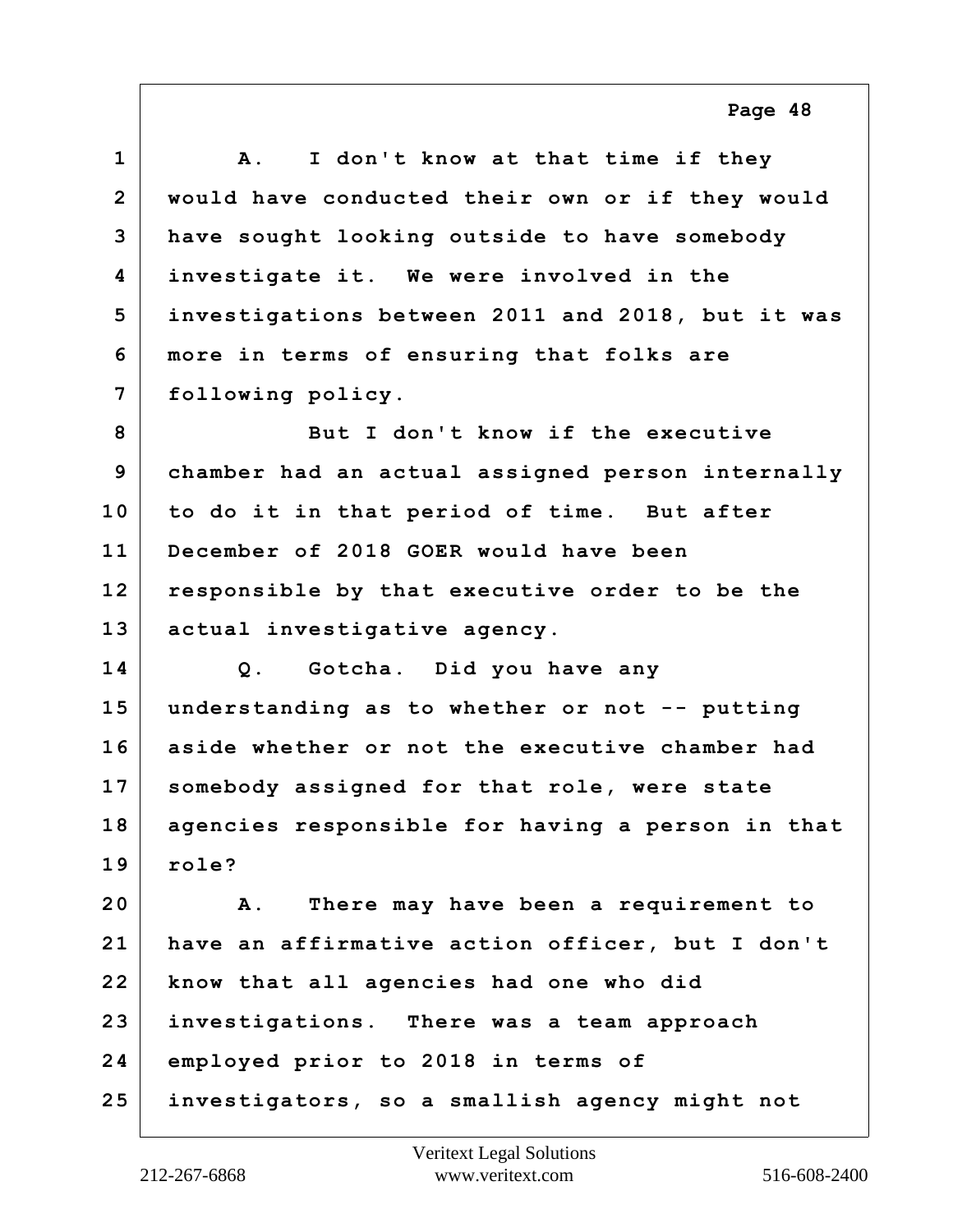**1 have that capacity so there might be an 2 arrangement with another agency to lend or 3 borrow somebody to do an investigation. Many of 4 them did do their -- their own in terms of that 5 prior to December of 2018, but I -- I'm not 6 specifically aware of the chamber. 7 Q. Okay. And meaning you're not 8 specifically aware whether the chamber had any 9 work sharing arrangement with any other sort of 10 agencies or lending arrangement? 11 A. Correct. 12 Q. Okay. But you do -- as you recall, 13 there was not a person -- you don't recall 14 whether or not there was somebody actually in 15 that role for the executive chamber before 2018? 16 A. Correct. I -- I don't believe that we 17 were aware of an actual person in that role, if 18 in fact there was a person there. 19 Q. Were there any other reasons the 20 policy was updated in December 2018?**

**21 A. It was largely to account for the 22 change in the shift from agencies having their 23 own affirmative action administrators to them 24 being at GOER, that was the main purpose of it. 25 I can't say, as I sit here, there weren't other**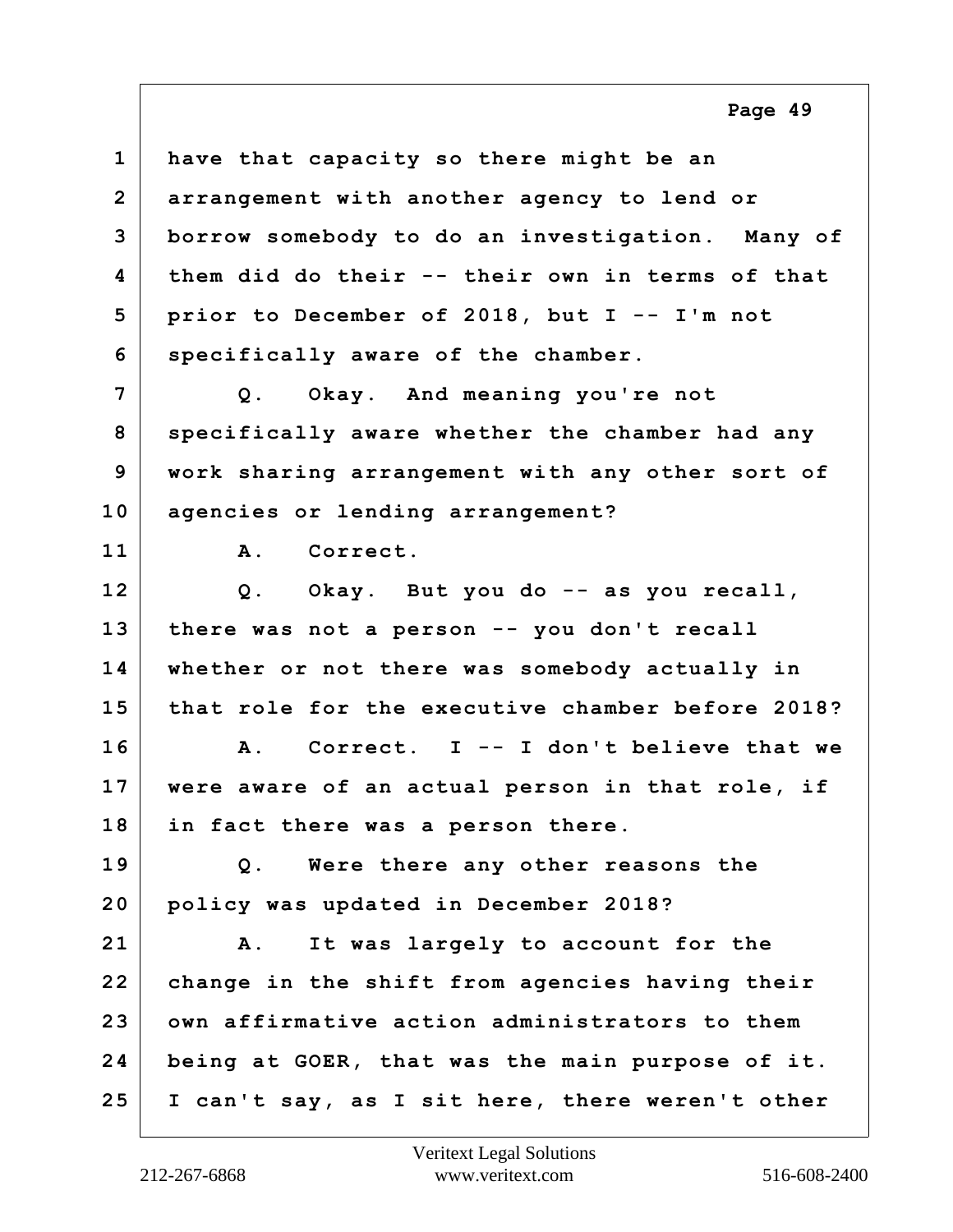**1 changes in the policy, but I'm not recalling any 2 of a substantive nature at this point. 3 Q. Gotcha. And with respect to the 4 global equal employment policies that are 5 implemented for state government, is there 6 anything particular about the rules that apply 7 to the executive chamber? 8 A. Nothing particular that's different 9 than any other agency, in my opinion. 10 Q. Okay. When you say in your opinion, 11 what do you mean? 12 A. I mean just based on how the policy is 13 drafted and my general awareness, there's 14 nothing in there that specifically deals with 15 any agency different than another agency, 16 including the executive chamber. 17 Q. Okay. Do you know who in the 18 executive chamber is responsible for overseeing 19 that the rules outlined in the state's EEO 20 policies are implemented and over -- or who's 21 responsible for overseeing the implementation 22 and enforcement of these policies in the 23 chamber? 24 A. Not -- no, I -- I don't know who has 25 that duty specifically in the chamber. Page 50**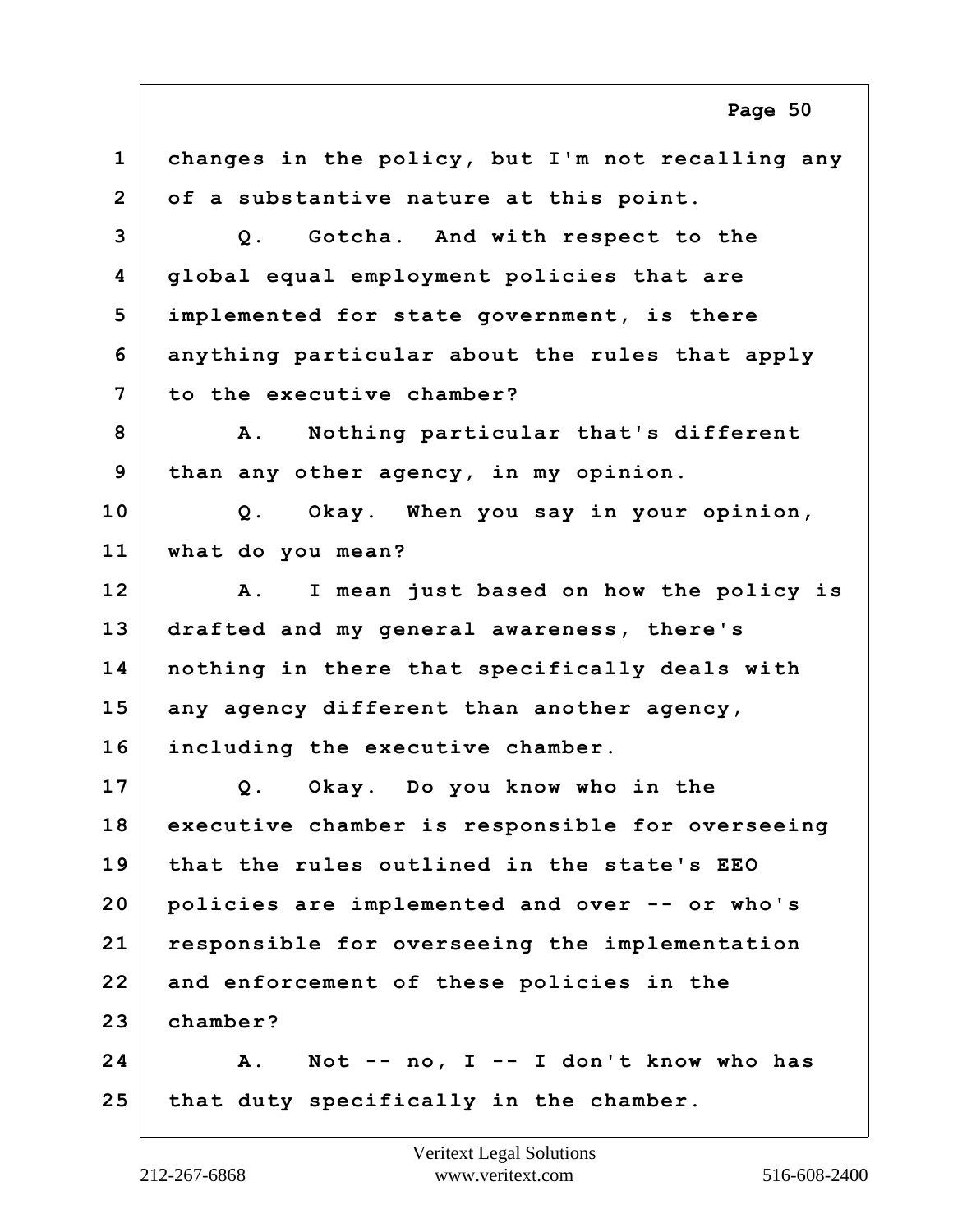**1 Q. Do you know who in the executive 2 chamber provides any sort of human -- human 3 resources functions for the chamber? 4 A. Yes. 5 Q. Who? 6 A. That would be Lauren Grasso, 7 G-R-A-S-S-O. 8 Q. Okay. Anyone besides Lauren Grasso? 9 A. Not that I'm aware of. 10 Q. And again, you don't recall anyone 11 specifically who's responsible in the chamber 12 for overseeing the, you know, implementation and 13 enforcement of the policies? 14 A. Yeah, I never have had a conversation 15 about specifically who's implementing or 16 enforcing or ensuring compliance with them. 17 Q. Okay. Could you turn to tab number 18 three. 19 (Exhibit 3, Current EEO policy of state 20 executive branch agencies with a launch date of May 21 2020, marked for identification.) 22 A. I'm there. 23 Q. Could you take a moment to quickly 24 review it and let me know when you're ready? 25 A. I'm ready. Page 51**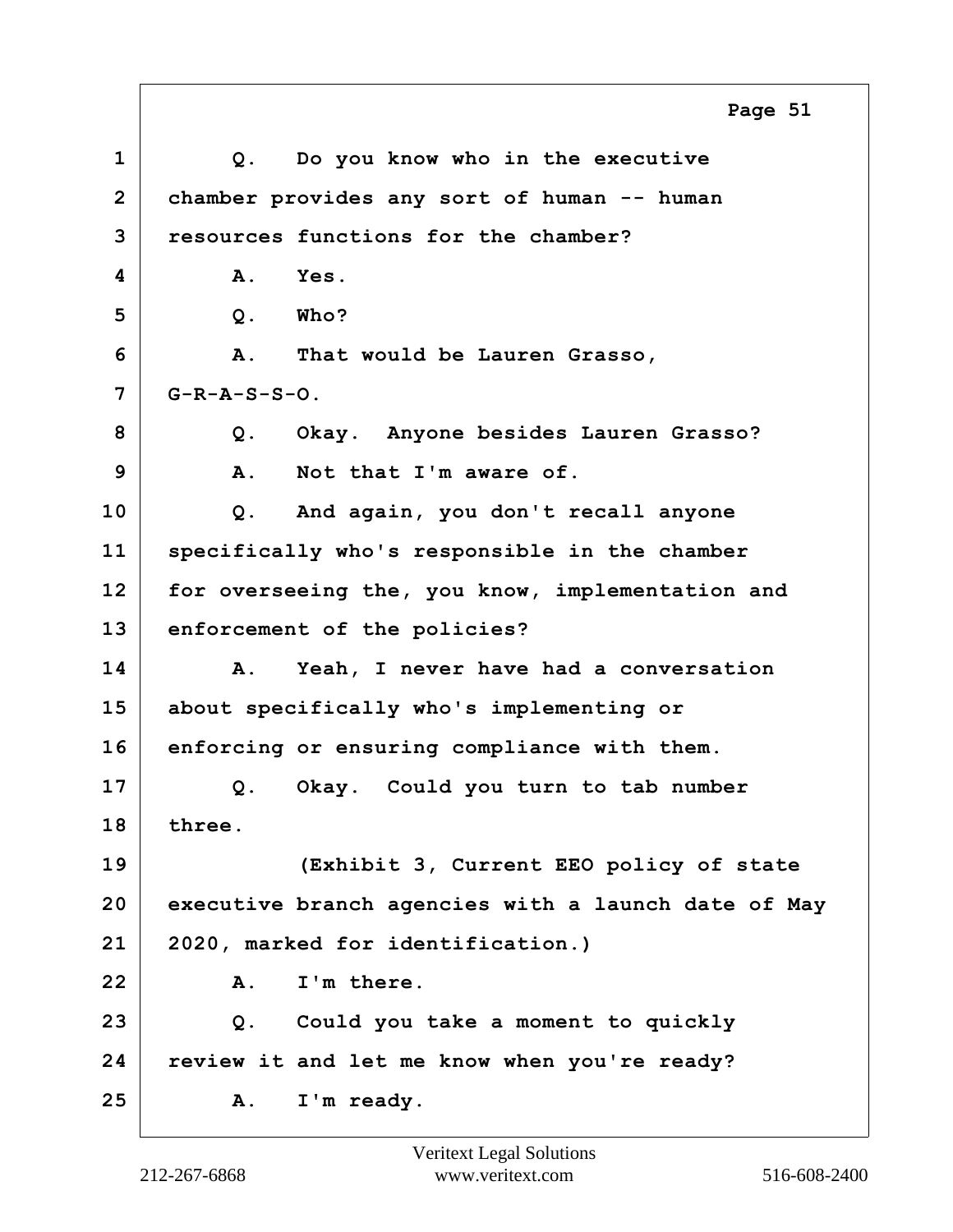**1 Q. Okay. And do you recognize this 2 document? 3 A. Yes. 4 Q. What is it? 5 A. This is the current EEO policy of 6 state executive branch agencies with a launch 7 date of May 2020. 8 Q. And were GOER responsible for creating 9 this document? 10 A. Yes. 11 Q. Okay. And that's part of the process 12 you've described before that back in 2011 you 13 first implemented this global policy and since 14 then there have been revisions to that policy 15 for time, correct? 16 A. Correct. 17 Q. Okay. 18 A. Sorry, I didn't let you finish. 19 Correct. 20 Q. Oh, not a problem. I mean, again it's 21 a problem for the court reporter but yeah, not a 22 problem for me. 23 And this -- the policies outlined in 24 this handbook apply to all state employees, 25 correct, or who work in state agencies I should Page 52**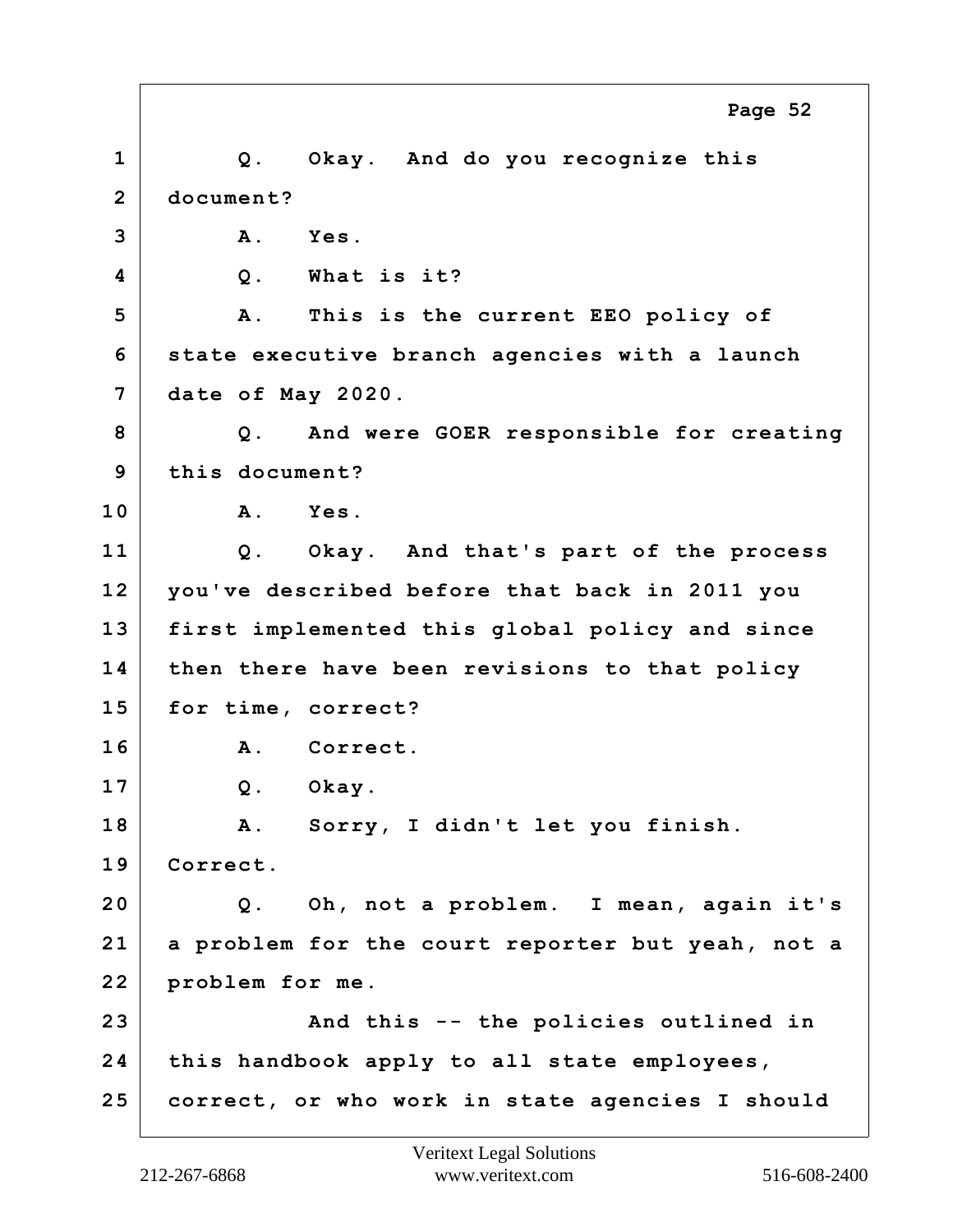$1 |$  say.

| $\overline{2}$ | Who work in state agencies that are<br>Α.         |
|----------------|---------------------------------------------------|
| 3              | subject to direct executive control. There's a    |
| 4              | few state agencies that are not subject to        |
| 5              | direct control: The attorney general, the         |
| 6              | Office of State Comptroller, the state education  |
| 7              | department. I think they follow all of these      |
| 8              | things, but -- but technically this document      |
| 9              | would only apply to those entities that the       |
| 10             | Governor has direct executive control over.       |
| 11             | And that would include the executive<br>$Q$ .     |
| 12             | chamber though, right?                            |
| 13             | <b>A</b> .<br>Yes.                                |
| 14             | Q. Okay. Do you know whether or not or            |
| 15             | how is this handbook -- is this handbook          |
| 16             | distributed to all state or all state agency      |
| 17             | employees that have direct executive control?     |
| 18             | It is. I don't think it's given to<br>${\bf A}$ . |
| 19             | everybody but agencies are put on notice that it  |
| 20             | exists, and I believe those agencies reference    |
| 21             | the handbook in their intranet sites and how      |
| 22             | and advising employees how to file complaints.    |
| 23             | And it's also referenced in -- linked in our      |
| 24             | annual trainings.                                 |
| 25             | Okay. So employees in state agencies<br>Q.        |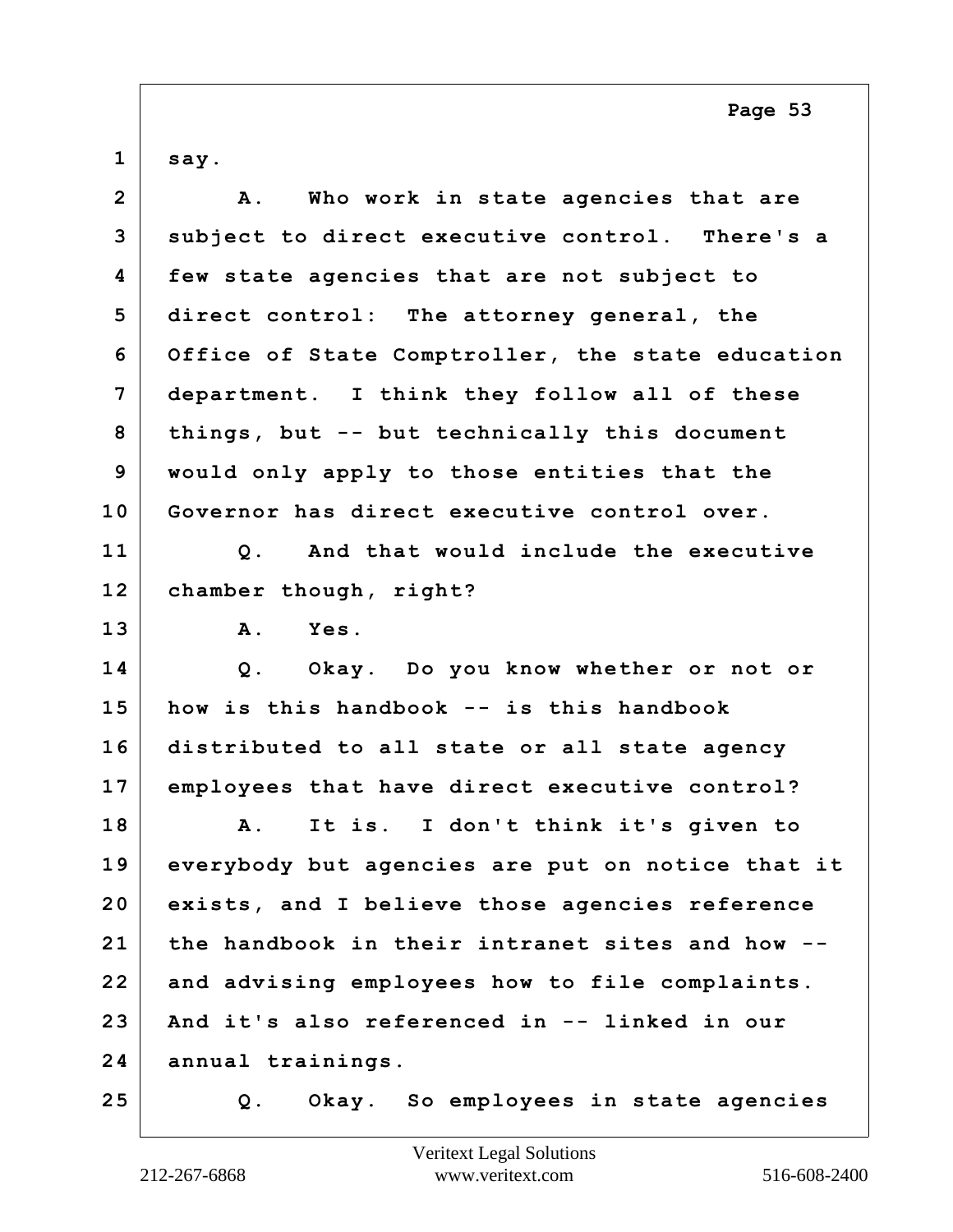**1 with direct executive control are supposed to be 2 informed of the existence of these policies, 3 correct? 4 A. Correct. 5 Q. Okay. Could you go to page 11. 6 A. I'm there. 7 Q. And could you take a moment to read 8 under "sexual harassment" and go through to the 9 end of page 12. 10 A. You said through the end of 12? 11 Q. Yes, sir. 12 A. Okay. 13 Q. Okay. Am I correct that the policy 14 states, "Actions that may constitute sexual 15 harassment based upon a hostile work environment 16 may include but are not limited to words, signs, 17 jokes, pranks, intimidation or physical violence 18 which are of a sexual nature or which are 19 directed at an individual because of that 20 individual's sex. 21 "Sexual harassment also consists of 22 any unwanted, verbal or physical advances, 23 sexually explicit derogatory statements or 24 sexually discriminatory remarks made by someone 25 which are offensive or objectionable to the Page 54**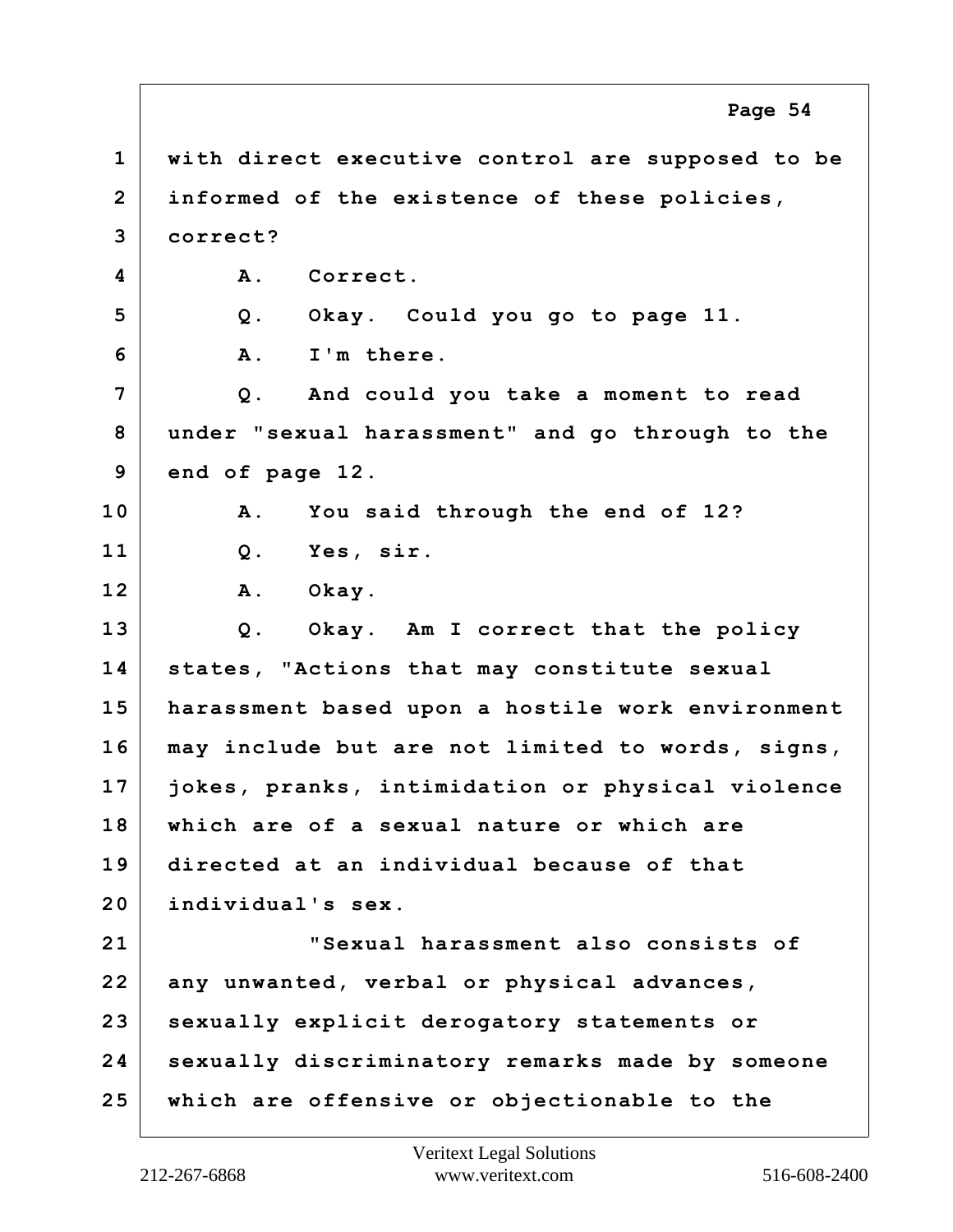**1 recipient which cause the recipient discomfort 2 or humiliation or which interfere with the 3 recipient's job performance". 4 A. That's correct. 5 Q. Okay. And it also states that 6 sexual -- that "sexual harassment is unlawful 7 when it subjects an individual to inferior 8 terms, conditions or privileges of employment. 9 Sexual harassment need not be severe or 10 pervasive to be unlawful and can be sexually 11 harassing -- and can be any sexually harassing 12 conduct that consists of more than petty slights 13 or trivial inconveniences." 14 Am I correct? 15 A. That is correct. 16 Q. And the policy further states, "it is 17 not a requirement that an individual tell the 18 person who is sexually harassing them that the 19 conduct is unwelcome. In fact, the human rights 20 law now provides that even if a recipient of 21 sexual harassment did not make a complaint about 22 the harassment to the employer, the failure of 23 the employee to complain shall not be 24 determinative of whether the employee is 25 liable."**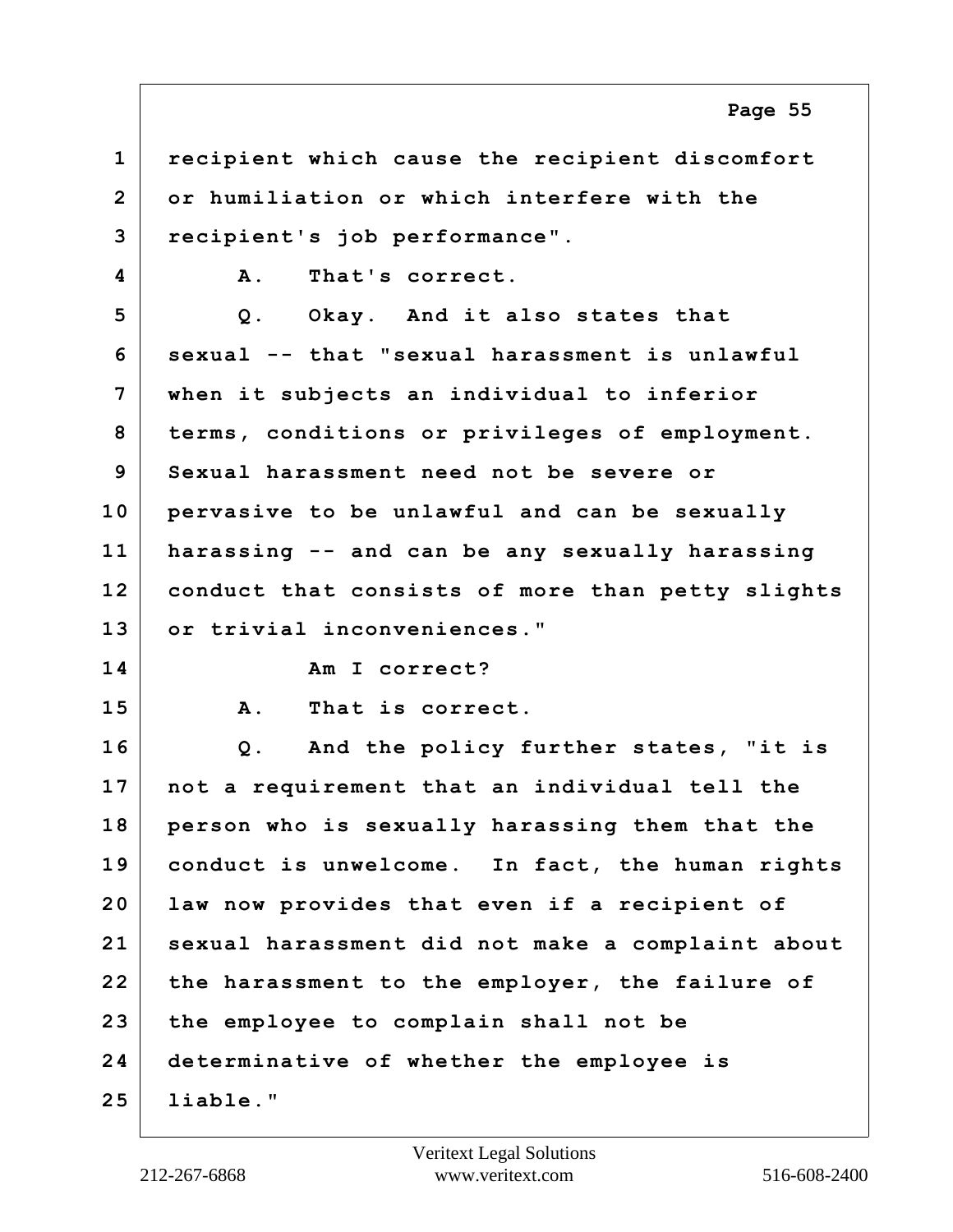**1 Am I correct?** 2 A. Correct. **3 Q. And you were aware of this definition 4 of sexual harassment being that definition that 5 implied to state agency -- to employees in state 6 agencies with executive control, correct? 7 A. Correct. 8 Q. Okay. And that would include the 9 executive chamber, correct? 10 A. Correct. 11 Q. Okay. If you take a look at the next 12 page, page 13. And take a moment to read that 13 to yourself, just the part under reporting 14 sexual harassment. 15 A. Okay. 16 Q. Okay. Am I correct that it states, 17 "Any complaint, whether verbal or written, must 18 be investigated by GOER or pursuant to an 19 employee agency's policy. Furthermore, any 20 supervisory or managerial employee who observes 21 or otherwise becomes aware of conduct of a 22 sexual harassing nature must report such conduct 23 so that it can be investigated. 24 "If an employee is harassed by a 25 coworker or a supervisor, it is very important Page 56**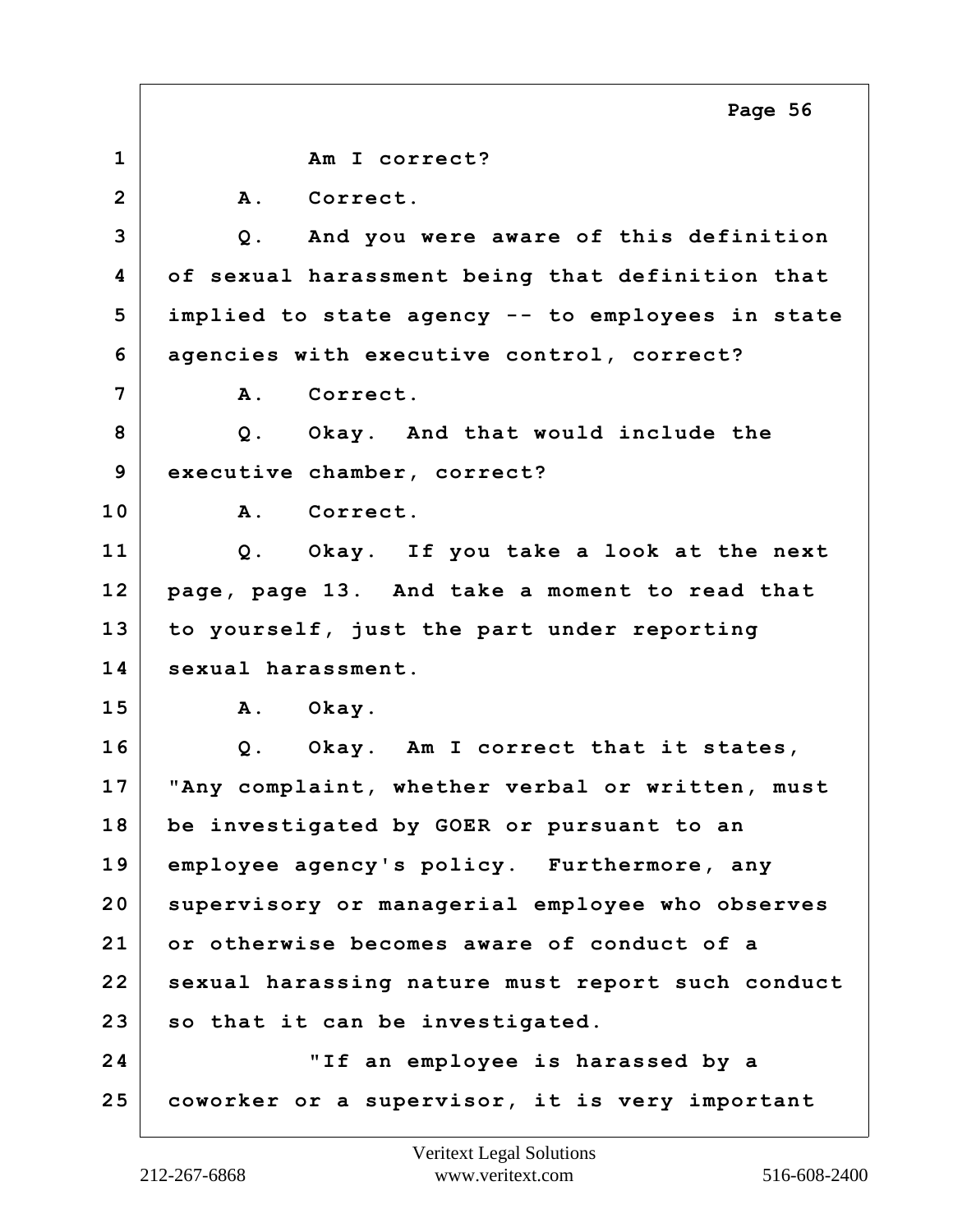**1 that a complaint be made to a higher authority 2 promptly. An agency cannot stop sexual 3 harassment unless it has knowledge of the 4 harassment. Once informed, the conduct must be 5 reported to GOER or the employee agency which is 6 required to initiate an investigation and 7 recommend prompt and effective remedial action 8 where appropriate." 9 Is that correct? 10 A. Correct. 11 Q. And this applies to the obligations of 12 state supervisory or managerial employees in 13 state agencies with direct executive control, 14 correct? 15 A. Correct. 16 Q. Including the executive chamber? 17 A. Correct. 18 Q. Okay. Have you ever had someone 19 report sexual harassment to you? 20 A. Yes. 21 Q. How many times? 22 A. Well, there were the -- there's the 23 one complaint that came directly to me that we 24 turned over from March of 2021. There was the 25 additional complaint reported from April of 2021 Page 57**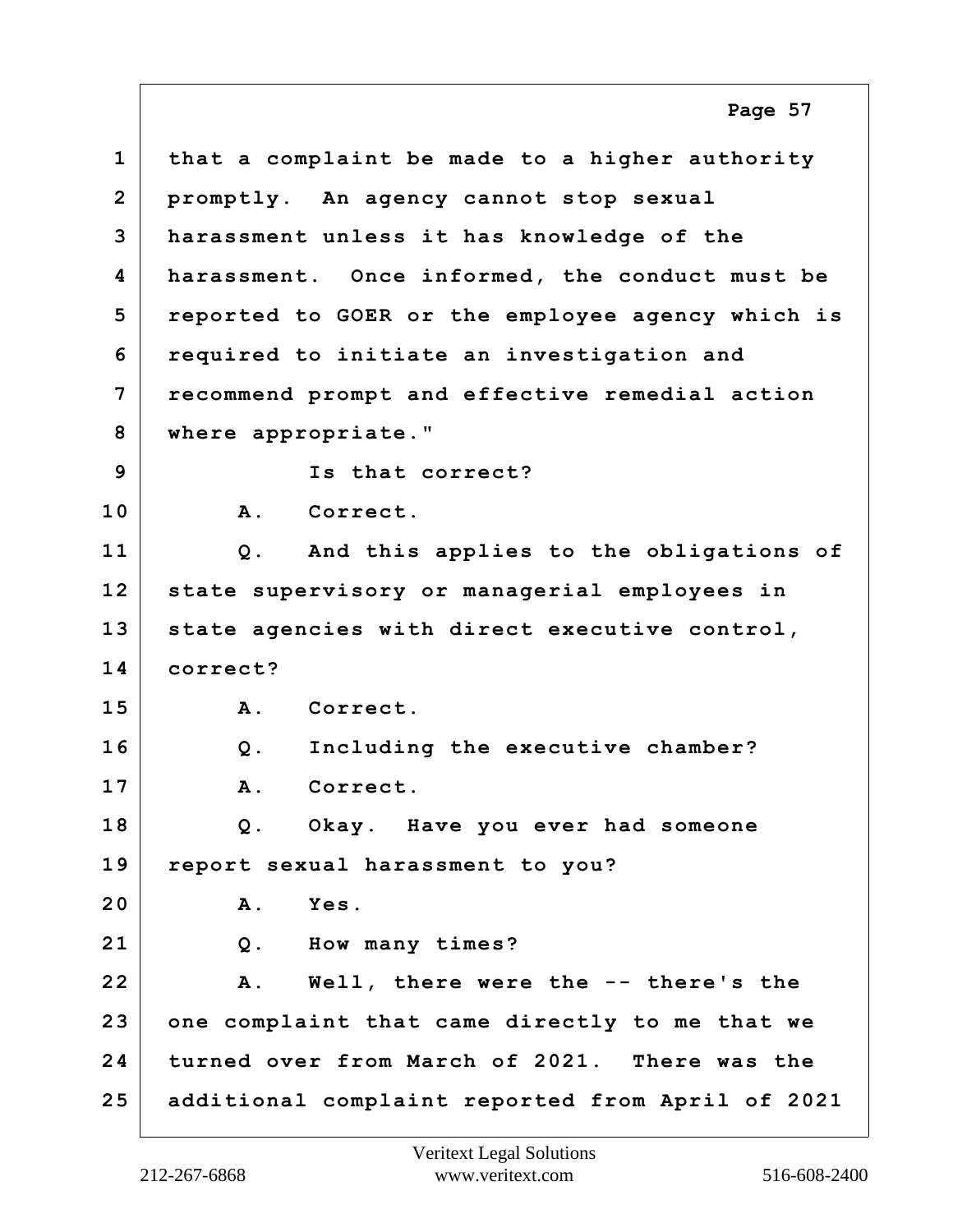**1 that Ms. Garvey made me aware was coming. I'm 2 not -- I'm not specifically recalling any other 3 complaints of sexual harassment that were made 4 directly to me at this point. 5 Q. Or even if not directly directed to 6 you, are you aware of any other complaints of 7 sexual harassment from the executive chamber 8 prior to March 2021? 9 A. I believe there was another complaint 10 that we referred as part of the initial 11 disclosure packet. I was aware of that. The 12 name of the individual involved is escaping me 13 at this point. And I think the other ones may 14 be in process in terms of what is 15 looking at now for the current clarification but 16 those wouldn't necessarily be involving the 17 executive chamber. That's more of the general 18 other complaints. But I think those are the 19 only three that I'm aware of in terms of 20 complaints. 21 Q. And that complaint you referenced 22 earlier, is that one against 23 A. That is the name yes, 24 Q. All right. Going back to page 13 it 25 also states, "In accord with statewide policy,**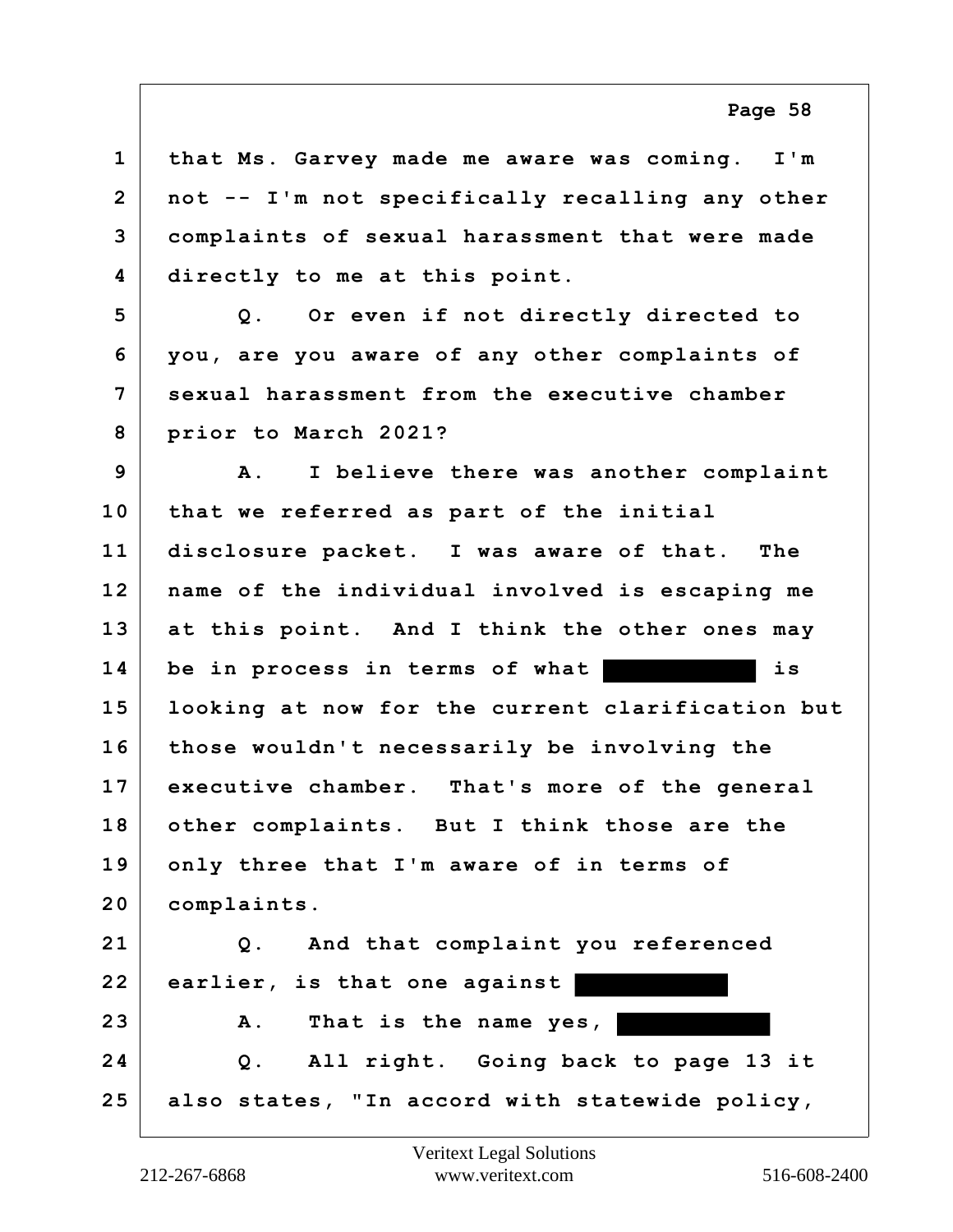**1 employees and interns are subject to discipline 2 for harassment of anyone in the workplace, 3 including contractors, clients, vendors or any 4 members of the public". 5 Is that correct? 6 A. That is correct. 7 Q. And is your understanding that implies 8 [sic] to all state agency employees and agencies 9 with direct executive control, correct? 10 A. Correct. 11 Q. If I can refer your attention to 12 pages 41 or to page 41, and if I -- you can 13 start at the paragraph at the bottom of that 14 page and go over to the end of the paragraph 15 which concludes at the top of page 42. 16 A. Okay. 17 Q. Am I correct that it states, "An 18 employee with supervisory responsibility has a 19 duty to report any discrimination that they 20 observe or otherwise know about. A supervisor 21 who has received a complaint of workplace 22 discrimination has a duty to report it to GOER 23 or in accordance with the employing agency's 24 policy, even if he -- even if the individual who 25 complained request that it not be reported." Page 59**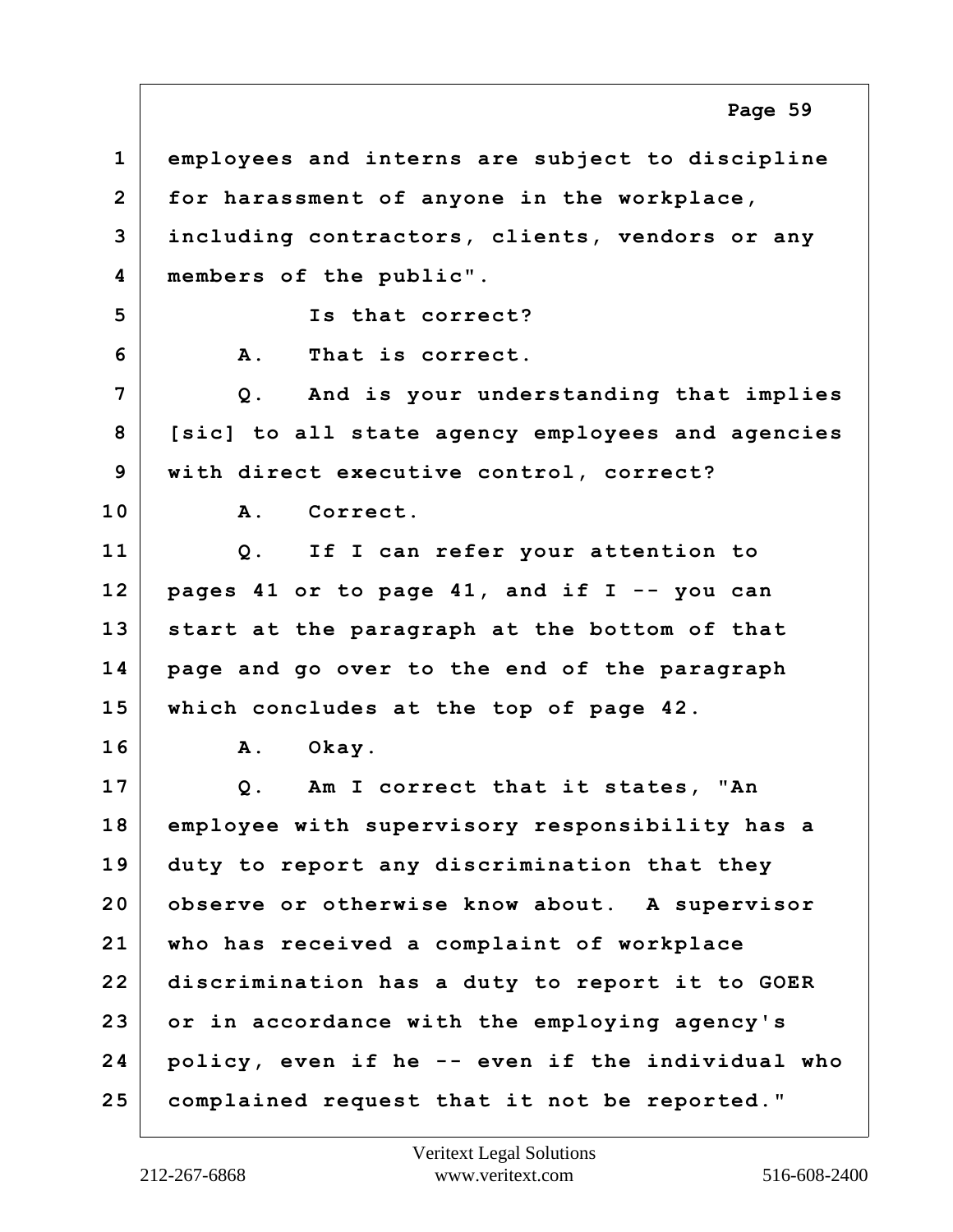**1 Am I correct?** 2 A. Correct. **3 Q. And this is, as I said before, applies 4 to all state agency employees or supervisory or 5 managerial employees in state agencies with 6 direct executive control, correct? 7 A. Correct. 8 Q. And that includes the executive 9 chamber, right? 10 A. Correct. 11 Q. Okay. Would -- do you understand that 12 calling you -- so, for instance, if you got a 13 call from somebody in the executive chamber is 14 it your understanding that that person's call to 15 you about potential discrimination would fulfill 16 the supervisor's duty to report discrimination? 17 A. No, it may satisfy it in part but it 18 would not be how we would handle it. 19 Q. What else would need to be done? 20 A. That individual who is calling us 21 should, A, give the individual who is the 22 potential complainant the form or tell them 23 where the form is, ask them to fill it out, and 24 if they do not they should fill out the form 25 themselves and -- with all the information they Page 60**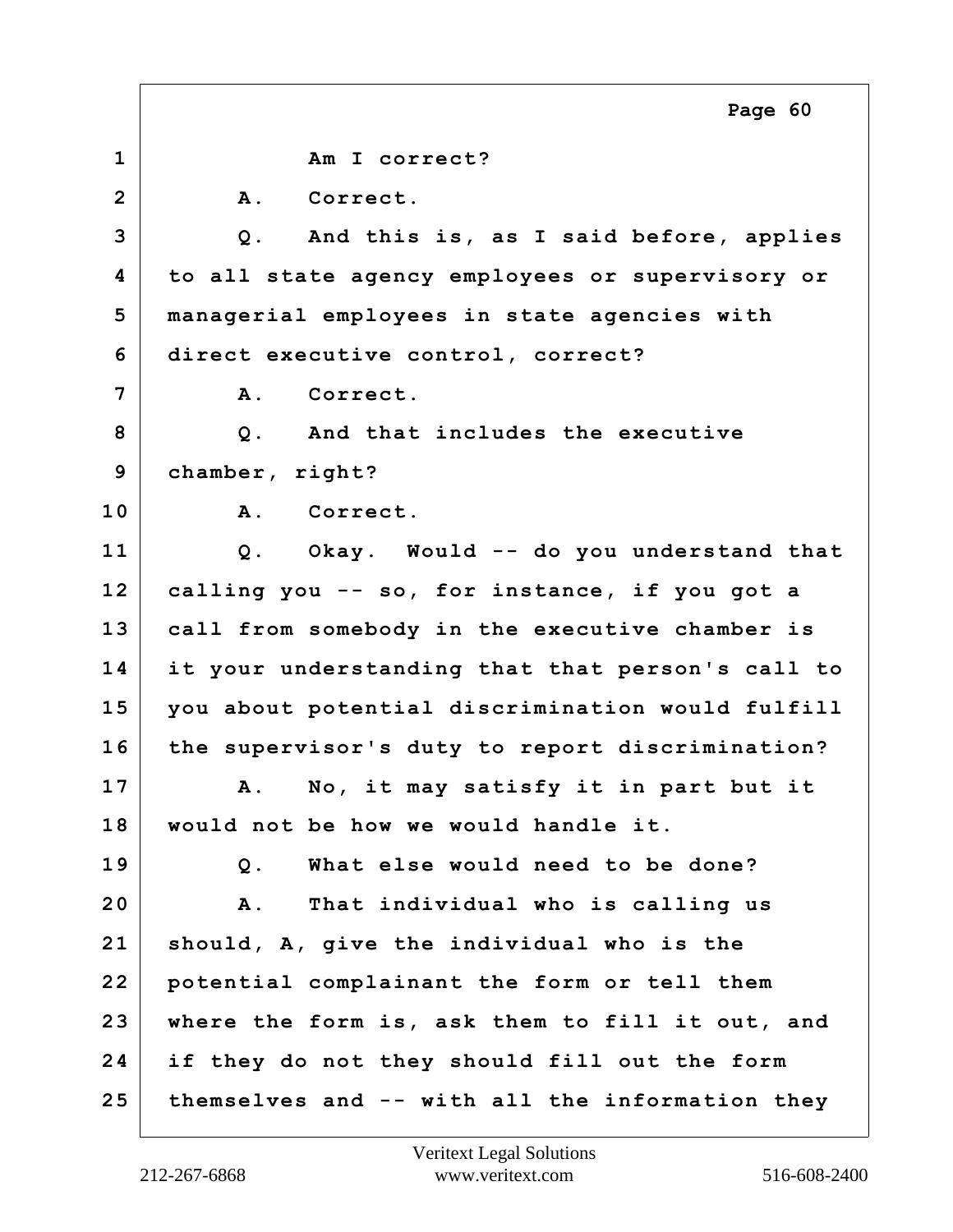**1 have and report it to GOER. 2 Q. Okay. So even if the complainant him 3 or herself does not complete the form, the 4 person who's reporting the misconduct or 5 potential misconduct should complete the form 6 anyway and report it to GOER, correct? 7 A. Correct. 8 Q. And at that point GOER would conduct 9 an investigation, correct? 10 A. Correct. 11 Q. Okay. If I can refer you to page 39. 12 A. 39 you said? 13 Q. Yes. 14 A. Okay. 15 Q. We're going forward again, sorry. 16 A. No. 17 Q. And could you read pages 39 under 18 "retaliation" up until the middle of page 40 to 19 yourself and let me know when you're ready. 20 A. Okay. 21 Q. Okay. And am I correct that it 22 states, among other things, "retaliation is 23 prohibited. Retaliation occurs when an adverse 24 action or actions are taken against the employee 25 as a result of filing a discrimination complaint Page 61**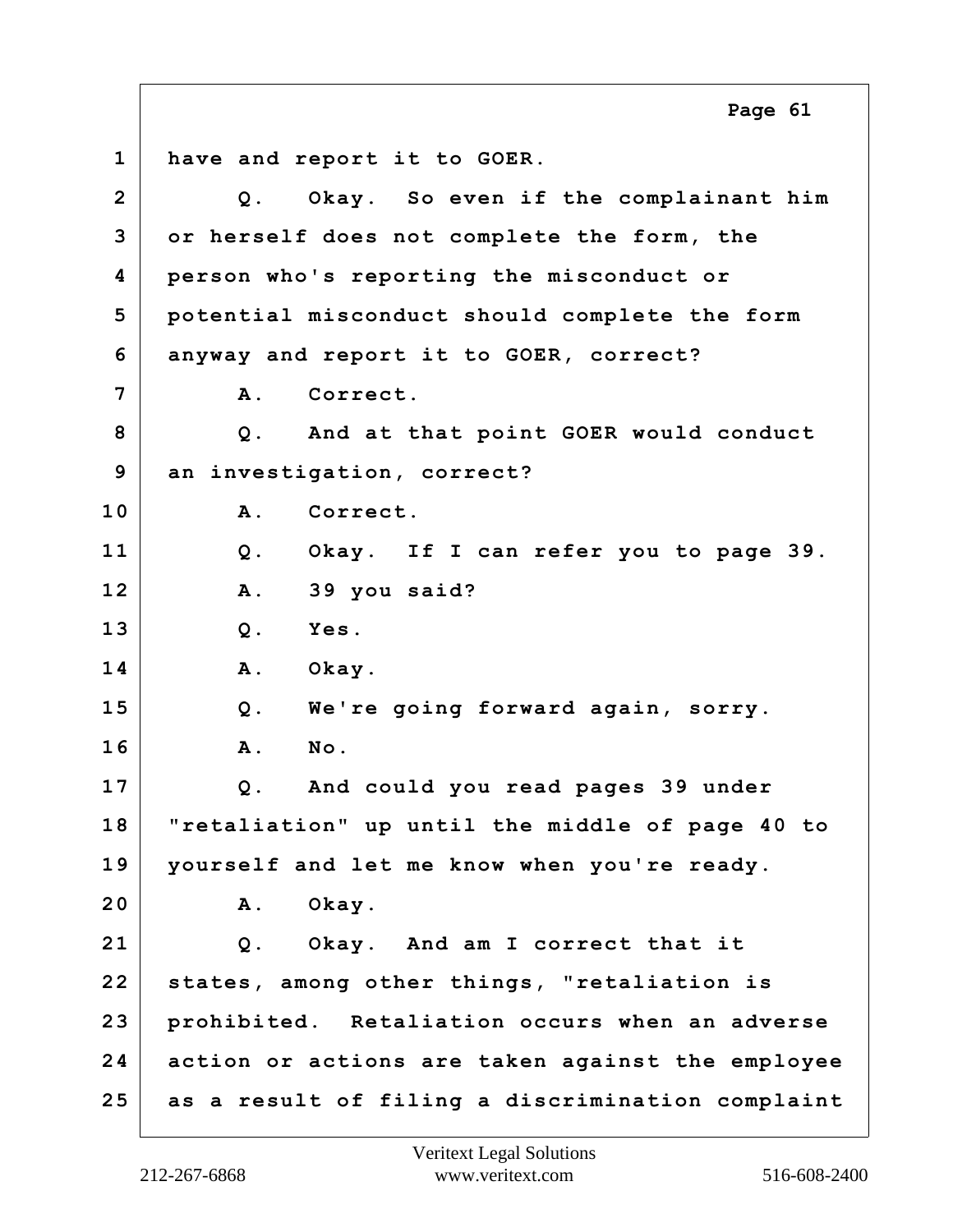**1 or participating in the filing of or 2 investigation of a discrimination complaint or 3 requesting an accommodation. 4 "The adverse action does not need to 5 be job related or occur in the workplace. 6 Retaliation can be any action more than trivial 7 that would have the effect of dissuading a 8 reasonable person from making or supporting an 9 allegation of discrimination. Such action may 10 be taken by an individual employee." 11 Am I correct? 12 A. Correct. 13 Q. And that is the policy of retaliation 14 that applies to all state employees and state 15 agencies with direct executive control, correct? 16 A. Correct. 17 Q. Including the executive chamber, 18 correct? 19 A. Correct. 20 Q. Okay. And furthermore, it states on 21 that page, "Actionable retaliation by an 22 employer can occur after the individual is no 23 longer employed by that employer. This can 24 include giving an unwarranted, negative 25 reference for a former employee." Page 62**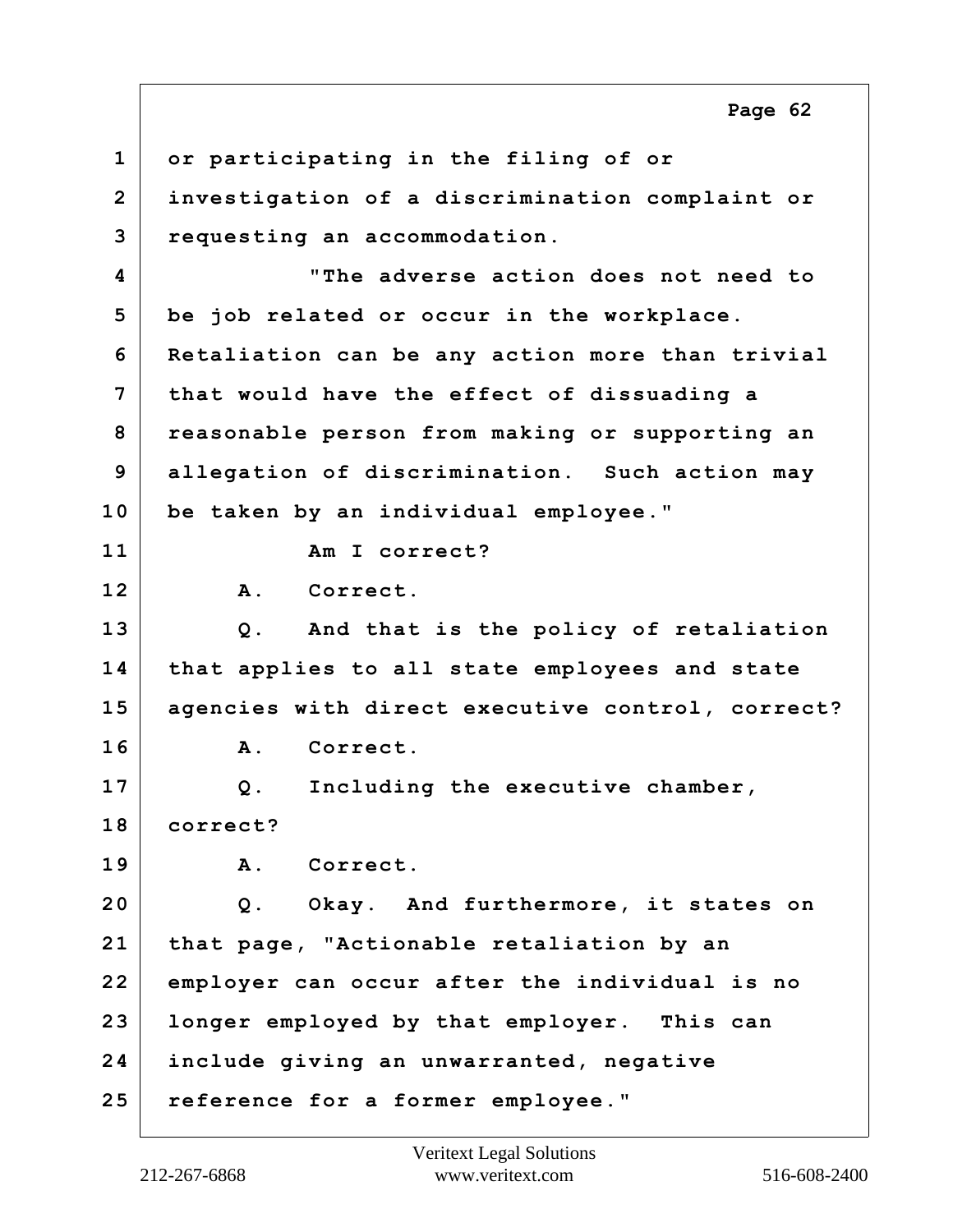**1 Is that correct? 2 A. Correct. 3 Q. And, again, this is the policy that 4 applies to all state employees and state 5 agencies with direct executive control, correct? 6 A. Correct. 7 Q. Including the executive chamber, 8 right? 9 A. Correct. 10 Q. Okay. All right. If you can go to 11 Tab 4. 12 (Exhibit 4, EEO policy with a December 13 2018 date on the front of it that GOER promulgated, 14 marked for identification.) 15 Q. Take a moment to quickly peruse that 16 document and let me know when you're ready.** 17 | A. I'm ready. **18 Q. Do you recognize that document? 19 A. Yes. 20 Q. And what is that document? 21 A. This is the EEO policy with a 22 December 2018 date on the front of it that GOER 23 promulgated. 24 Q. Gotcha. And this outlines equal 25 employment policies for state employees and Page 63**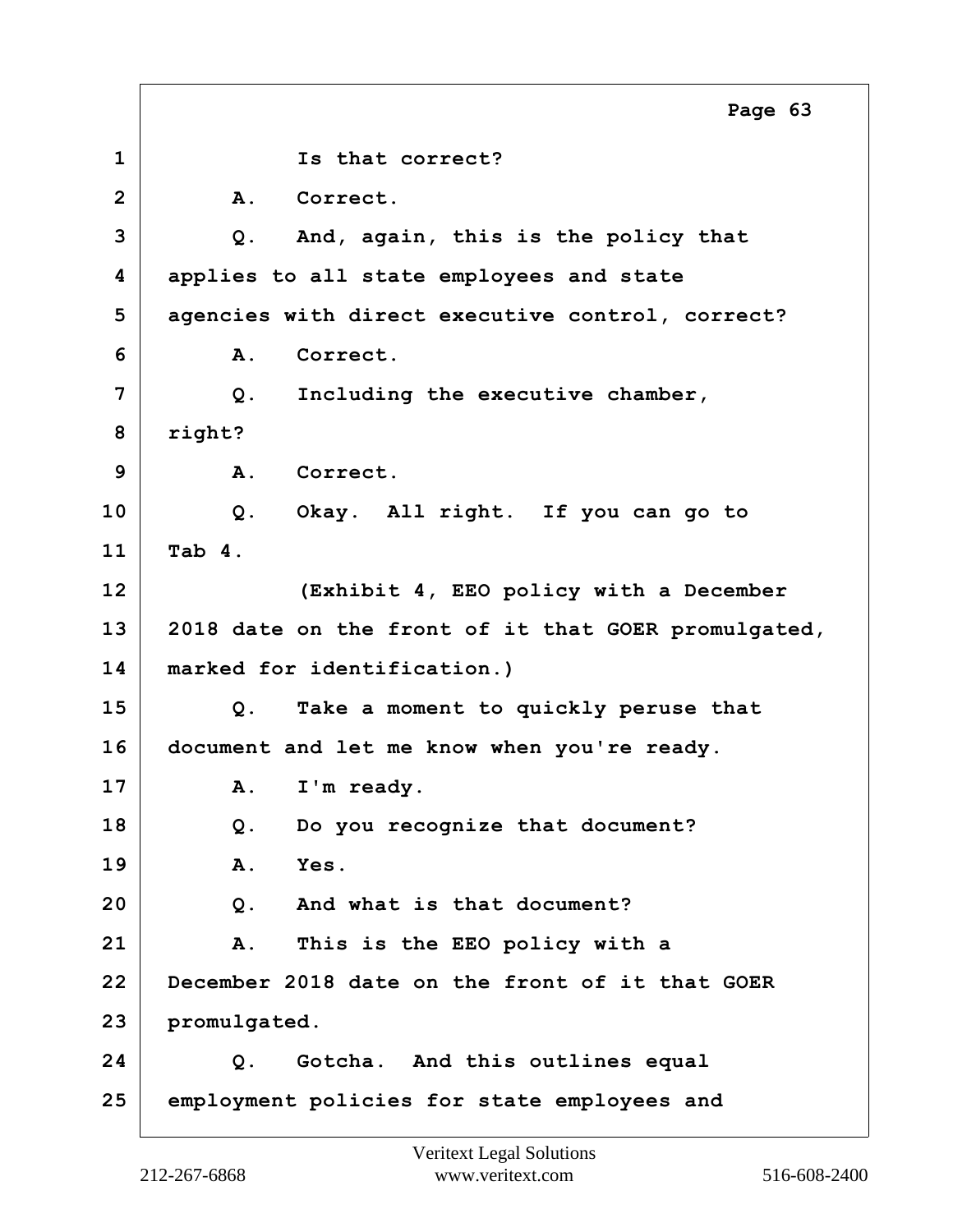**1 executive agencies with direct executive 2 control, right? 3 A. Correct. 4 Q. And that would include the executive 5 chamber, correct? 6 A. Correct. 7 Q. So any of the policies outlined in 8 here would be those that apply to executive 9 chamber employees as of December 2018, correct? 10 A. Correct. 11 Q. All right. If you can turn to Tab 5. 12 (Exhibit 5, Most recent version of our 13 sexual harassment in the work place prevention 14 training, marked for identification.) 15 Q. Please take a moment to review the 16 document and let me know when you're ready.** 17 A. I'm ready. **18 Q. Great. Do you recognize this 19 document? 20 A. Yes. 21 Q. And what is it? 22 A. This is the most recent version of our 23 sexual harassment in the work place prevention 24 training that we put forward so that agencies 25 can train their employees in sexual harassment Page 64**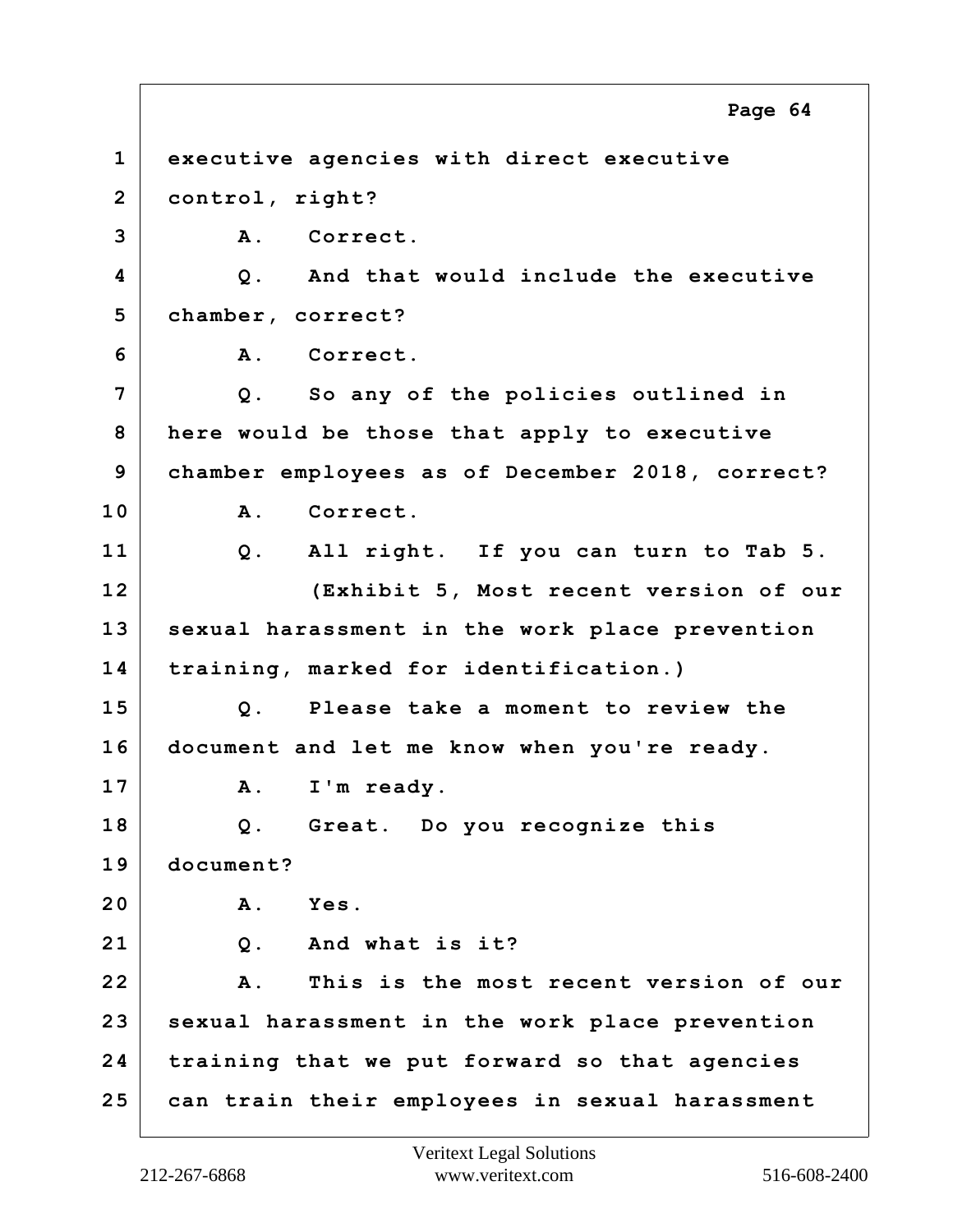**1 prevention. 2 Q. Gotcha. And who makes it? 3 A. I'm sorry? 4 Q. And GOER makes the document, correct? 5 A. Correct. 6 Q. Okay. And you distribute this to the 7 state agencies, correct?** 8 A. Correct. **9 Q. And are the state agencies thereafter 10 responsible for providing sexual harassment 11 training based on what's outlined here? 12 A. Correct. They're -- they're -- well, 13 let me -- let me correct my statement. 14 Q. Sure. 15 A. They're not -- not based on this. 16 This is what they're supposed to give their 17 employees. 18 Q. Okay. 19 A. It -- it can be in different forms but 20 this is what is supposed to be given to 21 employees. 22 Q. Gotcha. And that would include 23 executive and chamber employees, correct?** 24 A. Correct. **25 Q. And when you distribute this, how do Page 65**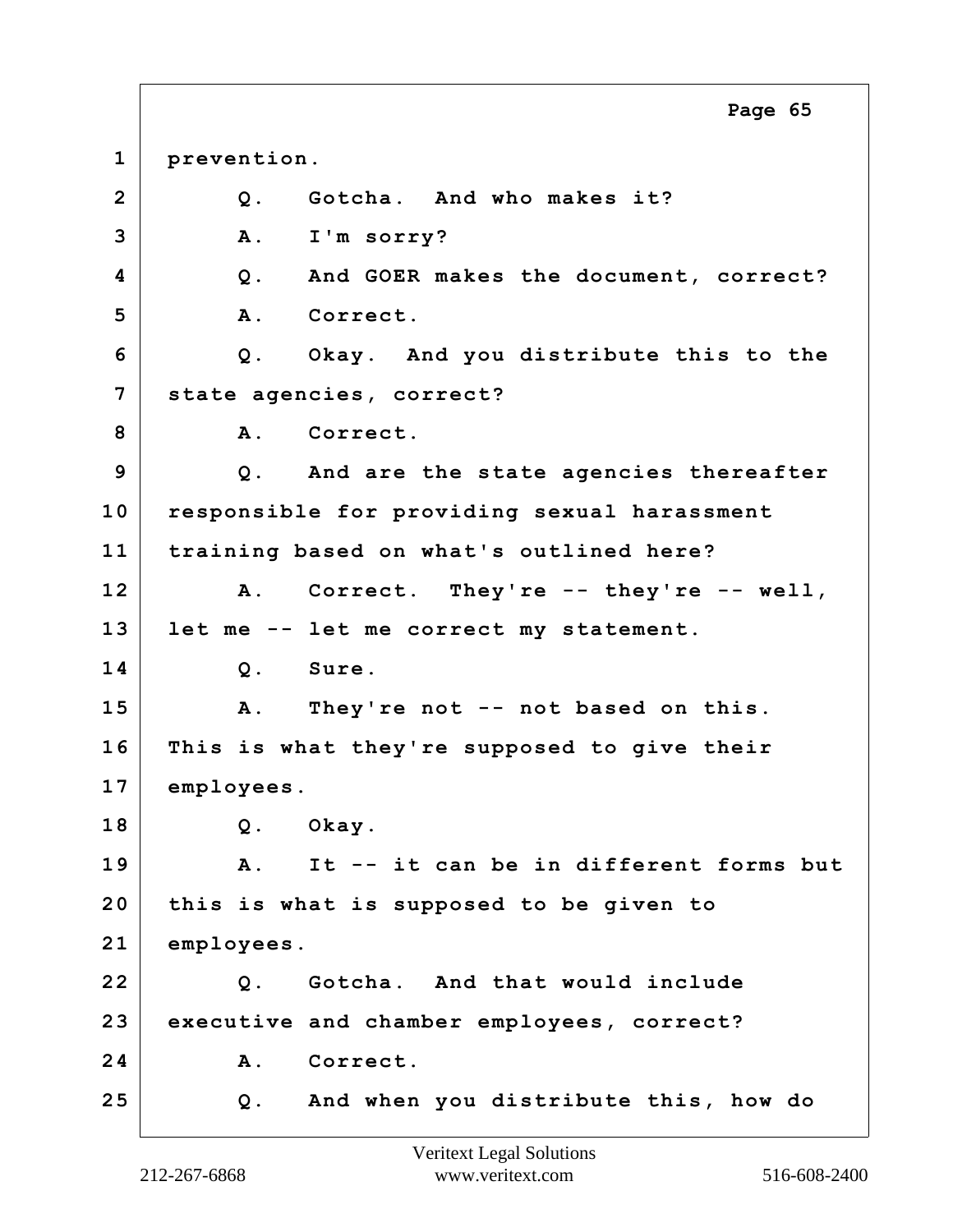**1 you distribute this to the agencies, including 2 the executive chamber?**

**3 A. When the policies are available for 4 the year we send out an announcement to agency 5 HR practitioners, human resources practitioners, 6 usually the directors of human resources and to 7 the training directors for those agencies who 8 are then in charge of making sure people are 9 signed up and take the training.**

**10 Q. Gotcha. And we had a conversation 11 earlier about it being a little bit unclear 12 who's in charge of like human resources in the 13 chamber. Who in the executive chamber is given 14 these documents to give to the executive chamber 15 employees?**

**16 A. It would be my belief that that would 17 be their director of HR who is currently Lauren 18 Grasso. She would receive the E-mail that we 19 send out saying this information or the training 20 is available because we do an annual launch of 21 this and other trainings. So I believe she 22 would currently be the person who would get 23 that. I don't know who would operationalize it 24 there, whether it would be her or somebody else. 25 Q. Okay. But it would be your**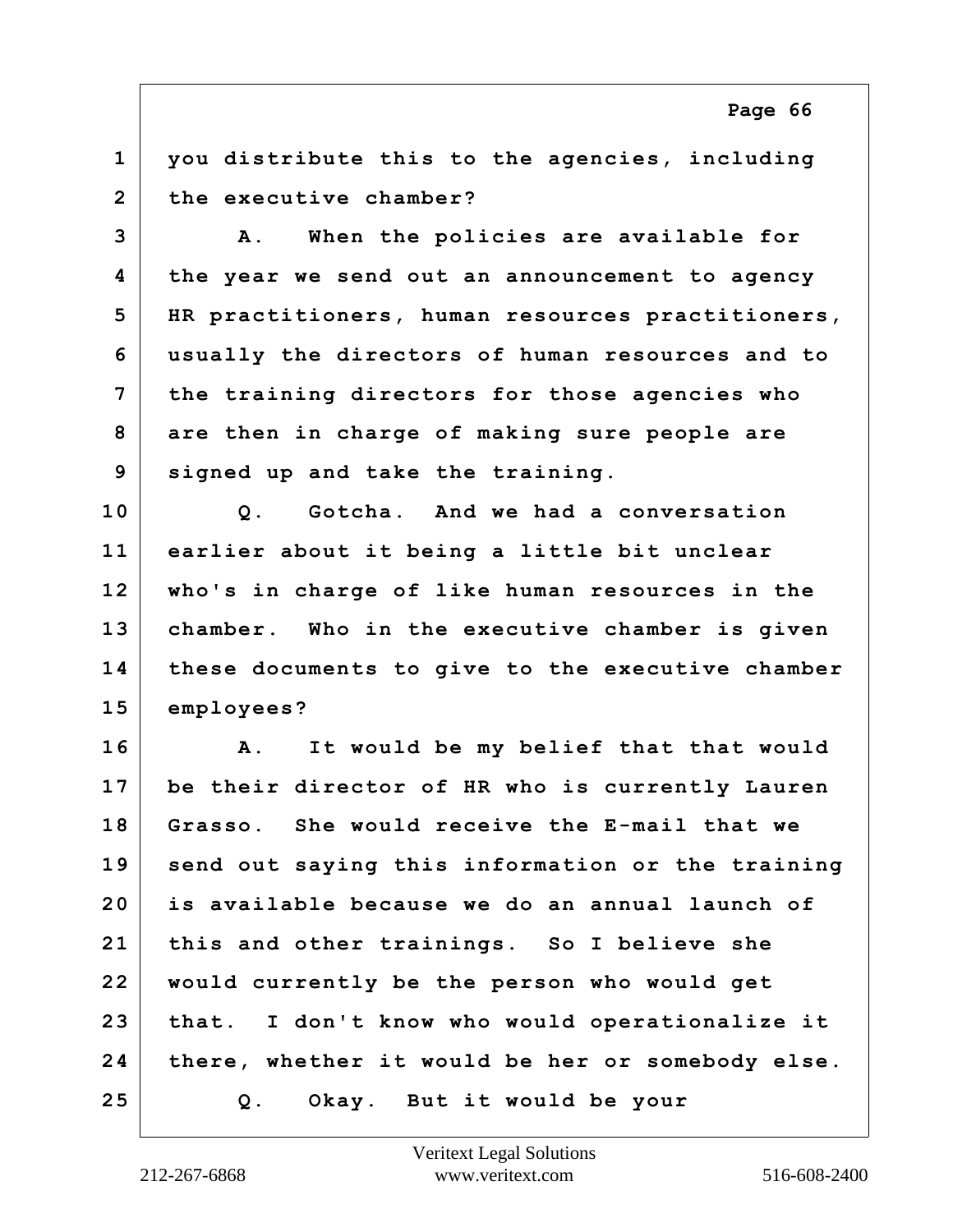**1 understanding that Ms. Grasso, after receiving 2 this, would be responsible for making sure that 3 the training is disseminated to employees and 4 that those employees take the training, correct? 5 A. Correct. 6 Q. Okay. And how is the training 7 provided to employees? Is it online? Is it a 8 pamphlet? What is -- how is it presented? 9 A. It -- there are a number of different 10 ways, depending on the training, but this 11 particular training is available on -- online so 12 that if you are a desk employee you can take it 13 through our online system. Or it's available in 14 PDF forms or, you know, this -- I guess this 15 would be a PDF because it would not be printed 16 out. 17 They can print it out on their end and 18 have somebody review it and take it that way but 19 we maintain PDF forms of this so an agency can 20 use it if computer access isn't readily 21 available or they decide to take it in paper 22 form. 23 Q. Gotcha. Okay. And when the person or 24 the employee takes it online, is there any sort 25 of certification that's done to ensure**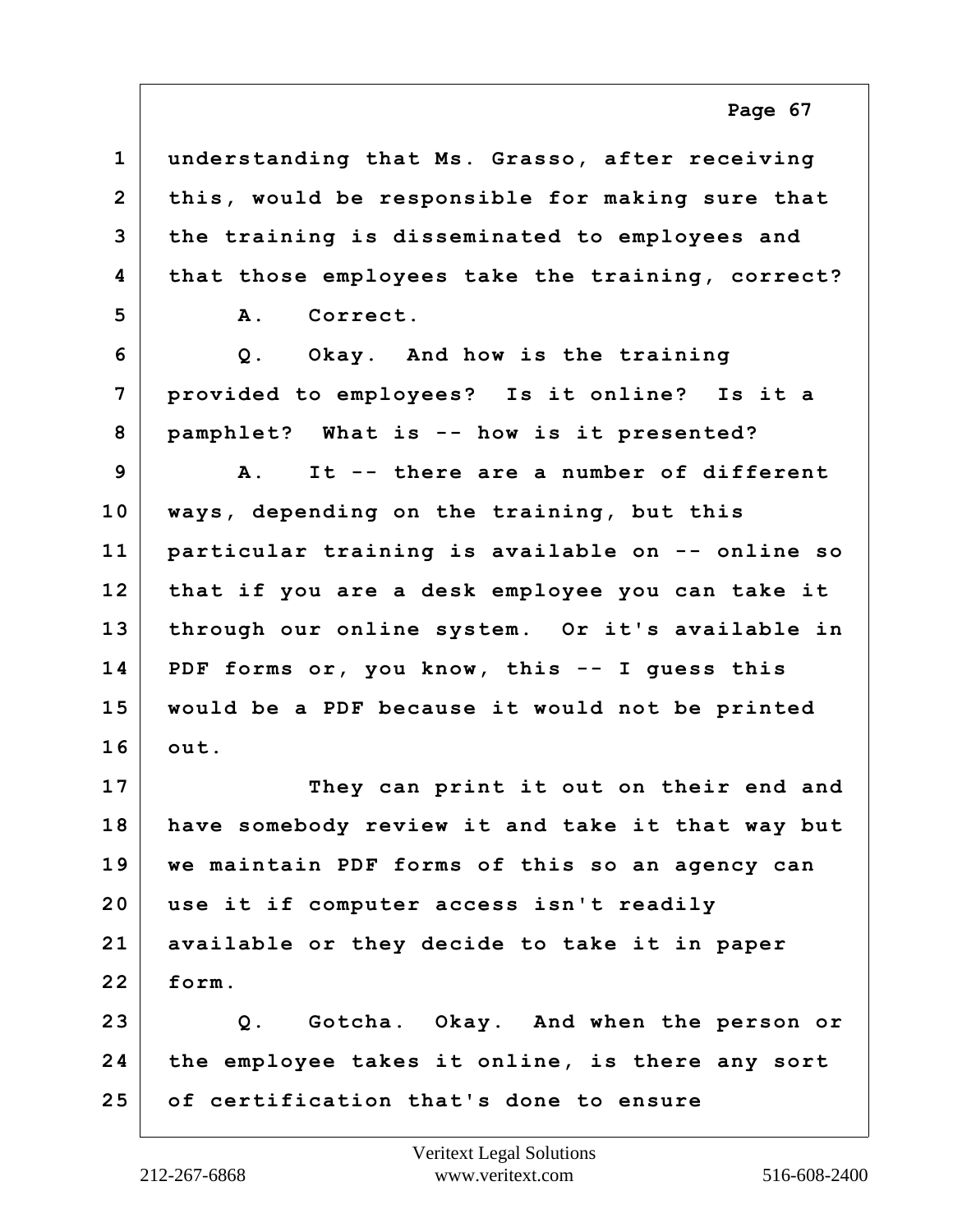**1 compliance, meaning that the training was 2 actually completed? 3 A. The online system has what I'll call 4 an exit button at the end, and when you hit that 5 button it takes steps to denote that you've 6 completed the training in the system. 7 Q. Okay. And when somebody takes the 8 training based on the PDF, what is the 9 certification process there? 10 A. I believe there's a paper 11 certification that's available that gets signed 12 that the employee attests that they've completed 13 the training and -- yeah, it's a -- it's a -- 14 it's a paper form that we make available. I 15 believe it's in a separate file than this, than 16 the PDF of the training itself. 17 Q. Gotcha. And is it your understanding 18 that each employee must individually do the 19 training or is it possible for another employee 20 to take the training on that employee's behalf? 21 A. Each -- each agency is supposed to 22 ensure that individual employees take the 23 training. That's not to say that in some 24 environments individuals might not be taking the 25 training together at the same time in the same**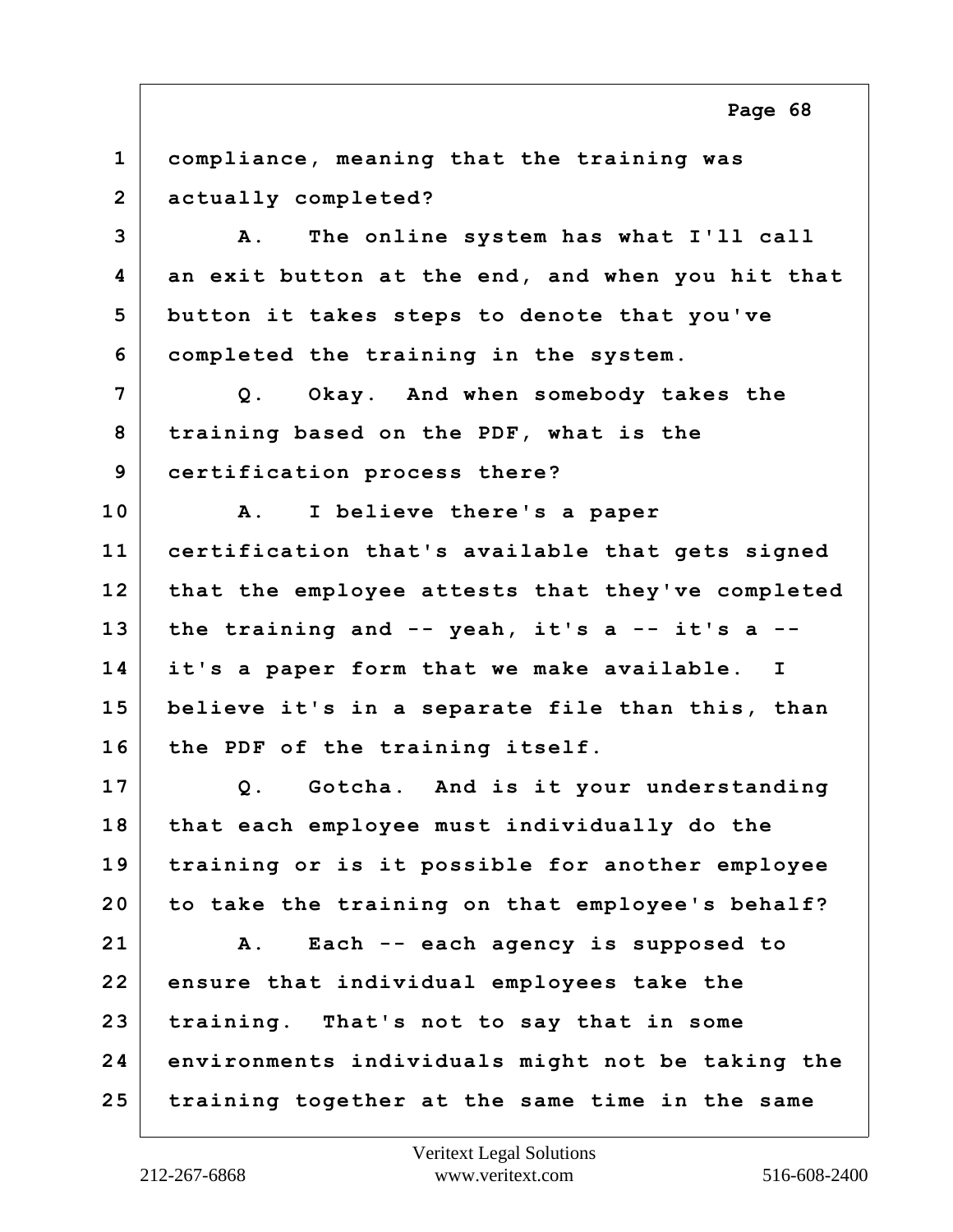$1 |$  room.

| Like, for example, Department of                 |
|--------------------------------------------------|
| Corrections, correction officers don't -- don't  |
| sit at desks so they would go for dedicated      |
| training periods so there might be a class of    |
| them together all taking this training at the    |
| same time. But every individual is supposed to   |
| be trained. I can't take the training for        |
| another member of my staff and that staff member |
| can't take a training for me.                    |
| Q. Gotcha. So it would be prohibitive,           |
| for instance, if employee Linda tells employee   |
| Brittany, Brittany could you sit by my computer, |
| tap all the buttons, get through the training    |
| and certify for me?                              |
| A. Yes, that's not what -- that's not            |
| what's being contemplated when we launched the   |
| training, at all.                                |
| Q. Gotcha. And who maintains the records         |
| of the certifications or completion of the       |
| trainings?                                       |
| If it's -- if it's taken in our<br>A.            |
| computer system, online system, the system       |
| maintains it. If it's taken in person, the       |
| agency would maintain that certification,        |
|                                                  |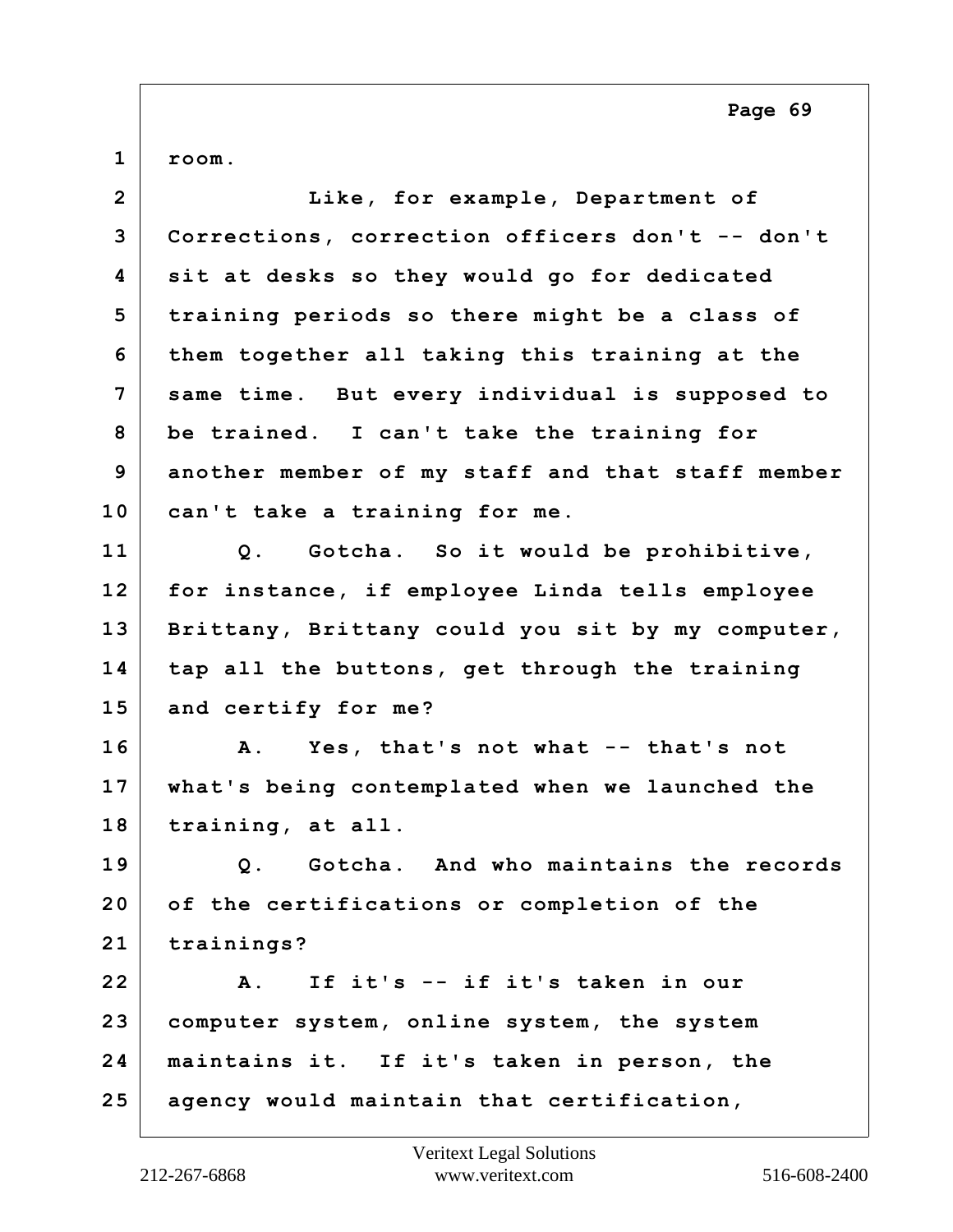| $\mathbf{1}$            | although they could do what's called like a bulk |
|-------------------------|--------------------------------------------------|
| $\overline{\mathbf{2}}$ | upload and upload employee names into the system |
| 3                       | that have completed the training but ultimately  |
| 4                       | they should have the -- whatever record they're  |
| 5                       | keeping to denote all those employees completed  |
| 6                       | that training.                                   |
| 7                       | Q. Okay. So, for instance, with the              |
| 8                       | executive chamber, if it was an employee who     |
| 9                       | took it through the paper route as opposed to    |
| 10                      | the online route, Ms. Grasso should have a       |
| 11                      | record or there should be some recordation of    |
| 12                      | the employees who certify completing it          |
| 13                      | through -- through the paper route?              |
| 14                      | Yeah, I would expect there to be some<br>Α.      |
| 15                      | type of paper record that there was a            |
| 16                      | completion.                                      |
| 17                      | Q. Okay. And am I correct, again, that           |
| 18                      | every employee, including the Governor, has to   |
| 19                      | take sexual harassment training?                 |
| 20                      | I have to be technical here. I don't<br>Α.       |
| 21                      | believe the Governor by law is an employee, but  |
| 22                      | I believe the Governor is subject to the         |
| 23                      | training.                                        |
| 24                      | $Q$ .<br>Okay.                                   |
| 25                      | And has taken the training.<br>Α.                |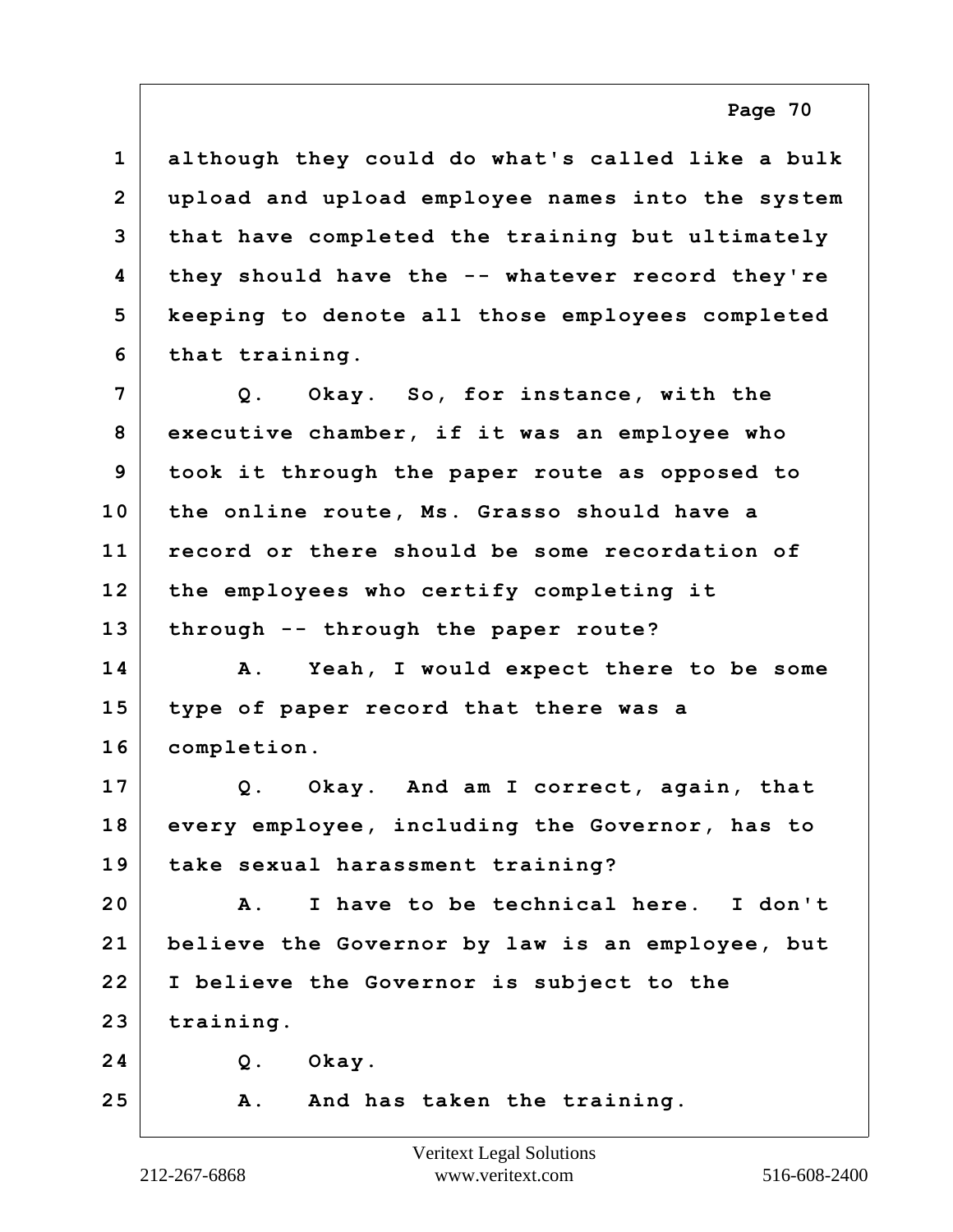| $\mathbf{1}$   | Q. Okay. When you disseminate this                |
|----------------|---------------------------------------------------|
| $\overline{2}$ | sexual harassment training, is it your            |
| 3              | understanding that the Governor would be among    |
| 4              | those who would be taking this training?          |
| 5              | A. Yeah, we don't specifically note and           |
| 6              | the Governor. We do say to employees and others   |
| 7              | and interns and the agencies, but, you know, I    |
| 8              | am assuming, without knowing, that the Governor   |
| 9              | is being given the training that we promulgated.  |
| 10             | MR. KIM: Hi. Can I ask a follow-up                |
| 11             | question? Hi, Mr. Volforte. How are you?          |
| 12             | This is Joon Kim. I think we've met               |
| 13             | before.                                           |
| 14             | THE WITNESS: Yeah. Good afternoon.                |
| 15             | MR. KIM: I've been on mute. You                   |
| 16             | mentioned that you're not sure the Governor       |
| 17             | is an employee of New York State. What did        |
| 18             | you mean by that?                                 |
| 19             | THE WITNESS: I recall, and maybe it               |
| 20             | was case $--$ case law that $--$ I $--$ I believe |
| 21             | that the elected officials of the state,          |
| 22             | like legislatures and the statewide elected       |
| 23             | officials, I don't think they're                  |
| 24             | technically considered an employee of the         |
| 25             | state, although they're certainly, you            |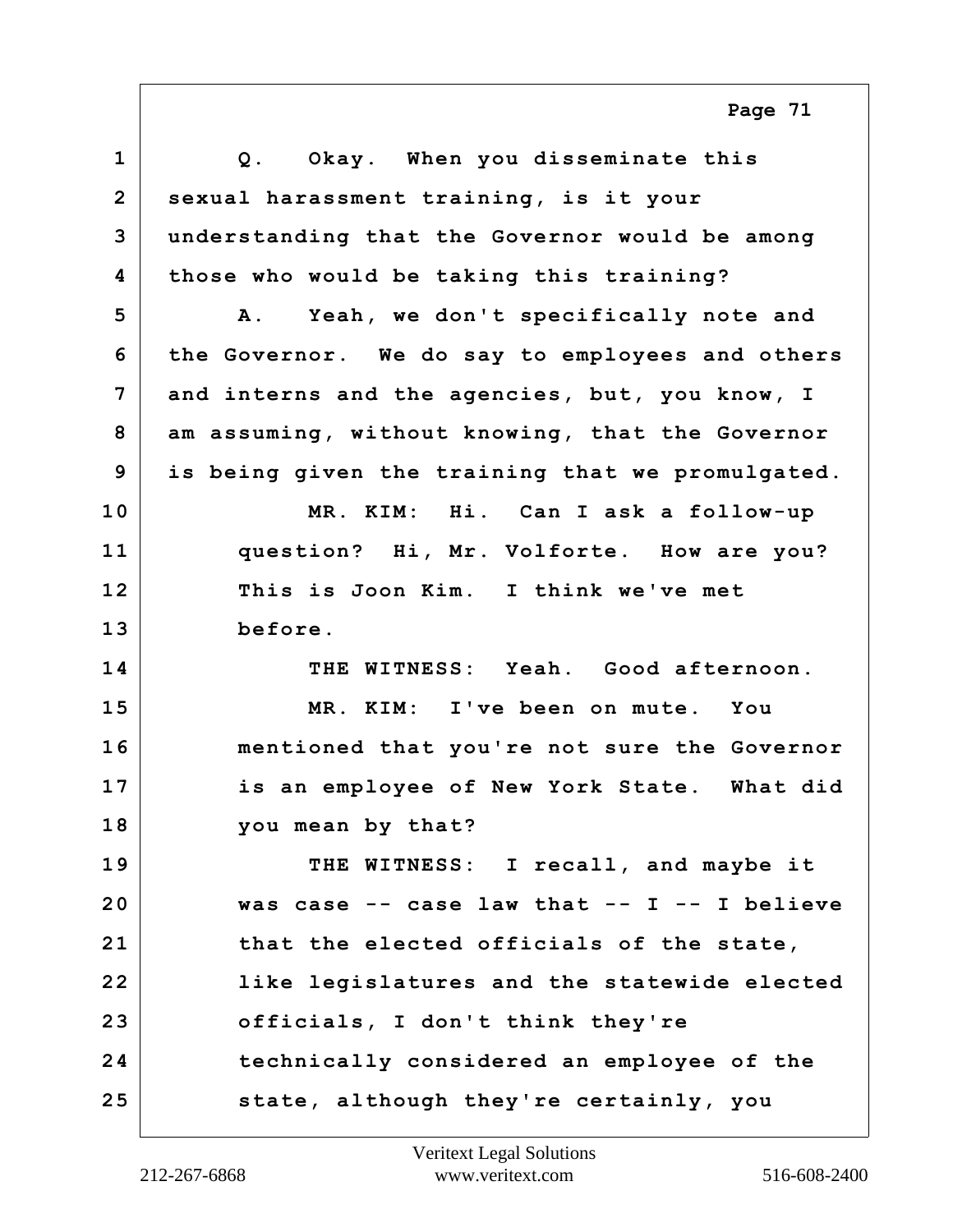**1 know, they work for the state. So that's 2 the only context that I mean is that I -- 3 you know, in terms of using the term 4 technically being employee. I do recall 5 something out there in terms of elected 6 officials that they're technically not 7 employees of the places that they're 8 elected to serve. That -- that's the 9 context I'm meaning. 10 MR. KIM: But for the purposes of the 11 sexual harassment training or being 12 obligated to comply with state law and 13 policies, is there any difference in your 14 mind between elected officials and others. 15 THE WITNESS: In my mind? For this 16 purpose, no. 17 MR. KIM: Are you aware of any legal 18 differentiation -- basis to differentiate 19 elected officials versus nonelected 20 officials? 21 THE WITNESS: Not aware of any legal 22 opinion or decision or even a conversation 23 to that effect. I just wanted to 24 technically state that, you know, some 25 understanding on my part about that**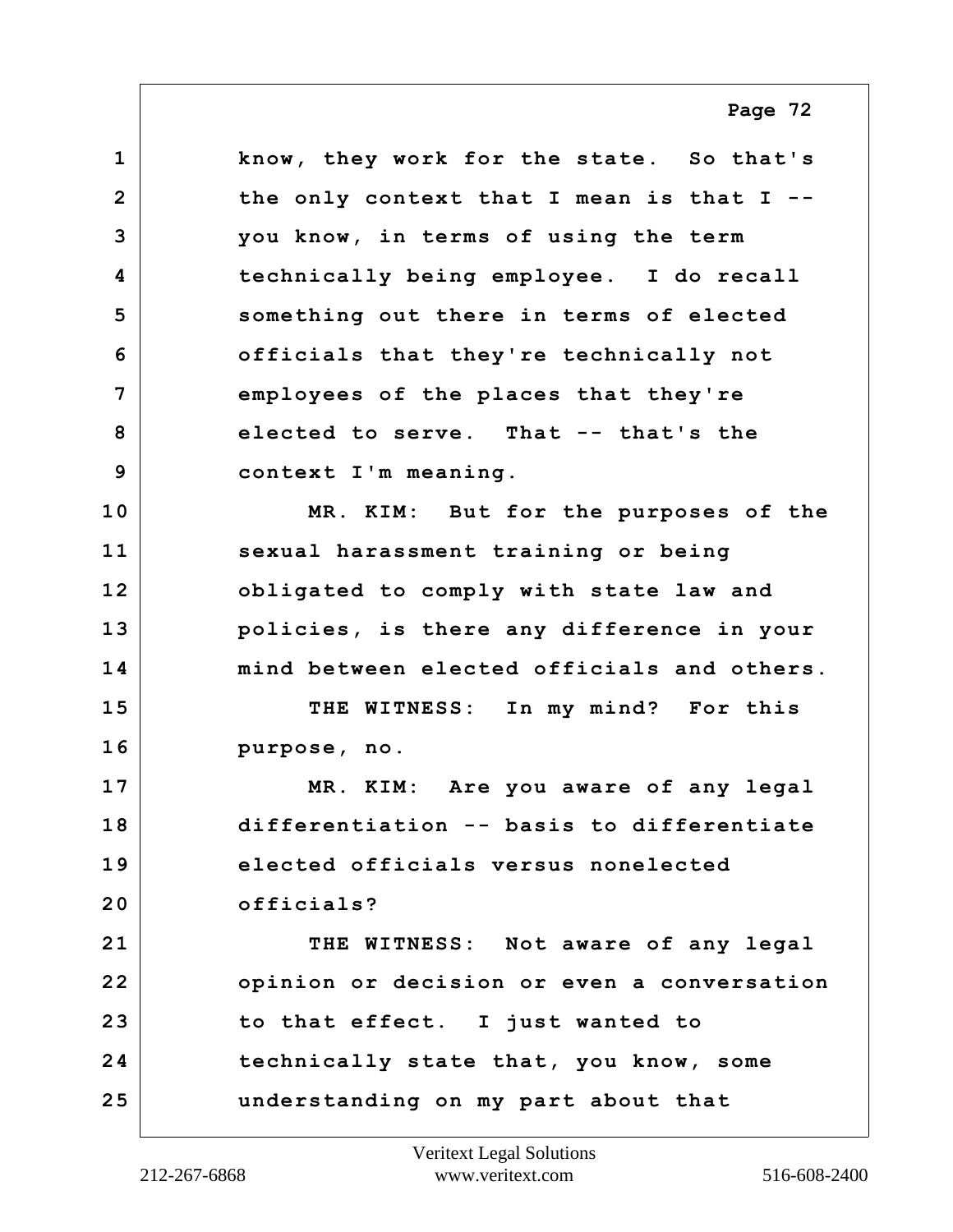**1 technical difference about the term 2 "employee." 3 MR. KIM: Okay. Sorry, Yannick. 4 MR. GRANT: No problem. 5 BY MR. GRANT: 6 Q. And do you have any understanding as 7 to how often employees must take this training? 8 A. This training is a yearly training. 9 Q. Since when has it been a yearly 10 training? 11 A. We have I believe had this training 12 since either 2013 or 2014 on a yearly basis, 13 except we did not launch it the year of the 14 pandemic, so we did not launch it in 2020. 15 Q. Okay. But every year, excluding 2020, 16 in light of the extraordinary circumstances that 17 year, it's your understanding that this has been 18 a yearly training for all state employees and 19 state agencies under direct executive control, 20 correct? 21 A. Correct. 22 Q. Okay. And that the policies in the 23 training like this apply to all of those 24 employees, correct? 25 A. Correct. Page 73**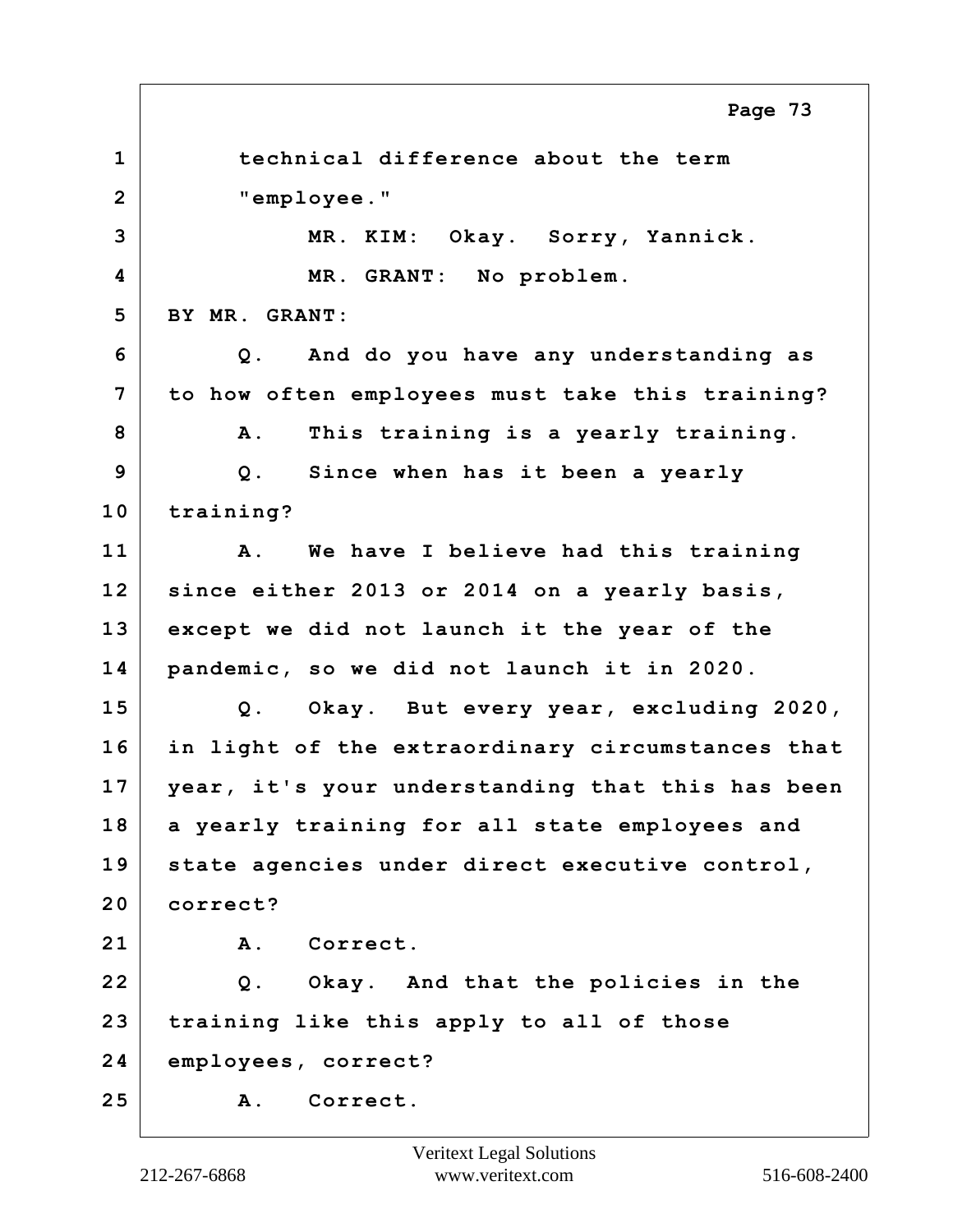**1 Q. Okay. And can you go to page 6 of 2 that PDF. 3 A. Page 6, yes. 4 Q. And could you read under where it 5 says, "Who can be a perpetrator of sexual 6 harassment?" Up until the point where it says, 7 "Where can sexual harassment occur?" 8 A. Yes. 9 Q. Okay. Does that accurately -- what 10 you read, meaning the perpetrator of a sexual 11 harassment being a coworker, supervisor, 12 manager, third party, does that accurately 13 reflect the policy as it applies to New York 14 State employees and state agencies with direct 15 executive control? 16 A. Yes. 17 Q. Including those in the executive 18 chamber? 19 A. Yes. 20 Q. And that policy states that, 21 "Regardless of who is perpetrating the 22 harassment it should be reported to GOER either 23 by the victim or the manager or supervisor that 24 that the victim reports that conduct to." 25 Correct? Page 74**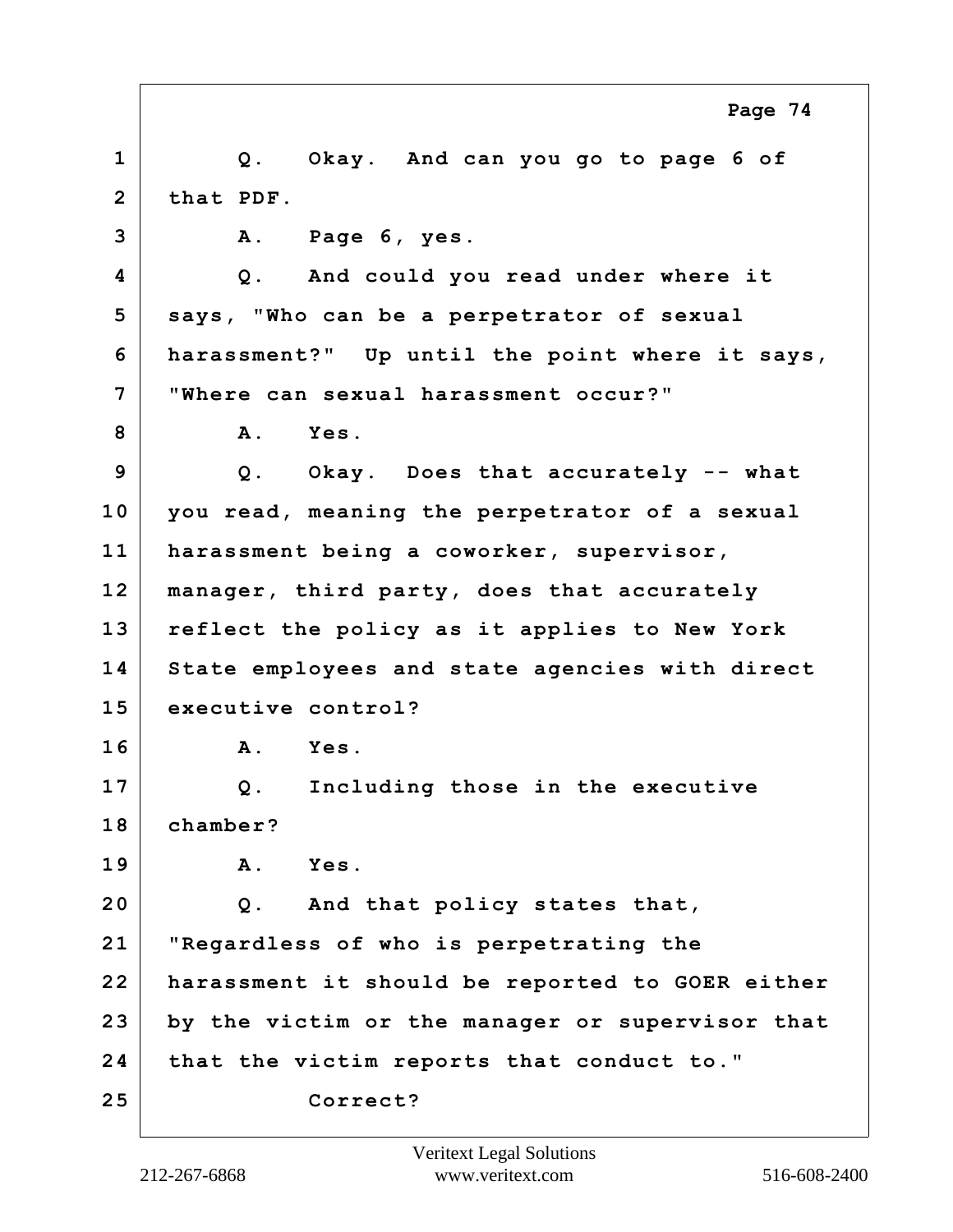|                | Page 75                                          |
|----------------|--------------------------------------------------|
| $\mathbf{1}$   | Correct.<br><b>A</b> .                           |
| $\overline{2}$ | Okay. If you can go to page 14.<br>Q.            |
| 3              | Yes.<br><b>A</b> .                               |
| 4              | And if you can read under where it<br>$Q$ .      |
| 5              | says -- where it's bolded "Investigation and     |
| 6              | corrective action."                              |
| 7              | ${\bf A}$ .<br><b>Yes.</b>                       |
| 8              | Q. Okay. And it states, "All reports of          |
| 9              | discrimination based on protected                |
| 10             | characteristics will be investigated. If it is   |
| 11             | determined that harassing behavior is occurring, |
| 12             | the agency must take prompt and effective        |
| 13             | corrective action to stop the harassment and to  |
| 14             | take appropriate steps to see your harassment    |
| 15             | will not occur in the future."                   |
| 16             | Correct?                                         |
| 17             | Correct.<br><b>A</b> .                           |
| 18             | And does that accurately reflect state<br>Q.     |
| 19             | policy as it applies to New York State employees |
| 20             | and state agencies with direct executive         |
| 21             | control?                                         |
| 22             | Α.<br>Yes.                                       |
| 23             | Including the executive chamber?<br>Q.           |
| 24             | <b>A</b> .<br>Correct.                           |
| 25             | Okay. Could you turn to Tab 7.<br>Q.             |

 $\Gamma$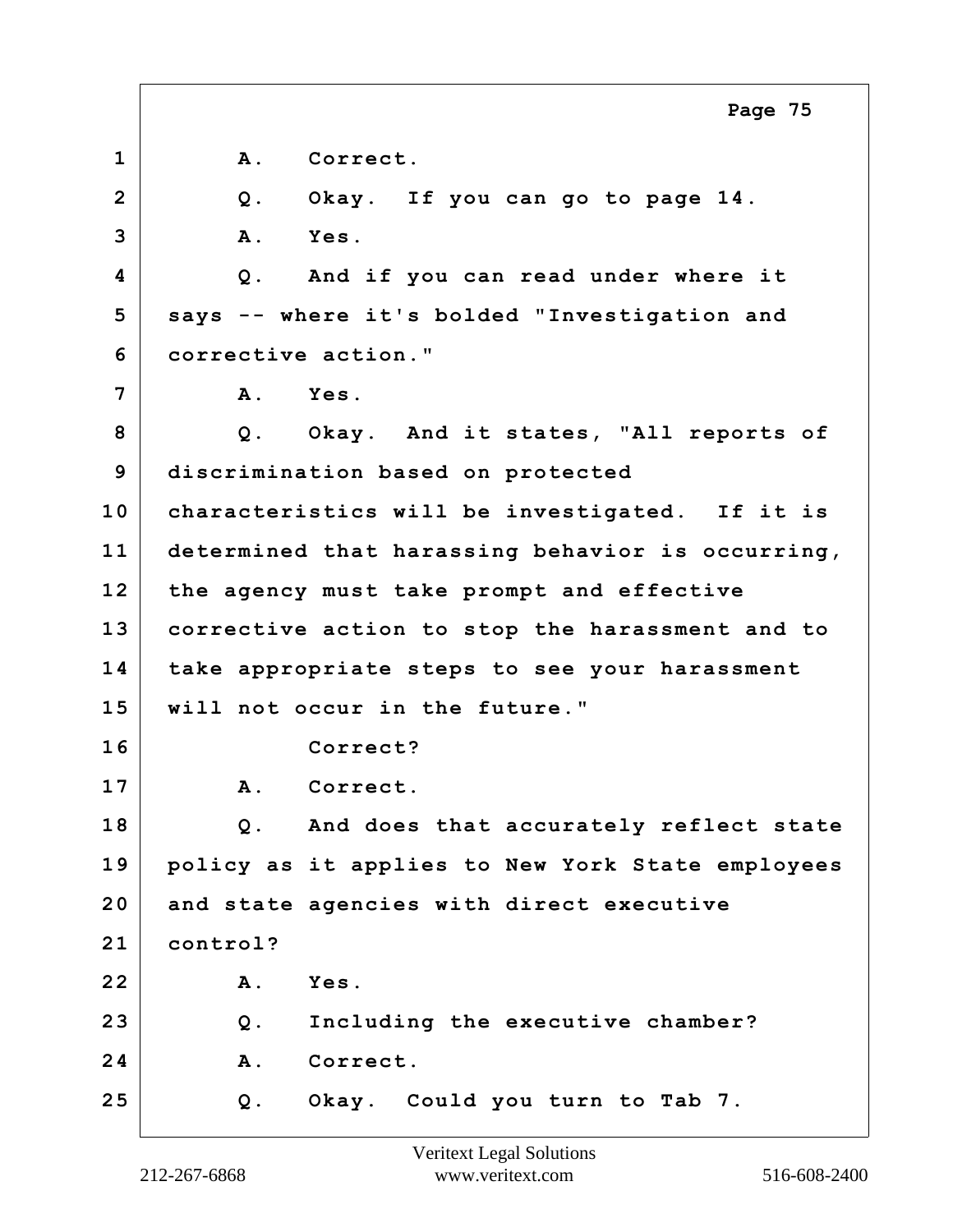**1 Or actually, first -- sorry -- can you 2 turn to Tab 6. 3 (Exhibit 6, 2017 version of sexual 4 harassment in the workplace prevention training, 5 marked for identification.) 6 A. Certainly. 7 Q. Take a moment to peruse this document 8 and let me know when you're ready. 9 A. All set. 10 Q. Okay. Do you recognize this document? 11 A. Yes. 12 Q. What is it? 13 A. This is the 2017 version of sexual 14 harassment in the workplace prevention training. 15 Q. Okay. And like the document we were 16 just discussing, the policies outlined in here 17 should have been disseminated to state employees 18 and state agencies with direct executive 19 control, correct? 20 A. Correct. 21 Q. And that would include the executive 22 chamber, correct? 23 A. Correct. 24 Q. And those employees would be 25 responsible for completing the training, Page 76**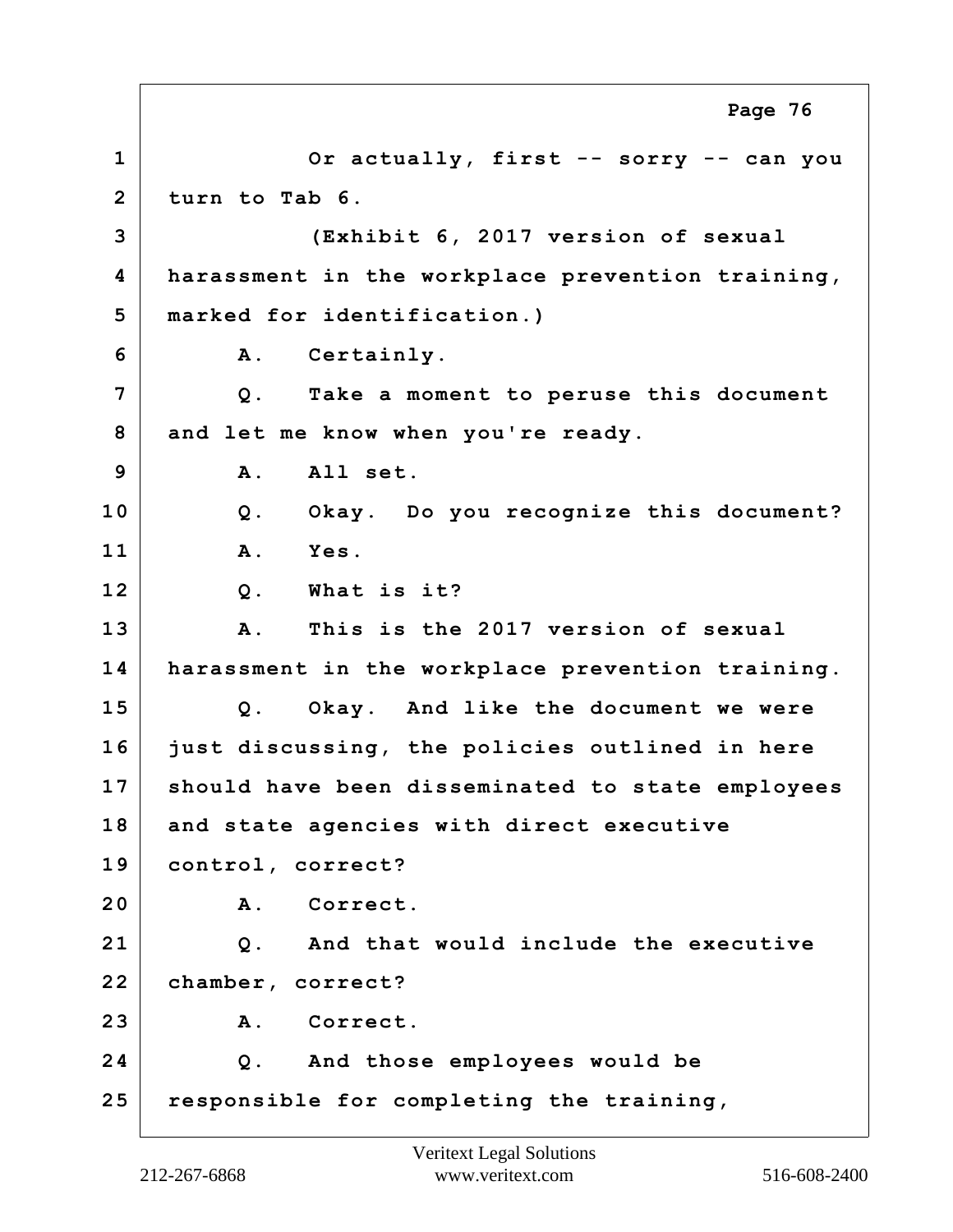**1 correct? 2 A. Correct. 3 Q. And either GOER or the state agency, 4 depending on how the training is completed, 5 should keep a record of who completed the 6 training, correct? 7 A. Correct. 8 Q. And that would include the governor, 9 correct? 10 A. Yes. 11 Q. Okay. All right. Now you can go to 12 Tab 7. 13 (Exhibit 7, Executive Order No. 187 issued 14 in August of 2018, marked for identification.) 15 Q. Please take a moment to review the 16 document and let me know when you're ready.** 17 | A. I'm ready. **18 Q. Okay. Do you recognize this document? 19 A. Yes. 20 Q. And what is it? 21 A. This is a copy of Executive Order No. 22 187 issued in August of 2018. 23 Q. Okay. And you testified about this 24 order earlier, correct? 25 A. Correct. Page 77**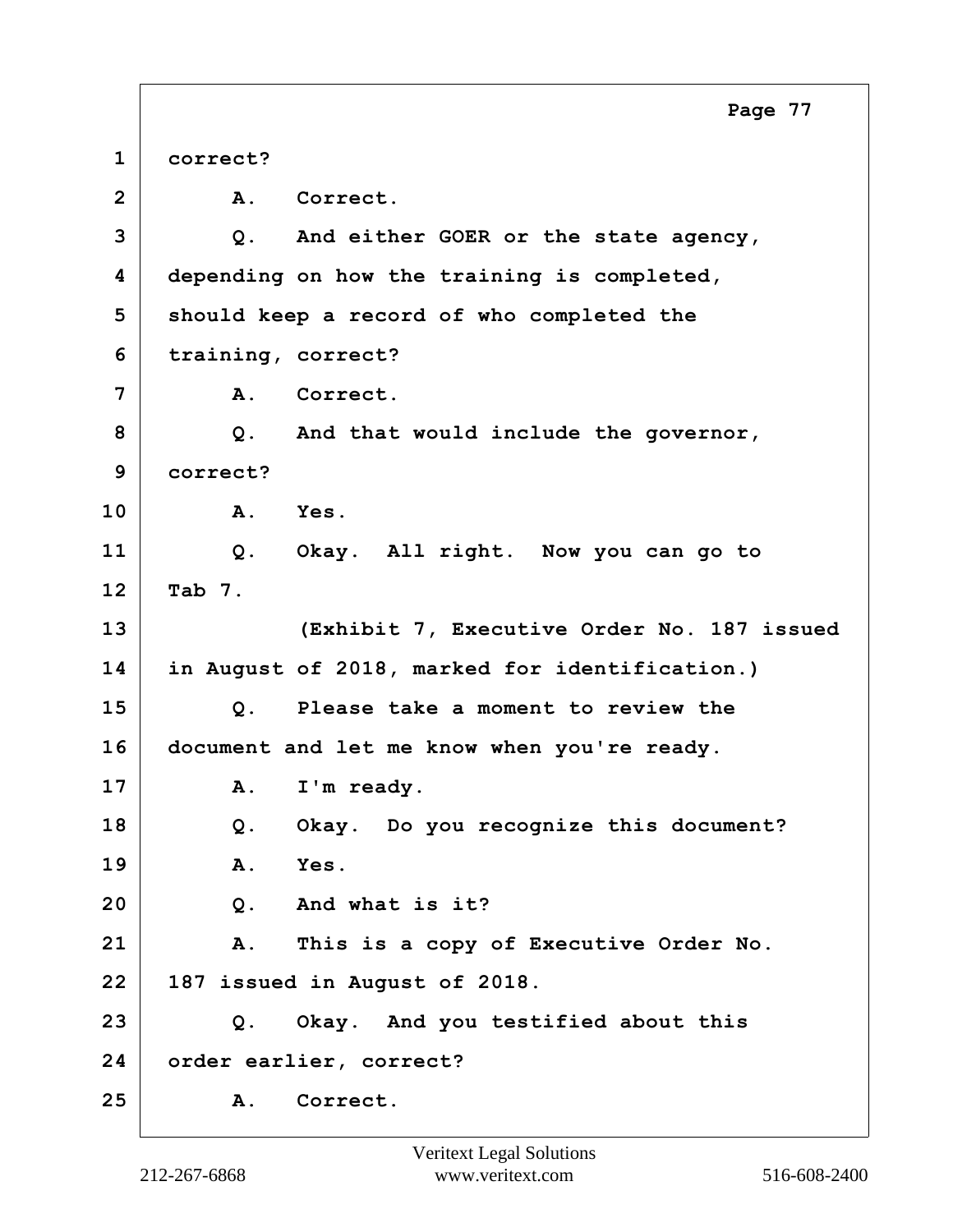## **1 Q. And this was the order that mandated 2 that from now moving forward that GOER would be 3 responsible for investigating discrimination 4 complaints from state agencies with direct 5 executive control, correct? 6 A. Correct. 7 Q. And I recall that from your earlier 8 testimony that prior to that time somebody in 9 the state agency should have been investigating 10 allegations of sexual harassment for that 11 agency, correct? 12 A. Correct to the extent that they had a 13 person assigned, and if not we would -- there 14 would be an arrangement made to have somebody 15 else from the outside of that who was in a -- 16 and you normally need an affirmative action 17 title investigate that complaint. 18 Q. Gotcha. And that would include the 19 executive chamber, correct? 20 A. Correct. 21 Q. Although you cannot recall who that 22 particular employee would have been in the 23 executive chamber? 24 A. Yeah, I don't know that they had 25 anybody specifically designated. I'm not aware**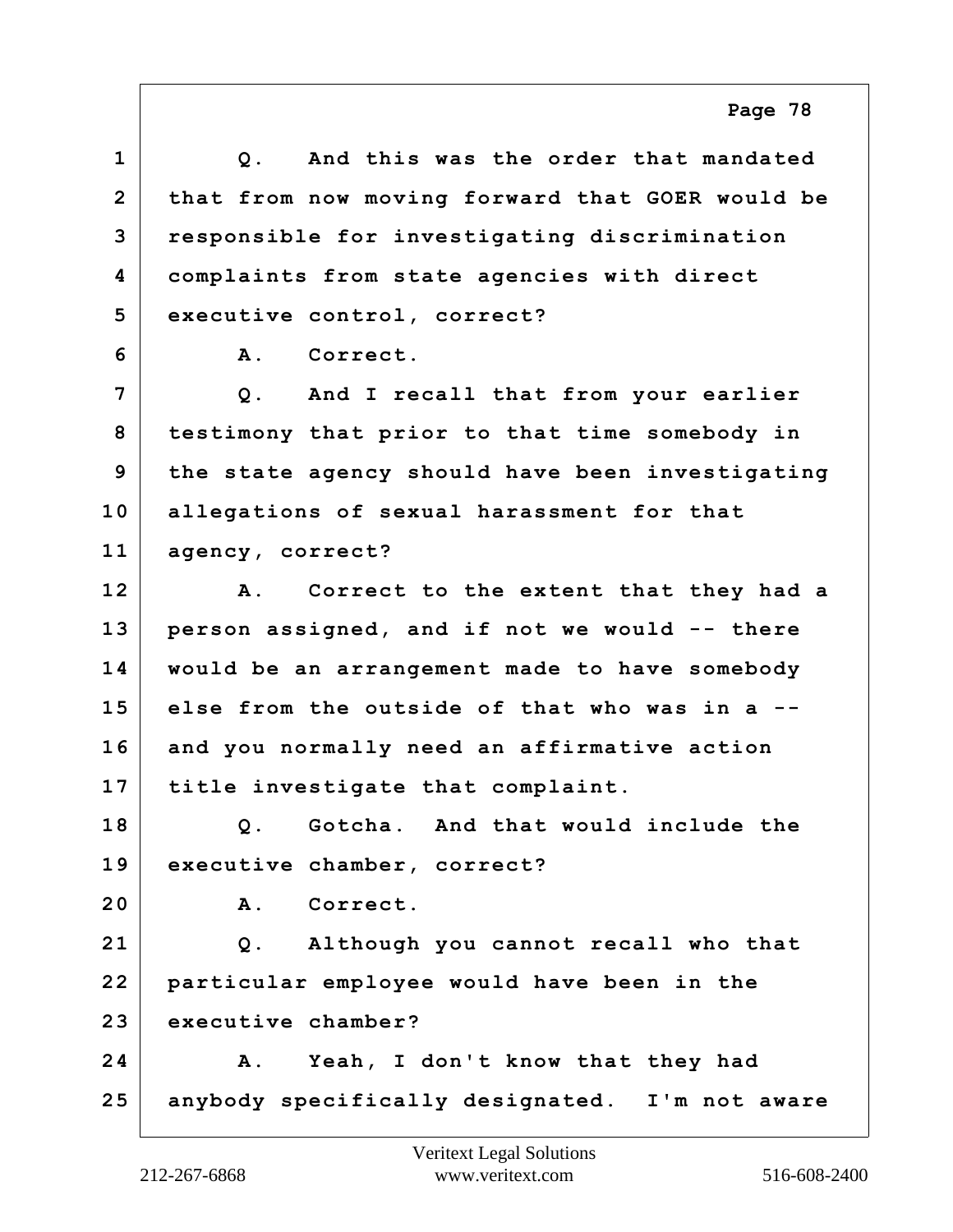**1 of whether they did or didn't. 2 Q. Gotcha. All right. If you can go to 3 the following tab. Take a moment to review it 4 and let me know you're ready. 5 (Exhibit 8, December 3 memo from me to 6 state agency and authority general counsels, marked 7 for identification.) 8 A. Yes. 9 Q. Okay. And do you recognize that 10 document? 11 A. Yes. 12 Q. And what is it? 13 A. It is a December 3 memo to -- from me 14 to state agency and authority general counsels. 15 Q. Okay. And what was the purpose of 16 this memo? 17 A. This was announcing the culmination of 18 the transfer of function, which moved the 19 investigative duties from state executive branch 20 controlled agencies to GOER and making sure that 21 everyone was aware that the updated handbook and 22 process that was going to be followed for 23 investigating complaints of protected class 24 discrimination. 25 Q. Gotcha. And on that page it states, Page 79**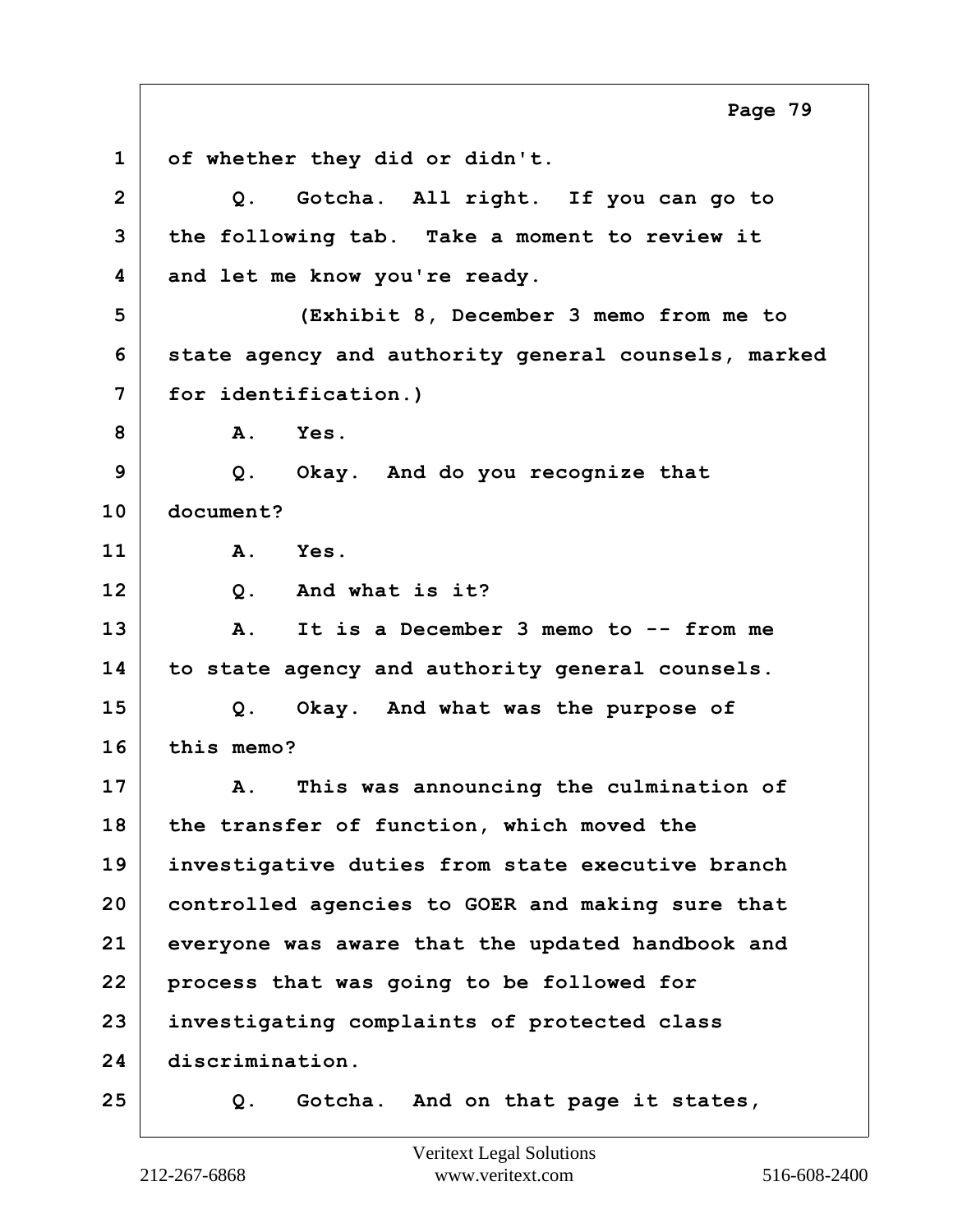**1 among other things, "that GOER" -- sorry, that 2 GOER would quote -- or that GOER would be "fully 3 supervising all equal employment opportunity - 4 affirmative action officers who would perform 5 those investigations." 6 Correct? 7 A. Correct. 8 Q. And what did you mean by fully 9 supervising? Meaning, would those employees be 10 part of GOER now, would they remain employees of 11 the state agencies but have to report to you? 12 What -- what does that mean? 13 A. It means that they would be employees 14 of GOER and we would have direct supervisory 15 control over those employees which didn't exist 16 before EO 187. 17 Q. Gotcha. And is it your understanding 18 that in connection with GOER performing 19 investigations that GOER is beholden to any 20 other agency or division or does it have 21 independent authority? 22 A. By virtue of this executive order it's 23 got the authority to investigate the complaints 24 and reach determinations. 25 Q. Gotcha. Okay. And do you recall ever**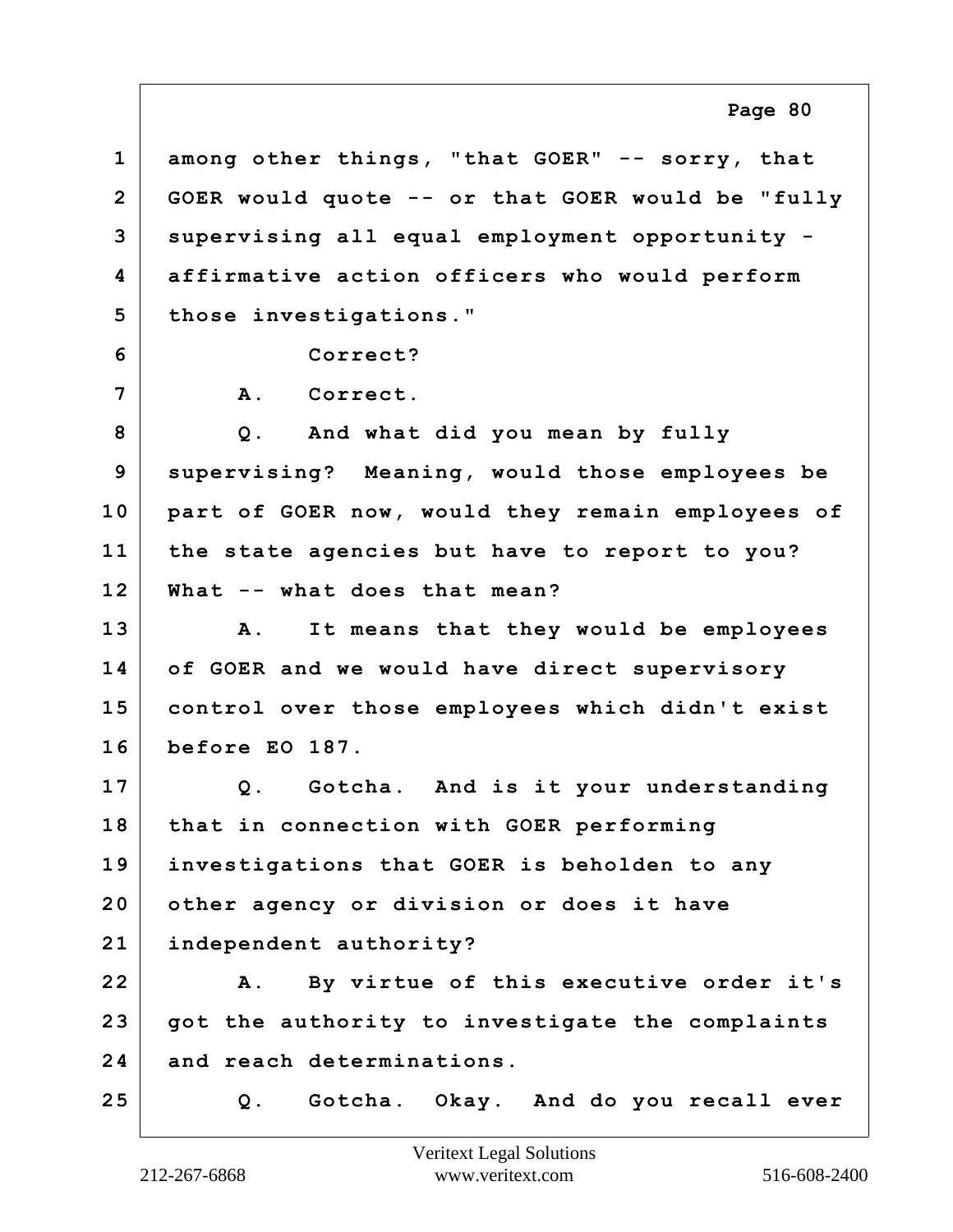**1 speaking with anyone in the executive -- or 2 would you have also distributed this memorandum 3 to those in the executive chamber? 4 A. I think the -- my recollection is, is 5 this memo went out from the executive chamber to 6 the agencies. 7 Q. Okay. Including -- oh. This memo 8 went from the executive chamber to the agencies? 9 A. I -- I believe it did. 10 Q. Okay. Even though it's from you? 11 A. Even though it's from me, yes. 12 Q. Okay. Okay. And could you turn to 13 Tab 9. 14 (Exhibit 9, November 29, 2018 memo from me 15 to directors of human resource management that 16 outlines all the steps we expect them to take 17 regarding implementation of our new authority under 18 Executive Order 187, marked for identification.) 19 Q. Take a moment to review and let me 20 know when you're ready. 21 A. Yes. 22 Q. Okay. Do you recognize that document? 23 A. Yes. 24 Q. And what is it? 25 A. It's a November 29, 2018 memo from me Page 81**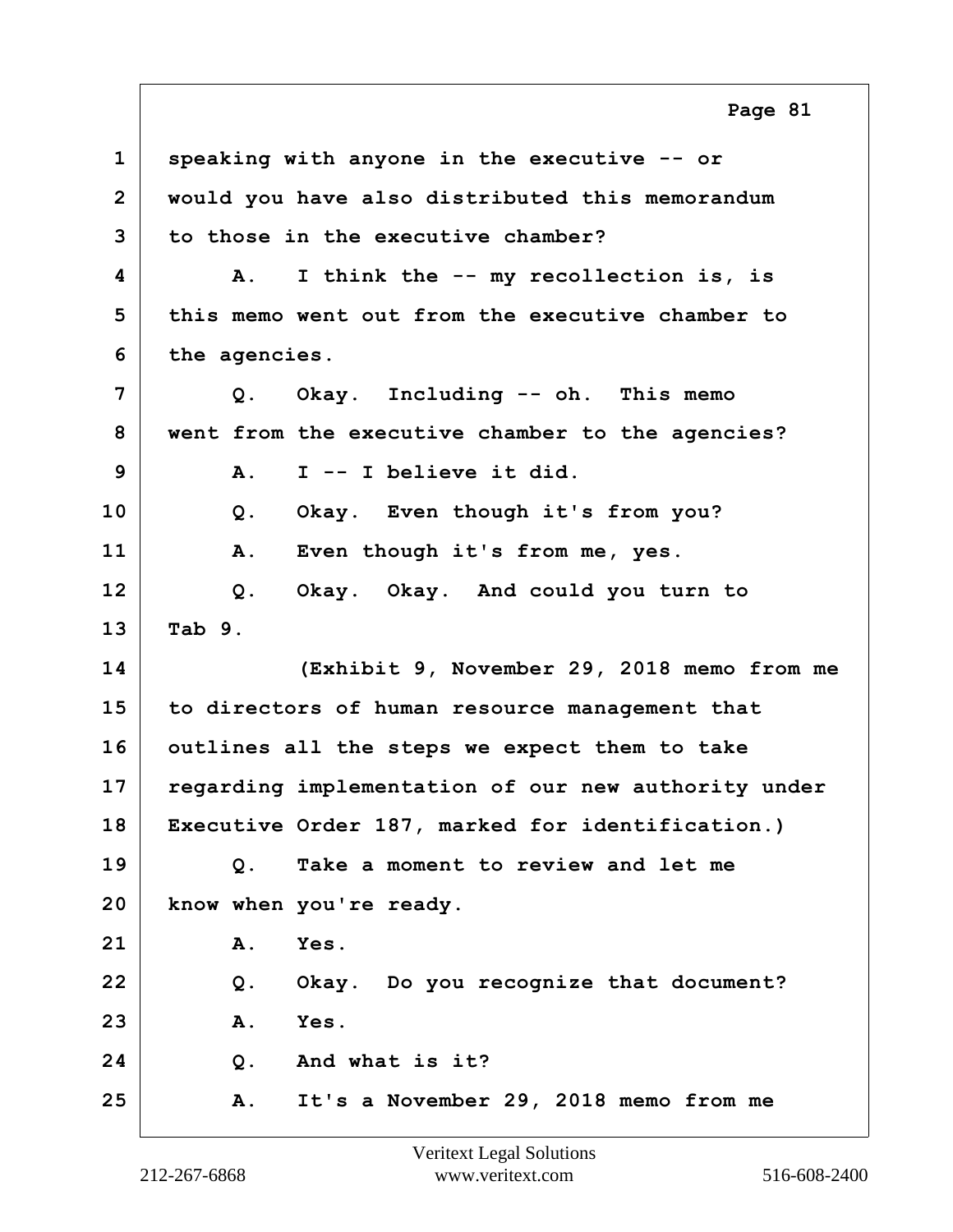**1 to directors of human resource management that 2 outlines all the steps we expect them to take 3 regarding implementation of our new authority 4 under Executive Order 187. 5 Q. Understood. And you would have sent 6 this to human resources employees and state 7 agencies, correct?** 8 A. Correct. **9 Q. And that would have included Lauren 10 Grasso of the executive chamber? 11 A. Assuming she was in that position at 12 that time, which I'm not sure if she was or her 13 predecessor was, but it should have gone to that 14 individual as well. 15 Q. Okay. But as you recall someone in 16 the executive chamber should have received this 17 blank memorandum? 18 A. Yes. 19 Q. Okay. And it says, among other 20 things, that "each agency must post a link to 21 the EEO rights and responsibilities handbook on 22 this intranet or Internet." 23 What, if anything, does GOER do to 24 make sure its agencies meet this obligation? 25 A. I think in the beginning we reached Page 82**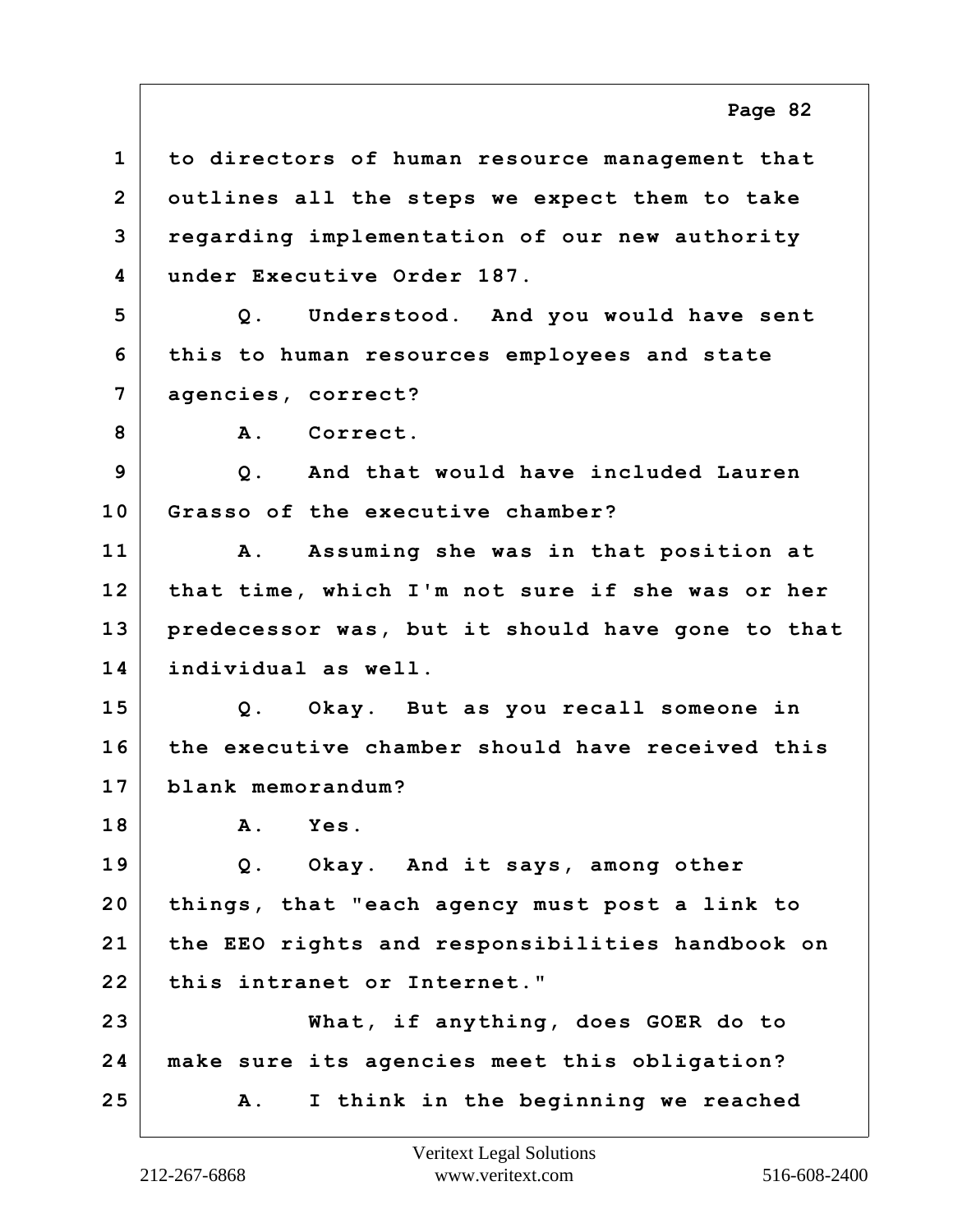| $\mathbf{1}$   | out to the agencies to ensure they had done          |
|----------------|------------------------------------------------------|
| $\overline{2}$ | this, but $I - -$ that might have been a             |
| 3              | responsibility that fell on the actual               |
| 4              | antidiscrimination investigations division, but      |
| 5              | I think we checked in with the agencies to make      |
| 6              | sure that they had posted.                           |
| 7              | Q. Okay. And when you say the                        |
| 8              | antidiscrimination division, is that a division      |
| 9              | of GOER or a division of some other entity?          |
| 10             | That's a division of GOER that does<br>A.            |
| 11             | the discrimination investigations.                   |
| 12             | Q. Okay. Are you aware, sitting here                 |
| 13             | today, whether or not the executive chamber met      |
| 14             | this obligation at the time? So sometime in the      |
| 15             | end of 2018 heading into 2019.                       |
| 16             | I -- I'm -- I'm not aware if they did<br>${\bf A}$ . |
| 17             | or they didn't.                                      |
| 18             | Q. Okay. And your memo also states that              |
| 19             | agencies must post the New York discrimination       |
| 20             | complaint form on its intranet or Internet.          |
| 21             | What, if anything, does GOER do to make sure         |
| 22             | that agencies meet that obligation?                  |
| 23             | I believe that might have been, if --<br><b>A</b> .  |
| 24             | if, in fact, I'm correct, part of that initial       |
| 25             | check that was done when this was launched.          |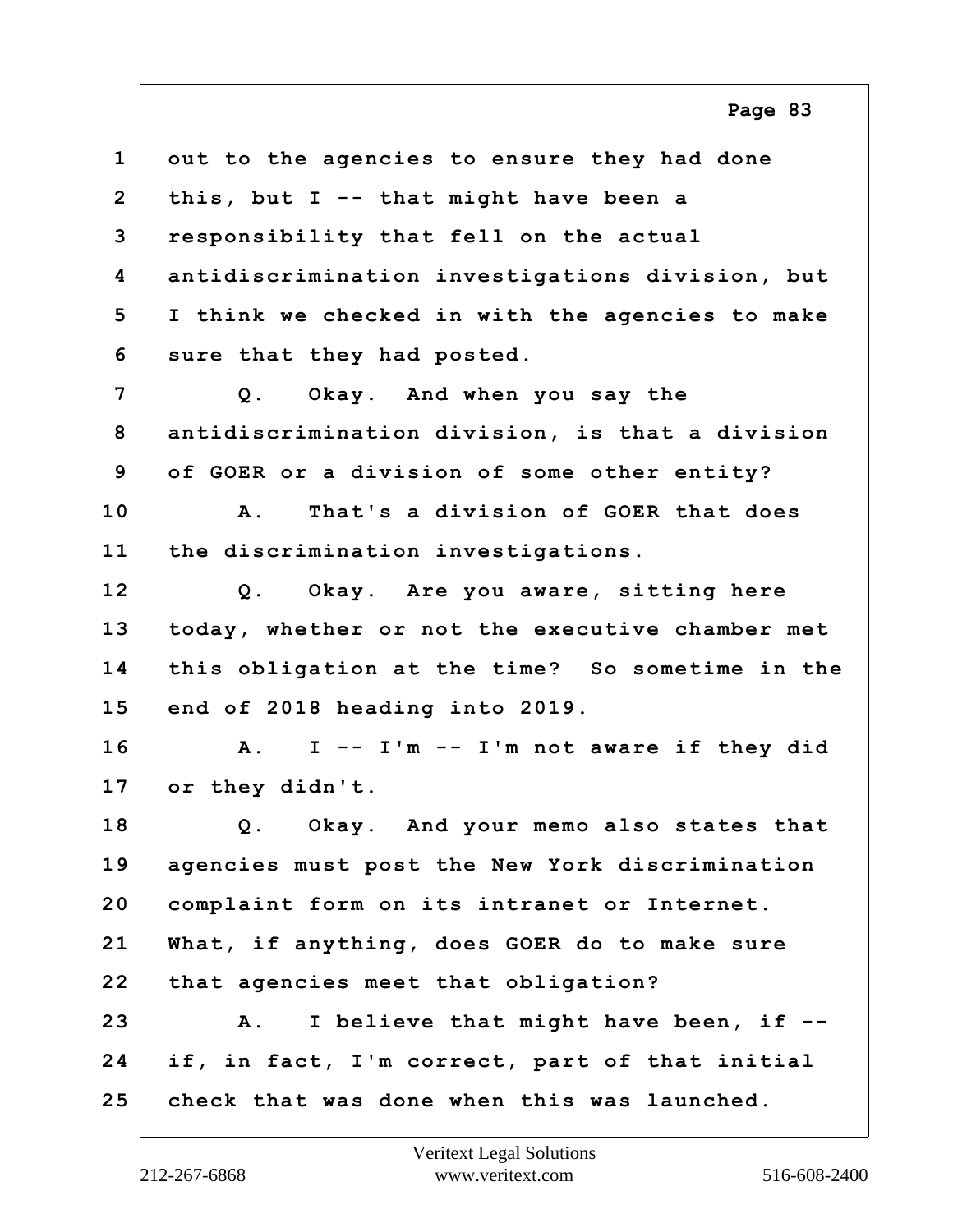**1 I -- I don't know what current checks are -- are 2 done, if -- if any. 3 Q. Okay. And sitting here today are you 4 aware whether or not the executive chamber met 5 its obligation at the time this memorandum was 6 sent out? 7 A. No. 8 Q. And the memo also states that the 9 agency must post a contact information for the 10 agencies GOER investigator on its intranet or 11 Internet. What, if anything, did GOER do to 12 make sure agencies met this obligation? 13 A. To the extent that I'm recalling 14 correctly about the prior two paragraphs, it 15 would have been part of that same process. 16 Q. Okay. And are you aware, sitting here 17 today, whether or not the executive chamber met 18 that obligation at the time? 19 A. Not aware. 20 Q. Were you ever, did you ever become 21 aware of a time when you learned that the 22 executive chamber had not satisfied any of these 23 obligations? 24 A. No, I'm not -- I don't recall that I 25 ever was made aware of that.**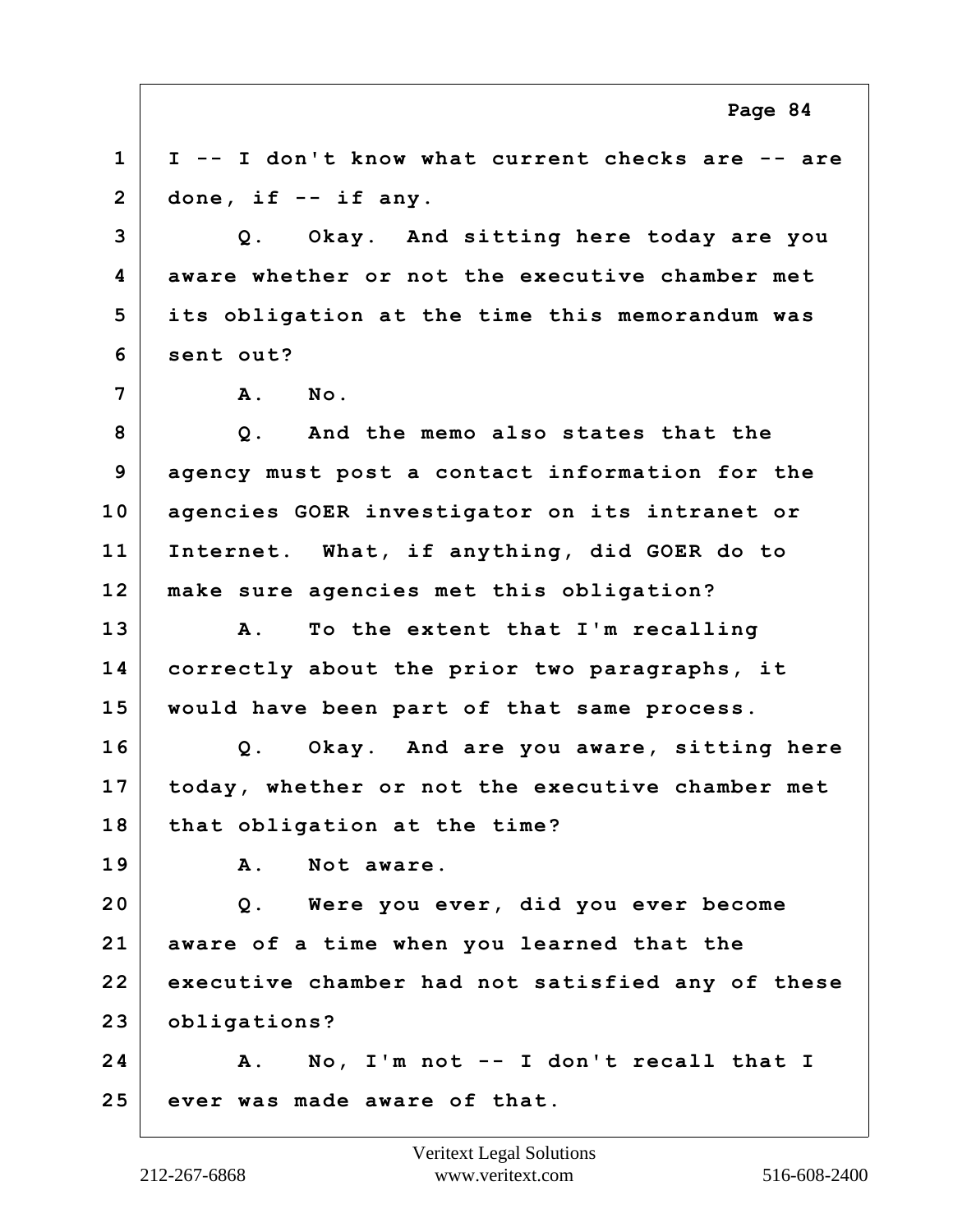**1 Q. And who is the executive chamber's 2 current GOER investigator? 3 A. There is no GOER investigator for the 4 chamber. 5 Q. Okay. So who is contact information 6 provided for, you know, a GOER investigator? 7 A. That would -- how it works is if 8 there's not an investigator on site they would 9 follow the links to directly file with GOER. 10 Q. And is it a group of investigators? 11 So I'm just trying to figure out, GOER employs 12 the people performing the investigations now, 13 correct? 14 A. Correct. 15 Q. Okay. So there's a pool of people who 16 can serve as investigators, right? 17 A. Correct. 18 Q. All right. Who -- are any of them 19 especially assigned to the executive chamber? 20 A. Not that I am aware of. 21 Q. Okay. So, so long as there's 22 information on the intranet site that directs 23 them to filing with GOER generally, it would be 24 assigned to any one of these investigators, 25 correct? Page 85**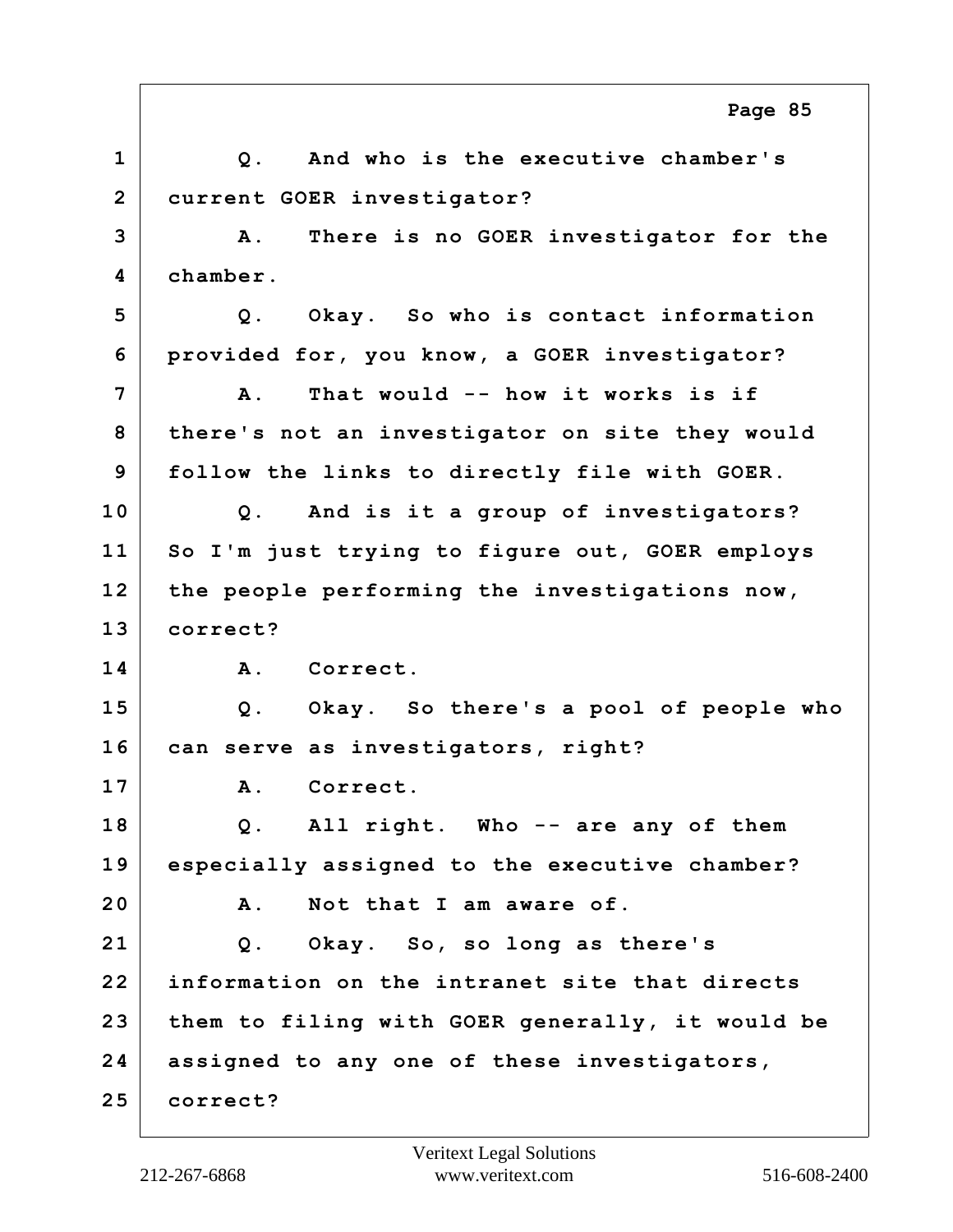**1 A. Correct. 2 Q. Okay. How many investigators are 3 there currently? 4 A. Currently I believe there are 25. 5 Q. Okay. And is 25 the number that's 6 typically there or has that fluctuated over 7 time? 8 A. It's fluctuated over time. 9 Q. Could you tell me how it's fluctuated 10 since 2017? Or since 2018? 11 A. Since 2018 it's -- it's gone down 12 through retirements and attrition through the 13 pandemic. 14 Q. Okay. Could you describe any more 15 about specific numbers, how it's changed? 16 A. I think the initial number might have 17 been 35 individuals who came over. There were 18 vacancies and the like and it's just gone down 19 since then, although we're currently trying to 20 hire more staff. 21 Q. Gotcha. All right. Is there any 22 particular need why you have to hire more staff 23 now? 24 A. More staff leads to faster 25 investigations, so we just -- keeps the overall Page 86**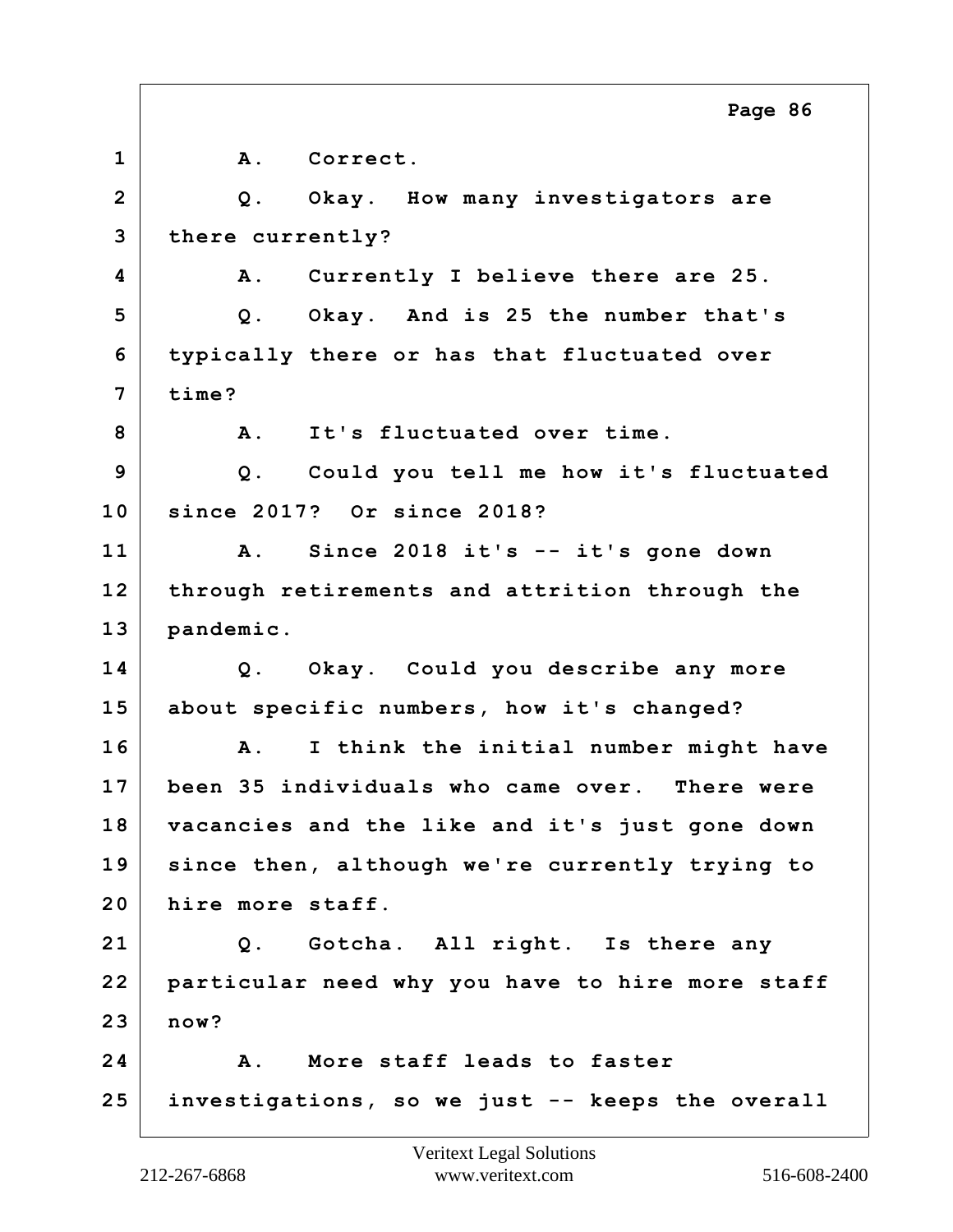| $\mathbf 1$    | number lower in terms of a per capital               |
|----------------|------------------------------------------------------|
| $\overline{2}$ | investigative assignments. So I think it's           |
| 3              | warranted to have more staff to be able to do        |
| 4              | it. And it helps you plan better for when you        |
| 5              | run into pockets of people who want to change        |
| 6              | career, who wind up being able to retire. So,        |
| 7              | you know, it just allows better for transition       |
| 8              | planning and the like, so                            |
| 9              | Q. Okay. And your memo also states that              |
| 10             | agencies must make alternate arrangements for        |
| 11             | the handbook and complaint forms to be               |
| 12             | accessible to employees who do not normally          |
| 13             | access computers as part of their job duties,        |
| 14             | correct?                                             |
| 15             | Correct.<br><b>A</b> .                               |
| 16             | What, if anything, does GOER do to<br>$Q$ .          |
| 17             | make sure agencies meet that obligation?             |
| 18             | Unless it's part of the process that I<br><b>A</b> . |
| 19             | talked about before, I'm not aware of anything       |
| 20             | currently that we do.                                |
| 21             | So you're not aware of any sort of,<br>Q.            |
| 22             | you know, annual audit to make sure that the         |
| 23             | handbook and complaint form are still being made     |
| 24             | accessible to employees who do not typically         |
| 25             | access a computer as part of their job duties?       |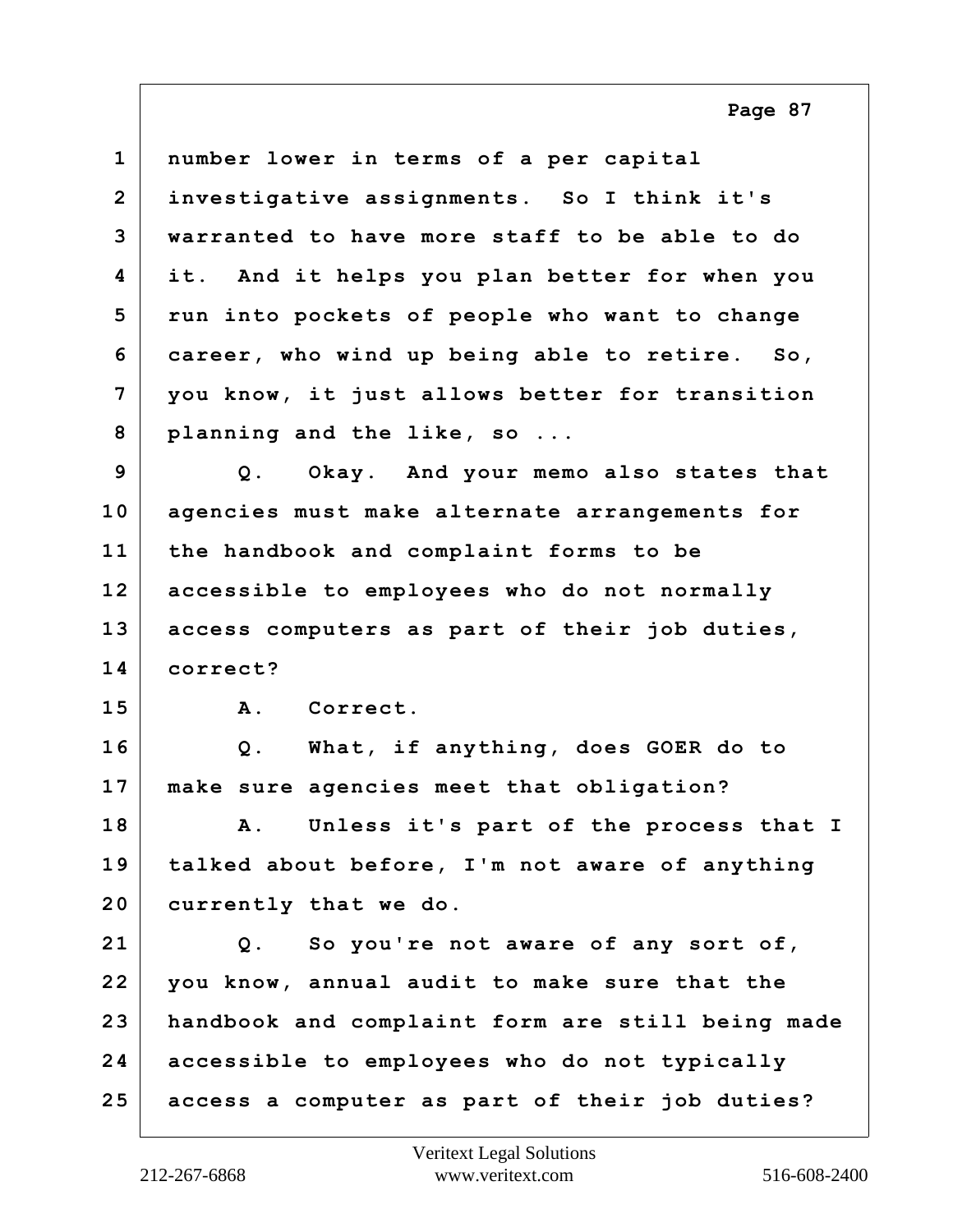**1 A. No, I'm not aware if there -- if there 2 is. I know I'm not sending out any audits or 3 conducting any audits. I don't know whether our 4 division, the antidiscrimination division does 5 that on their own. 6 Q. And are you aware of the executive 7 chambers' compliance with this provision in any 8 way? 9 A. No, I'm not aware. 10 Q. Okay. It's -- your memo also states 11 that agencies are required to communicate the 12 information to employees on a monthly basis and 13 immediately if changes are made. What does GOER 14 do to make sure that agencies are meeting that 15 obligation? 16 A. I believe that the antidiscrimination 17 investigation's division maintains that and 18 they're -- they do follow-ups with agencies or 19 receive information in that regard. 20 Q. Okay. And are you aware of whether or 21 not the executive chamber is meeting its 22 obligation to provide monthly communication of 23 the policy? 24 A. No, I'm not. 25 Q. Okay. If you can go to Tab 10.**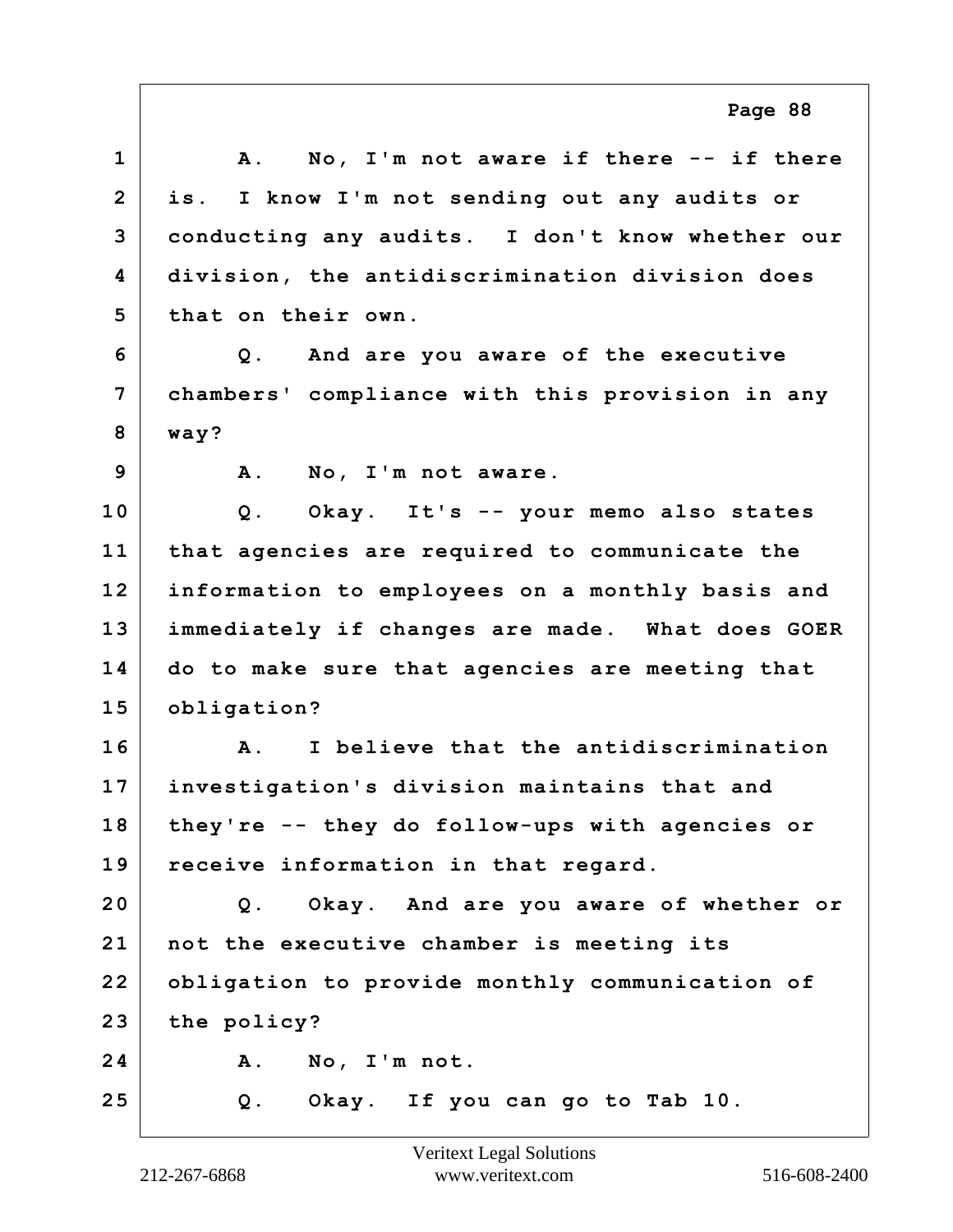**1 (Exhibit 10, May 2020 update, marked for 2 identification.) 3 Q. Take a moment to review and let me 4 know when you're ready. 5 A. Yes. 6 Q. Do you recognize this document? 7 A. Yes. 8 Q. And what is it? 9 A. This is a May 2020 update which 10 coincided with the revised handbook that updated 11 agencies on their requirements regarding 12 complaints of protected class discrimination, 13 how they needed to advise agencies -- excuse me, 14 advise their employees in this regard. 15 Q. Okay. And is there any particular 16 reason -- the policies outlined here are the 17 same as those in the previous memo; am I 18 correct? 19 A. Yes. 20 Q. Is there any reason why in 2020 you 21 needed to send the reminder as to the same 22 policies? 23 A. One, we wanted to alert agencies about 24 the revision to the handbook to make sure that 25 in case they had actually posted a copy of the Page 89**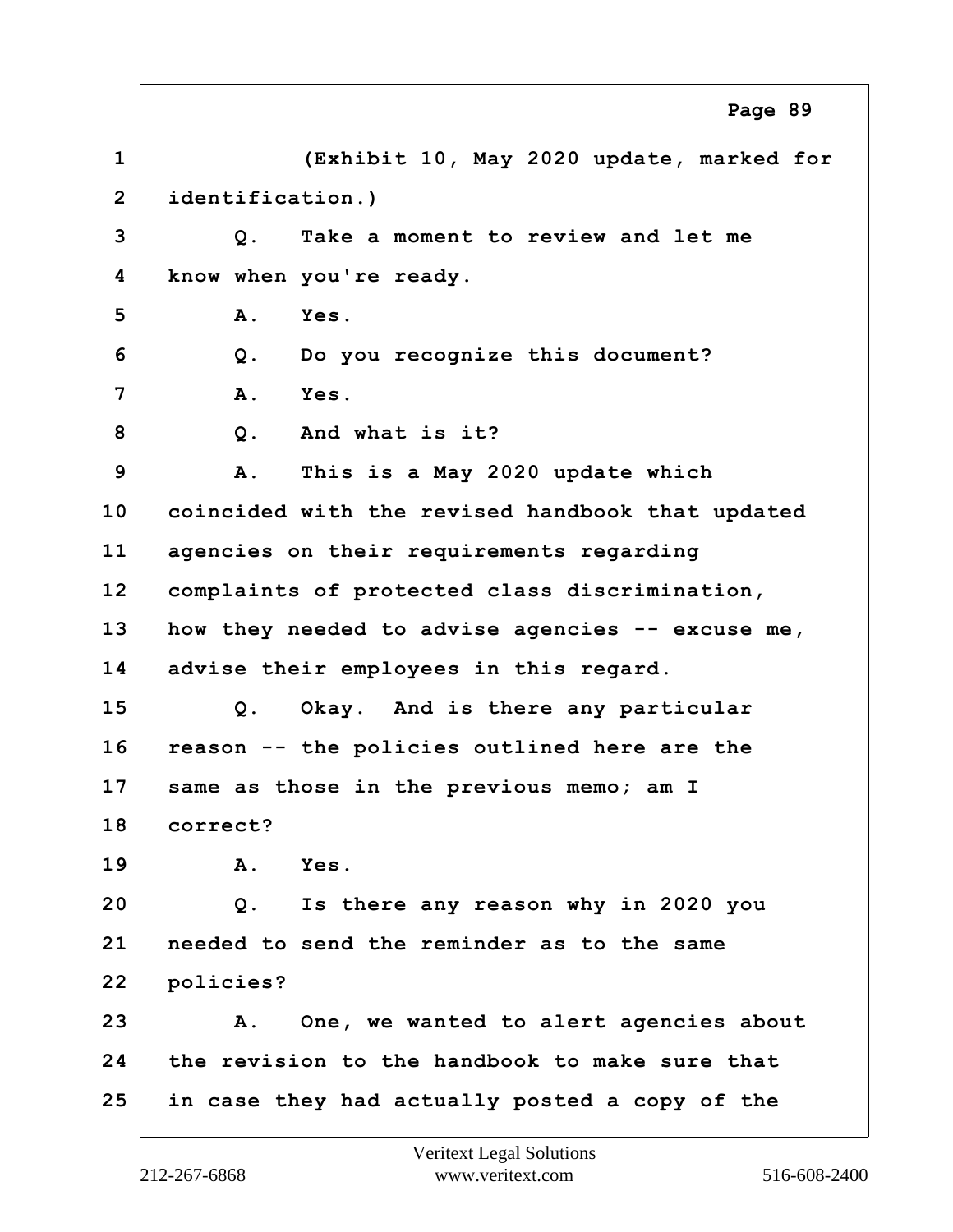| $\mathbf 1$    | handbook rather than a link to the handbook that  |
|----------------|---------------------------------------------------|
| $\overline{2}$ | folks would not find -- press the link -- look    |
| 3              | at the old handbook when they should be looking   |
| 4              | at a copy of the new handbook rather than         |
| 5              | hitting a link and getting to the updated one?    |
| 6              | And I believe we also launched -- in              |
| 7              | addition to a fillable PDF I think we also        |
| 8              | launched a web form at this time which allows     |
| 9              | the individual to fill out information and the    |
| 10             | form gets directly submitted to GOER rather than  |
| 11             | having an electronic form they have to submit.    |
| 12             | Q. Gotcha. And if you can look at the             |
| 13             | end of that document, so on the second page. It   |
| 14             | states at the bottom or right above the           |
| 15             | signature line, "Please ensure that this          |
| 16             | information is distributed immediately to all     |
| 17             | employees and cc antidiscrimination at            |
| 18             | goer.newyork.gov on all communications attaching  |
| 19             | the memo."                                        |
| 20             | Am I correct?                                     |
| 21             | Correct.<br><b>A</b> .                            |
| 22             | Q. Do you know, what steps did GOER               |
| 23             | make -- do to make sure that agencies complied    |
| 24             | with that obligation?                             |
| 25             | I'm not aware of the steps that the<br><b>A</b> . |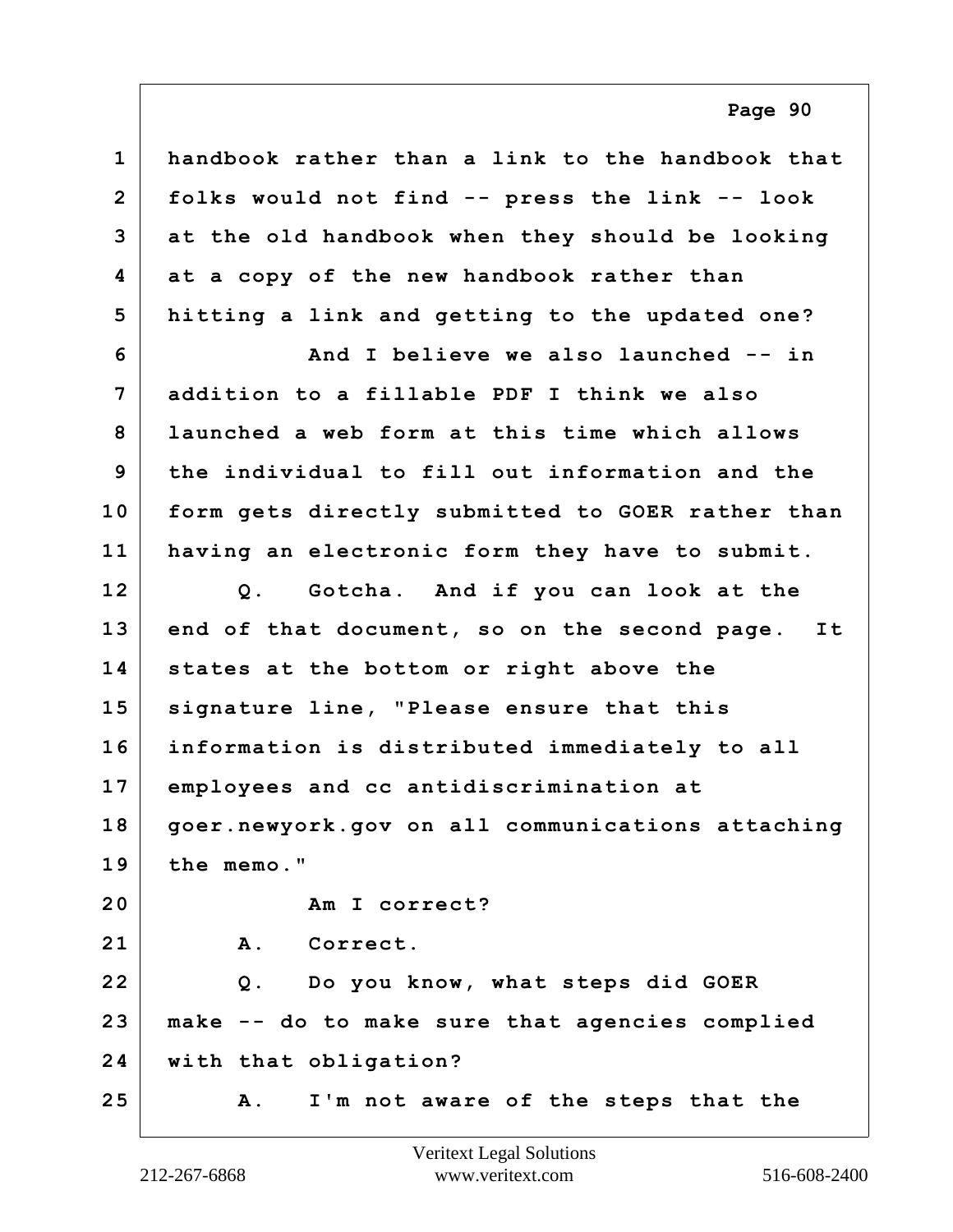**1 unit took in that regard. 2 Q. Okay. And do you know whether or not 3 the executive chamber actually E-mailed this 4 stuff to their employees? 5 A. I'm not aware of if they did or did 6 not. 7 Q. Okay. And -- but if you would assume 8 that you don't have an -- the E-mail address 9 that's referenced, that goes to GOER, right? 10 A. Yes. 11 Q. So if GOER hasn't produced it or if 12 GOER doesn't have it, should we assume that the 13 executive chamber didn't? 14 A. If we don't have it I don't know that 15 we can assume that they didn't, but -- so I 16 think it's all I can really say about that 17 question. 18 Q. Gotcha. And GOER isn't performing any 19 audits, meaning it hasn't reviewed the E-mails 20 it's got into that address to figure out whether 21 or not any particular agency has not in fact 22 E-mailed it to employees? 23 A. I'm not aware of any -- whether 24 auditing is occurring or not occurring. 25 Q. Okay. If you can go to Tab 12. Page 91**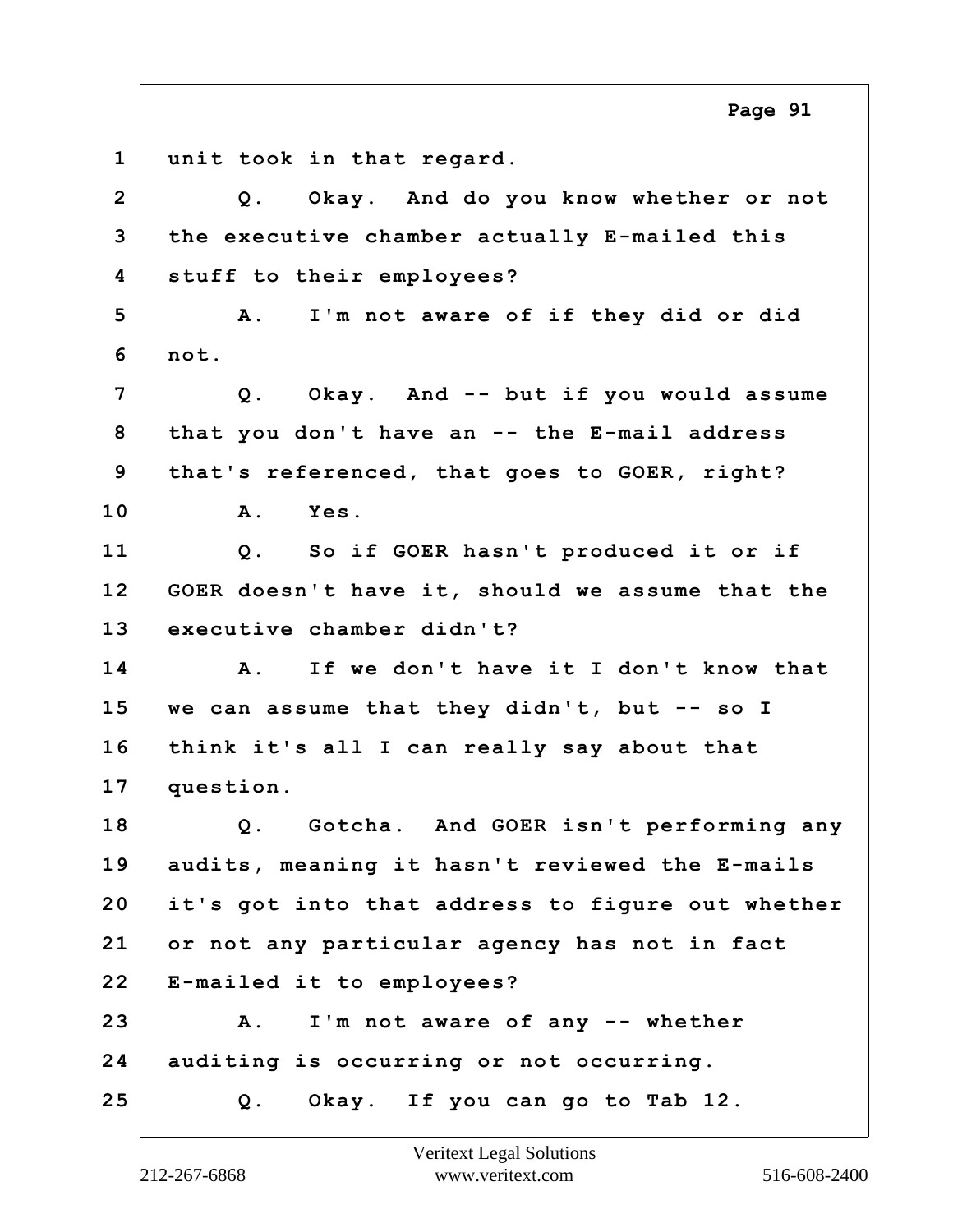**1 (Exhibit 12, A document, marked for 2 identification.) 3 A. Okay. 4 Q. Do you recognize this document? 5 A. Yes. 6 Q. And what is it? 7 A. This was designed to be an 8 accompaniment to one of the previous exhibits in 9 terms of a prepopulated memo that the agency 10 could fill in certain information and use that 11 to send directly to their employees. 12 Q. Okay. So, for instance, assuming 13 Ms. Grasso was in that HR role at the time, she 14 could have used -- filled in the information and 15 then disseminated it to the executive chamber 16 employees, correct? 17 A. Correct. 18 Q. Okay. And it's your understanding 19 that the memorandum should have been distributed 20 to the executive chamber employees, correct? 21 A. Correct. 22 Q. Okay. By the way, I can keep -- I was 23 planning to end at around 1:00 for lunch. Would 24 you prefer that we go past 1:00? What is your 25 preference? Or if you would prefer to break Page 92**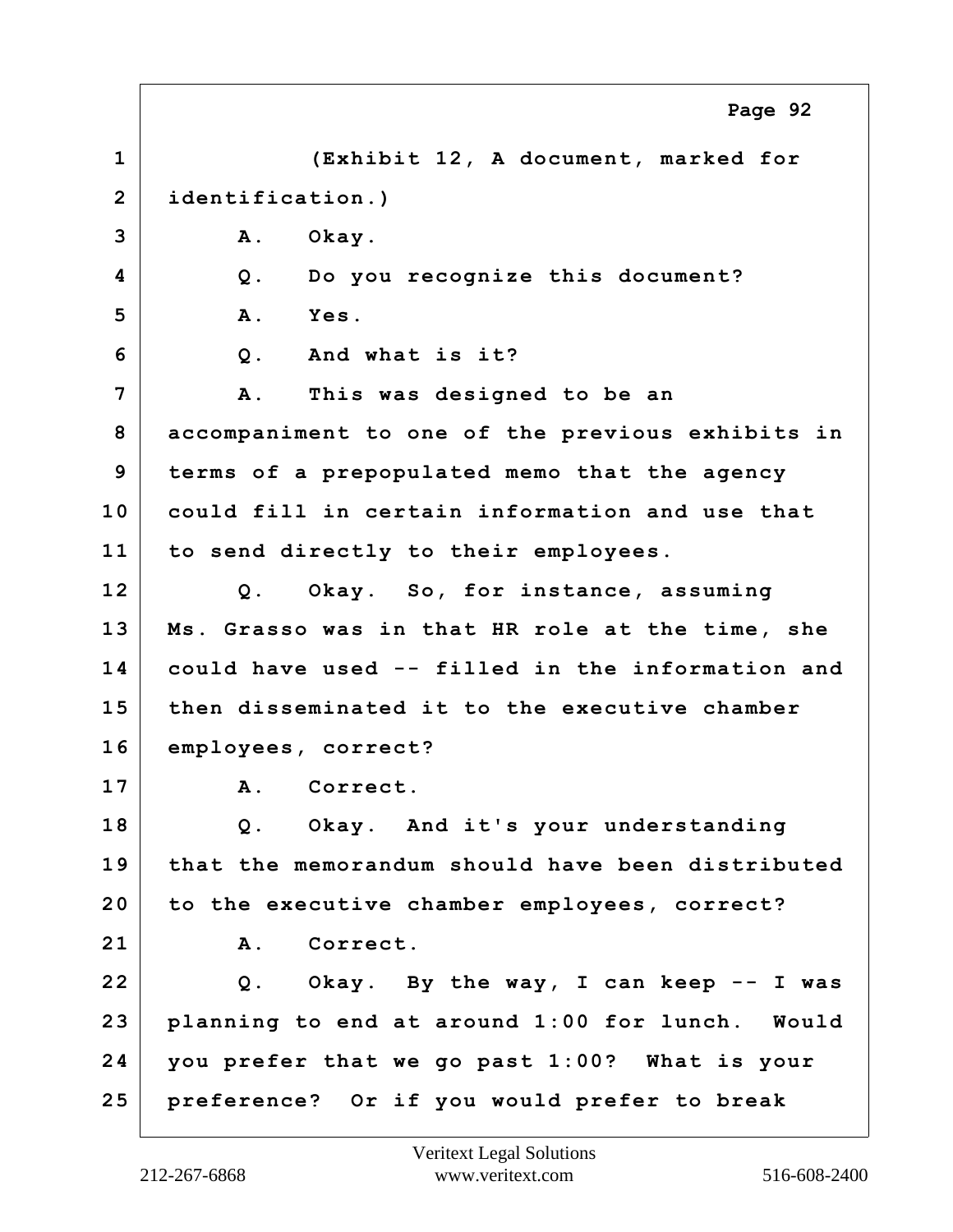**1 now, what's -- 2 A. I'm -- I'm fine with continuing. 3 Q. Okay. Just let me know. 4 A. Okay. 5 Q. All right. GO -- so as we've talked 6 about already, GOER's responsible for 7 investigating complaints of discrimination by 8 state agency employees, right? 9 A. Correct. 10 Q. About how many complaints does GOER 11 receive each year? 12 A. Since 2018 I think everything that is 13 received is roughly 17- or 1800 for all 14 complaints. 15 Q. Okay. And do you recall -- so when 16 you said 2018 at the beginning, is that since 17 2018 or in the year 2018 alone? 18 A. I believe that would be if you 19 annualize 2018 forward that would be an annual 20 estimate. 21 Q. Gotcha. So it's approximately 17,000 22 to 18,000 per year? 23 A. 1700 to 1800. 24 Q. Okay. So 1,700 to 1,800. Okay. 25 A. Right. Page 93**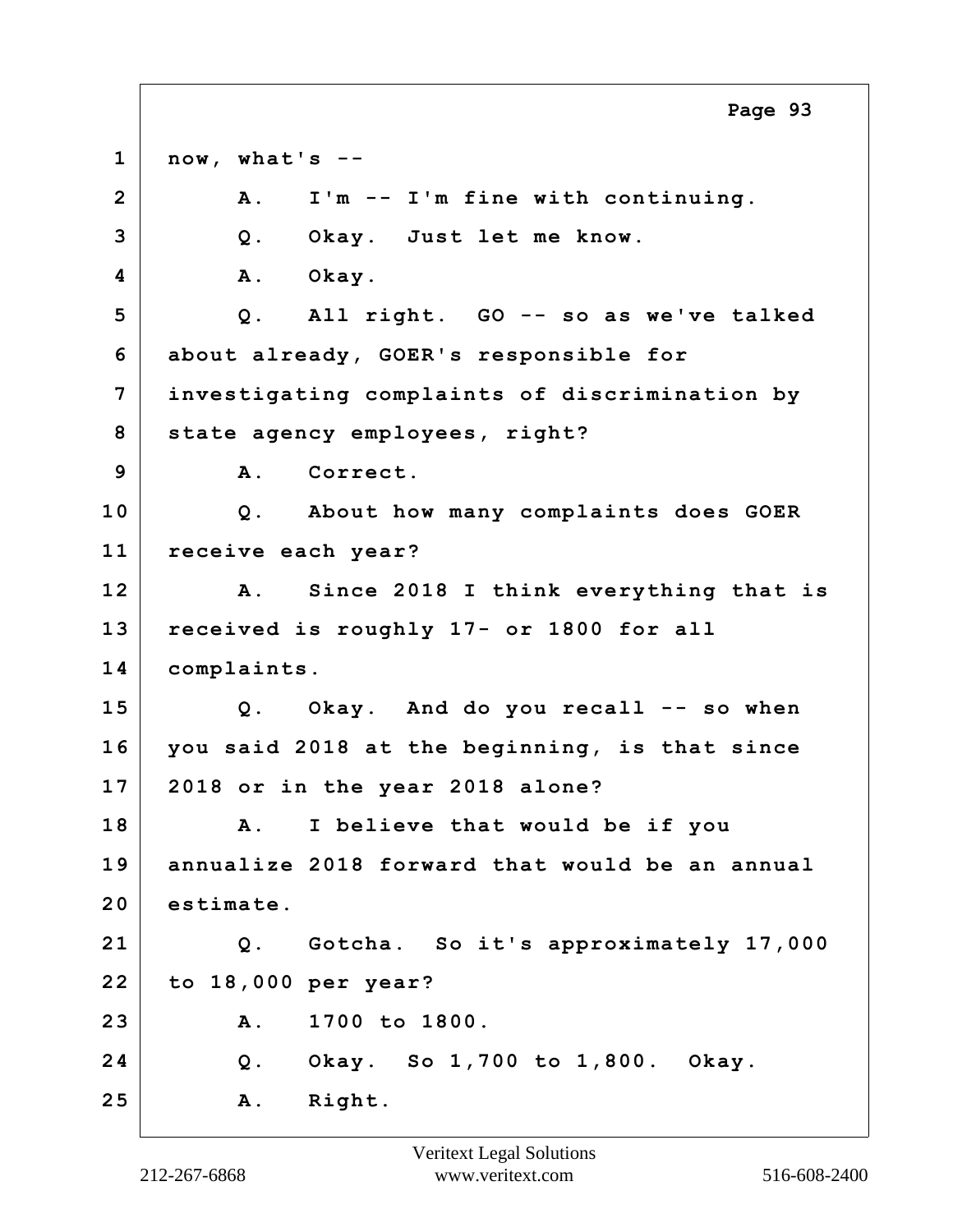| $\mathbf{1}$   | Okay.<br>$Q$ .                                   |
|----------------|--------------------------------------------------|
| $\overline{2}$ | I think that number dips slightly<br><b>A</b> .  |
| 3              | during the pandemic, but -- so a little higher   |
| 4              | the year before, but that's a -- I don't have an |
| 5              | exact number, but that's a rough estimate of the |
| 6              | total complaints we would have received.         |
| 7              | Gotcha. And on an annualized basis<br>$Q$ .      |
| 8              | how many complaints do you generally or          |
| 9              | approximately get from the executive chamber?    |
| 10             | $I - - I - - I$ don't know.<br>A.                |
| 11             | Okay. You can't ballpark at all?<br>Q.           |
| 12             | I mean, with the ones we've turned<br>Α.         |
| 13             | over in this, I think that that is basically     |
| 14             | what we are able to find in terms of things that |
| 15             | have been turned over since 2018 at least. I'm   |
| 16             | not aware of any more so it's really not -- it's |
| 17             | not a lot.                                       |
| 18             | Q. Okay. And of the $1,700$ to $1,800$ you       |
| 19             | referenced earlier, how many investigations are  |
| 20             | completed?                                       |
| 21             | I don't have that information.<br>A.             |
| 22             | Does every complaint lead to a full<br>Q.        |
| 23             | investigation?                                   |
| 24             | Every complaint is investigated.<br>A.<br>How    |
| 25             | far that investigation goes always depends on    |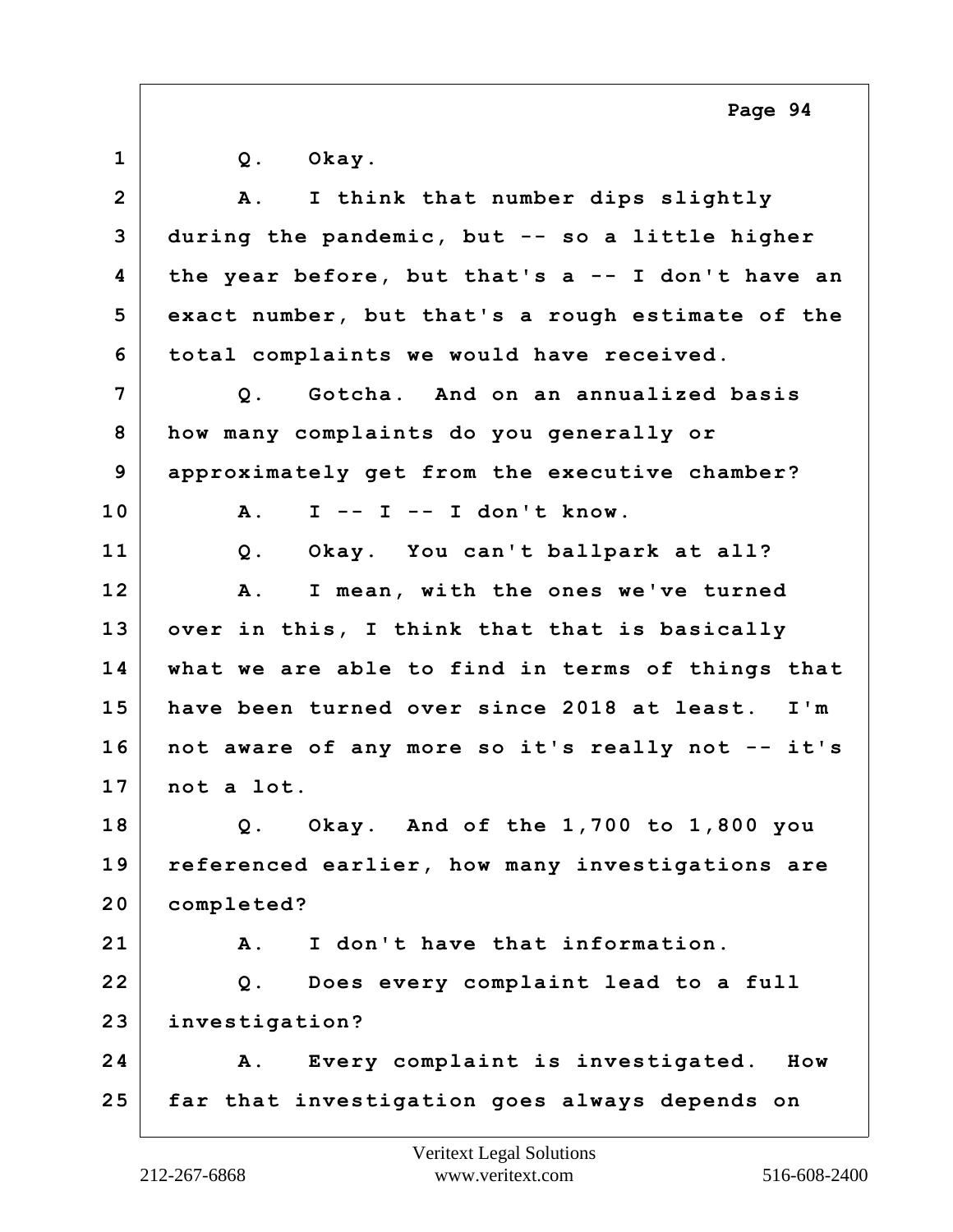**1 the, you know, complaint and the information 2 available to us. Not -- not all complaints wind 3 up being complaints of protected class 4 discrimination even though they may be 5 characterized as such. So it really depends on 6 that and ultimately what we know and what we 7 find out and what we can look into. 8 Q. Gotcha. So everything is investigated 9 or should be investigated but some are -- you 10 know, stop shorter than others in terms of, you 11 know, the process? 12 A. Correct. 13 Q. Okay. And this is the same for the 14 executive chamber, correct? 15 A. Correct. 16 Q. And you've spoken with employees in 17 the executive chamber about this obligation, 18 correct? 19 A. About -- about what -- 20 Q. Sorry, I should be more specific. 21 Have you spoken with members of the executive 22 chamber about the obligation that all complaints 23 of discrimination should be directed to GOER? 24 A. I -- yes. 25 Q. Okay. And who is that you recall Page 95**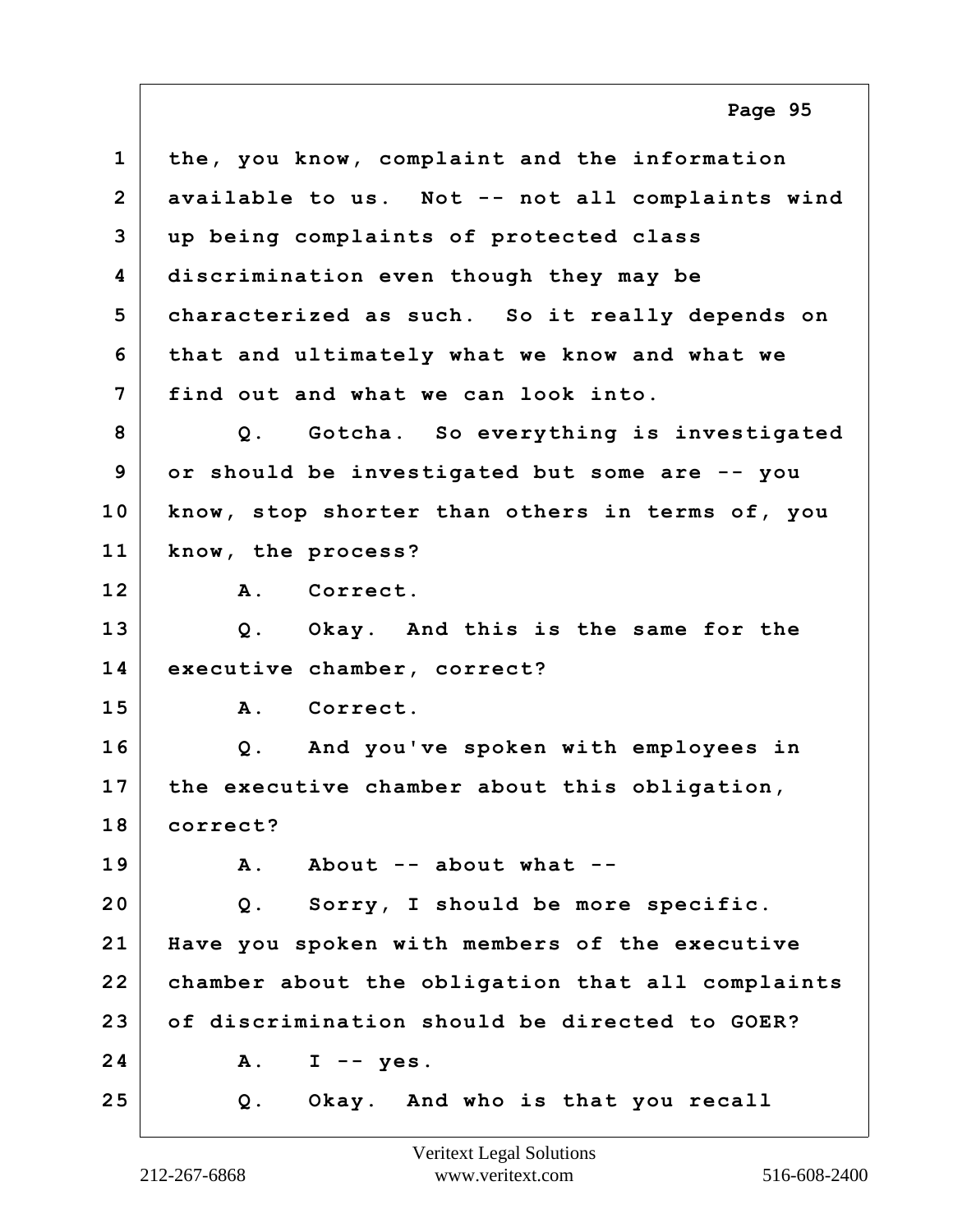| $\mathbf 1$    | speaking with?                                       |
|----------------|------------------------------------------------------|
| $\overline{2}$ | I believe that when we created<br><b>A</b> .         |
| 3              | Executive Order No. 187 that that was a              |
| 4              | conversation that occurred that involved then        |
| 5              | counsel to the Governor Alphonso David.              |
| 6              | Q. Okay. Do you recall if you ever spoke             |
| 7              | to Ms. Grasso about this obligation?                 |
| 8              | A. I don't recall speaking to Ms. Grasso             |
| 9              | about it.                                            |
| 10             | Q. But you recall sending whomever had               |
| 11             | been in Ms. Grasso's role or Ms. Grasso that         |
| 12             | memorandum setting forth this obligation,            |
| 13             | correct?                                             |
| 14             | I believe that the person in that role<br><b>A</b> . |
| 15             | or Ms. Grasso should have got that memo, yes.        |
| 16             | Q. Okay. And do you ever recall speaking             |
| 17             | with Ms. -- or do you know Jill DesRosiers?          |
| 18             | I know who she is, yes.<br><b>A</b> .                |
| 19             | Q. Do you recall ever speaking to her                |
| 20             | about this obligation, meaning that --               |
| 21             | No.<br>A.                                            |
| 22             | Q. Okay. Meaning, are you saying that                |
| 23             | specifically that you did not speak to               |
| 24             | Ms. DesRosiers or that you don't recall whether      |
| 25             | or not you spoke to Ms. DesRosiers?                  |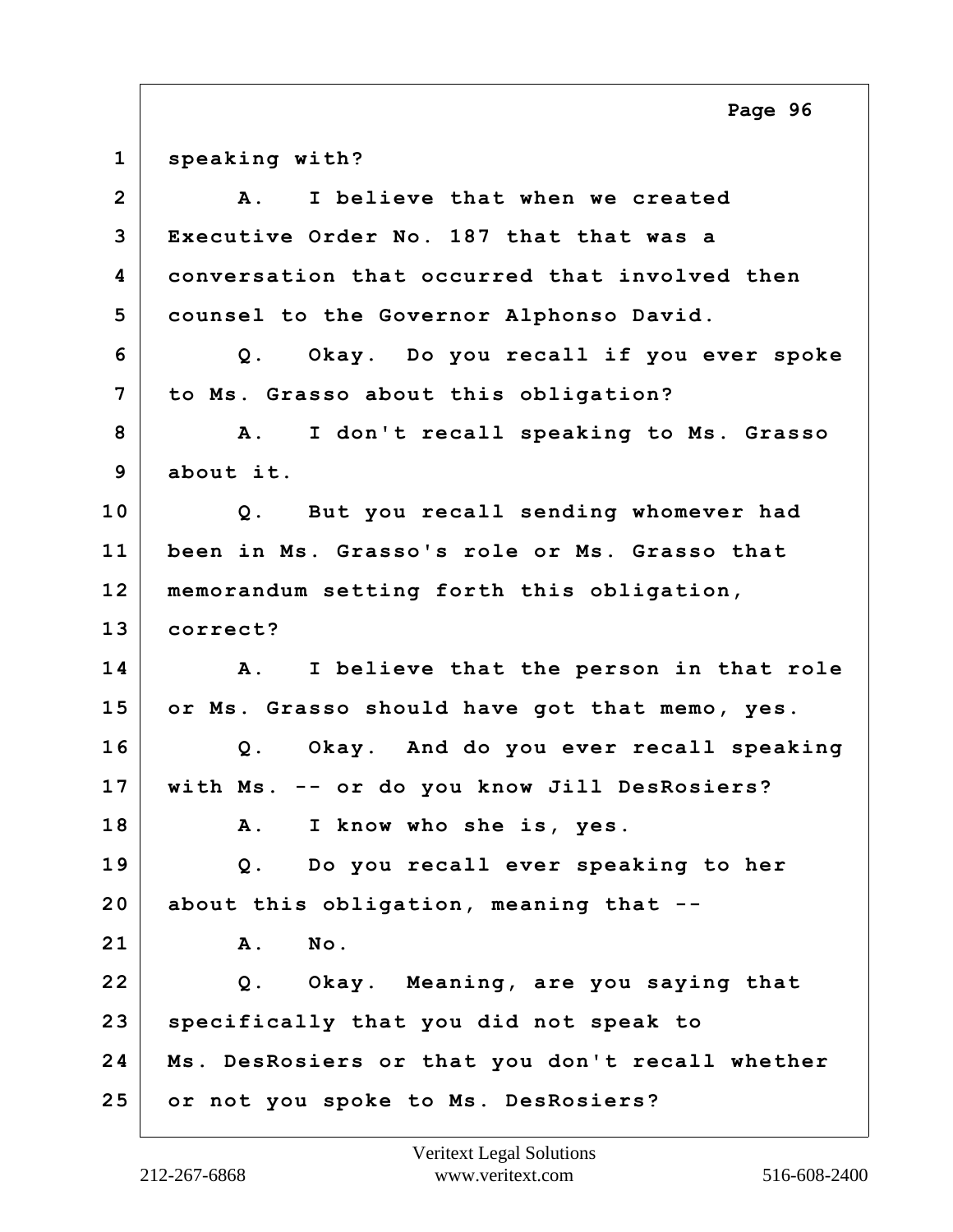**1 A. I -- I don't recall ever speaking to 2 Ms. DesRosiers about an obligation to file a 3 complaint of protected class discrimination with 4 GOER. 5 Q. Okay. So I know that GOER took over 6 the responsibility of investigating complaints 7 in or about December 2018 and before that state 8 agencies had an employee that would be 9 responsible for conducting investigations, 10 right? Sorry -- yes or no? 11 A. Or would have one arranged for them to 12 investigate, yes. 13 Q. Gotcha. Now even before 2018, though, 14 did GOER serve any role in investigations? 15 A. Yes. 16 Q. What role did GOER serve? 17 A. We -- we had what was called the 18 workforce development unit, which later became 19 the antidiscrimination investigations division. 20 And that workforce development unit was staffed 21 at full staffing with three individuals who kept 22 agency investigations on track and provided some 23 guidance and oversight in terms of them but 24 didn't employ the individuals or manage them on 25 a day-to-day basis.**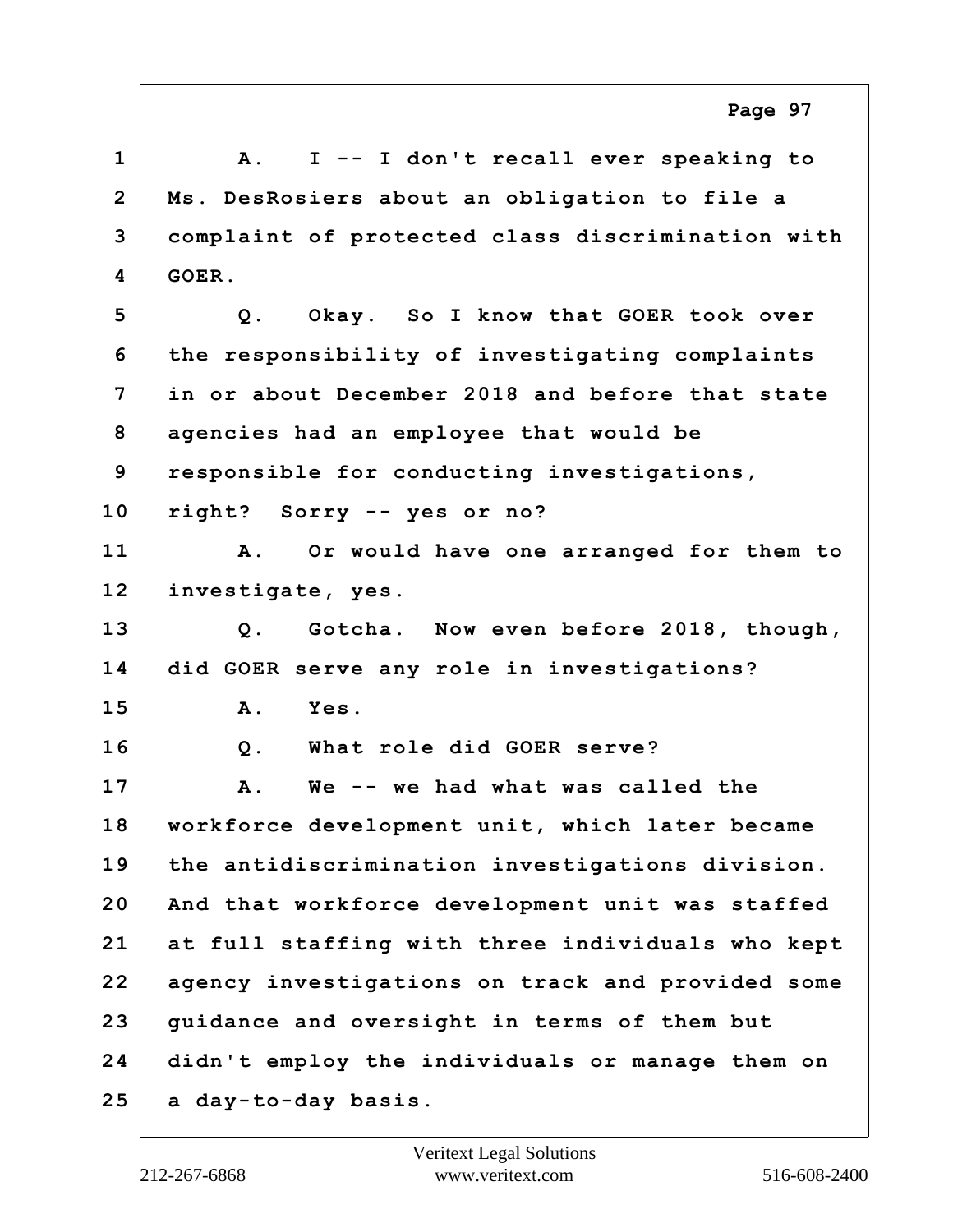| $\mathbf{1}$   | Okay. And when you say guidance and<br>$Q$ .          |
|----------------|-------------------------------------------------------|
| $\overline{2}$ | oversight, did GOER, could GOER tell the agency       |
| 3              | that they were performing an investigation            |
| 4              | incorrectly and tell them to change their             |
| 5              | practices or was it merely, you know, giving          |
| 6              | advice?                                               |
| 7              | A. They -- they -- if they -- if GOER was             |
| 8              | aware of an agency improperly investigating,          |
| 9              | they should have been told to correct their           |
| 10             | process and procedure.                                |
| 11             | Q. And if an agency declined to correct               |
| 12             | this policy and procedure, what would have been       |
| 13             | done -- what could GOER do to make sure that it       |
| 14             | actually complied?                                    |
| 15             | If -- if -- if I was aware -- I can<br>$\mathbf{A}$ . |
| 16             | only speak in terms of what I would do. If I          |
| 17             | was aware of it I'd call their agency general         |
| 18             | counsel and say they needed to change how they        |
| 19             | were investigating.                                   |
| 20             | Okay. And if the general counsel<br>$Q$ .             |
| 21             | said, no, we're not, what would happen?               |
| 22             | I would go to the agency head.<br>A.                  |
| 23             | Q. Okay. If the agency head said, no,                 |
| 24             | we're not?                                            |
| 25             | I would probably then go to the<br>Α.                 |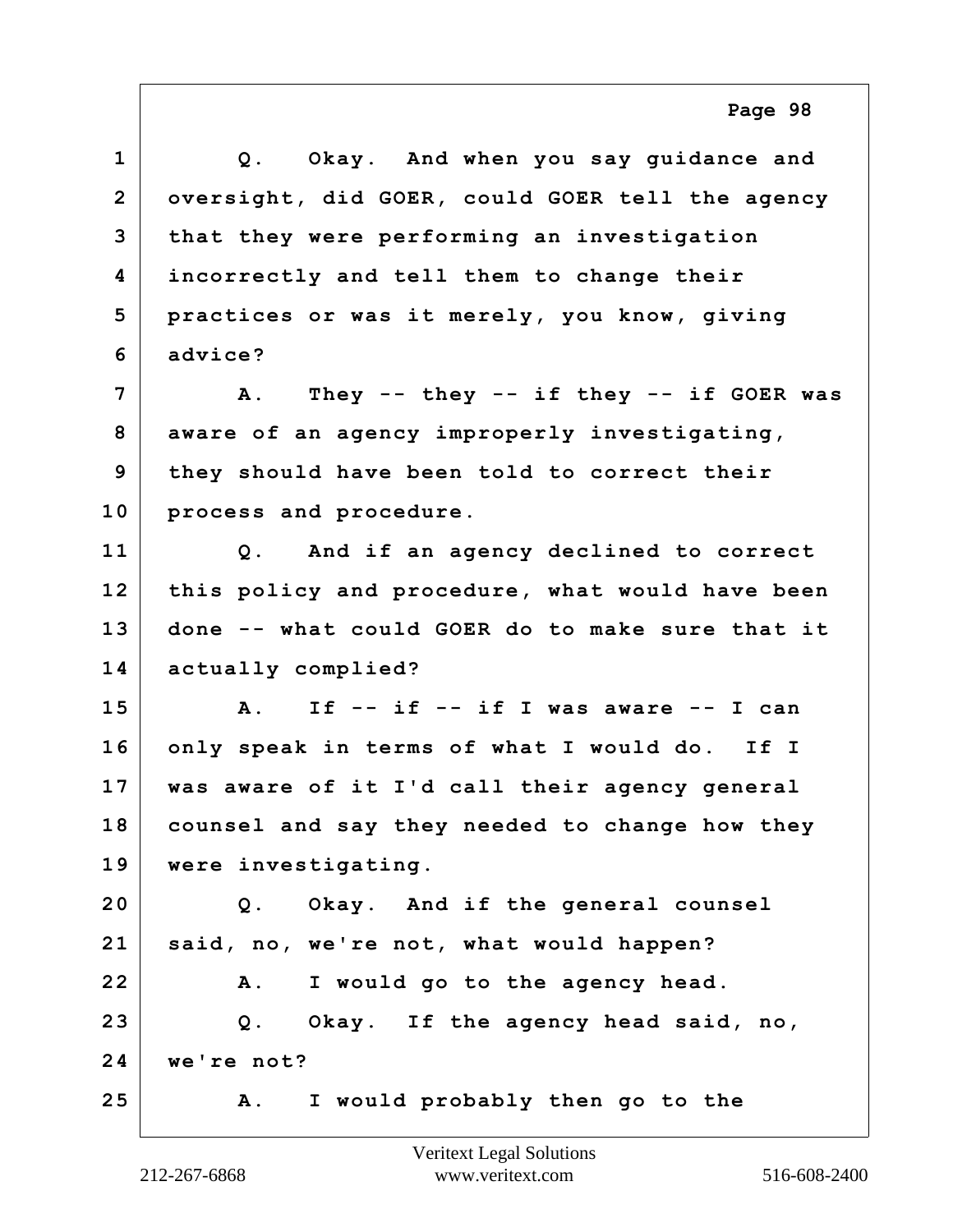**1 executive chamber and say, we've got -- we have 2 an issue, there's not a process being followed, 3 and I'd expect. I wouldn't expect it to get to 4 that point but theoretically that's what would 5 happen next. 6 Q. Gotcha. Okay. Are there any 7 exceptions to GOER's obligation to investigate 8 complaints that are referred to it? 9 A. I wouldn't call it an exception, but 10 if a complaint arguably would be criminal, we 11 would not investigate that complaint initially. 12 Q. Would you ultimately investigate the 13 complaint? 14 A. Potentially on what -- depending on 15 what occurred, yes. 16 Q. What would it depend on? 17 A. It would depend on the status of any 18 criminal investigation and that criminal 19 investigation being over, and then ultimately 20 what -- you know, what the facts of a particular 21 complaint were. 22 Q. Okay. And when you say "over," 23 meaning is it your understanding that GOER would 24 defer investigating until the criminal process 25 had been concluded?**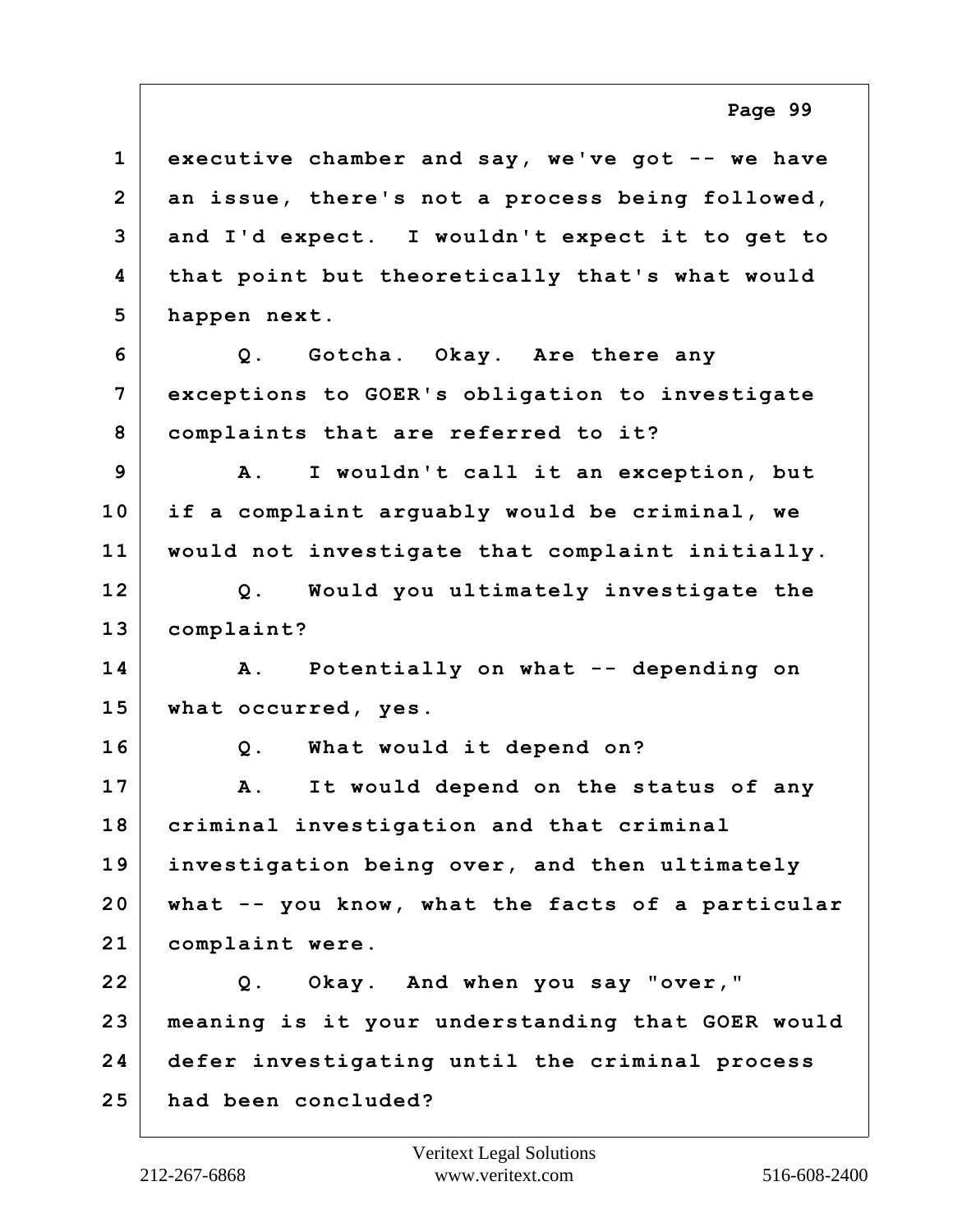| $\mathbf 1$    | Α.<br>Yes. Whatever -- whatever the              |
|----------------|--------------------------------------------------|
| $\overline{2}$ | conclusion reached by the investigative entity   |
| 3              | would be, whether it would be that there was no  |
| 4              | criminal activity or it would result in charges  |
| 5              | and would wind its way through the criminal      |
| 6              | process, whatever that took shape for, we would  |
| 7              | not commence an investigation unless we were     |
| 8              | authorized to do so earlier.                     |
| 9              | Q. Okay. Meaning if, for instance, the           |
| 10             | criminal proceeding began after the              |
| 11             | investigation had started or after you had been  |
| 12             | informed that conduct could be investigated you  |
| 13             | would have still continued with your             |
| 14             | investigation?                                   |
| 15             | I'm not sure how that -- the unit<br><b>A</b> .  |
| 16             | would have handled that. Typically when there's  |
| 17             | criminality involved, DAs and police don't like  |
| 18             | administrative investigations ongoing. So I      |
| 19             | think we would probably strive to have some      |
| 20             | level of coordination in terms of whether we     |
| 21             | should or could go forward with the              |
| 22             | administrative part of it at that time, but that |
| 23             | would be a case-by-case determination.           |
| 24             | Okay. And besides what you just<br>Q.            |
| 25             | testified to as to this criminal maybe           |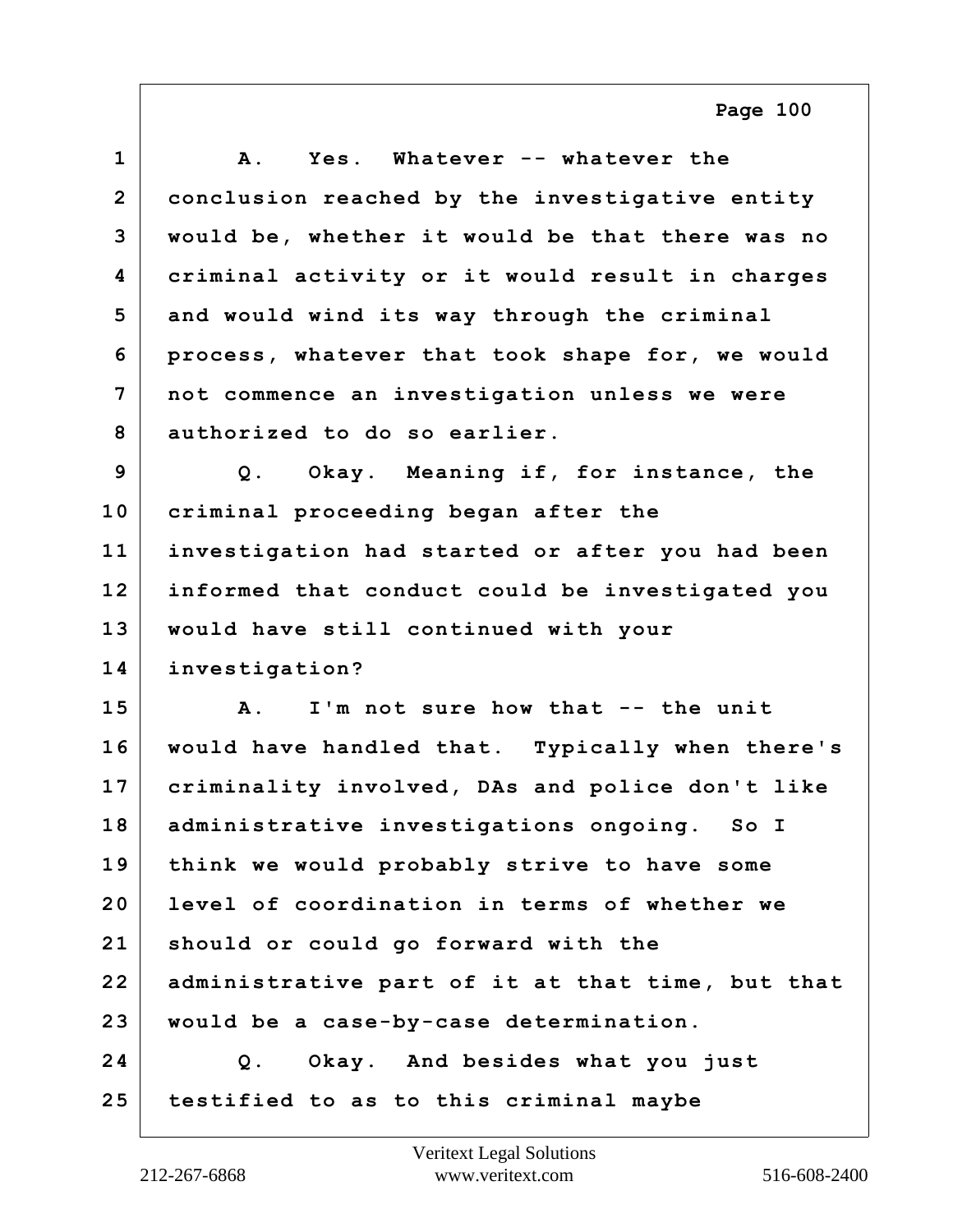**1 exception, are there any other sort of 2 exceptions? 3 A. No. 4 Q. Okay. And is there any other reason 5 GOER can decline to perform some investigation, 6 even if not, you know, a full blown 7 investigation? 8 A. We do get complaints filed with us 9 that aren't employment based discrimination 10 complaints, they are people complaining. We 11 would -- we would decline investigation of 12 those. 13 Q. Okay. But GOER would still assess the 14 complaint, correct? 15 A. Correct. 16 Q. Meaning read it, see whether or not it 17 falls within its ambit and make a determination? 18 A. Correct. 19 Q. Okay. Can -- if GOER is responsible 20 for conducting an investigation, can the agency 21 still conduct its own parallel investigation? 22 A. No. 23 Q. Okay. And if a agency said that they 24 were going to start conducting their own 25 parallel investigation, how would GOER, you Page 101**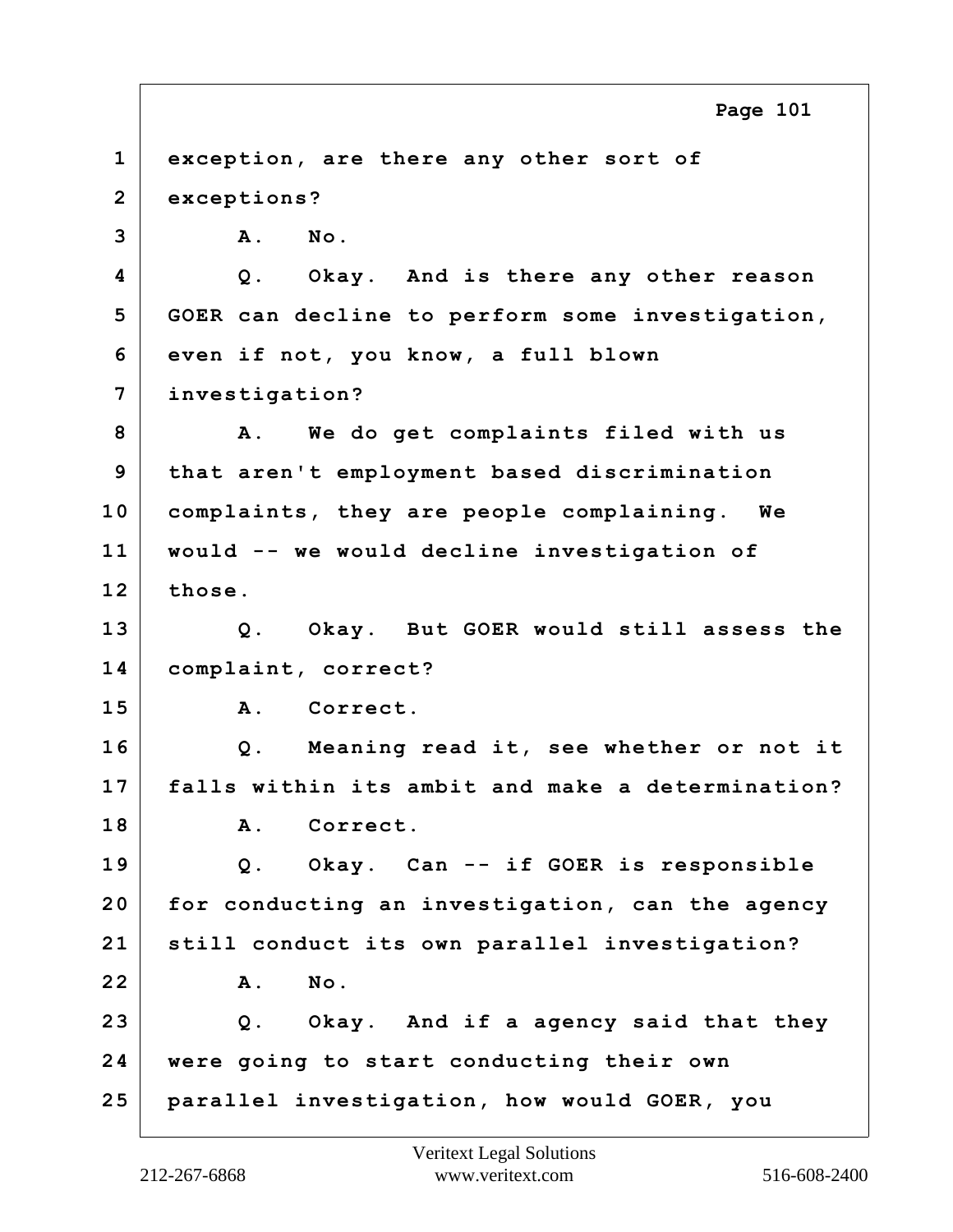| $\mathbf 1$    | know, stop that?                                 |
|----------------|--------------------------------------------------|
| $\overline{2}$ | I'd have to defer to the unit on<br>A.           |
| 3              | exactly how they handle it. I wouldn't $--$ I    |
| 4              | wouldn't necessarily -- I might be put on notice |
| 5              | that there's an issue there, but that unit would |
| 6              | handle it and I think they would talk to whoever |
| 7              | made the determination that they would           |
| 8              | independently investigate it, assuming that we   |
| 9              | were made aware of it, and then follow-up with   |
| 10             | the agency general counsel if that was           |
| 11             | unsuccessful.                                    |
| 12             | Q. So is it your understanding that after        |
| 13             | the point GOER becomes aware of a complaint and  |
| 14             | has stated that it's investigating, the state    |
| 15             | agency should defer conducting its own           |
| 16             | investigation?                                   |
| 17             | Correct.<br>A.                                   |
| 18             | Okay. So I know we talked about this<br>$Q$ .    |
| 19             | a little bit earlier, so when GOER gets a        |
| 20             | complaint and reviews the complaint to see       |
| 21             | whether it falls within its authority and then   |
| 22             | makes a decision as to whether it's going to     |
| 23             | investigate, correct?                            |
| 24             | Correct.<br>Α.                                   |
| 25             | Could you describe the investigatory<br>Q.       |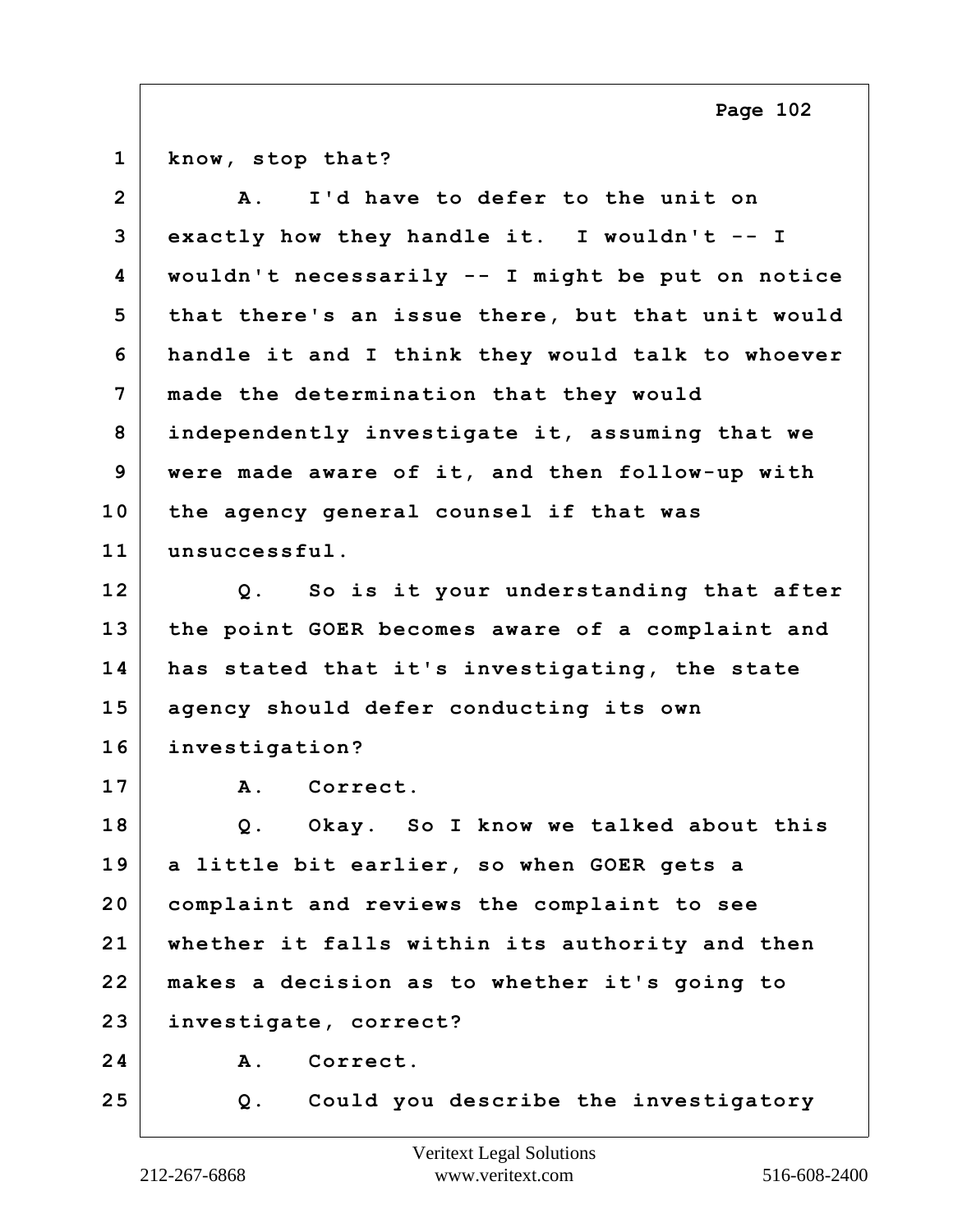**1 process?**

| $\overline{2}$ | In the disclosure documents we turned<br>Α.      |
|----------------|--------------------------------------------------|
| 3              | over there's a ten-step process. I would         |
| 4              | respectfully refer to that process. I'm not      |
| 5              | involved in the day-to-day investigations and    |
| 6              | wouldn't want to misspeak about the process.     |
| $\overline{7}$ | But there is a ten-step process that we follow   |
| 8              | to investigate complaints.                       |
| 9              | Q. Gotcha. And that pool of 25                   |
| 10             | investigators -- or of about 25 investigators we |
| 11             | spoke about earlier, they're supposed to follow  |
| 12             | the ten-step process, correct?                   |
| 13             | A.<br>Correct.                                   |
| 14             | Q. And, sorry, you may have said this            |
| 15             | earlier, but to whom do those investigators      |
| 16             | report?                                          |
| 17             | Those investigators report up through<br>Α.      |
| 18             | a number of assistant counsels in the            |
| 19             | antidiscrimination investigation division and    |
| 20             | then ultimately report up through the deputy     |
| 21             | director and the director of that unit.          |
| 22             | Okay. And who are the deputy director<br>Q.      |
| 23             | and directors?                                   |
| 24             | The director of that unit is<br><b>A</b> .       |
| 25             |                                                  |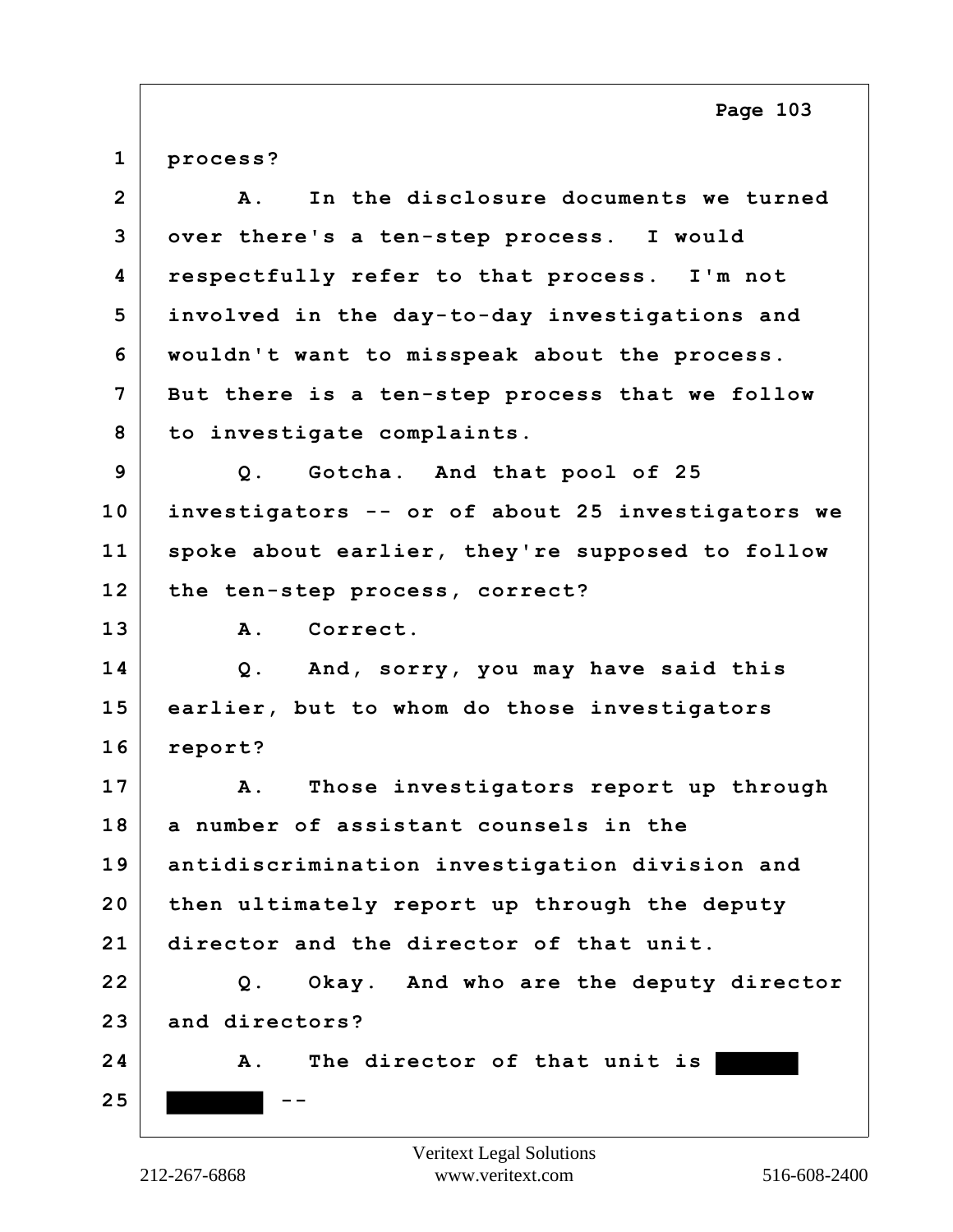**1 Q. Uh-huh. 2 A. -- and the deputy director of that 3 unit is . 4 Q. Gotcha. And --** 5 A. A. Sorry. **6 Q. Sorry. And is there any difference -- 7 you said they report up through a number of 8 assistant counsel. Is there any differences in 9 what each of those assistant counsels is 10 responsible for doing? 11 A. I think that it's more based on a team 12 approach, so there might be numbers of employees 13 that fall underneath the assistant counsels so 14 that -- you know, that the workload is balanced, 15 so to speak. Not necessarily on a individual 16 employee by employee basis but however they've 17 divided up the work on a team based approach. 18 Q. Okay. And what training do GOER 19 investigators receive, meaning before they start 20 investigating things? 21 A. I believe -- that training is handled 22 by that unit and that unit trains all the 23 investigators as they come on board and -- and I 24 believe routinely has meetings and trainings 25 where they go over things as things come up. Page 104**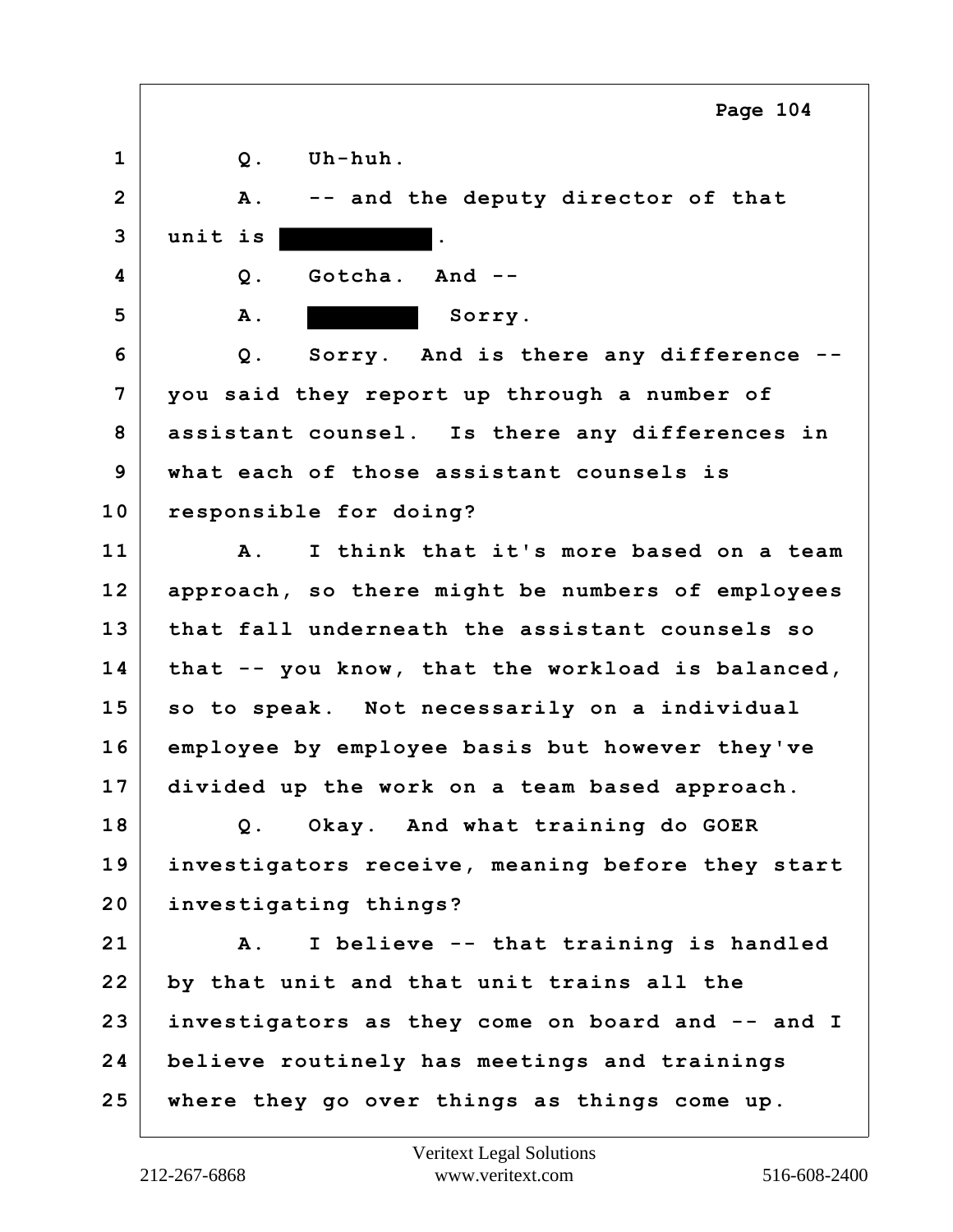**1 But I believe everybody at or around the time 2 when they are onboarded receives the basic 3 training that that unit determines appropriate. 4 Q. So sitting here today, are you aware 5 of any specifics as to what training is provided 6 to these investigators? 7 A. No. 8 Q. You mentioned this earlier about 9 sometimes GOER deferring an investigation when 10 it could be a criminal violation, correct? 11 A. Yes. 12 Q. Okay. And you testified earlier that 13 in those instances GOER would not investigate 14 until potentially after the conclusion of the 15 criminal investigation, correct? 16 A. Correct. 17 Q. And if GOER receives a report that 18 could involve potential criminal issues, does 19 GOER report that to any law enforcement agency? 20 A. We tell the agency that they should 21 encourage the complainant to report it to 22 police, and that if the complainant does not 23 that the agency needs to do it. 24 Q. Okay. And if GOER -- is there ever an 25 instance after GOER has directed the agency or Page 105**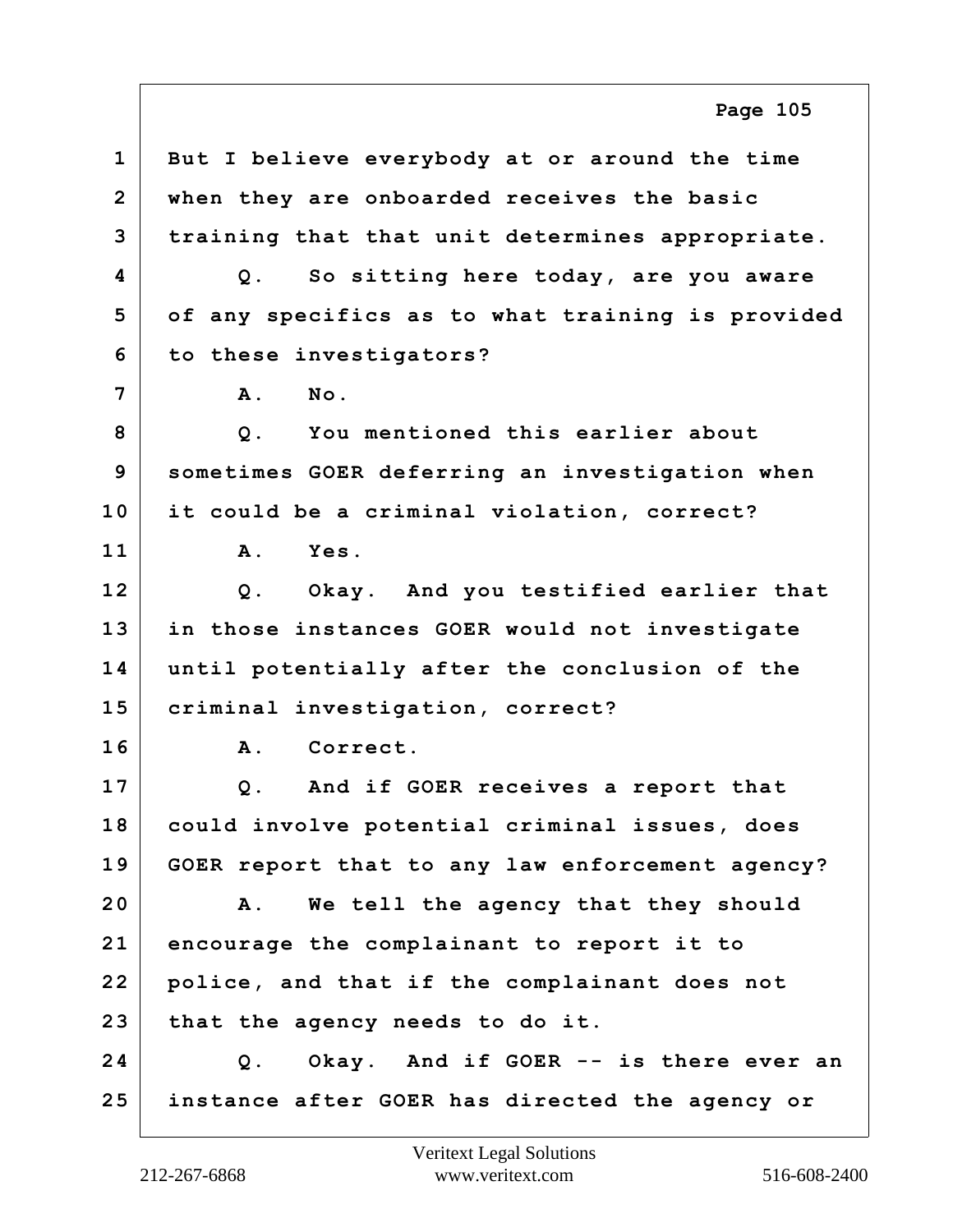**1 encouraged the agency to report it to law 2 enforcement, is there ever an instance that GOER 3 would start their investigation until the time 4 it's actually been reported to law enforcement? 5 A. If we thought it was a reportable 6 offense we would not commence. 7 Q. Okay. And you would wait until the 8 conclusion of the investigatory process, meaning 9 the criminal investigatory process? 10 A. Correct. 11 Q. And you've done that in every instance 12 that this has come up? 13 A. I -- I can't speak to every instance 14 that's out there. I don't handle the day-to-day 15 investigative process, so ... 16 Q. And who's responsible for making the 17 determination as to whether particular conduct 18 could constitute a crime? 19 A. Ultimately the police and the district 20 attorney in terms of what's actually reported to 21 them. This -- you know, if you're talking about 22 something that gets submitted to GOER, there's a 23 review process that's done, my understanding is, 24 with the unit, which may or may not involve in 25 every case the -- the unit head, .**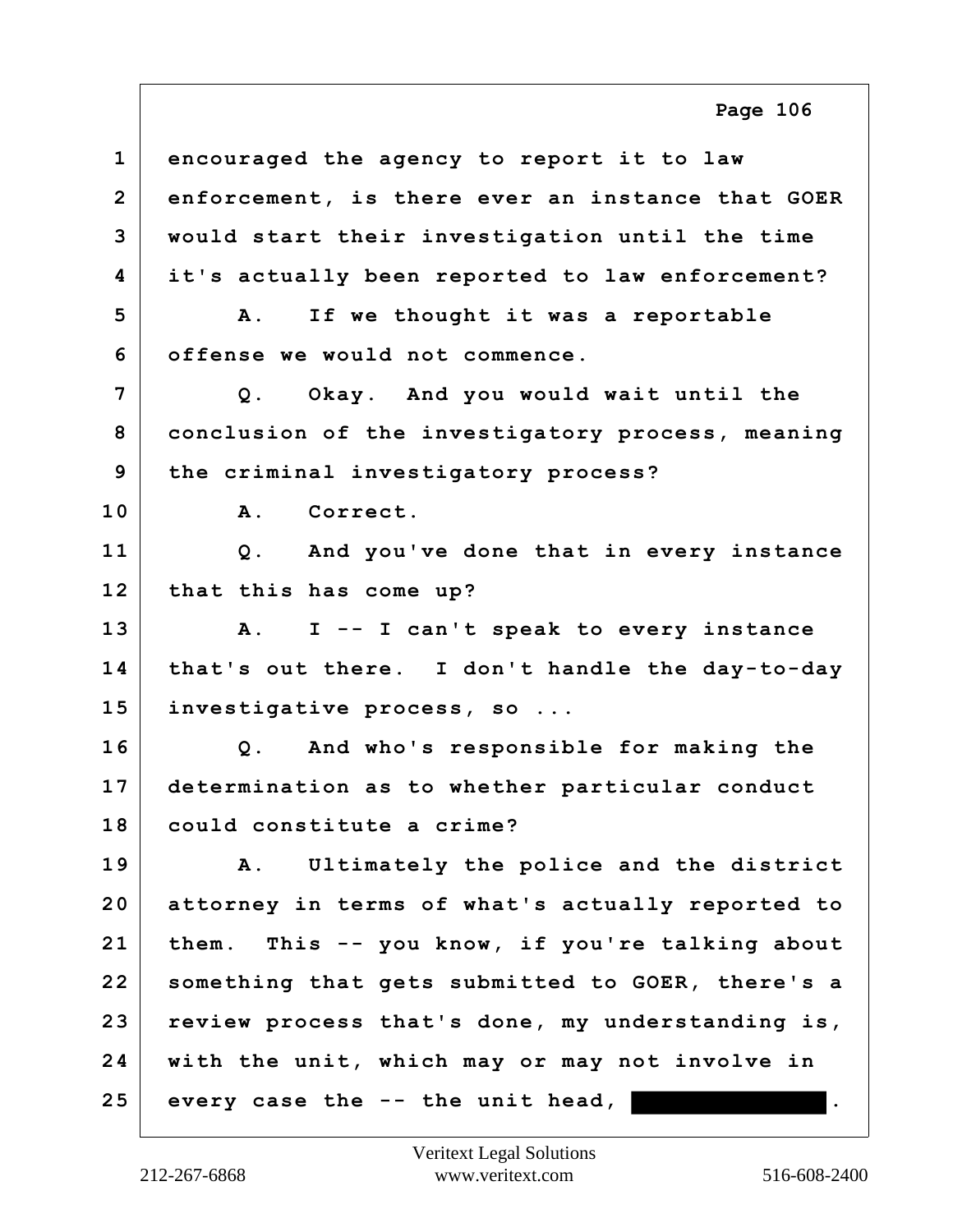**1 But ultimately they would make a determination 2 that they believe there's the potential of 3 criminal conduct and then make the appropriate 4 calls to the agency to have them do what needs 5 to be done.**

**6 Q. Okay. And do you know what metrics or 7 rules the investigators leading up to**

**8 use for determining what constitutes 9 a crime? Meaning, for instance, assault could 10 be a mere touching. So what -- what do they 11 determine is a crime?**

**12 A. I don't think it's the investigators 13 who are making that call, because ultimately the 14 complaints are routed in centrally. I believe 15 that that's done from the -- you know, so to 16 speak, the central office perspective. In terms 17 of and her team I just don't know 18 that is involved in all of those, 19 but I'm not aware of what metrics they use. But 20 I don't think that we rest that decision with 21 the investigators.**

**22 Q. Okay. And if GOER receives a 23 complaint about conduct that's already been 24 reported to law enforcement, what does GOER do 25 then? Does it still defer?**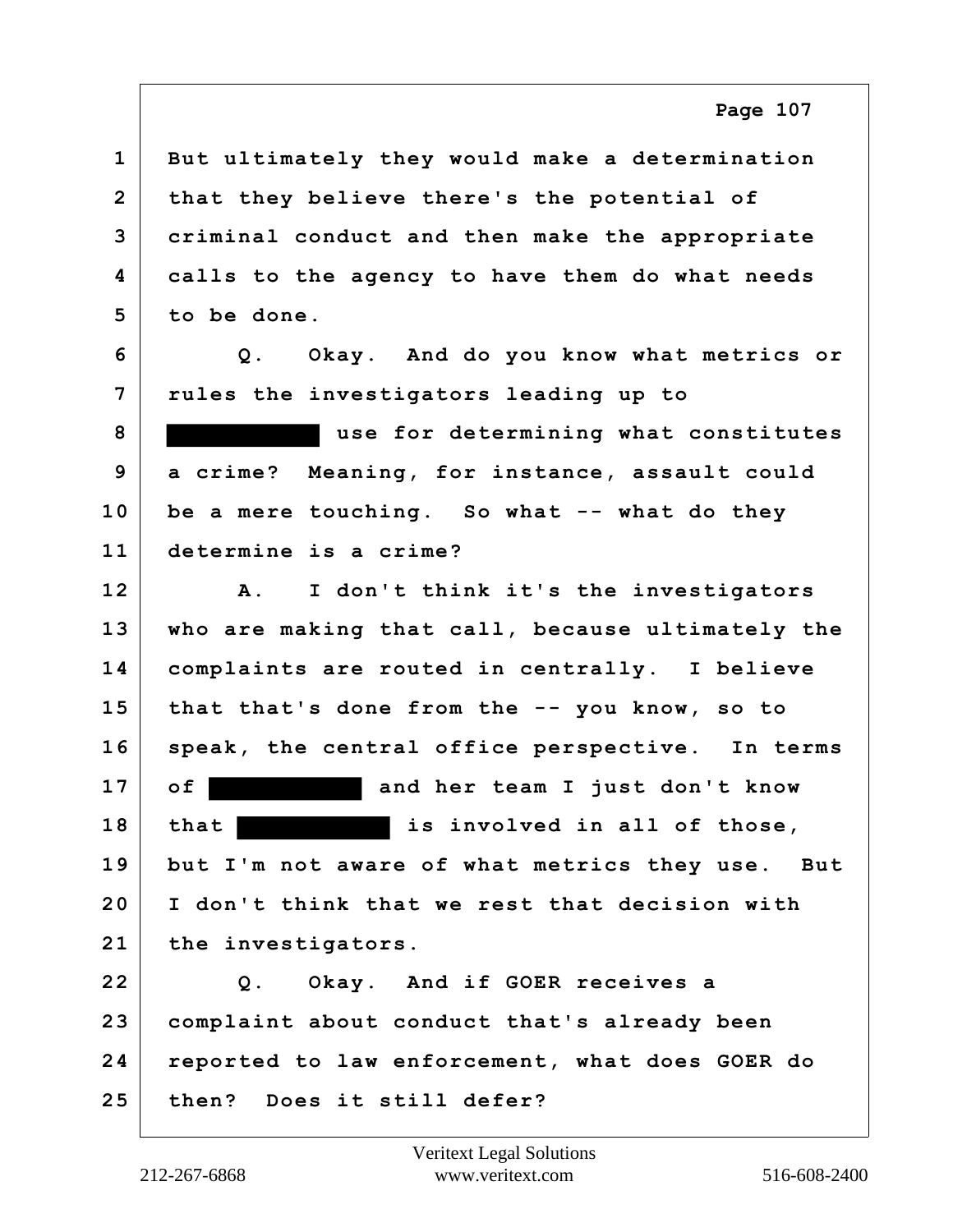**1 A. Still defers. 2 Q. And who determines whether or not -- 3 when GOER is doing an initial assessment of a 4 complaint, who decides whether or not it 5 constitutes a violation that it will 6 investigate? 7 A. I'm sorry, Yannick, the last phrase, I 8 missed it. 9 Q. Sorry. I'll repeat. 10 When GOER or an investigator is 11 initially reviewing a complaint, who is 12 responsible for determining whether or not there 13 will be an investigation? 14 A. I don't know who's technically 15 assigned to make that final decision or how that 16 work is parsed out. 17 Q. Gotcha. And in terms of after an 18 investigation, who determines whether or not 19 there's been a violation of the state's equal 20 employment policies? 21 A. Ultimately it's that 22 antidiscrimination investigation division. 23 Q. And would they also be responsible for 24 determining that discrimination occurred? 25 A. That -- if it's -- they would Page 108**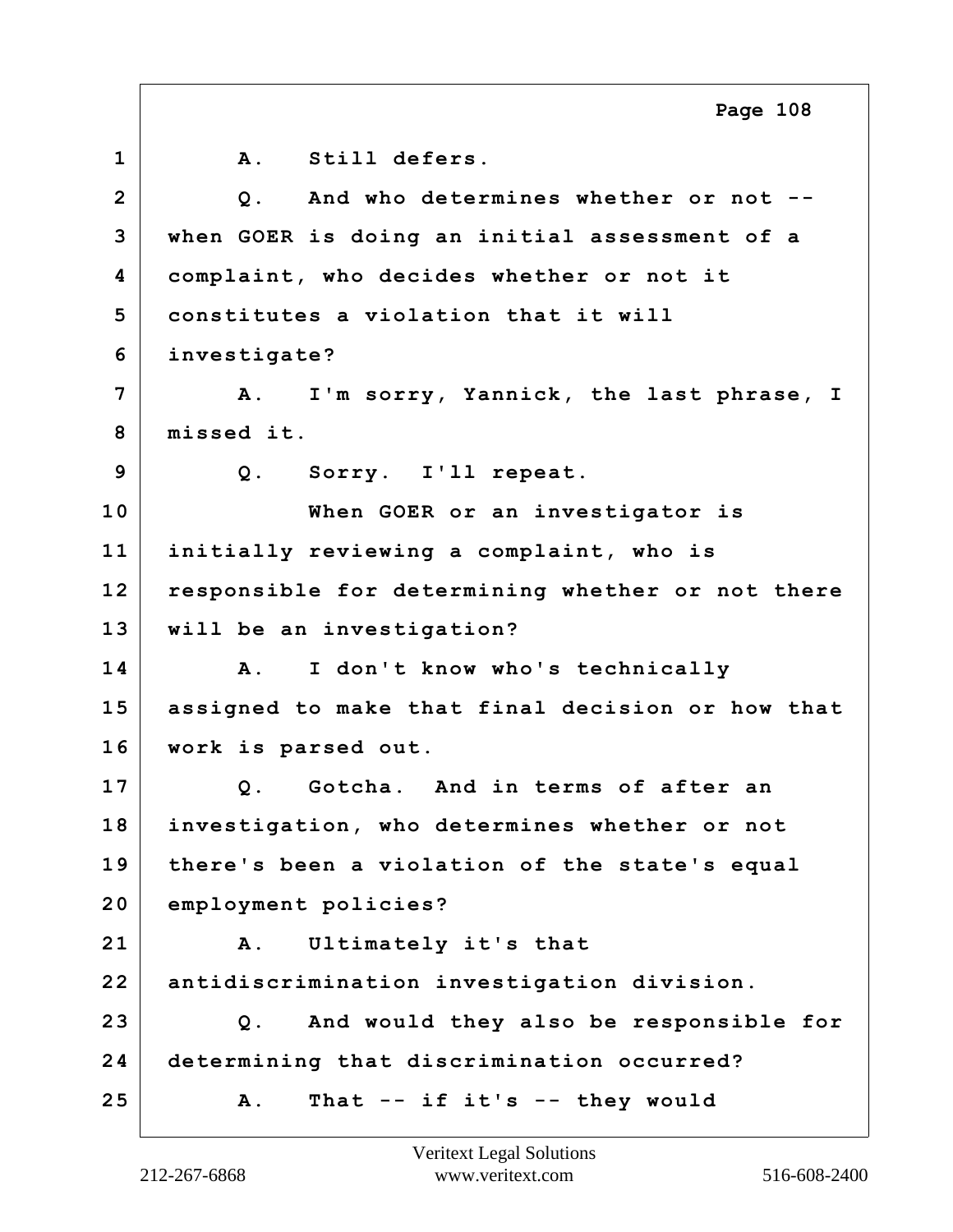| $\mathbf{1}$   | determine that it would be a policy violation of |
|----------------|--------------------------------------------------|
| $\overline{2}$ | discrimination. So they wouldn't necessarily     |
| 3              | determine it's a violation of law, they would    |
| 4              | determine it's a violation of policy.            |
| 5              | Q. Okay. And if they make that sort of           |
| 6              | finding that there's been a violation of policy, |
| 7              | who decides what should be done after that?      |
| 8              | A. Ultimately, in that ten-step process          |
| 9              | there is -- not only is there a conclusion on    |
| 10             | what happened, but then there is a conclusion    |
| 11             | on -- you know, assuming something -- for the    |
| 12             | sake of this question that something happened.   |
| 13             | There would be a proposed recommendation on how  |
| 14             | to handle it in terms of that action, which      |
| 15             | would then be discussed with the agency.         |
| 16             | And then ultimately based on that                |
| 17             | discussion, a final determination would be       |
| 18             | rendered as to what the appropriate resolution   |
| 19             | for that complaint is in terms of action that    |
| 20             | needs to be taken.                               |
| 21             | Q. Okay. And who makes the final                 |
| 22             | determination?                                   |
| 23             | A. If there's not a consensus between            |
| 24             | GOER and the agency, GOER.                       |
| 25             | Q. Okay. And if GOER makes the final             |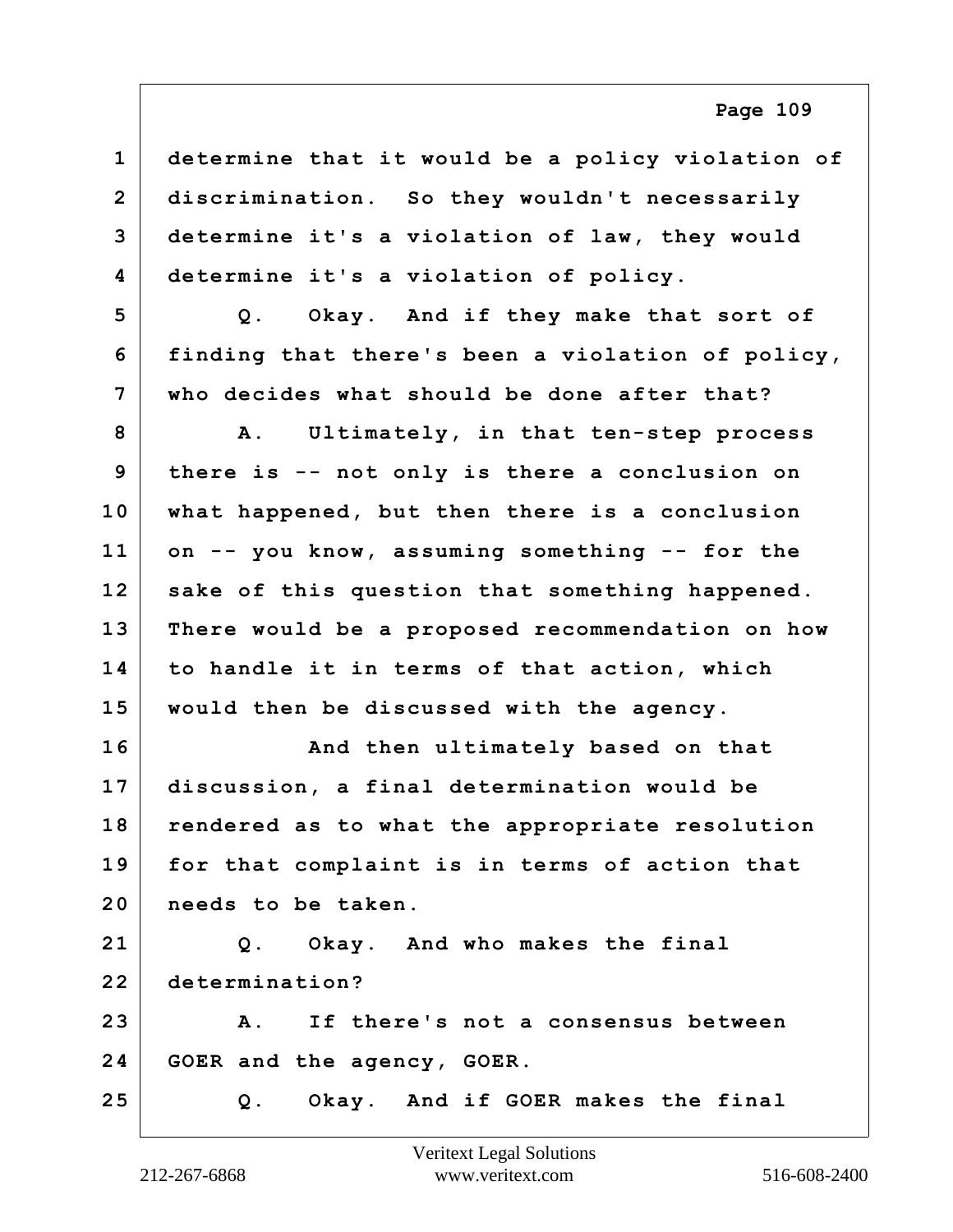**1 determination and the agency who has voiced this 2 agreement with that decision declines or does 3 not do what GOER recommends, what happens? 4 A. It's my understanding that if they 5 don't agree with the recommendation, that 6 there's conversations with the 7 antidiscrimination investigations division and 8 they work out what it -- what the resolution 9 should be. And if they can't, GOER makes its 10 determination and expects the agency to comply 11 with it. 12 Q. But what if the agency doesn't? 13 A. I'm not aware of it, but I think if we 14 became aware that the agency didn't implement or 15 take steps to implement what we did, we follow 16 that same chain we talked about earlier. We'd 17 call their counsel, we'd call their agency head 18 and probably contact the executive chamber if we 19 couldn't get a resolution. 20 Q. Okay. And let's say the executive 21 chamber also -- or let's assume it was the 22 executive chamber. What if they said no? 23 A. I'm not aware of that happening. I -- 24 I -- I can't really speculate on what would 25 happen. I think it would really be fact**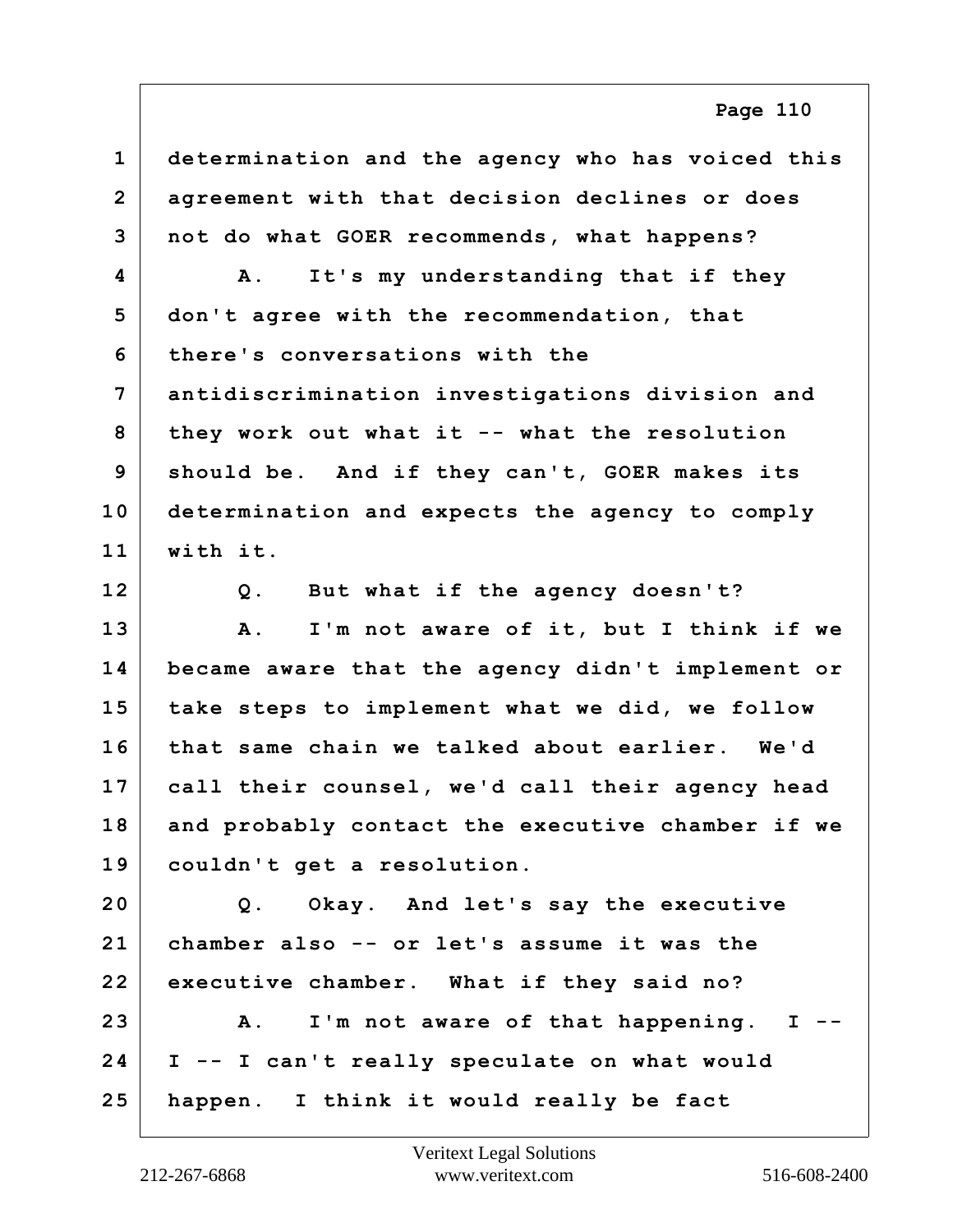**1 specific. But the process that we've designed 2 and that's been in place since 2018 says that 3 GOER, where there's a dispute about the 4 administrative action, makes the final call. 5 Q. Understood. And I'll make it a little 6 bit more concrete. So let's assume the 7 executive chamber says no. Is there any 8 mechanism outside the executive chamber that 9 GOER could use to compel the executive chamber 10 to follow its recommendation? 11 A. I'm not aware of anything independent 12 that we could rely on, no. 13 MR. GRANT: Okay. I think this is a 14 good point for our lunch break. How long 15 would you like? 16 THE WITNESS: I guess it's going to 17 depend on how late we're going to go 18 tonight. We got a lot of -- Page 111**

**19 MR. GRANT: Should we say 30 minutes, 20 40 minutes?** 21 THE WITNESS: Thirty minutes is fine. **22 MR. GRANT: Okay. Thank you. 23 THE VIDEOGRAPHER: Time now is 24 1:06 p.m. We are going off record. This 25 ends media unit two.**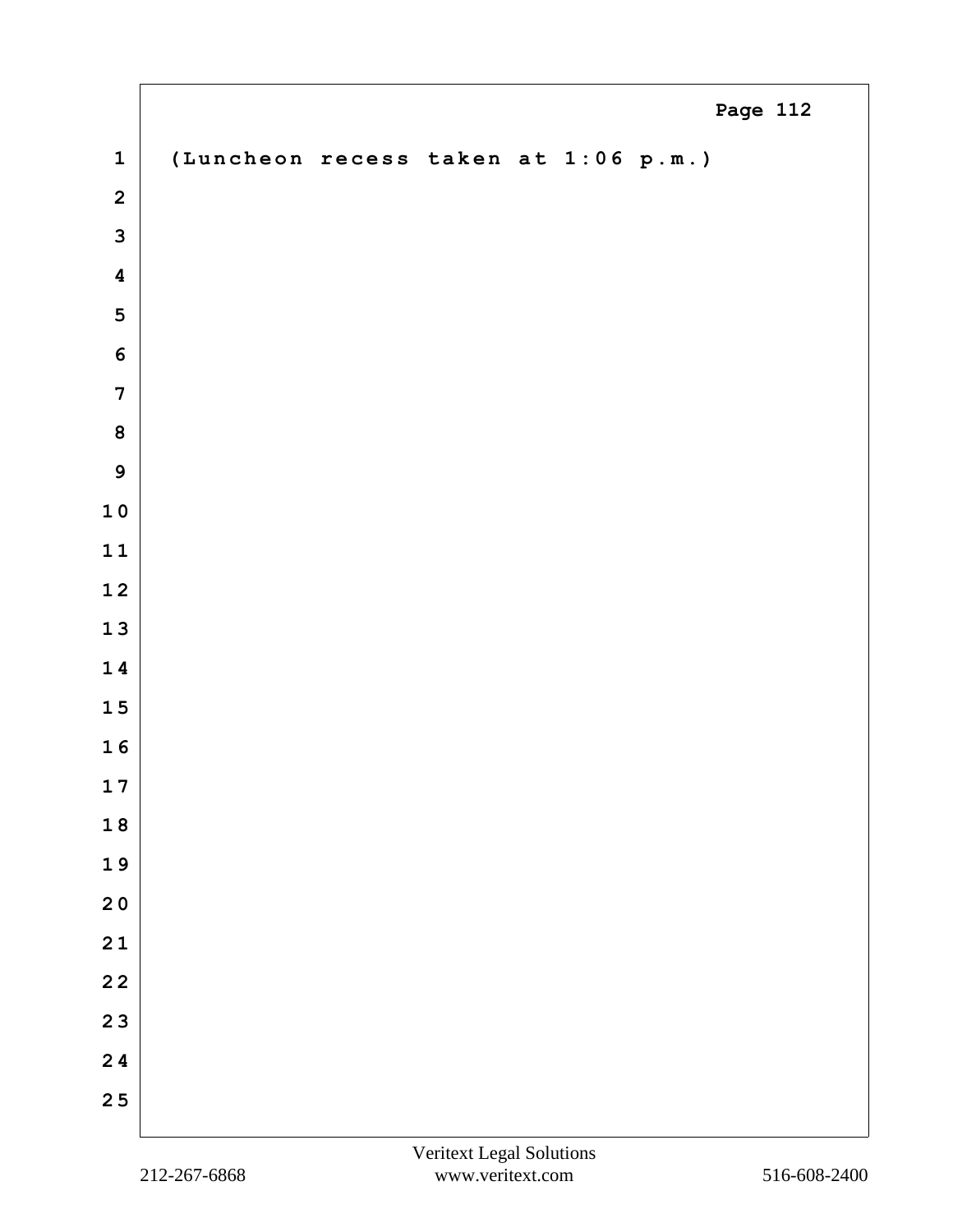**1 A F T E R N O O N S E S S I O N 2 (Time noted: 1:37 p.m.) 3 M I C H A E L V O L F O R T E, resumed 4 and testified as follows: 5 CONTINUED EXAMINATION 6 BY MR. GRANT: 7 THE VIDEOGRAPHER: Time now is 8 1:37 p.m. We are back on record. This 9 begins media unit three. 10 Q. Okay. Could you turn to Tab 15 in 11 your binder? 12 (Exhibit 15, Procedure that all 13 investigators in GOER are supposed to follow in 14 terms of investigating a complaint, marked for 15 identification.) 16 A. 15 you said, Yannick? 17 Q. 15, 1-5. 18 A. 1-5. Gotcha. Okay. I am there. 19 Q. Okay. Take a moment to review the 20 document and let me know when you're ready. 21 A. I'm good. 22 Q. Okay. And you referenced earlier in 23 your testimony a ten-step process for 24 investigations by GOER? 25 A. Yes. Page 113**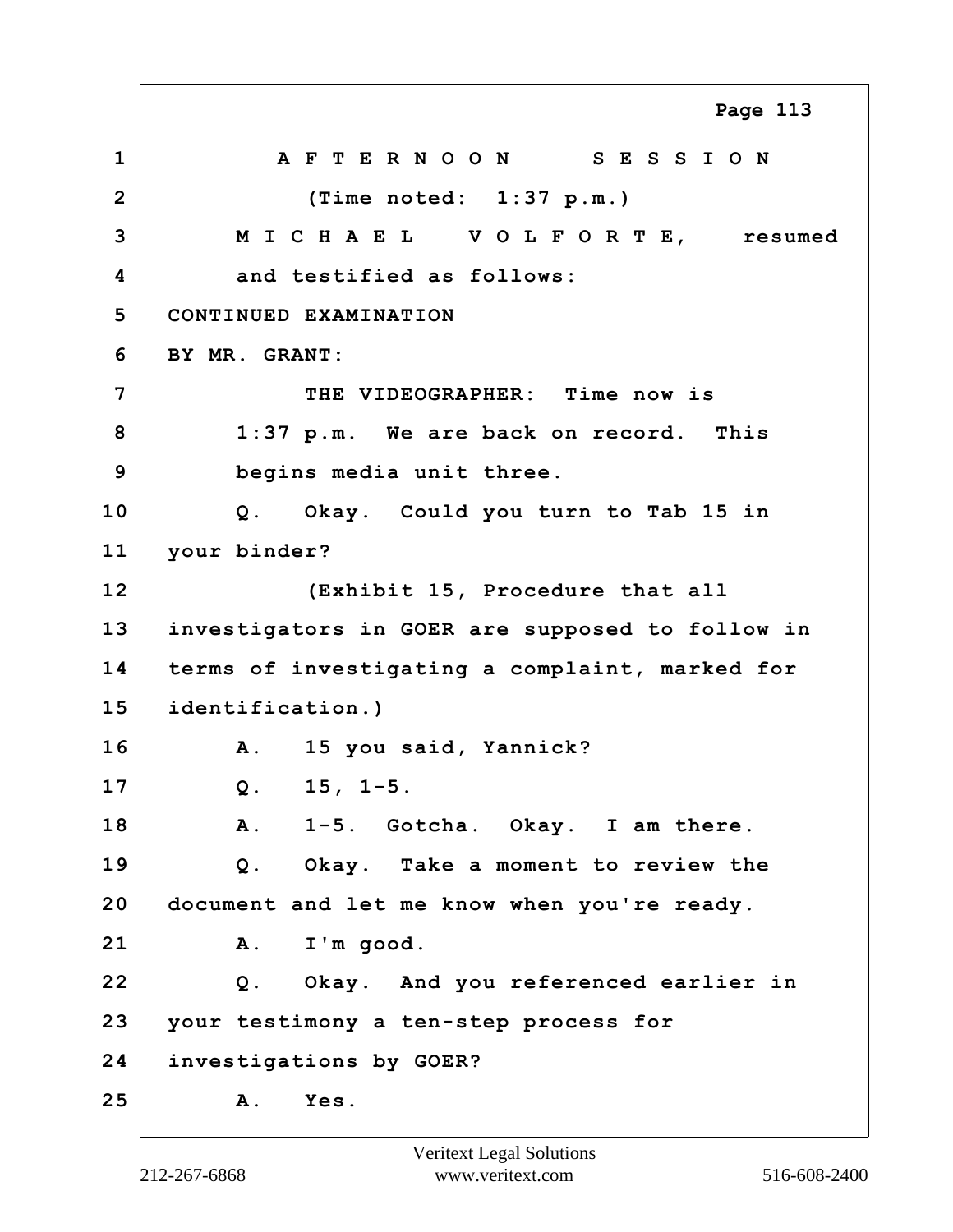|                | Page 114                                         |
|----------------|--------------------------------------------------|
| $\mathbf{1}$   | Q. And is this document -- does this             |
| $\overline{2}$ | document, Tab 15, reflect that ten-step policy   |
| 3              | or procedure?                                    |
| 4              | Α.<br>Yes.                                       |
| 5              | Q. Okay. And this is the procedure that          |
| 6              | all investigators in GOER are supposed to follow |
| 7              | in terms of investigating a complaint?           |
| 8              | Yes.<br>$\mathbf{A}$ .                           |
| 9              | Q. Okay. Including any complaints from           |
| 10             | the executive chamber?                           |
| 11             | A. Correct.                                      |
| 12             | Q. Okay. So if you look on page one, it          |
| 13             | states, "State agency shall cooperate with all   |
| 14             | such investigations and provide access to such   |
| 15             | employee's resources, files and other materials  |
| 16             | necessary for the thorough investigation of each |
| 17             | complaint."                                      |
| 18             | Is that true?                                    |
| 19             | A. Correct.                                      |
| 20             | Q. And that includes the executive               |
| 21             | chamber, correct?                                |
| 22             | A. Correct.                                      |
| 23             | Q. Okay. And -- but am I correct, based          |
| 24             | on your earlier testimony -- or actually, let me |
| 25             | add. What would GOER do if a agency, including   |

Е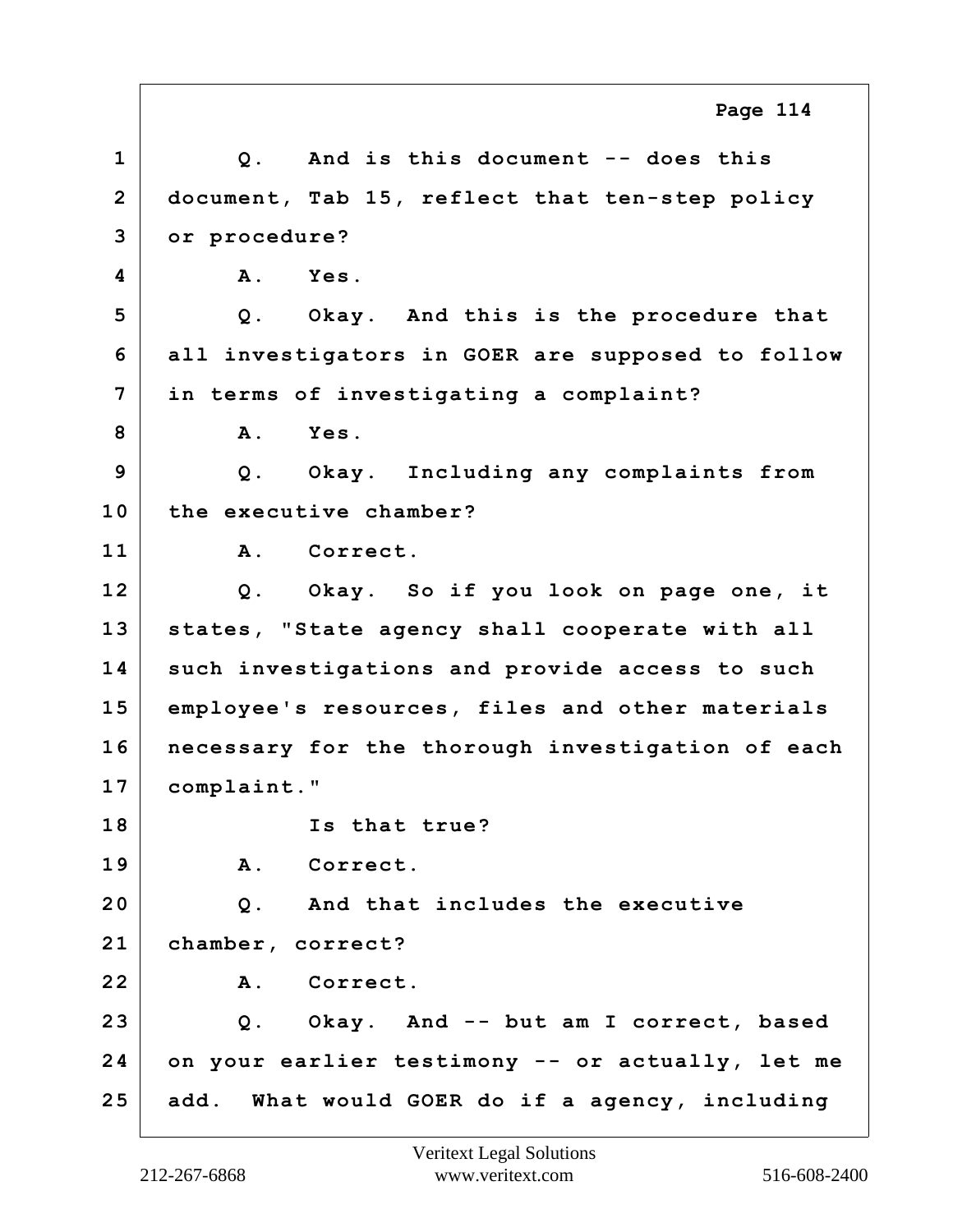**1 the executive chamber, did not provide access to 2 employee's resources or files?**

**3 A. We'd follow similar process to what we 4 described before. We would go to the individual 5 to have a conversation with them. If not, we'd 6 go to counsel. And if not, we'd go to the 7 agency head. We would not expect it to get past 8 counsel, though, but that would be the process 9 we'd follow.**

**10 Q. And to the extent there is an impasse 11 there may be a time where GOER does not have a 12 mechanism for resolving the dispute, correct?**

**13 A. Potentially, yes, you're correct that 14 could occur.**

**15 Q. Okay. And also on that page it 16 states, "All investigations of internal 17 complaints should be completed pursuant to the 18 steps outlined herein within 30 days of receipt 19 of complaint. If additional time is needed to 20 complete an investigation due to its complexity, 21 extensions will be granted for good cause shown, 22 including but not limited to the unavailability 23 of key witnesses."**

**24 Is that correct?**

**25 A. Correct.**

**Page 115**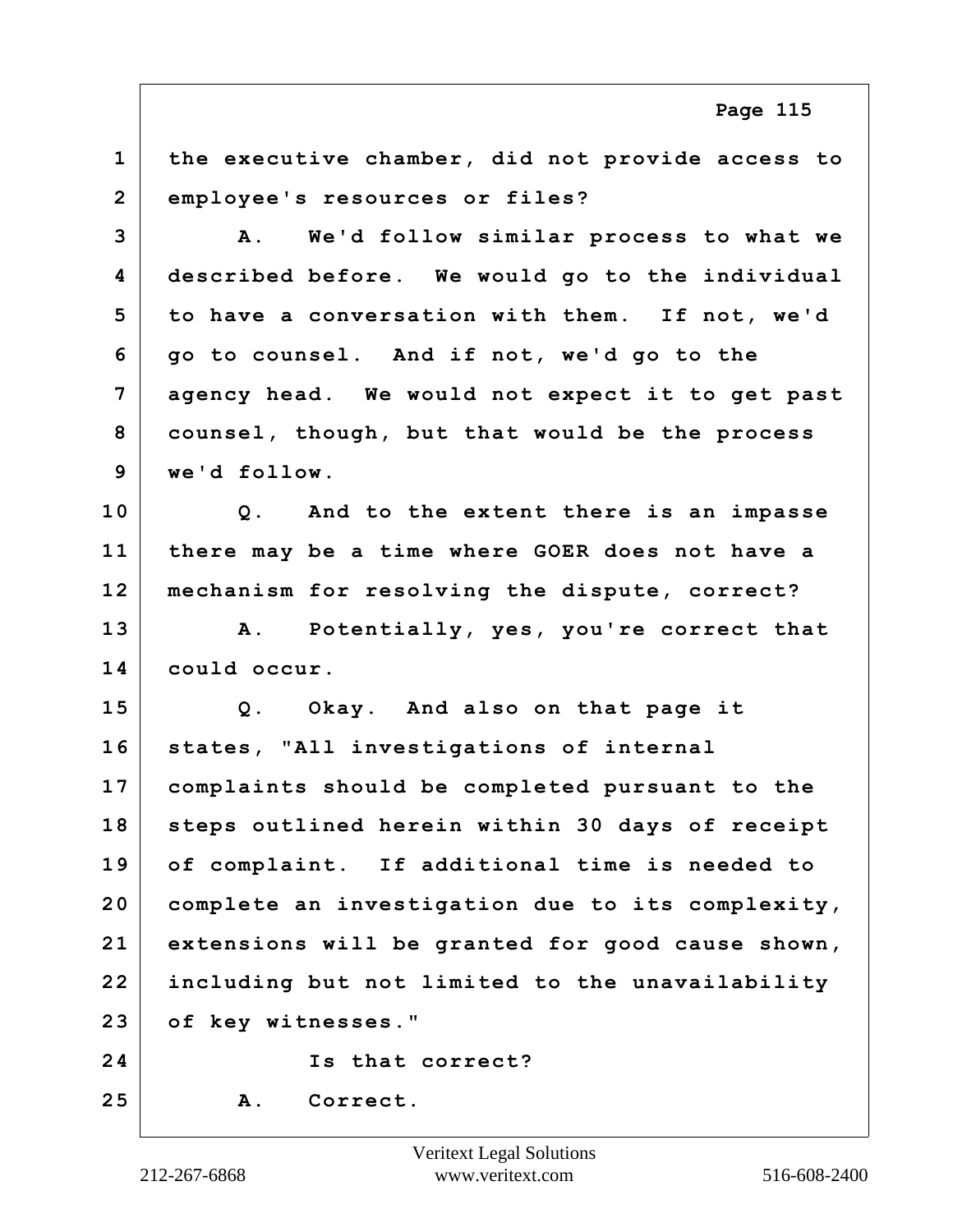**1 Q. So am I correct that unless there's 2 good cause, all investigations should be 3 conducted within 30 days after GOER receives a 4 complaint? 5 A. Correct. 6 Q. Okay. If you turn to page two, it 7 states, "If complaint is made orally, the AAO 8 shall encourage complainant to complete the step 9 complaint form in complainant's own words." 10 It goes onto say, "If complainant 11 refuses to reduce the complaint to writing, the 12 AAO shall prepare a complaint form based on the 13 oral reporting." 14 Is that correct? 15 A. Correct. 16 Q. And that reflects the process you 17 outlined earlier that even if a complainant 18 doesn't want to fill out the complaint form him 19 or herself, that the AAO or another reporting 20 official would complete the complaint form? 21 A. Correct. 22 Q. Okay. The policy also provides on 23 that page that GOER may impose interim actions 24 while an investigation is ongoing, correct? 25 A. Correct. Page 116**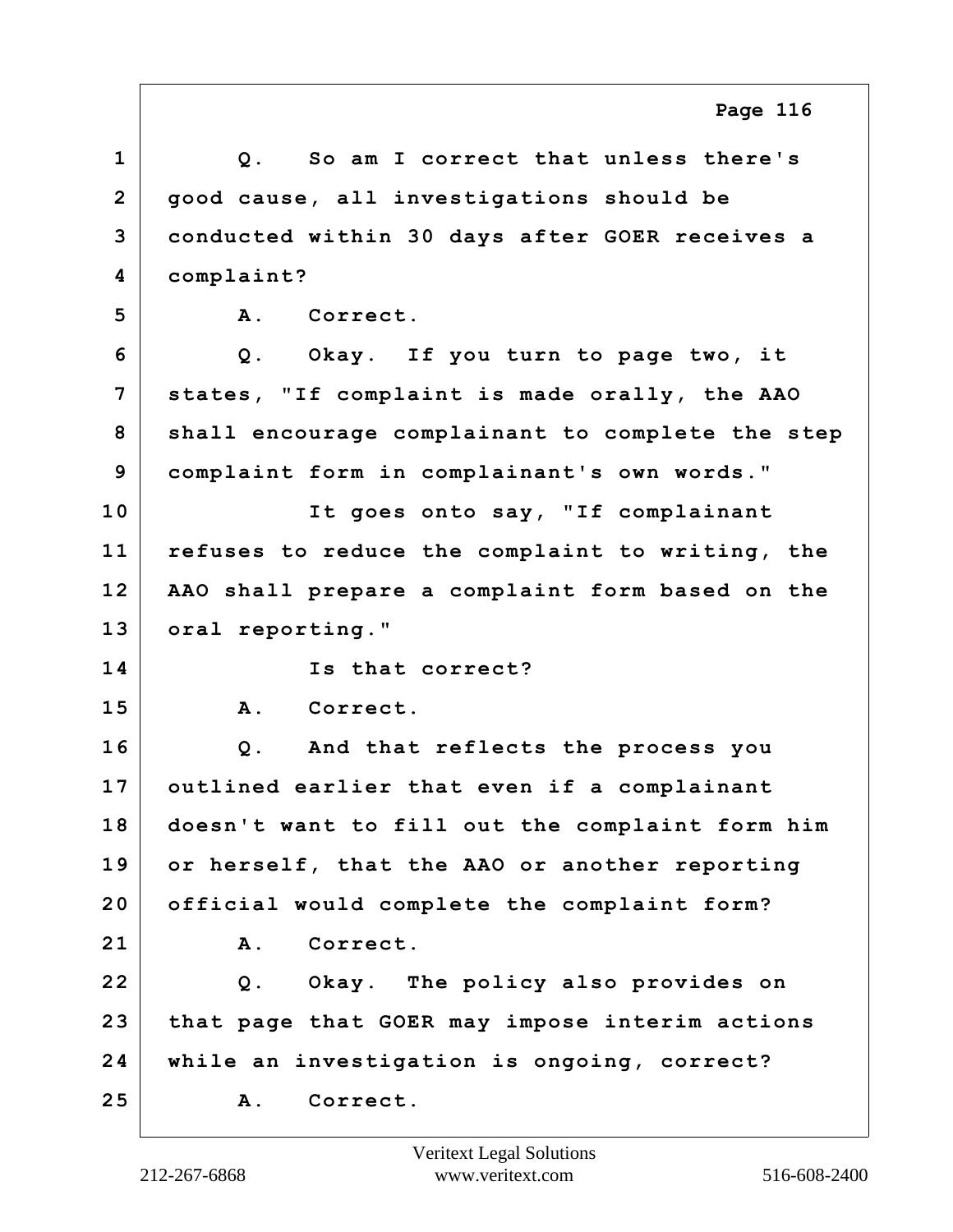**1 Q. What sort of interim actions could be 2 imposed?**

**3 A. We could tell the agency that -- you 4 know, if individuals were in close proximity 5 with each other, that the individual who is the 6 alleged wrongdoer is maybe moved to a different 7 location. That individual could be removed from 8 the workplace administratively or -- you know, I 9 think that there's probably more that might fall 10 into that bucket, but those would be the two 11 ones that would apply, would be -- for the large 12 part would be an actual physical removal of an 13 individual from the workplace or separation of 14 those individuals perhaps with direction of the 15 individual who is the alleged wrongdoer not to 16 communicate with the complainant. 17 Q. Gotcha. And it is GOER that's 18 formulating these interim actions? 19 A. In consultation with the agency. 20 Q. Okay. If there's a disagreement**

**21 between the agency and GOER as to appropriate 22 interim actions, what does GOER do to resolve 23 that dispute?**

**24 A. I believe we would follow a similar 25 arc that we discussed before in terms of interim**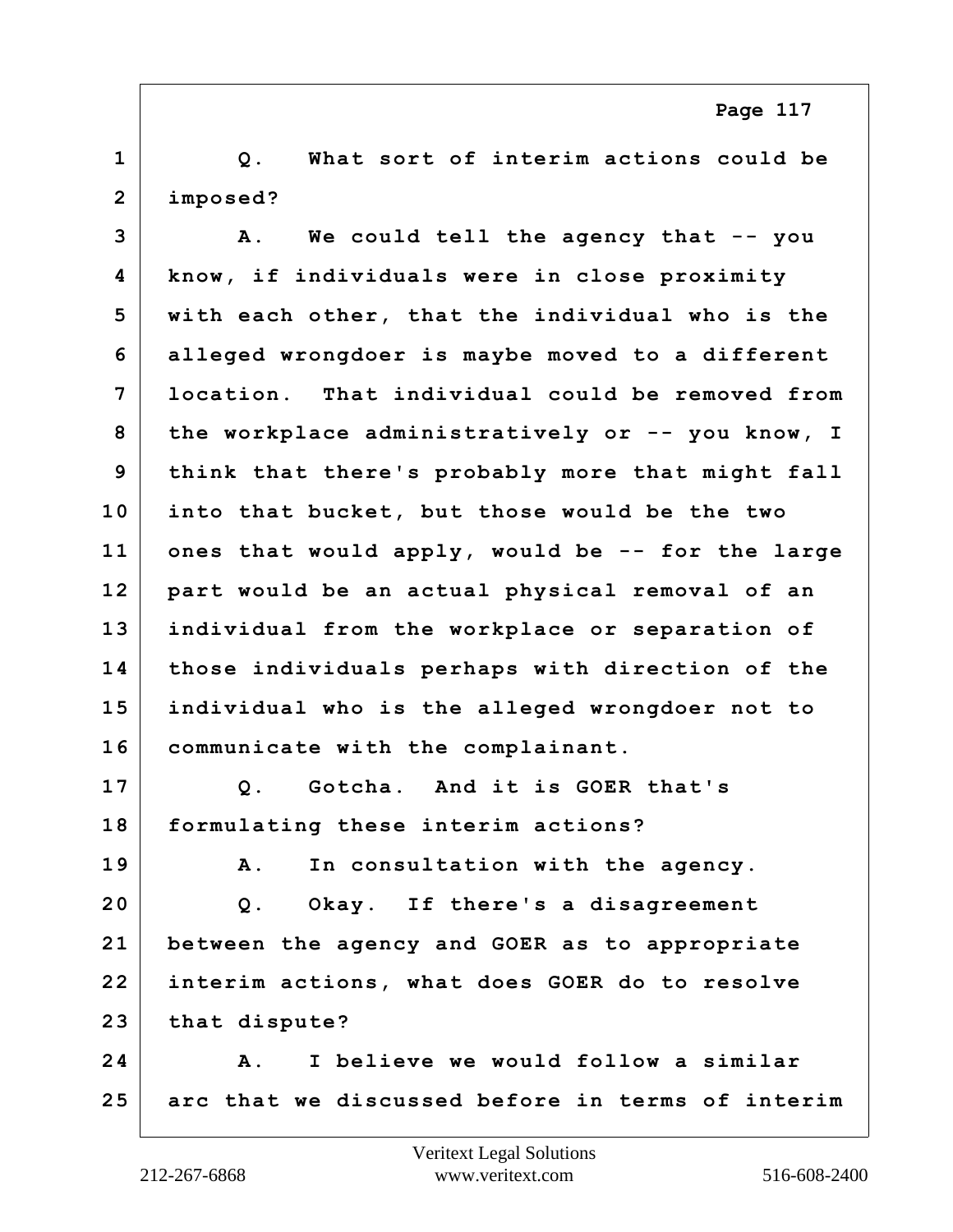**1 actions. I'm honestly not aware of one but I 2 think that's what -- the process we would 3 follow. 4 Q. Gotcha. It also goes on to state on 5 page three, but it further states, "There shall 6 be no step taken to move or reassign complainant 7 unless he or she requests such move or 8 reassignment"; is that correct? 9 A. Correct. 10 Q. So an interim decision could not be -- 11 so, for instance, woman complains about sexual 12 harassment, she can't be moved to a different 13 division as an interim action unless she wants 14 to? 15 A. Correct. That's what it states, yes, 16 absolutely. 17 Q. Okay. And if we go back to page two, 18 it states, "If the conduct alleged to have 19 occurred could be criminal in nature, 20 immediately discuss with GOER and state agency 21 or authority counsel whether the actions should 22 be referred to appropriate law enforcement for 23 investigation prior to or in conjunction with 24 the administrative investigation." Correct? 25 A. Correct. Page 118**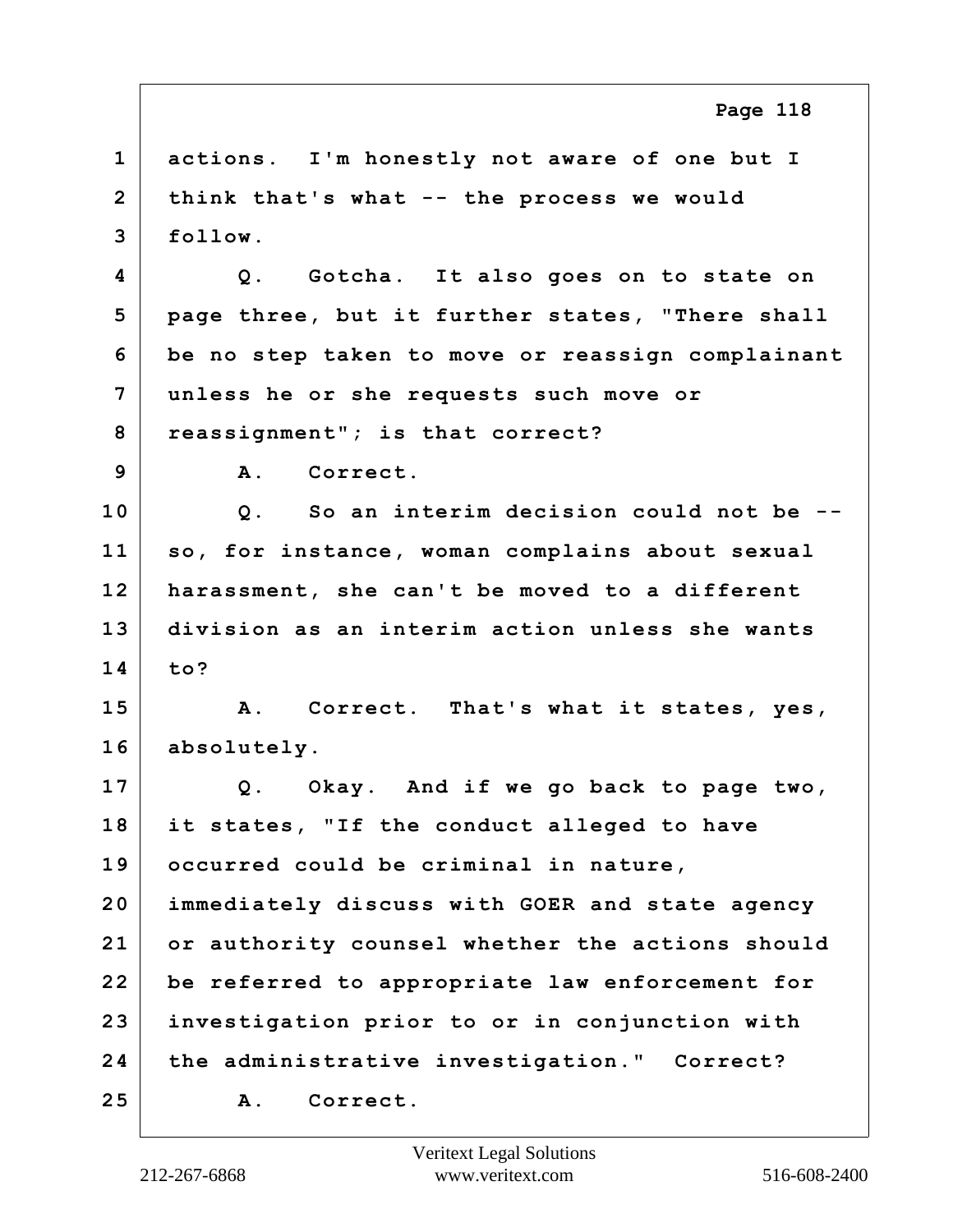|                | Page 119                                         |
|----------------|--------------------------------------------------|
| $\mathbf{1}$   | Q. Now, you told me earlier that GOER            |
| $\overline{2}$ | does not investigate if it's referred something  |
| 3              | to law enforcement, right?                       |
| 4              | Yes, that was my testimony.<br>Α.                |
| 5              | Okay. But that's inconsistent with<br>Q.         |
| 6              | what it says here, isn't it?                     |
| 7              | It's inconsistent with the written<br><b>A</b> . |
| 8              | word. I'm not sure that -- an application we     |
| 9              | investigate before it gets criminally cleared.   |
| 10             | So I -- for the policy says -- allows for it to  |
| 11             | happen, I'm not sure that we -- in practice that |
| 12             | we investigate prior to it. Now it's -- it's     |
| 13             | always possible an investigation starts and we   |
| 14             | uncover something that is criminal and then it   |
| 15             | has to pause, but I think that that's how I      |
| 16             | would explain the disconnect between that        |
| 17             | statement and what I said earlier.               |
| 18             | I think in practice we don't -- unless           |
| 19             | we clearly don't believe it's criminal after     |
| 20             | talking it out, I don't believe we proceed with  |
| 21             | an administrative investigation.                 |
| 22             | Q. Okay. And this is the process --              |
| 23             | actually, it goes on to state, "If a complainant |
| 24             | or respondent is not employed by the state       |
| 25             | agency or authority," right?                     |

Г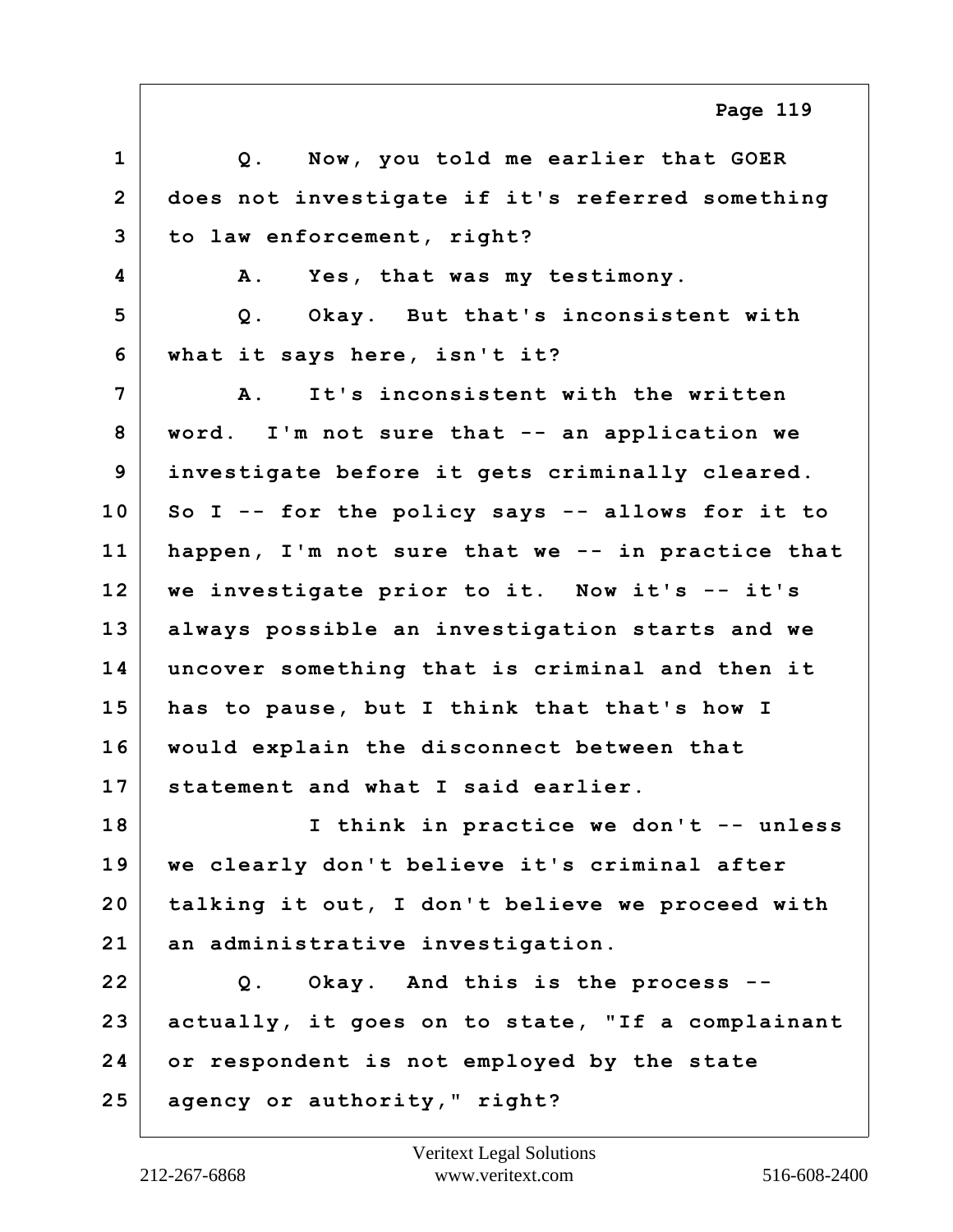**1 A. I'm sorry. Where are you reading 2 from? 3 Q. Sorry. On page two. 4 A. Oh, yeah. B? 5 Q. Yes. 6 A. Yes, it says if they're not employed 7 by the state agency, yes. 8 Q. Okay. 9 A. But I would say despite that lead-in 10 language, we would follow that even if it was 11 the agency employee who was respondent or 12 complainant. 13 Q. And am I correct that it's GOER that 14 formulated these policies to writing, right? 15 A. Yes. 16 Q. Is there any reason why your practice 17 is inconsistent with your writings? 18 A. I don't know that it is. I would 19 describe it as inconsistent. 20 Q. Okay. If you could go to Tab 17. 21 (Exhibit 17, December 2018 Complaint Form, 22 marked for identification.) 23 A. Yes. 24 Q. Take a moment to review it and let me 25 know when you're ready. Page 120**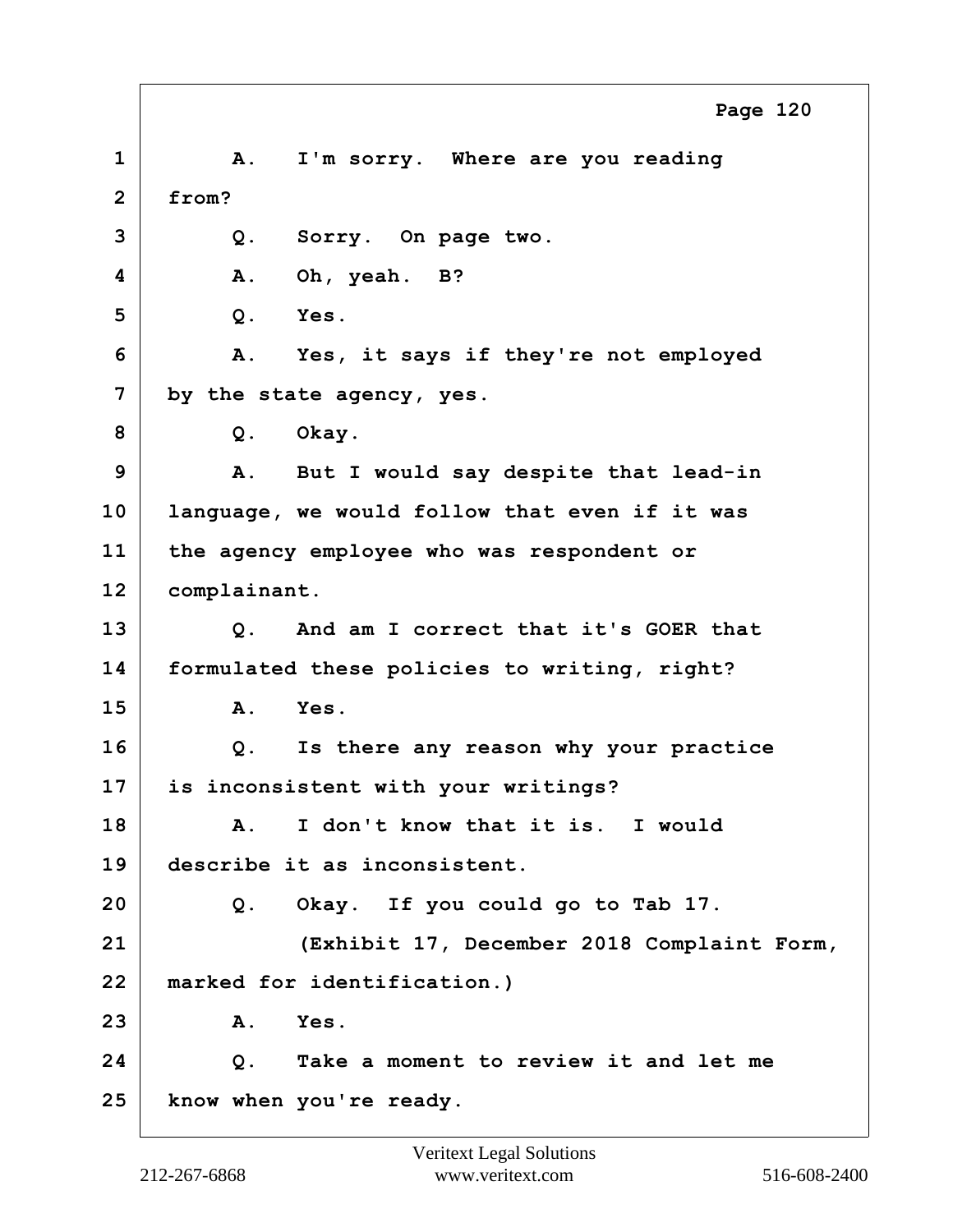1 | A. I'm ready. **2 Q. Okay. Have you -- do you recognize 3 this document? 4 A. Yes. 5 Q. And what is it? 6 A. This is a complaint form that we 7 promulgated in or about December of 2018 when we 8 took over investigations of protected class 9 discrimination. 10 Q. Gotcha. And GOER created the form, 11 correct? 12 A. Correct. 13 Q. And this is the form -- 14 A. Can I add to that? 15 Q. Sure. 16 A. I believe we probably had the 17 technical help of the Office of Information 18 Technology Services, but ultimately the 19 substance of it I think was -- is ours, and we 20 may have had expertise in making it a fillable 21 PDF but we might have had some help from our IT 22 folks. 23 Q. Gotcha. 24 A. Who are a separate state agency. 25 Q. Gotcha. Understood. And this is the Page 121**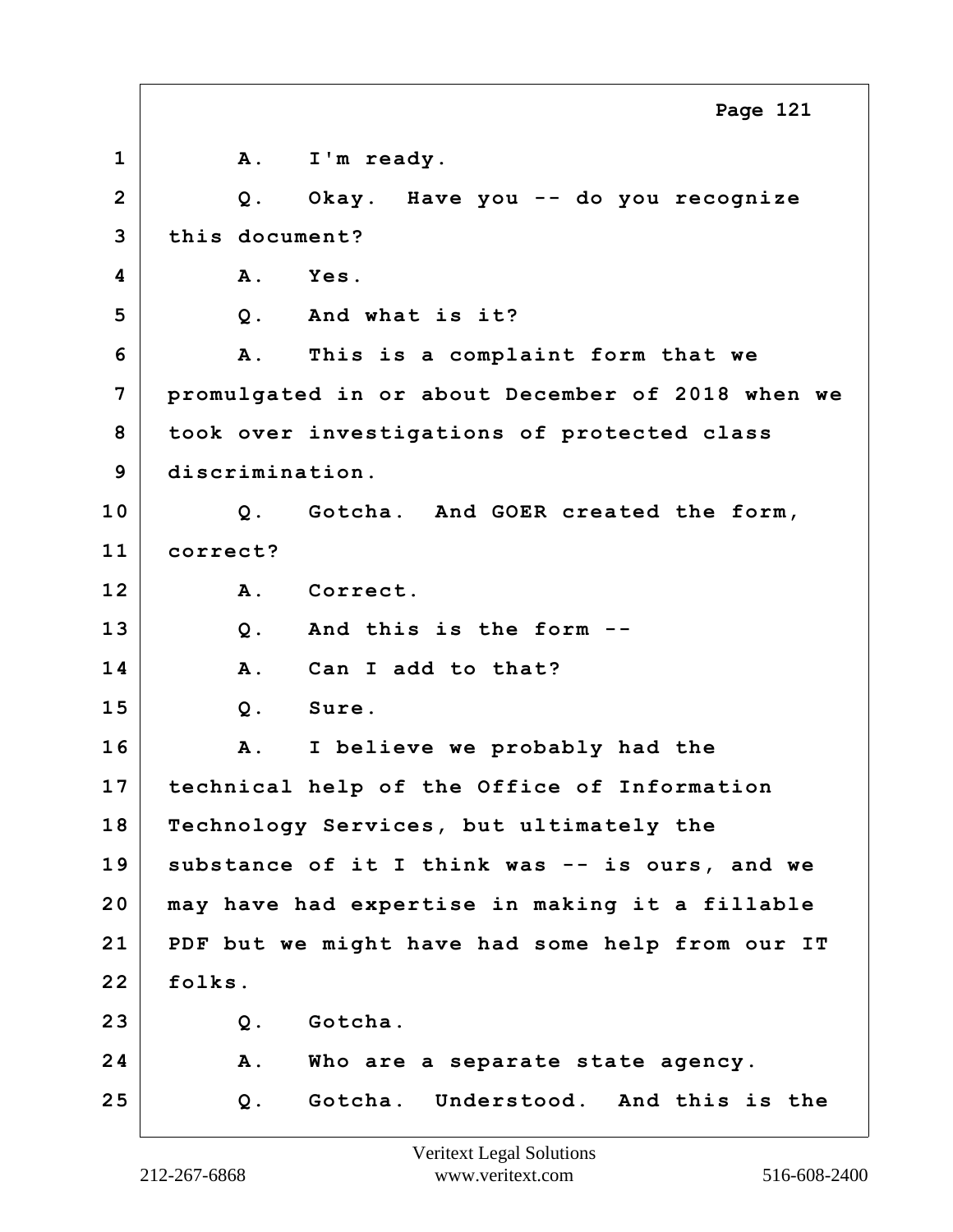**1 complaint form that potential complainants 2 should use to report discrimination, correct? 3 A. Correct. 4 Q. Okay. Or somebody should use to 5 report discrimination once it gets to GOER, 6 correct? 7 A. Correct. 8 Q. All right. If you can turn to Tab 16. 9 (Exhibit 16, Template for how we want our 10 investigators to write up their draft investigative 11 reports, marked for identification.) 12 A. 16. Okay. 13 Q. Please review and let me know when 14 you're ready. 15 A. I'm ready. 16 Q. Do you recognize this document? 17 A. Yes. 18 Q. And what is it? 19 A. This is a template for how we want our 20 investigators to write up their draft 21 investigative reports. 22 Q. And is it -- am I correct that GOER 23 created this draft investigative report or 24 investigation report? 25 A. Correct. Page 122**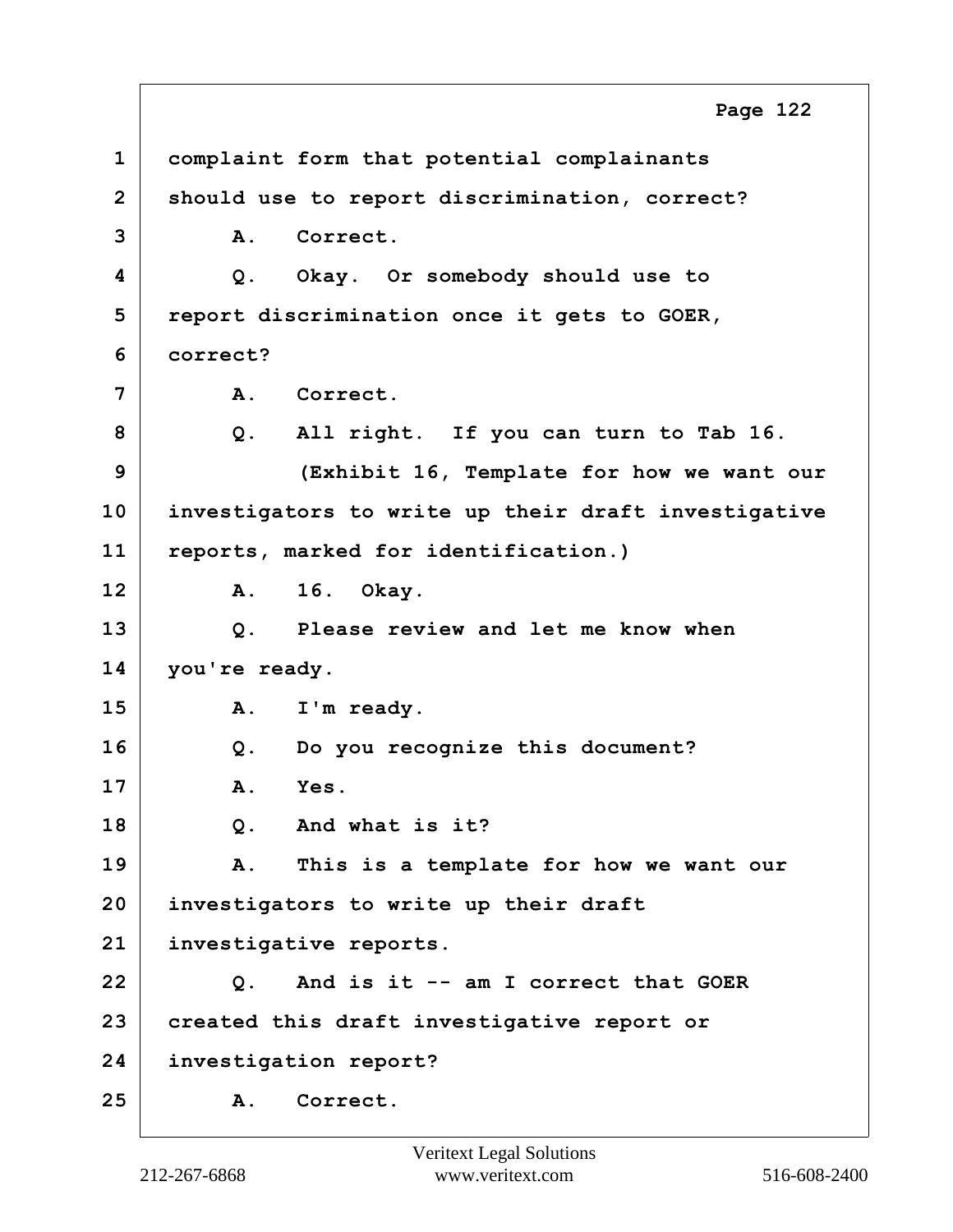**1 Q. And this reflects GOER's policies as 2 to how investigations -- reports should be 3 drafted, correct? 4 A. Correct. 5 Q. Is it GOER's policy to produce a 6 report every time there is a complaint that's 7 investigated? 8 A. There should be a draft investigation 9 report. I'm not aware in practice if there is 10 or not. I'd have to defer to that unit -- 11 Q. Okay. 12 A. -- on whether there is one in every 13 case. 14 Q. Sitting here today, can you think of 15 any instances where a complaint, meaning -- we 16 discussed earlier there are times where you've 17 taken an initial look at the complaint, it 18 doesn't pass the smell test so it doesn't fall 19 within some violation of the policy. But to the 20 extent a genuine investigation occurs, can you 21 think of any instance when a report would not be 22 rendered? 23 A. No, I cannot. 24 Q. Okay. And am I correct that the 25 investigators create the report, meaning the Page 123**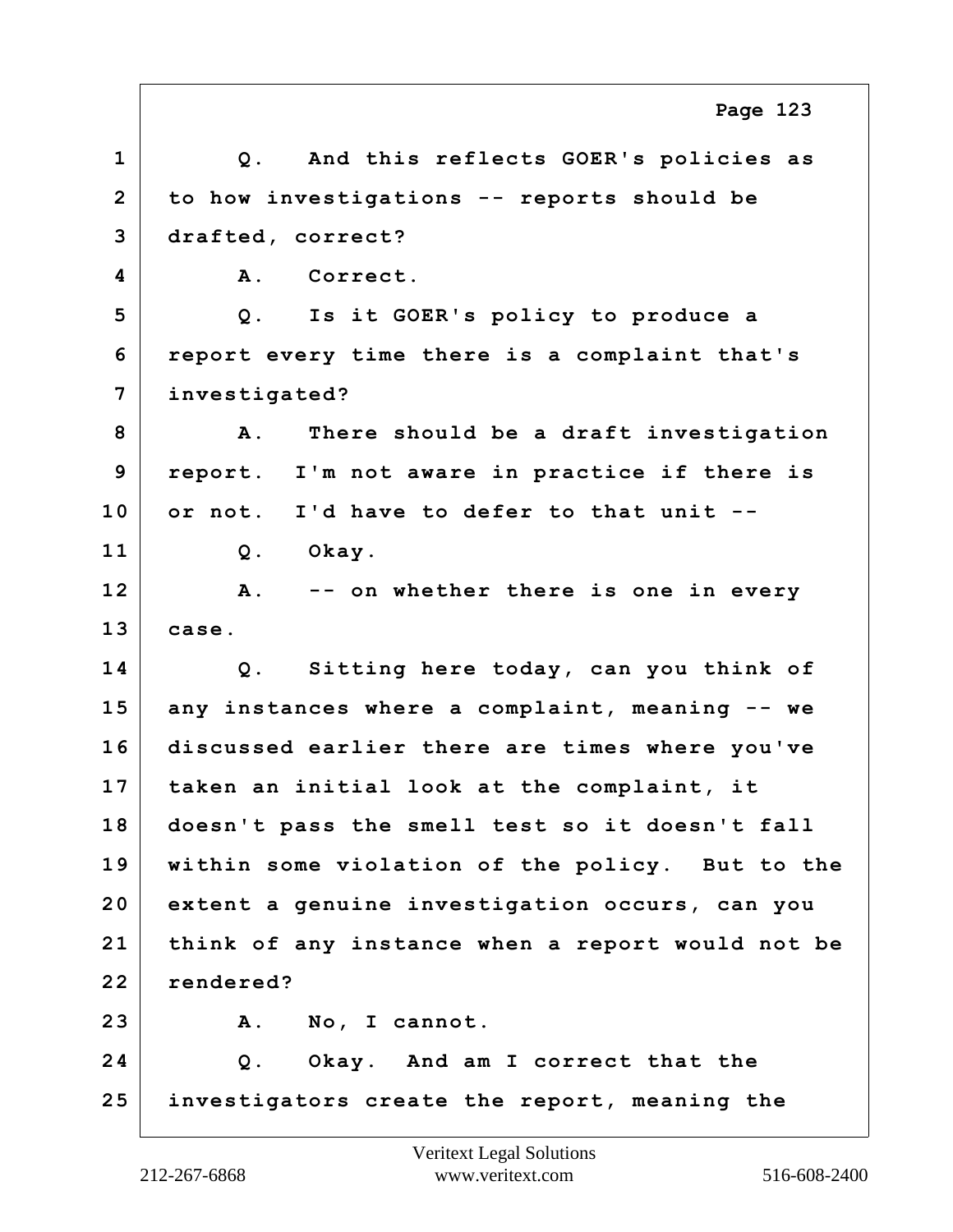**1 investigator who's investigating a particular 2 complaint? 3 A. Correct. 4 Q. Okay. And what happens to the report 5 after it's produced? Where does it go? 6 A. It gets sent to -- if they have a 7 supervisor, their supervisor, and counsel I 8 believe internally within GOER. 9 Q. Okay. And then after that? 10 A. I don't know if there's further review 11 inside of GOER, but then I think ultimately this 12 document and the draft legal recommendation 13 ultimately wind up with the counsel for the 14 agency that -- where the issue occurred. 15 Q. Gotcha. And this sort of draft 16 investigative report, this would be rendered 17 with respect to any complaints from the 18 executive chamber too, correct? 19 A. Correct. This would apply to all of 20 our investigations. 21 Q. Great. If you can turn to Tab 18. 22 (Exhibit 18, A document, marked for 23 identification.) 24 Q. Please take a moment to review and let 25 me know when you're ready. Page 124**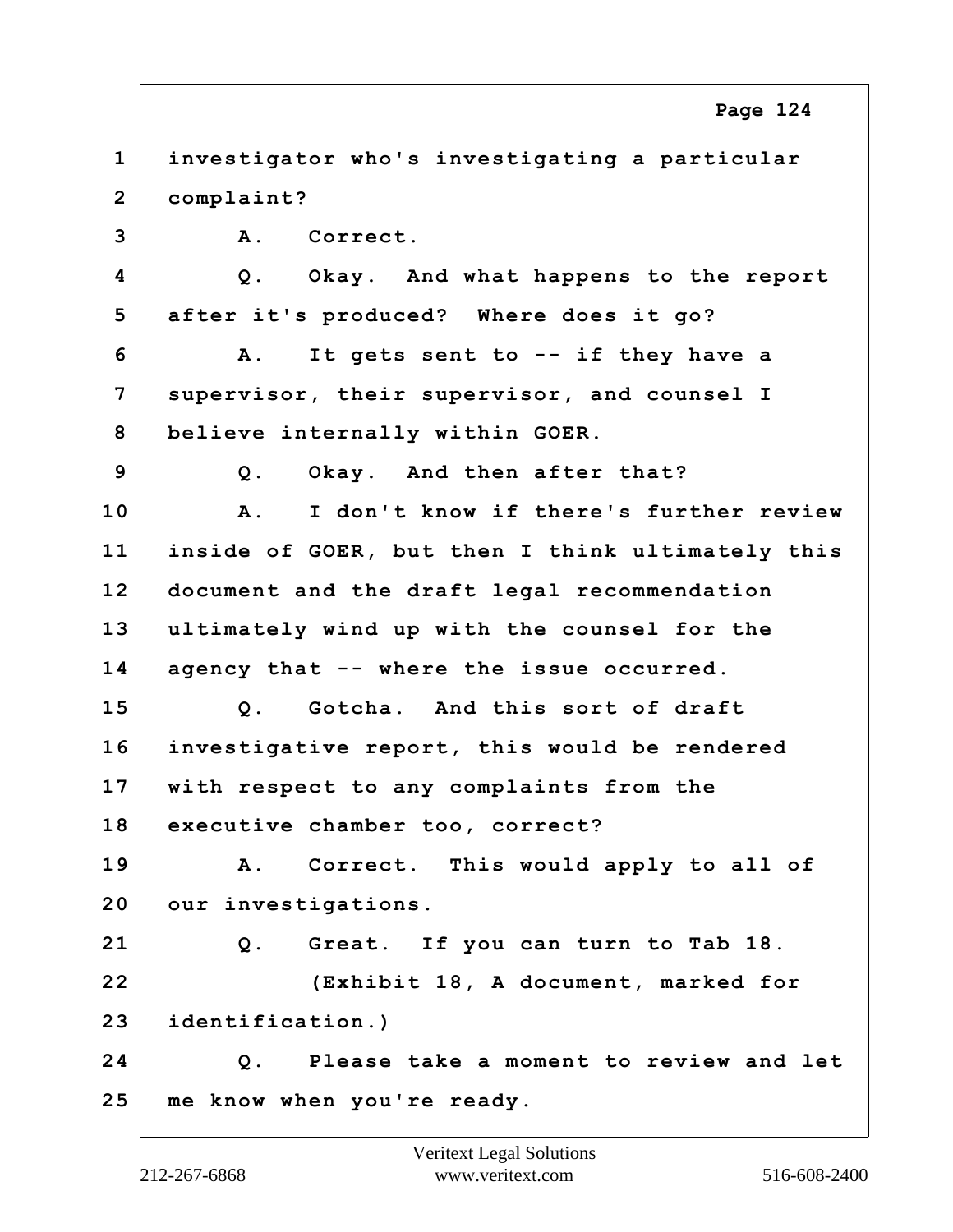**1 A. I'm ready. 2 MR. GRANT: Also, I just want to make 3 it clear on the record, any tab I've 4 referenced today should be marked as an 5 exhibit. 6 Q. Okay. So you referenced draft legal 7 recommendation earlier, correct?** 8 A. Correct. **9 Q. Okay. And is -- what is this 10 document? 11 A. So this document takes the factual 12 findings of the draft investigative report and, 13 my term, operationalizes it in terms of 14 ultimately what the conclusion reached is and it 15 puts it in a form that can be transmitted to the 16 agency for both their review of what factually 17 we believe determined occurred and what 18 administrative action is recommended, assuming 19 that that's appropriate in a given case. 20 Q. Gotcha. So this along with the draft 21 investigative drafted report are then referred 22 to counsel for a particular agency? 23 A. Correct. 24 Q. Okay. And what happens after that? 25 A. They review, complete, it's finalized Page 125**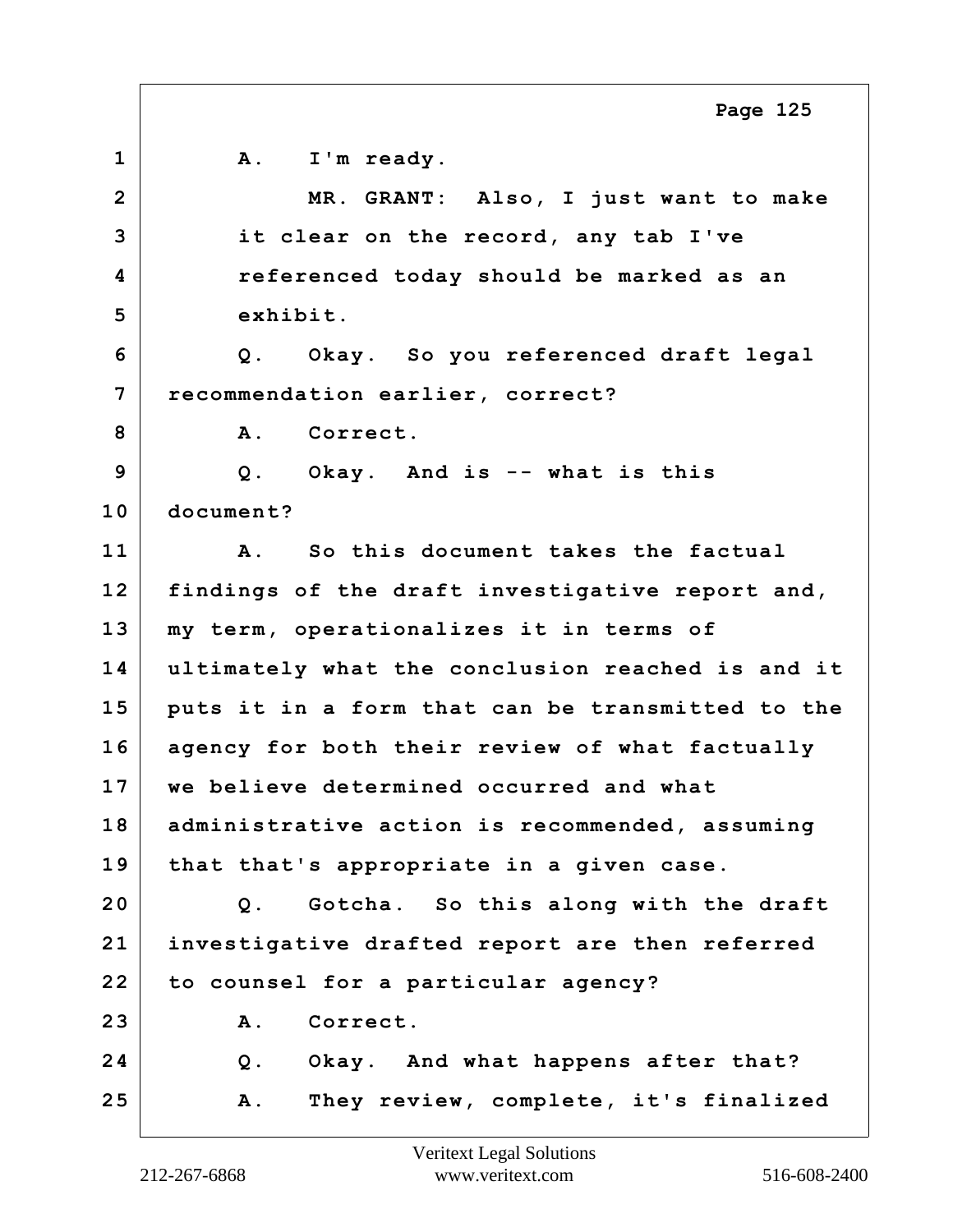| $\mathbf 1$    | and then I believe that ADID has closing letters |
|----------------|--------------------------------------------------|
| $\overline{2}$ | that they send out as part of the case, and then |
| 3              | the agency takes the administrative action and   |
| 4              | moves, you know, that -- to the extent that      |
| 5              | there's a recommendation for administrative      |
| 6              | action.                                          |
| $\overline{7}$ | Q. Gotcha. Meaning the process we                |
| 8              | described earlier that if there's an impasse,    |
| 9              | GOER still makes a recommendation but there may  |
| 10             | be ultimately noncompliance that GOER cannot     |
| 11             | correct?                                         |
| 12             | A. No, I'm assuming for this -- for              |
| 13             | the -- for my answer that there's compliance,    |
| 14             | that everybody agrees that a individual should   |
| 15             | be counseled. So then ultimately, you know,      |
| 16             | the -- whatever happens in terms of closing      |
| 17             | documents from ADID would occur, but then        |
| 18             | there's also, the agency's charged with actually |
| 19             | physically counseling the employee who is        |
| 20             | determined that there needs to be a counsel.     |
| 21             | Q. Gotcha. And if there's a disconnect           |
| 22             | between -- again, let's say GOER makes a         |
| 23             | recommendation, the agency disagrees with it,    |
| 24             | GOER stands by its recommendation and includes   |
| 25             | it in the final report and the agency refuses to |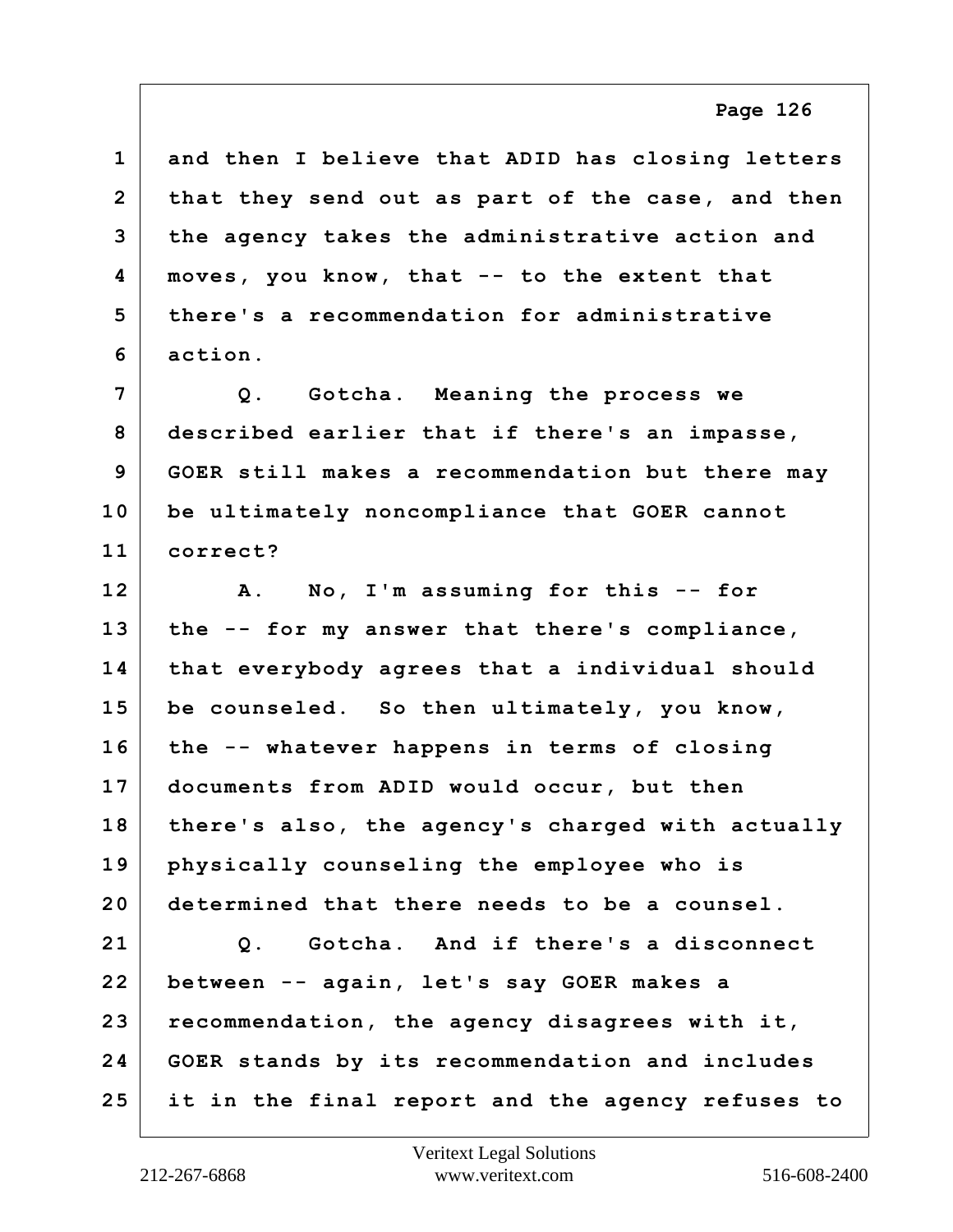**1 comply in imposing that action, what can GOER do 2 to force the agency to enforce the action? 3 A. We would follow that same process of 4 trying to get compliance through their counsel 5 and their agency head. And ultimately, if need 6 be, we'd go to the executive chamber. 7 Q. And there may come a time if the 8 executive chamber does not agree that GOER has 9 no power, correct? 10 A. That -- that could be a possibility, 11 yes. 12 Q. Before December 2020 were you aware of 13 any allegations of potential sexual harassment 14 against Governor Cuomo? 15 A. No. 16 Q. When was the first time you became 17 aware of any allegations against Governor Cuomo 18 or allegations of sexual harassment I should say 19 against Governor Cuomo? 20 A. I know that there were press reports 21 of a former employee in December of 2020. I'm 22 not certain, as I sit here today, that I recall 23 exactly what was described in those press 24 reports. But I think to the extent, with the 25 benefit of hindsight, that would be how I became Page 127**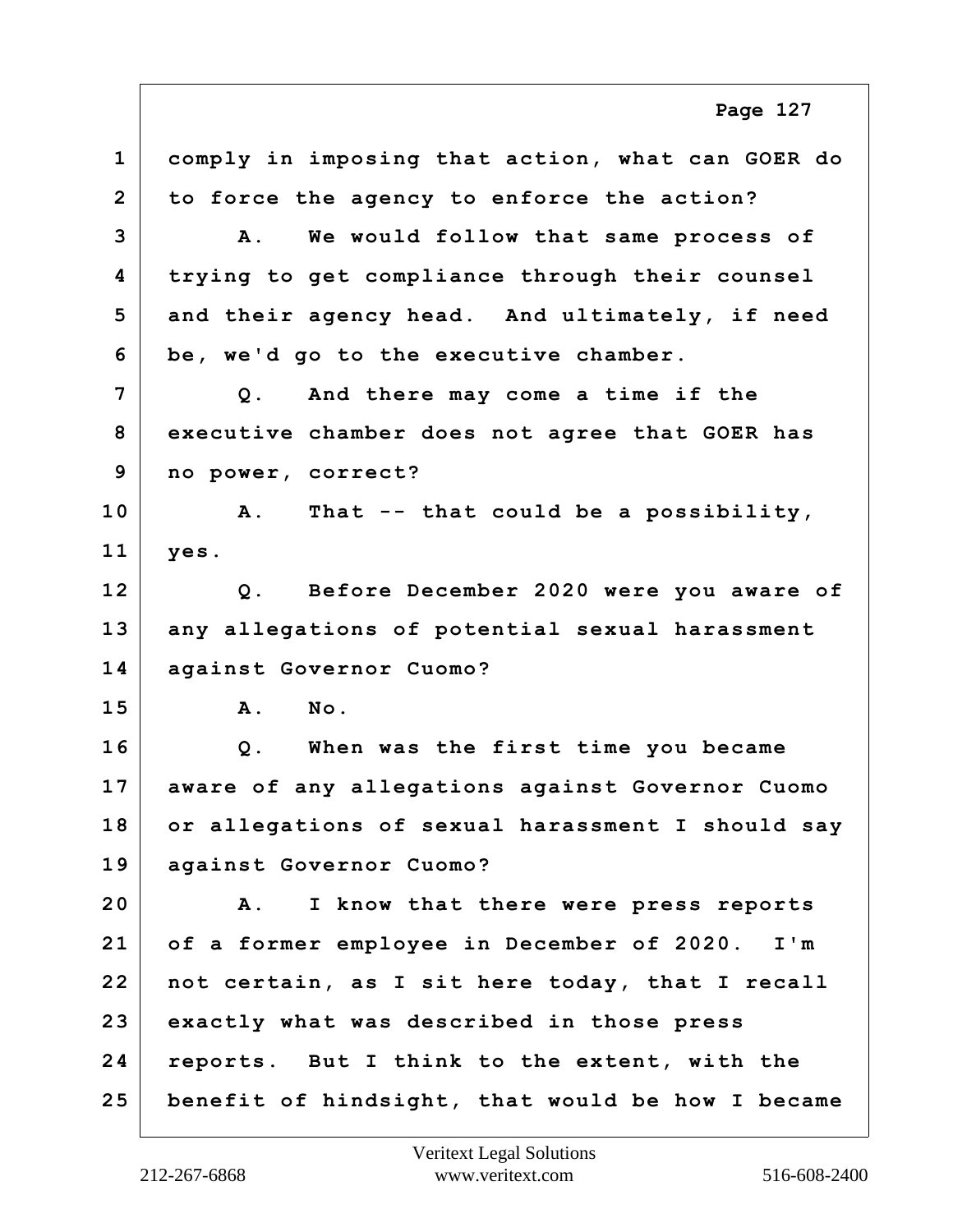**1 aware that there might be anything that could be 2 construed as a complaint of sexual harassment 3 against the Governor. 4 Q. Okay. So before those press reports 5 you've testified to in December 2020, or in or 6 about December 2020, you were not aware of any 7 other allegations of conduct that could 8 constitute sexual harassment that had been made 9 against the Governor? 10 A. No. 11 Q. Okay. Since December 2020 have you 12 learned of any allegations of sexual harassment 13 or heard about any allegations of sexual 14 harassment against Governor Cuomo? 15 A. I've certainly heard, you know, 16 various press reports, and certainly I have been 17 specifically aware of the two complaints that 18 are in writing that we turned over as part of 19 the AG's investigation. 20 Q. And when you referenced the press 21 reports earlier, do you recall the name of the 22 woman, or the women I should say? 23 A. I would say specifically when, no, but 24 I think it's the women that are described in the 25 second subpoena as complainants from the AG that Page 128**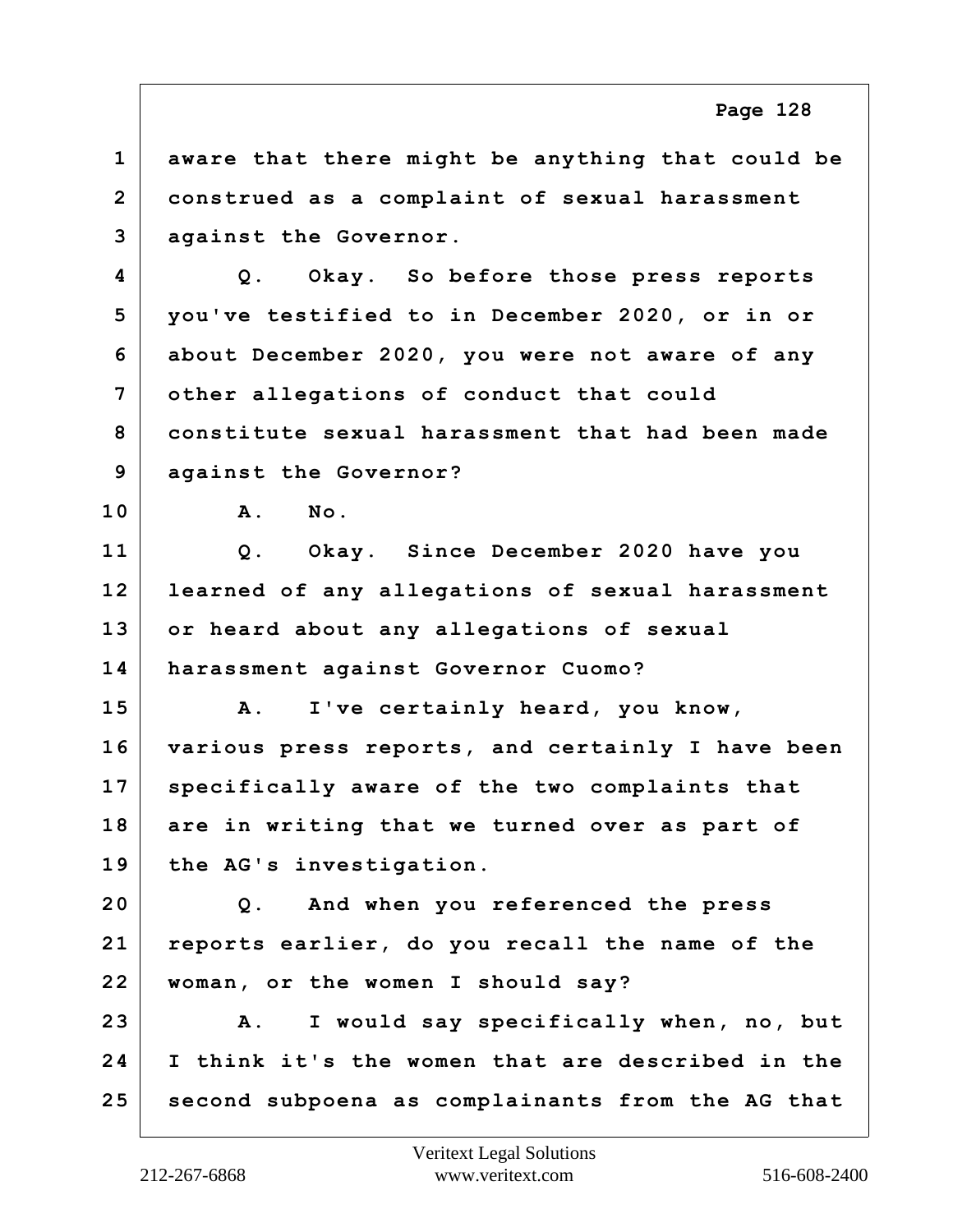**1 we received for the production of documents. 2 Q. Okay. And that would include, for 3 instance, Lindsey Boylan? 4 A. Correct. 5 Q. And the complaints you referenced 6 earlier, that's a complaint from the executive 7 chamber related to Brittany Commisso, correct?** 8 A. Correct. And Alyssa McGrath? **9 Q. Sorry -- 10 A. Was Ms. McGrath the other name? 11 Q. Yes. Alyssa McGrath. 12 Okay. When -- so if you recall when 13 did you first become aware of allegations made 14 by Ms. Boylan about the work environment in the 15 executive chamber? 16 A. I don't recall specifically when. 17 It's just whenever I saw the press report in and 18 about December of 2020. 19 Q. If you can turn to Tab 19. 20 (Exhibit 19, A document, marked for 21 identification.) 22 Q. Take a moment to review and let me 23 know when you're ready. 24 A. Okay. 25 Q. Do you recall seeing these before? Page 129**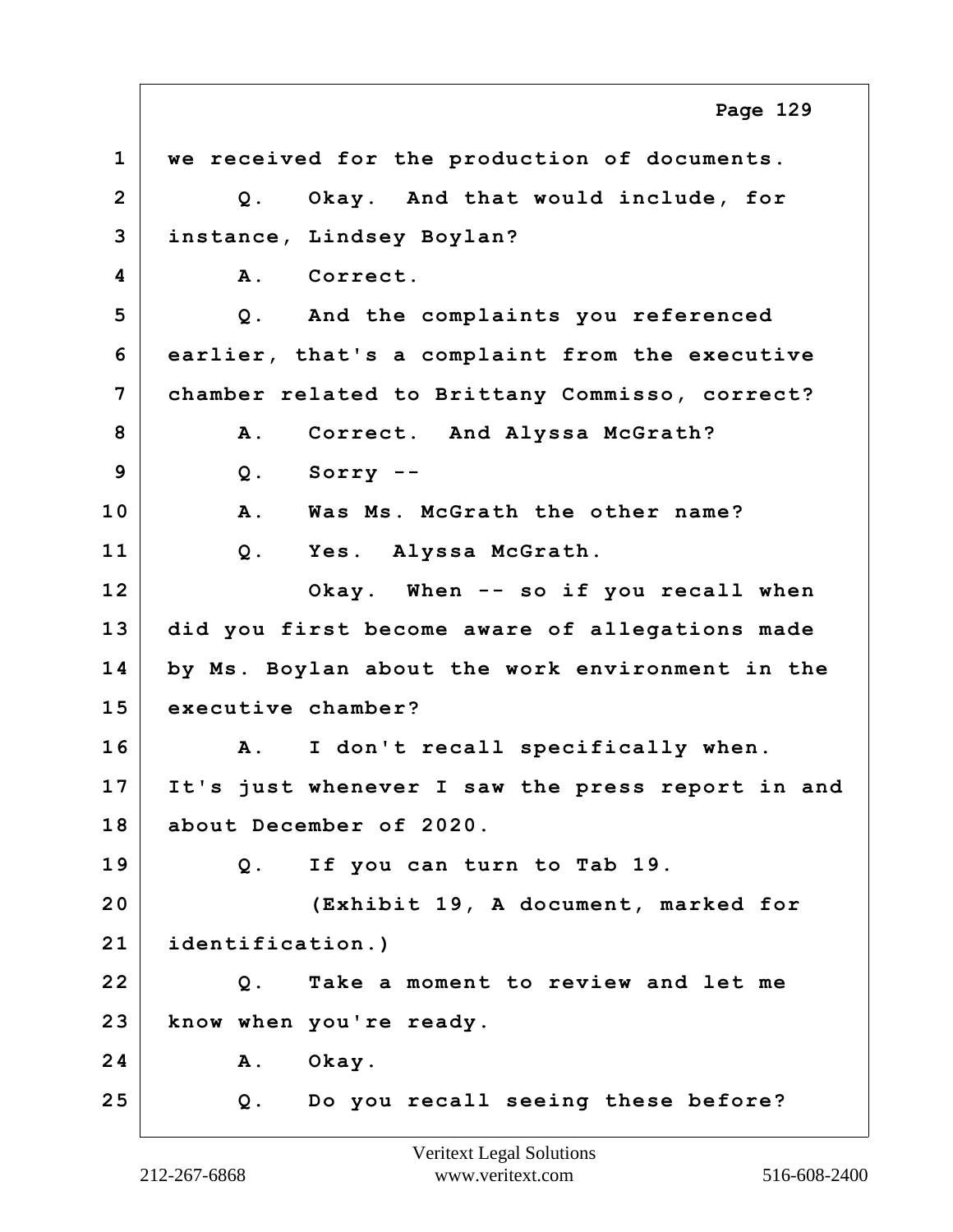**1 A. No. 2 Q. Okay. If you can turn to tab 20. 3 Please take a moment to review and let 4 me know when you're ready. 5 (Volforte Exhibit 20, Press report, marked 6 for identification.) 7 A. Okay. 8 Q. Do you recall whether or not this is 9 the press report to which you were referring 10 earlier when you learned about allegations that 11 were made against the governor? 12 A. I don't recall reading this press 13 report. 14 Q. Okay. Do you recall what sort -- what 15 the source of the press report you were 16 referencing earlier is? 17 A. I -- I do not. 18 Q. Okay. Do you have a general 19 understanding -- or you know Lindsey Boylan 20 correct? 21 A. No, I don't know Lindsey Boylan. 22 Q. Sorry. I should have phrased it 23 differently. You know of the allegations that 24 Lindsey Boylan has made against the Governor, 25 correct? Page 130**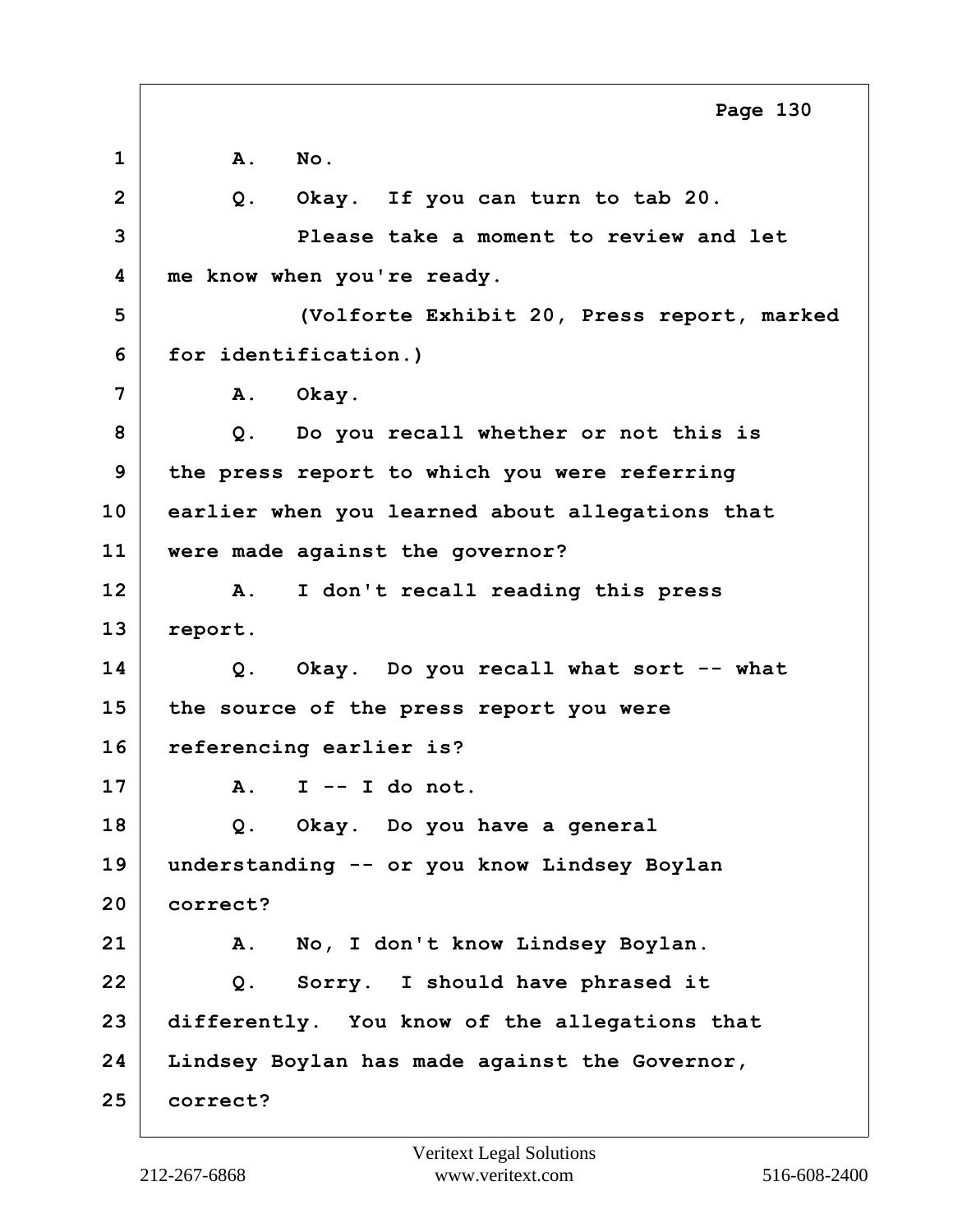**1 A. I don't know all of them. I know what 2 I've heard in part through press reports. 3 Q. Okay. And have you -- and press 4 reports meaning press reports beginning in or 5 about December 2020? 6 A. Yes. 7 Q. Okay. Did you speak with anyone in 8 the executive chamber about Lindsey Boylan -- 9 the allegations Lindsey Boylan has made against 10 the Governor? 11 A. Yes. 12 Q. With whom have you spoken? 13 A. I spoke with Judy Mogul. 14 Q. Anyone else? 15 A. No. 16 Q. When did you speak with Ms. Mogul? 17 A. I believe in December of 2020. 18 Q. Do you remember when approximately 19 during the month of December 2020? 20 A. No. 21 Q. And what was said? 22 A. In a conversation the -- there was a 23 reference made to a press report on -- that 24 Ms. Boylan was the subject of regarding the 25 Governor and -- but we didn't get -- we didn't Page 131**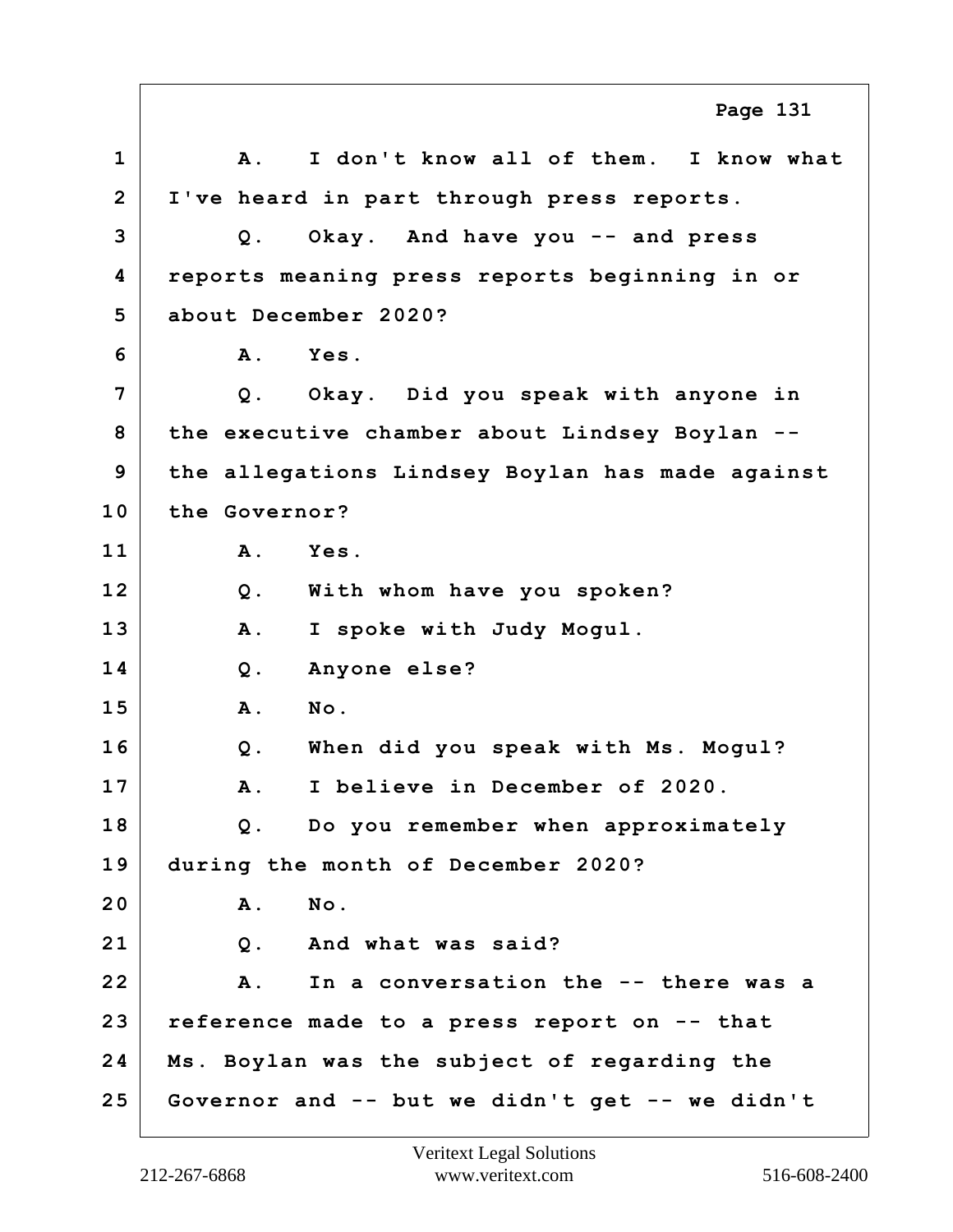**1 go into any detail. 2 Q. Anything else you recall from that 3 conversation? 4 A. No. 5 Q. And I mean both specifically and 6 generally. 7 A. Specifically and generally. 8 Q. Did there come a time that someone in 9 the executive chamber asked you about whether or 10 not it would be permissible to release portions 11 of Ms. Boylan's personnel file? 12 A. I don't specifically recall being 13 asked about Ms. Boylan's personal history folder 14 and release. 15 Q. Do you recall at any time in December 16 of 2020 being asked about potentially releasing 17 any employees personnel records or personnel 18 records concerning an employee? 19 A. Yeah, I remember being asked about 20 release of personal history folders. 21 Q. Okay. Who asked you about that? 22 A. I was involved, my recollection is, in 23 a call with Ms. Mogul and Linda Lacewell. 24 Q. Okay. And what do you recall from 25 that conversation? Page 132**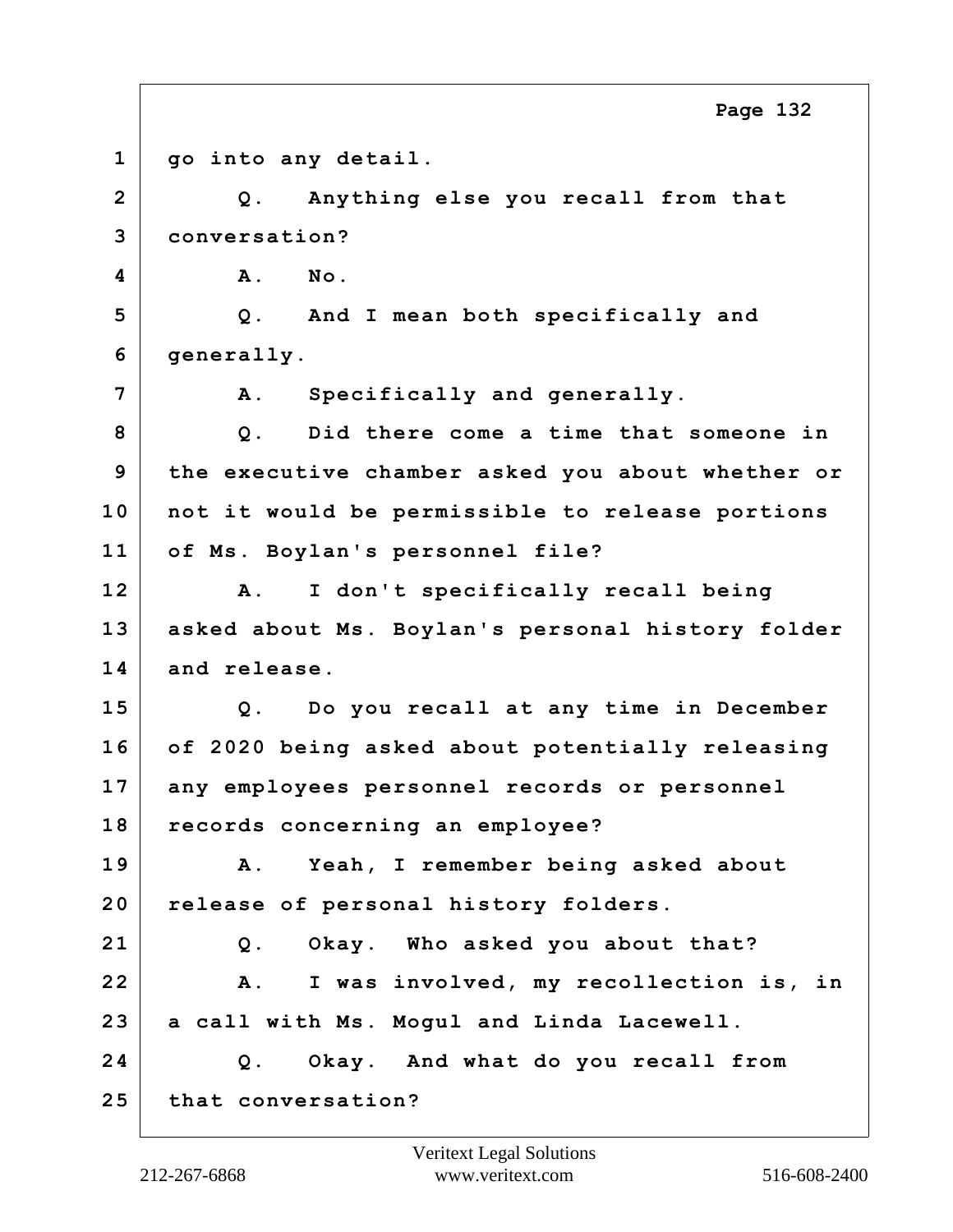|                | Page 133                                             |
|----------------|------------------------------------------------------|
| $\mathbf{1}$   | My understanding, from a conversation<br>Α.          |
| $\overline{2}$ | with Ms. Hormozi, is -- is that either the           |
| 3              | chamber and/or those individuals claim privilege     |
| 4              | regarding that conversation.                         |
| 5              | And was it one conversation or<br>$Q$ .              |
| 6              | multiple conversations?                              |
| 7              | It was one conversation in December<br><b>A</b> .    |
| 8              | with those individuals.                              |
| 9              | Q. And do you recall what, if any,                   |
| 10             | explanation as to the legal advice being             |
| 11             | rendered was provided or to what legal advice        |
| 12             | you were providing or somebody was providing?        |
| 13             | They were asking me my opinion about<br>Α.           |
| 14             | whether or not a personal history folder could       |
| 15             | be released.                                         |
| 16             | Q. And do you recall what your advice                |
| 17             | was?                                                 |
| 18             | A. I do.                                             |
| 19             | Q. And I guess what was your advice or               |
| 20             | are you going to claim privilege?                    |
| 21             | I believe that would be the subject of<br><b>A</b> . |
| 22             | the same privilege that the chamber and/or those     |
| 23             | individuals would claim.                             |
| 24             | Okay.<br>$Q$ .                                       |
| 25             | MR. GRANT: Joon, you had a question?                 |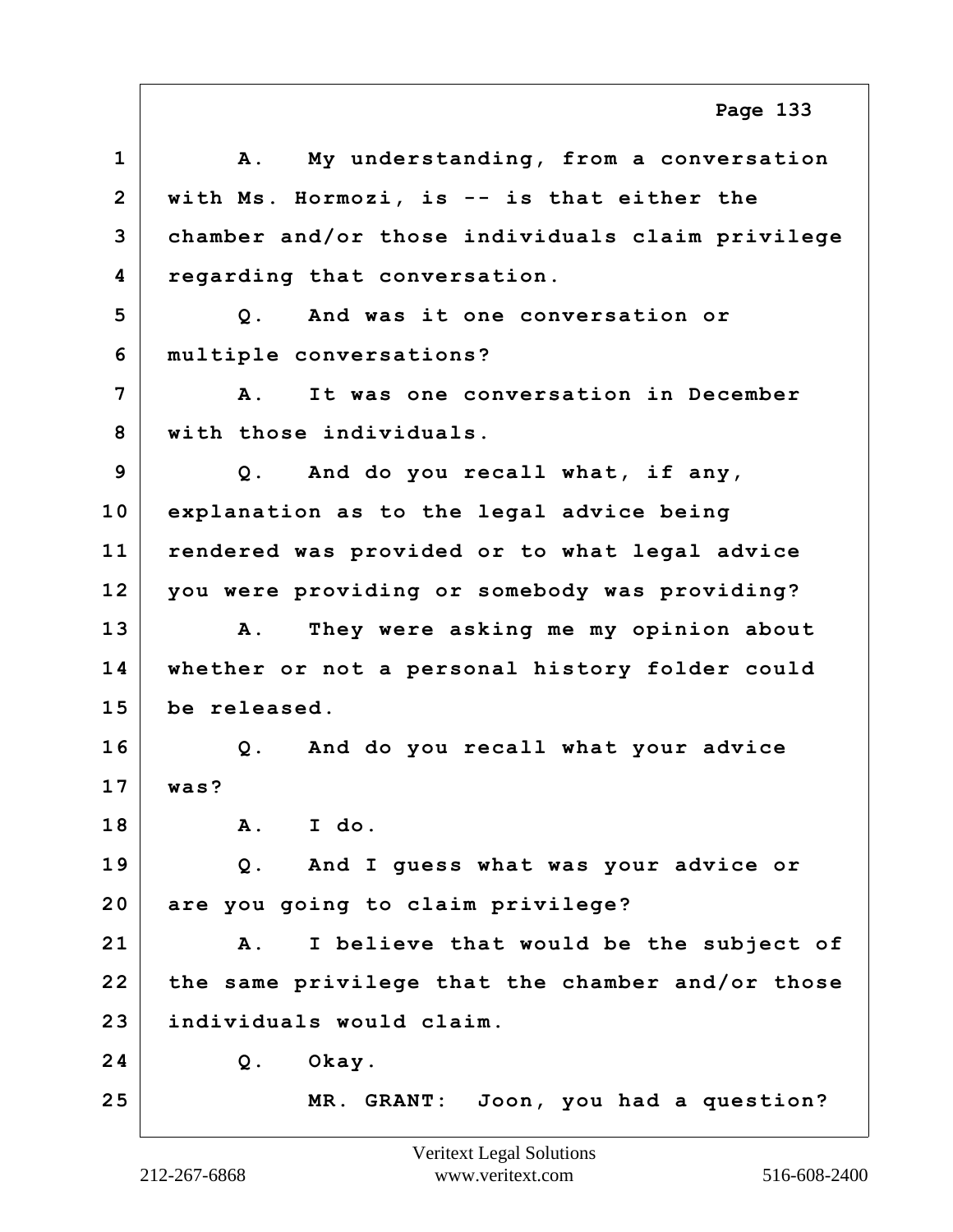**1 MR.KIM: Yeah. Can I ask a question? 2 Before you were asked to and did 3 provide your advice, were you shown any 4 documents? 5 THE WITNESS: Not that I recall. 6 MR. KIM: Were you shown the files 7 that they were considering releasing?** 8 THE WITNESS: No. **9 MR.KIM: So they simply described or 10 they just asked the question without 11 showing you what the documents were that 12 they were considering releasing? 13 THE WITNESS: Correct. We never 14 discussed the actual documents that were 15 being released, that I recall. 16 MR.KIM: Have you ever seen those 17 documents? 18 THE WITNESS: No, I've never seen 19 Ms. Boylan's personal history folder. 20 MR. KIM: Even to this day?** 21 THE WITNESS: Even to this day? **22 MR. KIM: And is that how they 23 described it, personal history folder? 24 THE WITNESS: Yes. 25 MR. KIM: And what did you understand Page 134**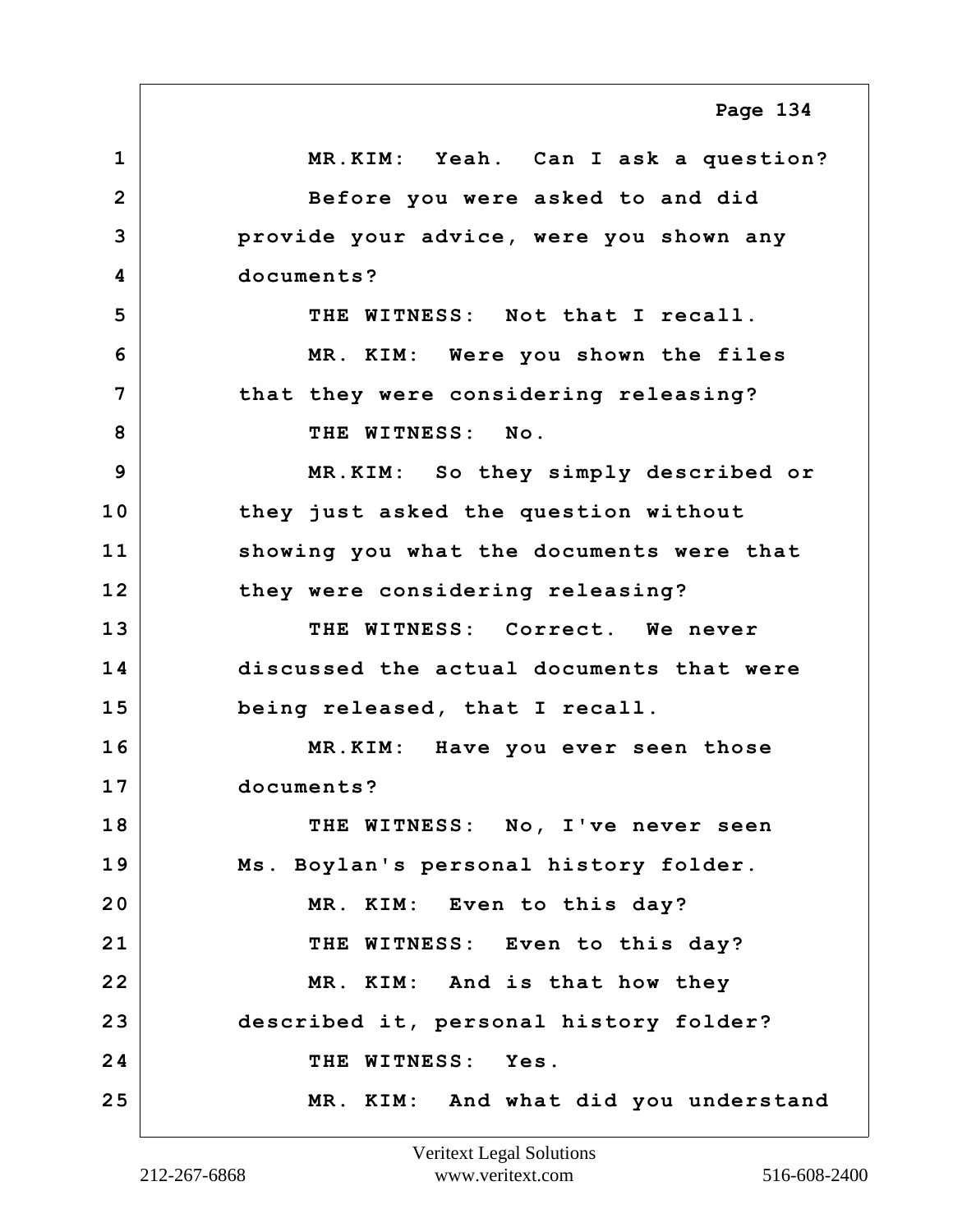**1 that to mean? 2 THE WITNESS: Every state employee has 3 a personal history folder with relevant 4 nonmedical documents that go in it, 5 anything from hiring information, promotion 6 information, if they're the subject of 7 disciplinary action or counseling or, you 8 know, commendation by their agency. It 9 would be a collection of that person's 10 career, in part, in paper form that each 11 agency typically maintains for its 12 employees. 13 MR.KIM: For every employee? 14 THE WITNESS: I believe so, yes. 15 MR.KIM: Okay. So you understood this 16 to be a file that is kept generally for all 17 employees? 18 THE WITNESS: Correct. That's my 19 understanding of personal history folders 20 in general, yes. 21 MR.KIM: Did you -- so did anyone tell 22 you that this -- the documents that were 23 considered to be released were the product 24 of an internal investigation conducted by 25 counsel?**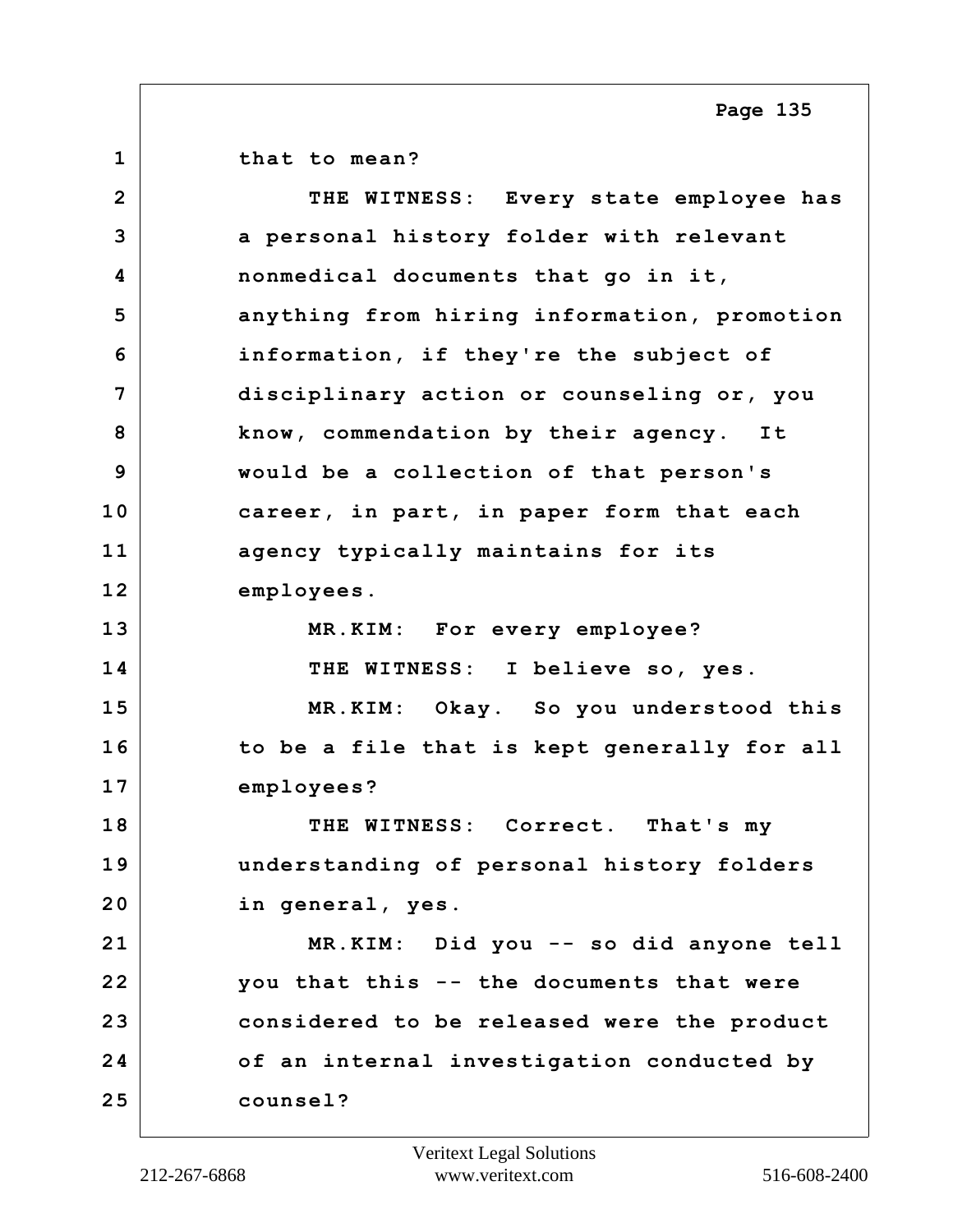**1 THE WITNESS: I don't recall anybody 2 sharing that information with me. 3 MR.KIM: Did anyone share with you 4 that the information, the documents being 5 released, bore the -- the header 6 "privileged and confidential"? 7 THE WITNESS: No. 8 MR. KIM: And bore the header 9 "attorney work product"? 10 THE WITNESS: No. 11 MR. KIM: Did anyone tell you that 12 they -- some of the documents constituted 13 internal memos written by counsel for the 14 executive chamber? 15 THE WITNESS: No, there was no 16 discussion of actual documents. It was 17 about personal history folders generally. 18 MR. KIM: Were there any discussions 19 about redactions to that document? 20 THE WITNESS: Again, I was never 21 explained or shown a document. 22 MR. KIM: And sorry, Yannick, I 23 probably covered a bunch of the questions 24 you were going to ask, so sorry. 25 MR. GRANT: No, no worries. I like a Page 136**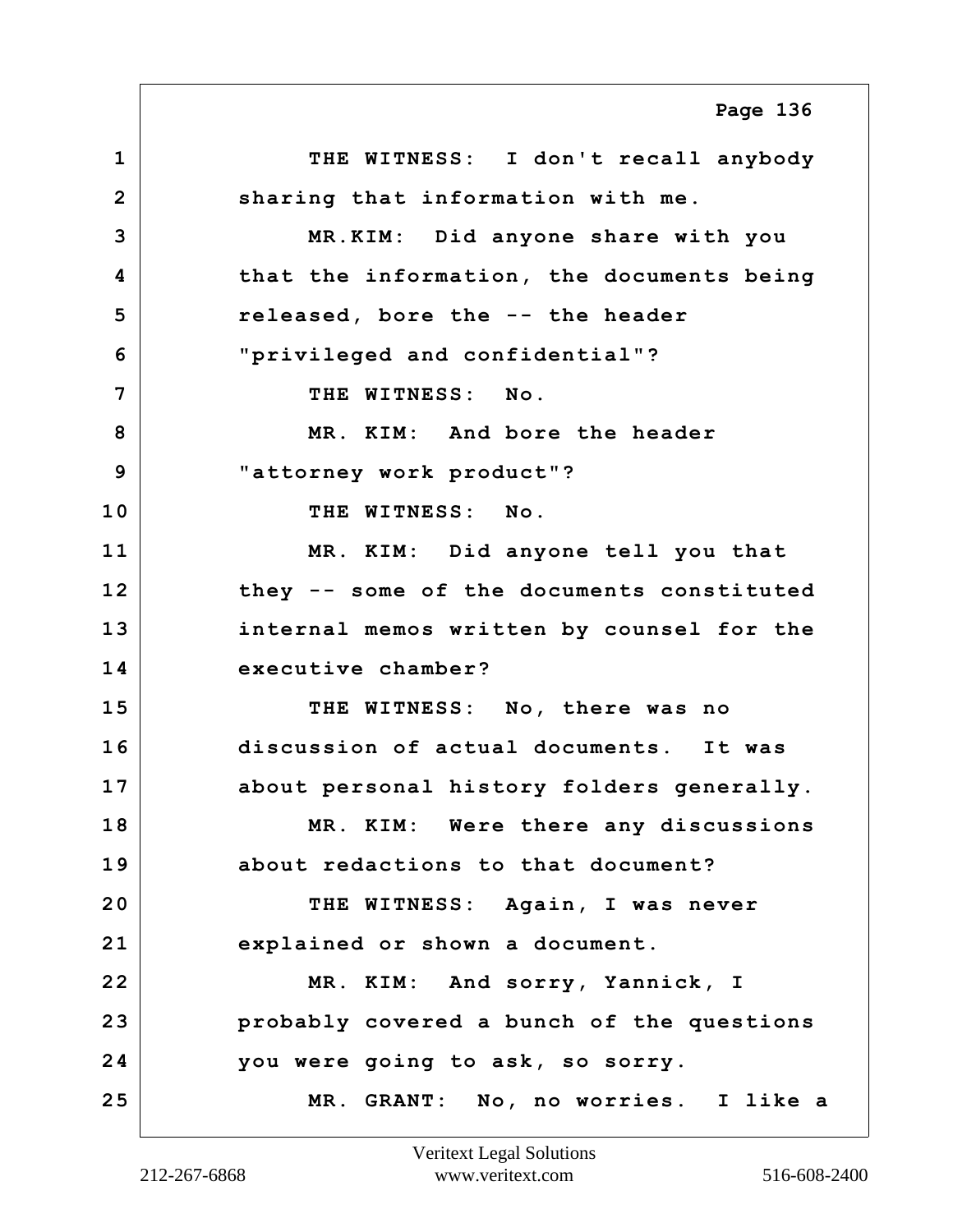**1 break. 2 BY MR. GRANT: 3 Q. So you described earlier that the 4 information in this personal history folder 5 would exclude medical information, correct? 6 A. Correct. 7 Q. But some information in that folder -- 8 would you consider some information in that 9 folder to be sensitive information? 10 A. You'd have to define sensitive 11 because -- 12 Q. What is your understanding of the word 13 "sensitive" -- the meaning of the word 14 "sensitive"? 15 A. Well, what's your explanation of it in 16 your question, as sensitive? I mean, I think 17 that's the relevant question is what you 18 consider as sensitive. 19 Q. Okay. 20 A. I mean, it could -- I mean, I'll -- 21 I'll answer it generally and then, you know, if 22 you need to follow up. You know, it could 23 highlight things that happened in a career. So 24 let me -- you know, the vast majority of our 25 workforce is -- is represented and has tenure Page 137**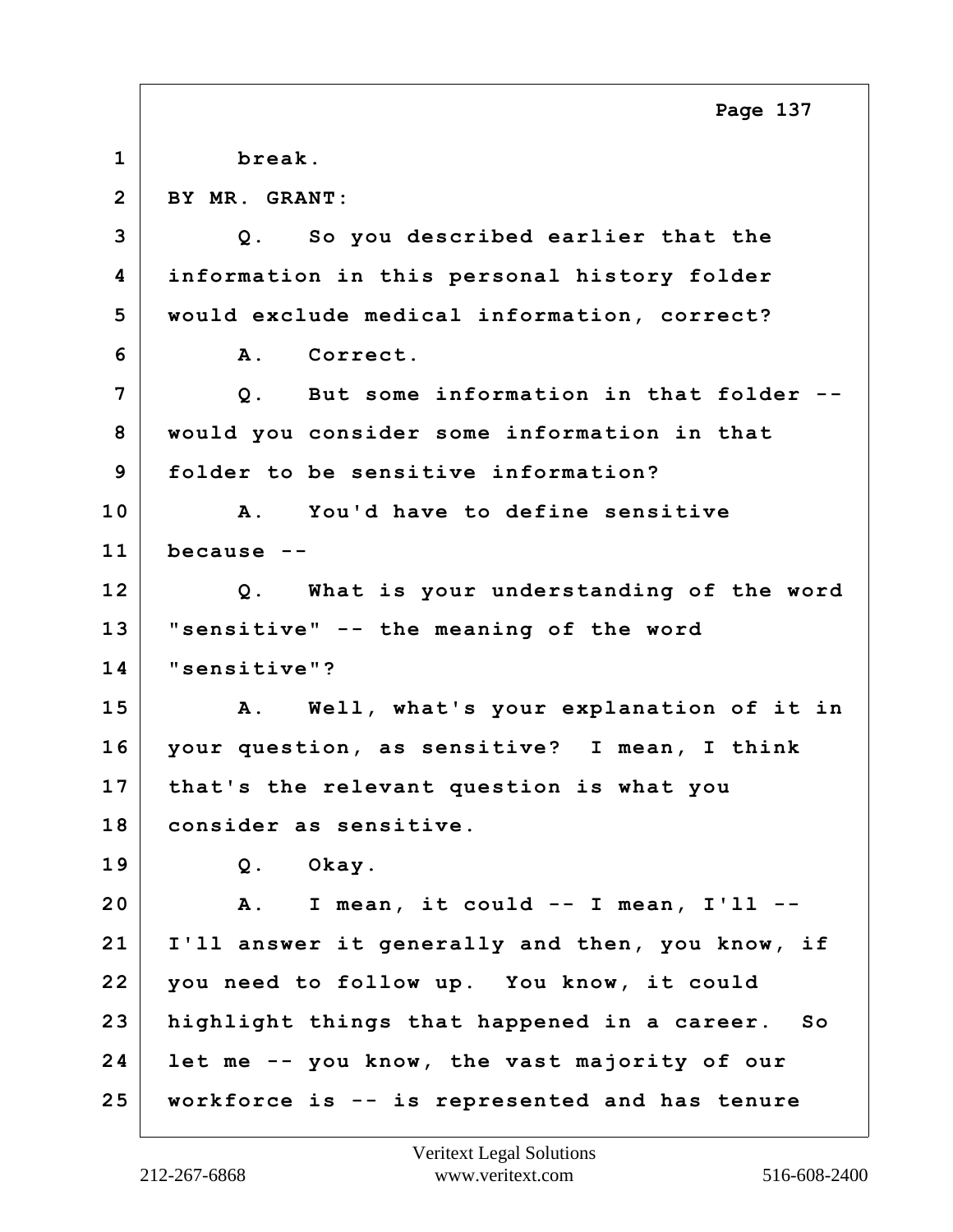**1 rights where they can only be disciplined with 2 notice of written charges and finding before an 3 independent arbitrator.**

**4 It's possible that an individual gets 5 brought up on disciplinary charges and there is 6 a finding of guilt and that -- that finding of 7 guilt contains factual findings which, depending 8 on who was involved and what you're looking at 9 and what the situation is, one might consider 10 genuinely sensitive, in terms of that.**

**11 Other documents would be, you know, 12 much more general. You know, Mike Volforte was 13 promoted to X position from Y position on this 14 date. But there -- there could be things like 15 that that one might consider sensitive. So that 16 would be -- that would be how I would describe 17 potentially sensitive documents that might be in 18 there.**

**19 If you had a performance evaluation 20 and you were negatively written up in your 21 performance evaluation, that employee might 22 consider that sensitive. The agency might 23 consider it factual. But that would be the two 24 most likely things I would think would be in a 25 personal history folder that one might view as**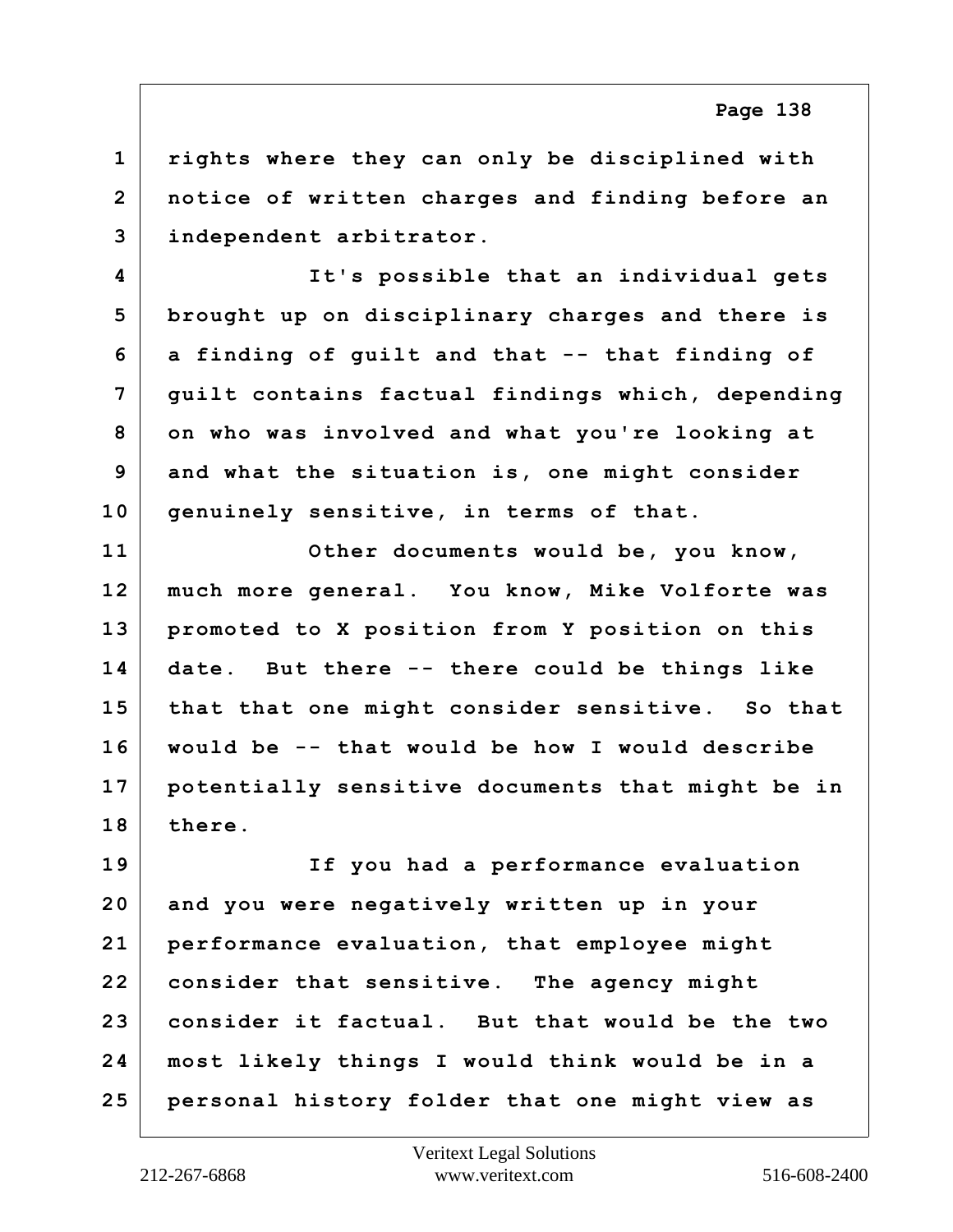**1 sensitive. 2 Q. Gotcha. So, for instance, let's 3 discuss disciplinary history. That could be a 4 part of that folder, correct? 5 A. Correct. 6 Q. And if that information were made 7 public that could be embarrassing for an 8 employee, correct? 9 A. Correct. 10 Q. And a future prospective employer 11 could look negatively on an employee based on 12 the disciplinary history, correct?** 13 A. They could. **14 Q. And that could be whether or not you 15 know, for instance, the employer finds that they 16 did not in fact commit a violation. The fact 17 that the facts exist in the public could still 18 be embarrassing, correct? 19 A. Could you say that one more time, 20 Yannick? 21 Q. Sorry, that was a bit mangled.** 22 So, for instance, let's assume that **23 there's an investigation and that there's lots 24 of negative facts included in a report about the 25 investigation. Page 139**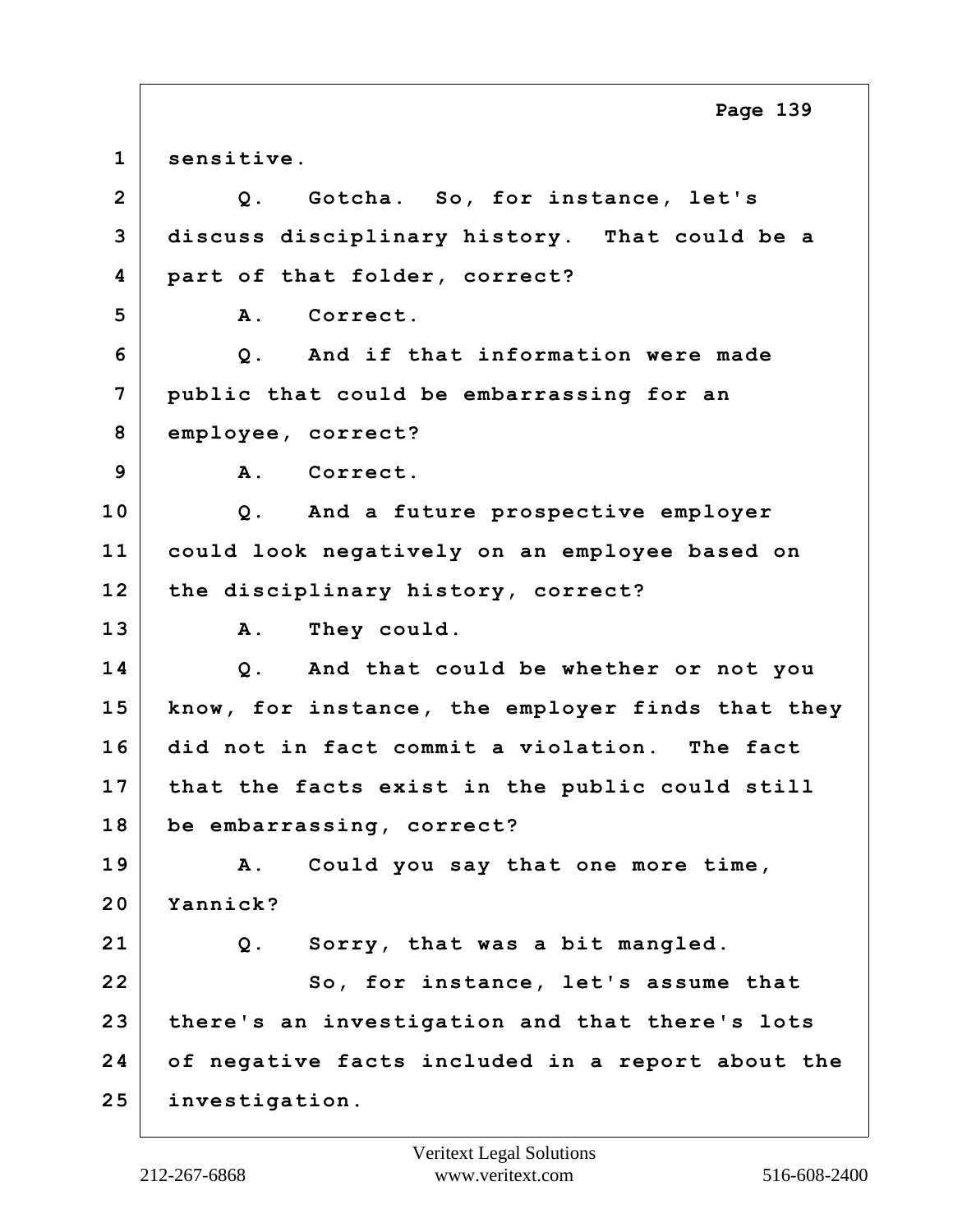**1 Even if the employer ultimately 2 concludes that there's no violation, the fact 3 that those embarrassing facts are now public can 4 still lead to embarrassment to that employee, 5 correct? 6 A. Yes, but I'm not aware that that would 7 be in a personal history folder. I guess it 8 could be there. But generally we'd be talking 9 about something that was looked into and 10 unfounded and then no action was taken. 11 Q. Okay. But the fact alone could still 12 lead to embarrassment, correct? 13 A. Yeah, if the fact was -- if -- if that 14 was in there and it was made known, yes, it 15 could definitely lead to embarrassment. 16 Q. And a potential employer could -- even 17 if the employer, meaning you, found it to be 18 unfounded, could still consider allegations that 19 were made against this employee negatively, 20 correct? 21 A. Yes, that could -- that could happen. 22 Q. Okay. And so from your prior 23 testimony you -- I believe I recall you saying 24 that you were not informed about the substance 25 of any of these particular documents, correct?**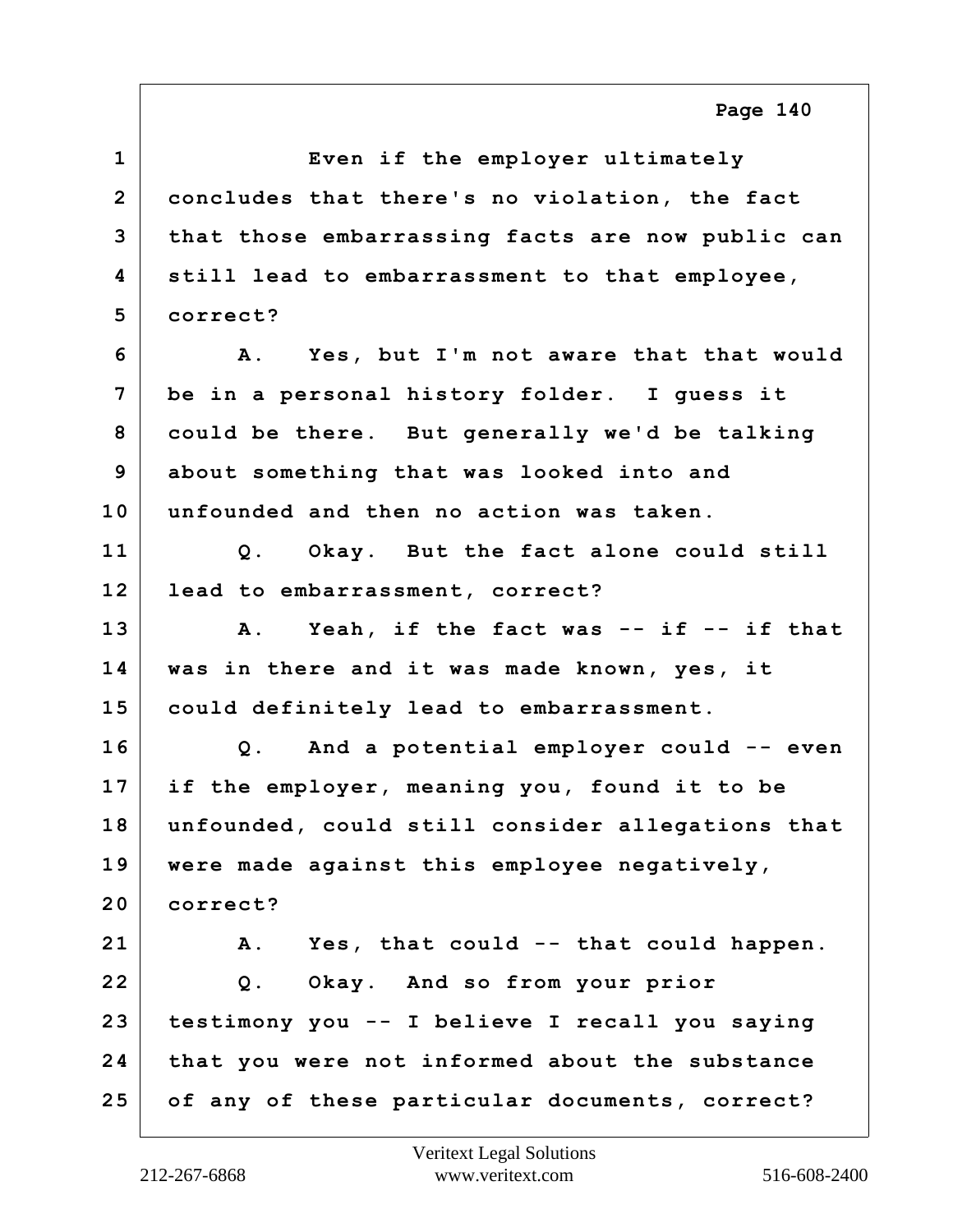**1 A. Correct. 2 Q. So was your opinion to Ms. Mogul and 3 Ms. Lacewell based on the idea that it would 4 always be appropriate to release part of the 5 personal history folder? 6 A. No, I think we discussed the bounds of 7 what could be disclosed generally from personal 8 history folders without any specifics. 9 MR.KIM: Did you ask to see the 10 documents that they were planning to 11 release? 12 THE WITNESS: No. 13 Q. If it would depend on the specifics, 14 why would you not ask? 15 A. I was -- I was asked a question 16 generally on personal history folders. I was 17 not asked about -- my recollection is I was not 18 asked about releasing Ms. Boylan's personal 19 history folder or anything in it. 20 Q. Understood. My question was a bit 21 different, though. Meaning, to the extent that 22 your testimony suggests that there could be 23 specifics that would bear on the ultimate 24 decision as to whether or not parts of a 25 personal history folder could be disclosed, Page 141**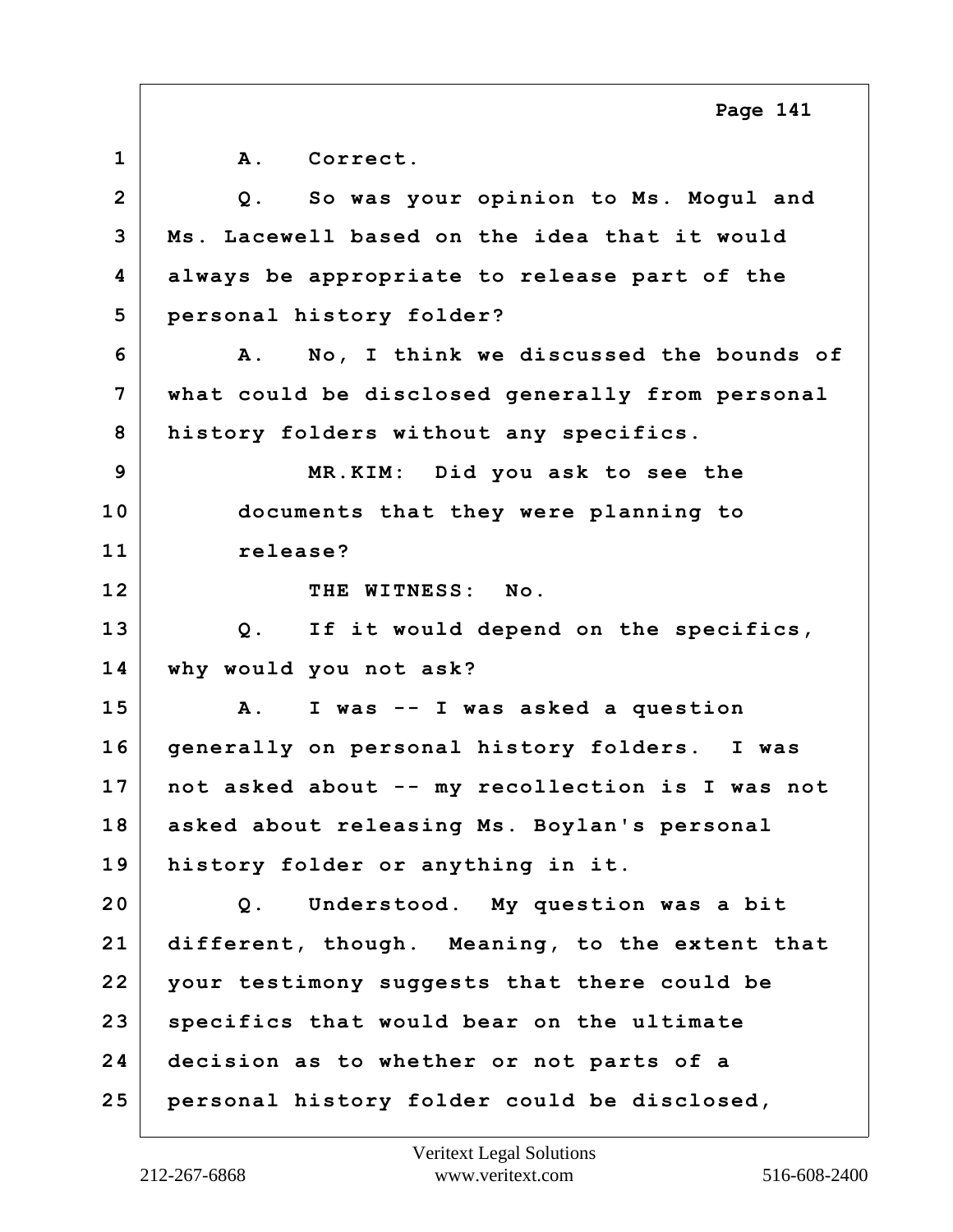**1 right?**

**2 A. I believe the advice that I gave 3 encompassed that situation and what could and 4 could not be done. 5 Q. Okay. And what is the general rule? 6 A. The -- the -- the general rule is that 7 when we look at what's in a personal history 8 folder, we look at it in the context of FOIL, 9 because that's the biggest time when that might 10 come up. And under FOIL there is a provision 11 that permits but does not mandate withholding of 12 documents when they are an unwarranted invasion 13 of personal privacy. 14 Q. Gotcha. And am I correct here that 15 there was not a pending FOIL request? 16 A. Correct. 17 MR. KIM: There was not? 18 THE WITNESS: Correct, there was not. 19 Not that -- not -- well, let me say this, 20 not that I was made aware of or recall. 21 Q. So ultimately if there's a 22 determination about whether or not to release 23 part of a personnel folder, it would depend on 24 whether or not it could be embarrassing to the 25 employee, correct?**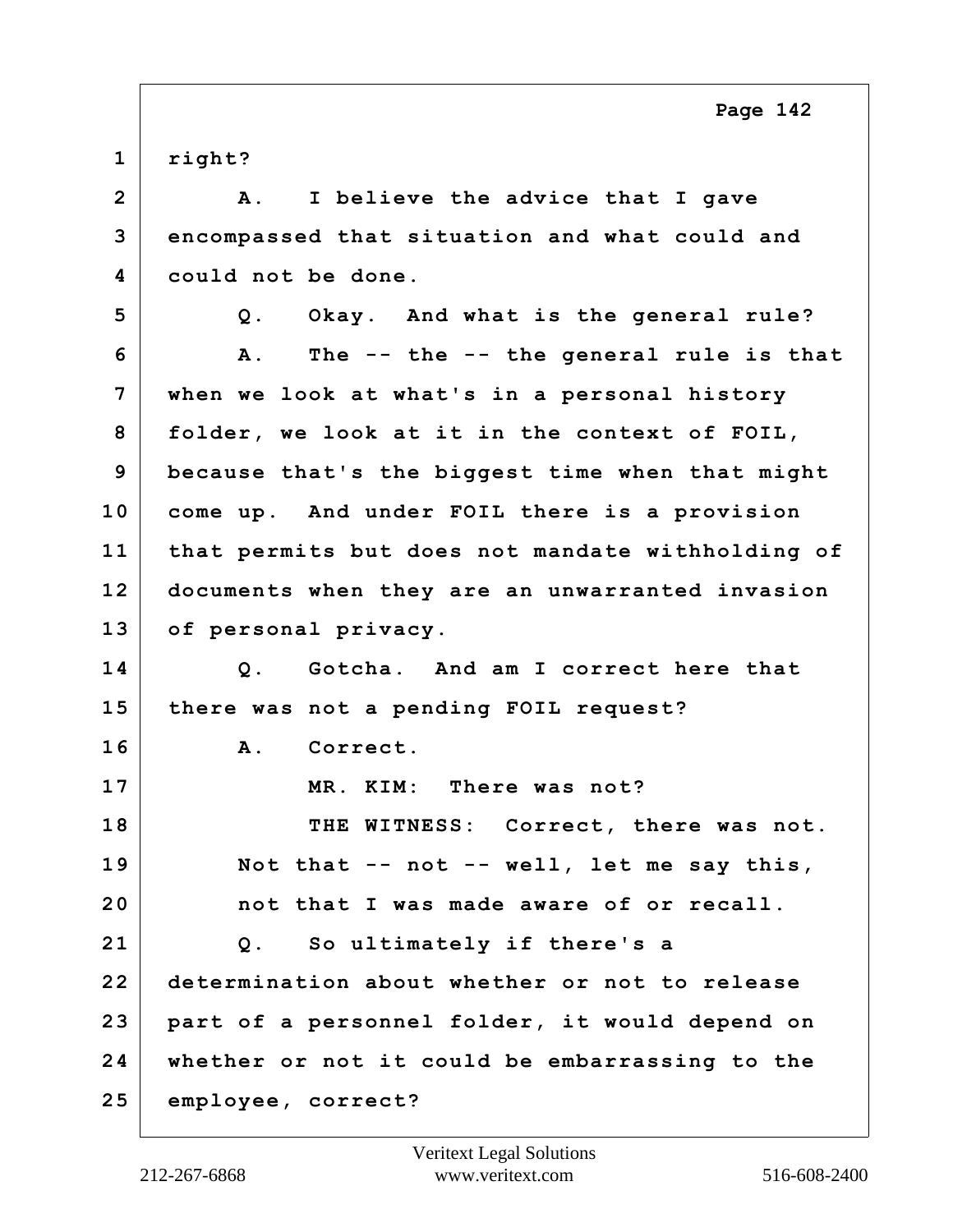| $\mathbf{1}$   | It -- it would depend on whatever the<br>${\bf A}$ .     |
|----------------|----------------------------------------------------------|
| $\overline{2}$ | releaser is determining, and they could look at          |
| 3              | the FOIL statute as instructive.                         |
| 4              | Q. Is there any reason why the FOIL                      |
| 5              | statute, it would be instructive in this sort of         |
| 6              | situation when there is not a FOIL request?              |
| 7              | As I stated earlier, that would be the<br>$\mathbf{A}$ . |
| 8              | context in which I -- that many employment               |
| 9              | documents come up within, and there is no --             |
| 10             | there is no general rule regarding disclosure of         |
| 11             | personal history folder. So there's nothing              |
| 12             | specific in that regard.                                 |
| 13             | Q. So it's at the discretion of whomever                 |
| 14             | is choosing to release it, in this situation             |
| 15             | when there is not a pending FOIL request?                |
| 16             | Potentially, yes.<br><b>A</b> .                          |
| 17             | Potentially on what? Meaning what?<br>$Q$ .              |
| 18             | Potentially yes, it's within their<br>Α.                 |
| 19             | discretion and review.                                   |
| 20             | Q. Okay. And am I correct that you                       |
| 21             | testified earlier that you were not part of any          |
| 22             | conversations about redacting parts of the               |
| 23             | personal history folder?                                 |
| 24             | Correct.<br>A.                                           |
| 25             | Q. Okay. So if somebody testified that                   |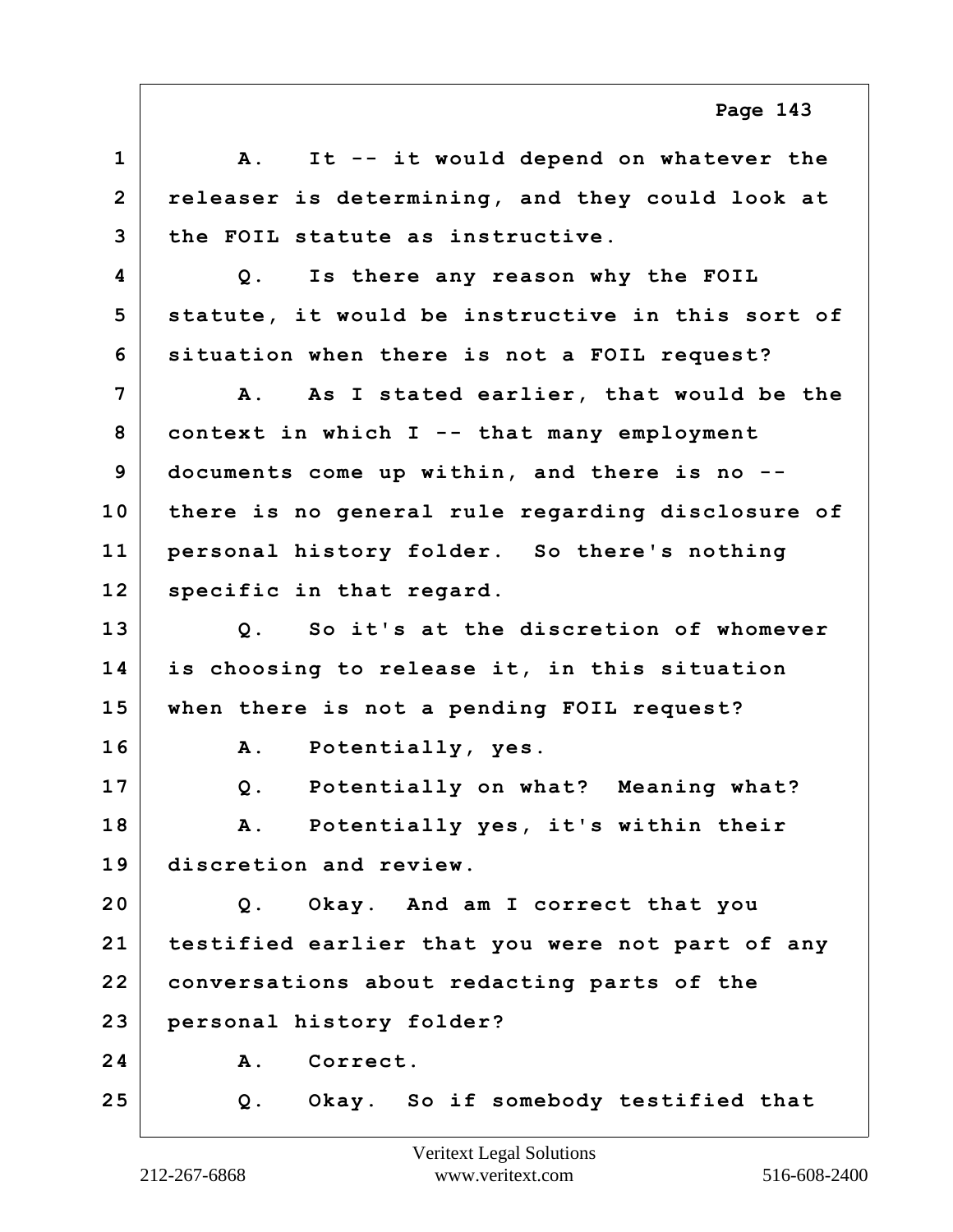**1 you were in fact involved in conversations 2 related to redaction that person would be lying? 3 A. No, but I'm not recalling that I was 4 involved in -- so are you asking specifically 5 about Ms. Boylan's personal history folder or -- 6 Q. Yes. 7 A. -- in general? 8 Q. I'm asking about Ms. Boylan's. 9 A. Ms. Boylan, no, I was not involved in 10 any conversation about redacting Ms. Boylan's 11 personal history folder. If I was asked 12 generally about a redaction of a personal 13 history folder, to the extent that there is a 14 document that's disclosable under FOIL but parts 15 of it might constitute an unwarranted invasion 16 of personal privacy, you could move around that 17 and honor that within FOIL by redacting those 18 parts of it. That would be the general way to 19 handle it. But my recollection is nobody asked 20 me about a redaction of Ms. Boylan's personal 21 history. 22 Q. Do you recall ever being asked about a 23 redaction by either Ms. Mogul or Ms Lacewell? 24 A. No. 25 Q. Okay. Page 144**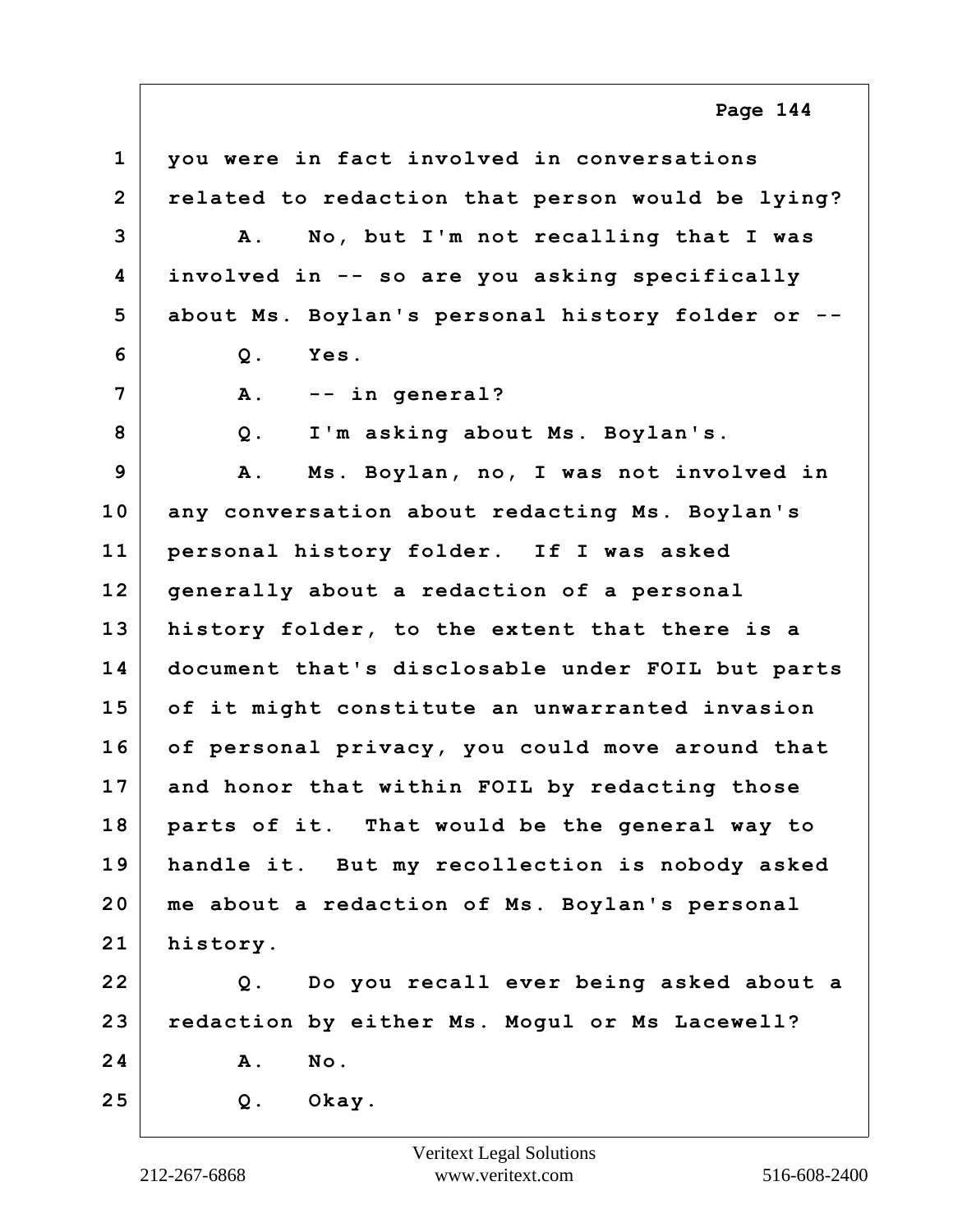**1 MR.KIM: Can I ask one follow-up? And 2 I apologize if Yannick already asked this 3 before. Have you ever been asked, in any 4 other context other than Ms. Boylan, to 5 give advice on the release of these 6 so-called personal history folders or 7 documents? 8 THE WITNESS: I would say yes, I have 9 been asked for advice on that, and it would 10 normally come up in the context of a FOIL 11 request and a employee who might have like 12 a disciplinary decision in their personal 13 history folder and how FOIL would be 14 handled in that regard. 15 MR.KIM: How many times have you been 16 asked that question in the context of a 17 FOIL? 18 THE WITNESS: More than five. 19 MR. KIM: Okay. And in those 20 instances did you approve the release of 21 disciplinary information from their 22 personal history folders. 23 THE WITNESS: I wouldn't approve it or 24 disapprove it, because it's not my agency 25 who's responding to the FOIL request. I**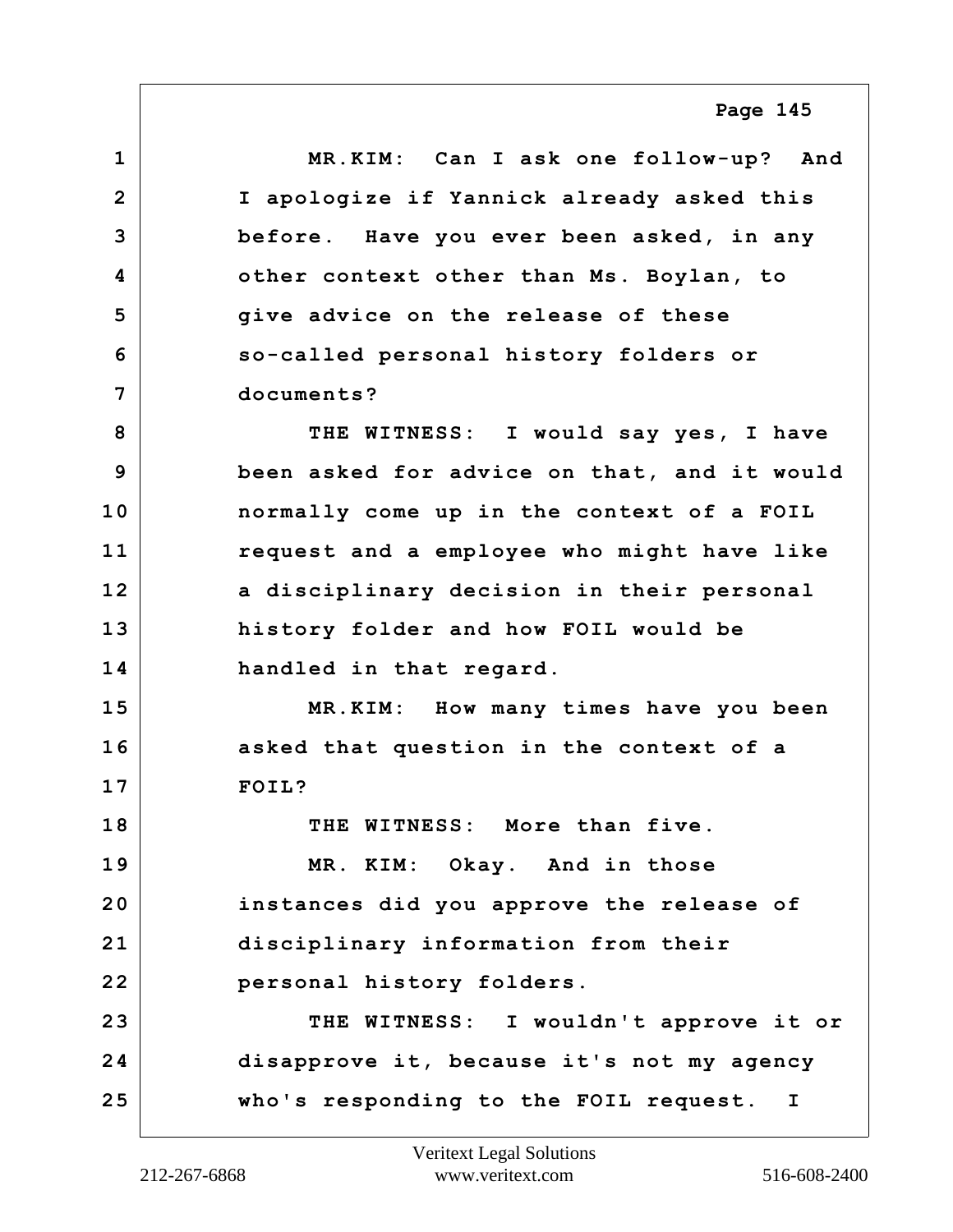**1 would simply state my understanding of the 2 general rule involving FOIL as I understood 3 it and the agency needs -- would need to** 4 act accordingly.

**5 MR.KIM: And that general rule is 6 what?**

**7 THE WITNESS: As I described before 8 the -- in my opinion, the primary rule when 9 it comes to FOIL requests and something in 10 a personal history folder is whether or not 11 disclosure is an unwarranted invasion of 12 personal privacy. And that's where an 13 agency -- and that's a permissible 14 withholding, not a mandatory withholding. 15 But if there was a concern about an 16 unwarranted invasion of personal privacy, 17 parts of that document could be redacted. 18 MR.KIM: That's the general rule but 19 with respect to Lindsey Boylan you don't 20 recall any discussions about redactions?** 21 THE WITNESS: Correct. **22 MR.KIM: Any other instance where 23 you've been asked about release of 24 so-called personal history folders or files 25 not in the context of FOIL?**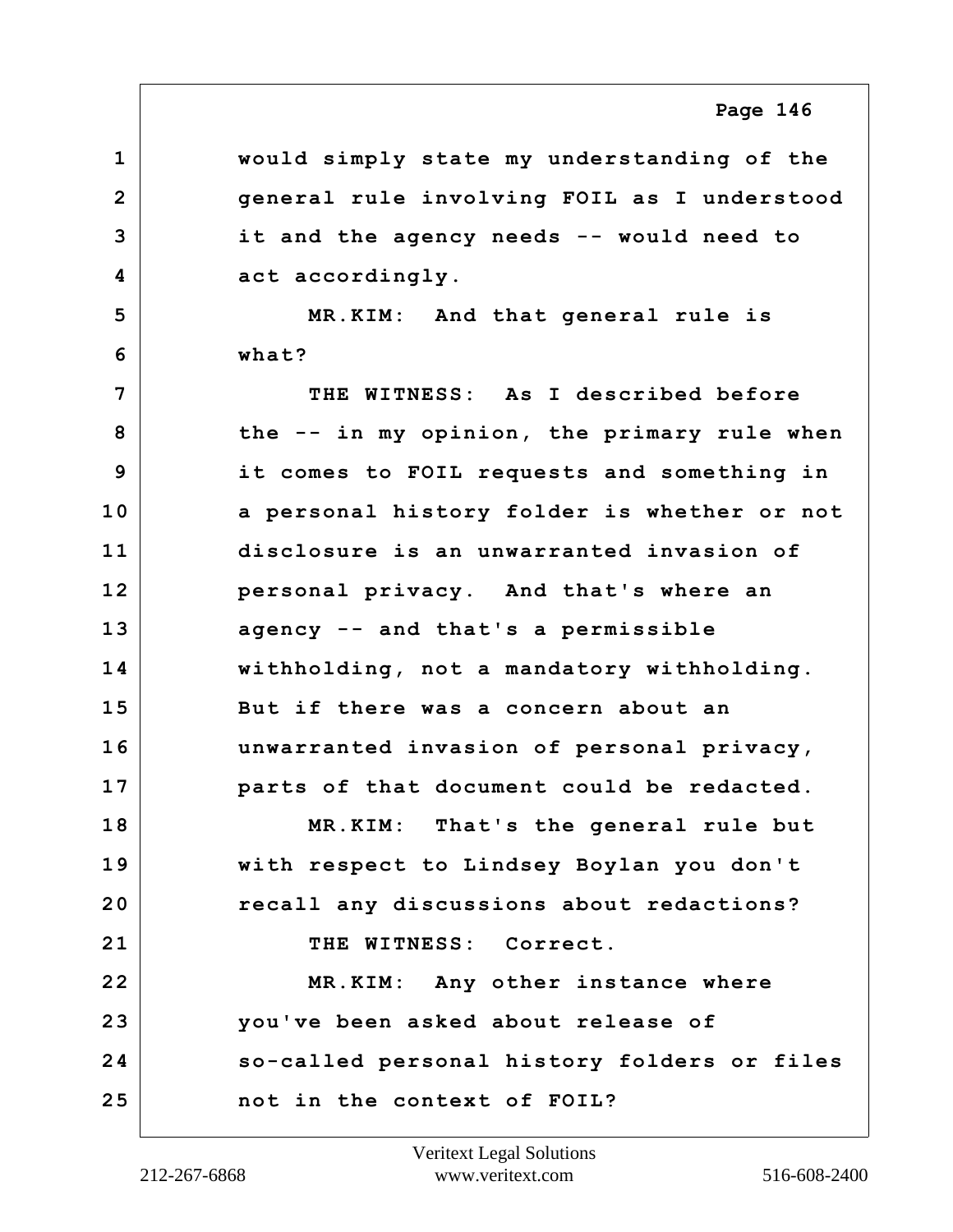**1 THE WITNESS: No. 2 MR. KIM: So Lindsey Boylan is the 3 only time you've been asked your views 4 on -- on that question not in the context 5 of a FOIL request? 6 THE WITNESS: Well, I think we're 7 extrapolating that my general conversation 8 was with respect to Ms. Boylan, which I 9 understand you may have information in that 10 regard, but from my perspective the 11 conversation was general on personal 12 history folders. 13 But, you know, given when that 14 occurred and what was going on, I 15 understand the connection. But generally 16 speaking, other than this incident I don't 17 recall a time when I was asked about -- by 18 the executive chamber about a release of a 19 document from a personal history folder. 20 MR. KIM: Or by anyone, asked by 21 anyone absent in -- 22 THE WITNESS: Absent a FOIL -- absent 23 a FOIL request -- oh, I'm sorry. I 24 missed -- I missed -- absent a FOIL 25 request, no, I --**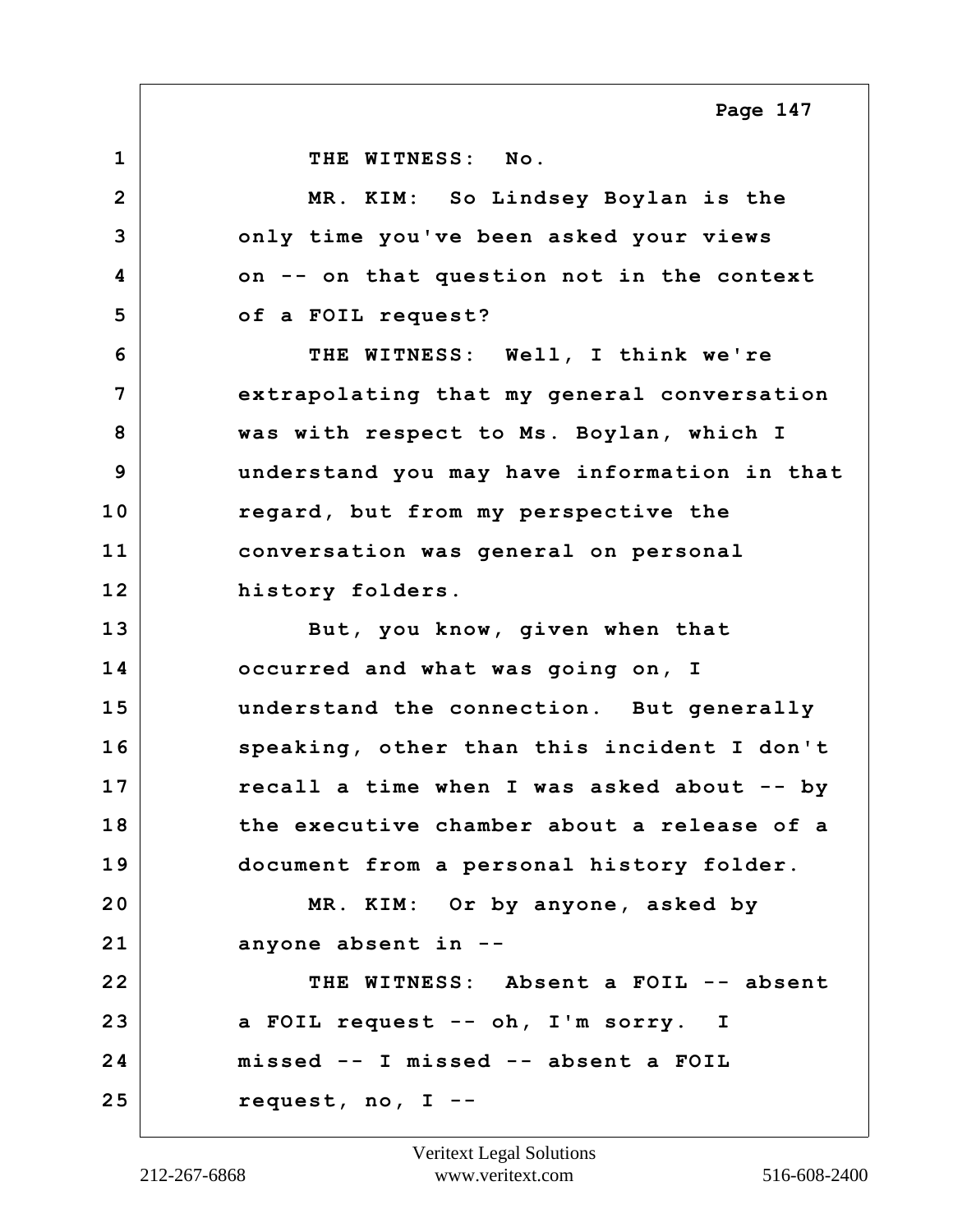**1 MR. KIM: Yeah. Yeah. 2 THE WITNESS: -- I don't. 3 MR. KIM: I think what you're saying 4 is, the inquiry from Judy Mogul and Linda 5 Lacewell was made not with any particular 6 name but with general just your thoughts 7 not in the context of FOIL, but you now 8 piece together what -- that must have been 9 Lindsey Boylan so that's -- that's the part 10 you were saying? 11 THE WITNESS: Correct. 12 MR. KIM: It was asked in a general 13 way. You didn't see the documents? 14 THE WITNESS: Correct. 15 MR. KIM: You didn't ask to see the 16 documents? 17 THE WITNESS: Correct. 18 MR. KIM: Okay. And the substance of 19 your advice you're -- you're withholding as 20 privileged? 21 THE WITNESS: It's not my privilege to 22 withhold. My understanding is, was that 23 chamber counsel has advised that they are 24 claiming privilege and so if they waive or 25 it's determined it's not covered by the Page 148**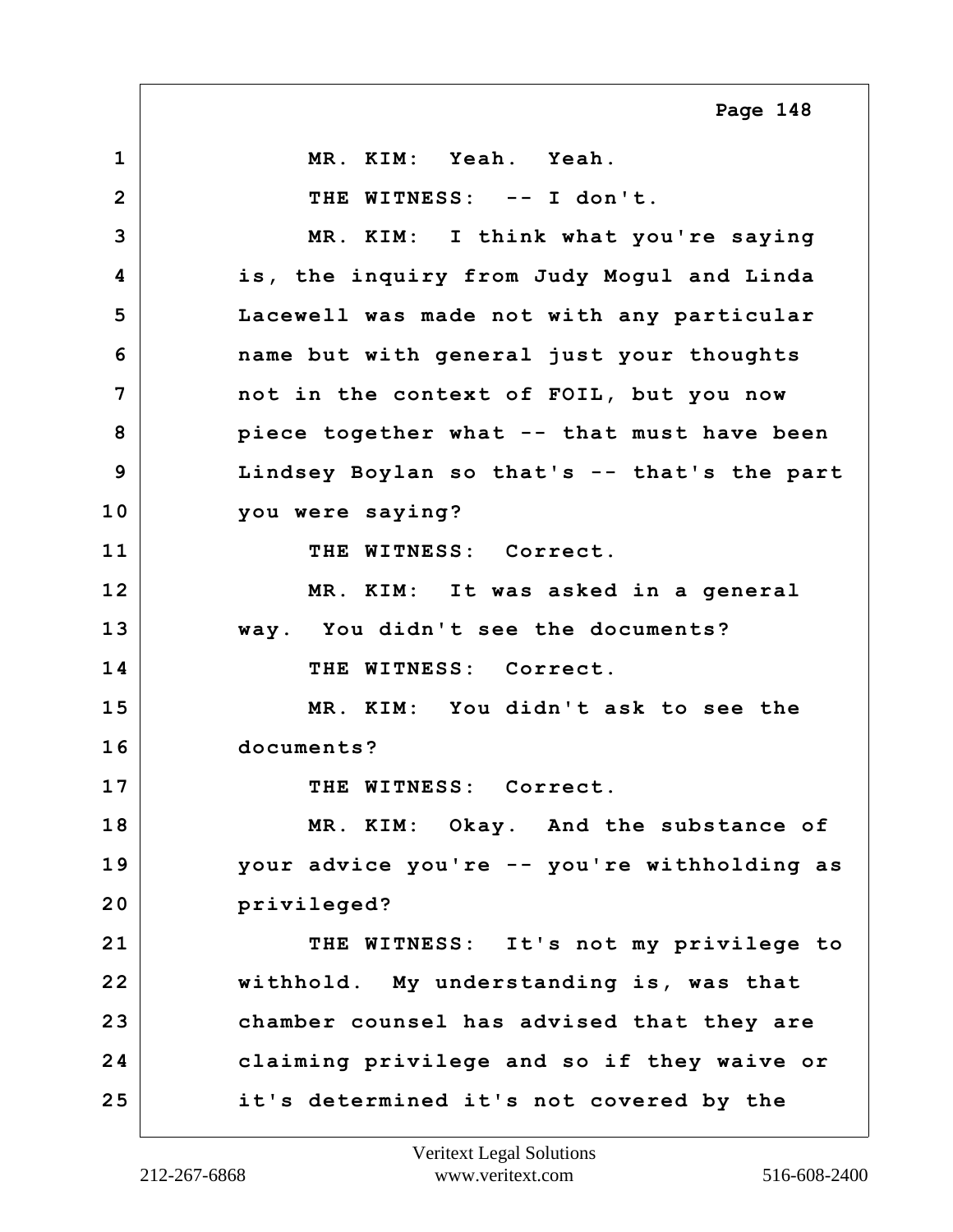**1 privilege I'm more than happy to share my 2 recollection of the specific conversation. 3 MR. KIM: Okay. Thanks, Yannick. 4 MR. GRANT: No problem. 5 BY MR. GRANT: 6 Q. And did you have any understanding of 7 what was going to happen with -- sorry. Was it 8 your understanding that they wanted to know 9 whether or not they could release some part of a 10 personal history folder? 11 A. With the benefit of hindsight, sure, I 12 think that's a logical conclusion from that 13 conversation. 14 Q. Gotcha. And I know you said that you 15 never asked to see the documents, nobody showed 16 you the documents. And I think we may have 17 asked you this earlier but, did they convey 18 anything about the substance of what documents 19 they were considering releasing? 20 A. Not that I recall, and I just want to 21 clarify, I -- I'm not exactly sure when the 22 disclosure of whatever got disclosed with 23 respect to Ms. Boylan occurred vis-a-vis this 24 conversation, so I don't -- I don't know that 25 this conversation was contemporaneous to Page 149**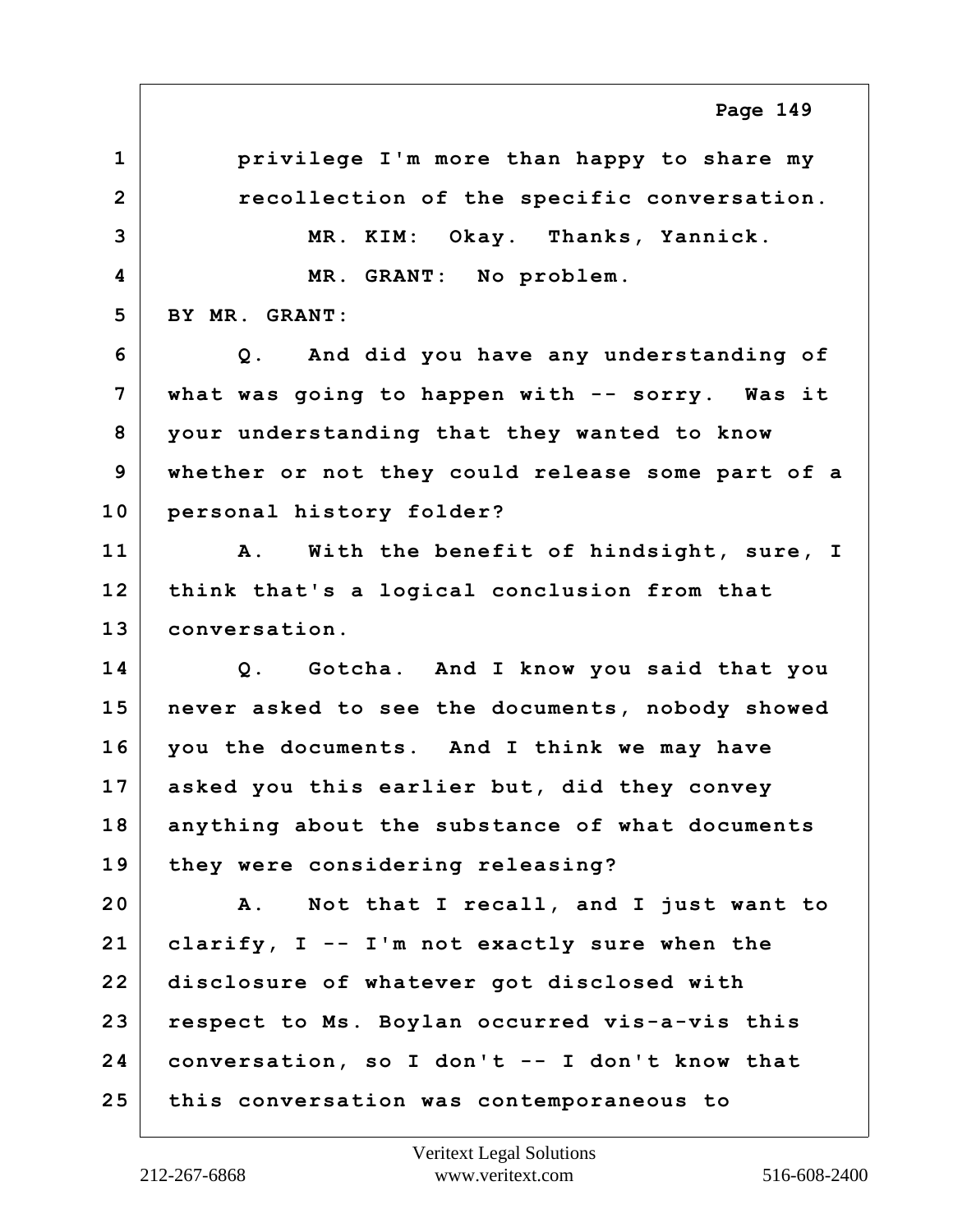**1 disclosure in terms of the same day, before 2 or -- or after. 3 Q. Gotcha. Understood. And was there 4 any discussion you recall as to whether or not 5 this conduct could be retaliatory or considered 6 retaliatory? 7 A. There was no discussion in that 8 regard. 9 Q. And I know I covered this earlier that 10 there was some -- or you testified earlier that 11 information in a personal history folder could 12 be embarrassing or seen negatively by a future 13 perspective employer, correct? 14 A. Correct. 15 Q. And that could be something that would 16 reasonably dissuade somebody from making an 17 allegation of discrimination if he or she knew 18 that that information could be released in 19 response. 20 A. That is -- that's a conclusion that 21 could be reached once one has all the facts, but 22 yes. 23 Q. Okay. Was there a time in 2020 that 24 you were asked to provide records concerning 25 Ms. Boylan's equal employment trainings? Page 150**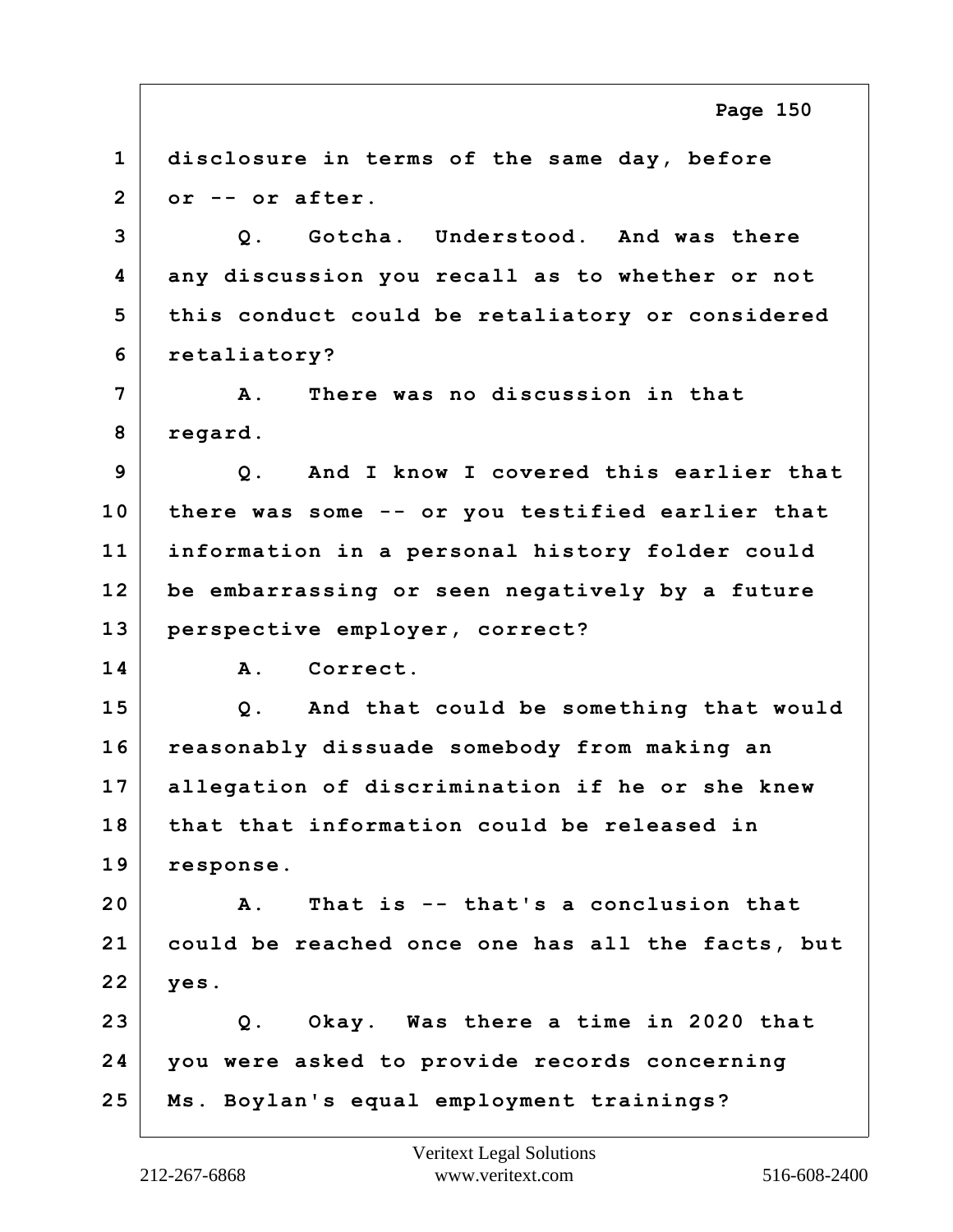| $\mathbf 1$    | I don't know that it was limited<br>Α.<br>Yes.      |
|----------------|-----------------------------------------------------|
| $\overline{2}$ | to her equal employment trainings but rather a      |
| 3              | transcript of her training history, which would     |
| 4              | include that.                                       |
| 5              | Okay. And -- okay. Who asked?<br>$Q$ .              |
| 6              | I believe the request came from -- I<br>${\bf A}$ . |
| 7              | believe it came from Ms. Grasso in the executive    |
| 8              | chamber, but I don't know, she might have           |
| 9              | communicated it through an intermediary via         |
| 10             | E-mail. $I - I$ don't recall the E-mail string.     |
| 11             | Q. Gotcha. And then Ms. Grasso explained            |
| 12             | why she was asking for these documents or why       |
| 13             | these documents were being sought?                  |
| 14             | No, I never spoke with Ms. Grasso<br>A.             |
| 15             | about why they were requested.                      |
| 16             | Q. Sorry. Whomever made this request                |
| 17             | about getting these -- the learning transcript,     |
| 18             | did they convey why they wanted the learning        |
| 19             | transcript?                                         |
| 20             | Unless it's in the E-mail string that<br>A.         |
| 21             | we turned over, I'm not -- I didn't have a          |
| 22             | conversation with anybody outside of GOER about     |
| 23             | the learning transcript.                            |
| 24             | Q. Gotcha. Do you have any understanding            |
| 25             | as to why it would be necessary, whether or not     |
|                |                                                     |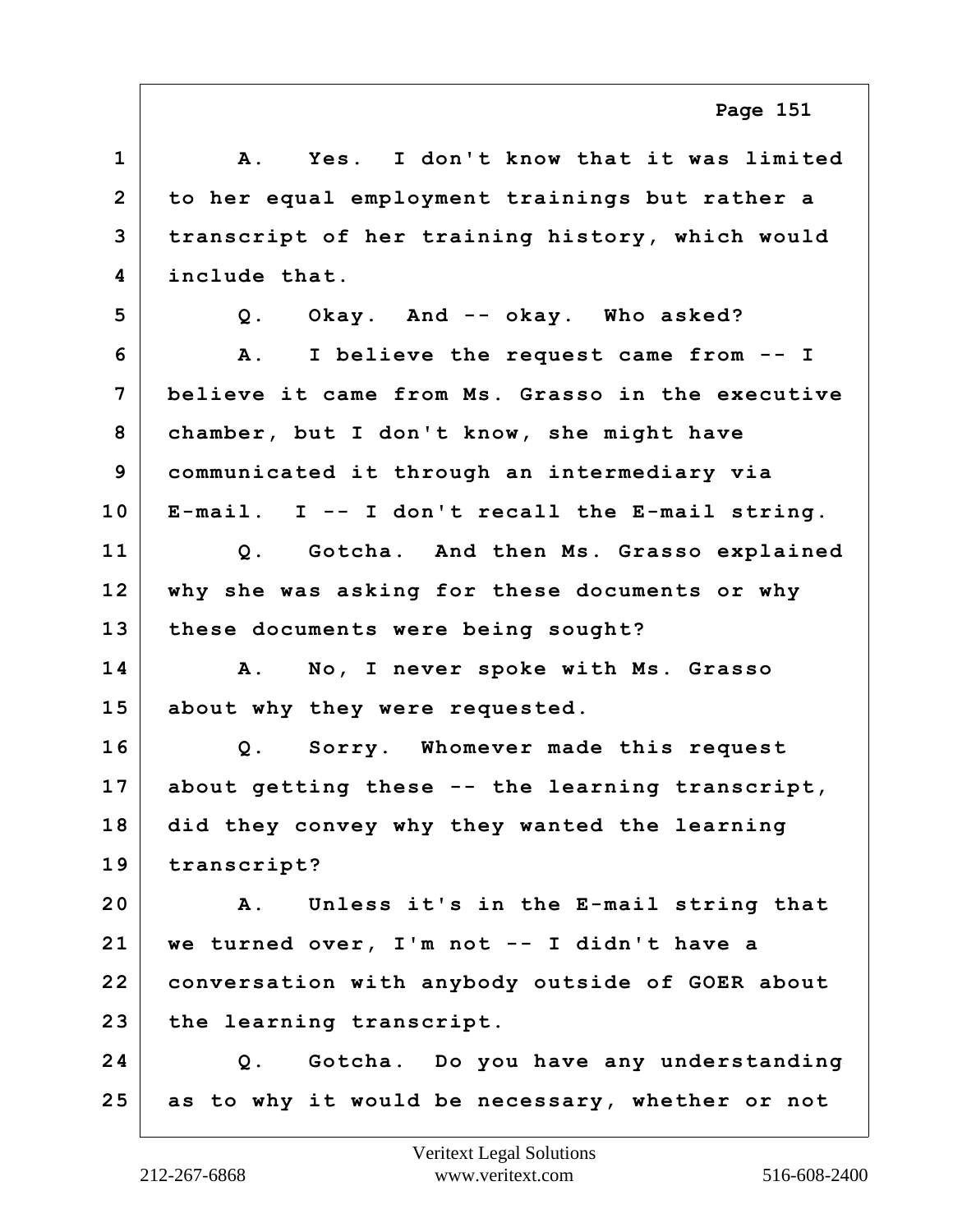|                | Page 152                                           |
|----------------|----------------------------------------------------|
| $\mathbf{1}$   | somebody told you?                                 |
| $\overline{2}$ | A.<br>No.                                          |
| 3              | Q. Okay. If you can turn back to Tab 3             |
| 4              | and go to page 41.                                 |
| 5              | Yes.<br>A.                                         |
| 6              | Q. And if you look right under the bolded          |
| 7              | heading "confidentiality and cooperation," it      |
| 8              | says, "All discrimination complaints and           |
| 9              | investigations will be kept confidential to the    |
| 10             | extent possible. Documentation and reports will    |
| 11             | not be disclosed, except to the extent required    |
| 12             | to implement the policies in this handbook.<br>Any |
| 13             | individual involved in an investigation is         |
| 14             | advised to keep all information regarding the      |
| 15             | investigation confidential. Breaches of            |
| 16             | confidentiality may constitute retaliation which   |
| 17             | is a separate and distinct category of             |
| 18             | discrimination."                                   |
| 19             | Is that correct?                                   |
| 20             | $A$ .<br>Correct.                                  |
| 21             | Q. Okay. And is it your understanding              |
| 22             | that there was no discussion about the substance   |
| 23             | of what documents would be released from           |
| 24             | Ms. Boylan's personal history folder, correct?     |
| 25             | That's my recollection, correct.<br>Α.             |

Г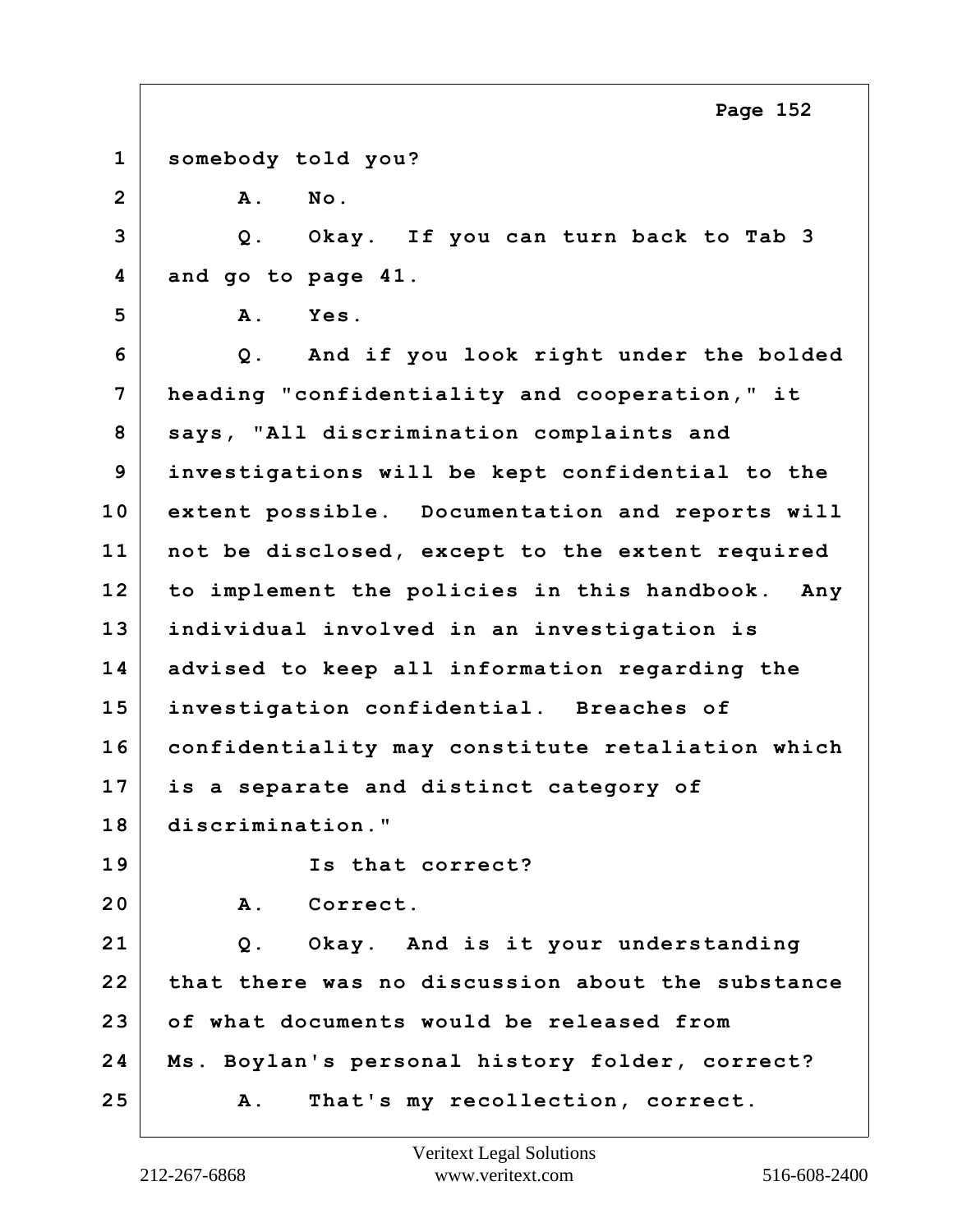**1 Q. But assuming that it could -- was -- 2 that part of those records that were released 3 were disciplinary records or investigation 4 record, could that violate this portion of the 5 policy? 6 A. Disciplinary record, no, wouldn't 7 violate the policy, per se. An investigation, I 8 guess it would -- that would really depend on 9 the context and whether or not it was to the 10 extent possible. 11 Q. Gotcha. 12 A. In terms of a disclosure, so ... 13 Q. So if it was a disciplinary record 14 that related to an investigation, could it 15 violate this policy? 16 A. It's hard to answer that generally. 17 You know, we're -- we don't publish disciplinary 18 decisions. And in my experience, unless it's 19 within the context of FOIL, we're not disclosing 20 them publicly. They may be cited as good law, 21 like when you're arguing a future disciplinary 22 case, but -- so it's -- it's a little -- little 23 tough to take that out of that context in terms 24 of my career in terms of a disciplinary record. 25 Q. Sure. Let me make it a little bit**

**Page 153**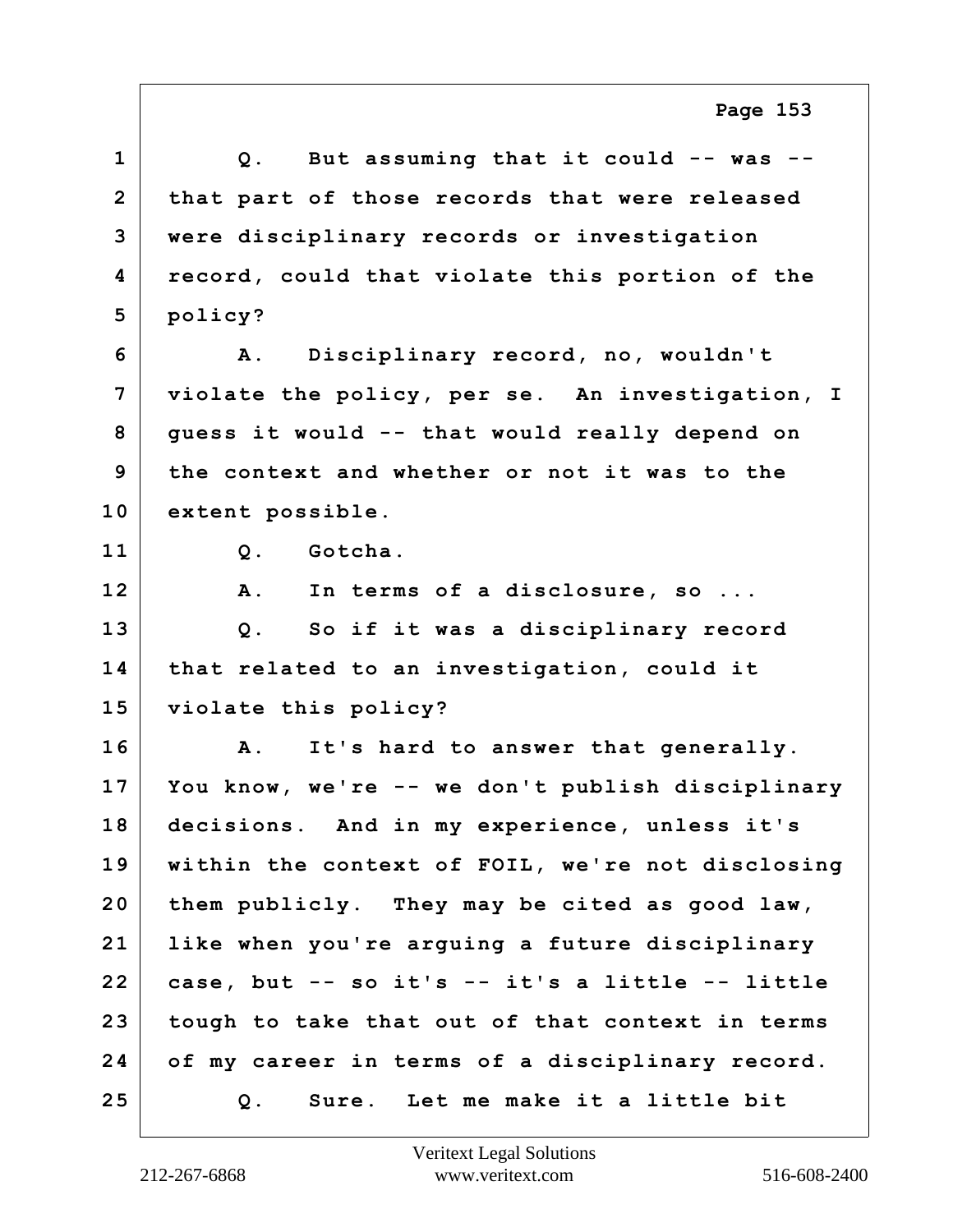**1 more concrete -- or sorry, backing up. 2 Aside from conversations you may have 3 had with Ms. Mogul and Ms Lacewell, do you have 4 any understanding as to what documents were in 5 fact released to the press concerning 6 Ms. Boylan? 7 A. No. 8 Q. Okay. Now, assuming that part of 9 those records were documents concerning an 10 investigation against Ms. Boylan for complaints 11 that had been made against Ms. Boylan, would the 12 release of those records potentially violate the 13 policy? 14 A. Potentially, yes. 15 Q. Okay. Could you go to Tab 25. 16 (Exhibit 25, Documents turned over in 17 response to second subpoena, marked for 18 identification.) 19 A. Yes. 20 Q. Please take a moment to review and let 21 me know when you're ready. 22 A. Okay. 23 Q. Do you recognize this document? 24 A. Yes. 25 Q. And what is it? Page 154**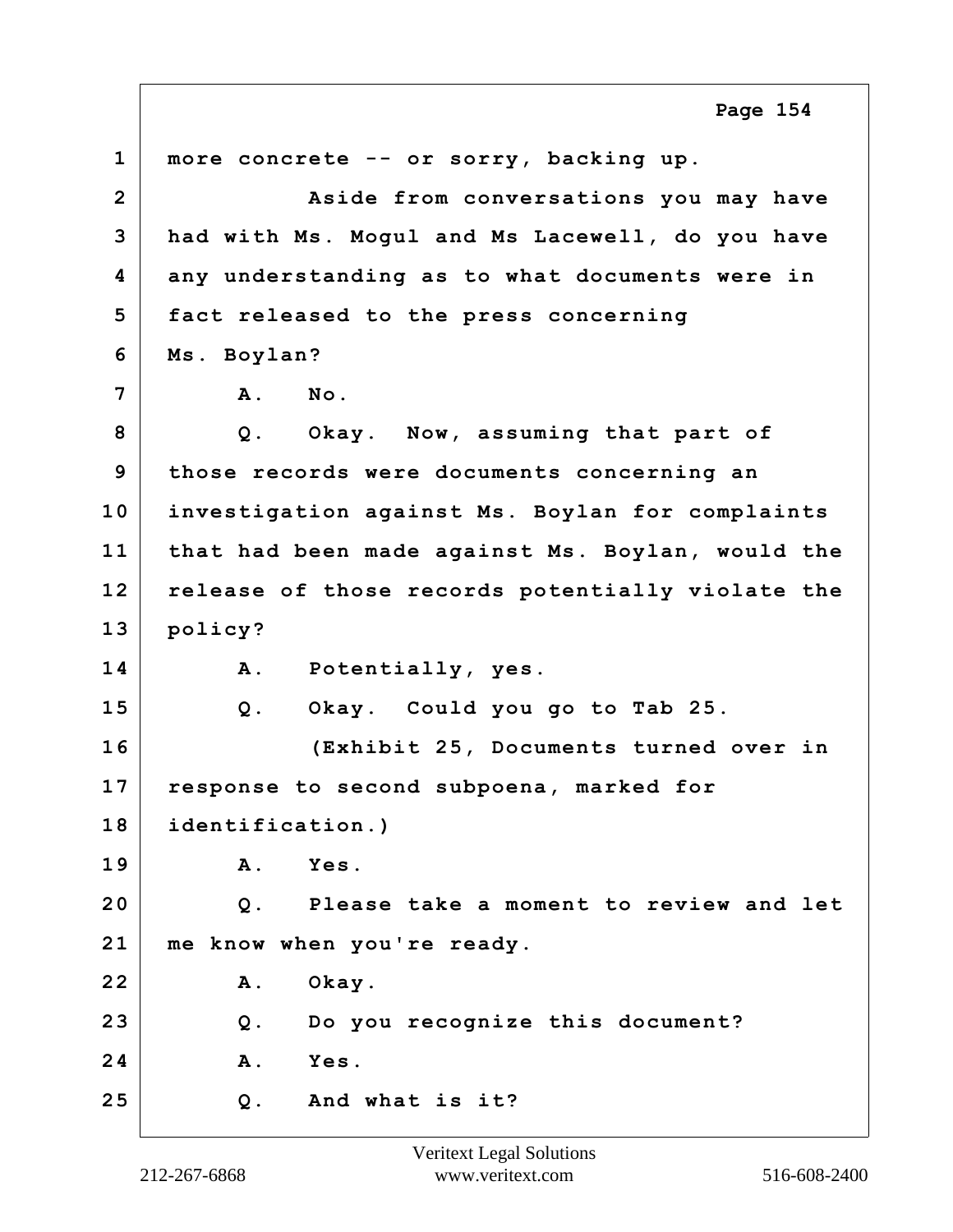**1 A. These are documents we turned over 2 recently regarding a second subpoena for records 3 from the attorney general regarding the 4 investigation. 5 Q. Gotcha. And this is an -- including 6 an E-mail you referenced earlier about being 7 asked for Ms. Boylan's learning transcript, 8 correct? 9 A. Correct. 10 Q. Okay. And if you look at page 11 three -- well, I guess they're not all numbered, 12 but the third page of this exhibit. 13 A. Third page, gotcha. Okay. 14 Q. Okay. And at the top it states, in an 15 E-mail from you to Lauren Grasso, this is -- 16 "This is something my staff will have to do. 17 Are you okay with that? They are discreet but I 18 have to have them do it." 19 Why do you say that? 20 A. One, sometimes people assume that I 21 have the ability to do more than I do, and so if 22 they thought I was going to be the one pulling 23 this record, that I would not be the one. And 24 my recollection is, is I clearly knew that the 25 press stories at this point -- or there had been Page 155**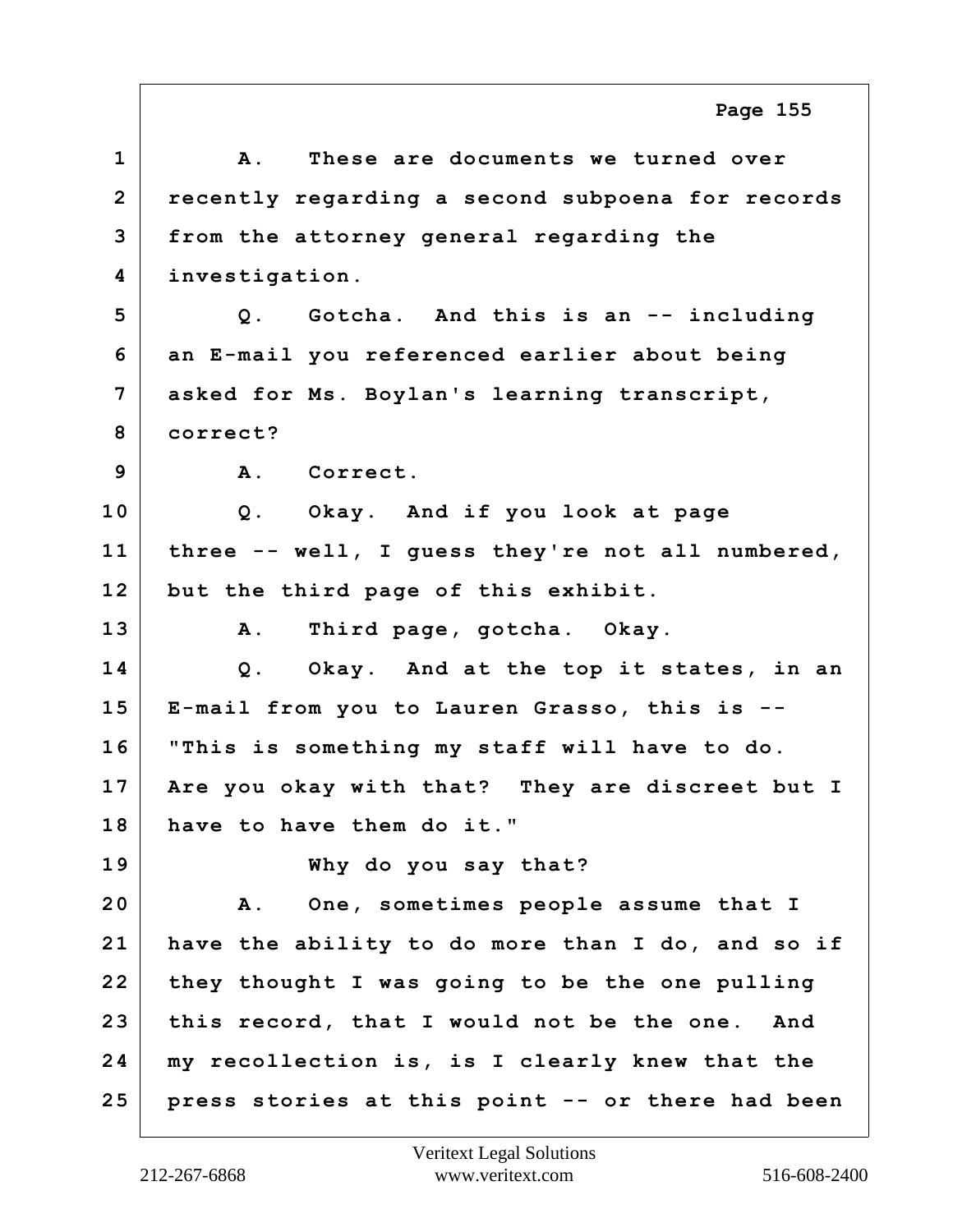| $\mathbf 1$    | at least a press story about Ms. Boylan in         |
|----------------|----------------------------------------------------|
| $\overline{2}$ | general, and I was simply saying, you know, my     |
| 3              | staff aren't ones to gossip, but if that's a       |
| 4              | concern, you know, then we're not going to pull    |
| 5              | this. So                                           |
| 6              | Q. What do you mean when you say "we're            |
| 7              | not going to pull this"?                           |
| 8              | If -- if they, one, wanted me to be<br><b>A</b> .  |
| 9              | the one to pull this and send it to them, I        |
| 10             | don't have that ability; and, two, if there was    |
| 11             | a concern with having anybody else do it, we       |
| 12             | wouldn't have been able to satisfy their           |
| 13             | request.                                           |
| 14             | Q. Why don't you have that ability?                |
| 15             | I don't oversee anything with regard<br>Α.         |
| 16             | to the administration of our online training       |
| 17             | system.                                            |
| 18             | But it does fall under GOER's<br>Q.                |
| 19             | responsibilities, correct?                         |
| 20             | It falls under GOER but not mine<br>$\mathbf{A}$ . |
| 21             | personally.                                        |
| 22             | Q. Okay. So somebody else within GOER,             |
| 23             | meaning a member of your staff, could get these    |
| 24             | records, correct?                                  |
| 25             | A. Correct. And that's what I was                  |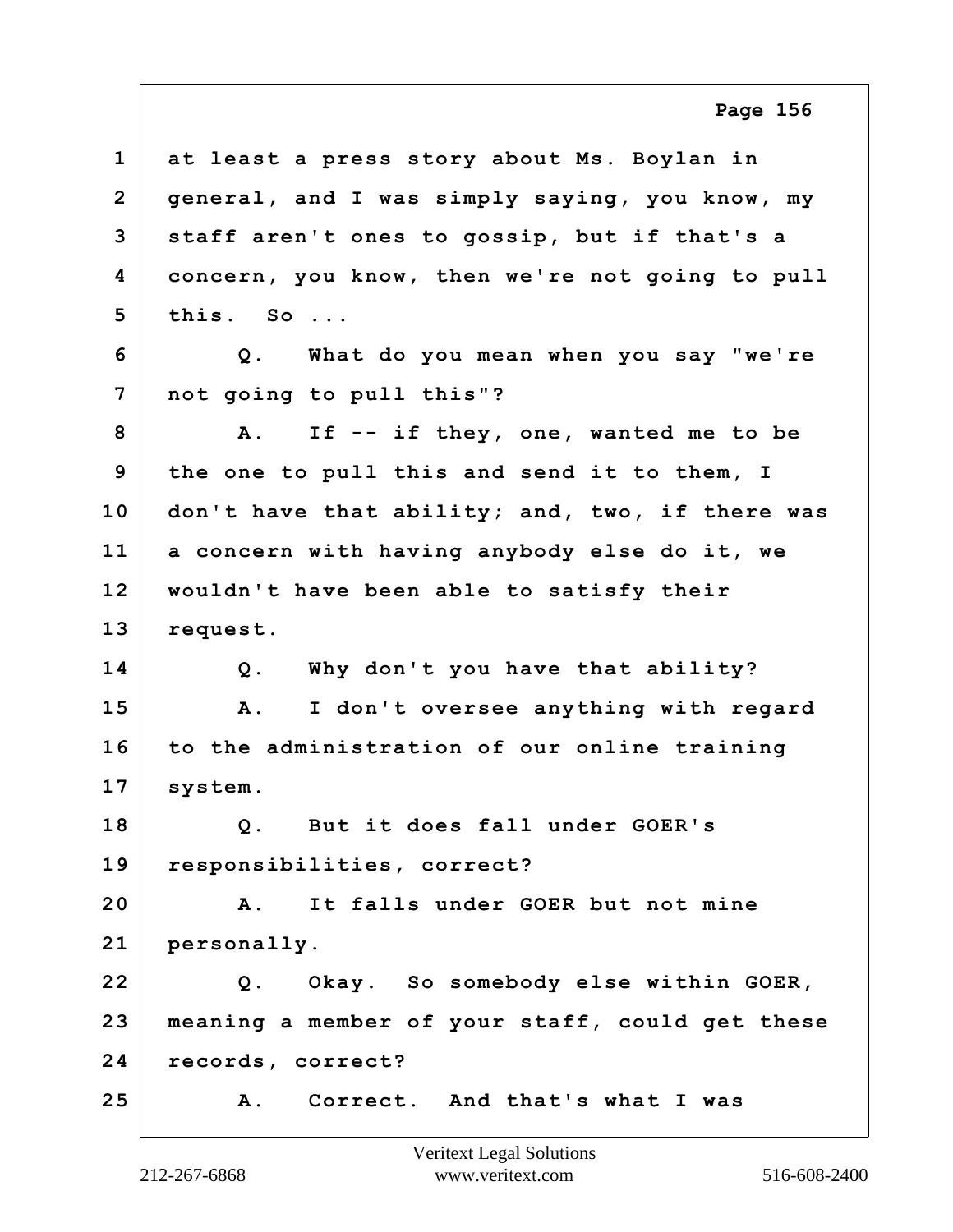**1 referring to in this E-mail about -- 2 Q. And what -- sorry. And what is your 3 understanding as to why they would need to be 4 discreet? 5 A. It's solely a reference to the fact 6 that there was a press story which was 7 well-known and out there, at least in my opinion 8 was -- was known, and that my staff would see 9 the request with the same name and might talk 10 amongst themselves. And if that was a concern, 11 you know, and it had been expressed to me, I 12 would have said simply, get the training 13 record -- you'll have to get the training 14 records through another means. 15 But that did not occur, so that -- 16 that's the -- that's the only reference or 17 meaning that I ascribed to discreet in terms of 18 that. 19 Q. Did you have any understanding as to 20 there being a concern that it would be 21 inappropriate to be digging up information about 22 Ms. Boylan after she had made the complaint? 23 A. No. 24 Q. Okay. Do you usually confer with 25 Ms. Grasso or people who work for Ms. Grasso**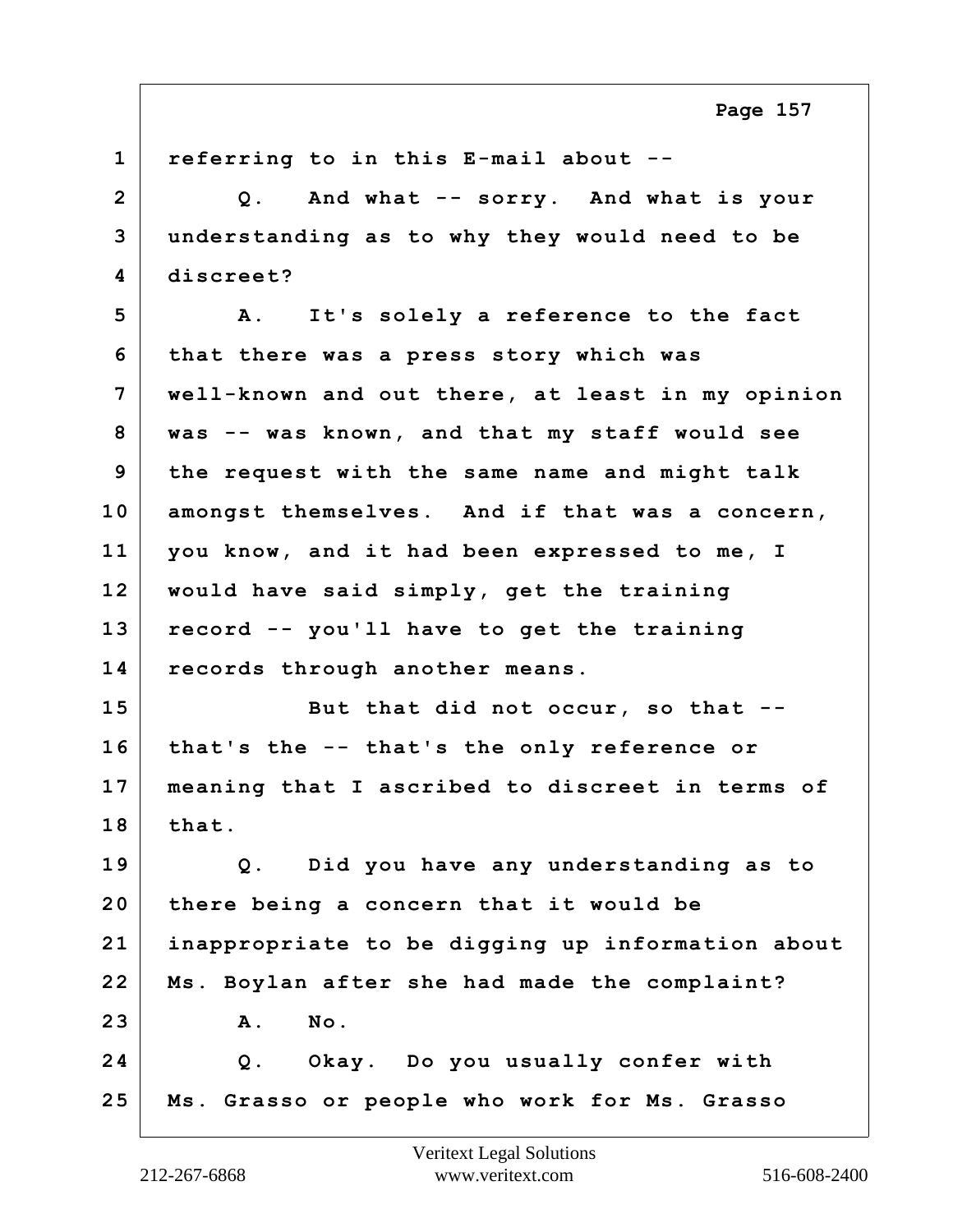**1 concerning getting access to these sort of 2 learning transcripts? 3 A. I -- I don't remember dealing with 4 Ms. Grasso on an occasion of a transcript prior 5 to this. There may have been a prior request, 6 but I -- I don't -- I don't recall one for a 7 different employee. 8 Q. Okay. And do you have any insight or 9 understanding as to why Ms. Grasso and people in 10 her staff were requesting this learning 11 transcript? 12 A. Only by looking at the E-mail string 13 below. 14 Q. So you had no other conversations with 15 Ms. Grasso or anyone else in the executive 16 chamber as to this learning transcript? 17 A. Correct. 18 Q. Okay. Did you ask? 19 A. No. 20 Q. Why not? 21 A. I -- I didn't ask. 22 Q. Okay. Has anyone -- has anyone else 23 in the executive chamber asked you to look up 24 materials concerning Ms. Boylan, any other 25 materials? Page 158**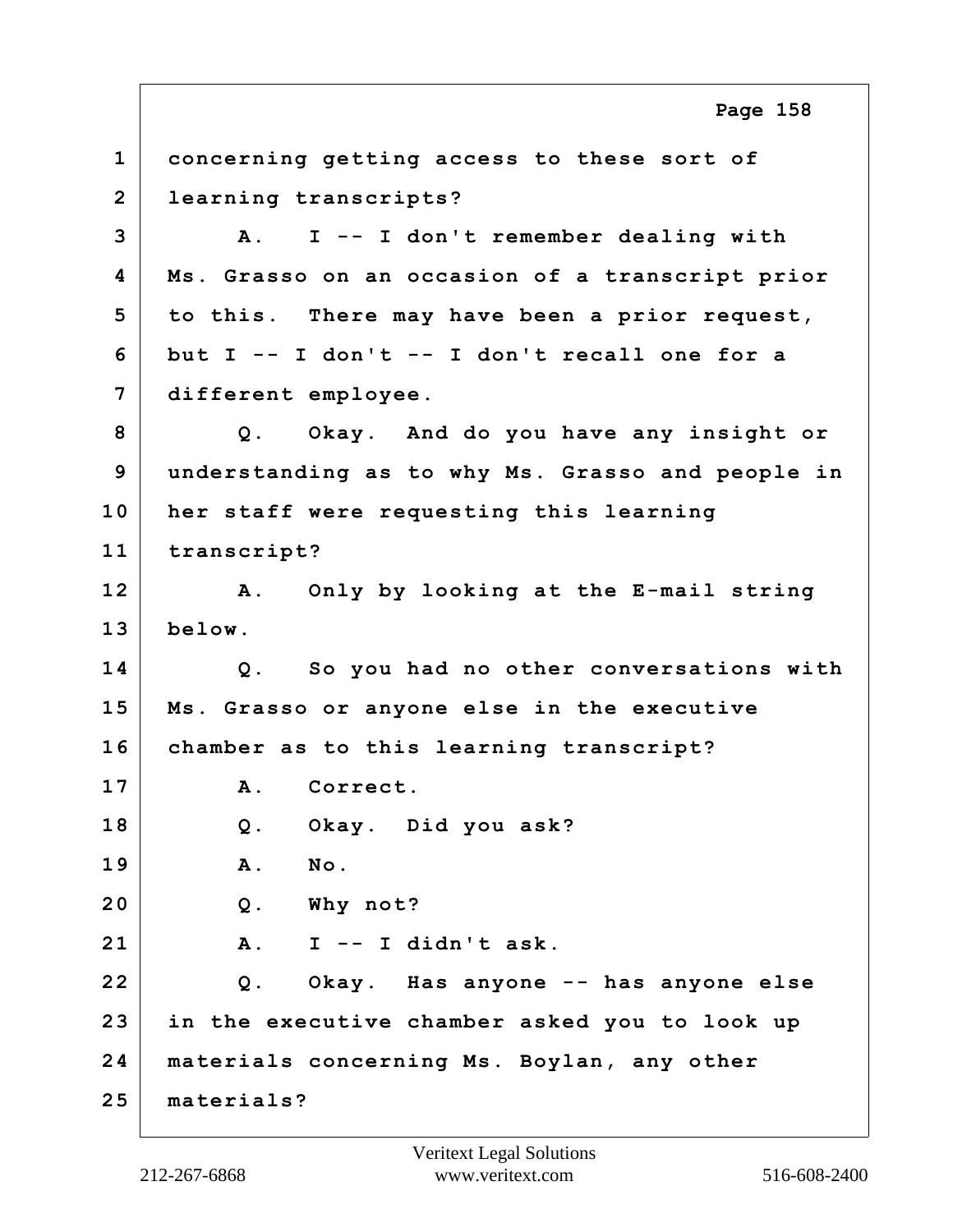**1 A. No. 2 Q. After the discussions we've already 3 had with Ms. Mogul and Ms. Lacewell, were you 4 part of any other discussions about the release 5 of documents in Ms. Boylan's or any other 6 employees personal history folder? 7 A. Not -- not a specific conversation, 8 no. 9 Q. What do you mean when you say 10 "specific conversation"? 11 A. Specific employees. 12 Q. Okay. Have you had any other 13 conversations about releasing information from 14 personal history folders since the conversation 15 we just discussed? 16 A. Yes. 17 Q. What -- with whom were you speaking? 18 A. I spoke to Linda Lacewell in March of 19 2021. 20 Q. Okay. And what was discussed? 21 A. Again, my recollection is a general 22 conversation about release of personal history 23 folders and it's my understanding the chamber is 24 claiming that that -- and/or the employees are 25 claiming that that conversation on that subject Page 159**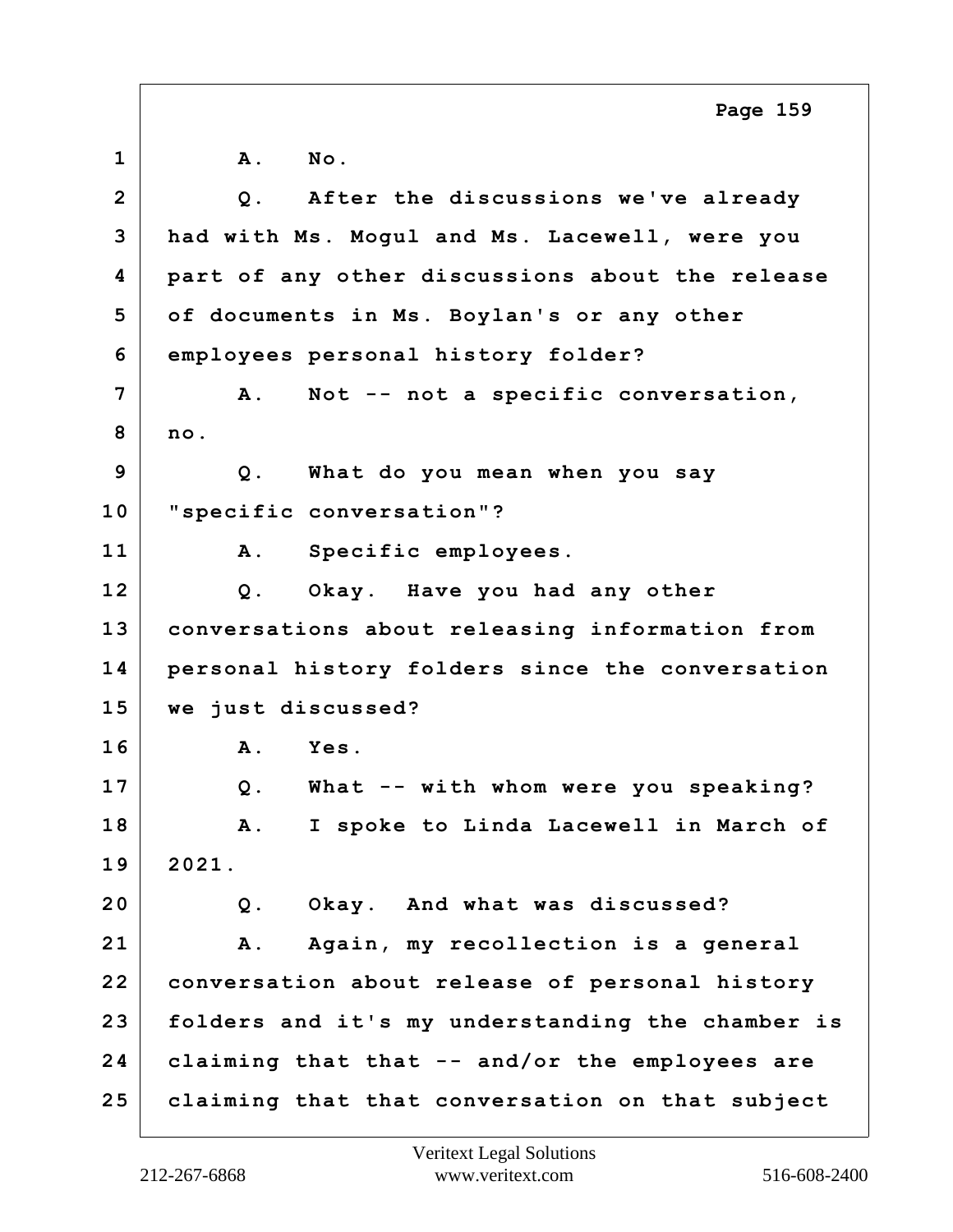**1 is privileged. 2 Q. Okay. 3 A. And again, I just want to state for 4 the record, I'm the attorney, it's their claim 5 of privilege. If they waive it or it's 6 otherwise determined, I'm more than happy to 7 disclose what was discussed. 8 Q. No. I get it. Mitra Hormozi said to 9 do it, not you. 10 All righty. Did anyone -- 11 A. Can you -- can you repeat what you 12 said, Yannick, about Ms. Hormozi? 13 Q. Sorry, I shouldn't just say 14 Ms. Hormozi, it was counsel for the chamber that 15 directed you to invoke the privilege, meaning if 16 they're privileged, they're invoking it, and 17 because you cannot waive their privilege you're 18 not going to give us that? 19 A. Correct. Yes, thank you. I just 20 wanted to -- I just wanted to make sure I -- I 21 understood what -- what you were communicating. 22 So thank you, appreciate that. 23 Q. Not a problem. 24 All right. Did anyone ask you to 25 provide a comment to the press regarding the Page 160**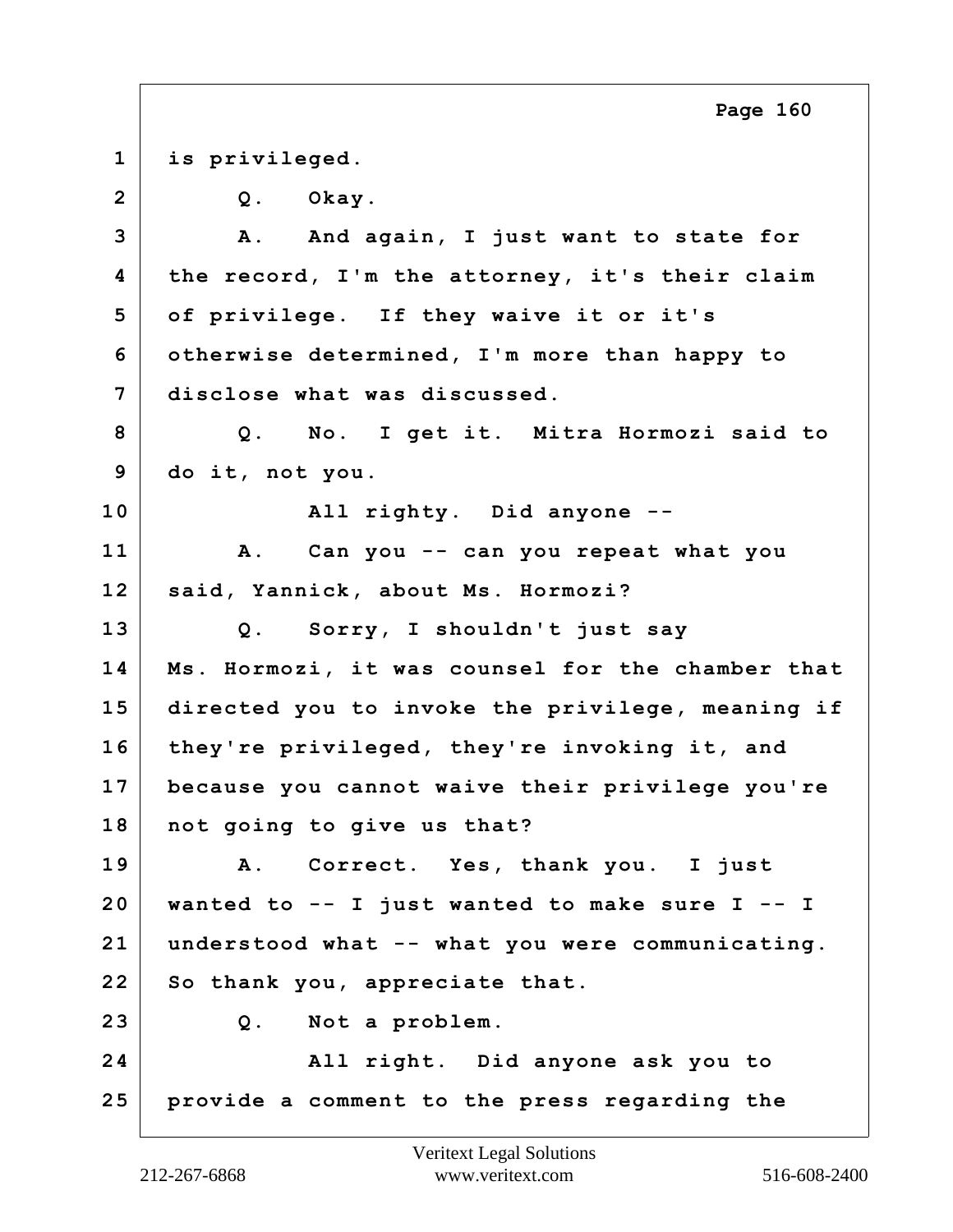**1 release of information pertaining to Ms. Boylan 2 to the press or to the public? 3 A. I -- can you -- can you repeat the 4 question again, Yannick? I want to make sure I 5 get it right. 6 Q. No problem. I asked, has anyone asked 7 you to give a comment to the press about the 8 release of personal information in a personal 9 history folder related to Ms. Boylan or any 10 other employee? 11 A. Yes, in the context of -- of what I 12 knew was going on in the press, I was asked 13 about a comment I believe about the release of 14 personal history folders in general. 15 Q. Gotcha. Who asked you or who did you 16 discuss that comment or that potential press 17 comment with? 18 A. That -- that I don't -- that I don't 19 recall. 20 Q. Okay. If you can turn to Tab 26. 21 (Exhibit 26, A document, marked for 22 identification.) 23 A. Okay. 24 Q. Take a moment to review it and let me 25 know when you're ready. Page 161**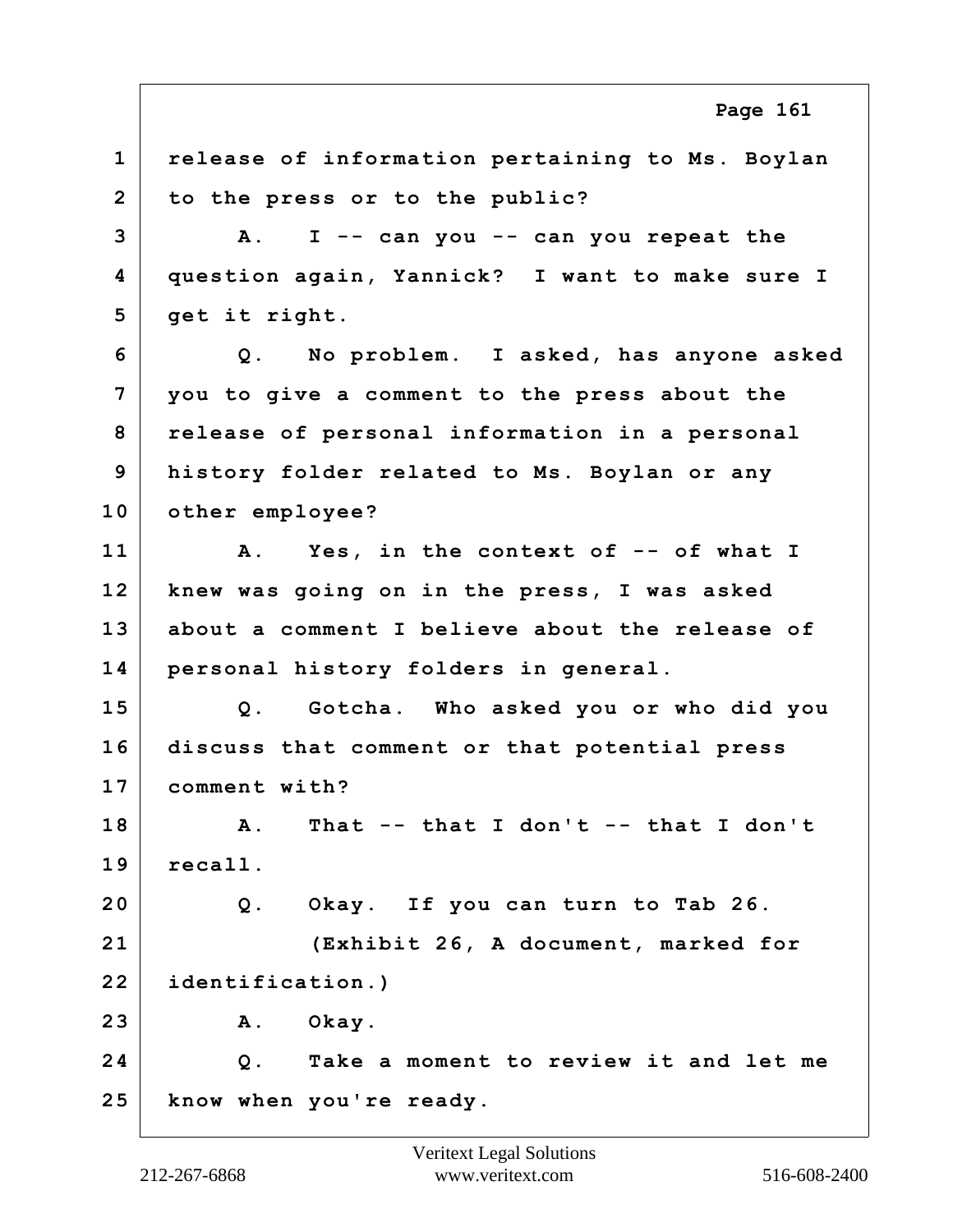**1 A. Okay. 2 Q. Okay. If you go to the bottom of the 3 second page in a part that's -- appears to be a 4 little bit highlight -- it's the penultimate 5 paragraph. And it states, "As a general matter, 6 it is within a government entity's discretion to 7 share redacted personnel records with certain 8 limited exceptions, including in instances when 9 members of the media ask for -- ask for such 10 public information and when it is for the 11 purpose of correcting inaccurate statements made 12 in the press, as was the case in this situation 13 as it related to the circumstances surrounding 14 Ms. Boylan's departure. 15 "Given the ongoing review by the state 16 attorney general, we cannot consider sharing of 17 any documents by this time and cannot comment 18 further at this moment." 19 It says that, correct? 20 A. Yes. 21 Q. And if you look above that, and it 22 says, "My recommendation is to break it up and 23 have the first part from Mike Volforte, if he 24 would be willing, and that the second part from 25 the chamber." Correct?**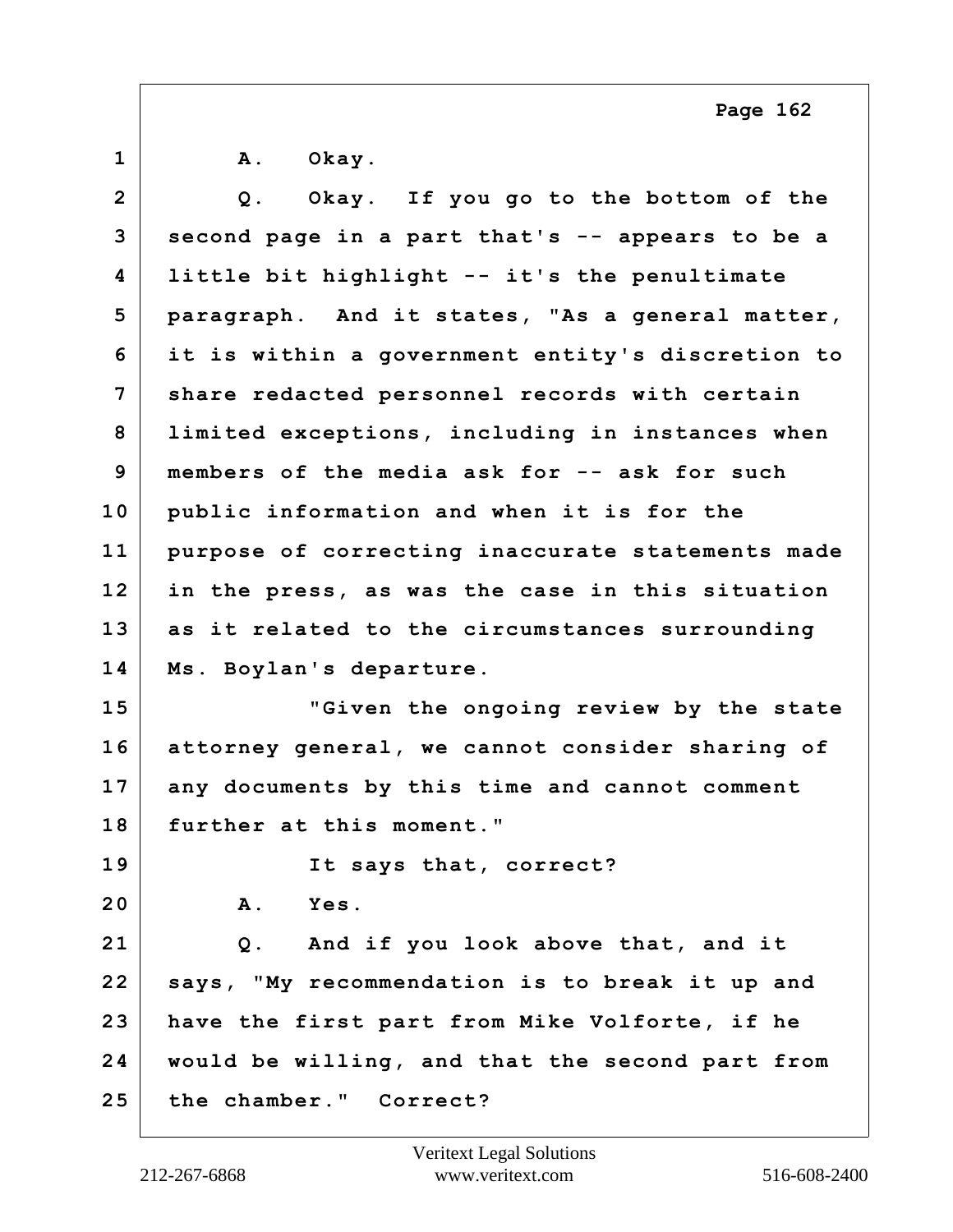**1 A. Correct. 2 Q. Okay. Did you have any conversations 3 about this comment, whatever the first part and 4 their determination would be, being attributed 5 to you? 6 A. I believe I did. 7 Q. And when do you recall having that 8 conversation? 9 A. I -- I think it would be on or about 10 the date indicated in that E-mail on or about 11 March 9th, I believe. 12 Q. And do you recall now or does this 13 refresh your recollection as to whom you spoke 14 about making a statement to the press? 15 A. I -- I'm -- I'm uncertain if this -- 16 this might have also been part of the 17 conversation with Ms Lacewell, but I don't know 18 if there was another conversation or not. 19 Q. Gotcha. Meaning -- 20 A. No. I shouldn't say I don't know. I 21 don't recall if there was or not, but I'm -- 22 believe I may have spoke with Ms. Lacewell about 23 at least part of that statement. 24 Q. Okay. And meaning the conversation 25 you referenced earlier with Ms. Lacewell that Page 163**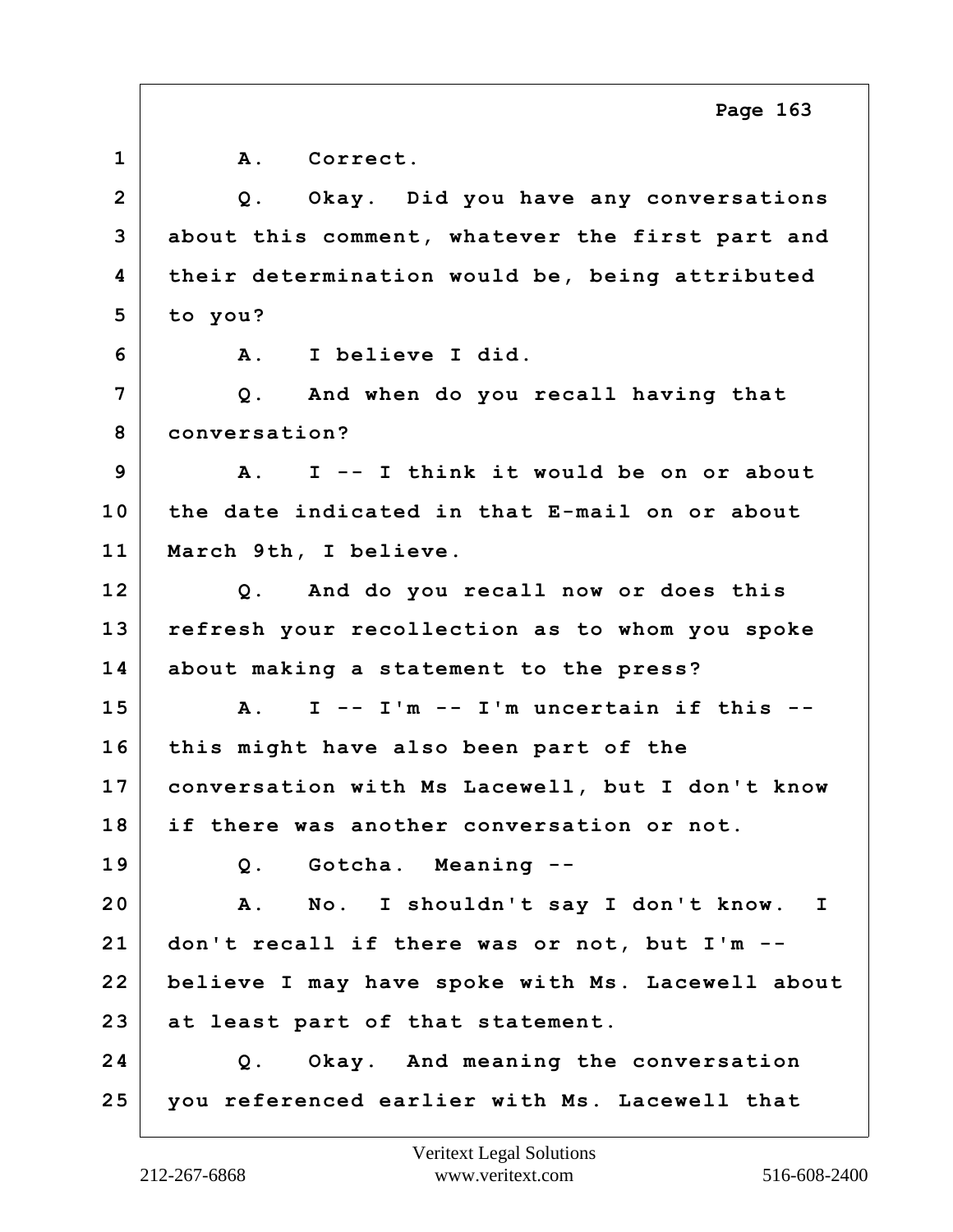**1 the executive chamber has asserted privilege 2 over, correct? 3 A. Correct. 4 Q. And you cannot recall whether or not 5 there was any other separate conversation 6 concerning attribution or a press statement 7 outside of that conversation with Ms. Lacewell? 8 A. I -- I -- I don't recall who a 9 conversation with attribution was about. 10 Q. Gotcha. Did anyone ask if -- if you 11 would be willing to sign on to any sort of 12 similar statement to the press? 13 A. I -- I believe I was asked if I would 14 issue or have this attributed to me, at least in 15 part. 16 Q. Uh-huh.** 17 | A. And I said no, that that would not be **18 something I would normally do. 19 Q. Okay. Why not? 20 A. Generally don't make statements to the 21 press, and I was personally uncomfortable with 22 having this -- this statement attributed to me, 23 especially in my opinion since it had been 24 discussed about not commenting in the press, by 25 the executive chamber. Page 164**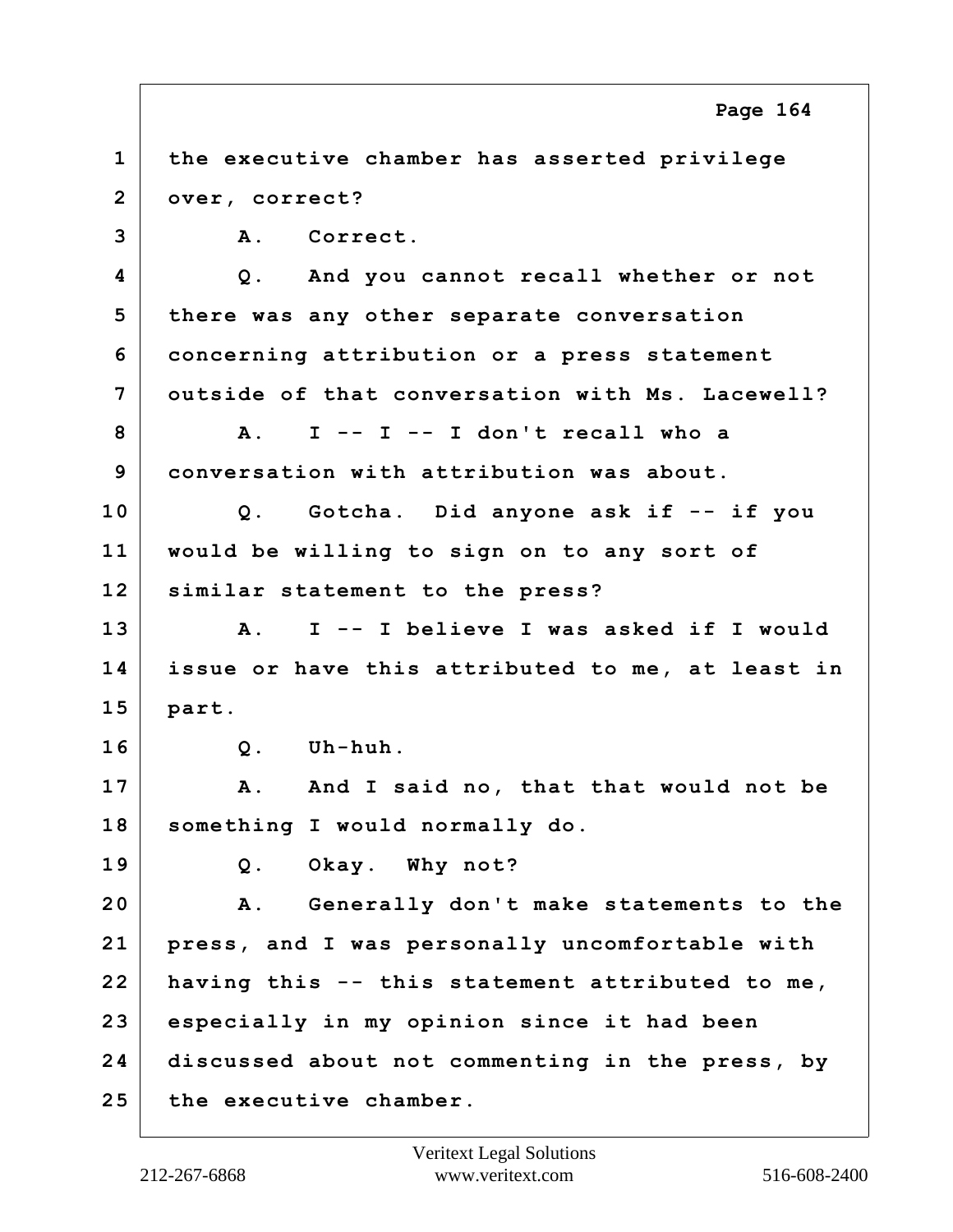|                | Page 165                                              |
|----------------|-------------------------------------------------------|
| $\mathbf{1}$   | Q. Okay. What comment are you referring               |
| $\overline{2}$ | to about not commenting to the press?                 |
| 3              | I believe at some point in time in the<br>${\bf A}$ . |
| 4              | close proximity there was a statement about, you      |
| 5              | know, an acknowledgment of what was going on,         |
| 6              | and -- in terms of accusations, and there was         |
| 7              | a -- somebody made a statement about we're not        |
| 8              | going to comment any further.                         |
| 9              | Q. Okay.                                              |
| 10             | A. And I was, for the purposes of my                  |
| 11             | thought process, adopting that as a reason why I      |
| 12             | would not be comfortable in having a statement        |
| 13             | attributed to me.                                     |
| 14             | Q. Any other reason you were                          |
| 15             | uncomfortable?                                        |
| 16             | Α.<br>No.                                             |
| 17             | Is there anything in this statement<br>Q.             |
| 18             | that you consider to be inaccurate?                   |
| 19             | I would say I can't comment on the<br><b>A</b> .      |
| 20             | accuracy or the inaccuracy about -- as was the        |
| 21             | case in this situation as it related to               |
| 22             | circumstances surrounding Ms. Boylan's                |
| 23             | departure, but the rest of it appears accurate.       |
| 24             | So was your concern about attribution<br>Q.           |
| 25             | related to attribution with respect to                |

Г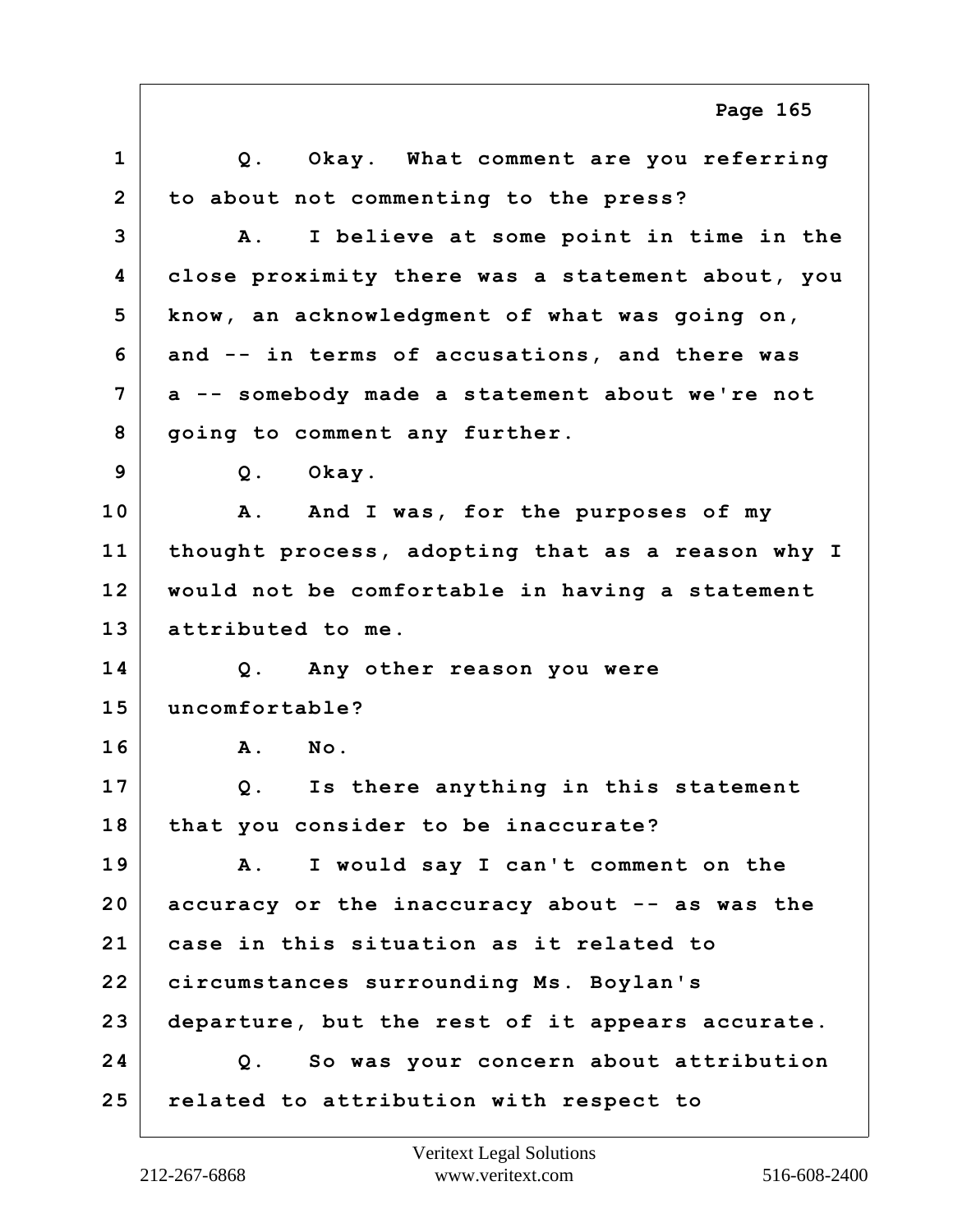**1 Ms. Boylan?**

| 2 <sup>1</sup> | I don't think it was about Ms. Boylan.<br>Α.         |
|----------------|------------------------------------------------------|
| 3              | I think it was about making a statement about        |
| 4              | matters that were either in process of being         |
| 5              | investigated, potentially being investigated or      |
| 6              | were going to be maybe, perhaps, referred for        |
| 7              | investigation.                                       |
| 8              | Q. All right. We discussed earlier                   |
| 9              | Brittany Commisso, correct?                          |
| 10             | A. Correct.                                          |
| 11             | Q. And you're aware of allegations that              |
| 12             | Ms. Commisso has made against Governor Cuomo,        |
| 13             | correct?                                             |
| 14             | A. Correct.                                          |
| 15             | Q. How did you first learn about                     |
| 16             | Ms. Commisso's allegations?                          |
| 17             | I believe there was -- I don't recall<br>${\bf A}$ . |
| 18             | if I learned of the allegations independently of     |
| 19             | the report -- oh no, sorry, the report.<br>The       |
| 20             | complaint that was filed in March of 2021.           |
| 21             | Q. Okay. Do you recall --                            |
| 22             | A. By -- by "independently," I don't mean            |
| 23             | from a member of the administration. I don't         |
| 24             | recall if there was a press report that -- that      |
| 25             | had happened, and then -- then I -- then I got       |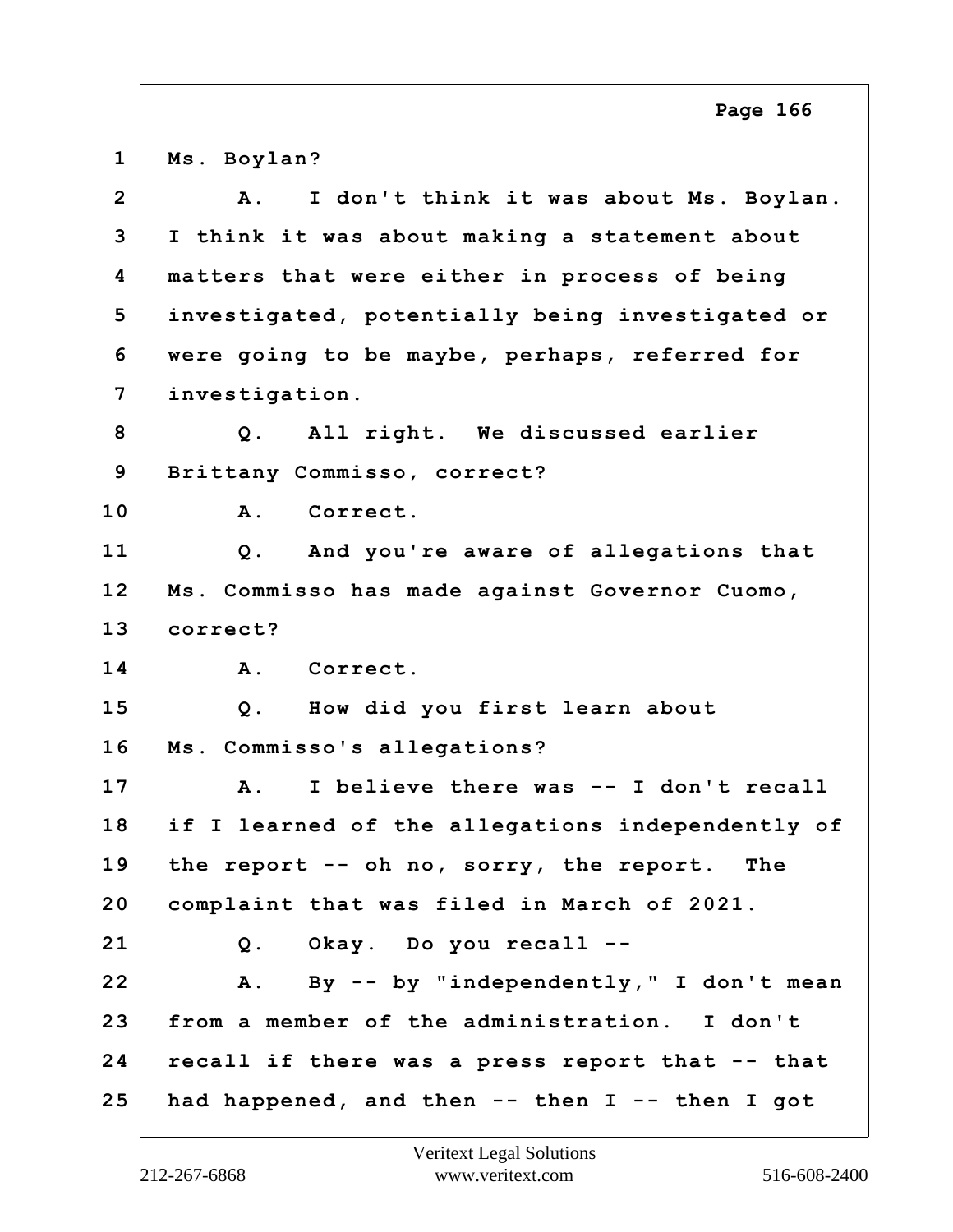|                | Page 167                                           |
|----------------|----------------------------------------------------|
| $\mathbf 1$    | information from folks in the executive chamber    |
| $\overline{2}$ | and -- so I'm just not recalling that time --      |
| 3              | that timeline, so                                  |
| 4              | Okay. Do you recall if you spoke with<br>Q.        |
| 5              | anyone before or after that complaint was filed    |
| 6              | with GOER?                                         |
| 7              | Yes.<br>Α.                                         |
| 8              | Sorry. First, let's turn to Tab 27.<br>$Q$ .       |
| 9              | (Exhibit 27, Complaint GOER received on or         |
| 10             | about March 15 which we turned over as part of the |
| 11             | AG's investigation, marked for identification.)    |
| 12             | Take a moment to review the document<br>Q.         |
| 13             | and let me know when you're ready?                 |
| 14             | Yes.<br>Α.                                         |
| 15             | Okay.                                              |
| 16             | Okay. Is this -- do you recognize<br>Q.            |
| 17             | this document?                                     |
| 18             | Yes.<br>Α.                                         |
| 19             | What is it?<br>Q.                                  |
| 20             | This is a copy of a complaint GOER<br>Α.           |
| 21             | received on or about March 15 which we turned      |
| 22             | over as part of the AG's investigation.            |
| 23             | Okay. And this complaint -- and the<br>Q.          |
| 24             | complaint here is one you referenced earlier       |
| 25             | related to allegations involving Ms. Commisso,     |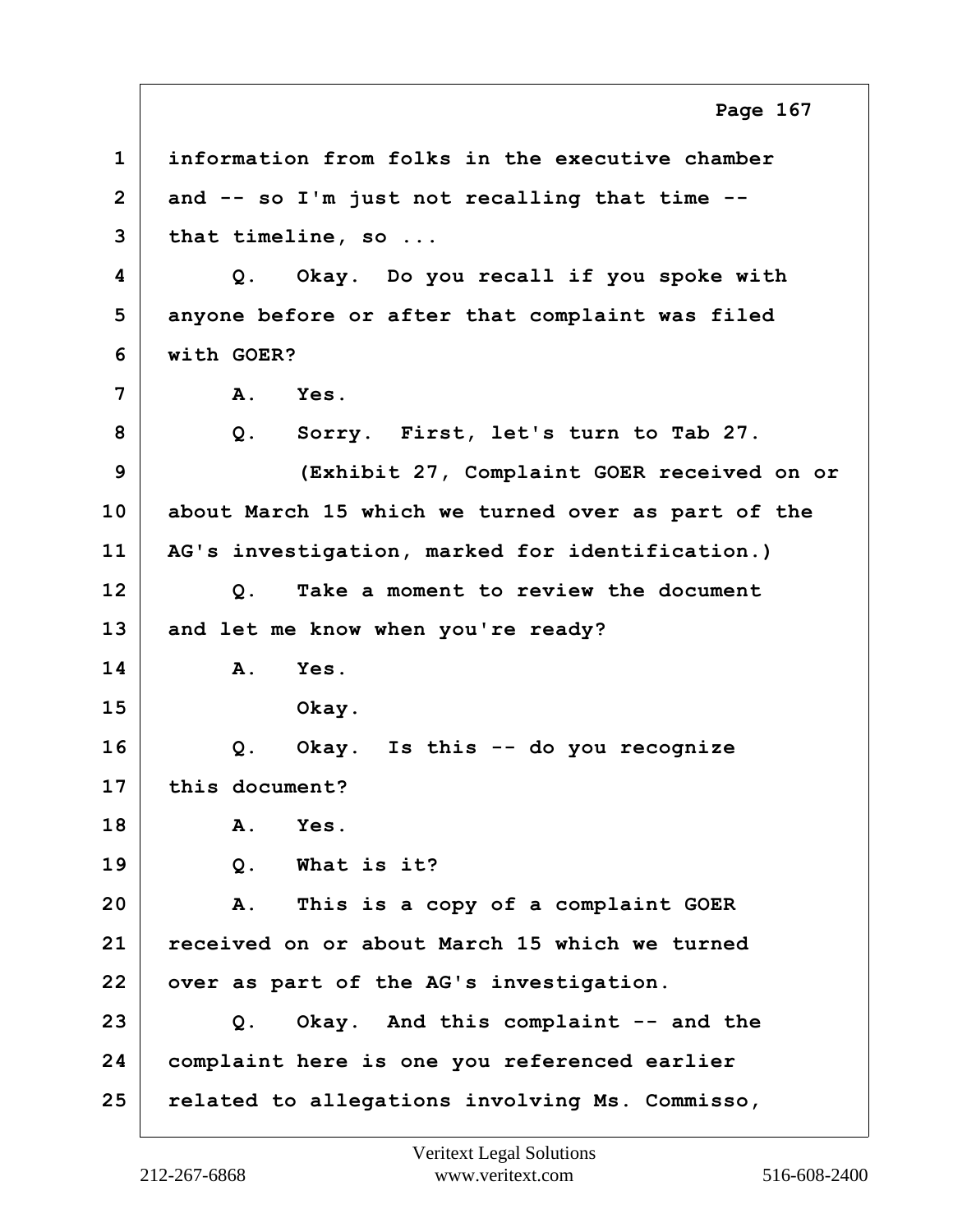**1 correct?** 2 A. Correct. **3 Q. Okay. All right. Before or after 4 this complaint was sent to you from Beth Garvey, 5 do you recall having any conversations with 6 Ms. Garvey or anyone else concerning 7 Ms. Commisso's allegations? 8 A. I believe I spoke to Ms. Mogul and 9 Ms. Garvey earlier that day. 10 Q. Okay. And what was -- and that day 11 meaning March 15, 2021? 12 A. Correct. 13 Q. Okay. And what was discussed during 14 that conversation? 15 A. They started the conversation by 16 informing me that they were aware of an employee 17 complaint that had been orally transmitted to 18 individuals in the chamber involving the 19 Governor, and it involved -- I don't know if 20 they used the word "touching" or "groping," but 21 they clearly indicated that -- some allegation 22 that the Governor had touched an employee of the 23 chamber inappropriately was made. 24 Q. Anything else you recall about that 25 conversation? Page 168**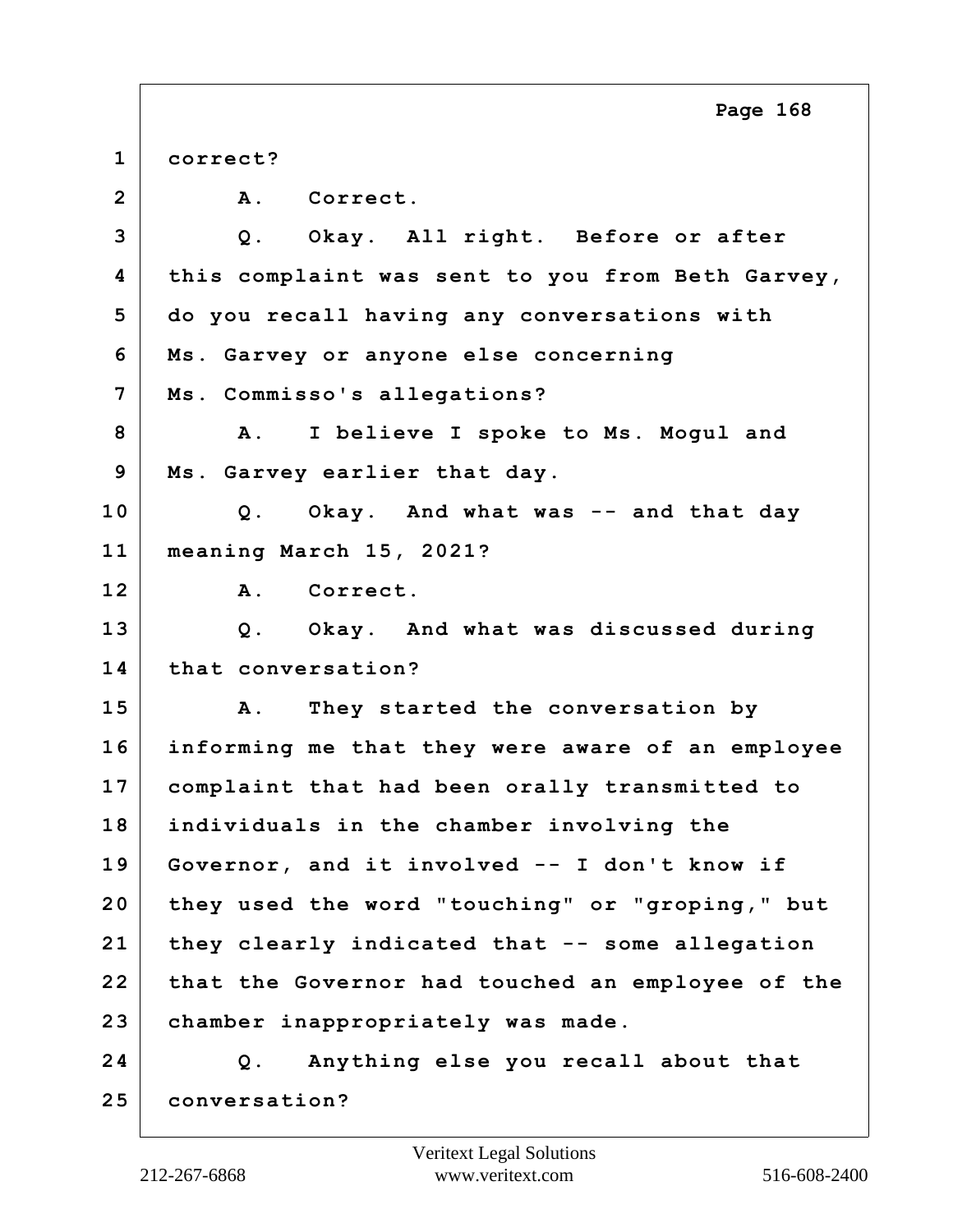**1 A. In that conversation they indicated 2 that they knew they had to file a complaint and 3 were calling me to see what else they needed to 4 do in addition to filing the complaint. 5 Q. Do you recall anything else they said? 6 A. That they said? In the -- we -- we 7 talked about in the context of those additional 8 things that they may need to do when they use 9 the word "groping" or "touching." I immediately 10 said, you know, in terms of complaints that are 11 referred to GOER there potentially is an 12 additional step that you need to take. 13 And I cited an example of, if there's 14 an allegation of a female employee and a male 15 employee and the male employee reached under a 16 female employee's shirt and touched the woman's 17 breast, you need to make a referral to -- or 18 not -- there needs to be a referral made to the 19 police because that's potentially a crime. 20 I believe Ms. Mogul indicated that 21 that was the nature of the allegation that we 22 had here. I then described that the first thing 23 that you should do is see if the employee would 24 make a police referral, and if not they should 25 make the police referral.**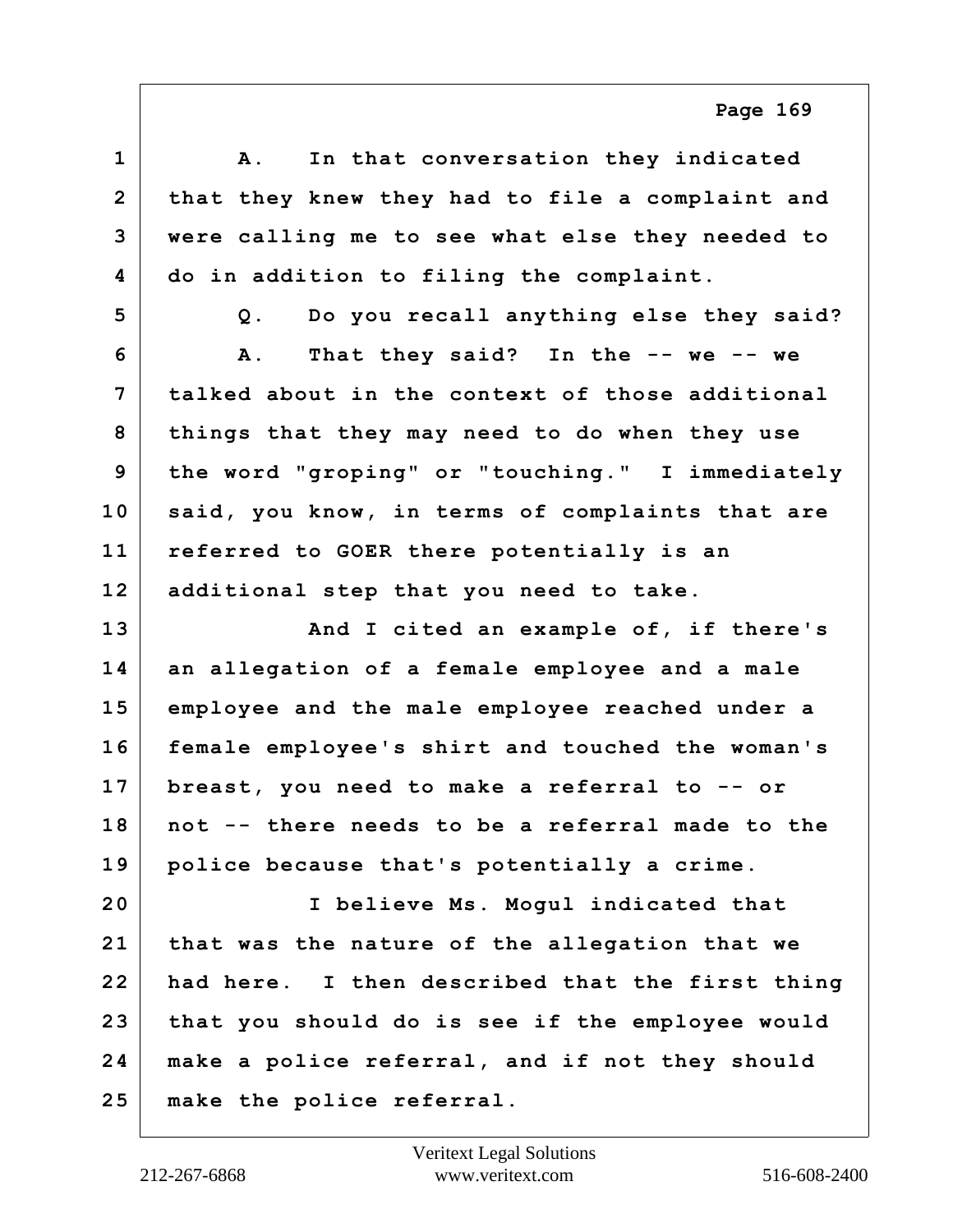**1 Q. Okay. Anything else they said? 2 A. They might have asked if they should 3 file with us before or after making that 4 referral. I -- I don't recall that they did. 5 I -- I have some recollection that they -- they 6 did. I said, you know, the referrals should 7 happen as soon as possible and they can make the 8 complaint to us, give the complaint to us soon 9 thereafter. 10 Q. Okay. And anything else you recall 11 that you said during this conversation? 12 A. I think I indicated that we would not 13 investigate until we were made aware that the -- 14 in -- in -- in -- in the normal course of 15 business until the -- given the okay by whatever 16 law enforcement body was investigating this. 17 Q. Okay. Anything else you recall you 18 said? 19 A. No. 20 Q. Okay. Do you have any 21 understanding -- has GOER begun this -- an 22 investigation in to the complaint set forth in 23 Tab 27? 24 A. No. 25 Q. Why not? Page 170**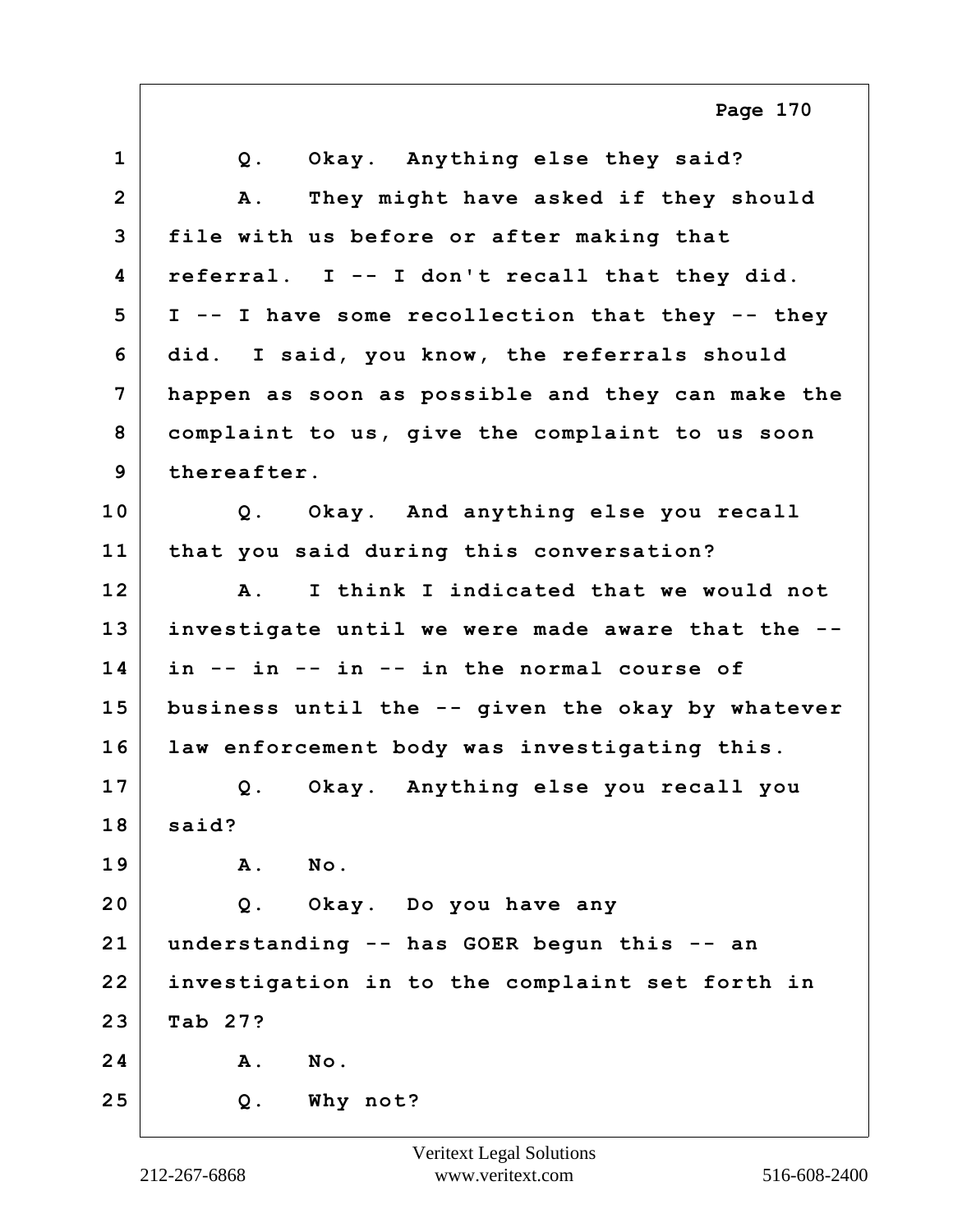| $\mathbf{1}$   | Because matters referring sexual<br>A.              |
|----------------|-----------------------------------------------------|
| $\overline{2}$ | harassment and allegations against the Governor     |
| 3              | have been referred to the attorney general's        |
| 4              | office and we're not going to conduct an            |
| 5              | investigation at the same time the attorney         |
| 6              | general's office is going to conduct it.            |
| 7              | What is the basis for that exception?<br>Q.         |
| 8              | The basis for that exception is, is<br><b>A</b> .   |
| 9              | our determination that it -- it makes literally     |
| 10             | no sense to have us investigating at a time when    |
| 11             | people are making complaints and giving             |
| 12             | information to the attorney general's office and    |
| 13             | they've been empowered to investigate this.         |
| 14             | Has GOER taken any steps in relation<br>$Q$ .       |
| 15             | to this complaint? Or any actions I should say,     |
| 16             | not any such steps, any actions?                    |
| 17             | No.<br>A.                                           |
| 18             | Okay. So I'm assuming no one's been<br>$Q$ .        |
| 19             | assigned to investigate the complaint?              |
| 20             | <b>A</b> .<br>Correct.                              |
| 21             | Q. Okay. And do you know whether or not             |
| 22             | Ms. Mogul or Ms. Garvey has in fact reported        |
| 23             | substance in this complaint to law enforcement?     |
| 24             | Not from Ms. Mogul or Ms. Garvey, but<br><b>A</b> . |
| 25             | I believe I'm aware of a press report that          |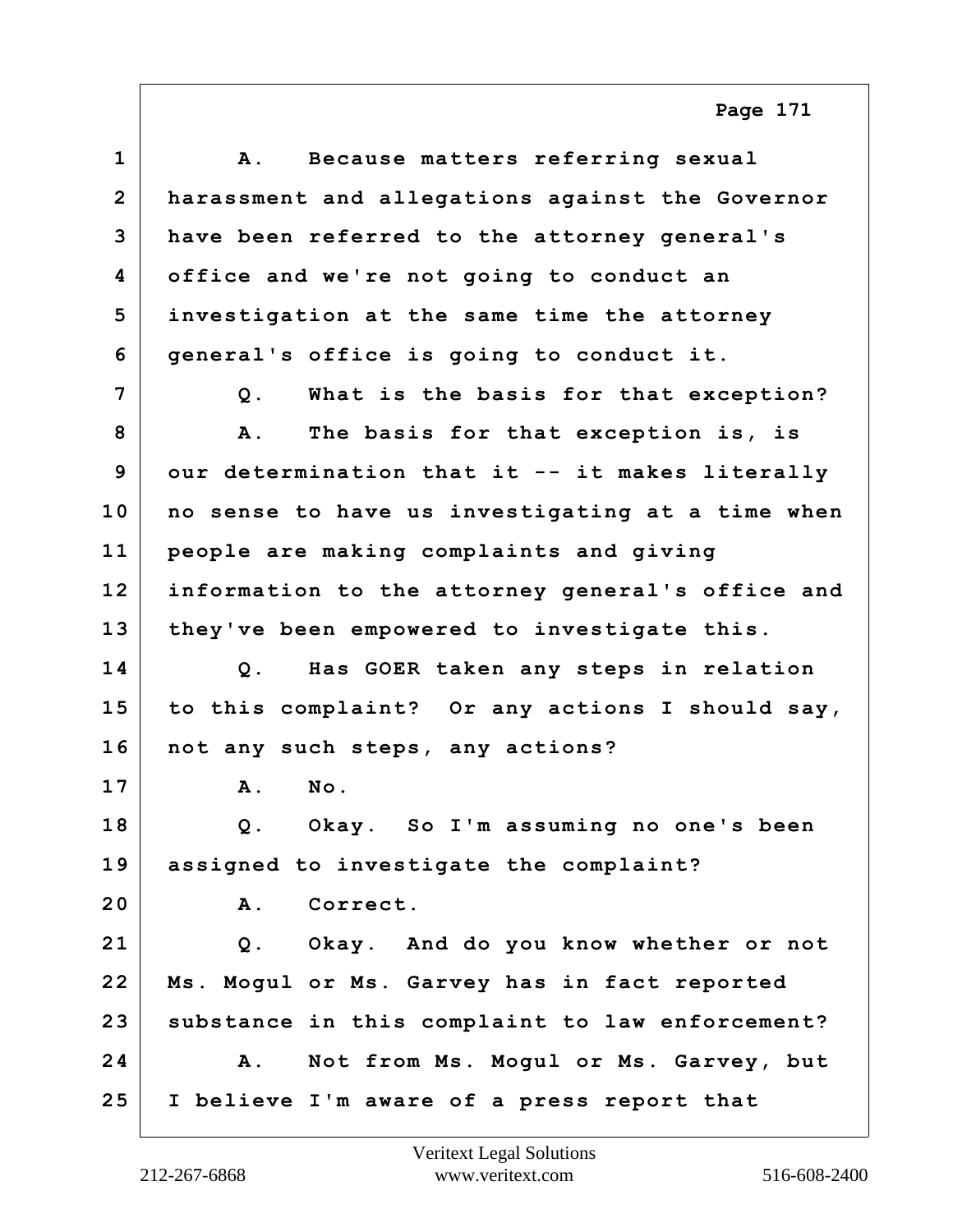**1 ultimately this got referred to the Albany City 2 Police. I think via the state police. 3 Q. Okay. During your conversation with 4 Ms. Garvey and Ms. Mogul, was there any 5 discussion as to whether or not GOER would be 6 performing any investigations during the 7 pendency of the independent investigation by the 8 attorney general? 9 A. That might have been discussed in 10 terms of them having reached out, and Ms. Garvey 11 I believe I recall saying that there was -- 12 somebody had said we should follow our normal 13 process. 14 Q. Okay. So the normal process being 15 that the complaint would still be filed with 16 GOER, correct? 17 A. Correct. 18 Q. And -- but it's not the normal process 19 that GOER would then sit on the complaint, 20 right, typically in the normal course GOER would 21 investigate, right? 22 A. For this complaint we would wait to 23 see if there was going to be a criminal 24 investigation or not, and if that was -- if 25 there was, whether it was concluded or not. Page 172**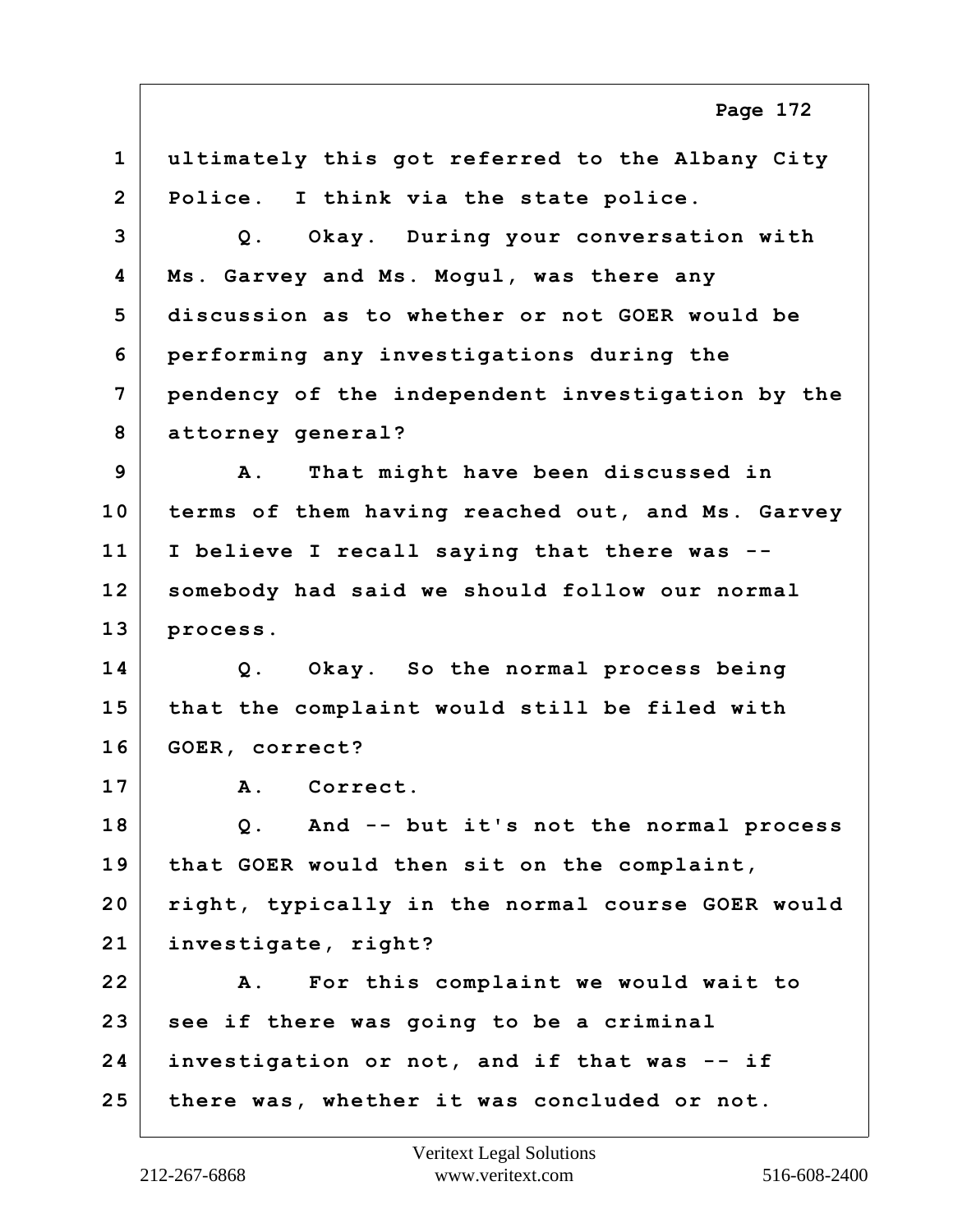|                | Page 173                                           |
|----------------|----------------------------------------------------|
| $\mathbf{1}$   | Q. Okay. Meaning a criminal                        |
| $\overline{2}$ | investigation by the -- like law enforcement or    |
| 3              | by us?                                             |
| 4              | By law enforcement. And I would also<br>Α.         |
| 5              | say that I -- this is not the normal situation.    |
| 6              | I mean, this -- it's been referred to the          |
| $\overline{7}$ | attorney general, so I think it would be           |
| 8              | imprudent for us to commence an investigation      |
| 9              | when the attorney general is investigating the     |
| 10             | same thing.                                        |
| 11             | Understood. When did you reach a<br>Q.             |
| 12             | determination as to the prudence of whether or     |
| 13             | not to conduct an investigation in light of the    |
| 14             | pending investigation by the attorney general?     |
| 15             | I think<br>and I may have had<br>A.                |
| 16             | a discussion soon after we received this           |
| 17             | complaint.                                         |
| 18             | Q. Okay. The investigation or the                  |
| 19             | attorney general's investigation was announced     |
| 20             | prior to March 15, 2021, correct?                  |
| 21             | I -- I don't -- I don't know the date.<br>Α.       |
| 22             | Okay.<br>$Q$ .                                     |
| 23             | $\mathbf{A}$ .<br>If you'll give me the date I'll  |
| 24             | confirm it, but $I - - I$ don't recall off the top |
| 25             | of my head when it was referred.                   |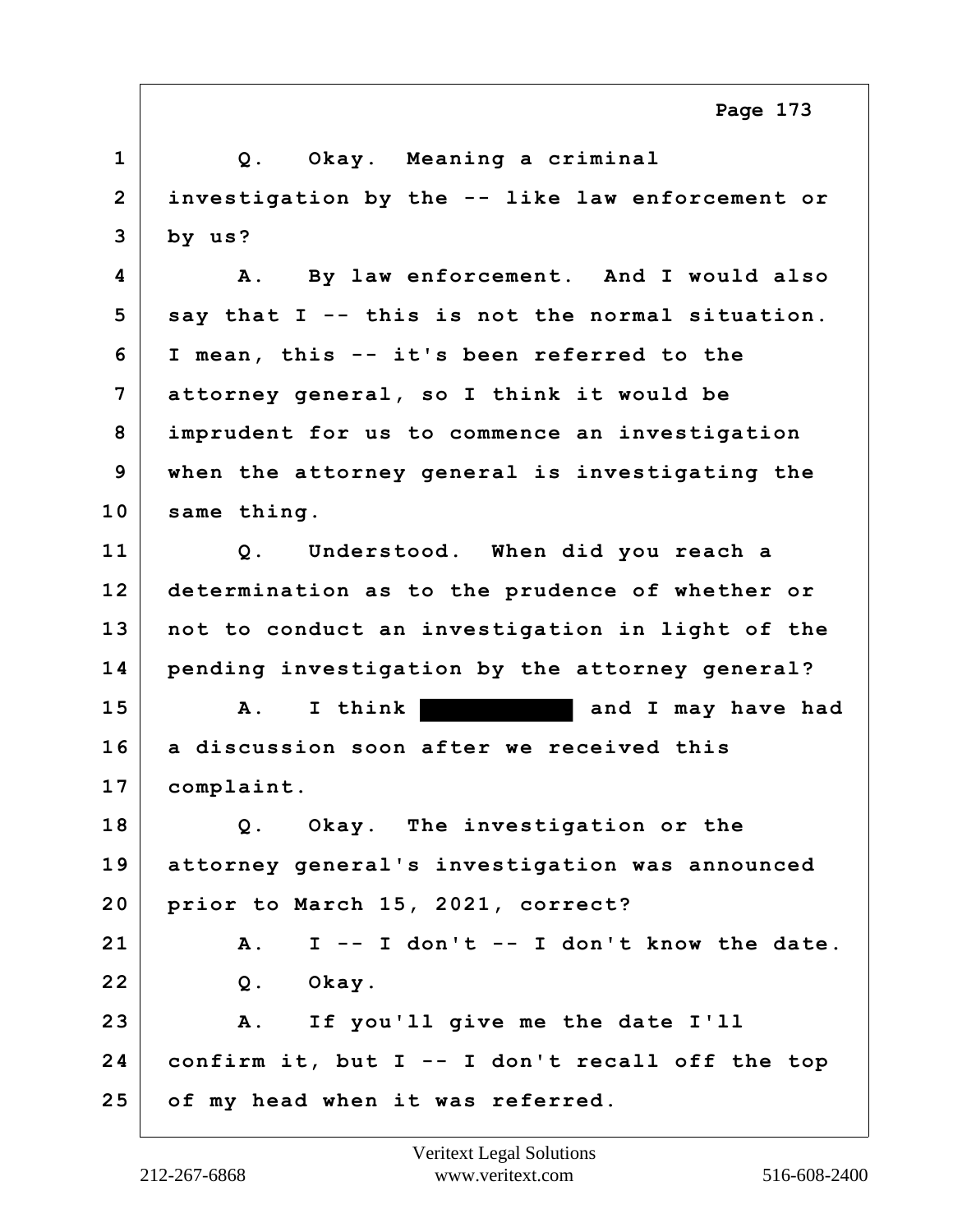| $\mathbf 1$    | Q. Not a problem. But it's your                        |
|----------------|--------------------------------------------------------|
| $\overline{2}$ | recollection that you did not reach a                  |
| 3              | determination as to whether or not you would           |
| 4              | investigate until after this complaint from --         |
| 5              | concerning Ms. Commisso had been filed?                |
| 6              | It was after the complaint was filed<br>$\mathbf{A}$ . |
| $\overline{7}$ | and after certainly we were aware that it had to       |
| 8              | be referred to law enforcement and after we were       |
| 9              | aware that the attorney general had -- that            |
| 10             | there -- that allegations of sexual harassment         |
| 11             | had been referred to the attorney general.             |
| 12             | Q. Gotcha. And when you -- when you say                |
| 13             | that the matter being referred to law                  |
| 14             | enforcement, that relates to the policies we           |
| 15             | discussed earlier, correct?                            |
| 16             | Correct. Where -- where appropriate,<br>Α.             |
| 17             | based on the initial facts, if it looks like a         |
| 18             | criminal matter, the referral to police.               |
| 19             | Q. And our colloquy earlier about whether              |
| 20             | or not the practice of GOER is inconsistent with       |
| 21             | the written policy, correct?                           |
| 22             | Correct.<br>A.                                         |
| 23             | Q. Okay. All righty. Do you recall if                  |
| 24             | there was any discussion with members of the           |
| 25             | executive chamber, including Ms. Garvey and            |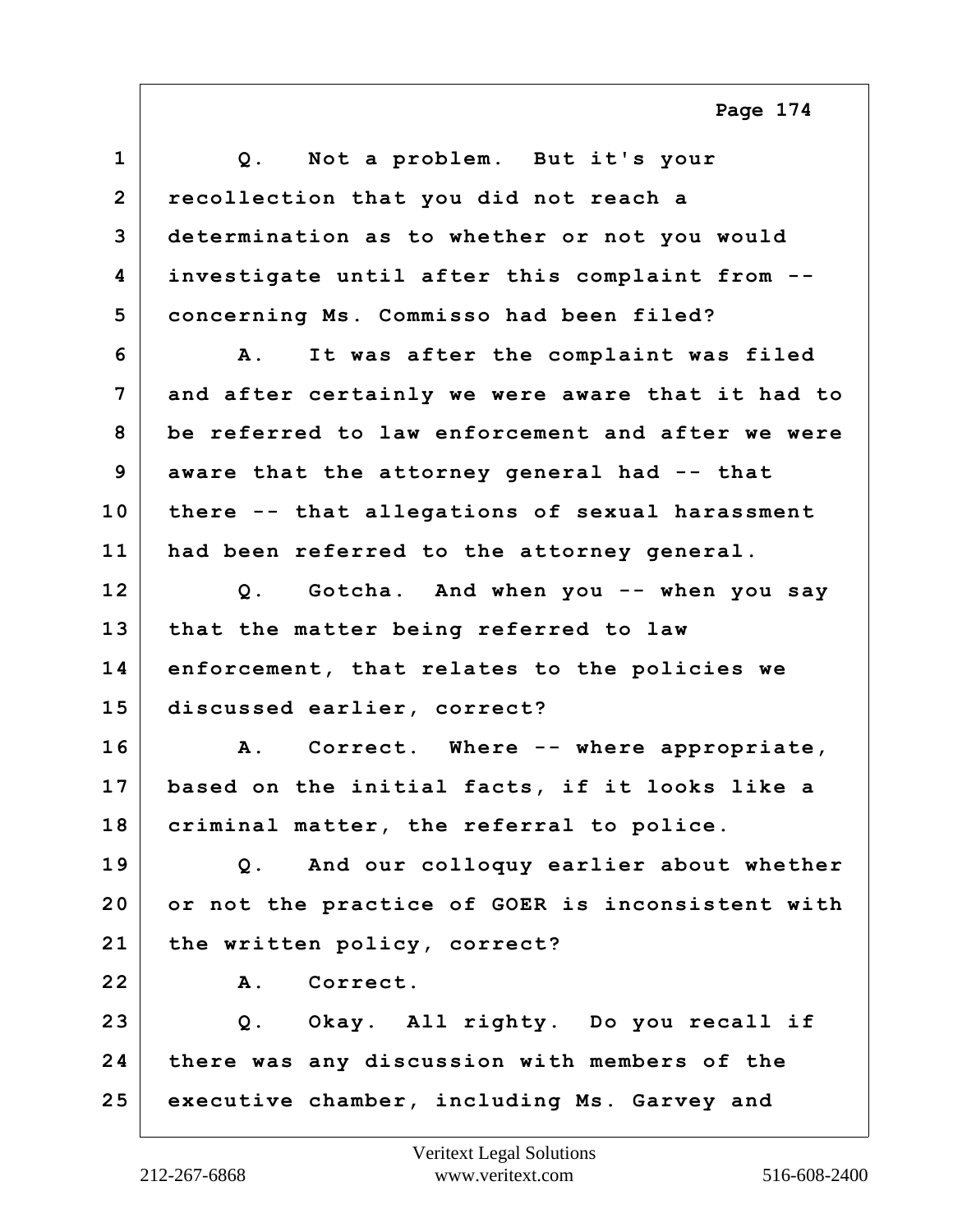**1 Ms. Mogul, about whether or not you were 2 intending to investigate in light of the 3 attorney general's investigation? 4 A. I don't know that I had that 5 discussion with them other than them at some 6 point relaying back to me that they had made an 7 outreach to the investigators and communicated 8 to me that they were told that we could proceed 9 as normal, I think was what was communicated to 10 me. And despite that communication, I made the 11 determination we wouldn't be investigating this 12 while the attorney general was investigating. 13 Q. Okay. Okay. 14 MR. GRANT: Now is a good time. Let's 15 take five. 16 THE VIDEOGRAPHER: Time now is 17 3:01 p.m. We are going off record. This 18 ends media unit number three. 19 (Short recess taken.) 20 THE VIDEOGRAPHER: Time now is 21 3:08 p.m. We are back on record. This 22 begins media unit four. 23 Q. Okay. All right. Did you recall, did 24 you ever tell anyone that you would not be 25 investigating -- before your independent**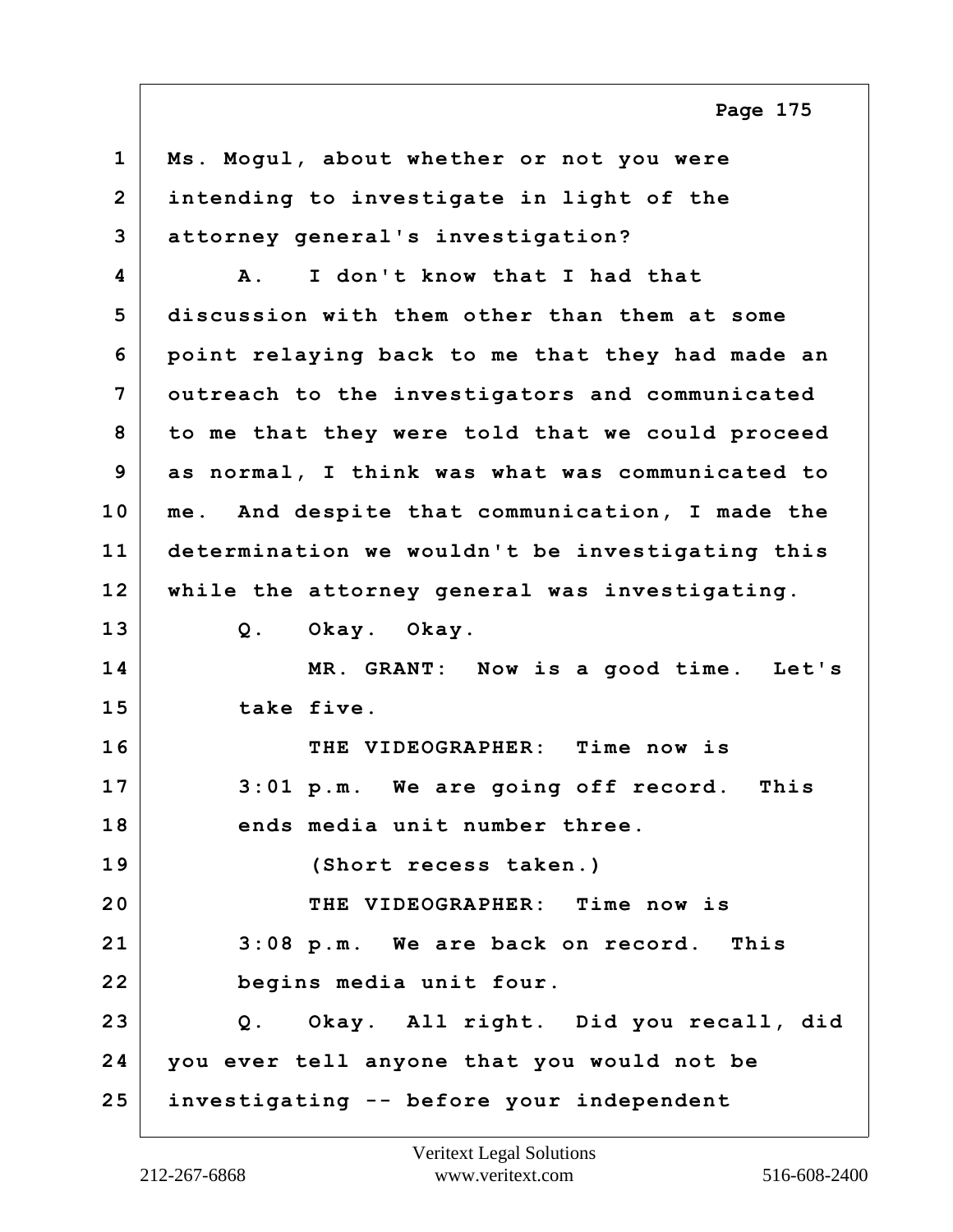**1 determination, that you would not be 2 investigating Ms. Commisso -- the complaint 3 involving Ms. Commisso? Did you have any 4 conversations with anyone in the executive 5 chamber informing them that you would not be 6 moving ahead with an investigation because it 7 constituted a potential crime? 8 A. Because it constituted a what? 9 Q. Potential crime. 10 A. I -- I don't recall that I -- if I 11 relayed that to Ms. Mogul or Ms. Garvey during 12 that conversation. 13 Q. Gotcha. Could you take a look at 14 Tab 28. 15 (Exhibit 28, E-mail from Ms. Garvey to 16 Steve Cohen, marked for identification.) 17 A. Yes. 18 Q. Take a moment to review that and let 19 me know when you're ready. 20 A. Okay. 21 Q. You haven't seen this document before, 22 correct? 23 A. Correct. 24 Q. Okay. And it's an E-mail from 25 Ms. Garvey to Steve Cohen. But if you look at Page 176**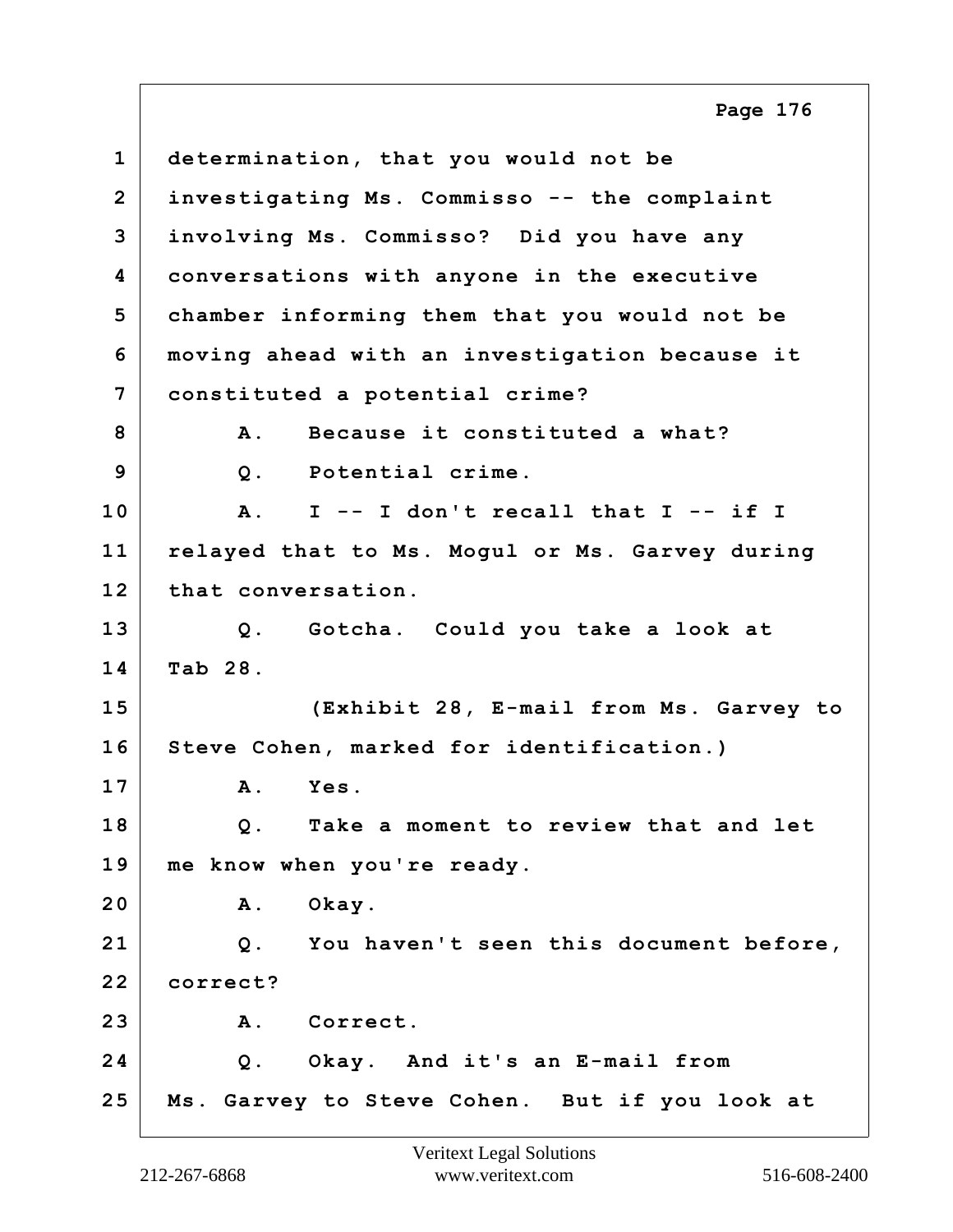**1 the last paragraph, it states, "This is a crime. 2 So if reported this way to GOER, they would say 3 this, this is conduct which constitutes a crime 4 and needs to be reported to law enforcement and 5 we will take your report and hold it in abeyance 6 until they pursue or conclude their 7 investigation." 8 Do you recall whether or not that's 9 advice or information you relayed to Ms. Garvey? 10 A. I believe that it would be. 11 Q. Okay. And this is dated March 10, 12 2021, correct? 13 A. Correct. 14 Q. That's five days before the complaint 15 from Ms. Commisso reached -- they sent the 16 complaint involving Ms. Commisso, correct? 17 A. Correct. 18 Q. Okay. And -- and there's no statement 19 in there as to the pendency of the attorney 20 general's investigation, right? 21 A. Correct. 22 Q. Okay. All right. And let's assume 23 that the law -- sorry. Has GOER been checking 24 in as to the pendency of the current law 25 enforcement investigation involving Page 177**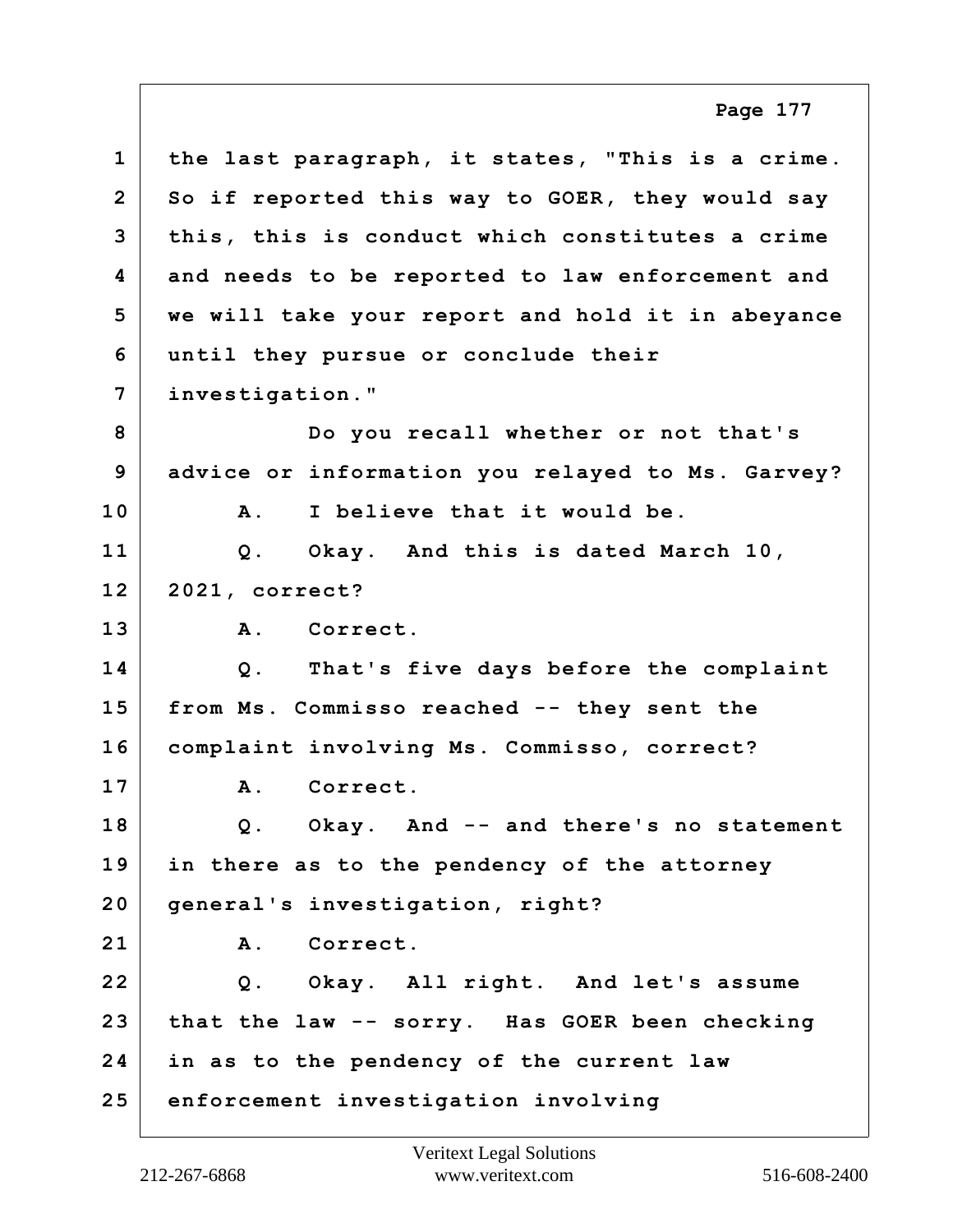**1 Ms. Commisso's allegations? 2 A. I -- I have not. I don't know if 3 anybody else has. 4 Q. Okay. And when -- why isn't somebody 5 checking? 6 A. We just haven't -- I -- I haven't 7 checked, and as I stated before, while the 8 attorney general's investigation is ongoing, 9 we're not going to investigate. 10 Q. Gotcha. All right. Did there come a 11 time that somebody requested that you send them 12 Ms. Commisso's learning transcript? 13 A. I -- I don't recall that, that that 14 happened, but it's possible. 15 Q. Okay. Can you turn to Tab 29? 16 (Exhibit 29, E-mail to Lauren Grasso dated 17 March 10, 2021, marked for identification.) 18 A. Sure. 19 Q. Take a moment to review it and let me 20 know when you're ready. 21 A. Okay. 22 Q. Okay. And that's an E-mail from you, 23 correct, to Lauren Grasso?** 24 A. Correct. **25 Q. And it's dated March 10, 2021? Page 178**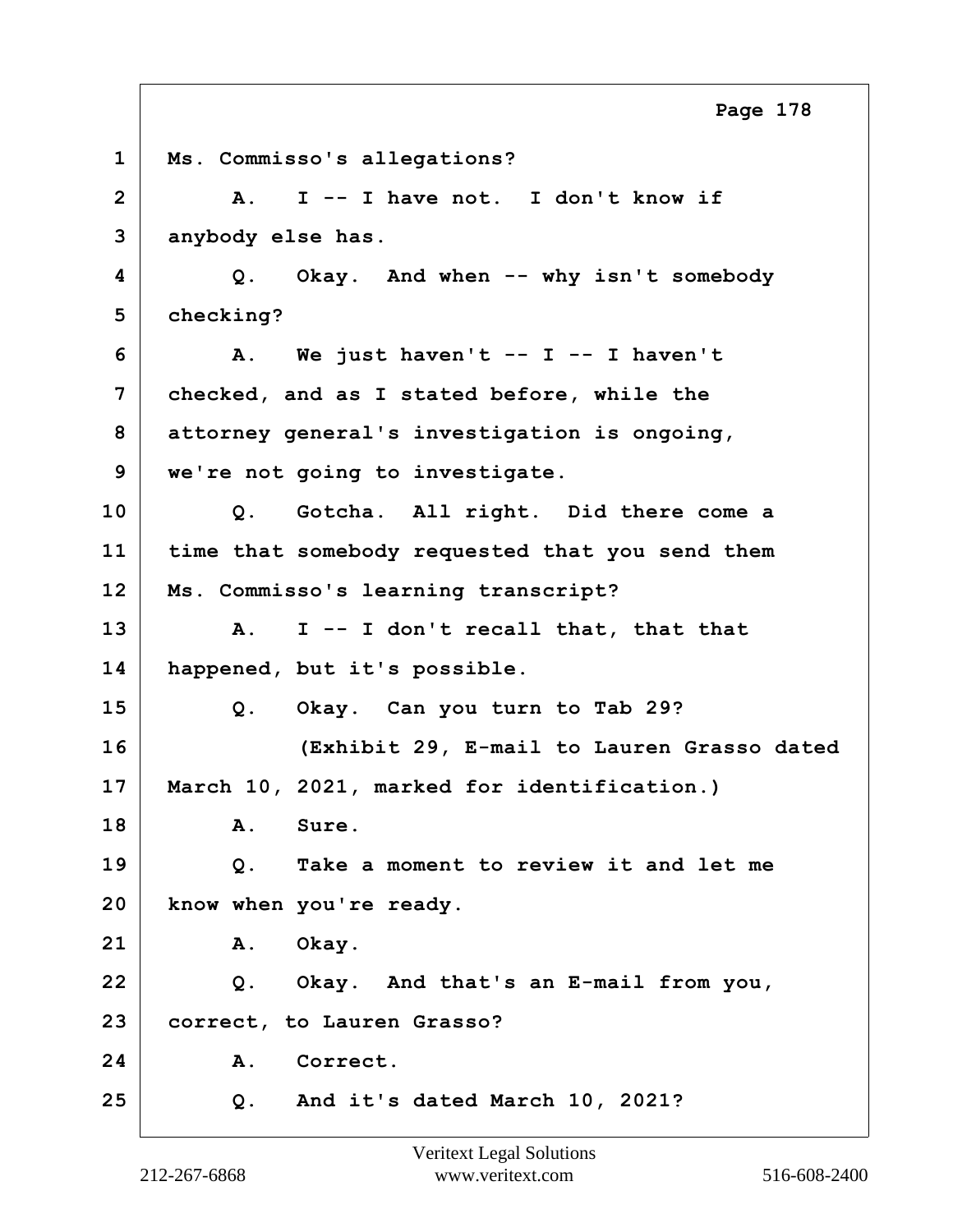**1 A. Correct. 2 Q. So again, five days before there was 3 ever a complaint filed with you? 4 A. Yes. 5 Q. And in this E-mail you're attaching a 6 document titled "SLMS learning transcript 7 Commisso" and a -- ending figure for an Excel 8 sheet, correct? 9 A. Correct. 10 Q. Okay. And if you look at the next 11 page, that's Ms. Commisso's learning transcript, 12 correct? 13 A. Correct. 14 Q. Okay. Why were you sending Ms. Grasso 15 Ms. Commisso's learning transcript? 16 A. My belief would be is that she must 17 have requested it, and my prior search for 18 documents did not yield that this came up but 19 I'll go back and relook at it and see if I can 20 uncover if I have a written request. 21 Q. Why were the documents being 22 requested? 23 A. I don't recall, as I sit here today. 24 Q. Okay. And you had been asked a couple 25 months earlier to give the records -- Page 179**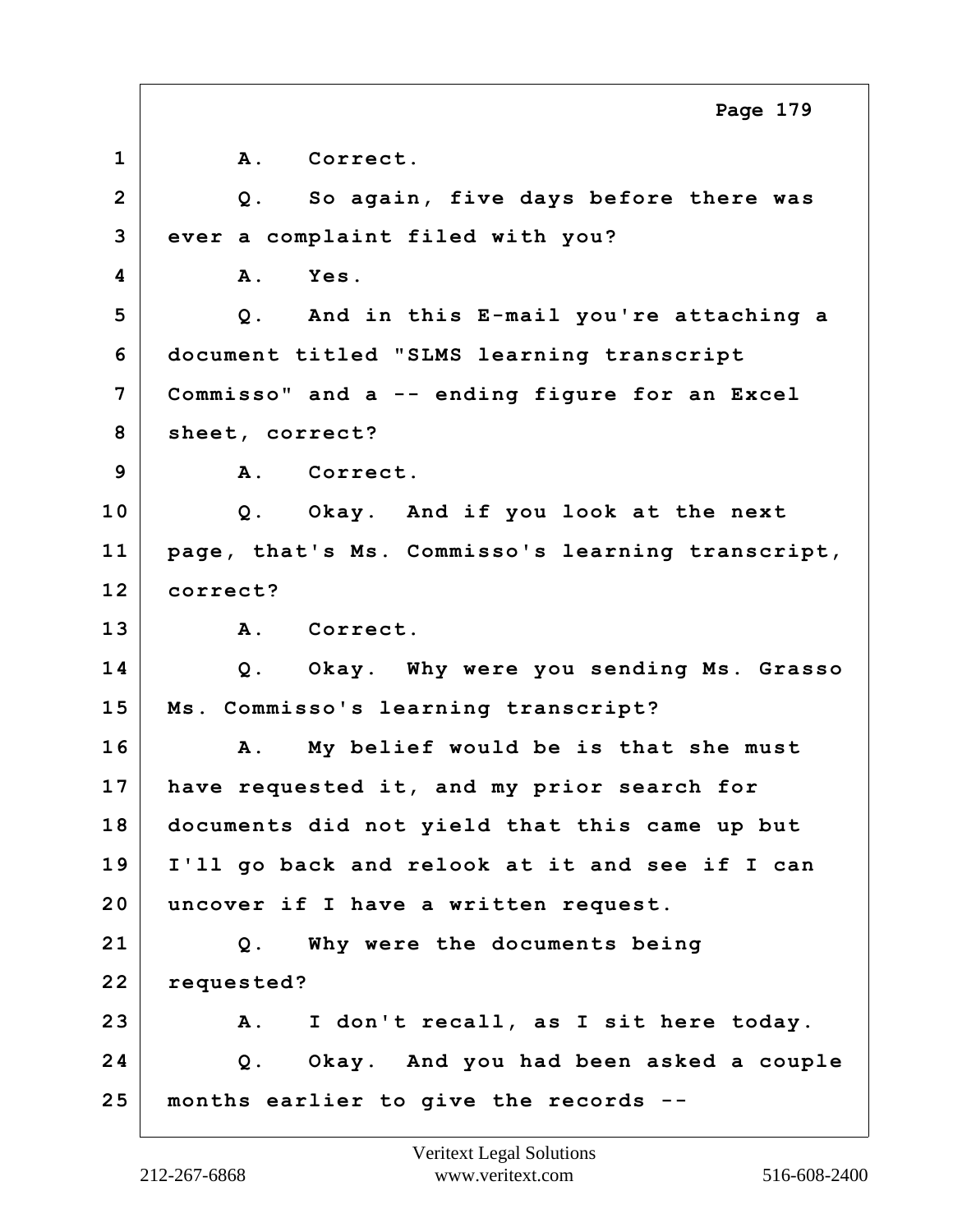**1 Ms. Boylan's learning transcript, correct?** 2 A. Correct. **3 Q. Okay. Do you -- why do you -- or 4 sorry. Did you ask why they were asking for 5 this information that related to Ms. Commisso? 6 A. I didn't even recall that I had 7 supplied the records so I can't -- I can't. But 8 as I sit here today, I don't know that I did. 9 Q. Okay. Do you have any understanding 10 as to why this information would be necessary to 11 Ms. Grasso or the executive chamber? 12 A. No. 13 Q. Okay. And in this instance you're the 14 one sending Ms. Commisso's transcript, correct? 15 A. Correct. 16 Q. And you had testified earlier that 17 that's not information that you are privy to in 18 your capacity as the director, correct? 19 A. Correct. 20 Q. Okay. So somebody else in your staff 21 had to relay this information to you, right? 22 A. Correct. 23 Q. Okay. And do you recall what 24 instructions you gave them as to collecting this 25 information concerning Ms. Commisso? Page 180**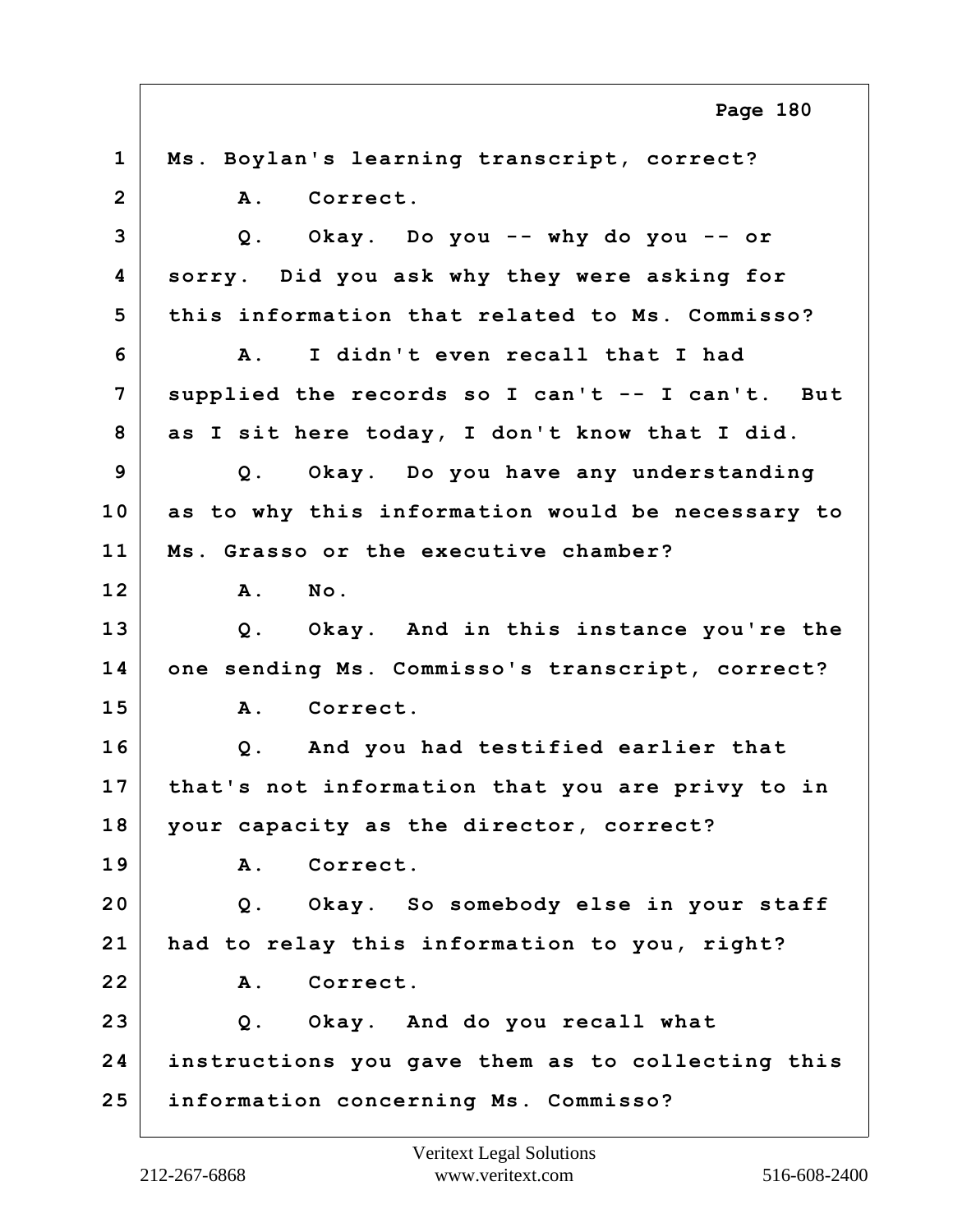**1 A. No, I'll have to go back and see if I 2 have a written communication in my staff in this 3 regard and what I got. And I apologize for the 4 oversight. I didn't even recall this. 5 Q. Not a problem. I just would advise 6 you that to the extent you're going back, you 7 make sure to produce, you know, everything 8 related to communications with the executive 9 chamber about any of these people -- 10 A. Of course. 11 Q. -- meaning any of the women who have 12 complained. 13 A. My search didn't turn this over, so 14 I -- I will go back and -- you know, we're still 15 responding to that second subpoena request, 16 so ... 17 Q. Understood. Has anyone -- do you 18 recall anyone else in the executive chamber 19 asking you for materials related to 20 Ms. Commisso? 21 A. No, I don't believe I was asked for 22 other materials. 23 Q. All right. Are you aware of 24 allegations Alyssa McGrath has made concerning 25 the Governor? Page 181**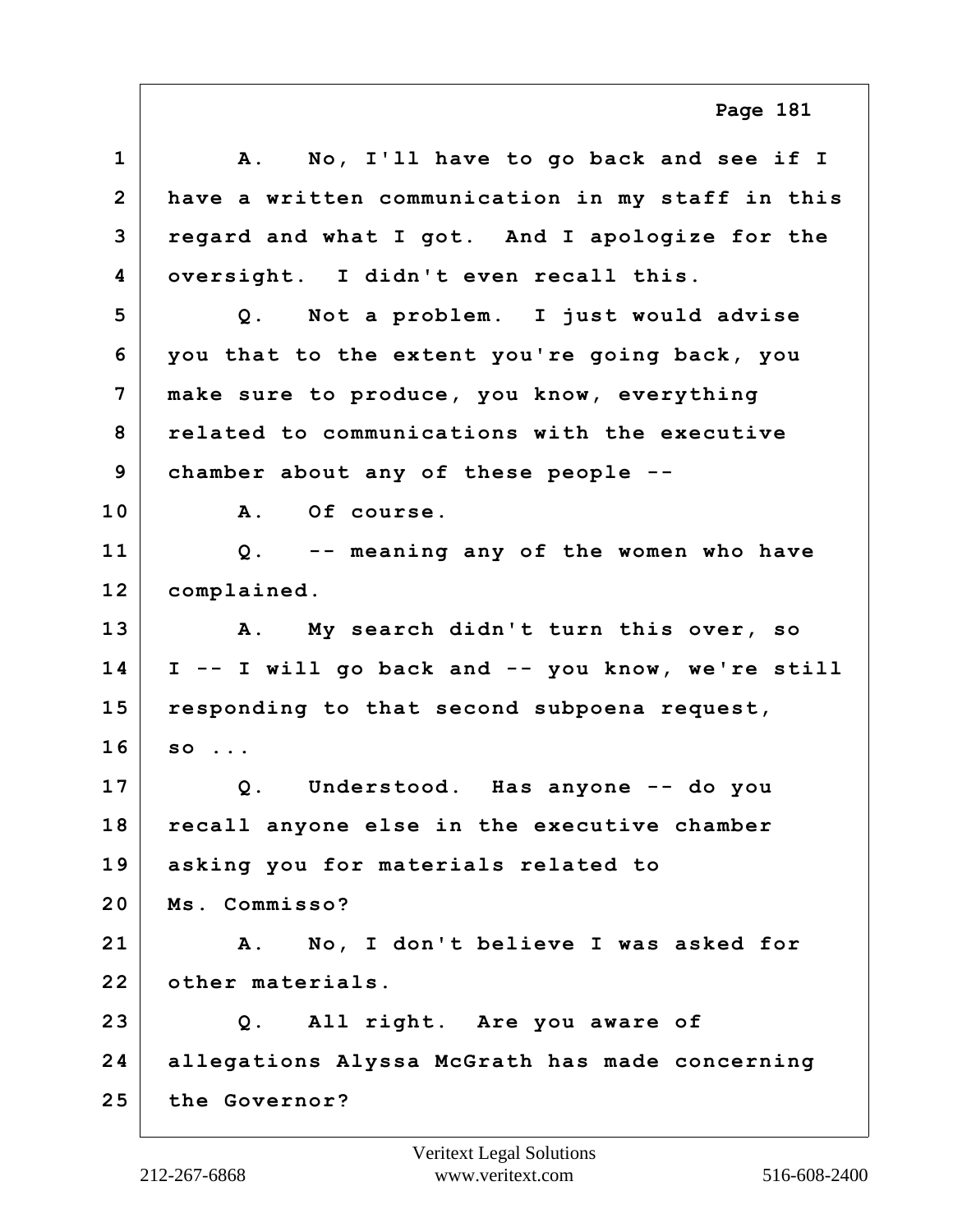| $\mathbf{1}$   | $\mathbf{A}$ .<br><b>Yes.</b>                      |
|----------------|----------------------------------------------------|
| $\overline{2}$ | Q. Okay. And when did you become aware             |
| 3              | of the allegations Ms. McGrath has made            |
| 4              | concerning the Governor?                           |
| 5              | They were communicated to me in a --<br><b>A</b> . |
| 6              | well, I had a conversation with Ms. Garvey in      |
| 7              | April regarding those allegations.                 |
| 8              | Q. Okay. And is that the first time you            |
| 9              | learned of those allegations?                      |
| 10             | There might have been a preceding<br>Α.            |
| 11             | press report that I saw, but I'm not certain.      |
| 12             | But I know for sure that Ms. Garvey and I spoke    |
| 13             | about that there were more allegations and I       |
| 14             | believe she referenced Ms. McGrath's name.         |
| 15             | Q. Gotcha. Do you recall what was said             |
| 16             | during that conversation?                          |
| 17             | A. We discussed I believe the nature of            |
| 18             | the allegations. I don't specifically recall       |
| 19             | what Ms. Garvey told me they were. Sorry. I        |
| 20             | don't recall what Ms. Garvey told me they were     |
| 21             | but we talked about it because we did not get      |
| 22             | into the conversation about a police referral      |
| 23             | being needed, so it didn't appear what they were   |
| 24             | talking about was criminal.                        |
| 25             | So, we -- you know, Ms. Garvey knew                |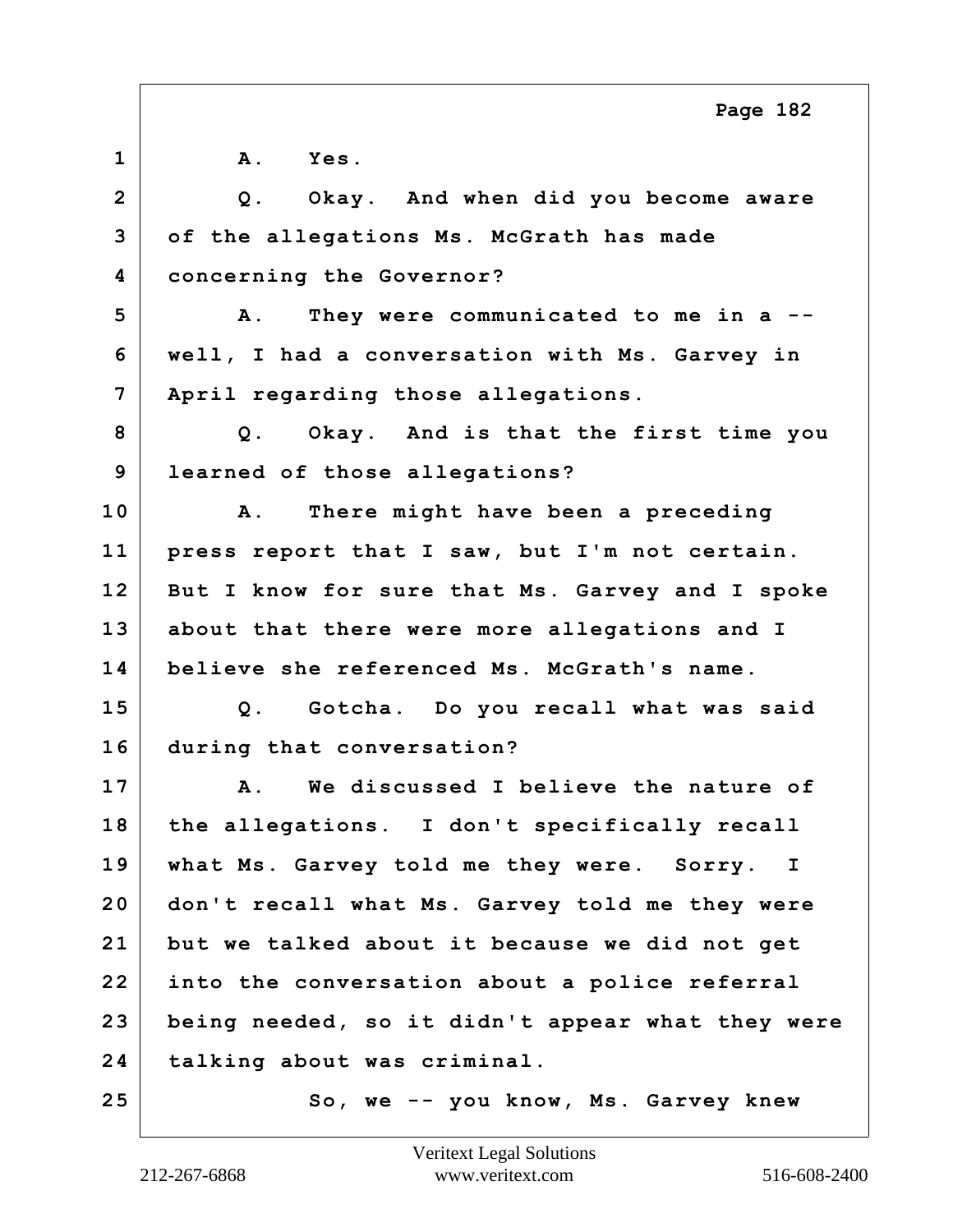**1 that they were to be reported, and we discussed 2 that they should approach the employee who I 3 believe they disclosed was represented by 4 counsel and ask the employee who, if they would 5 file a complaint with GOER. And if they didn't, 6 then the complaint would be, then Ms. Garvey 7 should file the complaint.**

**8 Q. Okay. Anything else you recall 9 Ms. Garvey saying during this conversation?**

**10 A. I believe we talked about how long 11 they should wait. I don't think I gave her an 12 answer at that time. And then I think about a 13 week later the complaint was actually forwarded 14 to GOER.**

**15 Q. Okay. And what do you recall you 16 saying during this conversation with Ms. Garvey?**

**17 A. I communicated that they should give 18 the employee the form and the option to file her 19 own complaint with GOER. And then I told 20 Ms. Garvey if that didn't happen, Ms. Garvey 21 should file the complaint with GOER.**

**22 Q. Gotcha. And you understood that this 23 complaint or complaint -- potential complaint at 24 that point related to allegations concerning the 25 Governor, correct?**

**Page 183**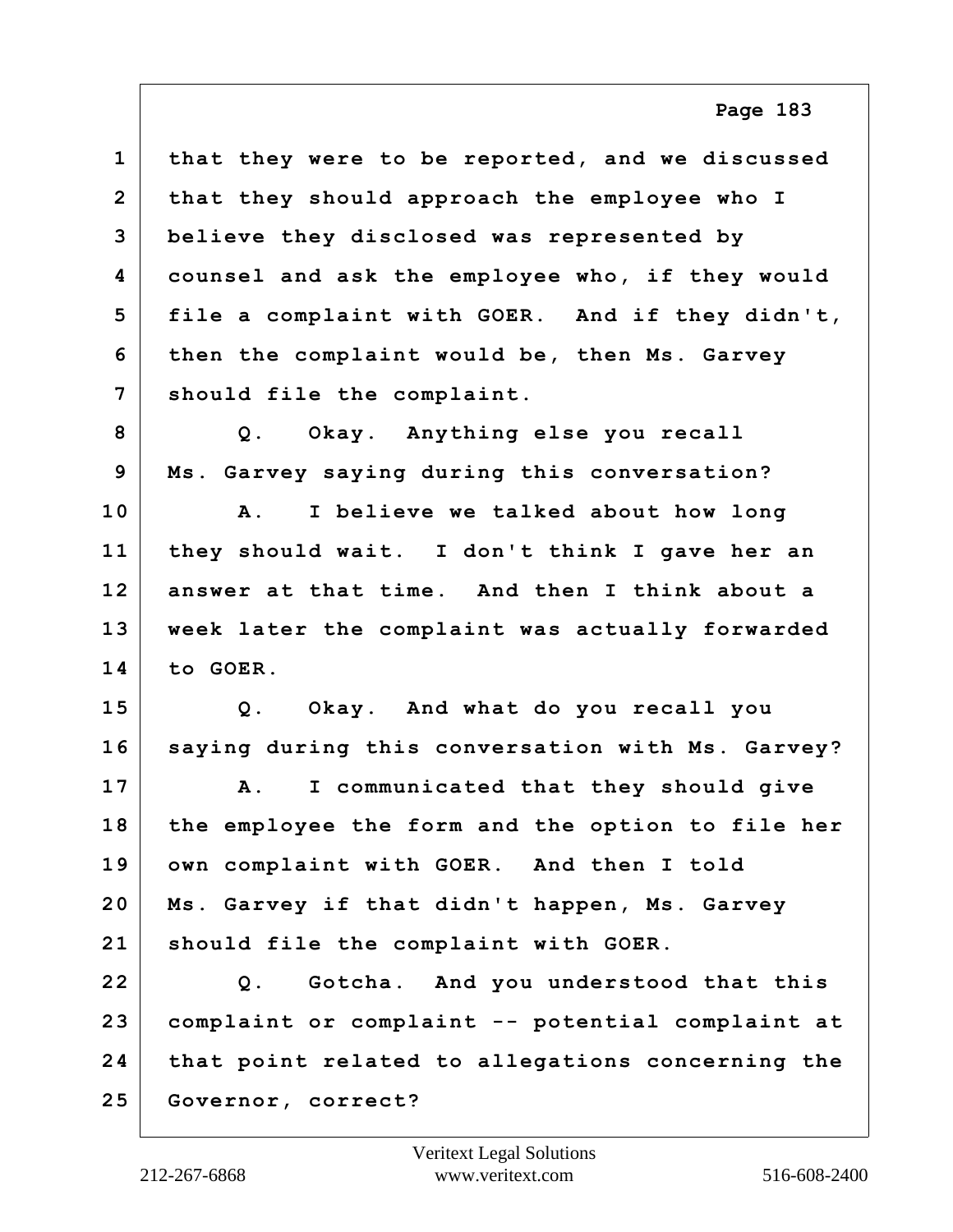|                | Page 184                                              |
|----------------|-------------------------------------------------------|
| $\mathbf{1}$   | Correct.<br><b>A</b> .                                |
| $\overline{2}$ | And this was in April, correct?<br>Q.                 |
| 3              | A.<br>Correct.                                        |
| 4              | And you testified earlier that you had<br>$Q$ .       |
| 5              | come to a determination at some point in March        |
| 6              | that you would not be conducting any                  |
| 7              | investigations during the pendency of the             |
| 8              | attorney general's investigation, correct?            |
| 9              | Correct.<br>Α.                                        |
| 10             | Why would you tell Ms. Garvey to send<br>$Q$ .        |
| 11             | or that she may have to file a complaint with         |
| 12             | GOER if GOER wasn't going to do anything?             |
| 13             | Because eventually the attorney<br>Α.                 |
| 14             | general's investigation would be over and we          |
| 15             | would be taking action. And her obligation is         |
| 16             | to file the complaint with us. And whether or         |
| 17             | not we have the complaint or not, we wouldn't be      |
| 18             | moving forward.                                       |
| 19             | Okay. So when an -- when the attorney<br>$Q_{\cdot}$  |
| 20             | general issues a report in this matter, it's          |
| 21             | your understanding that GOER would then conduct       |
| 22             | an investigation?                                     |
| 23             | A. Correct.                                           |
| 24             | Q. Okay.                                              |
| 25             | I think that's our obligation under<br>$\mathbf{A}$ . |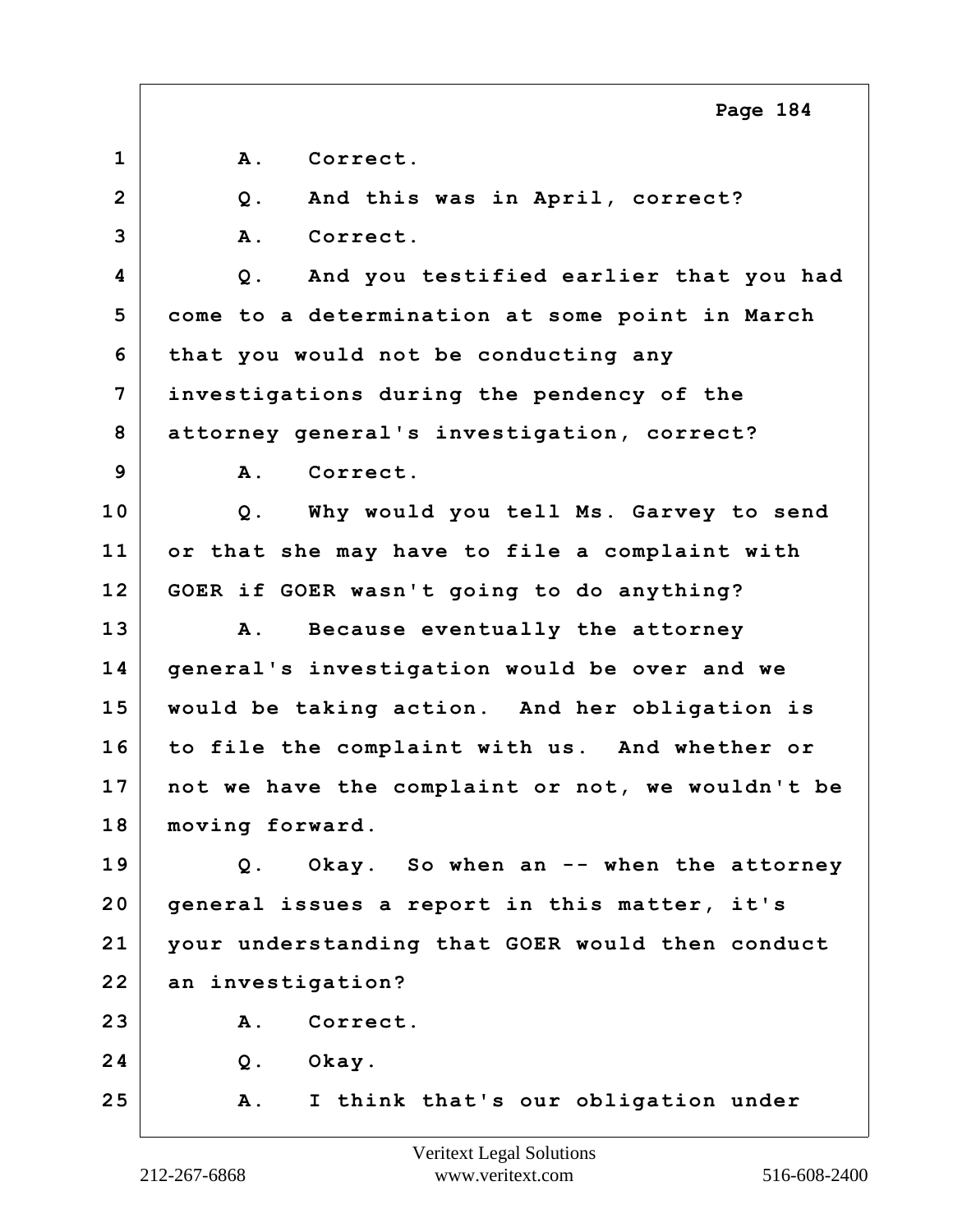**1 our policy. 2 Q. Gotcha. And there came a time that 3 you received a complaint concern Ms. McGrath, 4 correct? 5 A. Correct. 6 Q. Can you turn to Tab 30. 7 (Exhibit 30, Complaint related to Ms. 8 McGrath, marked for identification.) 9 Q. Please review it and let me know when 10 you're ready. 11 A. I'm ready. 12 Q. And is this the complaint which you 13 referred to earlier concerning the allegations 14 related to Ms. McGrath? 15 A. Correct. 16 Q. Okay. And what do you know about 17 Ms. McGrath's allegations, since in the form all 18 it says is -- provides a link to a New York 19 Times article? 20 A. I don't recall what Ms. McGrath's 21 allegations were -- or, sorry, were. Are, 22 excuse me. 23 Q. Gotcha. And am I correct that GOER 24 has not conducted or started to conduct an 25 investigation into Ms. McGrath's complaint? Page 185**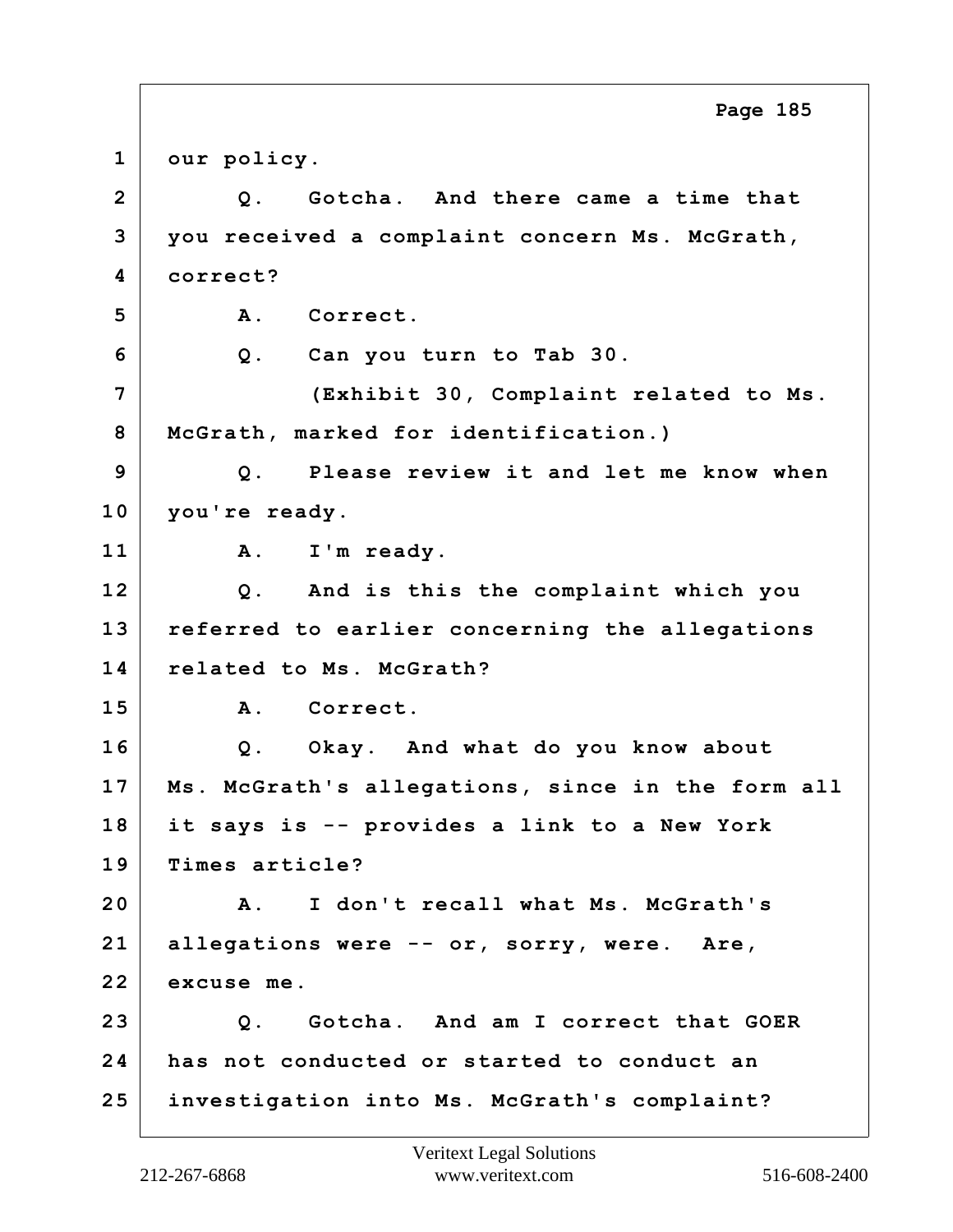|              | Page 186                                         |
|--------------|--------------------------------------------------|
| $\mathbf{1}$ | A. Correct.                                      |
| $\mathbf{2}$ | Q. And am I correct that GOER has not            |
| 3            | taken any actions beyond receiving the           |
| 4            | complaint?                                       |
| 5            | Correct.<br><b>A</b> .                           |
| 6            | Q. And am I correct that no one has been         |
| 7            | assigned to investigate this complaint?          |
| 8            | A. Correct.                                      |
| 9            | Q. Okay. But I'm correct that assuming           |
| 10           | that when the report by the AG is issued, that   |
| 11           | at that point GOER would conduct an              |
| 12           | investigation?                                   |
| 13           | Correct.<br>A.                                   |
| 14           | That should conclude within 30 days?<br>$Q$ .    |
| 15           | Unless extended by --<br>Α.                      |
| 16           | Unless extended for good cause?<br>$Q$ .         |
| 17           | I think, from what I know about your<br>Α.       |
| 18           | investigation, our investigation, we'll -- we'll |
| 19           | be reaching out for information to you all for   |
| 20           | our investigation.                               |
| 21           | Perhaps. All right.<br>$Q$ .                     |
| 22           | Do you know who<br>is?                           |
| 23           | A.<br>Yes.                                       |
| 24           | Who is he?<br>$Q$ .                              |
| 25           | was an individual who<br><b>A</b> .              |
|              |                                                  |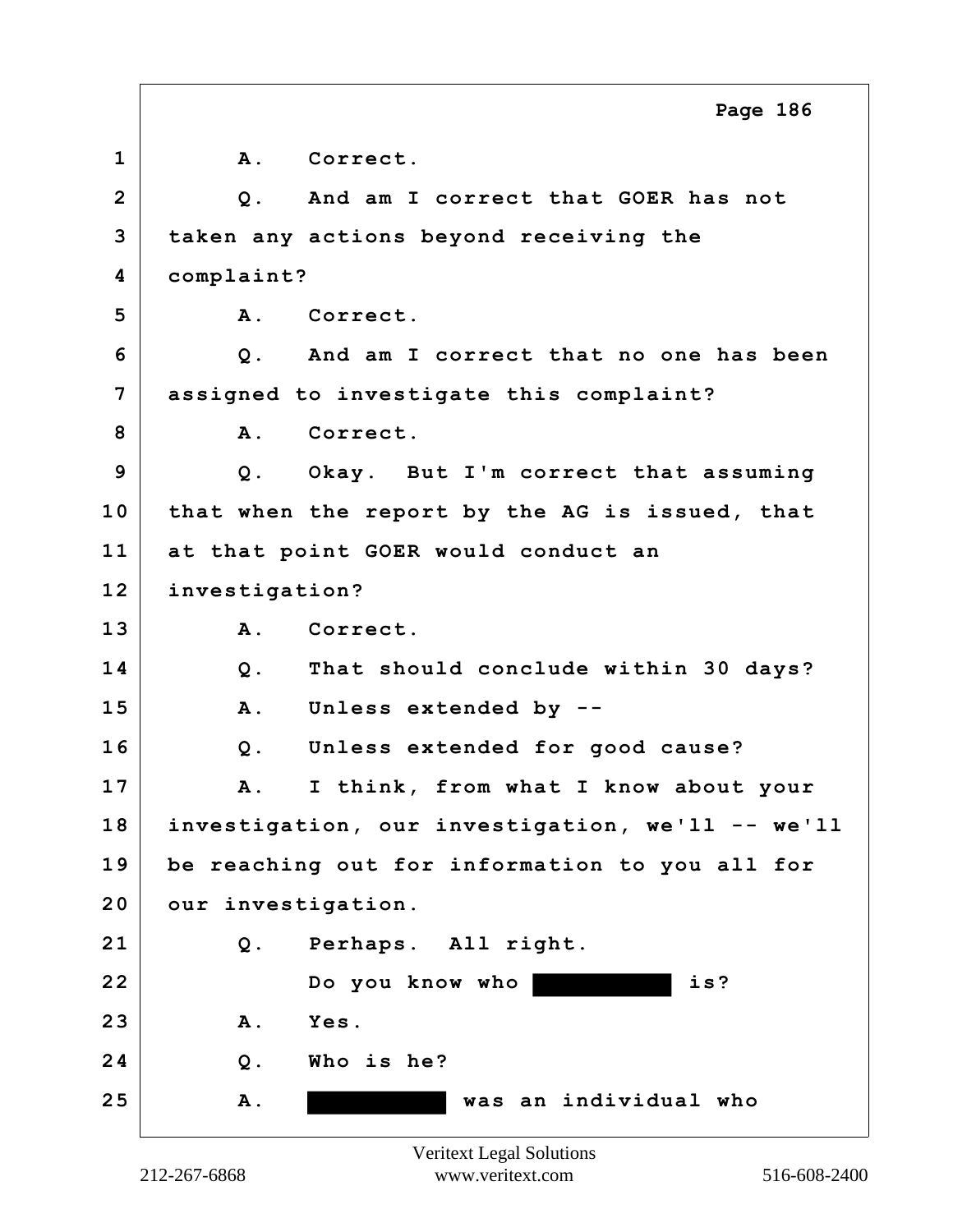**1 worked for I believe he was a Department of 2 State employee but he was assigned to the 3 chamber and he was a subject of a complaint of 4 discrimination that was investigated. 5 Q. Gotcha. And when you say 6 "discrimination," did it include complaints 7 concerning sexual harassment? 8 A. I believe that it did. 9 Q. And GOER conducted an investigation 10 based on those allegations, correct? 11 A. No. 12 Q. GOER did not? 13 A. I believe GOER arranged for a AAO of 14 another agency because that was under the prior 15 process. 16 Q. Gotcha. 17 A. I think that was a -- pre 18 December 2018 complaint, so that would be when 19 AAO's were assigned to other agencies. And I 20 believe we arranged for an AAO from another 21 agency to investigate that complaint. 22 Q. Gotcha. Gotcha. And do you recall 23 how that complaint came to GOER's attention? 24 A. I believe that information's in the 25 disclosure materials. I think we got -- I Page 187**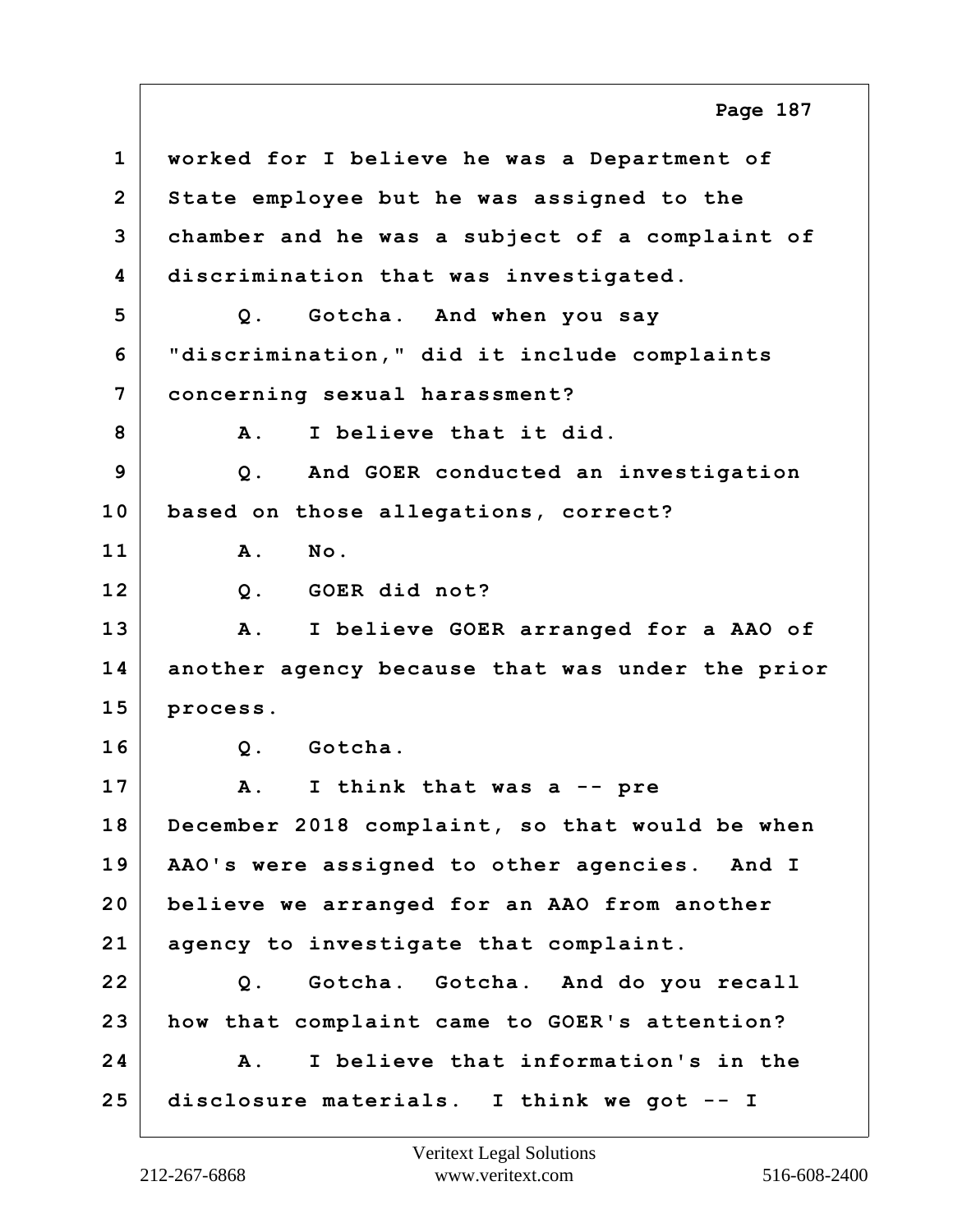**1 believe we got it from somebody in the executive 2 chamber. 3 Q. Okay. Do you recall if it was Jill 4 DesRosiers? 5 A. That sounds right, but I -- I -- I'm 6 not looking at the document so I -- I -- but 7 that sounds correct. 8 Q. Okay. And when you said that the AAO 9 for that agency investigated, GOER was still 10 providing oversight and direction to that AAO, 11 correct? 12 A. Correct. Making -- making sure the 13 investigation got done according to the process. 14 Absolutely. 15 Q. So if you turn to Tab 31. 16 (Exhibit 31, Part of investigative file 17 against marked for identification.) 18 A. 31. 19 Q. Take a moment to review and let me 20 know when you're ready. 21 A. Okay. 22 Q. Okay. Do you recognize this document? 23 A. Other than as being part of the 24 disclosure we made, no. 25 Q. Okay. Do you have any reason to doubt Page 188**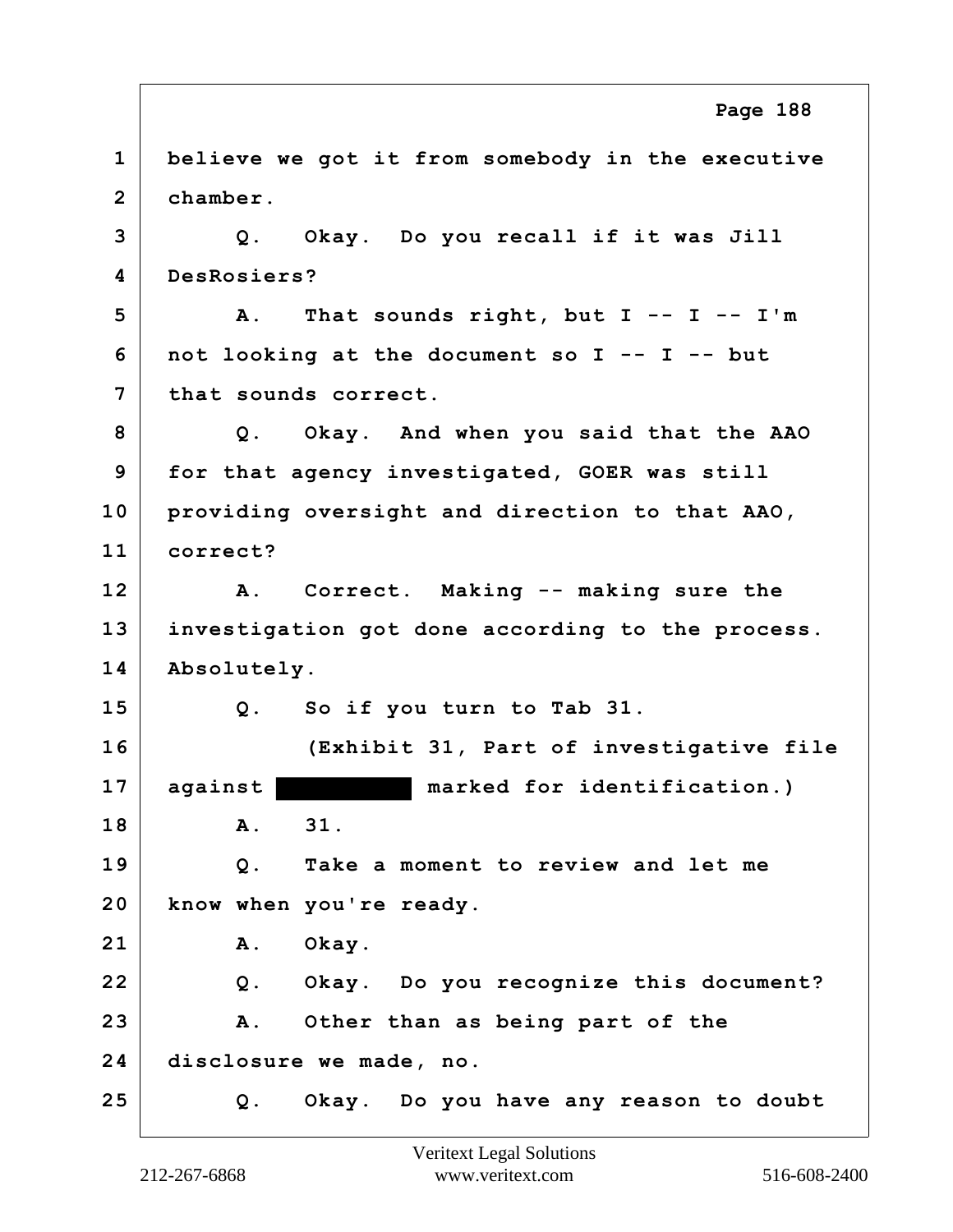|                | Page 189                                      |
|----------------|-----------------------------------------------|
| $\mathbf{1}$   | that this is part of the investigative file   |
| $\overline{2}$ | concerning the person who made allegations    |
| 3              | $\ddot{\phantom{0}}$<br>against               |
| 4              | No.<br>${\bf A}$ .                            |
| 5              | Q. Okay. All right. And in reviewing          |
| 6              | the allegations that were made against        |
| 7              | they included, among other things,            |
| 8              | that                                          |
| 9              |                                               |
| 10             |                                               |
| 11             |                                               |
| 12             |                                               |
| 13             | correct?                                      |
| 14             | I missed<br>, but $I$ -- you<br>A.            |
| 15             | know, I see the other things you referenced.  |
| 16             | I'm just not seeing<br>, but I'm not          |
| 17             |                                               |
|                | disputing                                     |
| 18             | Q. Gotcha.                                    |
| 19             | A. -- that it's there. I just didn't see      |
| 20             | it in the same paragraph as some of the other |
| 21             | things you referenced, so                     |
| 22             | Understood. I want to focus your<br>Q.        |
| 23             | attention on the allegation concerning        |
| 24             | That's in there, correct?                     |

 $\Gamma$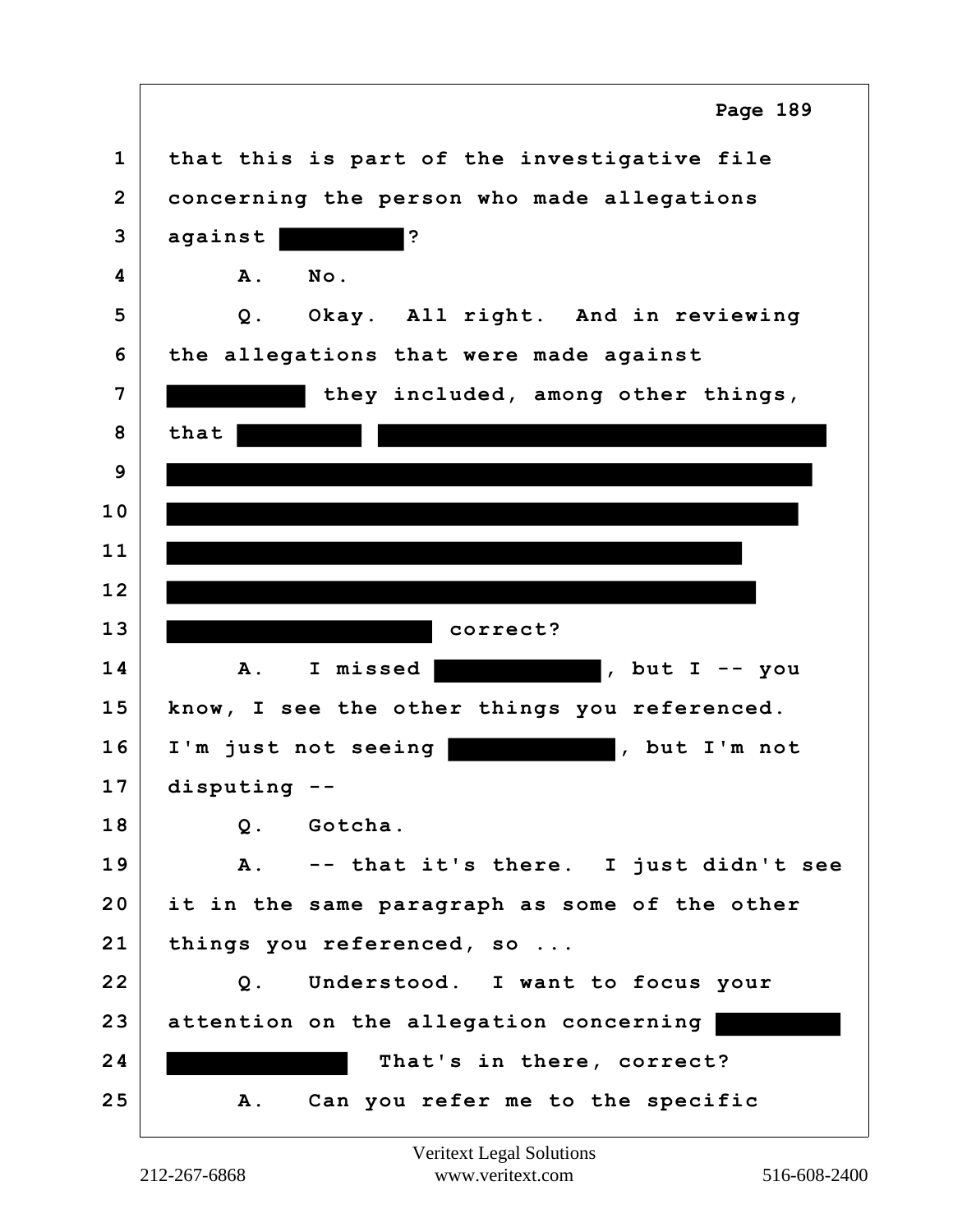**1 paragraph? 2 Q. Sure. Give me a second. I should get 3 better about ... 4 MR. GRANT: 5 Q. Okay. So I cannot locate, but I 6 believe there's an allegation here concerning 7 . Taking my word for 8 it that there is an allegation in here 9** concerning the set of the set of the set of the set of the set of the set of the set of the set of the set of the set of the set of the set of the set of the set of the set of the set of the set of the set of the set o **10 that have been something that, based on your 11 prior discussion concerning the allegations 12 related to Ms. Commisso and touching, that 13 should have been referred to law enforcement? 14 A. I don't know if it was or it wasn't. 15 It would have to be -- the person reviewing it 16 would have to consider it sexual to make the 17 referral, and I don't know if that was or was 18 not concluded. 19 Q. What would the importance of it being 20 sexual relate to whether or not it would 21 constitute a crime? 22 A. Well, the -- when going back to the 23 other allegations, there are specific criminal 24 statutes that would apply in those situations 25 when it's sexual. I think I saw, Page 190**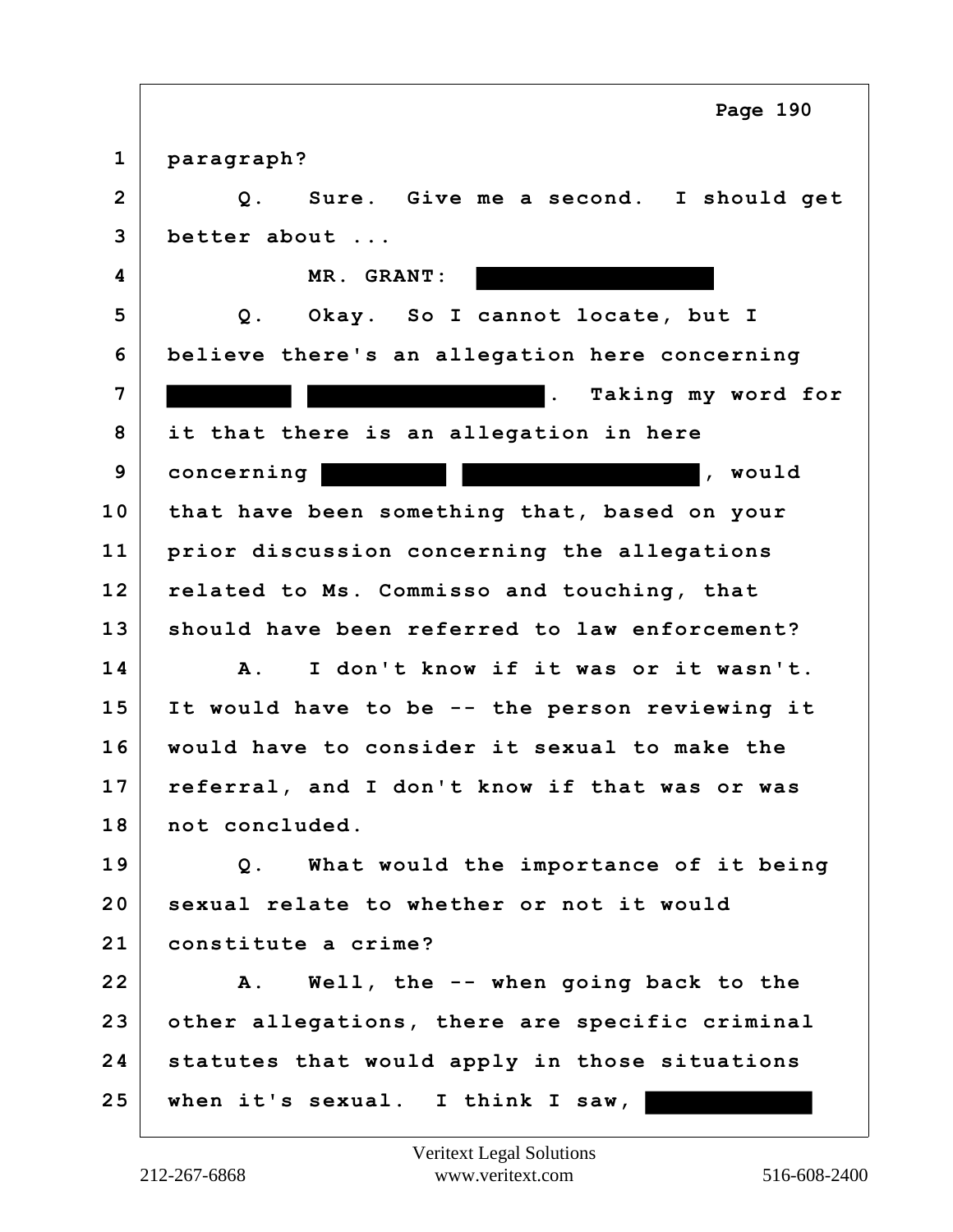|              | Page 191                                          |
|--------------|---------------------------------------------------|
| $\mathbf 1$  |                                                   |
| $\mathbf{2}$ |                                                   |
| 3            |                                                   |
| 4            | $Q$ .<br>Gotcha. Thank you very much for          |
| 5            | finding it.                                       |
| 6            | That's the -- about seven lines up,<br>A.         |
| 7            | eight lines up from the end of the second page.   |
| 8            | $Q$ .<br>Okay.                                    |
| 9            | I think.<br>$\mathbf{A}$ .                        |
| 10           | So I mean, one, was it sexual; and,               |
| 11           | two, was it potentially criminal conduct based    |
| 12           | on what was known on what was written at that     |
| 13           | time or on what was described. I'm not certain    |
| 14           | would be described as<br>that                     |
| 15           | criminal conduct.                                 |
| 16           | Q. Okay. But in any event, there was              |
| 17           | still an investigation into this complaint which  |
| 18           | ?<br>included discussion about                    |
| 19           | A.<br>Correct.                                    |
| 20           | Q. Okay. If you can turn to Tab 33.               |
| 21           | (Exhibit 33, Part of the disclosure made          |
| 22           | to the attorney general regarding this complaint, |
| 23           | marked for identification.)                       |
| 24           | You said 33?<br>A.                                |
| 25           | 33.<br>Q.                                         |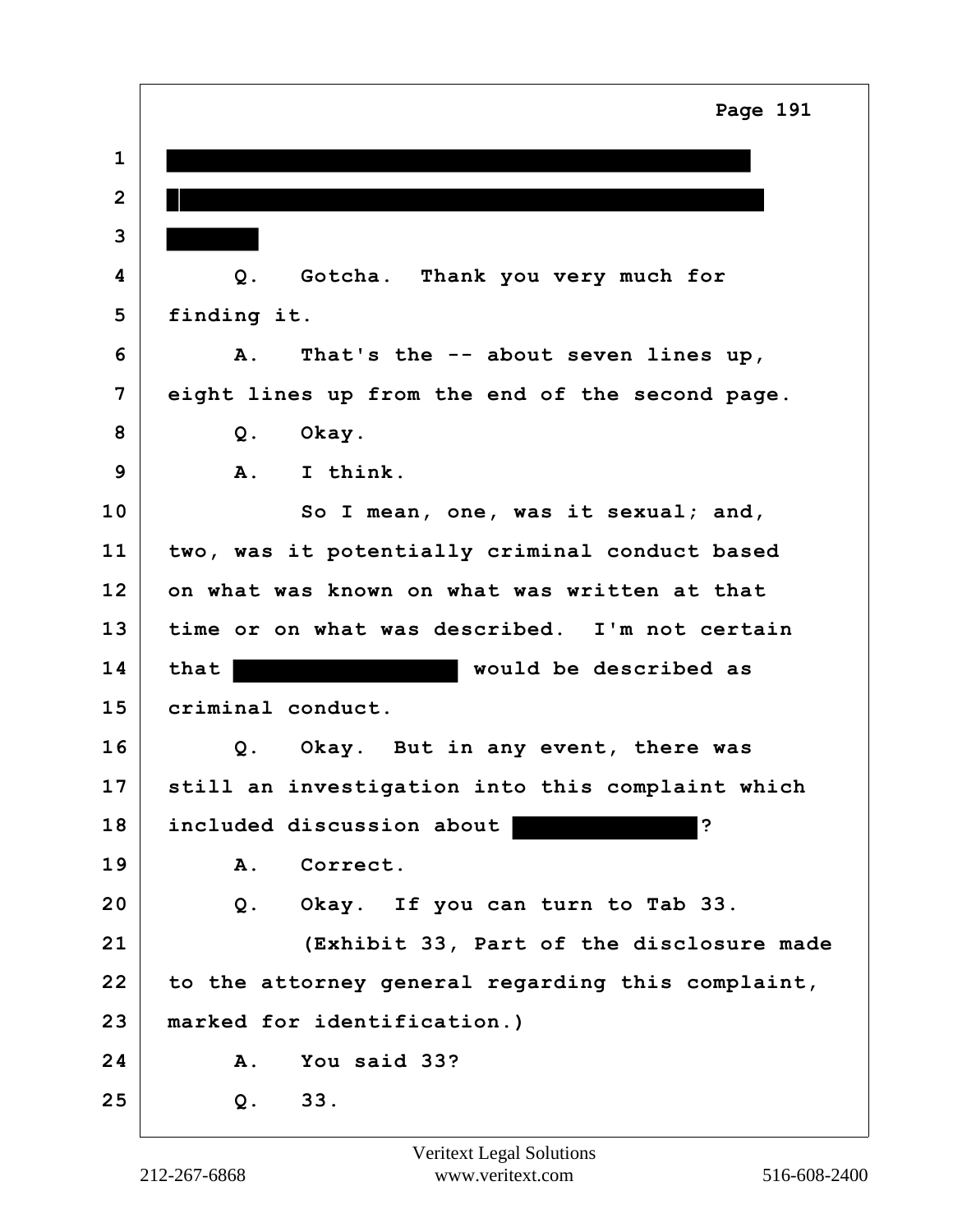|    | Page 192                                    |
|----|---------------------------------------------|
| 1  | A. Okay.                                    |
| 2  | Take a moment to review it and let me<br>Q. |
| 3  | know when you're ready.                     |
| 4  | Α.<br>Okay.                                 |
| 5  | Q. Okay. Have you seen this document        |
| 6  | before?                                     |
| 7  | A. Yes, I believe this was part of the      |
| 8  | disclosure we made to the attorney general  |
| 9  | regarding this complaint.                   |
| 10 | Gotcha. What is this document?<br>Q.        |
| 11 | This looks like the notes of the<br>A.,     |
| 12 | investigator<br>regarding her               |
| 13 | interview of                                |
| 14 | being the person who made<br>Q.             |
| 15 | allegations concerning<br>correct?          |
| 16 | A. Correct.                                 |
| 17 | Okay. And it says, among other<br>$Q$ .     |
| 18 | things,                                     |
| 19 |                                             |
| 20 |                                             |
| 21 |                                             |
| 22 |                                             |
| 23 |                                             |
| 24 |                                             |
| 25 | That's on page four.                        |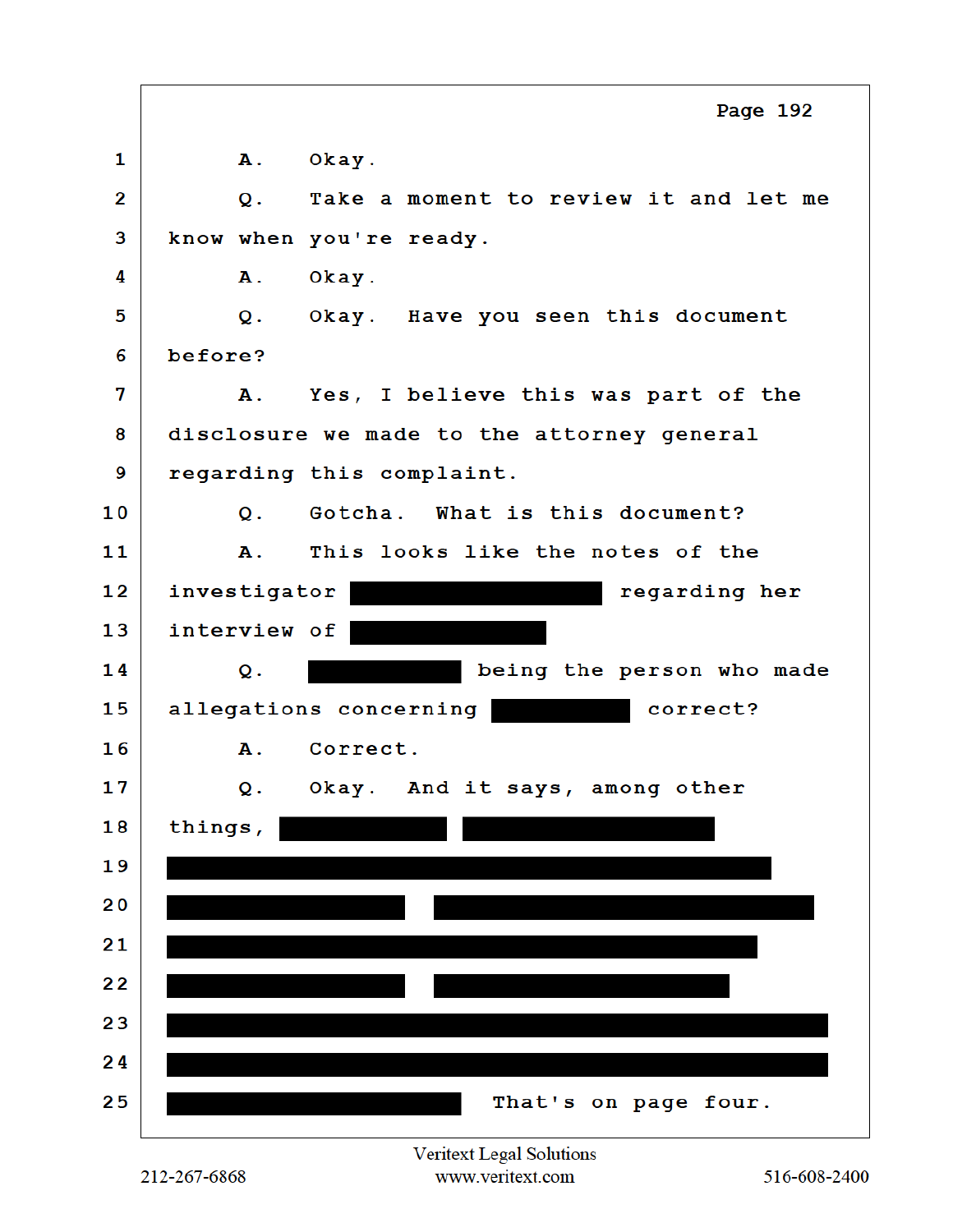|                | Page 193                                         |
|----------------|--------------------------------------------------|
| $\mathbf 1$    | <b>A</b> .<br>Yes.                               |
| $\overline{2}$ | Q. Okay. So that reflects the policy we          |
| 3              | discussed earlier that even if the complainant   |
| 4              | says she does not want a formal complaint        |
| 5              | drafted, a complaint should still be filed,      |
| 6              | correct?                                         |
| 7              | A. Correct.                                      |
| 8              | Q. And it reflects the policy that an            |
| 9              | investigation should still be conducted correct? |
| 10             | $\mathbf{A}$ .<br>Correct.                       |
| 11             | is a senior<br>Q.<br>And                         |
| 12             | official in the executive chamber, correct?      |
| 13             | A.<br>Yes.                                       |
| 14             | Q. So conceivably she understood these           |
| 15             | obligations?                                     |
| 16             | A. Correct.                                      |
| 17             | Okay. Going back to something you<br>Q.          |
| 18             | said earlier. In relation to the attorney        |
| 19             | general's investigation into the allegations     |
| 20             | against Governor Cuomo, do you know whether or   |
| 21             | not the attorney general can take interim        |
| 22             | actions against the Governor while it's doing    |
| 23             | its investigation?                               |
| 24             | Α.<br>I don't know.                              |
| 25             | GOER can take interim actions, though,<br>Q.     |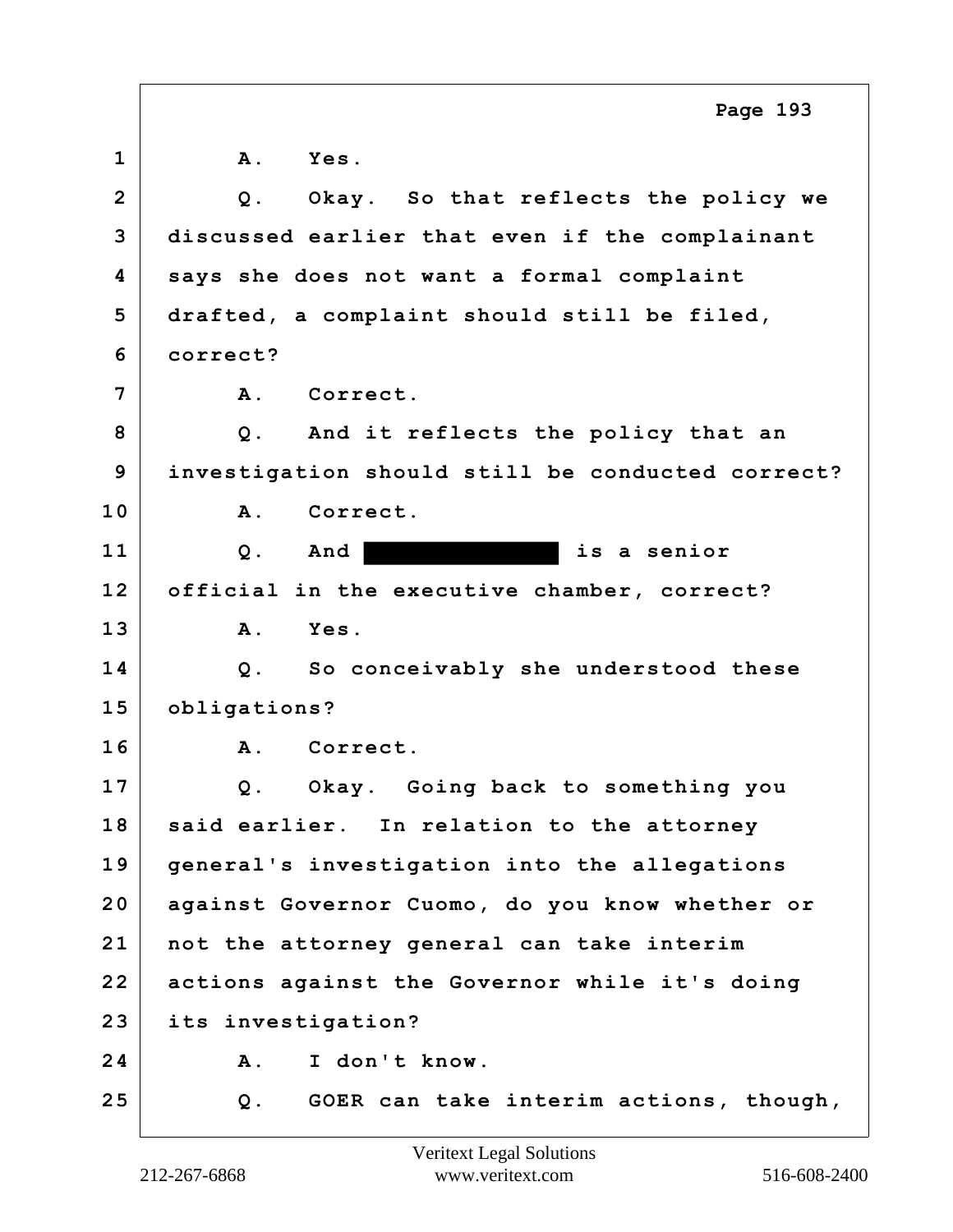**1 right?** 2 A. Against the Governor? **3 Q. Meaning, GOER is empowered to 4 recommend interim actions, including those that 5 would relate to the Governor, correct? 6 A. The -- the policy says interim action 7 can be taken, yes. 8 Q. So because GOER is choosing not to 9 investigate or take any action on these 10 complaints during the pendency of the AG's 11 investigation, if the AG can't take interim 12 action than no interim action is going to be 13 taken, correct? 14 A. All I can say is no interim action has 15 been taken. 16 Q. Okay. Notwithstanding the fact that 17 Ms. Commisso and Ms. McGrath still work for the 18 executive chamber, correct? 19 A. GOER has taken no interim action. 20 Q. Okay. All righty. If you can turn to 21 Tab 32. 22 (Exhibit 32, Draft Investigation Report, 23 marked for identification.) 24 Q. Take a moment to review it and let me 25 know when you're ready.**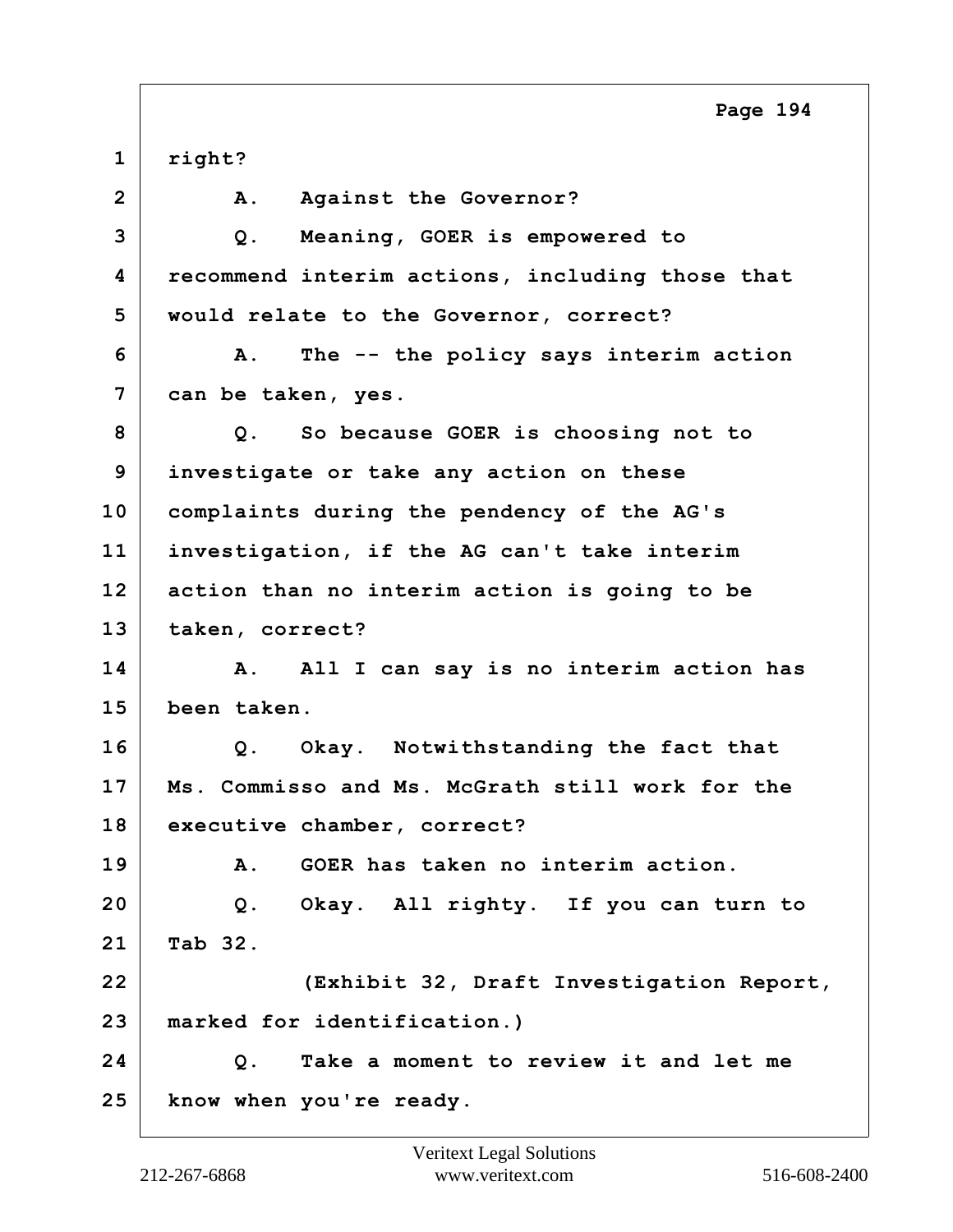|                | Page 195                                           |
|----------------|----------------------------------------------------|
| $\mathbf 1$    | <b>A</b> .<br>Okay.                                |
| $\overline{2}$ | $Q$ .<br>Okay. Have you seen this document         |
| 3              | before?                                            |
| 4              | As -- I believe as part of our<br>Α.               |
| 5              | disclosure to the attorney general, yes.           |
| 6              | Great. And what is it?<br>$Q$ .                    |
| $\overline{7}$ | This is a draft Investigation Report<br><b>A</b> . |
| 8              | (phonetic) to<br>prepared by                       |
| 9              |                                                    |
| 10             |                                                    |
| 11             |                                                    |
| 12             |                                                    |
| 13             | Gotcha. And this is the sort -- GOER<br>Q.         |
| 14             | has implemented new policies since 2018 but the    |
| 15             | current investigative report mirrors what this     |
| 16             | report outlines, correct?                          |
| 17             | Sorry. I shouldn't say the current.                |
| 18             | Meaning, based on documents we've reviewed         |
| 19             | earlier in connection with GOER investigations     |
| 20             | they prepare a report, a draft investigatory       |
| 21             | report, correct?                                   |
| 22             | A. Correct.                                        |
| 23             | Q. Okay. And it would mirror what you              |
| 24             | see here even though this was an earlier --        |
| 25             | Yeah, $I - - I - I$ think a lot of the<br>Α.       |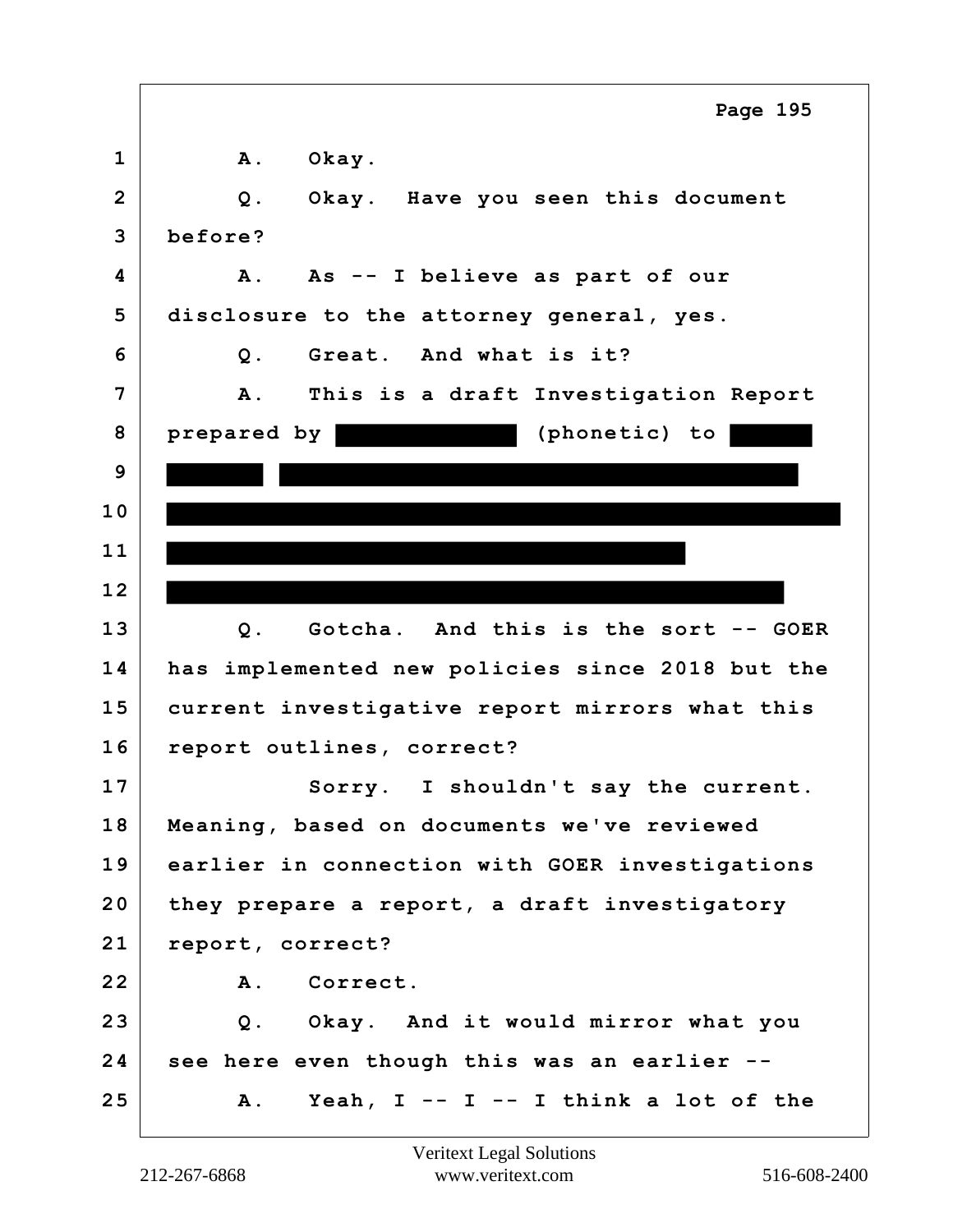|                | Page 196                                        |
|----------------|-------------------------------------------------|
| $\mathbf 1$    | template from 2018 is reflected in draft        |
| $\overline{2}$ | investigative reports from prior to 2018.       |
| 3              | Gotcha. Now if you go to the bottom<br>Q.       |
| 4              | of page eight.                                  |
| 5              | Α.<br>Page eight.                               |
| 6              | $Q$ .<br>Yep.                                   |
| 7              | A.<br>Okay.                                     |
| 8              | It says,<br>Q.                                  |
| 9              |                                                 |
| 10             |                                                 |
| 11             | Do you have any understanding as to             |
| 12             | why the investigator would not be able to have  |
| 13             | contact with the Governor's human resources     |
| 14             | director?                                       |
| 15             | Α.<br>No.                                       |
| 16             | Q.<br>Gotcha. Even though at this time DAAO     |
| 17             | assigned to investigate this would have been    |
| 18             | somebody who worked or -- you know what,        |
| 19             | withdrawn.                                      |
| 20             | All right. If you can turn to Tab 34.           |
| 21             | (Exhibit 34, Closing letter to                  |
| 22             | regarding the investigation that was undertaken |
| 23             | regarding her complaint about<br>marked for     |
| 24             | identification.)                                |
| 25             | Okay.<br>Α.                                     |

 $\Gamma$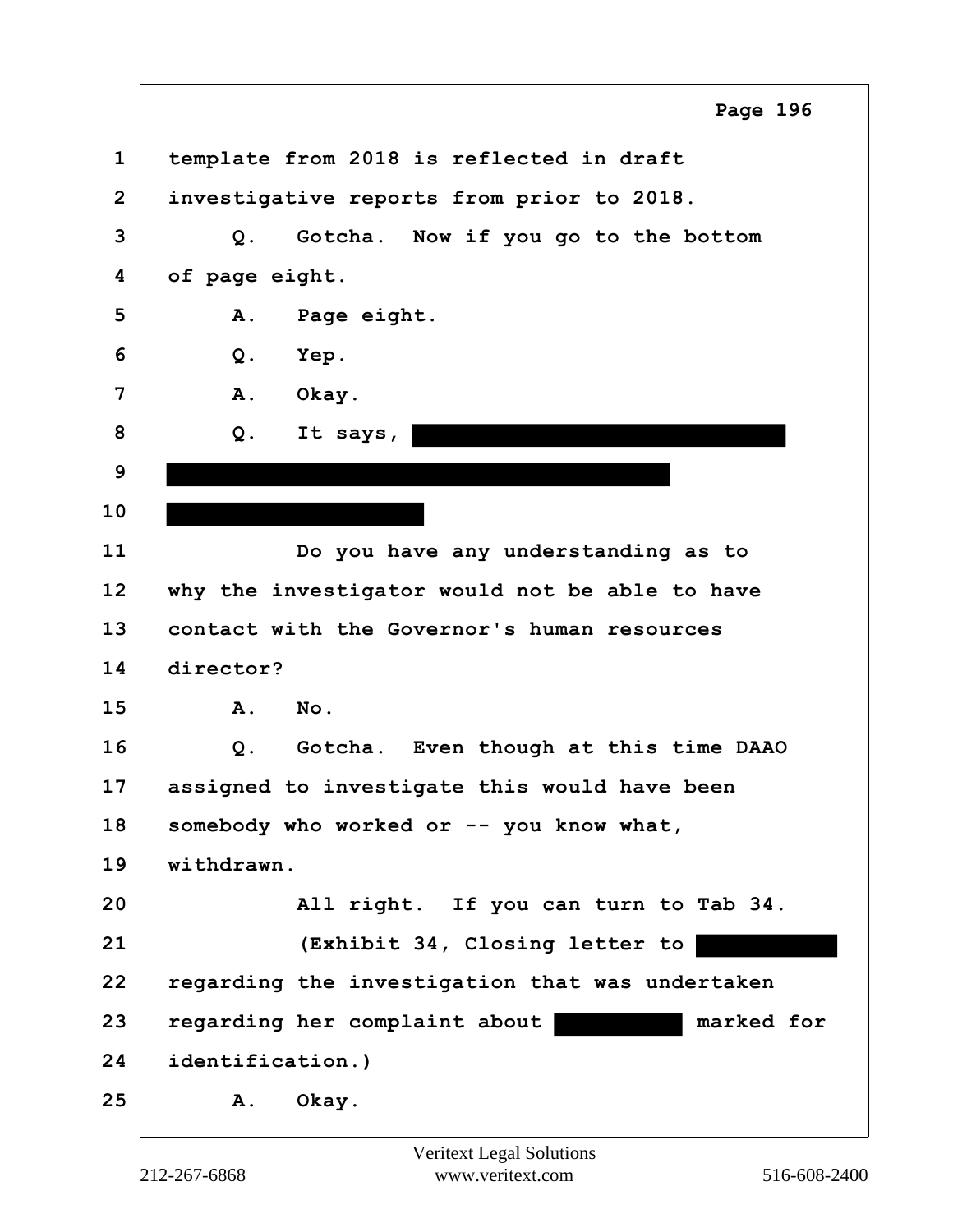**1 Q. Take a moment to review it and let me 2 know when you're ready. 3 A. Okay. 4 Q. Great. Have you seen this document 5 before? 6 A. Yes, I believe this is part of the 7 disclosure we made. 8 Q. Okay. And what is it? 9 A. This is a -- looks like a closing** 10 **letter to the regarding the 11 investigation that was undertaken regarding her 12 complaint about 13 Q. And the allegations were substantiated 14 in this instance, correct? 15 A. Correct. 16 Q. Okay. And do you know whether or not 17 the conclusion that the allegations were 18 substantiated were ever transmitted to 19 20 A. Do I have personal knowledge that this 21 letter was sent? 22 Q. Yeah. 23 A. No, I don't. 24 Q. And do you know whether or not any 25 actions were taken against in light of Page 197**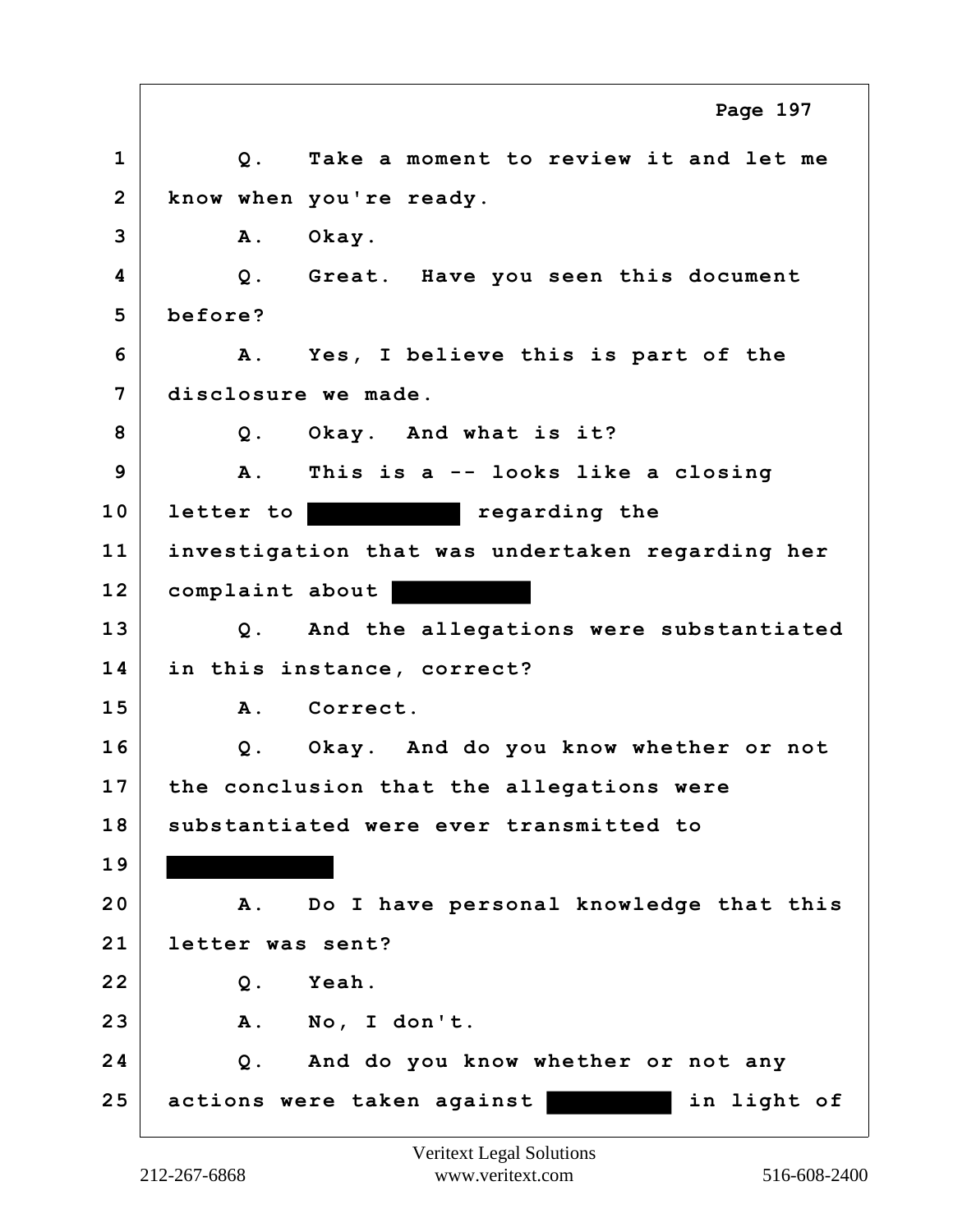**1 the findings that were made? 2 A. I believe some action was taken but I 3 don't recall what it was. 4 Q. Okay. And related back to the -- 5 withdraw. 6 All right. Besides the complaints 7 we've talked about today, has the executive 8 chamber ever referred any other report or 9 complaint of discrimination to GOER? 10 A. Yes. 11 Q. How many? 12 A. I'm not certain I can give you a 13 number. 14 Q. Okay. Can you ballpark? 15 A. No. 16 Q. Okay. And those complaints of 17 discrimination, do those include complaints 18 concerning sexual harassment? 19 A. They could if they involved sexual 20 harassment, yes. 21 Q. Okay and how many? 22 A. That -- that I don't know. 23 Q. And when I say referred, meaning both 24 employees and the executive chamber referred it 25 or another employee referred it but it relates Page 198**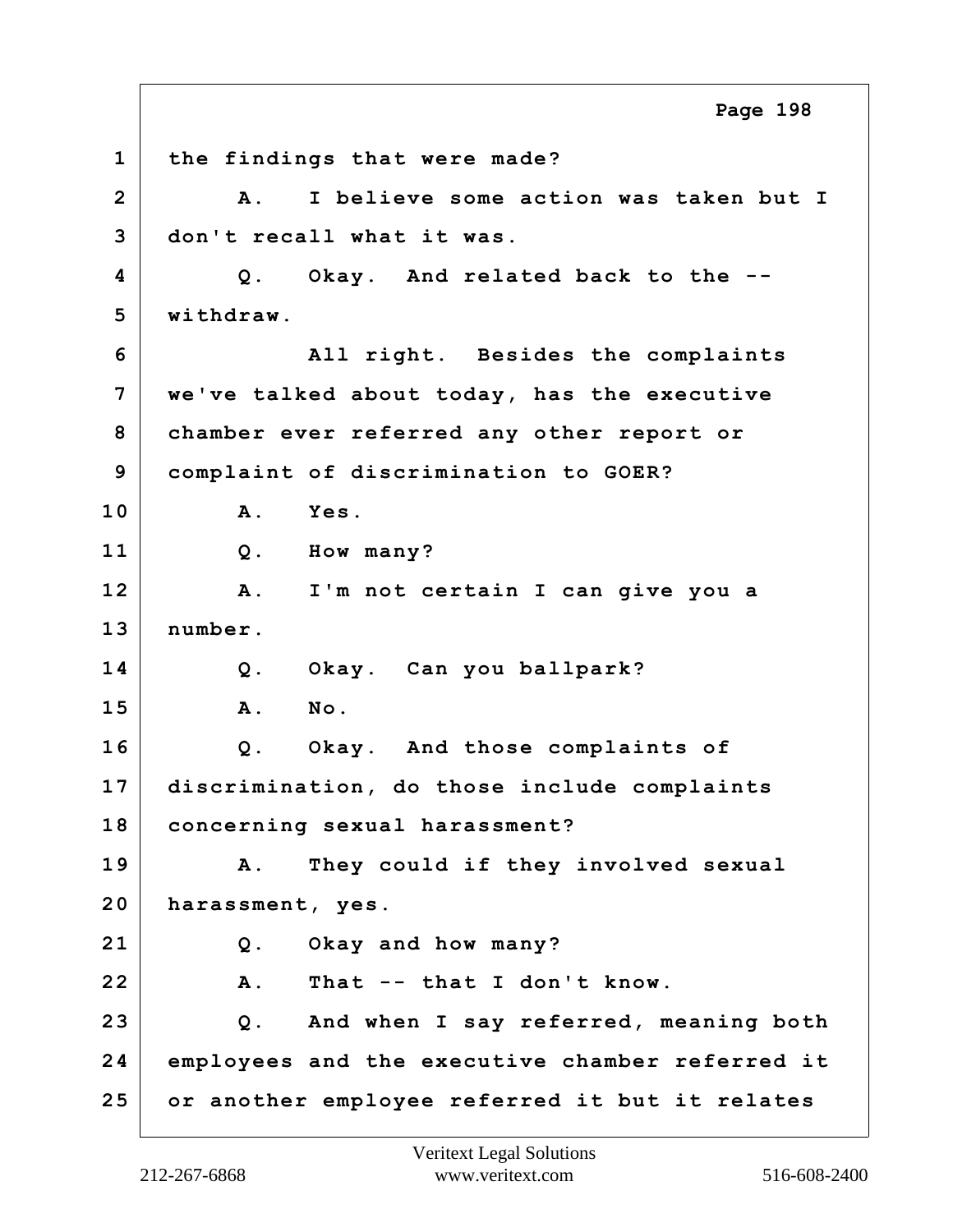**1 to the executive chamber, you're aware of other 2 complaints? 3 A. So you're talking about complaints 4 only involving the executive chamber like as -- 5 because I know -- I just want to make sure I'm 6 getting the right terminology? So it's -- it 7 would be a complaint referred by somebody about 8 the executive chamber? 9 Q. I'll make it easier. Are you aware of 10 other complaints concerning employees in the 11 executive chamber.** 12 A. Any complaint? **13 Q. Any sexual harassment complaint? 14 A. No. 15 Q. Okay. And any other complaints of 16 discrimination concerning employees in the 17 executive chamber? 18 A. Beyond -- 19 Q. Sexual harassment. 20 A. I -- I don't -- I don't recall any as 21 I sit here. 22 Q. Okay. Are you aware of a complaint 23 that was made to GOER by someone named**  24 on behalf of **25 A. Yes. I believe we're working on what Page 199**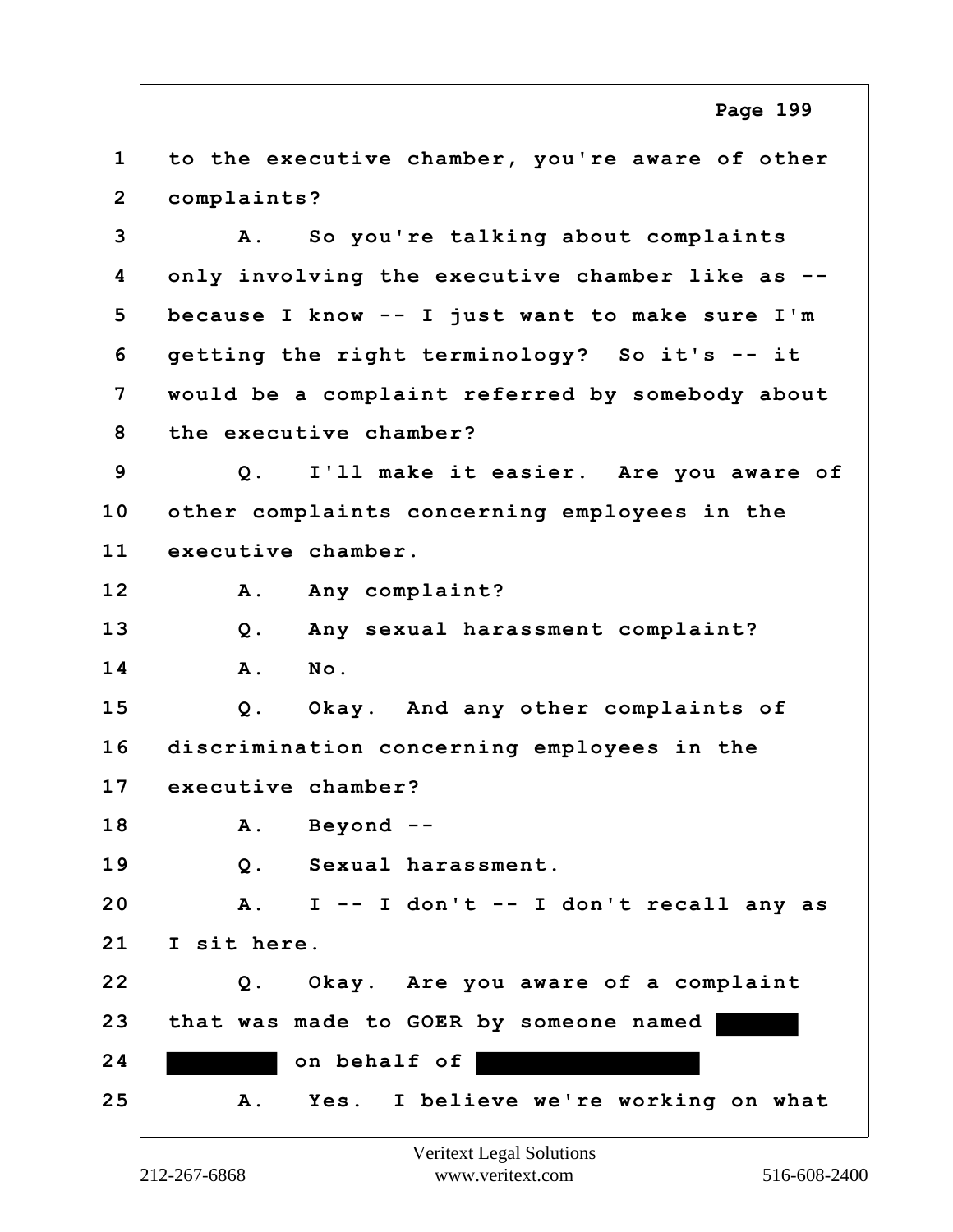**1 should be disclosed in terms of that, yes. 2 Q. Okay. And do you recall when you 3 received a complaint? 4 A. Late June, early July 2020. 5 Q. And have you started investigating? 6 A. I believe the matter's been accepted, 7 yes. 8 Q. Okay. And do you know whether or not 9 there's been a determination? 10 A. I believe it's been found -- it's been 11 concluded and it's been determined to be 12 unsubstantiated. 13 Q. Do you have any knowledge as to why 14 the complaint has been deemed unsubstantiated? 15 A. Specifically, no. I'm -- my belief 16 would be because the investigator and other -- 17 everyone else involved didn't determine it to 18 violate the policy. 19 Q. Okay. And am I correct that you will 20 be producing documents concerning this 21 investigation to us? 22 A. There will be at least a disclosure of 23 the referral and other documents. I think, you 24 know, we'll -- I don't know -- at this point I 25 don't want to comment on the full scope of the Page 200**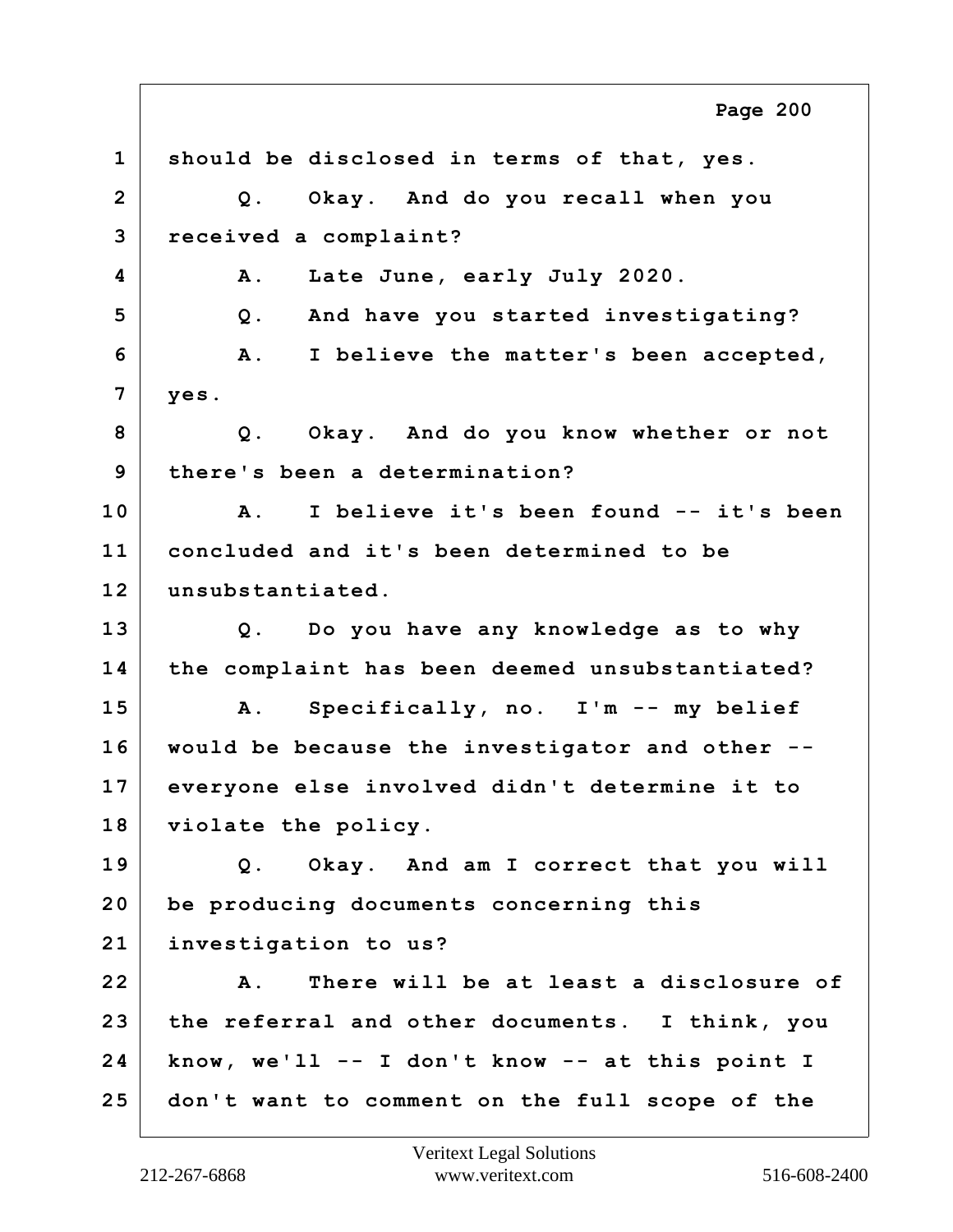| $\mathbf{1}$   | disclosure.                                            |
|----------------|--------------------------------------------------------|
| $\overline{2}$ | Okay. Are you aware of any complaints<br>$Q$ .         |
| 3              | that pertain to Empire State Development in            |
| 4              | were involved as<br>which  <br>and                     |
| 5              | complainants or referrers?                             |
| 6              | I think that that is -- I'm aware<br>No.<br><b>A</b> . |
| 7              | of an issue that came up, but it's not a               |
| 8              | discrimination referral in my opinion.                 |
| 9              | Q. Okay. And what is the basis for your                |
| 10             | understanding that it's not a discrimination           |
| 11             | referral?                                              |
| 12             | Because my understanding is, is that<br><b>A</b> .     |
| 13             | referred was<br>the issue<br>and                       |
| 14             | concerns by an individual complainant about the        |
| 15             | manner in which our investigator spoke to her in       |
| 16             | the context of that conversation, but the              |
| 17             | underlying issue was already at GOER.                  |
| 18             | Q. Okay. This presents an interesting                  |
| 19             | question: What if a complaint to GOER relates          |
| 20             | to GOER?<br>Meaning, if a hypothetical complainant     |
| 21             | believes that the way an investigator has              |
| 22             | treated her was sexually harassing or                  |
| 23             | discriminatory, how does GOER conduct that             |
| 24             | investigation?                                         |
| 25             | If it was -- if it rose to the level<br>Α.             |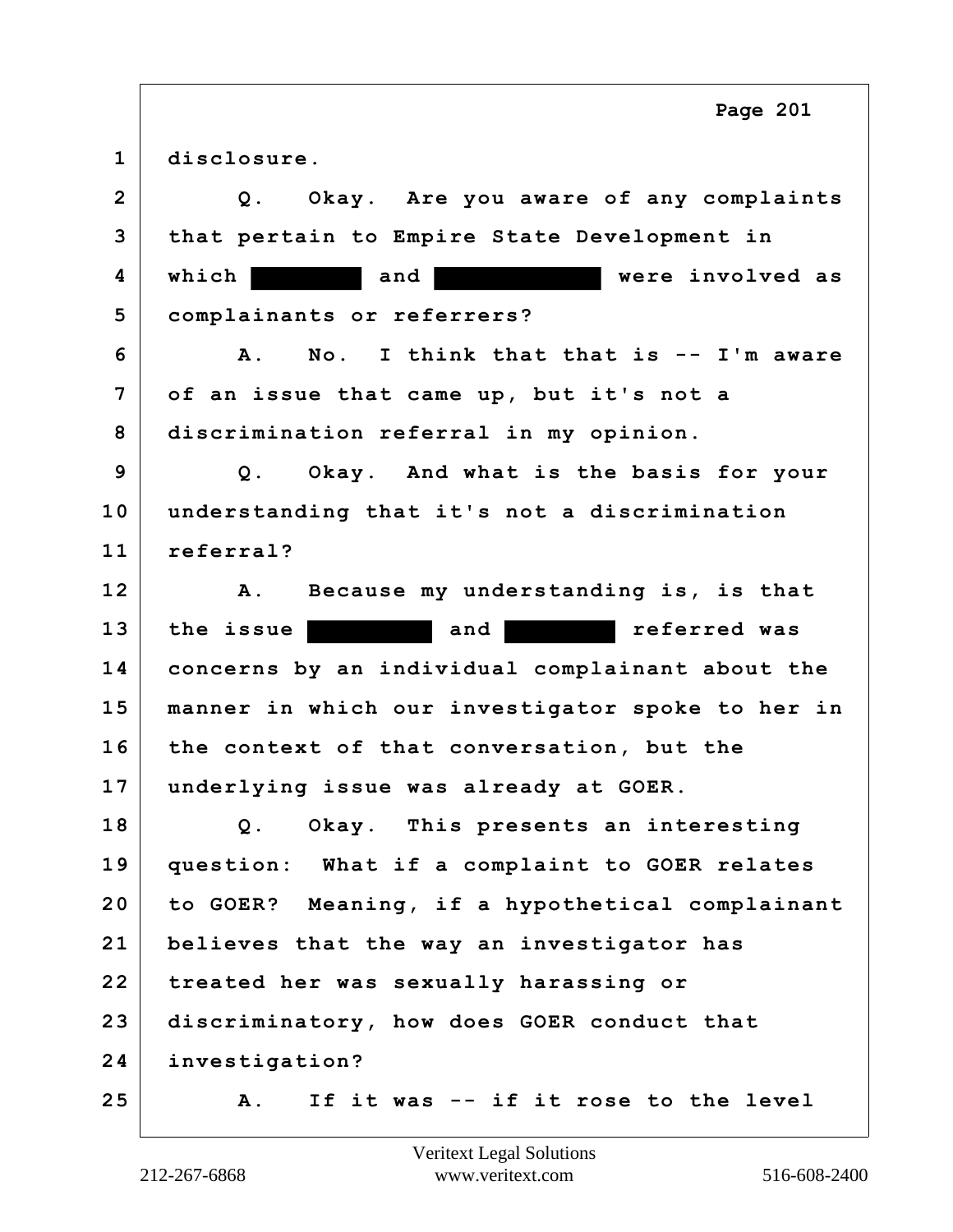**1 of employment -- an allegation of employment 2 discrimination --**

**3 Q. Uh-huh.**

**4 A. -- we maintain a outside counsel who 5 would investigate those complaints. That 6 outside counsel has recently changed because we 7 had a change in vendor. And that entity would 8 do the factual investigation and refer back to 9 us what -- you know, that factual investigation, 10 then we would take action based on that 11 complaint.**

**12 Q. Okay. And is it your understanding 13 that the underlying complaint I referenced 14 earlier is still in front of GOER?**

**15 A. I believe it's been concluded. 16 Q. Okay. And do you know what the 17 determination was in that matter?**

**18 A. No. I don't recall how they closed 19 the matter.**

**20 Q. Okay. And based on what you testified 21 to earlier concerning what your understanding 22 about that complaint is, would this be among the 23 documents you would be producing to us shortly? 24 A. I don't know that we have determined 25 or not determined that those are responsive or**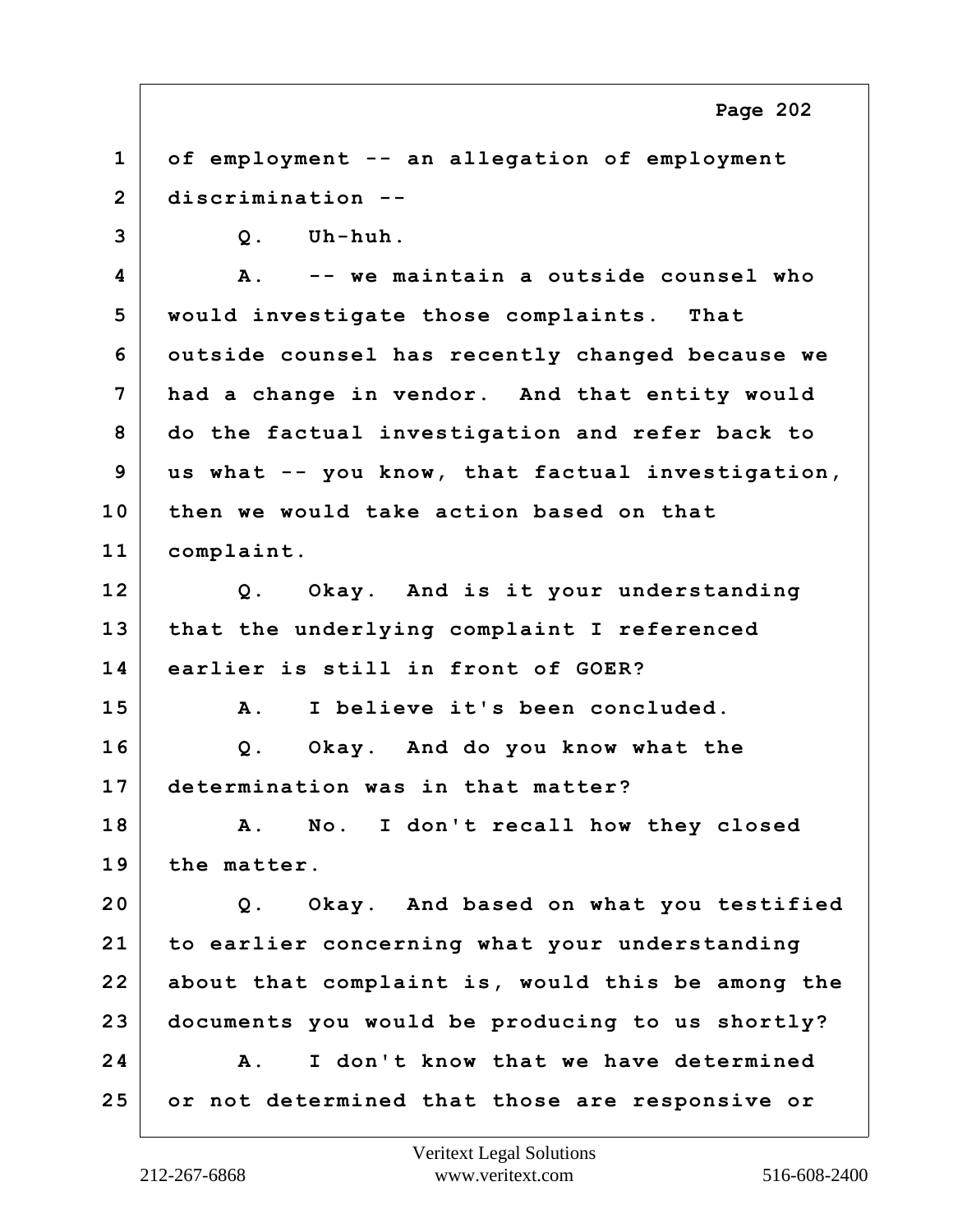|                | Page 203                                           |
|----------------|----------------------------------------------------|
| $\mathbf 1$    | unresponsive.                                      |
| $\overline{2}$ | Gotcha.<br>Q.                                      |
| 3              | And I realize you're operating under<br><b>A</b> . |
| 4              | something from<br>or about                         |
| 5              | , but I'm -- you know, from a                      |
| 6              | document referral perspective and whether it's     |
| 7              | within the scope of the subpoena or not I don't    |
| 8              | think we've finalized a determination.             |
| 9              | Okay. By the way, how $-$ -<br>$Q$ .               |
| 10             | approximately what percentage of complaints that   |
| 11             | are referred to GOER are substantiated?            |
| 12             | I don't have any statistics on that<br>${\bf A}$ . |
| 13             | but -- so I can't speculate in terms of what       |
| 14             | that -- that statistical finding would be.         |
| 15             | Q. And if I asked or I should just ask:            |
| 16             | Approximately what percentage of sexual            |
| 17             | harassment allegations that GOER received are      |
| 18             | substantiated?                                     |
| 19             | That I don't know either.<br><b>A</b> .            |
| 20             | Q. Okay. Did there come a time that you            |
| 21             | spoke with Judy Mogul about an executive chamber   |
| 22             | employee named                                     |
| 23             | A.                                                 |
| 24             | Yes, I believe so, yes.                            |
| 25             | Do you recall how many conversations<br>Q.         |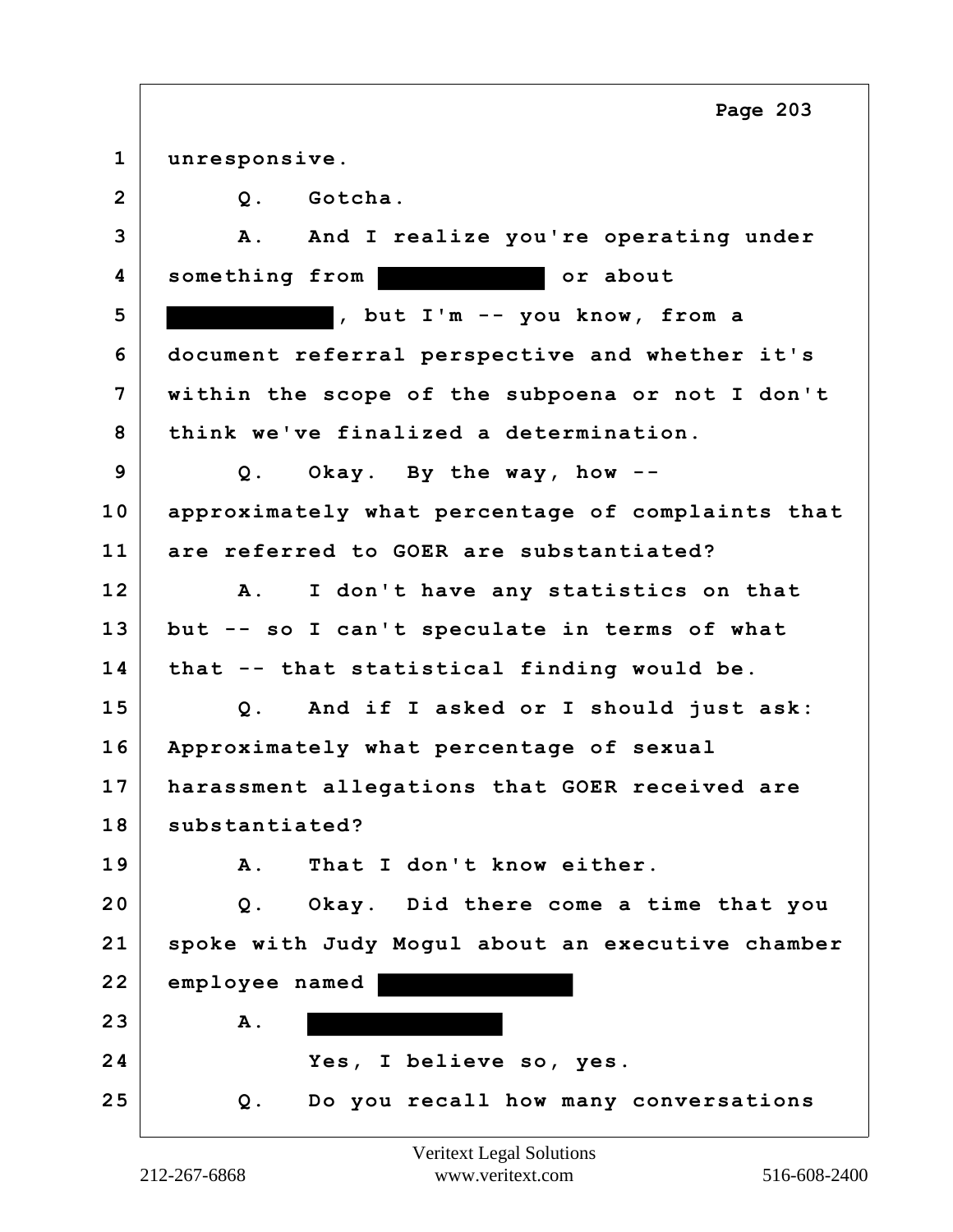**1 you had with Ms. Mogul? 2 A. No. 3 Q. Was any one else on the call? 4 A. Not that I recall. 5 Q. What did you discuss about 6 A. Ms. Mogul called me regarding a 7 situation involving a meeting that I believe 8 might have been a remote meeting attended by 9 and others or -- what we now call 10 remote meeting, may have just been a conference 11 call at the time. And there was a discussion at 12 that and something occurred regarding that that 13 an individual took issue with. And then I 14 believe Ms. Mogul spoke to -- I think it was 15 about what -- what had occurred. 16 Q. Okay. Am I correct that 17 complained, among other things, that a senior 18 member of the executive chamber had made a 19 racist verbal attack on him? 20 A. I don't know that Ms. Mogul used those 21 exact words describing it but, you know, I think 22 that that might have -- there might have been 23 something about somebody being -- about racism. 24 Q. Okay. And that would be something 25 that GOER would investigate, right? Page 204**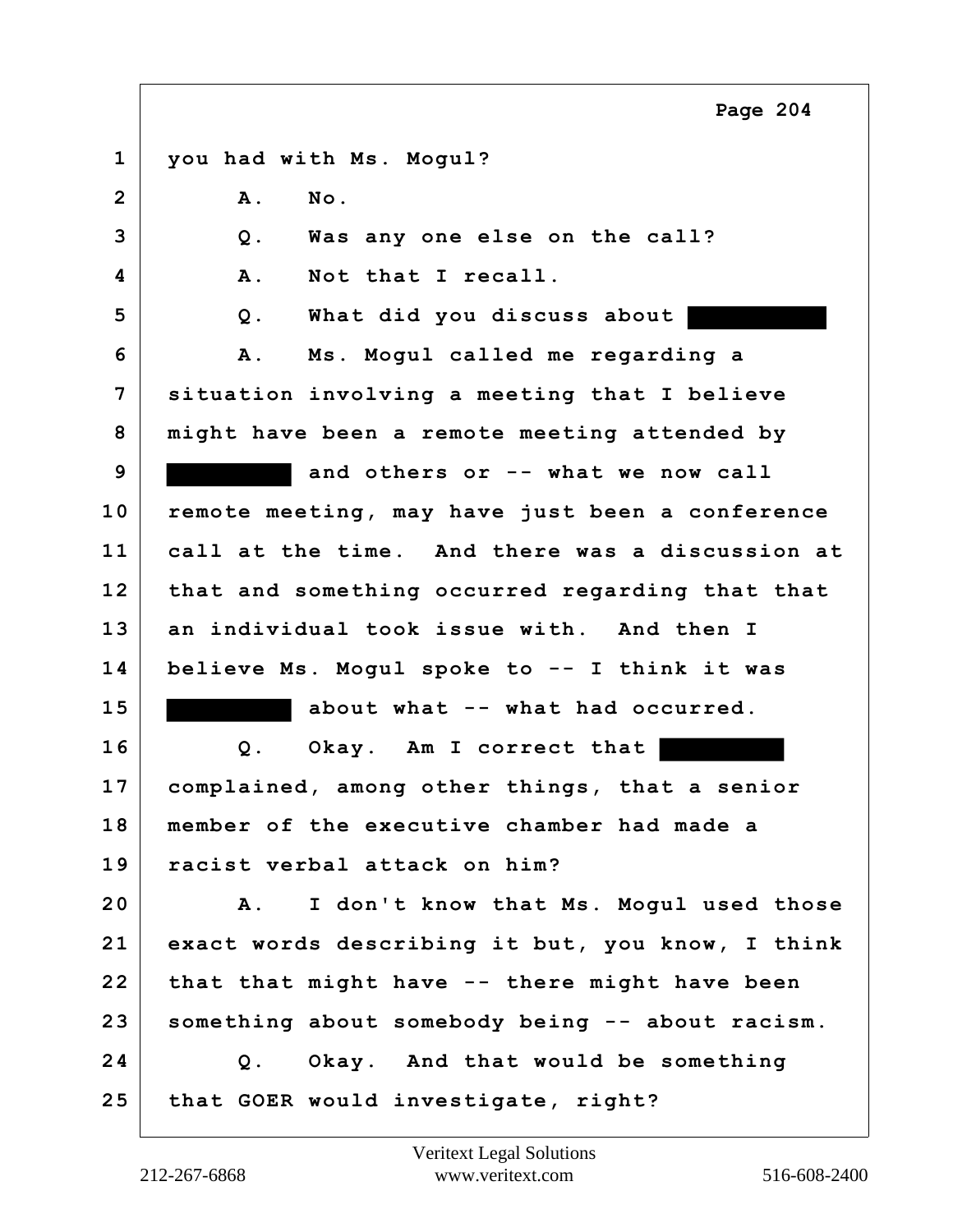**1 A. If we had a complaint, yes. If there 2 was a complaint, yes. 3 Q. Okay. Is it your understanding that 4 if Ms. Mogul tells you about conduct that could 5 be potentially racist, but neither Ms. Mogul nor 6 the person who complained actually files a 7 complaint, GOER doesn't need to investigate, 8 even if it's aware? 9 A. GOER -- well, I can -- I think it's 10 probably not generalizable in those terms but in 11 terms of it's true that GOER did not 12 investigate anything regarding 13 Q. Okay. And making it generalizable, if 14 someone complains about conduct, meaning let's 15 assume it's just an E-mail and not an official 16 complaint form, just an E-mail, and GOER gets 17 this E-mail, is it your position that GOER does 18 not need to conduct an investigation unless a 19 supervisor or the actual complainant also 20 submits a complaint form? 21 A. No, we wouldn't take that narrow a 22 position. It would depend on what -- what we 23 were informed of. 24 Q. Okay. And I'm assuming Ms. Mogul 25 never submitted a complaint form in this matter, Page 205**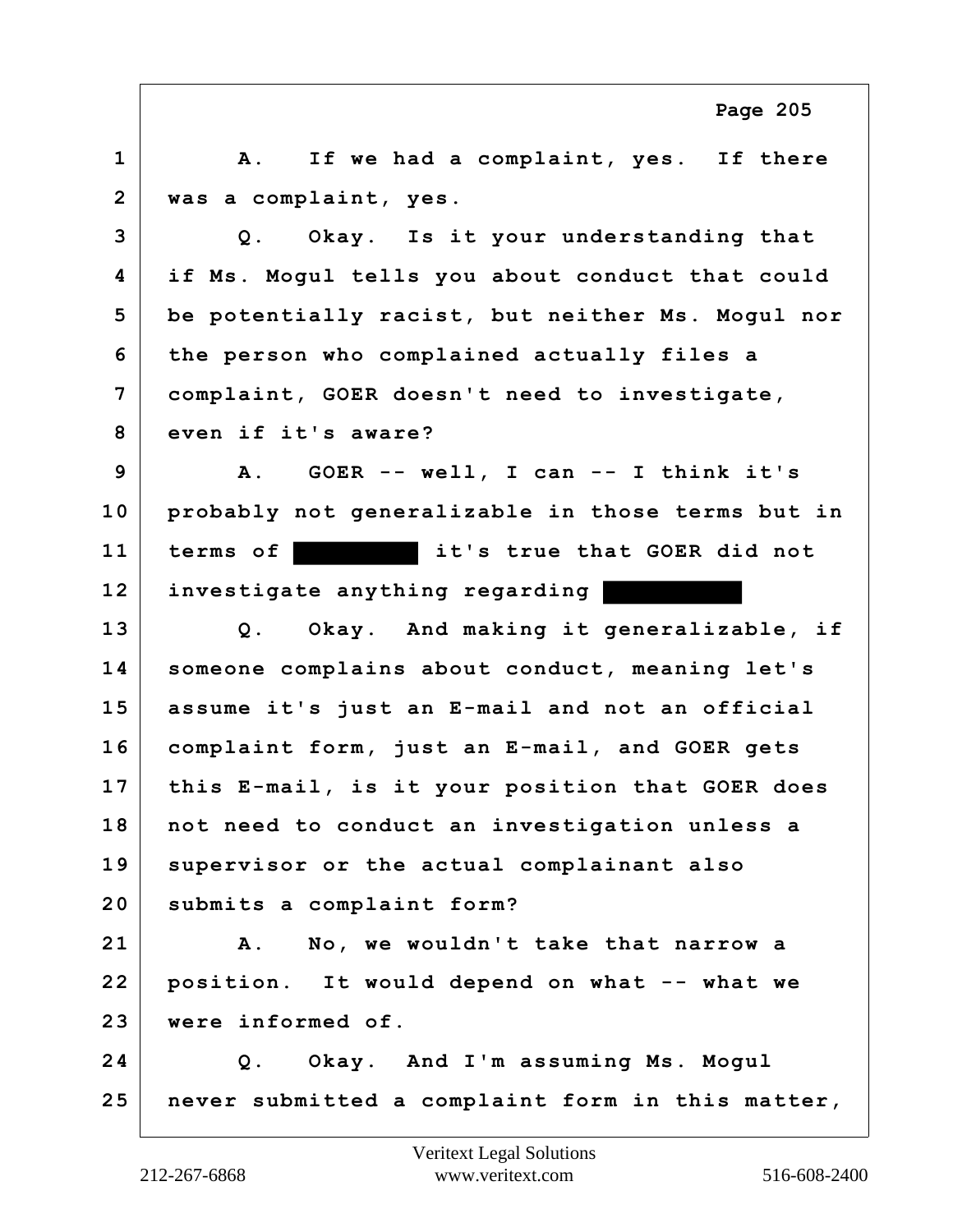**1 the matter concerning 2 A. No. 3 Q. Okay. If you can turn to Tab 35. 4 (Exhibit 35, Complaint by Ms. Mogul, 5 marked for identification.) 6 Q. Take a moment to review it and let me 7 know when you're ready. 8 A. Yes, I'm -- I'm ready. 9 Q. Okay. And do you recognize this 10 document? 11 A. Yes, this was a document that we 12 turned over as part of our discovery to the 13 attorney general earlier this year. 14 Q. Okay. And what is it? 15 A. It's a complaint directly filed with 16 GOER by Ms. Mogul based on a complaint with an 17 employee of the chamber. 18 Q. Gotcha. So this is an instance when 19 Ms. Mogul actually did go through and submit a 20 complaint? 21 A. Correct. 22 Q. Okay. Have you discussed this 23 complaint with anyone in the executive chamber? 24 A. I believe Ms. Mogul called me on this 25 and I referred her to . Page 206**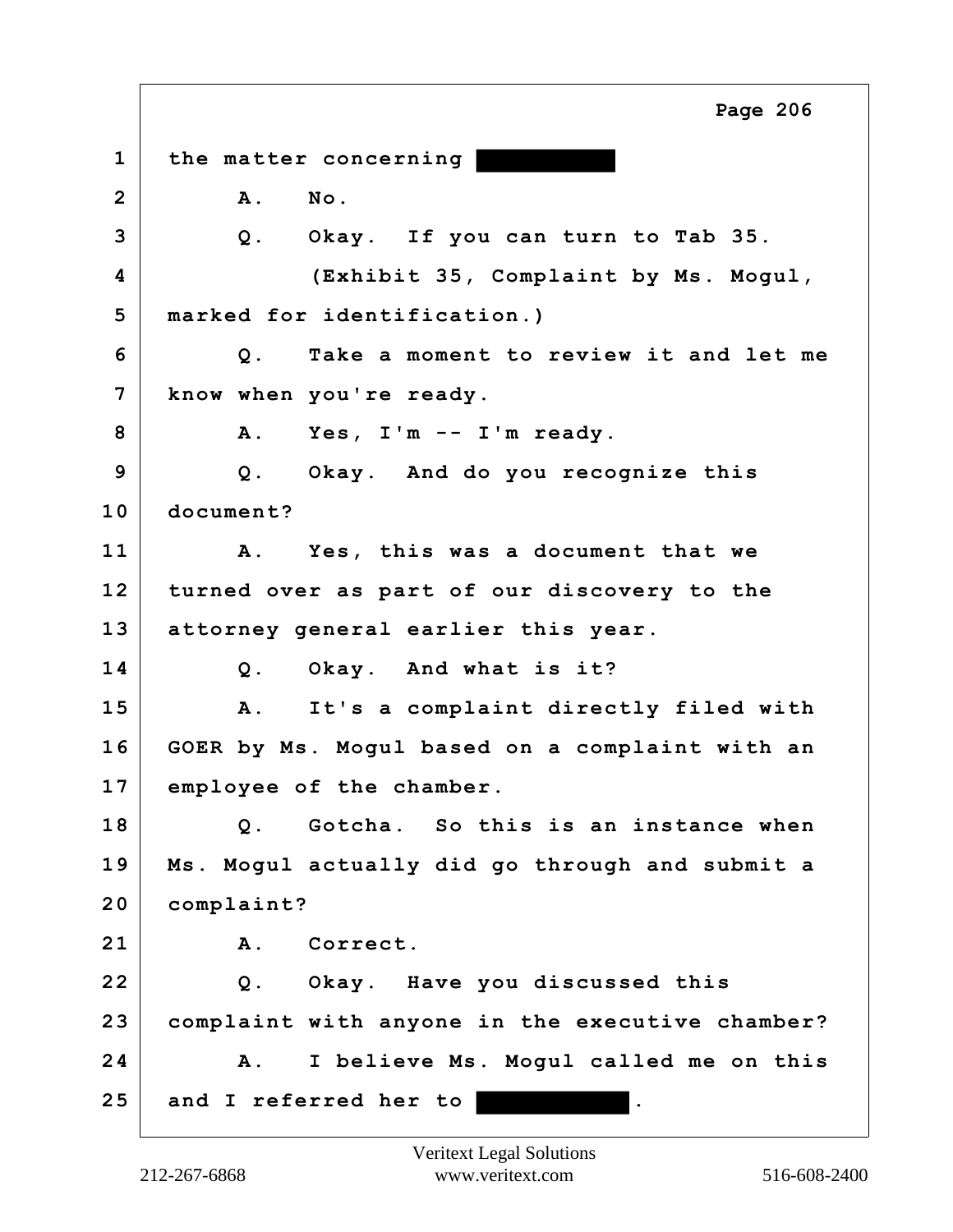|                | Page 207                                            |
|----------------|-----------------------------------------------------|
| $\mathbf{1}$   | Okay.<br>$Q$ .                                      |
| $\overline{2}$ | But she may have disclosed -- I recall<br>Α.        |
| 3              | that she may have disclosed the subject matter      |
| 4              | to me but I wanted her to talk to                   |
| 5              | And do you know whether or not GOER<br>$Q$ .        |
| 6              | has investigated this complaint or is in the        |
| 7              | process of investigating this complaint?            |
| 8              | I believe this complaint was<br><b>A</b> .          |
| 9              | investigated and concluded.                         |
| 10             | And do you know what the determination<br>Q.        |
| 11             | was?                                                |
| 12             | No, I don't recall.<br>Α.                           |
| 13             | Okay. Do you recall if any workplace<br>Q.          |
| 14             | violence or harassment report related to            |
| 15             | and the                                             |
| 16             | ?                                                   |
| 17             | Do I recall an issue regarding it<br>Α.             |
| 18             | Yeah.<br>Q.                                         |
| 19             | -- or was it referred to GOER.<br>Α.                |
| 20             | Was it referred to GOER.<br>$Q$ .                   |
| 21             | I'm not aware that it was referred to<br><b>A</b> . |
| 22             | GOER because that would be not what's --            |
| 23             | normally workplace violence is within the           |
| 24             | purview of individual agencies, it's not covered    |
| 25             | under EO 187 so it -- it would be odd for           |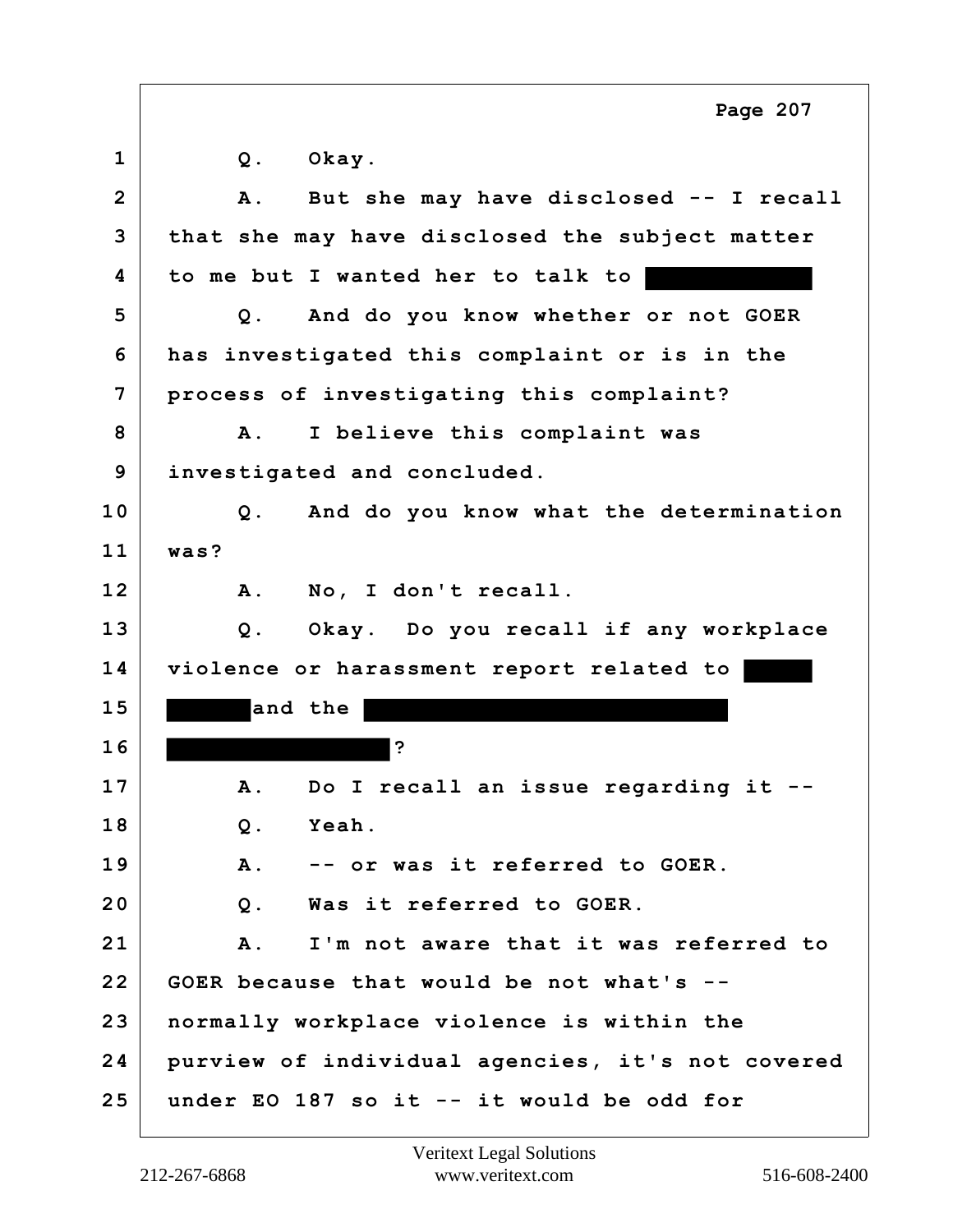**1 workplace violence complaint to be referred to 2 GOER. 3 Q. Okay. One second. 4 Actually, if you can turn to Tab 37. 5 (Exhibit 37, A document, marked for 6 identification.) 7 A. 37? 8 Q. Yup. Please review it and let me know 9 when you're ready. 10 A. Okay. 11 Q. And does that refresh your 12 recollection about the incident we were just 13 discussing earlier involving ? 14 A. No, it doesn't because there's -- I 15 don't see any reference that a workplace 16 violence incident was referred to GOER. 17 Q. Gotcha. Okay. And it's your 18 understanding generally that workplace violent 19 incidents aren't investigated by GOER? 20 A. They are not. 21 Q. Okay. 22 A. Unless they are -- unless they involve 23 our own employees. Every agency has their own 24 policy. Every agency must follow their own 25 policy, and they're empowered and authorized and Page 208**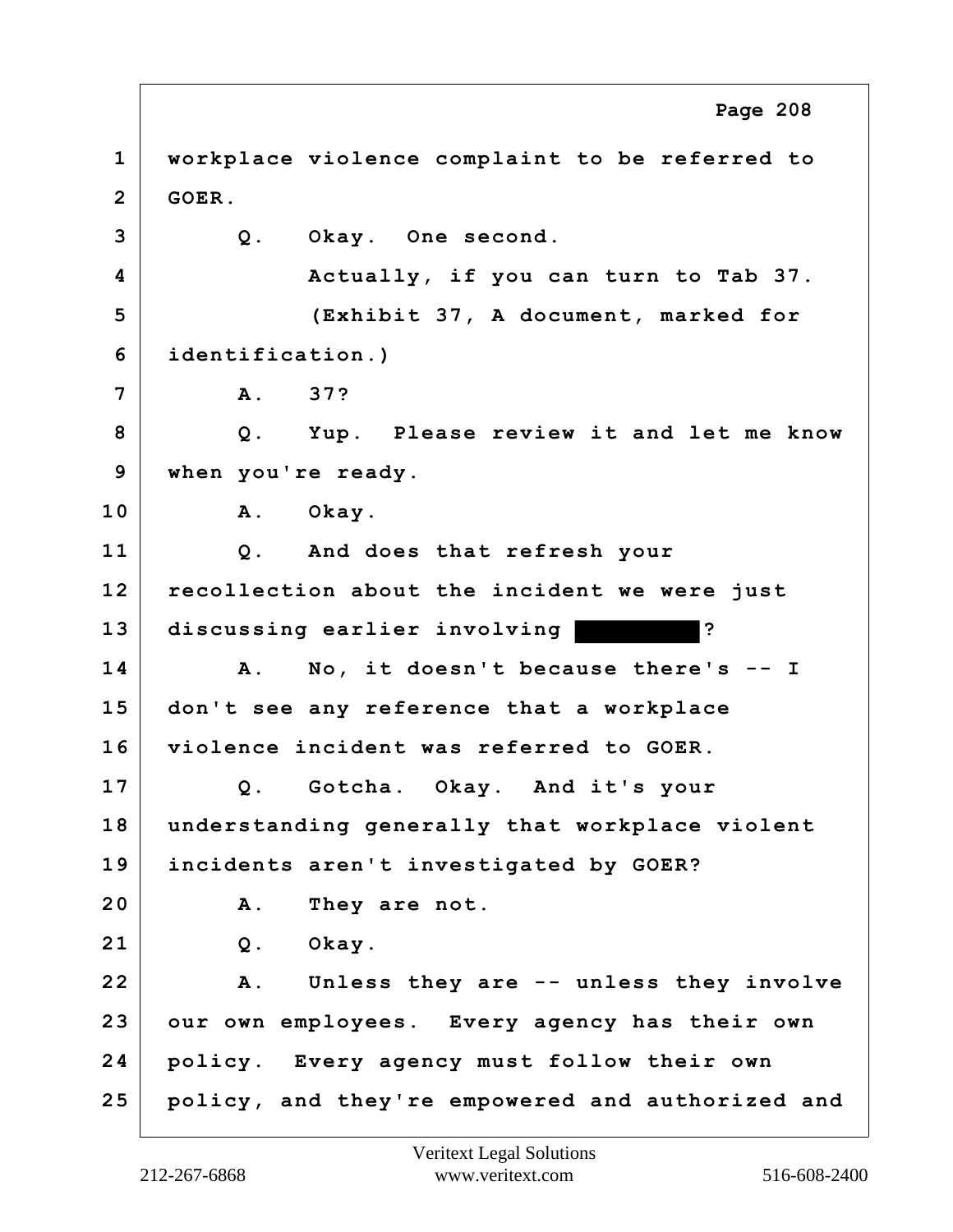**1 required to handle those complaints in 2 accordance with their policy. 3 Q. Okay. Does -- do you know whether or 4 not -- in the same way that there's policies 5 promulgated for sexual harassment and the EEO 6 policies, other policies related to workplace 7 violence that are promulgated by the state, 8 meaning the executive? 9 A. I'm trying to -- from -- by the 10 executive you mean by like one agency on behalf 11 of all others? 12 Q. I'll narrow the question. You 13 discussed earlier you being involved in the 14 process of promulgating or formulating policies 15 for state employees who work in executive 16 agencies under direct executive control, 17 correct? 18 A. Correct. 19 Q. Are there similar policies promulgated 20 through that sort of procedure concerning 21 workplace violence? 22 A. No. There's a state law in the labor 23 law that agencies are required to follow, and 24 they all went through a development process with 25 local union involvement to have a policy and a**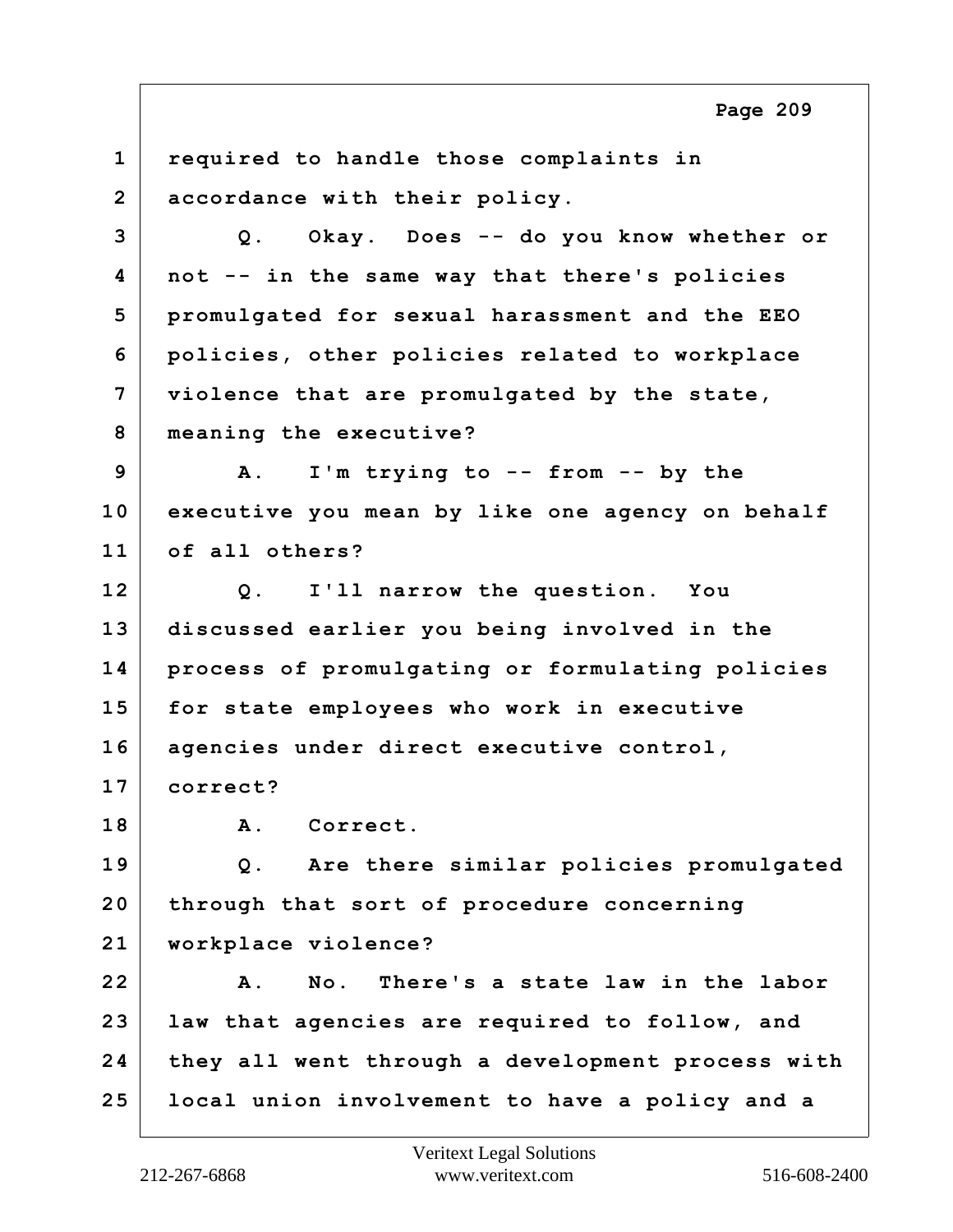**1 procedure. And so that's individual to each 2 agency which reflects the -- what's in law. 3 Q. Okay. Mr. Volforte -- sorry, go 4 ahead. 5 A. Could we go back to Tab 37? 6 Q. Sure. 7 A. Noting that my name is referenced 8 there. 9 Q. Uh-huh. 10 A. What came to me was 11 concern about the conversation she was to have 12 with about 13 . 14 Q. Uh-huh. 15 A. It wasn't about the workplace violence 16 complaint or her prior sexual harassment 17 complaint. 18 Q. Gotcha. Is it typical for people to 19 relay this or seek your advice in this sort of 20 situation? 21 A. Yes. 22 Q. How often would you say employees do 23 this, meaning seek your advice concerning 24 instances that don't necessarily involve, you 25 know, violations of the harassment policy, Page 210**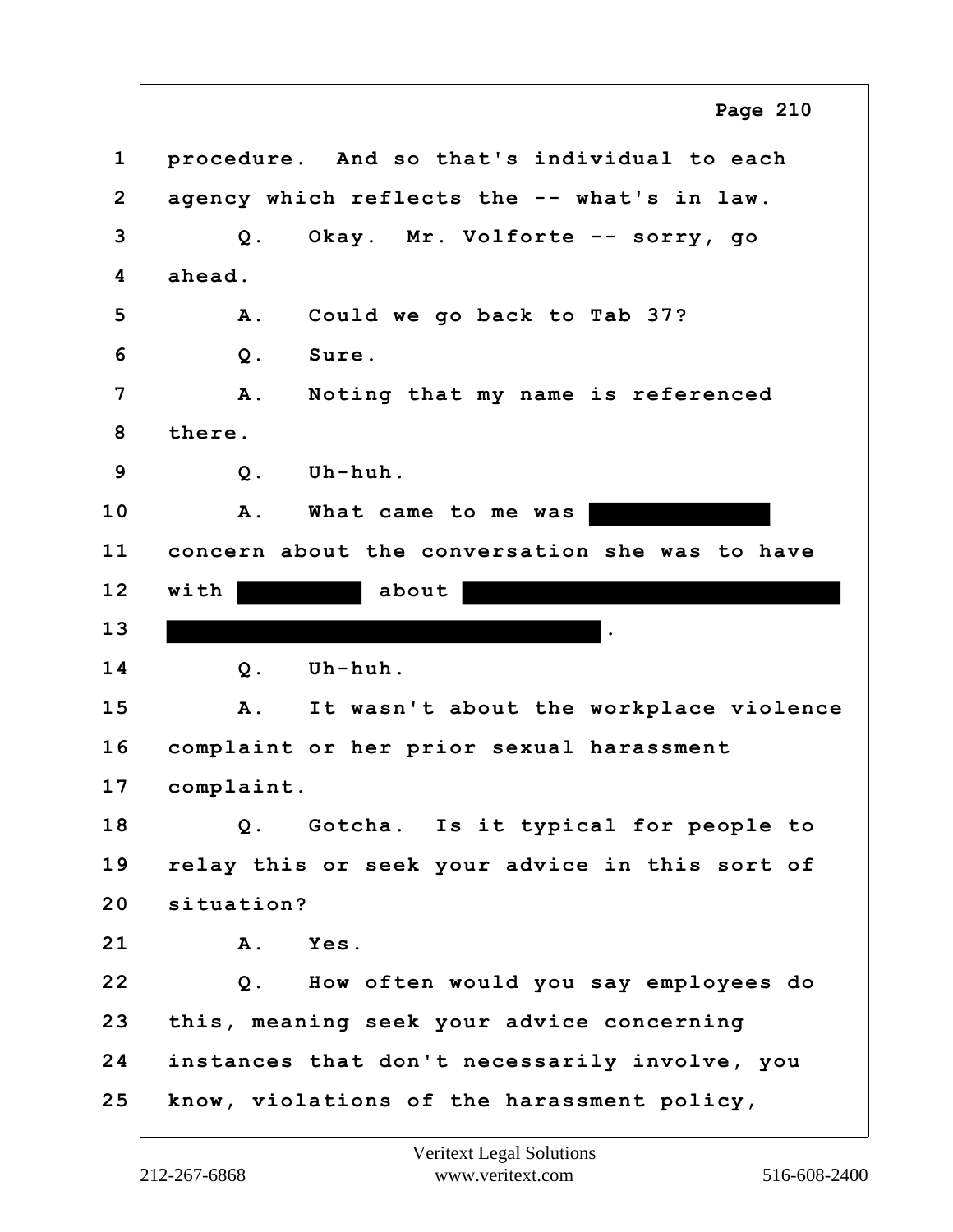**1 discrimination policies or the workplace 2 violence policy? 3 A. Multiple times a month. 4 Q. Okay. And is there a reason why they 5 reach out to you for this advice, that you 6 understand? 7 A. I -- you know, generally speaking we 8 are -- my words, the keeper of the Governor's 9 relationship with the unions and his employees, 10 and we have certain expertise in terms of, you 11 know, handling employment matters generally, so 12 we're consulted a lot on general employment 13 issues. 14 MR. GRANT: Gotcha. So I may be done 15 but I need to confer with my colleagues 16 just to make sure. Do you mind if we take 17 a ten-minute? 18 THE WITNESS: Not at all. 19 MR. GRANT: Thank you. 20 THE VIDEOGRAPHER: Time now -- time 21 now is 4:02 p.m. We're going off record. 22 (Short recess taken) 23 THE VIDEOGRAPHER: Time now is 24 4:11 p.m. We are back on record. 25 Q. Great. Just a couple quick follow-up Page 211**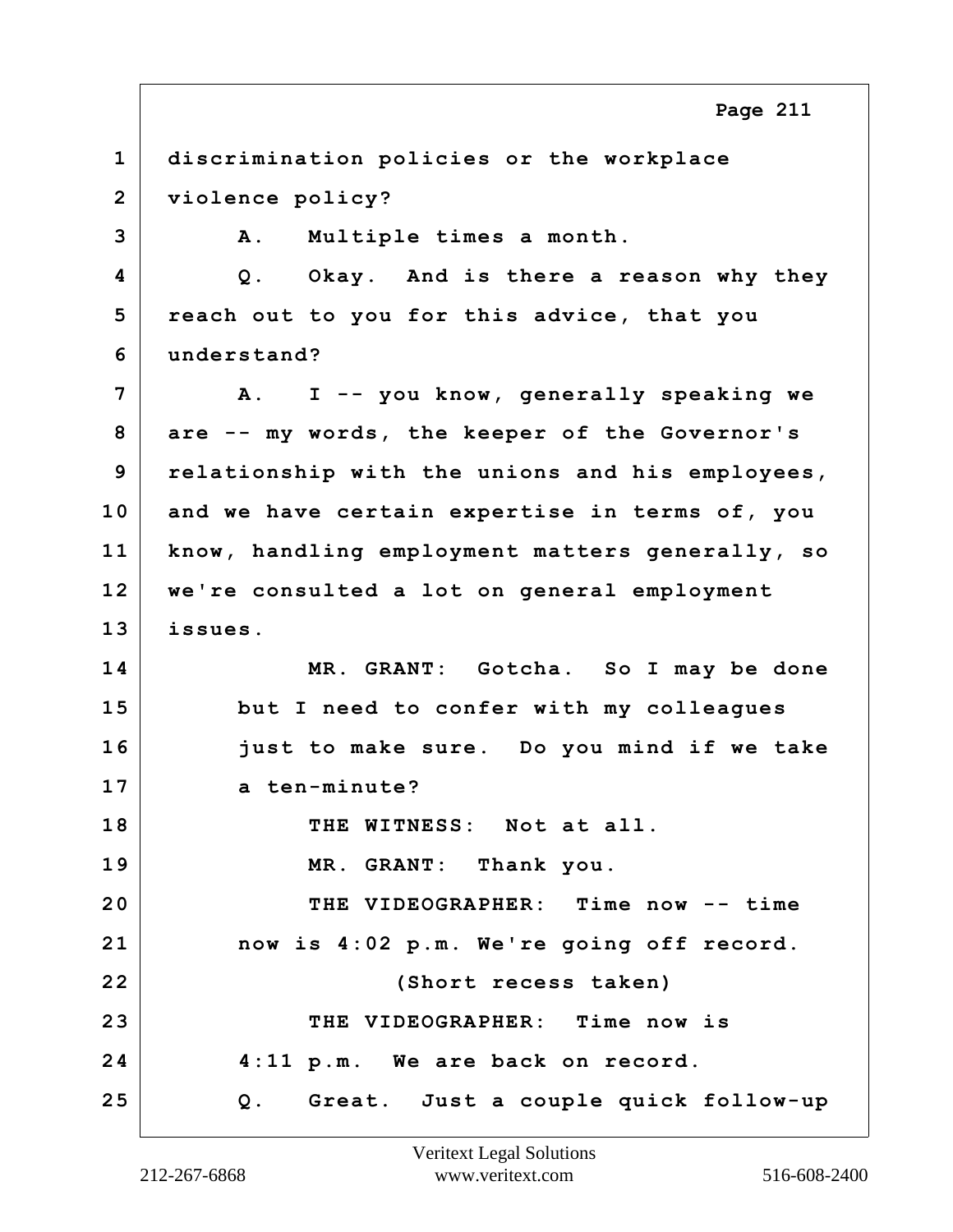**1 questions. Earlier you testified that in 2 practice GOER would defer from or investigating 3 a complaint during the pendency of any parallel 4 criminal investigation, correct? 5 A. Yes. 6 Q. Okay. And at the conclusion of such 7 investigation GOER may then perform an 8 investigation or would then conduct an 9 investigation, correct? 10 A. Correct. 11 Q. Okay. My question: Is there ever a 12 time that the process is so long that GOER would 13 go ahead and investigate the complaint? So, for 14 instance, if a criminal prosecution is lasting 15 three years, would you defer performing an 16 investigation for three years? 17 A. I think that would depend on the 18 specific case, and we'd have to consult with law 19 enforcement, because if a case was going on that 20 long, again, as I referenced earlier, law 21 enforcement often doesn't like administrative 22 investigations in the middle of criminal 23 investigations. And that's not born necessarily 24 of discrimination complaint referrals we've made**

**Page 212**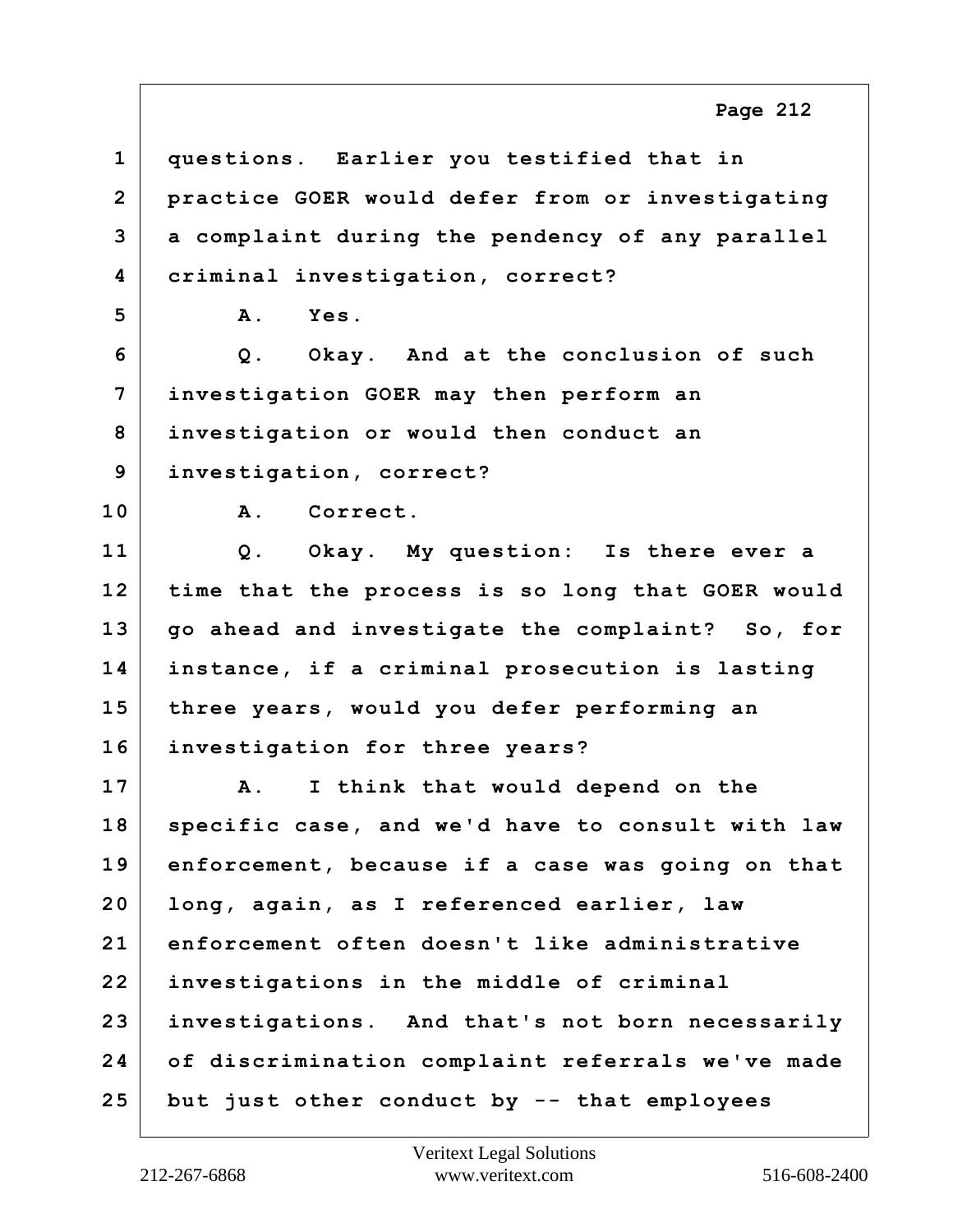**1 might have committed on the job that generally 2 they're -- they're asked to.**

**3 But if it went on that long, it -- 4 that would clearly impact an ability with our 5 unionized work force, in many cases, to bring 6 discipline, should that be the end result of a 7 case, because there are certain time periods in 8 which we must bring discipline against unionized 9 employees, depending on the union.**

**10 So we would definitely monitor a 11 situation like that to make sure that we were 12 taking action that we needed to take if it would 13 look like something was going to go that way.**

**14 Q. Gotcha. And also during the pendency 15 of a criminal investigation would that -- in 16 practice would you not impose interim actions 17 even during that time?**

**18 A. Yeah, often, yes, we -- we would.**

**19 Q. You would? Sorry.**

**20 A. We -- we would because -- because 21 generally when you're talking about something 22 that is of a potentially criminal nature you're 23 talking about serious conduct. I just mean that 24 generally in terms of employee misconduct not 25 necessarily with respect to harassment and**

**Page 213**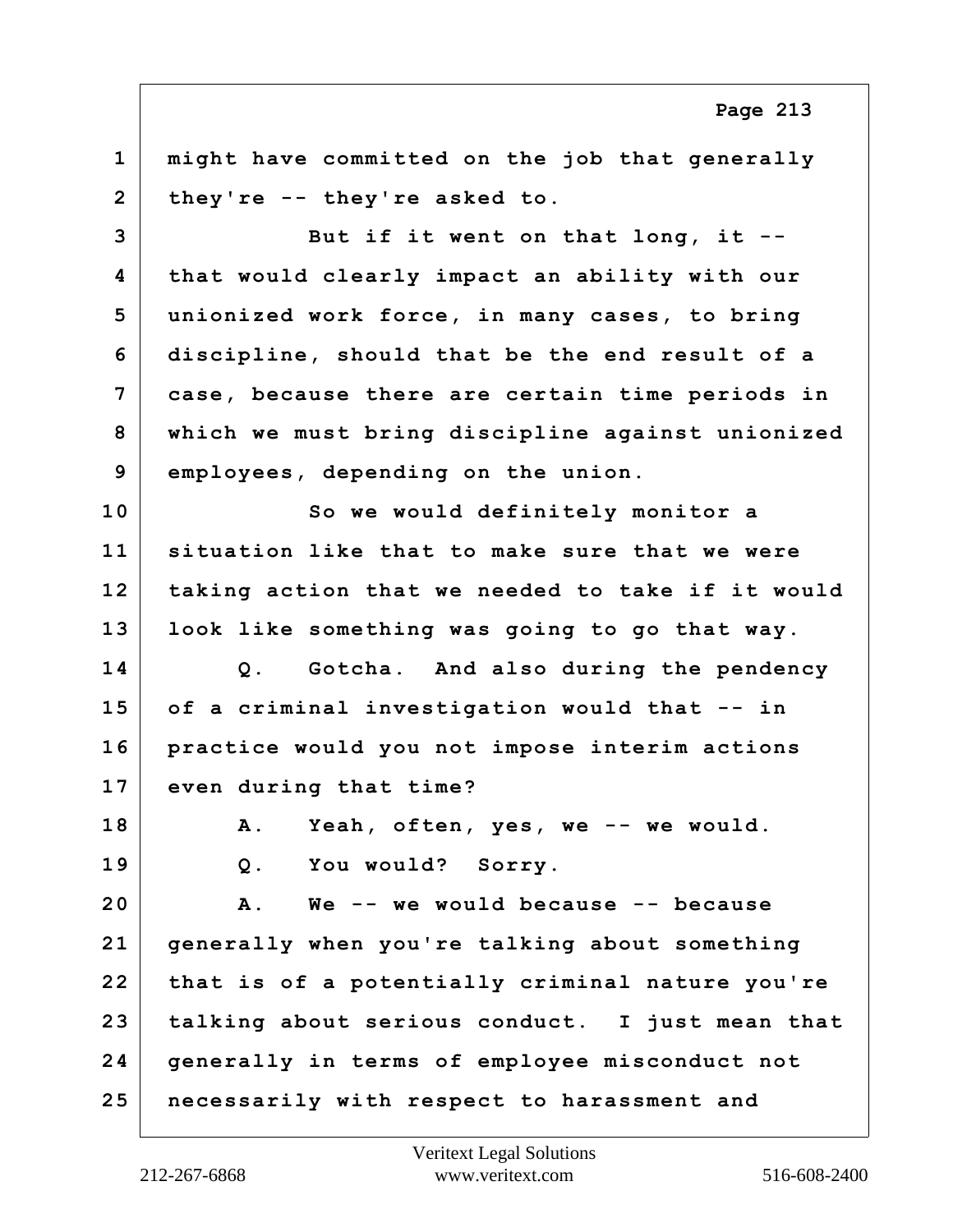**1 discrimination. 2 Q. Okay. And am I correct that no 3 interim actions have been taken on Ms. -- the 4 complaint involving Ms. Commisso and the 5 complaint involving Ms. McGrath? 6 A. Not by GOER. 7 Q. Okay. And did GOER even make a 8 determination as to whether any sort of interim 9 action should be imposed? 10 A. Not that I am aware of, no. 11 Q. Okay. So that's it. Is there 12 anything else you'd like to add or any answers 13 you want to clarify before we conclude today? 14 A. Yeah. I'm looking at -- you asked me 15 a series of questions earlier about Exhibit 27 16 and Exhibit 28. 17 Q. Yup. 18 A. And I -- I noticed in Exhibit 28 on 19 what is the third page of the exhibit, which is 20 listed at page two, at the top some of the text 21 is cut off there. 22 Q. Yeah. 23 A. I have what was supplied but I'm 24 wondering if you could inform me if there is a 25 reference in the cutoff language as to me. I**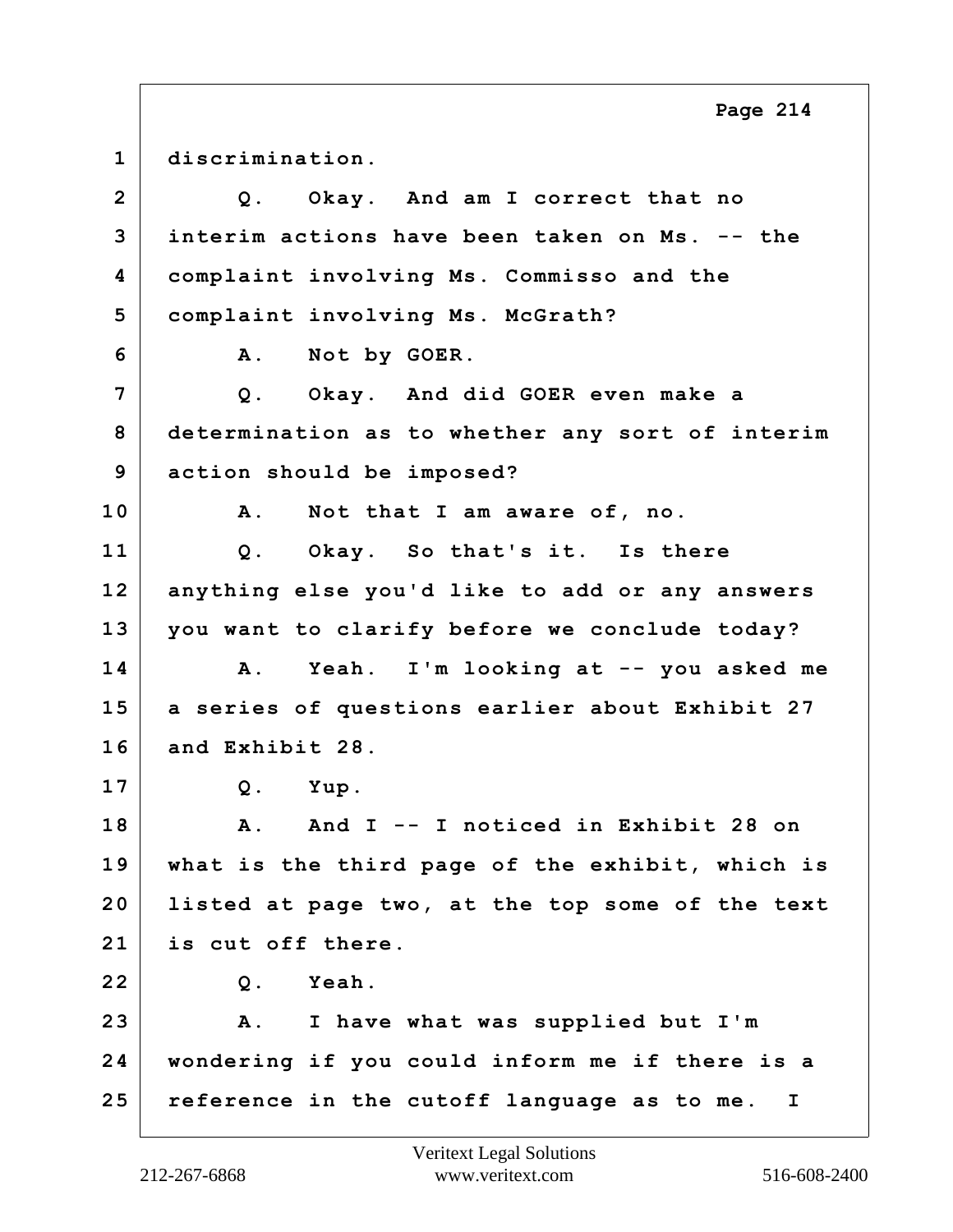**1 can certainly pull it up with a couple minutes 2 notice on my screen just to see, but I just -- 3 Q. I'm not sure to be perfectly honest. 4 A. I believe earlier in testifying with 5 respect to state -- state. Excuse me, 6 Exhibit 27. 7 Q. Uh-huh. 8 A. I believe I may have testified that my 9 recollection was is that we spoke in the morning 10 and this -- to Ms. Garvey and Ms. Mogul and the 11 complaint may have been filed later that day. 12 I -- I -- I seem to recall that was my 13 testimony. And as during the break I kept 14 flipping back between state -- Exhibit 27 and 15 Exhibit 28, pardon me, and the statement you 16 directed me to at the bottom which predates the 17 filing of the complaint. 18 I believe that there may have been a 19 conversation about this complaint prior to 20 March 15th and March 10th, which would put that 21 note in context, because I'm not certain that 22 Ms. Garvey would have been aware that that's how 23 we handled such complaints. And then the 24 complaint filed subsequent to that conversation. 25 I don't have a document that supports that but**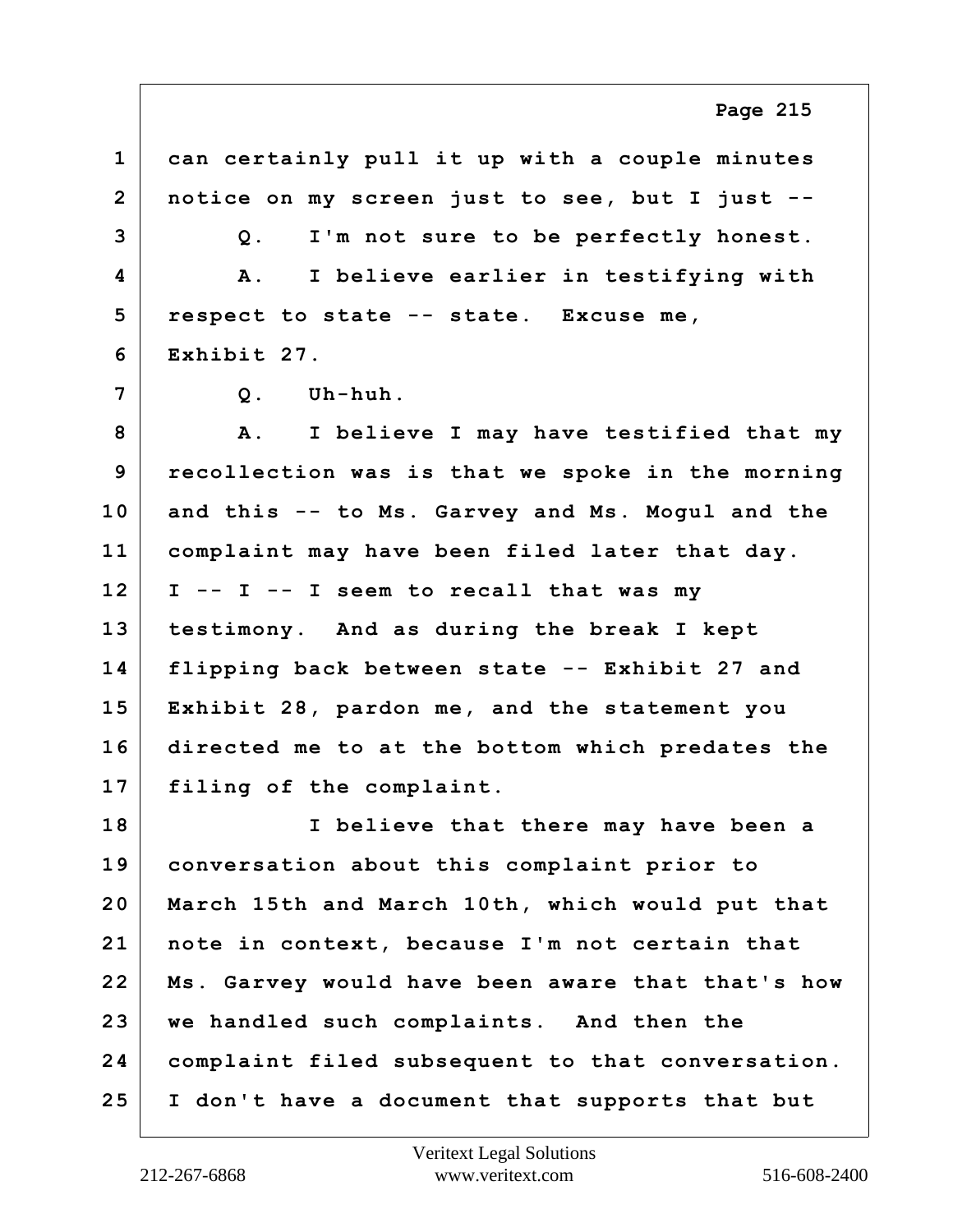**1 in terms of being sequential, in my mind that 2 sequence makes the most sense in terms of 3 explaining why there would be a reference about 4 GOER on Exhibit 28 which involves details of a 5 conversation which I thought happened on 6 March 15 but I think happened before March 15. 7 Q. Okay. Am I correct, are you saying 8 that there was more than one conversation now or 9 that the conversation you testified to earlier 10 took place earlier than the morning before the 11 complaint was filed? 12 A. I think the conversation I testified 13 to took place on or about March 8 and the 14 written document was filed on March 15. 15 Q. Okay. And if you turn to Tab 29. 16 A. Yes. 17 Q. Which is Ms. Grasso -- from you to 18 Ms. Grasso attaching Ms. Commisso's learning 19 transcript, right? 20 Do you recall -- so it would be around 21 the time that there was discussion with 22 Ms. Grasso about conveying Ms. Commisso's 23 learning transcript? 24 A. I don't know whether it was a 25 discussion or a written request, and I'm going**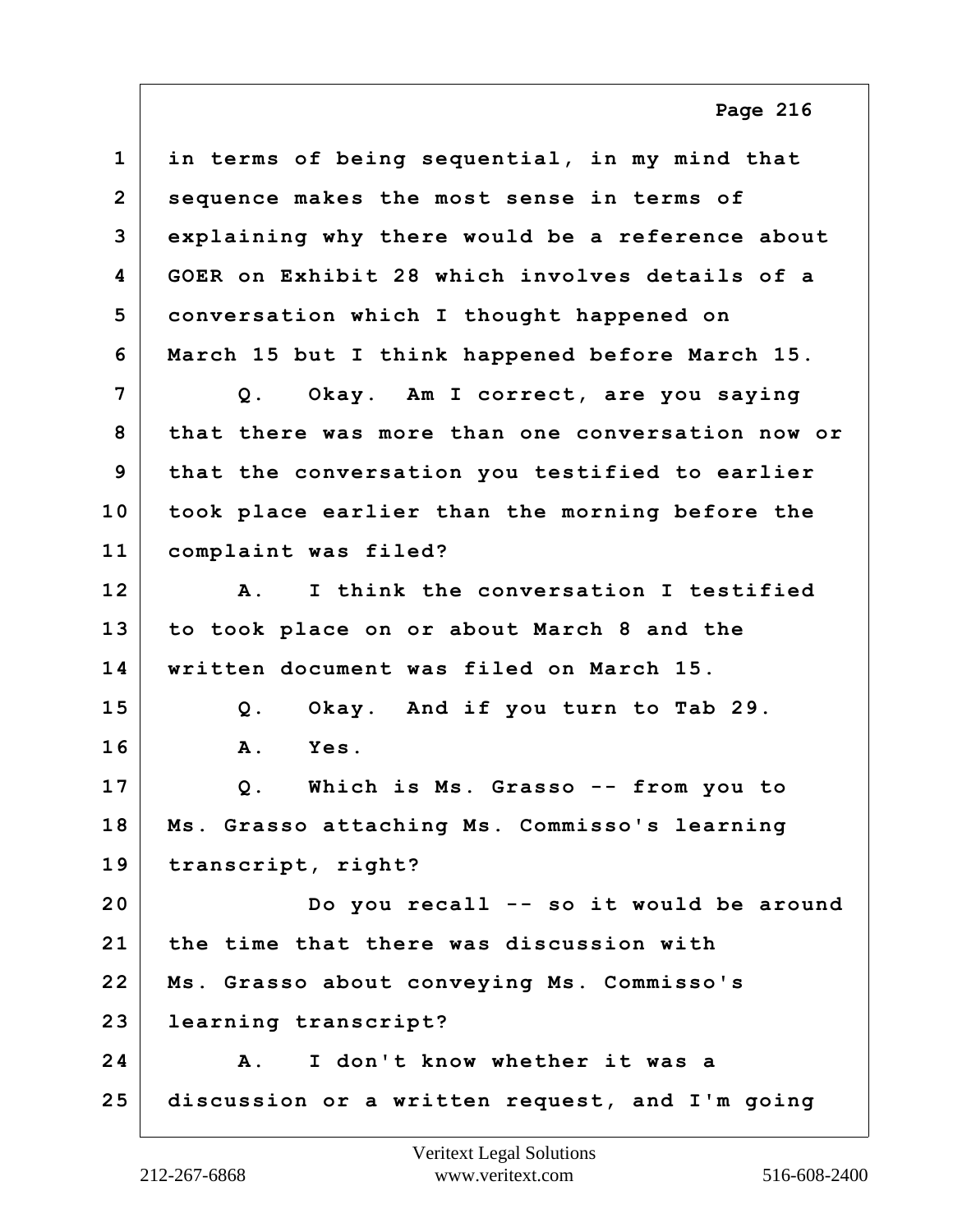**1 to look and review my records to see if I have 2 an E-mail transmittal asking for this. But it 3 would -- you know, if as I now believe that that 4 conversation would have happened on -- on or 5 about March 8th, that would put me communicating 6 the learning transcript after receipt of 7 information about Ms. Commisso having a 8 complaint. 9 Q. Okay. All right. Anything else you'd 10 like to clarify? 11 A. Not at this time. 12 Q. Okay. And you're free to reach out to 13 us later if there's anything you would like to 14 clarify. 15 A. Okay. 16 Q. And having heard the questions we 17 asked today, is there anything else you'd like 18 to convey to us concerning the subject matter of 19 our investigation? 20 A. I'm going to take a moment. 21 Q. Sure. 22 A. I was -- wasn't -- wasn't expecting 23 that. 24 Q. How long do you need? 25 A. No, I just need a couple of seconds Page 217**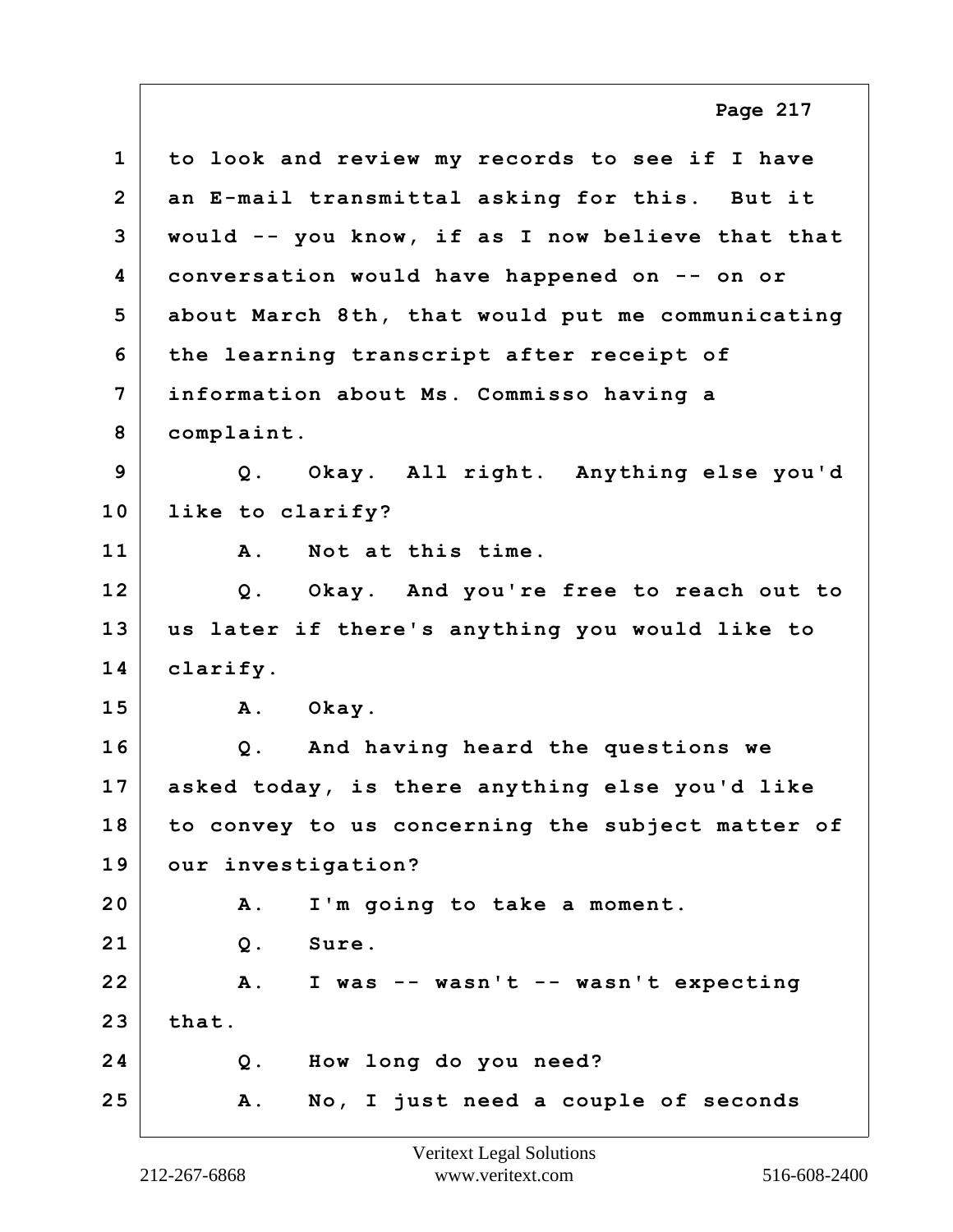**1 to -- 2 Q. Sure. 3 A. -- process my thoughts. 4 No, I -- I -- I think the only comment 5 I would have, I think, reflects a comment that 6 communicated to Ms. -- I know I'm 7 butchering her name Ms. Mainoo or Mainoo. I 8 apologize. That, you know, we -- we are 9 officers of the court and if there is 10 information or documents that you think we have, 11 we'd ask that you, you know, separately reach 12 out. 13 You know, again, we're operating under 14 what the subpoenas are, but if there is other 15 information, you know, we will do what we need 16 to do in terms of compliance with subpoenas. 17 And we are trying to be as diligent as we can in 18 terms of finding you all information. So I 19 would just say that as a concluding comment for 20 myself. 21 Q. Okay. And again, if -- as I said at 22 the beginning, if you'd like to provide a brief 23 sworn statement, you may do so. Would you like 24 to provide a brief sworn statement? 25 A. No.**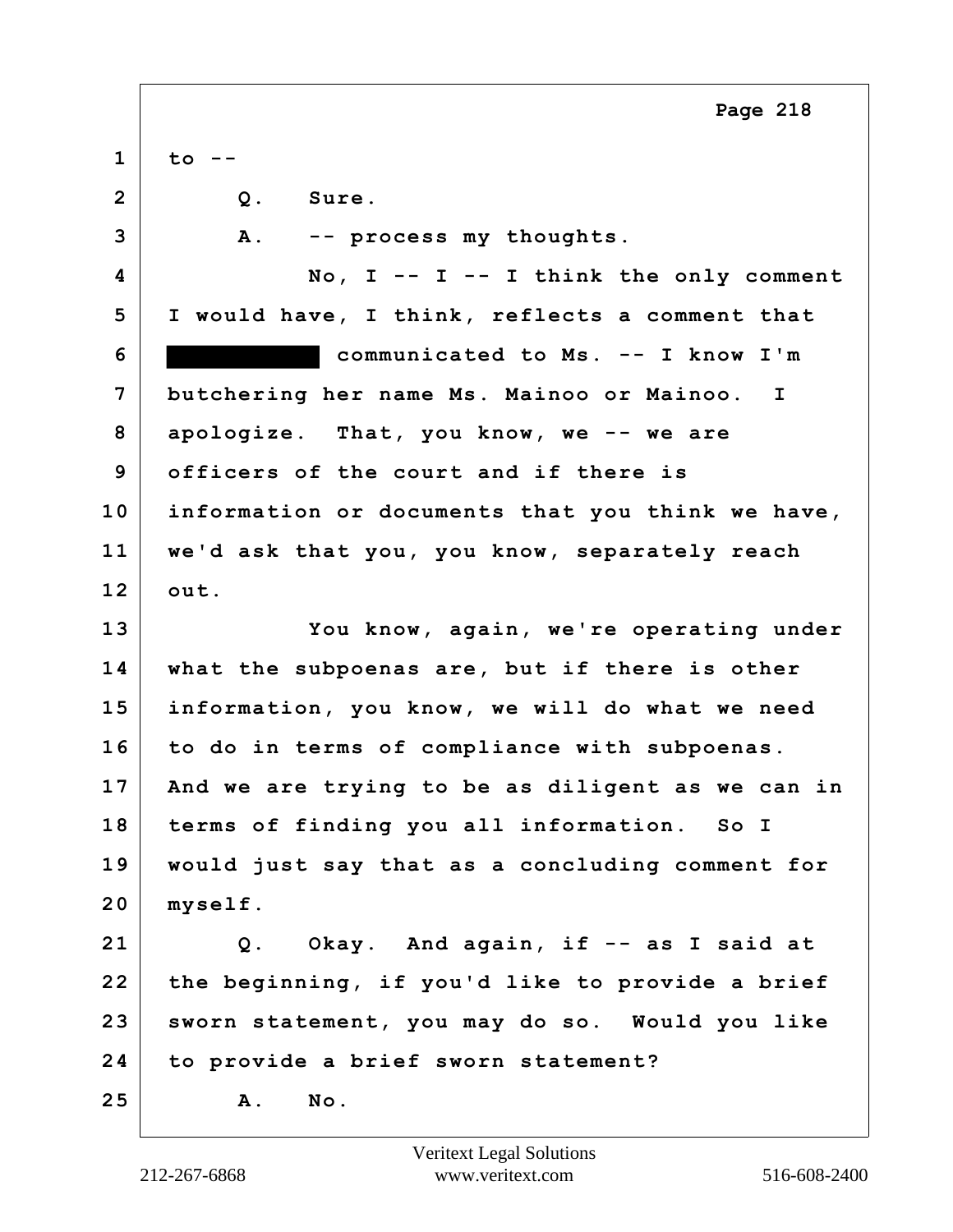**1 MR. GRANT: Okay. We are now going to 2 conclude this examination. Thank you for 3 speaking with us today. I'll remind you of 4 your continuing obligations under our 5 subpoena. If we need you to come back to 6 answer additional questions we will contact 7 you through -- or we will contact you. 8 Also, if you have any additional 9 documents that are responsive to our 10 subpoena, we have a -- you have a 11 continuing obligation to produce them to 12 us, with the caveat that I heard your 13 statement that, we are officers of the 14 court and you would ask that if there are 15 particular things we would like we would 16 reach out to you. 17 But again, also under the subpoena you 18 have an independent obligation to conduct a 19 diligent search, and I would remind you to 20 do so. 21 Remember under Executive Law 63(8), 22 the provision under which this 23 investigation is being conducted, that 24 provision prohibits you and your counsel, 25 if you later choose to have counsel, from**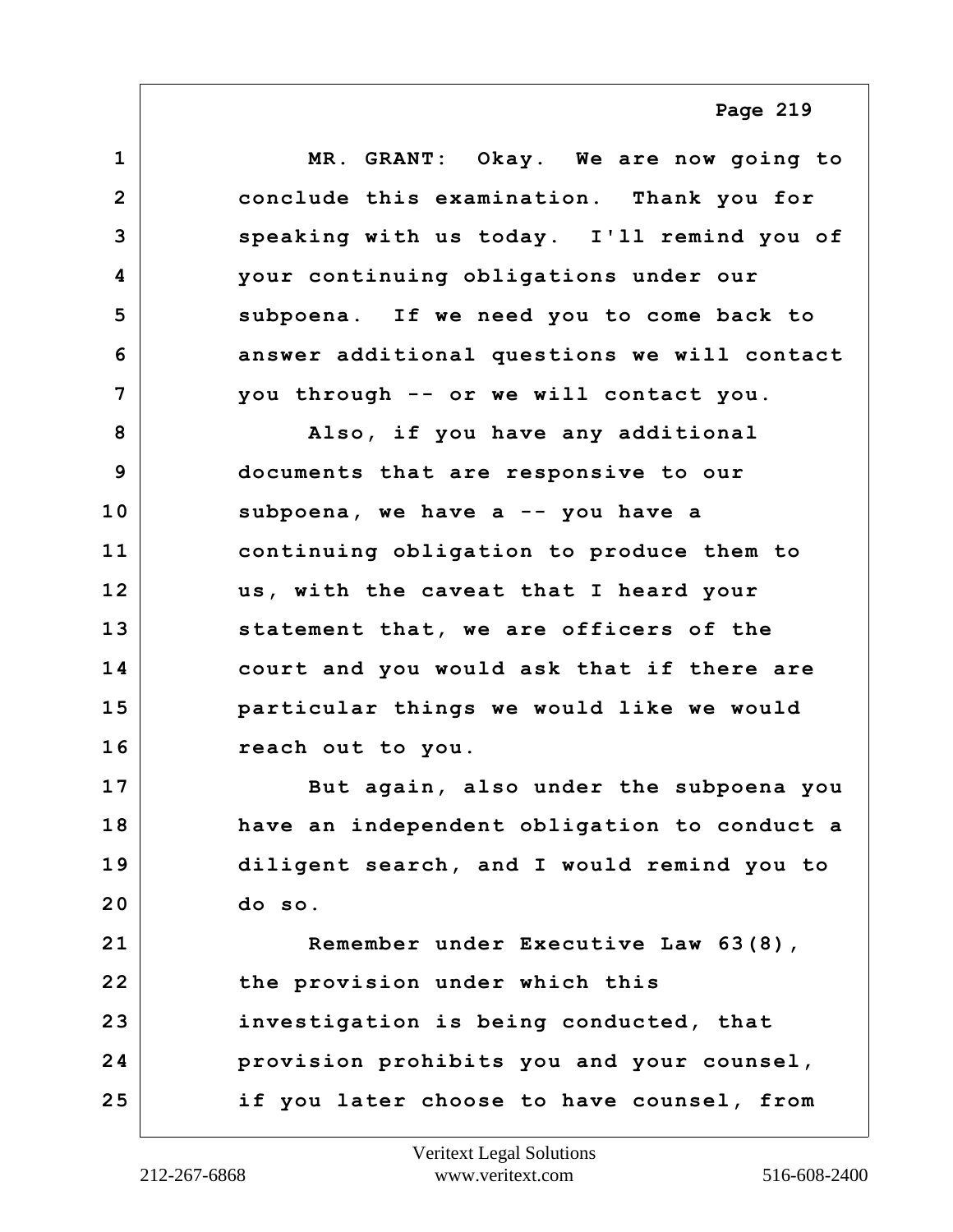**1 revealing anything about what we asked you 2 today and what your testimony was to anyone 3 else. If anyone asks to you disclose such 4 information, please let us know, including 5 any reasons they provide for seeking such 6 information. And we will discuss with you 7 whether any disclosure should be permitted. 8 Okay? 9 THE WITNESS: Yes. 10 MR. GRANT: And that concludes the 11 examination. Thank you very much, 12 Mr. Volforte. 13 THE WITNESS: Thank you all. Have a 14 good rest of the day. 15 MR. GRANT: You too. Have a good 16 afternoon. 17** THE WITNESS: Thank you. **18 MR. GRANT: Bye everyone. Thank you. 19 THE VIDEOGRAPHER: Time now is 20 4:23 p.m. We're going off record. This 21 includes media unit four and today's 22 portion of testimony. 23 (Time noted: 4:23 p.m.) 24 25 Page 220**